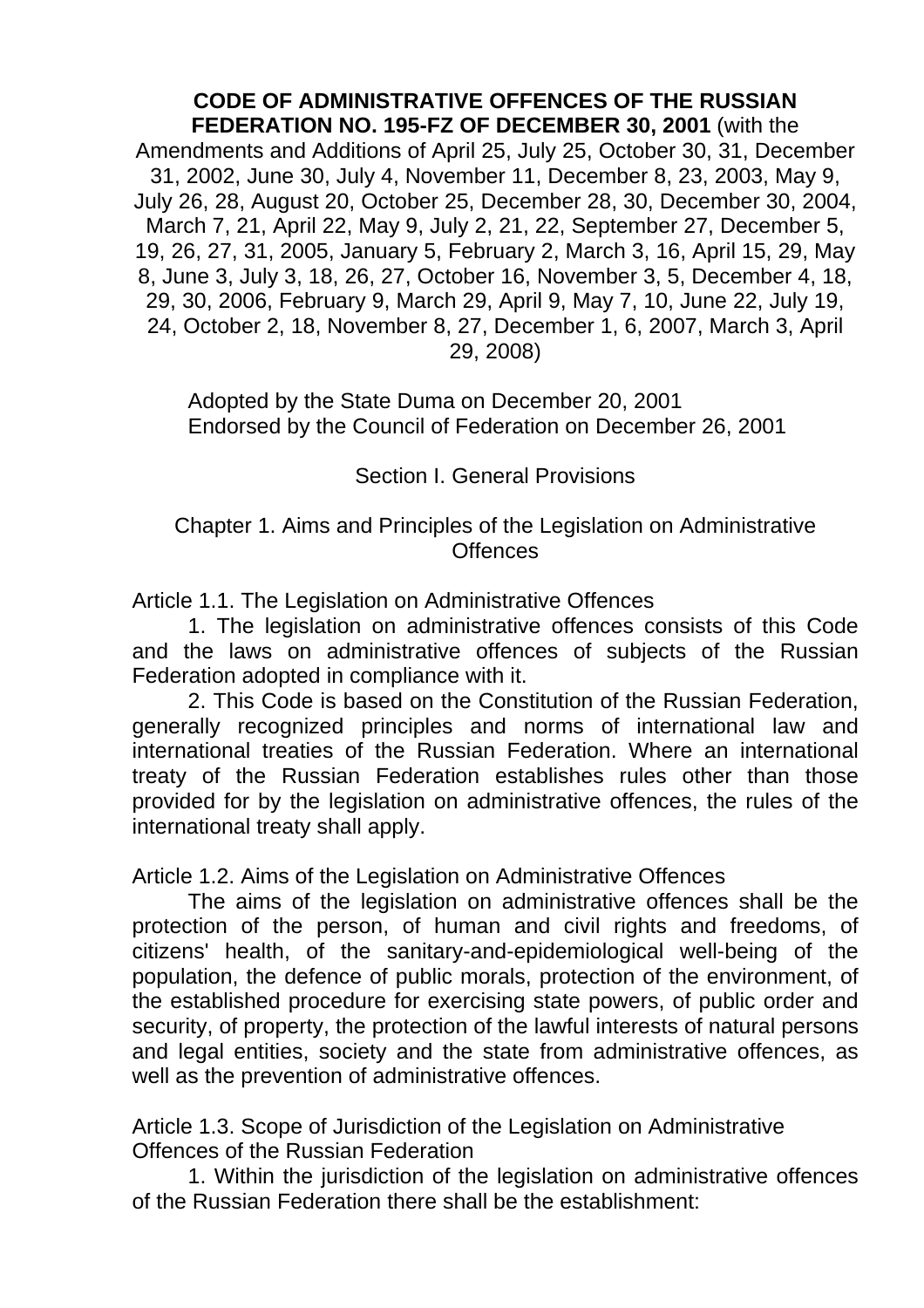1) of general provisions and principles of the legislation on administrative offences;

2) of a list of administrative penalties and rules of imposition thereof;

3) of administrative responsibility regarding matters of federal importance, including administrative responsibility for violating the rules and norms provided for by federal laws and other normative legal acts of the Russian Federation;

4) of the order of proceedings in respect of cases concerning administrative offences, including the establishment of measures ensuring proceedings in cases concerning administrative offences;

5) of the procedure for enforcement of decisions to impose administrative penalties.

2. In compliance with the legislation on the judicial system, this Code shall determine the court jurisdiction of cases concerning administrative offences.

3. In compliance with the legislation on the protection of juvenile rights, this Code shall determine the jurisdiction in cases concerning administrative offences in respect of committees in cases involving minors and protection of their rights.

4. In conformity with the established structure of federal executive bodies, this Code shall determine the jurisdiction in cases concerning administrative offences, provided for by this Code, in respect of federal executive bodies.

Article 1.4. Principle of Equality before Law

1. Persons who have committed administrative offences shall be equal before the law. Natural persons shall be administratively liable, regardless of their sex, race, nationality, language, origin, property or official status, residence, attitude to religion, opinions, participation in social associations, or other circumstances. Legal entities shall be administratively liable, regardless of location, organisational-and-legal form and subordination or other circumstances.

2. Any special conditions for taking measures aimed at ensuring proceedings in a case concerning an administrative offence or of holding administratively responsibile officials exercising certain state functions (deputies, judges, prosecutors and other persons) shall be established by the Constitution of the Russian Federation and by federal laws.

#### Article 1.5. Presumption of Innocence

1. A person shall be administratively liable only for those administrative offences, in respect of which his guilt has been established.

2. A person who is on trial for an administrative offence shall be regarded innocent until his guilt is proved in the procedure established by this Code and determined by a lawful decision of the judge, or of the body, or of the official who has considered his case.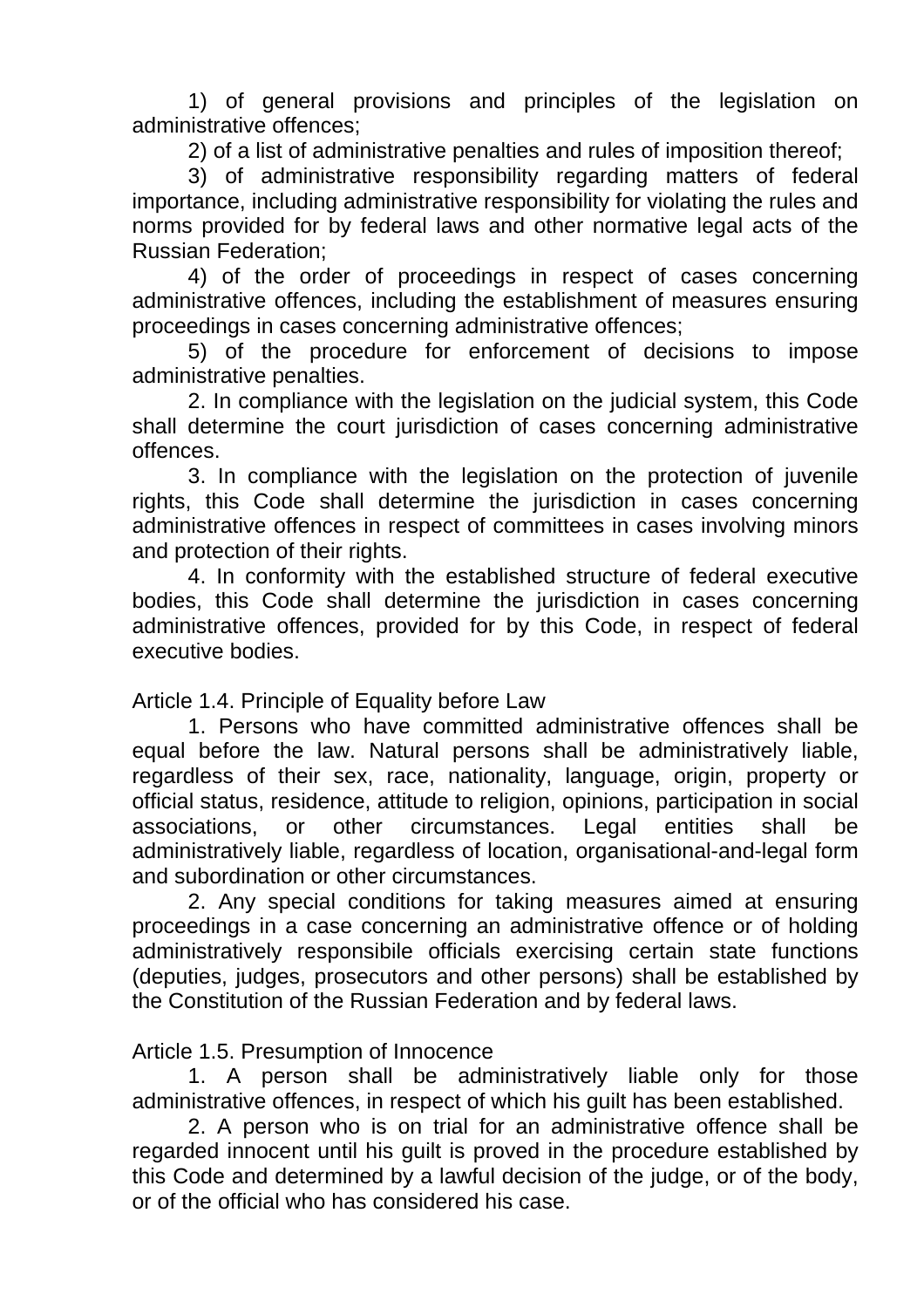3. A person held administratively responsibile is not obliged to prove his innocence.

4. Irremovable doubts in respect of the guilt of a person held administratively responsibile shall be interpreted in favour of this person.

Article 1.6. Ensuring Lawfulness, While Taking Coercive Measures in Connection with an Administrative Offence

1. A person held administratively responsibile may not be subject to an administrative penalty and to measures for ensuring proceedings in respect of a case concerning an administrative offence otherwise than for the reasons and in the procedure established by law.

2. An administrative penalty shall be imposed and measures for ensuring the proceedings in respect of a case concerning an administrative offence shall be taken by the authorized body or official within the scope of jurisdiction of said body or official in compliance with law.

3. When taking administrative coercive measures, decisions or actions (failure to act) abasing human dignity shall not be allowed.

Article 1.7. Operation of the Legislation on Administrative Offences in Time

1. A person who has committed an administrative offence shall be liable under the law effective at the time of committing the administrative offence.

2. Any law mitigating or terminating administrative responsibility for an administrative offence, or improving the position of a person who has committed an administrative offence shall be retroactive, that is, it shall also extend to persons who committed administrative offences prior to the entry of such law into force and who have not been punished pursuant to a decision concerning the imposition of an administrative penalty. A law establishing or aggravating administrative responsibility for an administrative offence or worsening the position of the person shall not be retroactive.

3. Proceedings in respect of a case concerning an administrative offence shall be carried out under the law effective at the time of conducting the proceedings in respect of said case.

Article 1.8. Operation of the Legislation on Administrative Offences in **Territory** 

1. A person who has committed an administrative offence in the territory of the Russian Federation shall be held administratively liable in compliance with this Code or the law of a constituent entity of the Russian Federation on administrative offences.

2. Citizens of the Russian Federation and stateless persons permanently residing in the Russian Federation who have committed administrative offences outside the Russian Federation shall be held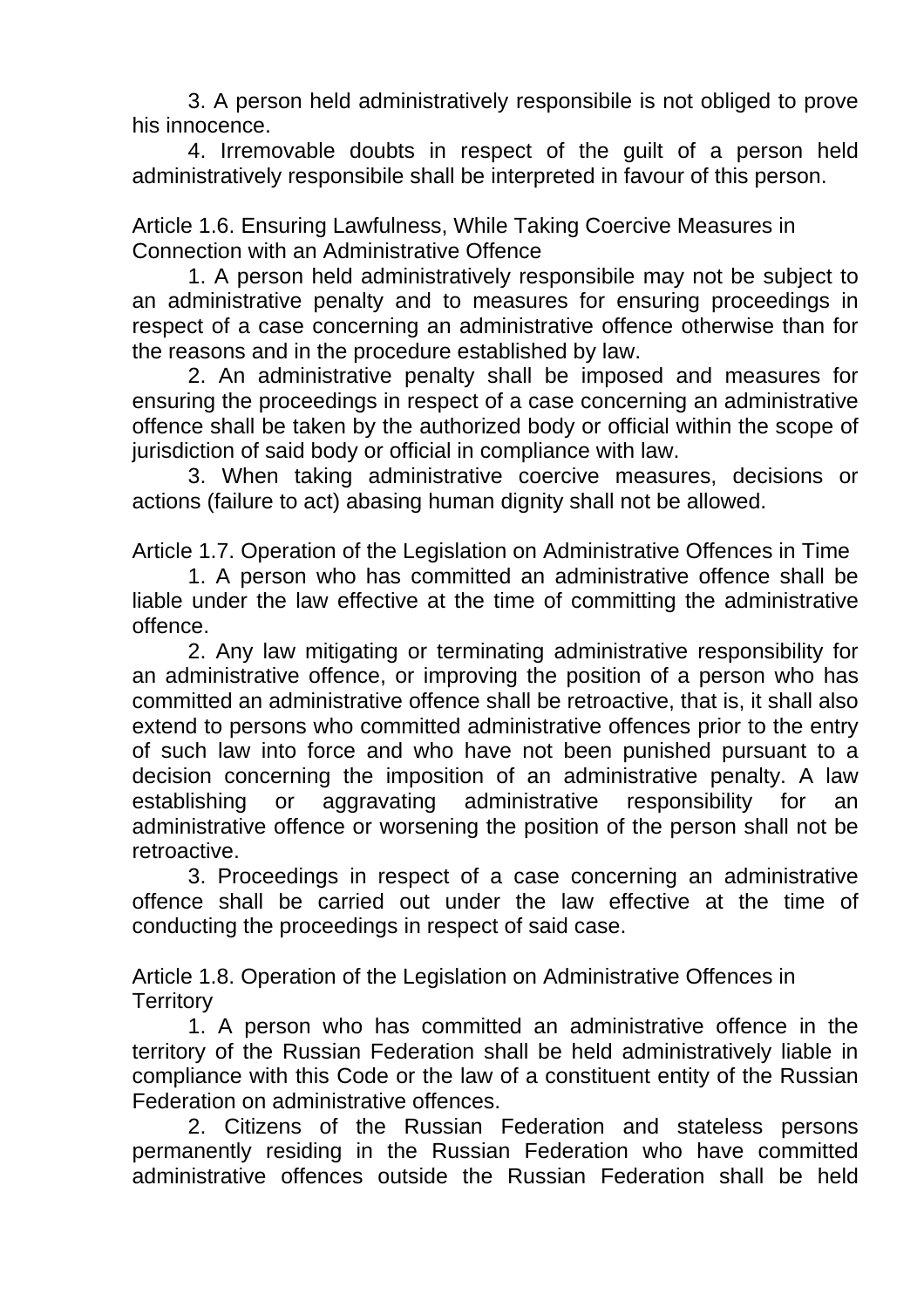administratively liable under this Code as provided for by an international treaty made by the Russian Federation.

Chapter 2. Administrative Offence and Administrative Responsibility

# Article 2.1. Administrative Offence

1. A wrongful, guilty action (omission) of a natural person or legal entity which is administratively punishable under this Code or the laws on administrative offences of subjects of the Russian Federation shall be regarded as an administrative offence.

2. A legal entity shall be found guilty of an administrative offence, if it is established that it had the opportunity to observe rules and norms whose violation is administratively punishable under this Code or under the laws of a subject of the Russian Federation, but it has not taken all the measures that were in its power in order to follow to them.

3. Imposition of an administrative penalty on a legal entity shall not relieve the guilty natural person of administrative responsibility for the given offence, and holding a natural person to administrative or criminal responsibility shall not relieve the legal entity of administrative responsibility for the given offence.

## Article 2.2. Types of Guilt

1. An administrative offence shall be deemed willful, when the person who has committed it realized the wrongful nature of his action (omission), could foresee the harmful consequences thereof and wished these consequences, or deliberately tolerated them, or treated them indifferently.

2. An administrative offence shall be deemed as committed through negligence, when a person who has committed it could foresee the harmful consequences of his action (omission) but self-conceitedly hoped to prevent such consequences, or did not foresee the appearance of such consequences, though he should have to or could have foreseen them.

Article 2.3. Age at which Person Becomes Administrative Liable

1. A person who has attained the age of sixteen years old by the moment of committing an administrative offence shall be administratively liable.

2. Subject to the specific circumstances of a case and the data about the person who has committed an administrative offence at an age from sixteen to eighteen years old, said person may be relieved of administrative responsibility for it by a committee for cases involving minors and for protection of their rights, that shall take measures to safeguard him, as provided for by the legislation on the protection of juvenile rights.

Article 2.4. Administrative Responsibility of Officials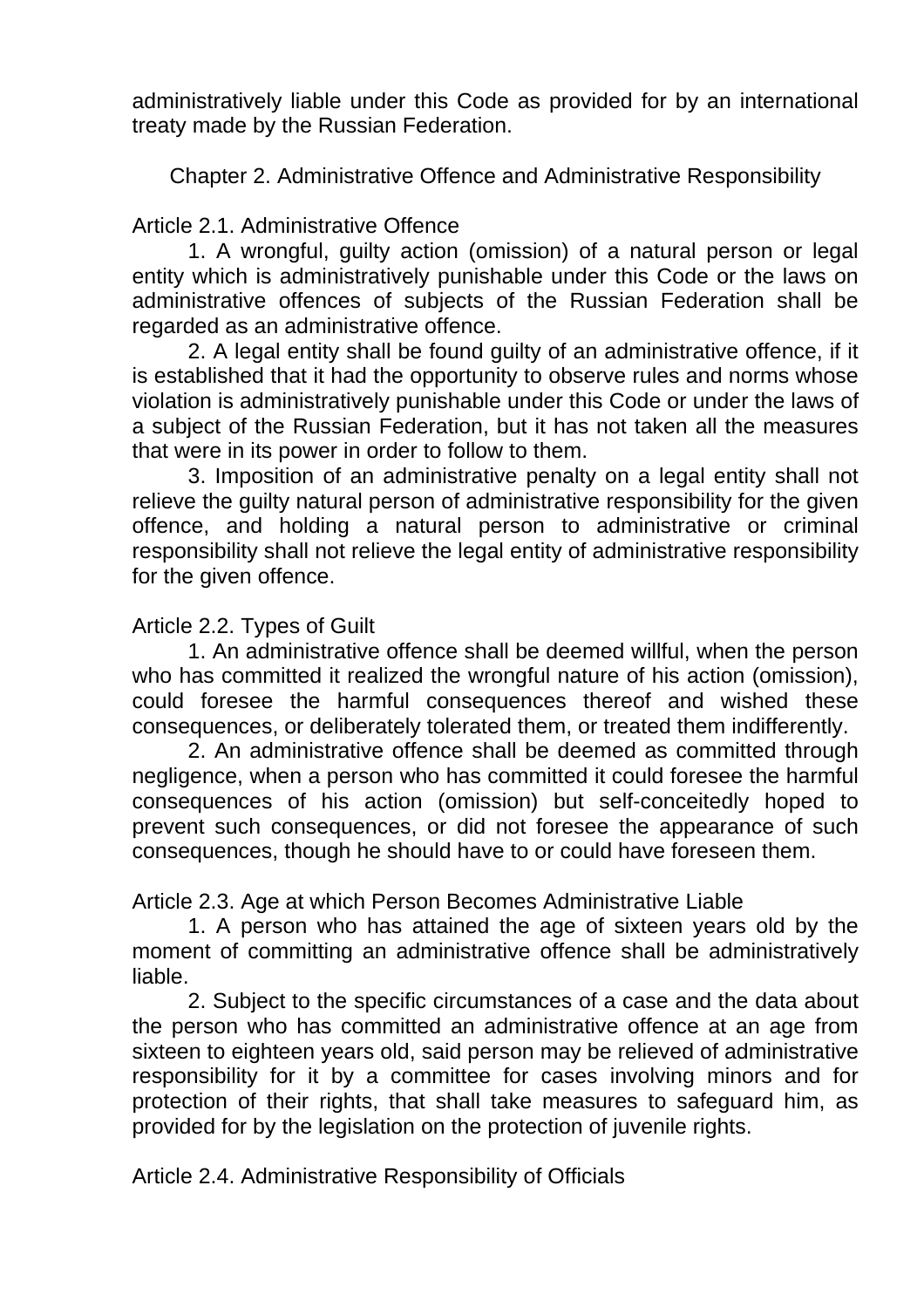An official, who has committed an administrative offence in connection with his failure to discharge his official duties or improper discharge of his official duties, shall be administratively liable.

Note. An official in this Code means a person who exercises the functions of a public officer on a constant or temporary basis, or is vested with special authority, that is, a person who is vested, in the procedure established by law, with managerial powers in respect of persons who are not officially subordinated to him, as well as a person exercising organisational-and-managerial or administrative-and-economic functions in state bodies, bodies of local self-government, governmental and municipal organisations, in the Armed Forces of the Russian Federation, or in other troops and military regiments of the Russian Federation. Heads and officials of other organisations, as well as persons engaged in business activity without forming a legal entity, who have committed administrative offences in connection with exercising organisational-and-managerial or administrative-and-economic functions, shall be administratively liable as officials, if not otherwise established by law.

Article 2.5. The Administrative Liabilities of Military Servicemen, of the Citizens Called up to Undergo Periodical Military Training and of the Persons Having Special Ranks

1. For administrative offences, except for the administrative offences envisaged by Part 2 of the present Article, military servicemen, the citizens called up to undergo periodical military training, and the holders of special ranks who are personnel of internal affairs bodies, the bodies and institutions of the criminal penitentiary system, the State Fire Fighting Service, the bodies charged with drug and psychotropic substances control and customs bodies in accordance with the federal laws and other regulatory legal acts of the Russian Federation regulating the undergoing of military service (of service) by the said persons and the status thereof shall bear disciplinary liability.

2. For the administrative offences envisaged by Articles 5.1-5.26, 5.45-5.52, 5.56, 6.3, 7.29-7.32, Chapter 8, Article 11.16 (in as far as it concerns safety rules outside the place of military service (place of service) or the place of periodical military training), Chapters 12, 15 and 16, Article 17.7, Articles 18.1-18.4, 19.5.7, 19.7.2 and Article 20.4 (in as far as it concerns safety rules outside the place of military service (place of service) or the place of periodical military training) of the present Code the persons mentioned in Part 1 of the present Article shall bear administrative liability on a general basis.

Article 2.6. Administrative Responsibility of Foreign Citizens, Stateless Persons and Foreign Legal Entities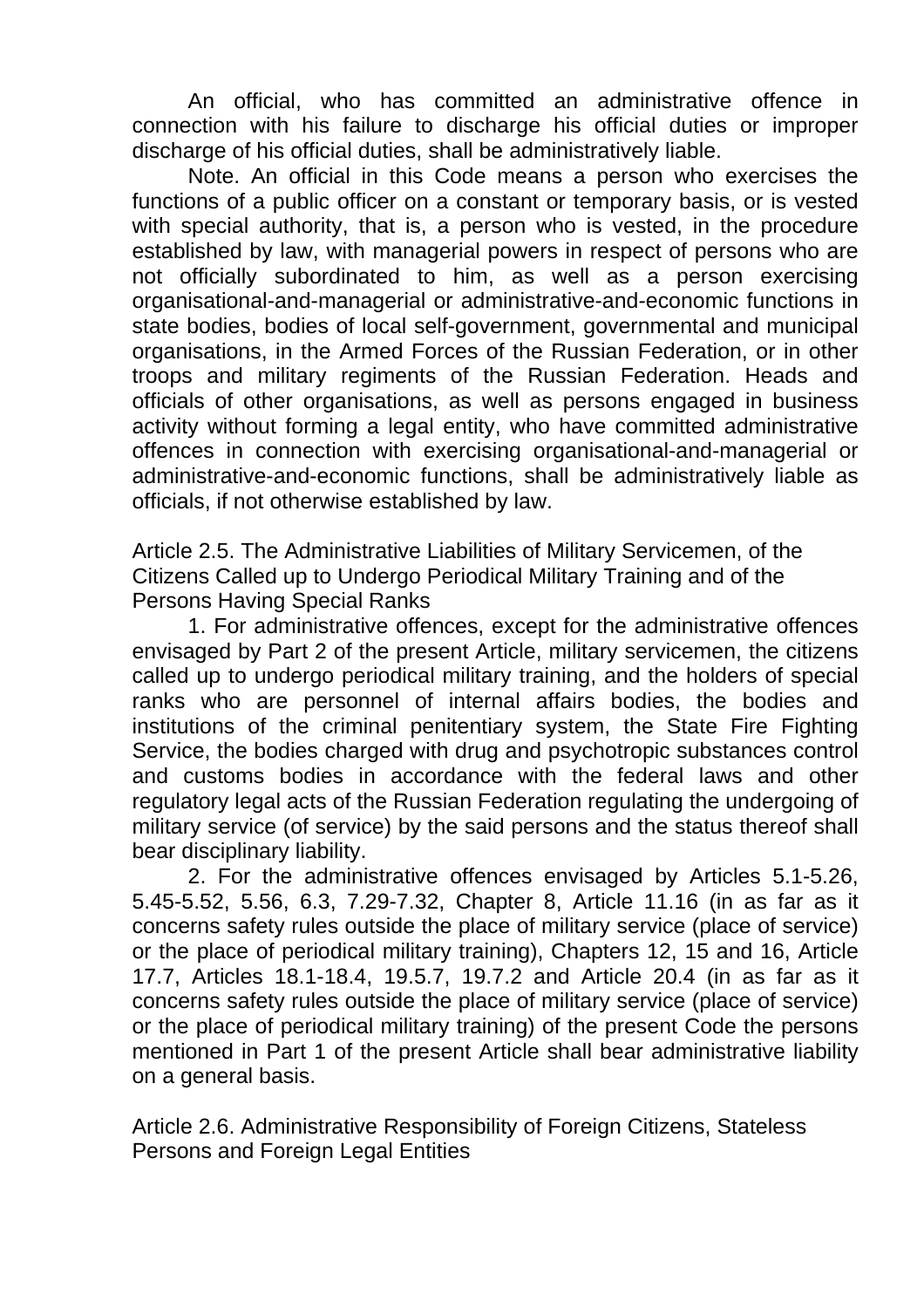1. Foreign citizens, stateless persons and foreign legal entities who have committed administrative offences on the territory of the Russian Federation shall be administratively liable on general grounds.

2. Foreign citizens, stateless persons and foreign legal entities who have committed administrative offences on the continental shelf and in the economic exclusion zone of the Russian Federation, provided for by Part 2 of Article 8.16, Articles 8.17 - 8.20, Part 2 of Article 19.4 of this Code, shall be administratively liable on general grounds.

3. The issue of the administrative responsibility of a foreign citizen, who is immune from the administrative jurisdiction of the Russian Federation in compliance with the federal laws and international treaties of the Russian Federation and who has committed an administrative offence on the territory of the Russian Federation, shall be resolved in conformity with the rules of international law.

#### Article 2.7. Urgent Need

Where a person inflicts wrong against interests protected by the law in the event of urgent necessity, that is, for the prevention of a direct danger to a person, or to the rights of the given person, or of other persons, as well as to the interests of the state or society protected by the law, and where this danger could not be prevented by other means and the inflicted wrong is less than the one that has been prevented, it shall not be deemed an administrative offence.

#### Article 2.8. Insanity

A natural person who, when committing wrongful actions (omission), was insane, that is, could not comprehend the actual nature and wrongfulness of his actions (omission), or could not direct them as a result of a chronic mental disorder, or a temporary mental disorder, or imbecility, or any other mental disease, shall not be administratively liable.

Article 2.9. Possible Relief from Administrative Responsibility, When an Administrative Offence Is Insignificant

Where an administrative offence is insignificant, a judge, or a body, or an official authorized to resolve a case concerning the administrative offence, may relieve the person, who has committed the administrative offence, of administrative responsibility and limit themselves to a reprimand.

Article 2.10. Administrative Responsibility of Legal Entities

1. Legal entities are administratively liable for committing administrative offences in the cases provided for by the articles of Section II of this Code or by the laws on administrative offences of subjects of the Russian Federation.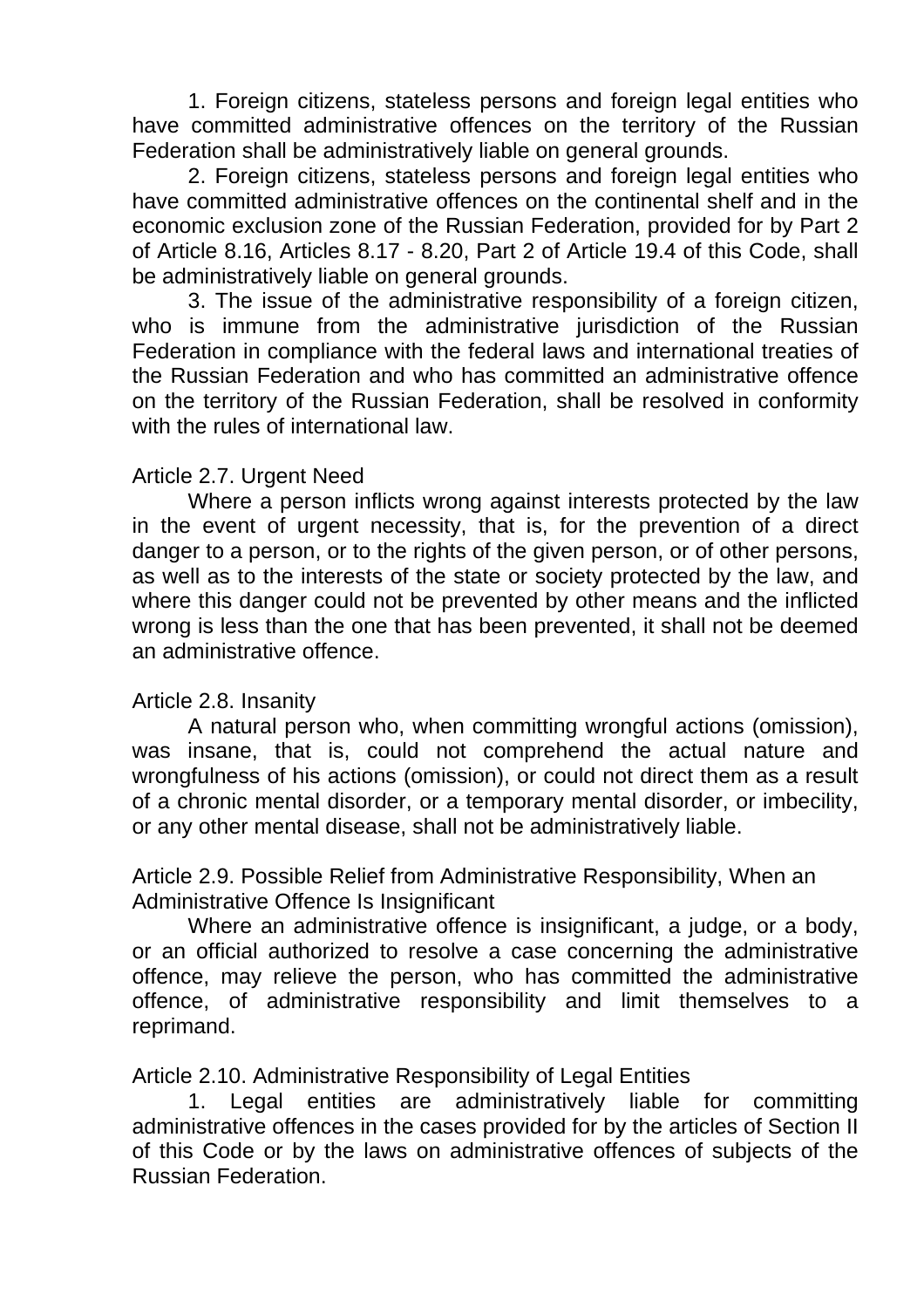2. In the event it is not indicated in the articles of Sections I, III, IV and V of this Code that the norms, established by these articles, apply only to a natural person or only to a legal entity, these norms are equally effective either in respect of a natural person or in respect of a legal entity, safe for the cases where these norms by the meaning thereof apply or may apply only to a natural person.

3. In the event that several legal entities have merged, the newly formed legal entity shall be administratively liable.

4. Where a legal entity has been adjoined to another legal entity, the legal entity, which has annexed another legal entity, shall be administratively liable.

5. Where a legal entity has been divided or one or several legal entities have separated out of a legal entity, the legal entity to which, according to the separating balance, the rights and liabilities in respect of the transactions made or the property relating to a committed administrative offence have been assigned, shall be administratively liable.

6. Where a legal entity of one type transforms into a legal entity of another type, the newly formed legal entity shall be administratively liable.

7. In the cases, indicated in Parts from 3 to 6 of this Article, administrative responsibility shall occur, regardless of whether the legal entity held administratively responsible knew about the fact of the administrative offence prior to the completion of the reorganisation.

8. Administrative penalties, imposed, in compliance with Items 2 to 4 of Part 1 of Article 3.2, on a legal entity for committing an administrative offence prior to the completion of the reorganisation of the legal entity, shall apply subject to the provisions of Parts 3 to 6 of this Article.

Chapter 3. Administrative Penalty

Article 3.1. Aims of an Administrative Penalty

1. An administrative penalty is a punitive measure for committing an administrative offence, established by the state, and it shall be administered for the purpose of preventing the commitment of new offences either by the offender himself, or by other persons.

2. An administrative penalty may not be aimed at the abasement of human dignity of the natural person who has committed an administrative offence, or at inflicting on him physical suffering, or at damaging business reputation of a legal entity.

Article 3.2. Types of Administrative Penalties

1. The following types of administrative penalties may be established and imposed for committing administrative offences:

1) warning;

2) administrative fine;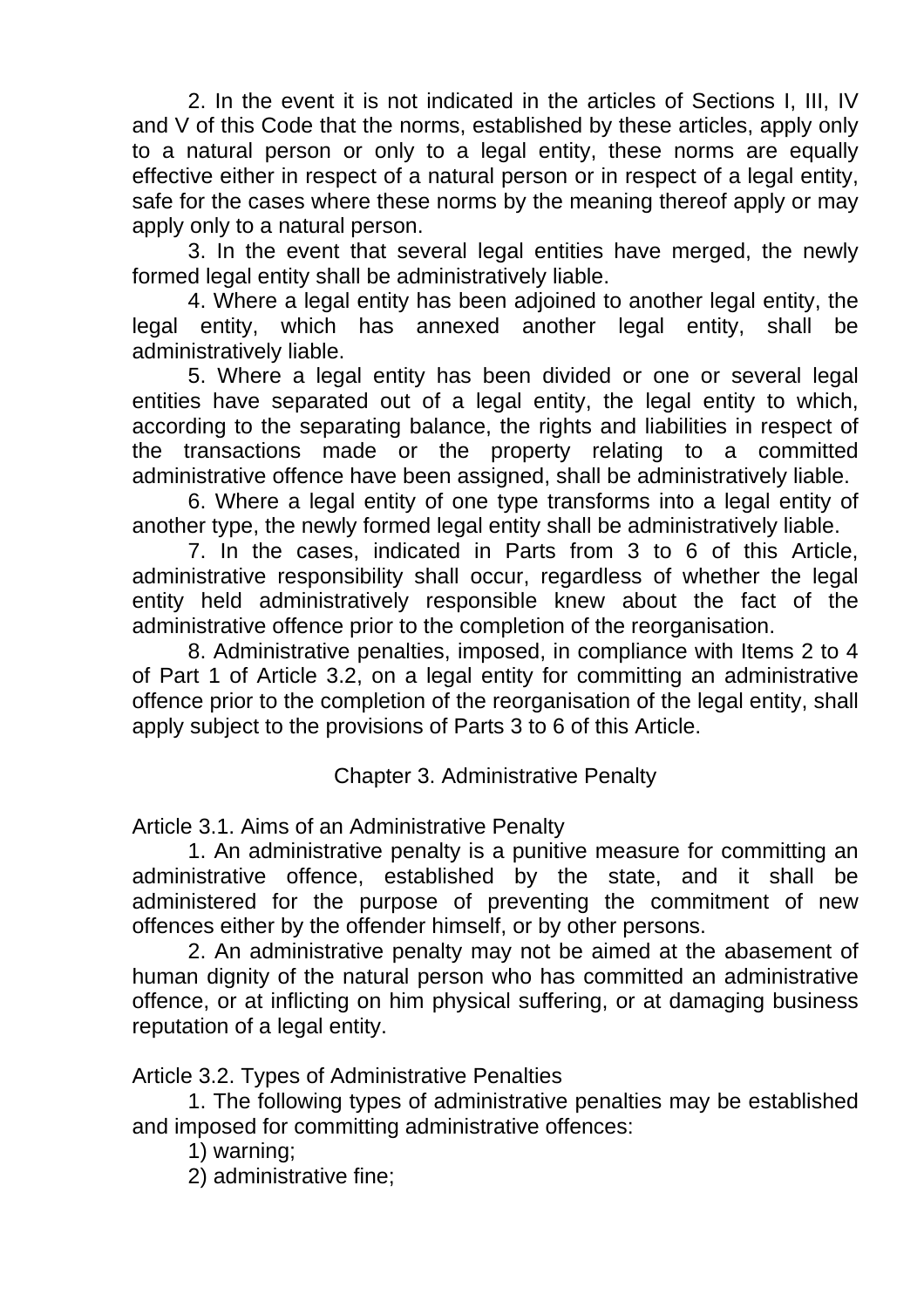3) compensated seizure of the instrument or object of an administrative offence;

4) confiscation of the instrument or the object of an administrative offence;

5) deprivation of a special right granted to a natural person;

6) administrative arrest;

7) administrative deportation from the Russian Federation of a foreign citizen or a stateless person;

8) disqualification.

9) administrative suspension of the activity.

2. The administrative penalties enumerated in Items 1 to 4 and 9 of the first part of this Article may apply to a legal entity.

3. The administrative penalties enumerated in Items 3 to 9 of Part 1 of this Article shall be established only by this Code.

Article 3.3. Principal and Additional Administrative Penalties

1. A warning, an administrative fine, deprivation of a special right granted to a natural person, an administrative arrest, disqualification and an administrative suspension of the activity may be established and imposed as principal administrative penalties.

2. Compensated seizure of the instrument or subject of an administrative offence, or confiscation of the instrument or subject of an administrative offence, as well as administrative deportation from the Russian Federation of a foreign citizen or a stateless person may be established and imposed either as a principal penalty, or as an additional one.

3. For one administrative offence there may be imposed either a principal administrative penalty, or a principal and additional one from the number of penalties indicated in the sanctions part of an applicable article of the Given Part of this Code or of the law on administrative responsibility of a subject of the Russian Federation.

## Article 3.4. Warning

A warning is an administrative punitive measure in the form of an official censure of a natural person or of a legal entity. A warning is issued in writing.

## Article 3.5. The Administrative Fine

1. "Administrative fine" is a monetary sanction expressed in terms of roubles which is set in the following amounts: for citizens not exceeding five thousand roubles; for officials fifty thousand roubles; for legal entities one million roubles, or it may be expressed as a value divisible by:

1) the value of the object of the administrative offence as of the time of termination or stopping of the administrative offence;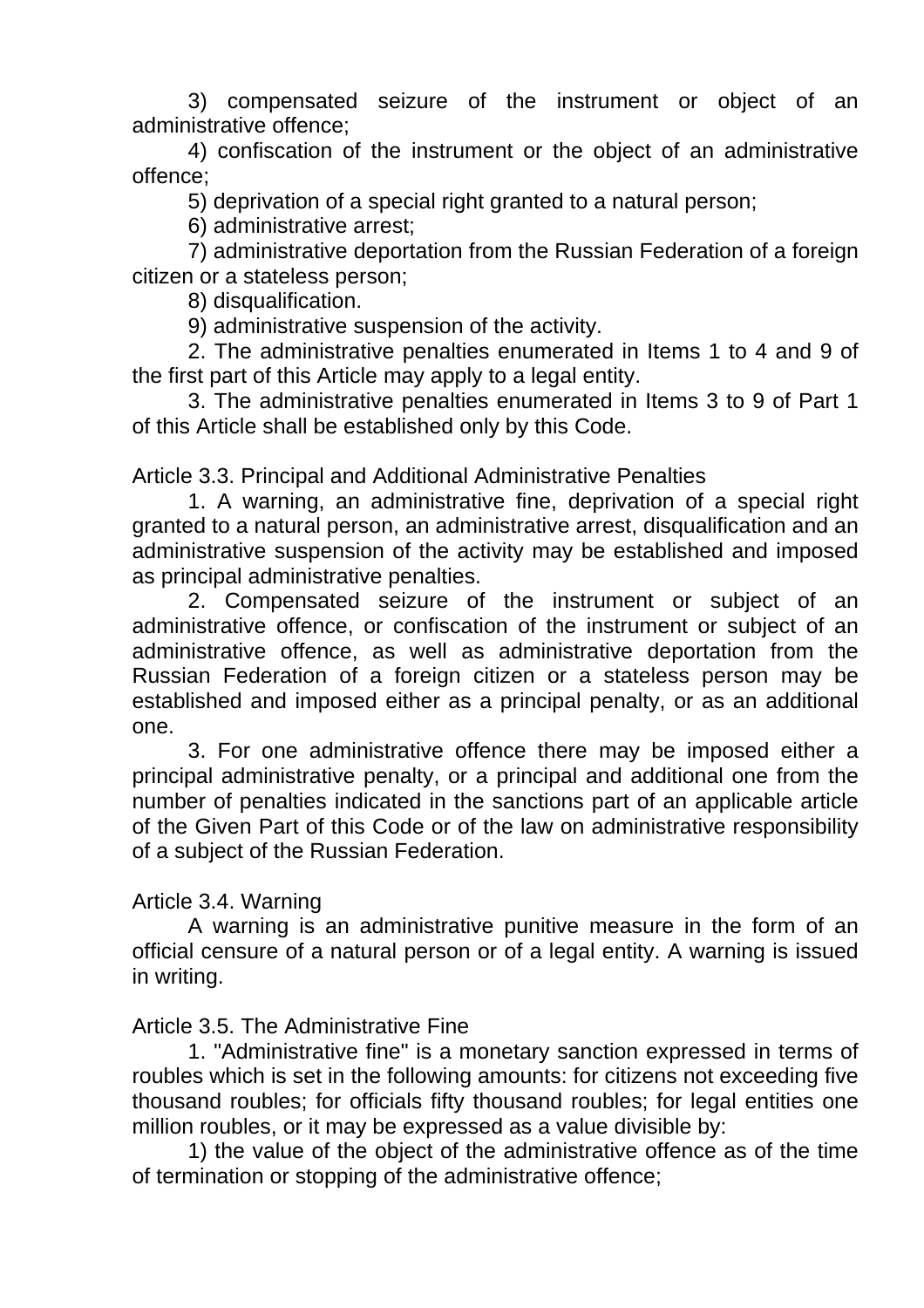2) the sum of taxes, fees or customs duties unpaid and outstanding as of the time of termination or stopping of the administrative offence or the sum of an illegal currency transaction or the sum of the amounts of money or the value of internal and external securities written off and/or entered in without observance of the established reservation requirement or the sum of currency proceeds that has not been sold in the established procedure or the sum of amounts of money not credited within the established term to accounts in empowered banks or the sum of amounts of money not returned when due to the Russian Federation or the sum of an unpaid administrative fine;

3) the sum of the proceeds of an offender from the sale of goods (work, service) in the market of which the administrative offence has been committed, for the calendar year preceding the year in which the administrative offence was detected or the part of the calendar year in which the administrative offence was detected preceding the date of detection of the administrative offence, unless the offender pursued the activity of selling goods (work, service) in the preceding calendar year.

2. The amount of an administrative offence shall not be below one hundred roubles.

3. The amount of an administrative fine calculated on the basis of the value of the object of an administrative offence, and also on the basis of the sum of unpaid taxes, fees or customs duties or the sum of an illegal currency transaction or the sum of amounts of money or the value of internal and external securities written off and/or entered in without observance of the established reservation requirement or the sum of currency proceeds that have not been sold in the established procedure or the sum of amounts of money not entered when due in accounts in empowered banks or the sum of amounts of money not returned when due to the Russian Federation shall not exceed the three-fold amount of the value of the object of the administrative offence or of the relevant sum or value.

4. The amount of an administrative fine calculated on the basis of the sum of proceeds of an offender from the sale of goods (work, services) in the market of which the administrative offence has been committed shall not exceed one twenty fifth of the aggregate sum of proceeds from the sale of all goods (works, services) for the calendar year preceding the year in which the administrative offence was detected or the part of the calendar year in which the administrative offence was detected preceding the date of detection of the administrative offence, unless the offender pursued the activity of selling goods (works, services) in the preceding calendar year.

5. The sum of an administrative offence shall be entered in the budget in full in accordance with the legislation of the Russian Federation.

6. The following are not subject to an administrative fine: sergeants, sergeant-majors, soldiers or sailors undergoing military service on draft,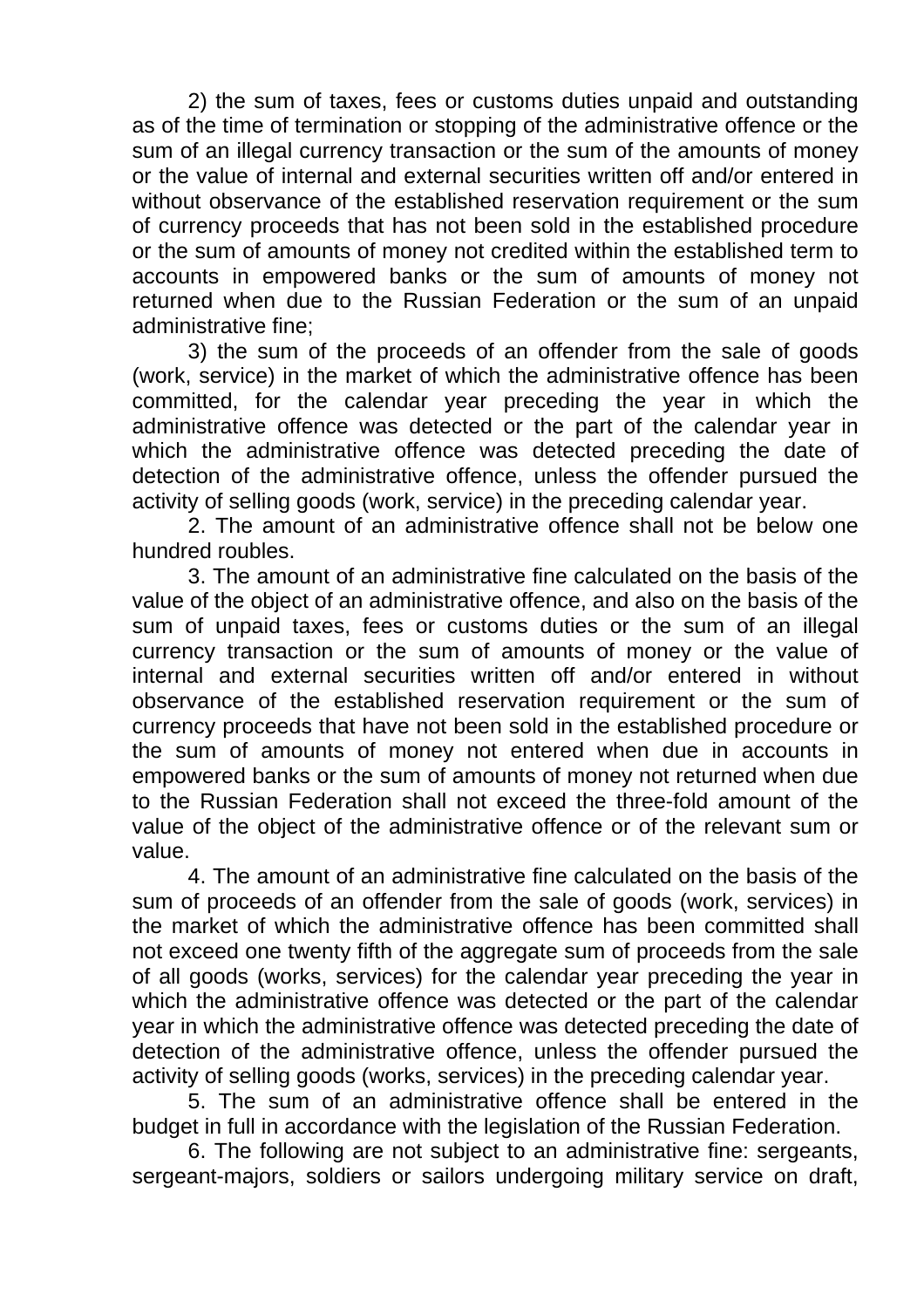and also cadets of military professional education institutions before the conclusion of a military service contract with them.

Article 3.6. Conpensated Seizure of the Instrument of an Administrative Offence or the Subject of an Administrative Offence

1. Conpensated seizure of the instrument of an administrative offence or the subject of an administrative offence shall be the compulsory seizure and subsequent realization thereof, as well as the transfer of the amount of money gained, with the deduction of the expenses connected with realization of the seized subject, to the former owner thereof. Conpensated seizure shall be imposed by a judge.

2. Conpensated seizure of hunting weapon, ammunition and other permitted hunting and fishing equipment may not be imposed on those persons for whom fishing and hunting are the main legal sources of means of sustenance.

Article 3.7. Confiscation of the Instrument or Subject of an Administrative **Offence** 

1. Confiscation of the instrument or subject of an administrative offence is the compulsory transfer to federal ownership or the ownership of a subject of the Russian Federation of articles which are not withdrawn from circulation. Confiscation shall be imposed by a judge.

2. Confiscation of hunting weapon, ammunition and other permitted hunting and fishing equipment may not be imposed on those persons for whom hunting and fishing are the main legal sources of means of sustenance.

3. The seizure from an administrative offender who unlawfully has in his possession the following instruments or subjects of an offence shall not be deemed a confiscation:

items subject to return to the legal owner thereof in compliance with the federal laws;

items withdrawn from circulation or wrongfully possessed by a person who has committed an administrative offence and for that and other reasons subject to transfer to state ownership or to destruction.

Article 3.8. Deprivation of a Special Right

1. Deprivation of a natural person, who has committed an administrative offence, of a special right granted to him before, shall be imposed for gross or systematic violation of the procedure for enjoying this right in the cases provided for by the articles of the Special Part of this Code. Deprivation of a special right shall be imposed by a judge.

2. The term of deprivation of a special right may not be less than one month or more than three years.

3. Deprivation of a special right in the form of the right to drive a transport vehicle may not be imposed on the person using his transport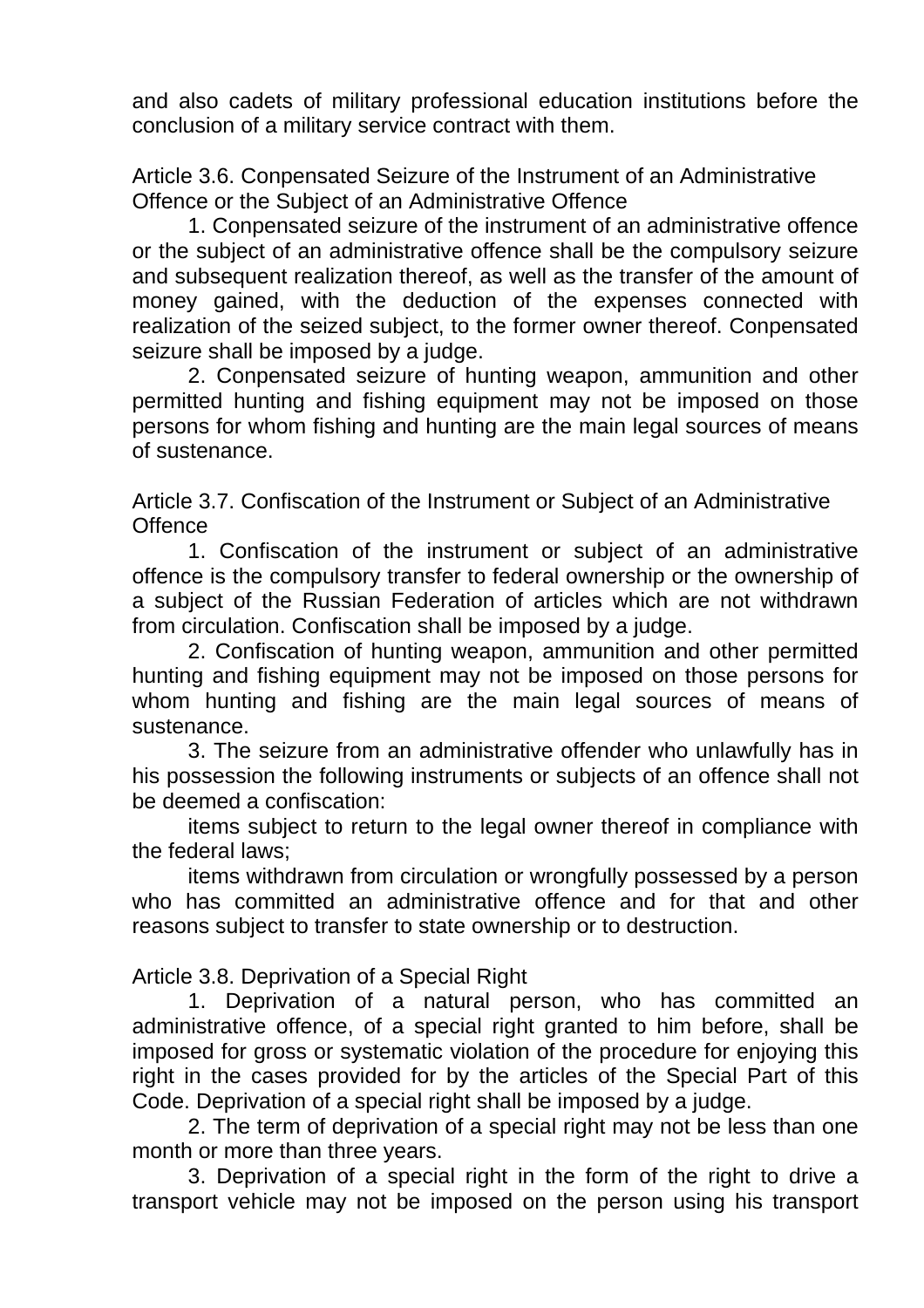vehicle by reason of his disability, except of the cases provided for by Parts 1 and 3 of Article 12.8, Article 12.26 and Part 2 of Article 12.27 when, when a person drives his transport vehicle in a state of alcoholic intoxication, or avoids a proper medical examination as regards alcoholic intoxication, or where said person leaves, in defiance of the established rules, the place of a road traffic accident of which he is a participant.

4. Deprivation of a special right in the form of a right hunt may not be imposed on those persons for whom hunting is the main source of means of sustenance.

#### Article 3.9. Administrative Arrest

1. Administrative arrest shall consist of keeping an offender isolated from society and shall be established for the term up to fifteen days, and up to 30 days for violating the demands of a state of emergency or of the legal regime of an anti-terrorist operation. An administrative arrest shall be imposed by a judge.

2. An administrative arrest shall only be established and imposed in exceptional cases for individual types of administrative offences, and it may not be enforced in respect of pregnant women, or women having children of fourteen years or less, or in respect of persons who have not attained the age of eighteen years, or disabled persons of Group I and II, military servicemen, the citizens called up to undergo periodical military training, and also the holders of special ranks who are personnel of internal affairs bodies, the bodies and institutions of the criminal penitentiary system, the State Fire Fighting Service, the bodies charged with drug and psychotropic substances control and customs bodies.

3. The term of any administrative detention shall be included into the term of the administrative arrest.

Article 3.10. Administrative Deportation from the Russian Federation of a Foreign Citizen or of a Stateless Person

1. Administrative deportation from the Russian Federation of foreign citizens or stateless persons shall consist of the compulsory and controlled transportation of said citizens and persons across the state border of the Russian Federation beyond the boundaries of the Russian Federation, and in the cases, provided for by the laws of the Russian Federation, the controlled independent exit of foreign citizens and stateless persons out of the Russian Federation.

2. Administrative deportation from the Russian Federation as an administrative punitive measure shall be established in respect of foreign citizens and stateless persons and shall be imposed by a judge, but in the event a foreign citizen or a stateless person commits an administrative offence when entering the Russian Federation, it shall be done by appropriate officials.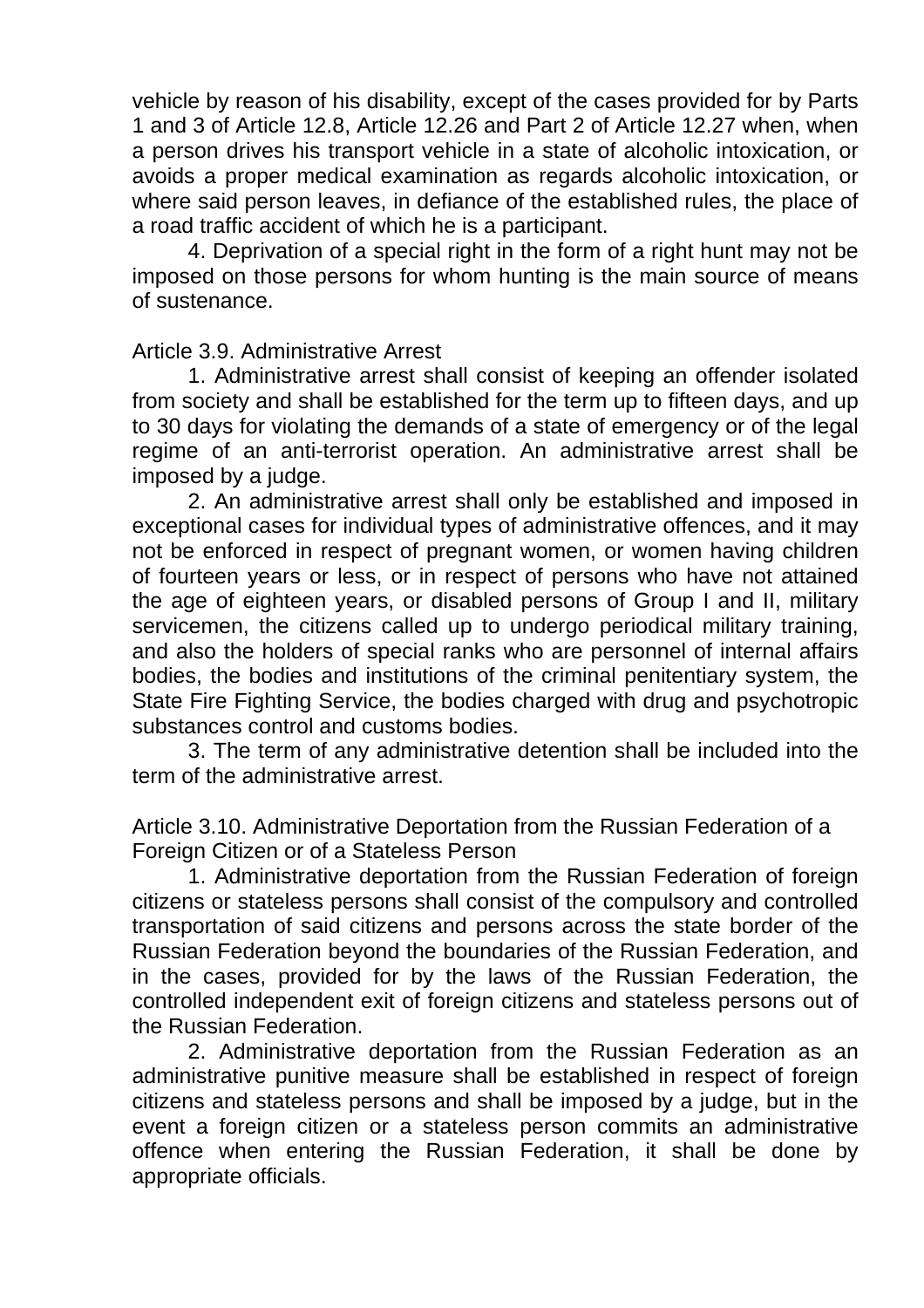3. An administrative expulsion from the Russian Federation is not applicable to military servicemen who are foreign citizens.

#### Article 3.11. Disqualification

1. Disqualification shall consist of depriving a natural person of the right to hold leading positions in an executive administrative body, or to participate in a board of directors (supervisory council), or to be engaged in business as the head of a legal entity, as well as to be engaged in management of a legal entity in other cases provided by the laws of the Russian Federation. An administrative penalty in the form of disqualification shall be imposed by a judge.

2. Disqualification shall be imposed for a term of from six months to three years.

3. Disqualification may apply to persons who exercise organisationaland- managerial or administrative-and-economic functions in a body of a legal entity, or to members of a board of directors, as well as to persons engaged in business without forming a legal entity, including arbitration managers.

#### Article 3.12. Administrative Suspension of Activity

1. Administrative suspension of activity comes down to a temporary termination of the activity of persons engaged in business activity without creating a legal entity, of legal entities, of their affiliates, representations, structural subdivisions and production sectors, as well as of the running of aggregates, objects, buildings or structures, of the performance of the individual kinds of activity (of works) and of rendering services. An administrative suspension of the activity shall be applied in case of a threat to the life or the health of people, of an epidemy, epizooty, contamination (pollution) of the objects intended for the quarantine by quarantine items, if a radiation accident occurs or a technogenic catastrophe breaks out, if essential harm is inflicted upon the state or standard of the environment, or if an administrative law offence is perpetrated in the area of the traffic in narcotics, psychotropic substances and their precursors, in the area of counteraction to legalising (laundering) incomes derived in a criminal way, and to financing terrorism, in the area of the restrictions established under the federal laws in respect of foreign citizens, stateless persons and foreign organisations, as regards the rules for engaging foreign citizens and stateless persons in labour activities exercised at trade outlets (including shopping complexes), in the field of control procedures, public order maintenance and public security, as well in the area of town-planning activity.

An administrative suspension of the activity shall be prescribed by the judge only in cases stipulated in the Articles of the Special Part of the present Code, if a less rigorous kind of an administrative punishment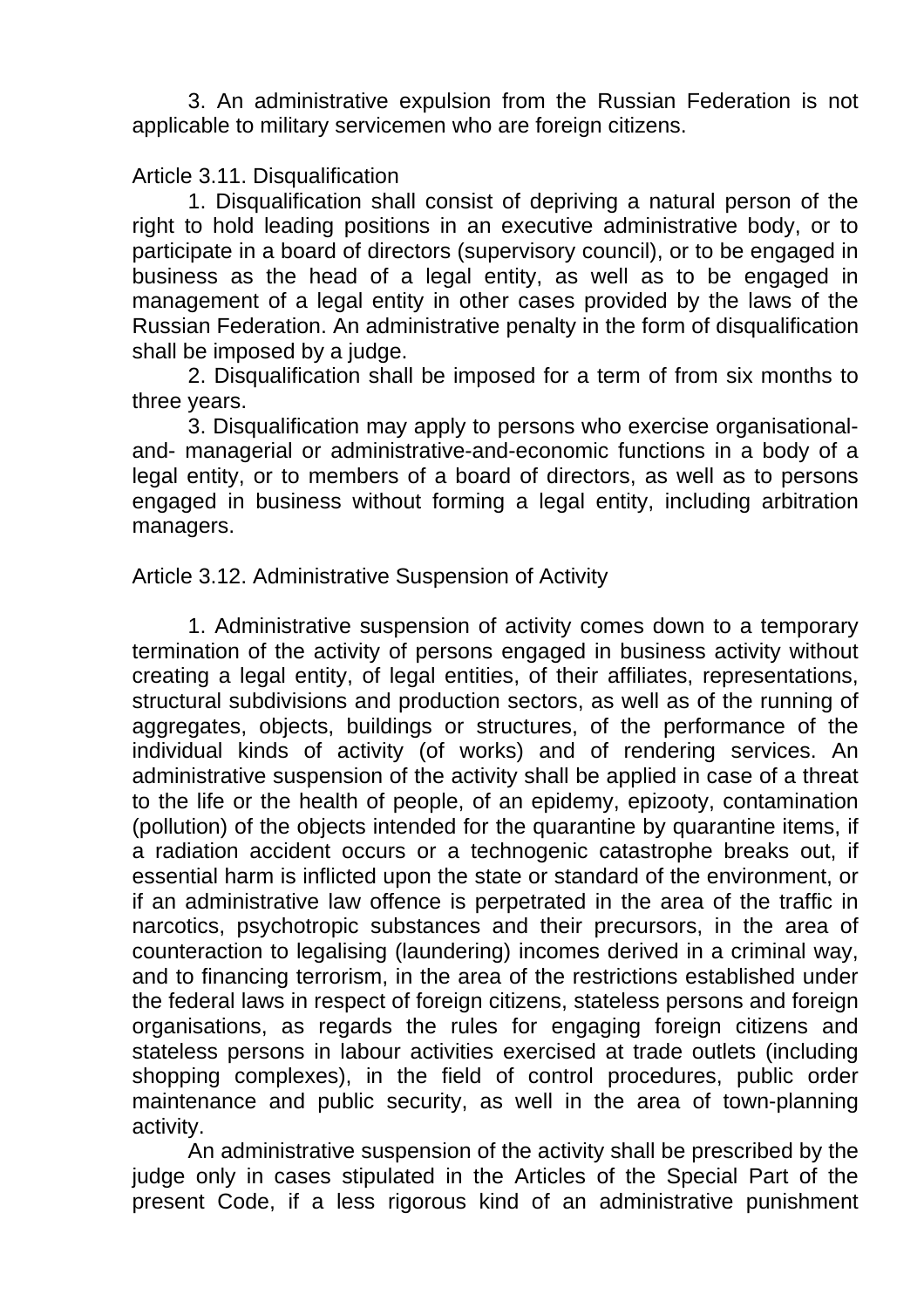cannot ensure the achievement of the goal set in the administrative punishment.

2. An administrative suspension of the activity shall be imposed for a term of up to ninety days.

3. On the basis of a petition from a person engaged in business activity without creating a legal entity, or of a legal entity, the judge shall stop the execution of the administrative punishment in the form of an administrative suspension of the activity before the fixed time, if it is established that the circumstances mentioned in the first part of the present Article which served as a ground for meting out the given administrative punishment have been eliminated.

Chapter 4. Imposition of an Administrative Penalty

Article 4.1. General Rules for Imposing an Administrative Penalty

1. An administrative penalty for committing an administrative offence shall be imposed within the limits, established by the law stipulating the responsibility for the given administrative offence, in compliance with this Code.

2. When imposing an administrative penalty on a natural person, the nature of the administrative offence committed by him, the personality of the culprit, his property status, the circumstances mitigating the administrative responsibility and the circumstances aggravating the administrative responsibility, shall be taken into account.

3. When imposing an administrative penalty on a legal entity, the nature of the administrative offence committed by it, the property and financial status of the legal entity, the circumstances mitigating the administrative responsibility and the circumstances aggravating the administrative responsibility, shall be taken into account.

4. Imposition of an administrative penalty shall not relieve a person, who has been penalized for failure to perform a duty, from carrying out this duty.

5. No one shall bear administrative responsibility twice for the same administrative offence.

Article 4.2. Circumstances Mitigating Administrative Responsibility

1. The following circumstances shall be deemed as mitigating administrative responsibility:

1) acknowledgement of an administrative offence by the person, who has committed it;

1.1) a voluntary provision of information by a person on an administrative offence he/she has committed;

2) prevention by the person, who has committed an administrative offence, of harmful consequences thereof; voluntary reimbursement for damages caused, or elimination of harm inflicted thereby;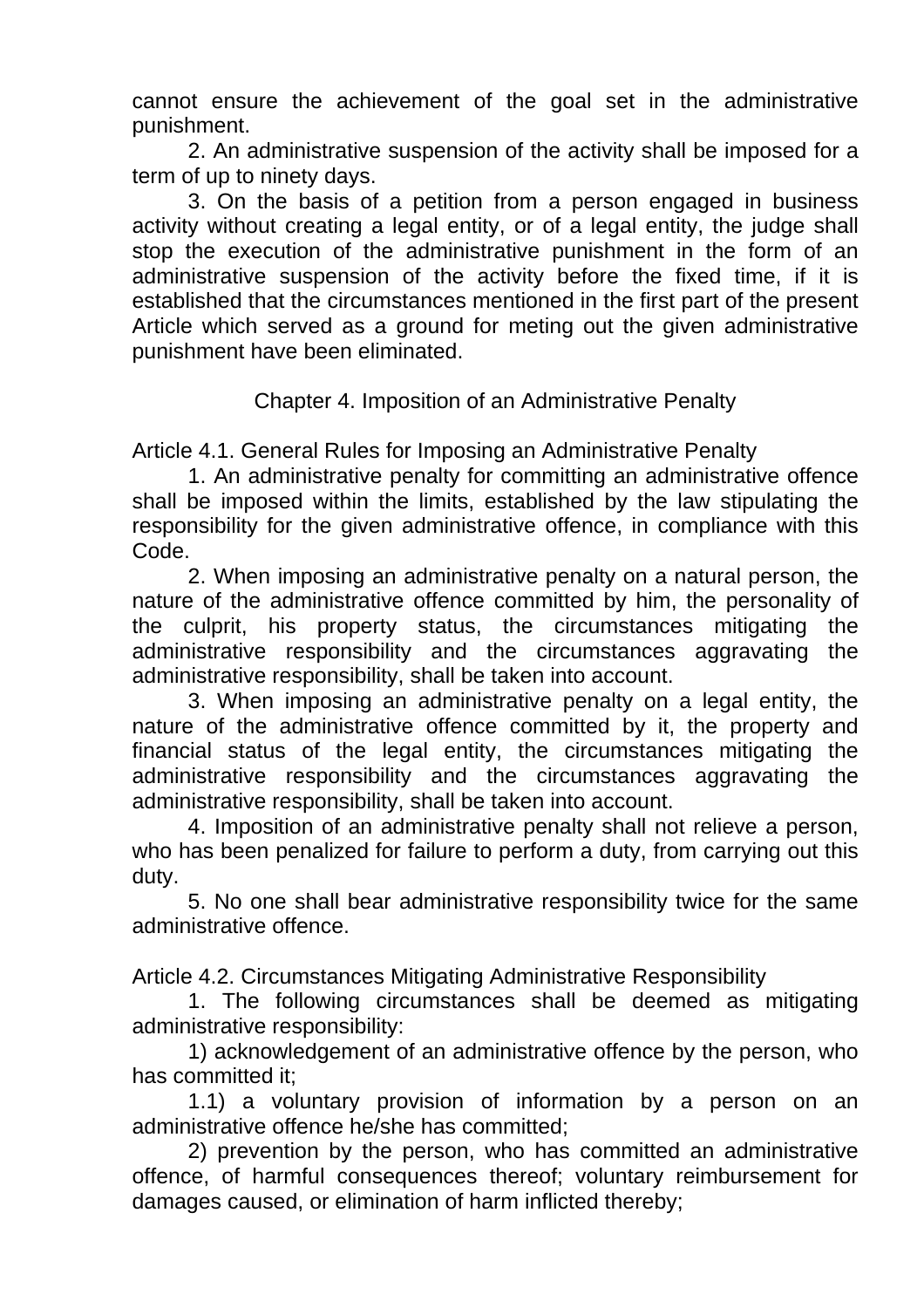3) committing an administrative offence in a state of extreme excitement (in the heat of passion) or under very arduous personal or family circumstances;

4) committing of an administrative offence by a minor;

5) committing of an administrative offence by a pregnant woman or by a woman having an infant.

2. A judge, body or official, while considering a case concerning an administrative offence, may deem as mitigating circumstances not indicated in this Code or in the laws of subjects of the Russian Federation on administrative offences.

Article 4.3. Circumstances Aggravating Administrative Responsibility

1. The following circumstances shall be deemed as aggravating administrative responsibility:

1) continuation of wrongful conduct, despite the demand of authorized persons to terminate it;

2) repeated commitment of a similar administrative offence, in which the person has already been penalized for committing such an offence in respect of which the term, provided for by Article 4.6 of this Code, has not yet expired;

3) drawing minors into the commitment of an administrative offence;

4) committing of an administrative offence by a group of persons;

5) committing an administrative offence during natural disasters or under other emergency circumstances;

6) committing an administrative offence in a state of alcoholic intoxication.

A judge, body or official, imposing an administrative offence, depending on the nature of the committed administrative offence, may not deem the given circumstance as aggravating.

2. The circumstances provided for by Part 1 of this Article, may not be deemed as aggravating in the event, if said circumstances are stipulated by the appropriate rules on administrative responsibility for committing an administrative offence as qualifying indicia of the administrative offence.

Article 4.4. The Imposition of Administrative Sanctions for the Committal of Several Administrative Offences

1. If a person has committed two or more administrative offences an administrative sanction shall be imposed for each offence.

2. If a person has committed one action (omission) having the features of administrative offences for which accountability is envisaged by or and more articles (parts of articles) of the present Code and for which case the hearing shall fall within the jurisdiction of one and the same judge, body or official, an administrative sanction shall be imposed within the limits of a sanction that envisages the imposition of a tougher administrative sanction on the person who has committed said action (omission).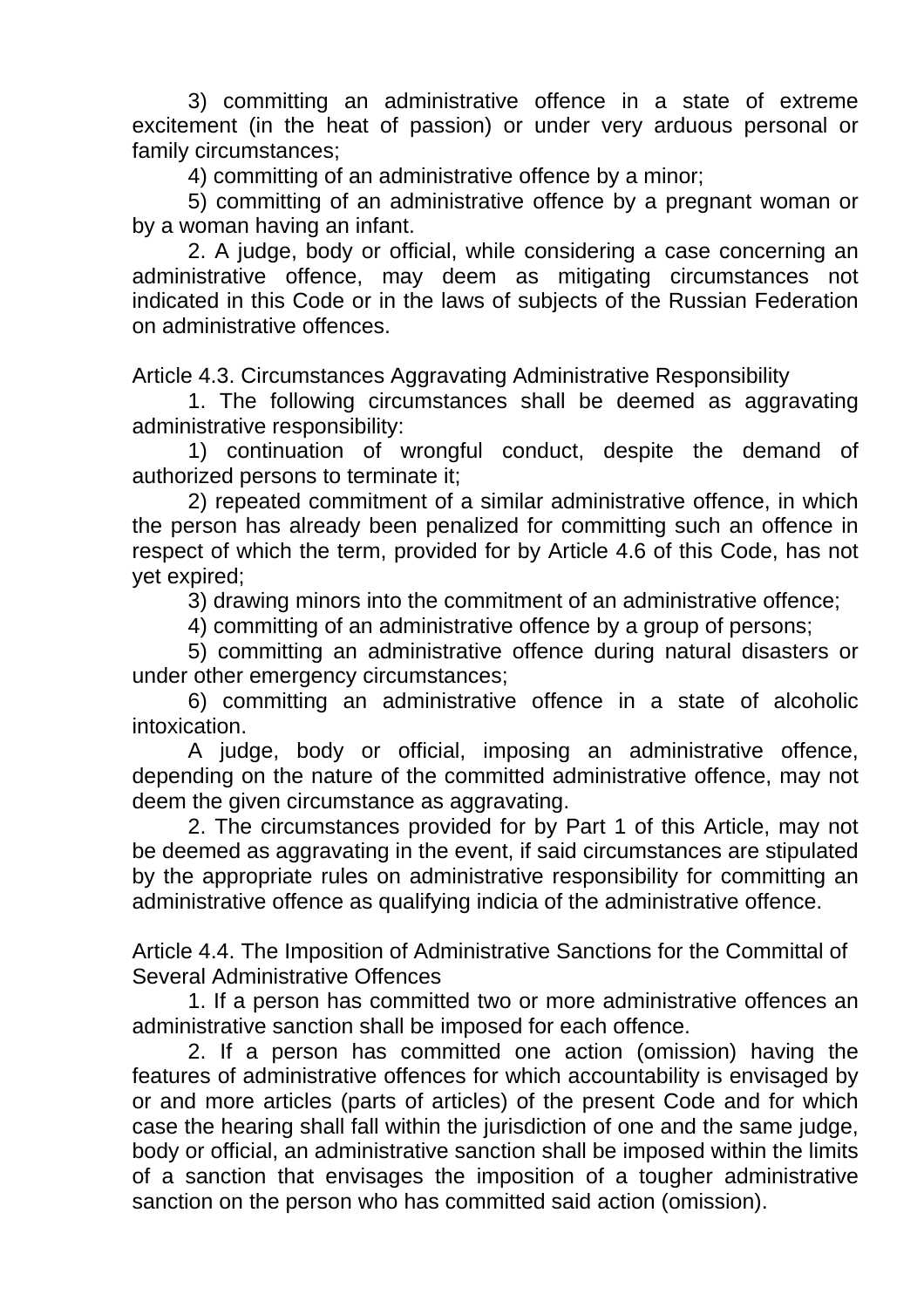3. In the case envisaged by Part 2 of the present article an administrative sanction shall be imposed:

1) within the limits of a sanction which does not envisage the imposition of an administrative sanction in the form of a warning if one of said sanctions envisages the imposition of an administrative sanction in the form of a warning;

2) within a sanction which can cause the imposition of a larger administrative fine in terms of money if said sanctions envisage the imposition of an administrative sanction in the form of an administrative fine.

4. When an administrative sanction is imposed in keeping with Parts 2 and 3 of the present article additional administrative sanctions may be imposed as envisaged by each of the sanctions.

Article 4.5. Limitation on Holding a Person Administratively Responsibile

1. A decision in respect of a case concerning an administrative offence may not be rendered after the expiration of two months as of the date of committing the administrative offence, and in the event of violating the laws of the Russian Federation on export control, on internal sea waters, or on inland seas, or on the continental shelf, or on the economic exclusion zone of the Russian Federation, of the customs, patent, antimonopoly, budgetary or currency laws of the Russian Federation and acts of the currency regulation bodies, on the protection of the natural environment, on road traffic safety (as regards administrative offences entailing the infliction of minor-gravity and medium gravity harm upon the victim's health), on copyright and neighbouring rights, on trademarks, service marks and names of the places of the origin of goods, of the laws of the Russian Federation on the use of atomic power, on taxes and fees, on the protection of consumers' rights, on the state regulation of prices (tariffs), on advertising, on lotteries, on elections and referendums, on participation in share construction of apartment houses and (or) other immovable property units, on counteracting the legalisation (laundering) of incomes received by way of crime and the financing of terrorism, as well as in the event of violating the immigration rules, rules for engaging in labour activities in the Russian Federation foreign citizens and stateless persons (in particular, foreign workers), on the insolvency (bankruptcy), on placement of orders to supply goods, carry out works and render services for meeting state and municipal needs, on the organisation of activity in the sale of goods (performance of works or services) at retail markets such a decision may not be rendered after the expiration of one year as of the date of committing the administrative offence.

2. In the event of a continuous administrative offence, the terms provided for by Part 1 of this Article shall be calculated beginning from the date of detecting the administrative offence.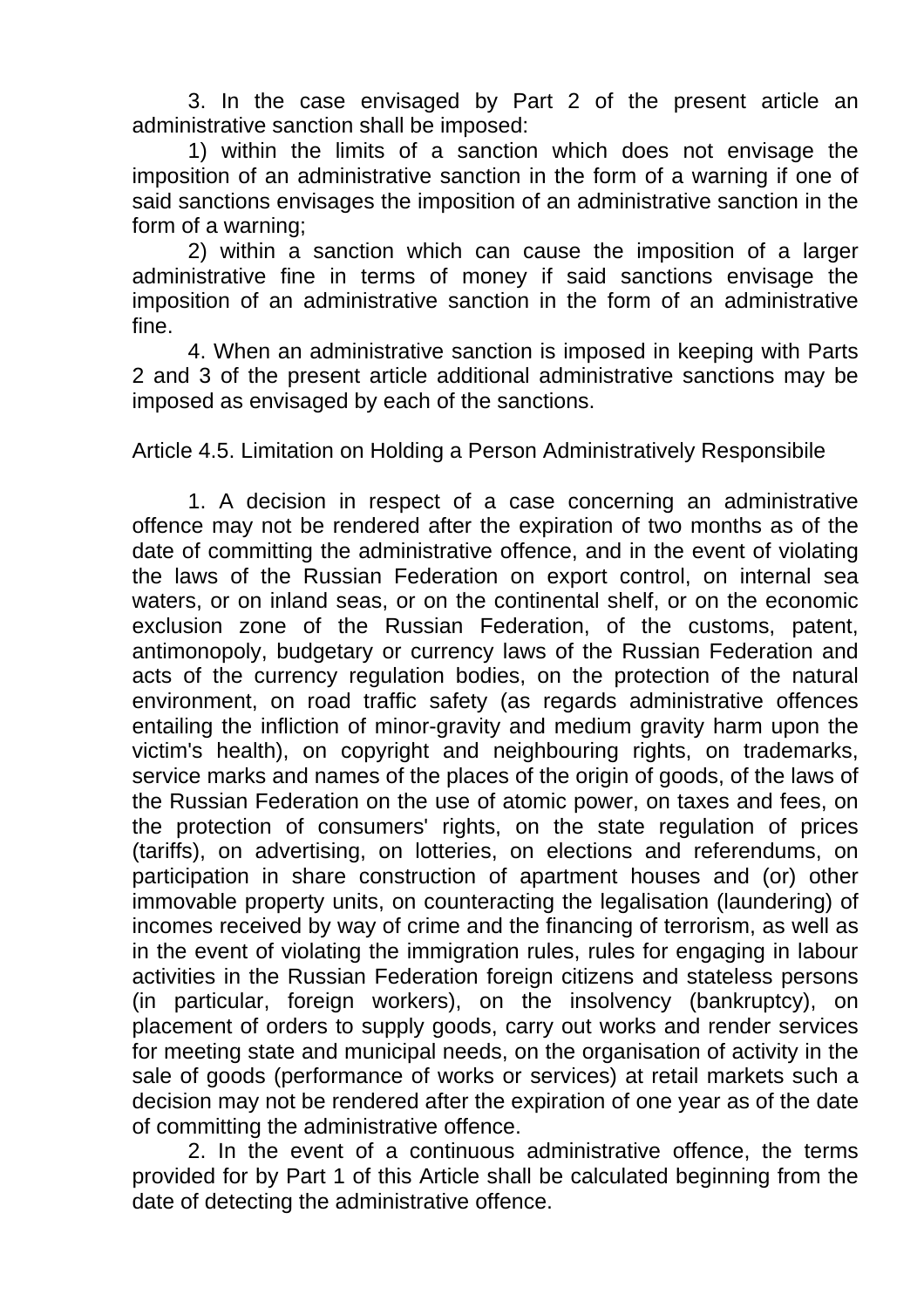3. A person may be held administratively responsible for an administrative offence entailing the imposition of an administrative penalty in the form of disqualification within one year at the latest as of the date of committing the administrative offence, and if an administrative offence is continuous, this may be done within one year at the latest as of the date of detecting the administrative offence.

4. When there is a refusal to initiate criminal proceedings, or criminal proceedings are terminated but the indicia of an administrative offence are present in the actions of an individual, the terms, provided for by Part 1 of this Article, shall be calculated starting from the date of rendering the decision about the refusal to initiate criminal proceedings or to terminate them.

5. Where an application of a person, brought to trial for an administrative offence, for consideration of his case at the location of his residence, is allowed, the limitation for holding him administratively responsible shall be suspended from the moment of allowing this application to the moment of receipt of the case file by the judge, body, or official authorized to consider the case at the place of residence of the person brought to trial for the administrative offence.

Article 4.6. The Term within Which a Person Is Deemed to Be Administratively Penalized

A person punishable for committing an administrative offence shall be deemed to be administratively penalized for one year as of the date of terminating the execution of the decision on imposition of the administrative penalty.

Article 4.7. Reimbursement for Material and Moral Damage Inflicted by an Administrative Offence

1. A judge, when considering a case concerning an administrative offence, shall be entitled, in the absence of a dispute about reimbursement for material damage, to resolve the issue of reimbursement for material damage simultaneously with imposition of the administrative penalty.

Disputes about reimbursement for material damage shall be settled in civil court proceedings.

2. A dispute about reimbursement for material damage, that relates to a case concerning an administrative offence which is considered by other authorized body or official, shall be settled by court in civil court proceedings.

3. Disputes concerning reimbursement for moral damage inflicted by an administrative offence shall be considered by court in civil court proceedings.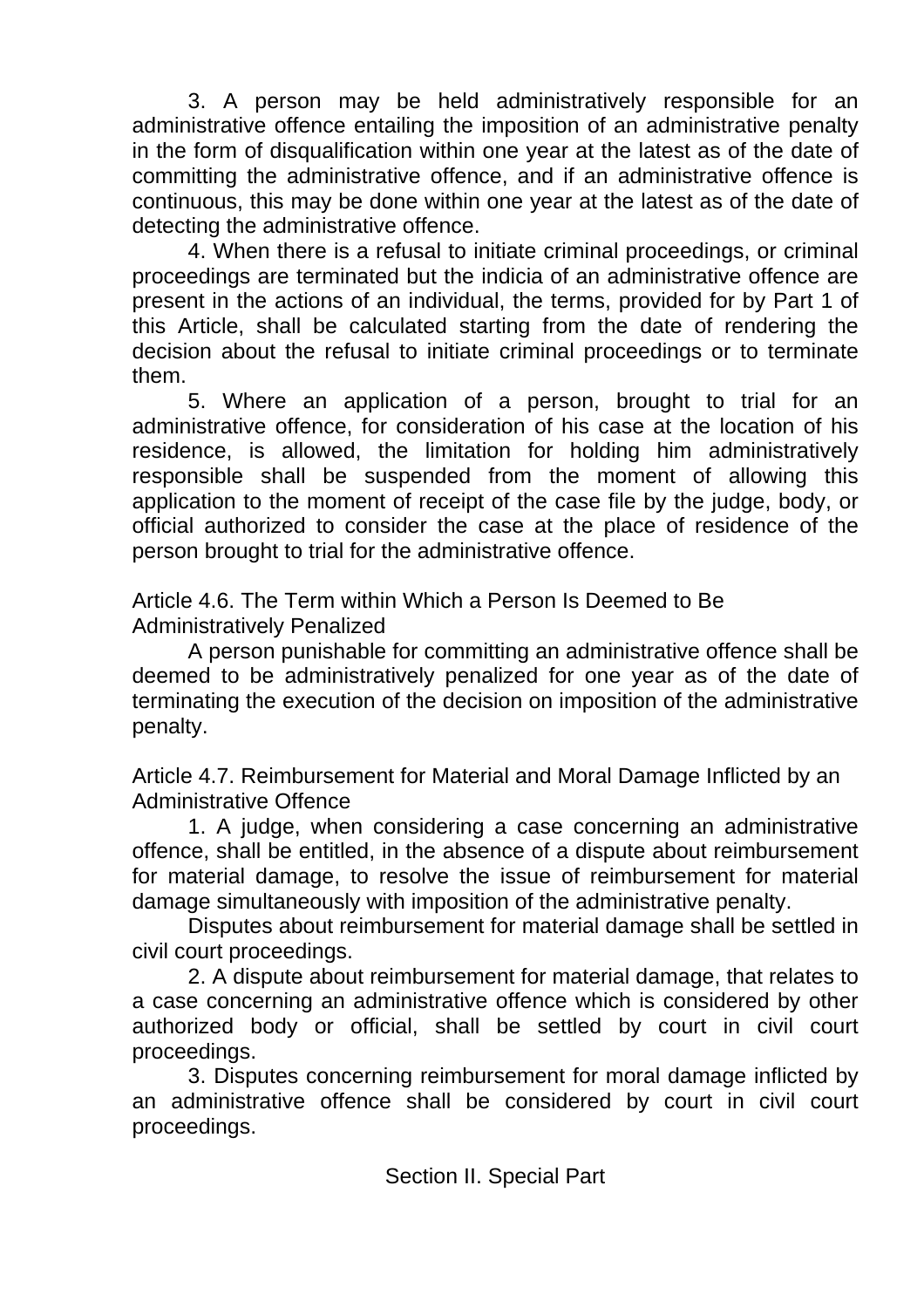Chapter 5. Administrative Offences Encroaching Upon Citizens' Rights

Article 5.1. Violation of a Citizen's Right to Familiarize Themselves with a List of Voters or of Participants of a Referendum

Violation of a citizen's right to familiarized themselves with a list of voters or of participants of a referendum, or failure to consider within the term established by the laws an application concerning an error in the list of voters or participants of a referendum, or the refusal to issue to a citizen an answer in writing about the reason for rejecting his application for introduction of a correction to a list of voters or

participants of a referendum - shall entail the imposition of an administrative fine in the amount of one thousand to one thousand five hundred roubles.

Article 5.2. Abolished.

Article 5.3. Default on Performance of a Decision of an Electoral Commission or a Referendum Commission. Default on Provision of Information and Materials on Request of an Electoral Commission or a Referendum Commission

1. Failure to carry out a decision of an election committee or a referendum committee taken within the scope of jurisdiction thereof -

shall entail the imposition of an administrative fine on officials in the amount of one thousand to two thousand roubles and on legal entities in the amount of ten thousand to twenty thousand roubles.

2. Default - by state bodies, local self-government bodies, public associations or organisations, irrespective of their form of ownership, including organisations responsible for television and/or radio broadcasting, the editorial boards of a periodical press edition as well as officials of such bodies and organisations - on the provision to an electoral commission or a referendum commission of information and materials requested by the commission in accordance with a law or provision of such information and materials in breach of the term established by a law, except for the cases envisaged by Article 5.4 and Part 1 of Article 5.17 of the present Code, -

shall cause the imposition of an administrative fine on officials in an amount one thousand to two thousand roubles; or on legal entities from ten thousand to fifteen thousand roubles.

Article 5.4. Violation of the Procedure for Submitting Data on Voters or Referendum Participants

Violation of the procedure for submitting data on voters or referendum participants established by laws, or submission of unreliable data on voters or referendum participants to appropriate election committees by the official responsible for it under laws -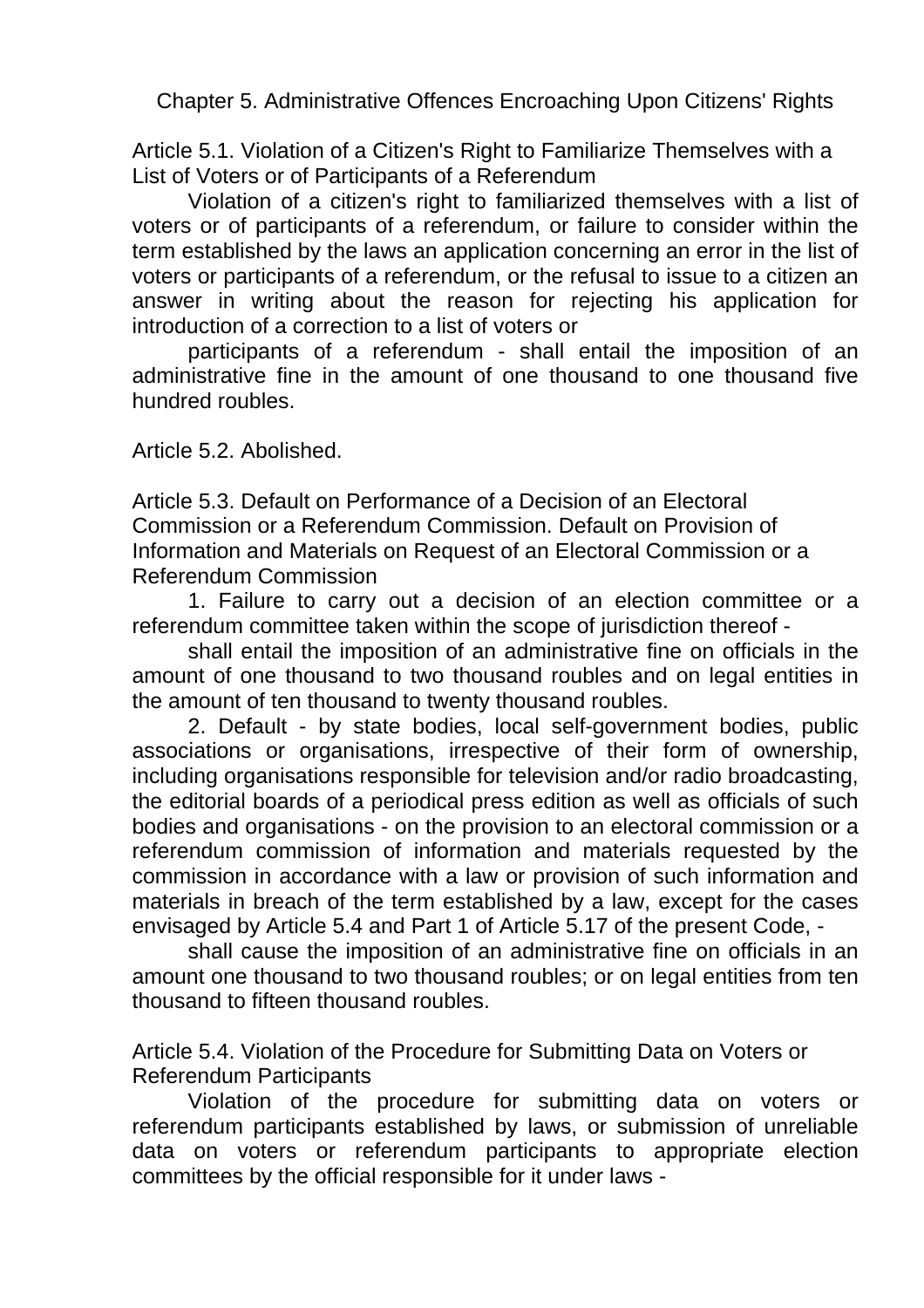shall entail the imposition of an administrative fine on officials in the amount of one thousand to five thousand roubles.

Article 5.5. Violation of the Procedure for Participation of the Mass Media in the Informational Support of Elections and Referendums

1. Violation by the editor-in-chief, or by the editorial board of a mass medium, or by an organization engaged in TV and (or) radio broadcasting, or by another organization engaged in the production or dissemination of a mass medium, of the procedure for publishing (promulgating) materials connected with the preparation and holding of elections and referendums, including propaganda materials, as well as violation during an election campaign or a referendum campaign of the procedure for publishing (promulgating) said materials in the information-telecommunication networks of general use (including the Internet) -

shall entail the imposition of an administrative fine on citizens in the amount of five hundred to two thousand five hundred roubles, on officials in the amount of one thousand to five thousand roubles and on legal entities in the amount of thirty thousand to one hundred thousand roubles.

2. Default - by a state or municipal organisation responsible for television and/or radio broadcasting, the editorial board of periodical state or municipal press edition - on provision free-of-charge to an electoral commission or a referendum commission or equally within the term established by a law of access to broadcast time, publication for the purpose of informing the electorate or participants in a referendum, for answering citizens' questions, announcing decisions and acts of an electoral or referendum commission as well as placement of the other information form the publication of which there is a provision in the legislation on elections and referendums, -

shall cause the imposition of an administrative fine on officials in an amount of three thousand to four thousand roubles; or on legal entities from twenty thousand to thirty thousand roubles.

Article 5.6. Violation of the Rights of a Member of an Election Committee, Referendum Committee, of an Observer, of a Foreign (International) Observer, of an Agent or Authorized Representative of a Candidate, Election Association, of a Member or an Authorized Representative of the Initiative Group for Holding a Referendum, of Other Group of a Referendum Participants or of a Representative of a Mass Media

1. Violation of the rights of a member of an election committee, referendum committee, of an observer, of a foreign (international) observer, of an agent or authorized representative of a candidate, election association, of a member or an authorized representative of the initiative group for holding a referendum, of another group of referendum participants or of a representative of a mass medium to keep a look-out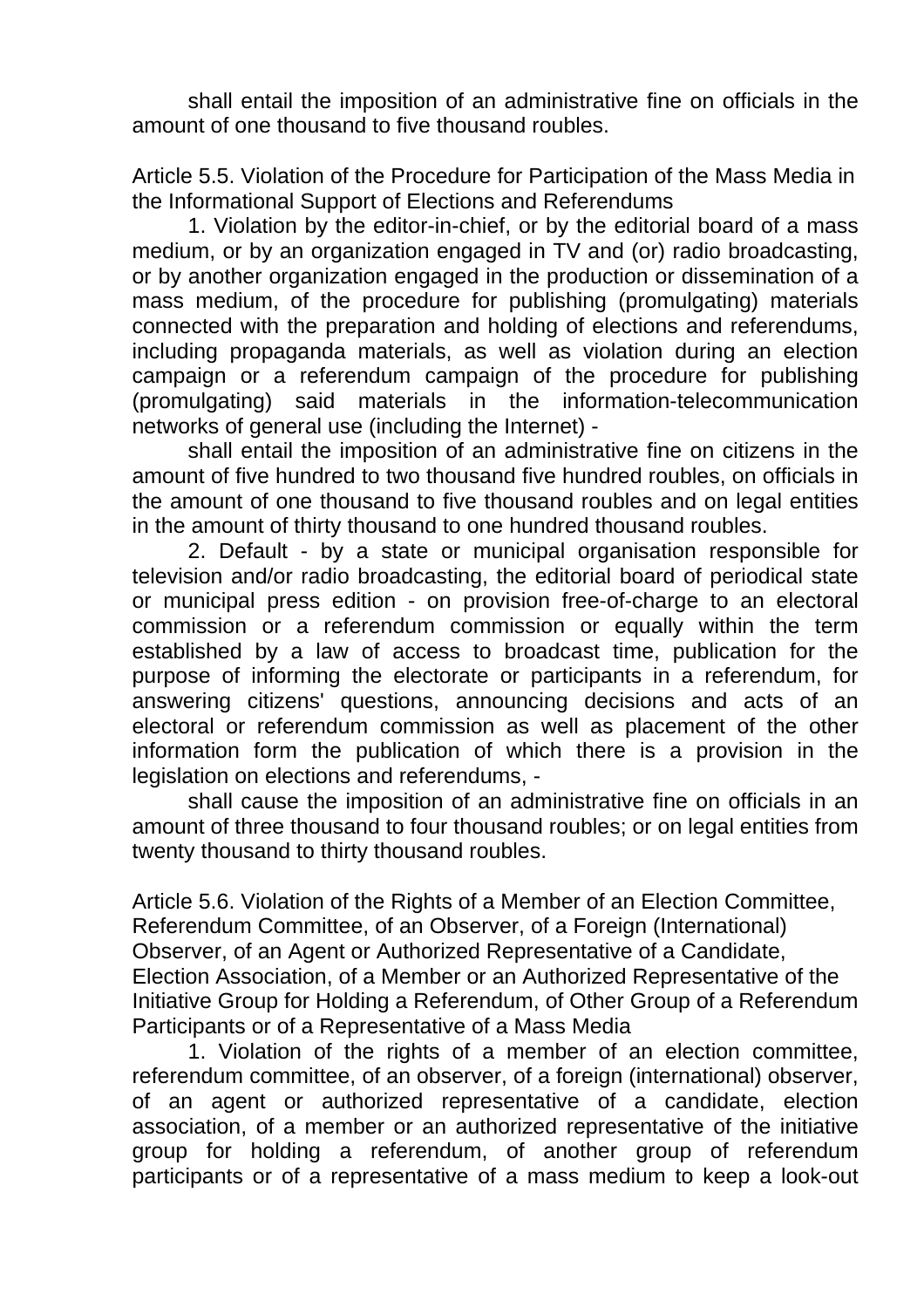and to receive in due time information and copies of election documents and referendum documents whose receipt is provided for by laws -

shall entail the imposition of an administrative fine on citizens in the amount of five hundred to one thousand roubles and on officials in the amount of one thousand to two thousand roubles.

2. The issuance to the persons specified in Part 1 of the present Article, by the chairman, deputy chairman or another member of an electoral commission or referendum commission who has a right of crucial vote, of an attested copy of minutes of the electoral commission or referendum commission on the results of voting, on the results of election or of referendum as containing information that does not match the information contained in the first copy of the minutes, or the attestation of minutes by the chairman, deputy chairman, secretary or another member of an electoral commission or referendum commission who has a right of crucial vote in breach of provisions of a law, -

shall cause the imposition of an administrative fine in an amount of one thousand five hundred to two thousand roubles.

Article 5.7. Refusal to Allow a Person to Go on Leave to Participate in Elections or in a Referendum

The refusal of an employer to allow a registered candidate, an agent of a registered candidate, of an election association to go on leave, provided for by the law, for canvassing or exercising any other activity provided for by the law, which can conduce the election of the registered candidate or list of candidates, as well as the refusal of an employer to excuse from work, in the procedure established by the law, a member of an election committee or of a referendum committee for participation in the preparation and conduct of elections or of a referendum -

shall entail the imposition of an administrative fine in the amount of one thousand five hundred to two thousand roubles.

Article 5.8. Violating the Procedure for, and Terms of, Waging an Election Campaign and a Referendum Campaign by an Organization Engaged in Broadcasting over TV and Radio Channels and in Periodicals Which Are Provided for by the Laws on Elections and Referendums.

Violating by a candidate, an election association, a member or an authorized representative of the initiative group for holding a referendum, by another group of referendum participants, or another person authorized to act of behalf of a candidate, an election association, or drawn by said persons to wage an election campaign, or by the person holding a state post or an elective municipal post, the procedure for, and terms of, waging an election or referendum campaign by organizations engaged in broadcasting over TV and radio channels and in periodicals, which are provided for by the laws on elections and referendums -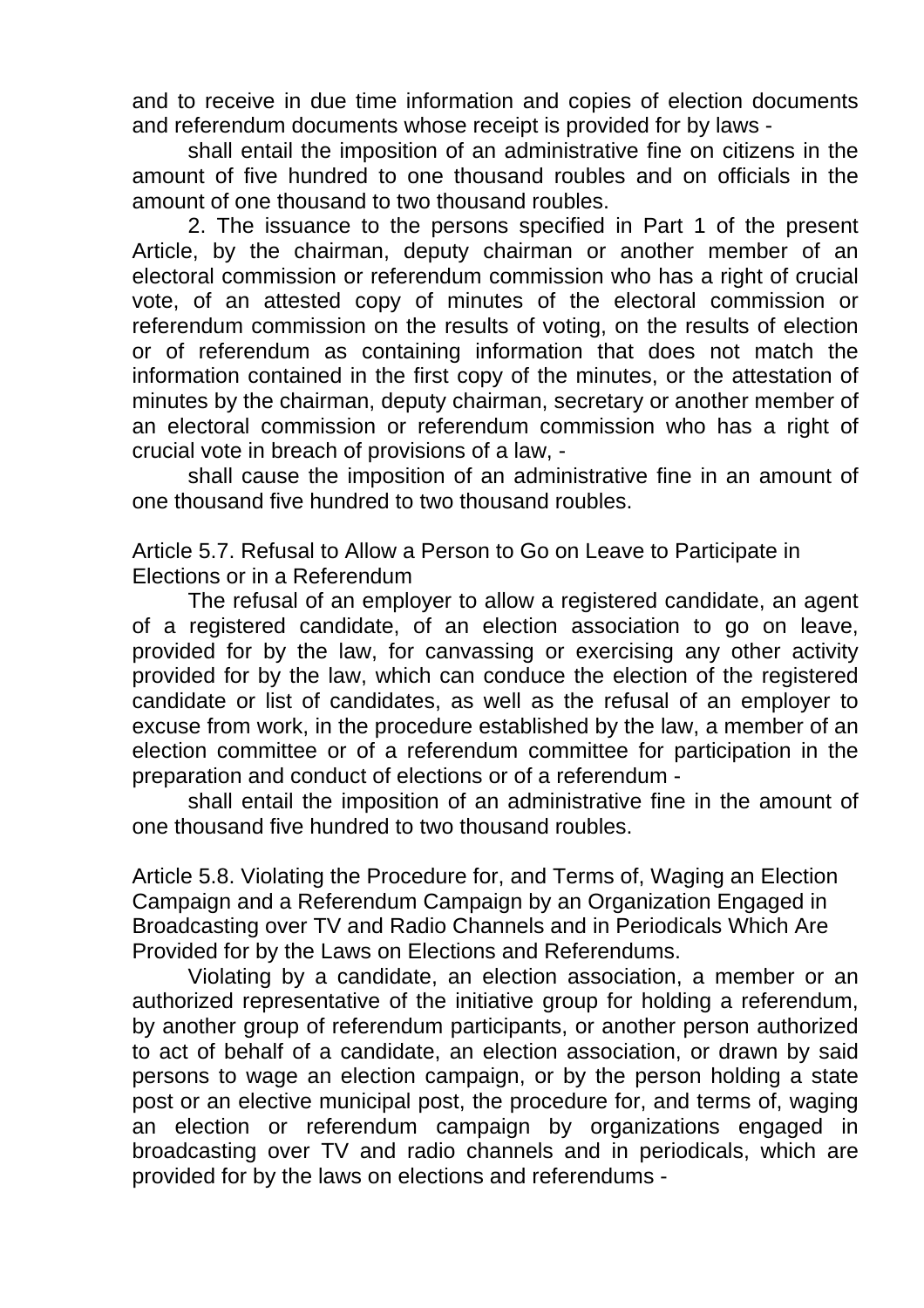shall entail the imposition of an administrative fine on citizens in the amount of one thousand to two thousand five hundred roubles, on officials in the amount of two thousand to five thousand roubles, on election associations and on other legal entities in the amount of twenty thousand to one hundred thousand roubles.

Article 5.9. Violating the Terms and Conditions for Advertising and Other Types of Activity during an Election Campaign

Violating the terms and conditions for advertising and other types of activity of candidates, or of registered candidates, or of election associations, or of other persons and organisations whose advertising and other types of activity are subject to the requirements and limitations provided for by the laws on elections and referendums -

shall entail the imposition of an administrative fine on citizens in the amount of one thousand to one thousand five hundred roubles, on officials in the amount of two thousand to three thousand roubles and on legal entities in the amount of twenty thousand to thirty thousand roubles.

Article 5.10. Waging an Election Campaign or a Referendum Campaign Not Within the Time Period Intended for It and in Places Where It Is Prohibited by the Laws on Elections and Referendums

Waging an election campaign and a referendum campaign not within the time period intended for it or at places where it is prohibited by the laws of elections and referendums -

shall entail the imposition of an administrative fine on citizens in the amount of one thousand to one thousand five hundred roubles, on officials in the amount of two thousand to five thousand roubles and on legal entities in the amount of twenty thousand to one hundred thousand roubles.

Article 5.11. Waging an Election Campaign or a Referendum Campaign by Persons Whose Participation Therein Is Prohibited by Federal Laws

Waging an election campaign or a referendum campaign by persons whose participation therein is prohibited by federal laws, as well as drawing to the conduct of an election campaign or a referendum campaign persons who are under 18 years old as on the polling day in the forms and by the methods prohibited by a federal law -

shall entail the imposition of an administrative fine on citizens in the amount of one thousand to one thousand five hundred roubles, on officials in the amount of two thousand to three thousand roubles and on legal entities in the amount of twenty thousand to thirty thousand roubles.

Article 5.12. Production, Distribution or Placement of Agitation Materials in Breach of Provisions of the Legislation on Elections and Referendums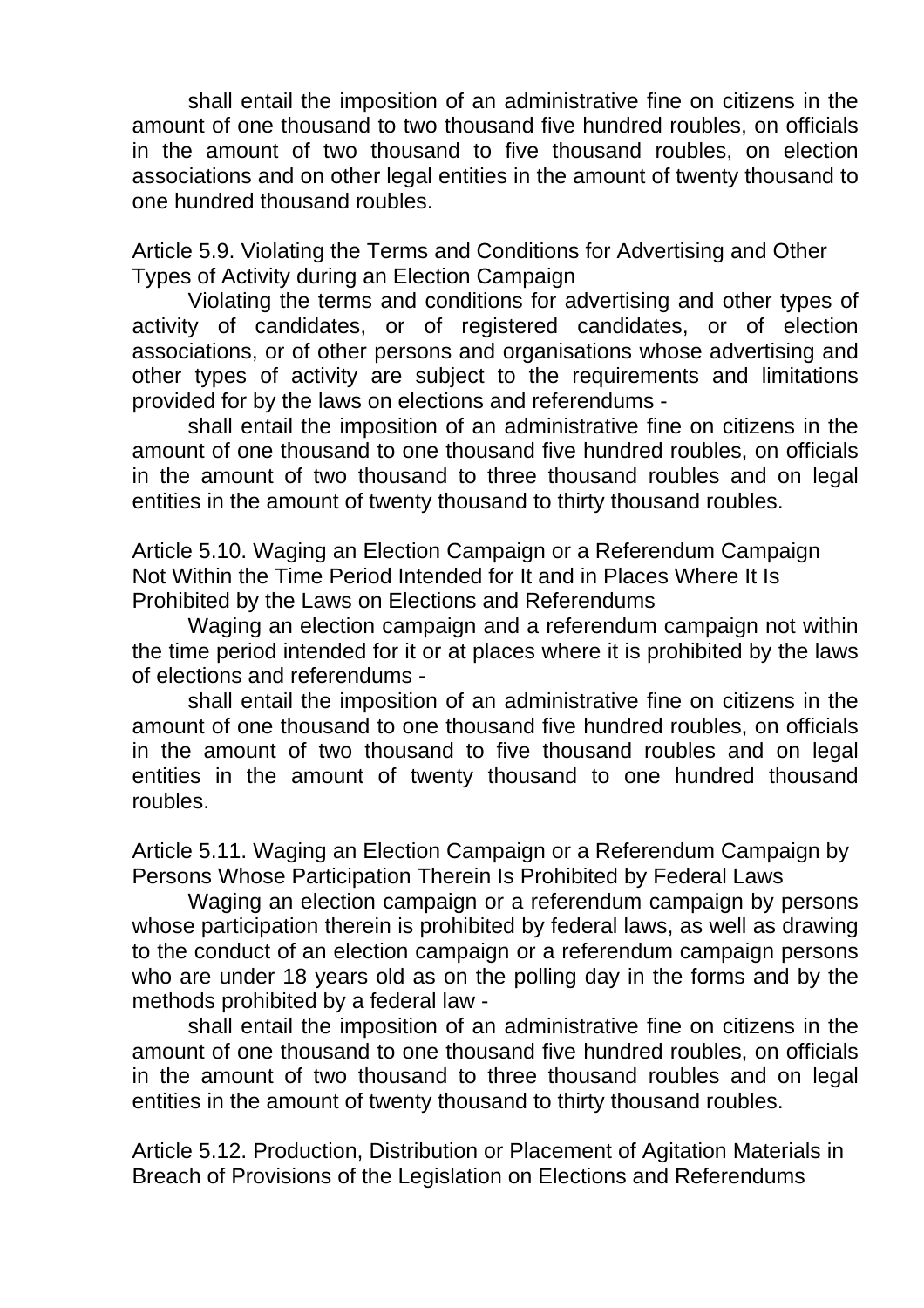1. Producing or disseminating, within the period of preparation or holding of elections or a referendum, of printed or audio-visual propaganda materials which do not contain the information established by federal laws on their circulation, the date of issue, payment for the production thereof out of a relevant electoral fund or referendum fund, on the name, legal address and taxpayer identification number of the organisation or on the surname, first name, patronymic and residence of the person that has produced these printed or audiovisual materials, as well as on the denomination of the organization or on the surname, first name and patronymic of the person that has ordered production of these printed or audio-visual propaganda materials, production of printed or audio-visual propaganda materials where said data is not indicated in the correct way, production or dissemination of printed, audiovisual or other propaganda materials containing business advertising or without paying in advance for it at the expense of an appropriate election fund or referendum fund, dissemination of printed, audiovisual and other propaganda materials without submitting their copy or photo to an appropriate election committee or referendum committee together with the data on the location (residence address) of the organization (person) that has produced and ordered these materials, as well as dissemination of printed, audiovisual and other propaganda materials in defiance of the requirements of laws with regard to the use therein of an individual's image or remarks of an individual on a candidate, an election association -

shall entail the imposition of an administrative fine on citizens in the amount of one thousand to one thousand five hundred roubles, on officials in the amount of two thousand to three thousand roubles and on legal entities in the amount of fifty thousand to one hundred thousand roubles.

2. The placement of printed agitation materials in places where it is prohibited by a federal law or the placement of such materials on premises, in buildings, on structures and other installations without a permission of the owners or possessors of these facilities -

shall cause the imposition of an administrative fine on citizens from five hundred to one thousand roubles; on officials from one thousand five hundred to two thousand roubles; on legal entities from twenty thousand to thirty thousand roubles.

Article 5.13. Failure to Provide an Opportunity for Promulgating a Reputation or Some Other Explanation in Defence of One's Honour, Dignity or Business Reputation

Default on the provision - until the end of pre-electoral agitation term of an opportunity to announce (publish) a denunciation or another explanation intended to protect the honour, dignity or business reputation of a registered candidate, the business reputation of an electoral association if materials have been announced (published) in the mass medial that are capable to damage the honour, dignity or business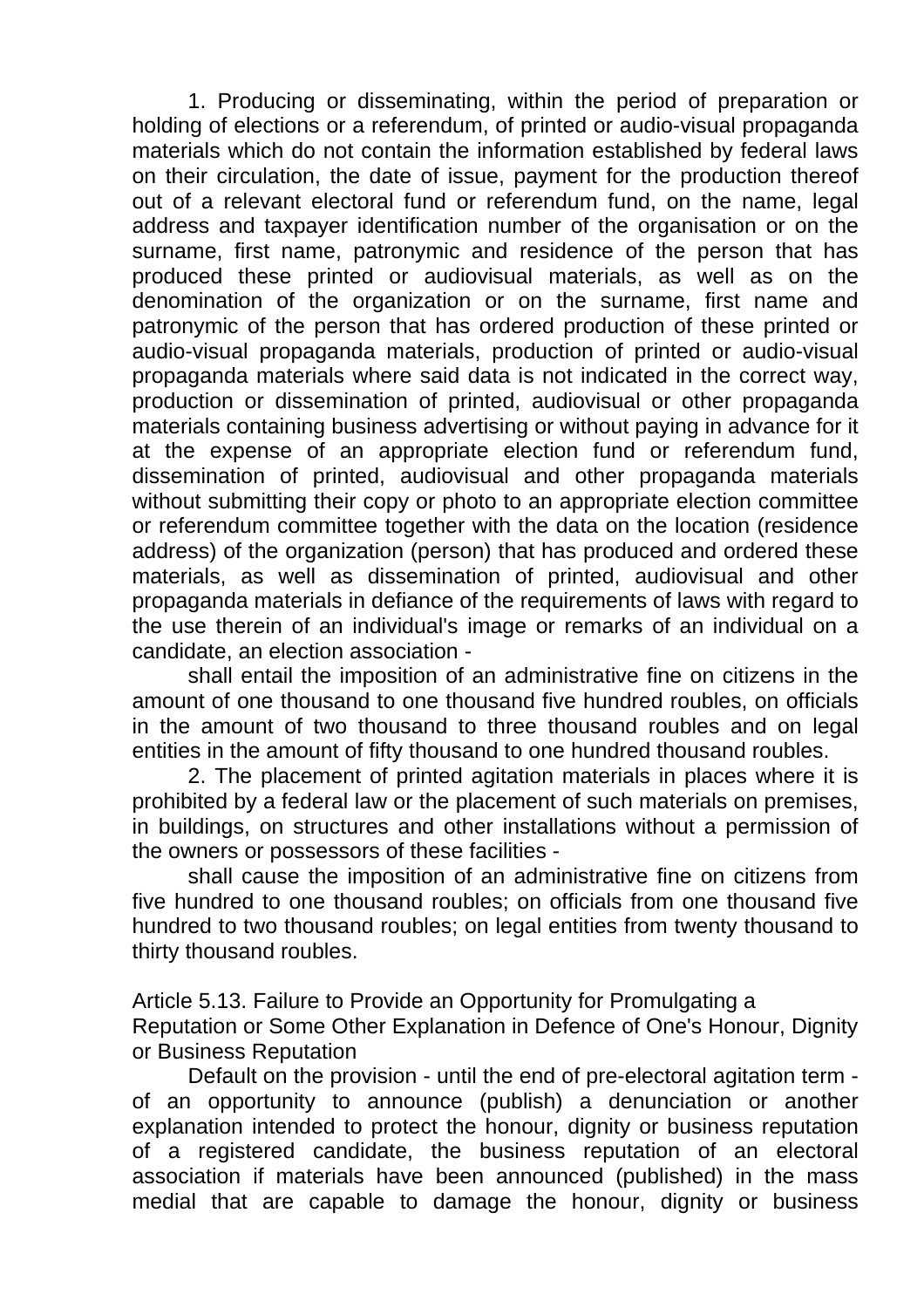reputation of the registered candidate, the business reputation of the electoral association when the provision of such an opportunity is compulsory in accordance with a federal law -

shall entail the imposition of an administrative fine on officials in the amount of two thousand to three thousand roubles and on legal entities in the amount of ten thousand to twenty thousand roubles.

Article 5.14. Willful Elimination or Damage of Printed Materials Relating to Elections or a Referendum

Willful elimination or damage of informational or agitational materials put up, in compliance with the law, on buildings, or constructions, or other objects with the consent of their owner or proprietor in the course of an election campaign, of the preparation or conduct of a referendum, or making inscriptions or pictures on informational or agitational printed materials -

shall entail the imposition of an administrative fine in the amount of five hundred to one thousand roubles.

Article 5.15. Violating the Right to the Use of Premises in the Course of an Election Campaign or the Preparation and Conduct of a Referendum Established by the Laws on Elections and Referendums

Violating the right of registered candidates, election associations, or of initiating groups for conduct the of a referendum, established by the laws on elections and referendums, to the use on equal terms premises in the state or municipal ownership for meetings with voters or participants of a referendum -

shall entail the imposition of an administrative fine on officials in the amount of one thousand to two thousand roubles.

Article 5.16. Tampering with Electors and Referendum Participants or Exercising during an Election Campaign or a Referendum Campaign Charitable Activities in Defiance of the Laws on Elections and Referendums

Tampering with electors or referendum participants where these actions do not contain a criminally punishable deed, or exercising charitable activities in defiance of the laws on elections and referendums -

shall entail the imposition of an administrative fine on citizens in the amount of two thousand to two thousand five hundred roubles, on officials in the amount of three thousand to four thousand roubles and on legal entities in the amount of thirty thousand to fifty thousand roubles.

Article 5.17. Failure to Present or Publish a Report or Data on Receiving and Spending the Assets Allocated to the Preparation and Holding of Elections or a Referendum

1. Failure of candidate, a person who has been a candidate, a person elected a deputy or to any other elective office, or of an election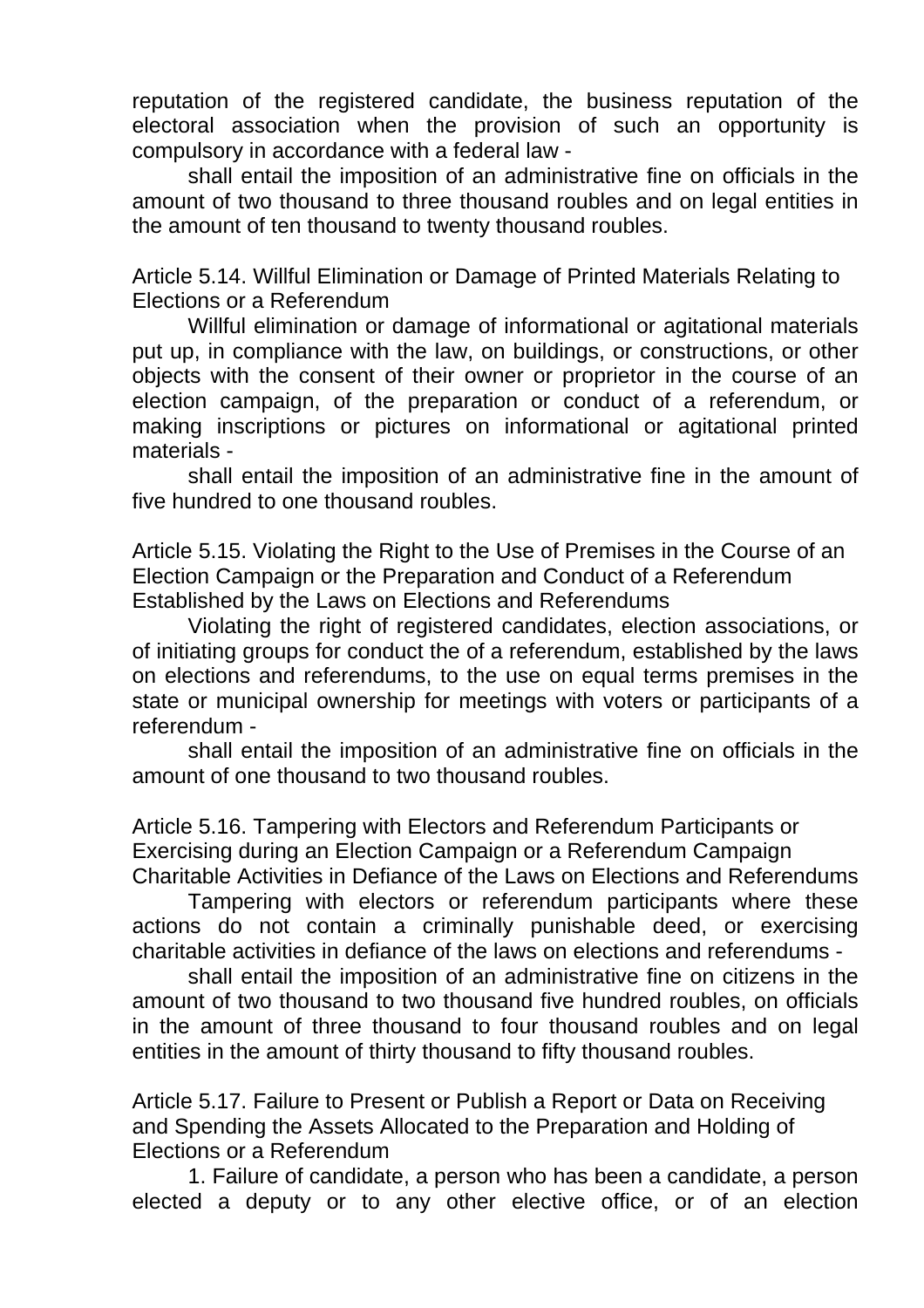association, a referendum initiative group, or other group of referendum participants or of a credit organization to present in due time a report, data on the sources and amount of funds remitted to the election fund, a referendum fund and on all outlays related to waging an election campaign or a referendum campaign, submission under laws of incomplete data on it or submission of an unreliable report and data -

shall entail the imposition of an administrative fine on the candidate, on the person who has been a candidate, on the person elected a deputy or to any other elective office, on the authorized representative in charge of financial matters of the election association, a referendum initiative group, other group of referendum participants, on the official of the credit organization, in the amount of two thousand to two thousand five hundred roubles.

2. Non-presentation, incomplete presentation or untimely presentation, which are not provided for by laws, by the chairman of an election committee or of a referendum committee to mass media of information for publishing data on receiving and spending assets of election funds, referendum funds or financial reports of candidates, registered candidates, election associations

shall entail the imposition of an administrative fine in the amount of one thousand to two thousand roubles.

Article 5.18. Illegal Use of Funds in Financing an Electoral Campaign of a Candidate or Electoral Association, Financing the Activity of a Group Initiating a Referendum or Another Group of Participants in a Referendum

The use in financing their electoral campaign or a referendum campaign, by a candidate, electoral association, a group initiating a referendum or another group of participants in a referendum, of funds that have not been remitted to an electoral fund or referendum fund or of funds that have come into an electoral fund or referendum fund in breach of the legislation on election and referendums, and equally the spending, by other persons for the purpose of attaining a certain result in elections or referendum, of funds that have not been remitted to an electoral fund or referendum fund, unless these actions are deemed an action subject to criminal prosecution, or exceeding the maximum limits set by a law on the spending of resources of an electoral fund or referendum fund or spending of resources of an electoral fund or referendum fund for purposes other than envisaged by the legislation on elections and referendums -

shall cause the imposition of an administrative fine on citizens in an amount of two thousand to two thousand five hundred roubles; or on legal entities from thirty thousand to one hundred thousand roubles.

Article 5.19. Using Illegal Material Support in Financing an Electoral Campaign or a Referendum Campaign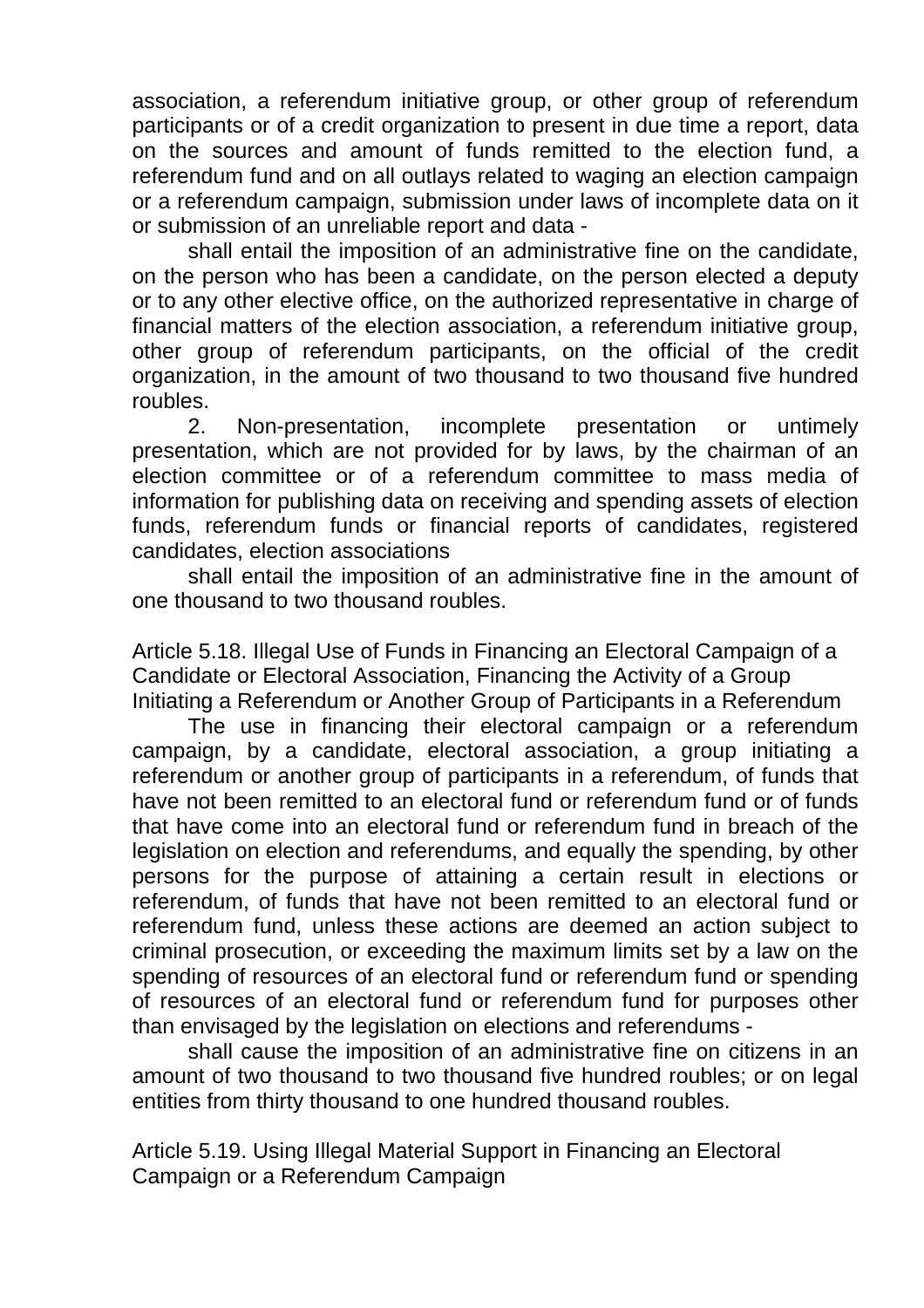The use - in an electoral campaign, in the preparation and conduct of a referendum by an electoral association, a group initiating a referendum or another group of participants in a referendum, by their authorised financial representatives for the purpose of attaining a certain result in elections or a referendum without a compensation on the account of the relevant electoral fund or referendum fund - of a material support provided by citizens, legal entities, branches thereof, representative offices and other units of legal entities, except for the use by an electoral association that has announced a list of candidates, without payment out of an electoral fund of immovable and movable property (except for securities, printed matter and expendable supplies) which is in its use as of the date of official announcement (publication) of the decision to hold elections and also the use of an anonymous material support, unless these actions are deemed an action subject to criminal prosecution,

shall cause the imposition of an administrative fine on the candidate, on the person that has been a candidate, the authorised financial representative of the candidate, of the electoral association, the group initiating the referendum, the other group of participants in the referendum in an amount of two thousand to two thousand five hundred roubles and confiscation of the object of the administrative offence; on the electoral association from ten thousand to twenty thousand roubles and confiscation of the object of the administrative offence.

Article 5.20. Illegal Financing of an Electoral Campaign or Referendum Campaign, Provision of a Material Support Prohibited by Law, Performance of Works, Provision of Services or Goods in Connection with Elections or a Referendum Free of Charge or at Unreasonably Low (High) Prices

The provision of a financial support to the electoral campaign of a candidate, electoral association, to the activity of a group initiating a referendum, another group of participants in a referendum apart from their electoral funds, referendum funds or the performance of works, provision of services or goods by legal entities, branches, representative offices and other units thereof free of charge or at unreasonably low (high) prices in connection with elections or a referendum as aimed at attaining a certain result in the elections, initiating a referendum, attaining a certain results in the referendum or the performance of paid works, provision of goods, paid services aimed at attaining a certain result at the elections, initiating a referendum, attaining a certain result at the referendum without a documented consent of the candidate or his authorised financial representative, authorised financial representative of the electoral association, of the group initiating a referendum, of another group of participants in the referendum and without paying being made out of the relevant electoral fund, referendum fund or the making of contributions in an electoral fund or referendum fund through fictitious persons or the provision of a material support to a candidate, group initiating a referendum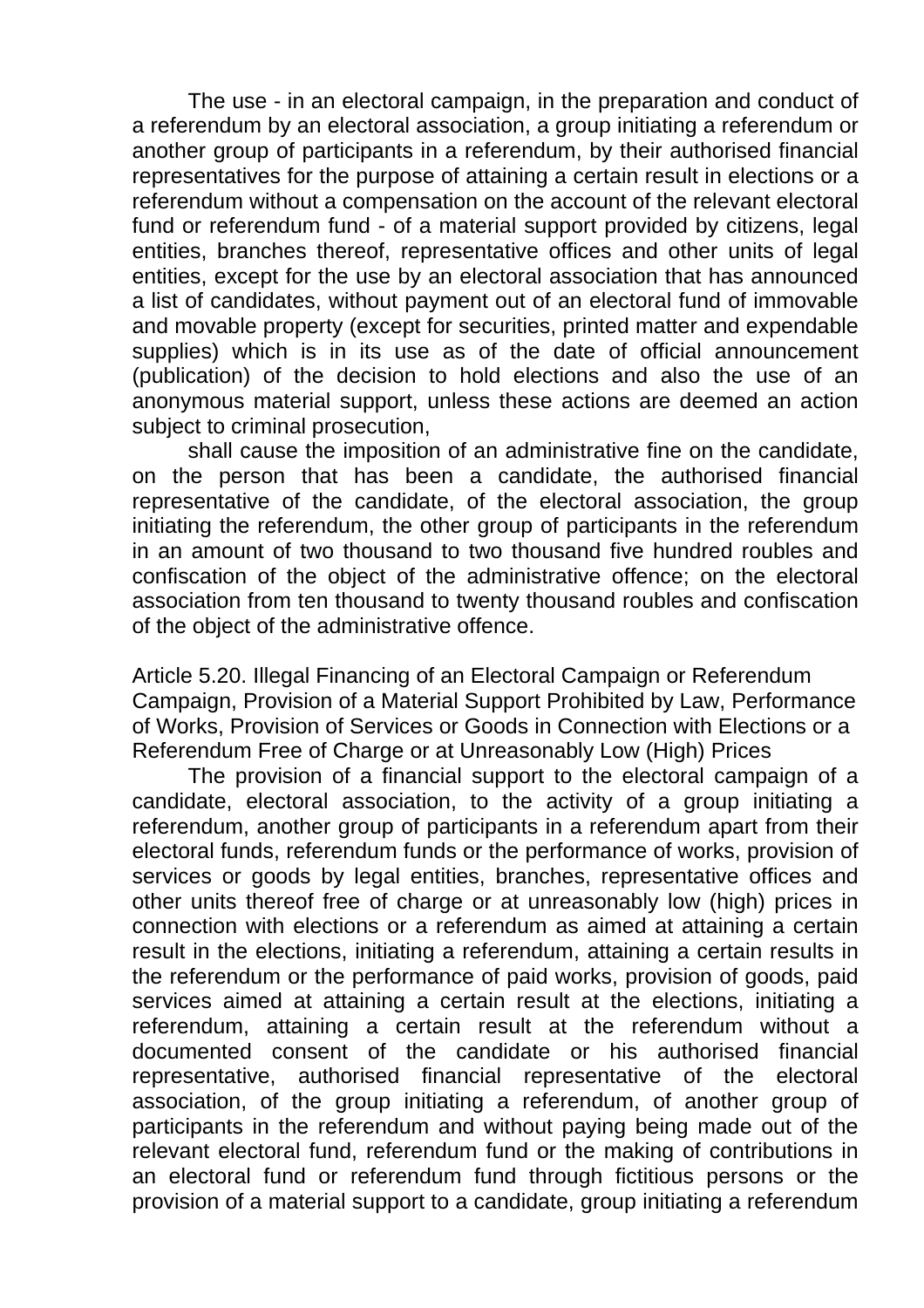or another group of participants in a referendum for conducting the electoral campaign or referendum campaign aimed at attaining a certain results in the elections or referendum without a compensation on the account of the relevant electoral fund or referendum fund, unless these actions are subject to criminal prosecution,

shall entail the imposition of an administrative fine on citizens in the amount of one thousand to one thousand five hundred roubles, on officials in the amount of two thousand to three thousand roubles and on legal entities in the amount of twenty thousand to thirty thousand roubles accompanied by confiscation of the subject of the offence.

Article 5.21. Untimely Transfer of Assets to Election Committees,

Referendum Committees, Candidates, Election Associations, Referendum Initiative Groups, Other Groups of Referendum Participants

Failure to transfer, as well as transfer in violation of the term established by laws, by the executive body or a local self-government body vested with the appropriate authority to transfer assets, by a credit organization or a post-office, assets to election committees, referendum committees, candidates, election associations, referendum initiative groups or other referendum participants -

shall entail the imposition of an administrative fine on officials in the amount of three thousand to five thousand roubles.

Article 5.22. Unlawful Issue to a Citizen of a Ballot Paper or a Voting Paper for a Referendum

Issue by a member of an election committee or of a referendum committee of a ballot paper or a voting paper for the referendum to a citizen for the purpose of providing him with an opportunity to vote for other persons or to vote more than once in the course of one and the same ballot, or issuing to a citizen a filled-in ballot paper or a voting paper for a referendum -

shall entail the imposition of an administrative fine in the amount of five hundred to one thousand roubles.

Article 5.23. Concealing the Remains of Issued Voting Papers and of Issued Referendum Voting Papers

Concealing the remains of issued voting papers and of issued referendum voting papers -

shall entail the imposition of an administrative fine on citizens in the amount of one thousand five hundred to two thousand five hundred roubles, on officials in the amount of three thousand to four thousand roubles and on legal entities in the amount of thirty thousand to fifty thousand roubles.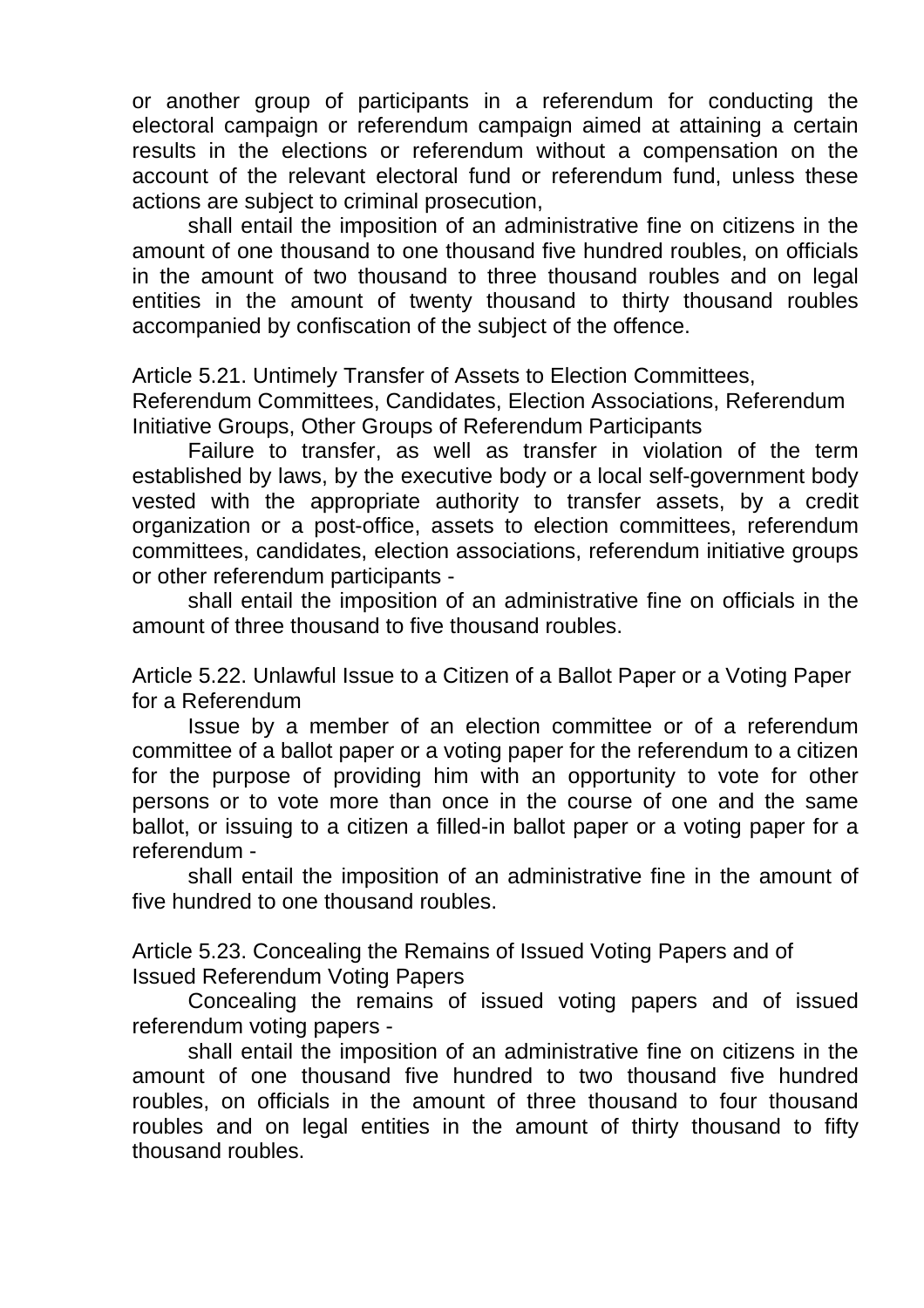Article 5.24. Breach of Law-Established Procedure for Counting Votes, Determining the Results of Elections or a Referendum, Procedure for Drawing Up Minutes on the Results of Voting Bearing the Annotation "Repeated" or "Repeated Vote Count"

1. A breach - by the chairman or a member of an electoral commission or a referendum commission - of the procedure for counting votes established by a law or the procedure for processing the results of voting or for determining the results of elections or a referendum established by a law -

shall cause the imposition of an administrative fine in an amount five hundred to one thousand five hundred roubles.

2. A breach - by the chairman or a member of an electoral commission or a referendum commission - of the procedure for drawing up minutes on the results of voting bearing the annotation "Repeated" or "Repeated Vote Count" established by a federal law -

shall cause the imposition of an administrative fine in an amount of one thousand five hundred to two thousand roubles.

Article 5.25. Non-Submission of Data about the Results of Voting or the Results of Elections

1. Non-submission or untimely submission by the chairman of a district election committee or of a referendum committee of information about the results of voting to voters, or to registered candidates, or to election associations, or to observers, or to foreign (international) observers, or to representatives of the mass media -

shall entail the imposition of an administrative fine in the amount of five hundred to one thousand roubles.

2. The same offence committed by the chairman of a territorial election committee or of a referendum committee, as well as violation by him of the terms for submitting data, or submission of incomplete data about the results of voting in the course of elections or a referendum to the mass media for publication -

shall entail the imposition of an administrative fine in the amount of one thousand to two thousand roubles.

3. The offence provided for by Part 1 of this Article, if committed by the chairman of a circuit election committee or of a referendum committee, as well as violation by him of the terms of submitting data, or submission of incomplete data about the results of voting or the results of a referendum to the mass media for publication -

shall entail the imposition of an administrative fine in the amount of two thousand to three thousand roubles.

4. The offence provided for by Part 3 of this Article, if committed by the chairman of an election committee or a referendum committee of a subject of the Russian Federation -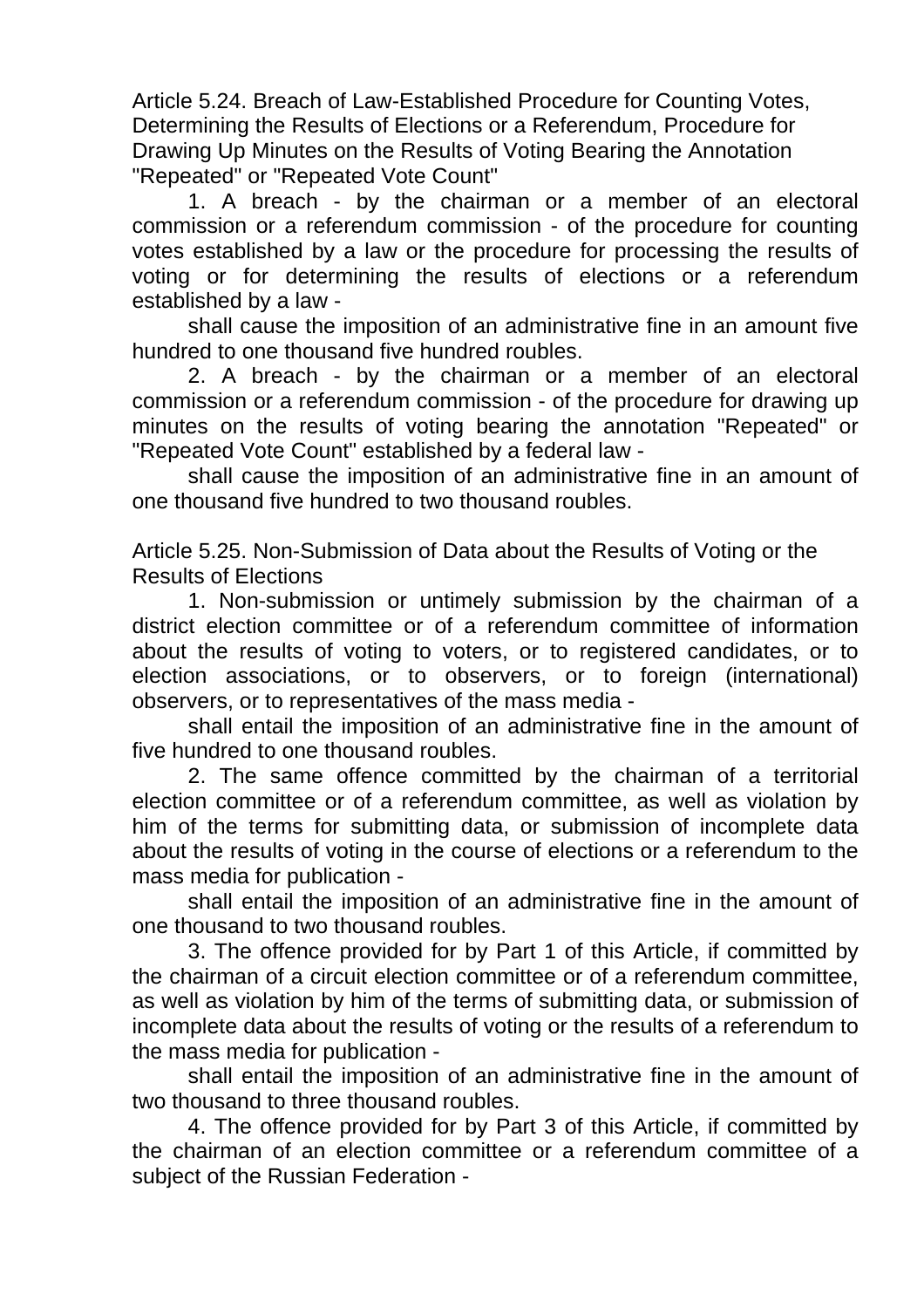shall entail the imposition of an administrative fine in the amount of three thousand to four thousand roubles.

5. The offence provided for by Part 3 of this Article, if committed by the Chairman of the Central Election Committee of the Russian Federation -

shall entail the imposition of an administrative fine in the amount of four thousand to five thousand roubles.

Article 5.26. Violation of the Laws on Freedom of Conscience and Freedom of Belief, as Well as on Religious Associations

1. Obstructing the exercise of the right to freedom of conscience or freedom of belief, including the adoption of religious or other beliefs, or refusal thereof, as well as obstructing the entry into a religious association or the exit therefrom -

shall entail the imposition of an administrative fine on citizens in the amount of one hundred to three hundred roubles and on officials in the amount of three hundred to eight hundred roubles.

2. Insulting Religious Feelings of Citizens or Desecration of Articles, Marks and Emblems Relating to the World Outlook Symbols Thereof -

shall entail the imposition of an administrative fine on citizens in the amount of five hundred to one thousand roubles.

Article 5.27. Violating Labour Laws and Labour Protection Laws

1. Violating labour laws and labour protection laws -

shall entail the imposition of an administrative fine on officials in the amount of five hundred to five thousand roubles; upon the persons engaged in business activity without creating a legal entity - from five hundred to five thousand roubles or an administrative suspension of the activity for a term of up to ninety days; upon legal entities - from thirty thousand to fifty thousand roubles or an administrative suspension of the activity for a term of up to ninety days.

2. Violating labour laws and labour protection by the official laws by a person who has been administratively penalized for a similar administrative offence before -

shall entail disqualification for a term of from one year to three years.

Article 5.28. Avoidance of Participation in Talks Concerning the Conclusion of a Collective Contract or Agreement, or Violation of the Term Established for the Conclusion Thereof

Avoidance by an employer, or by a person representing him, of participation in talks concerning the conclusion of, or introduction of amendments and additions to, a collective contract or agreement, or violation of the terms for conducting the talks established by law, as well as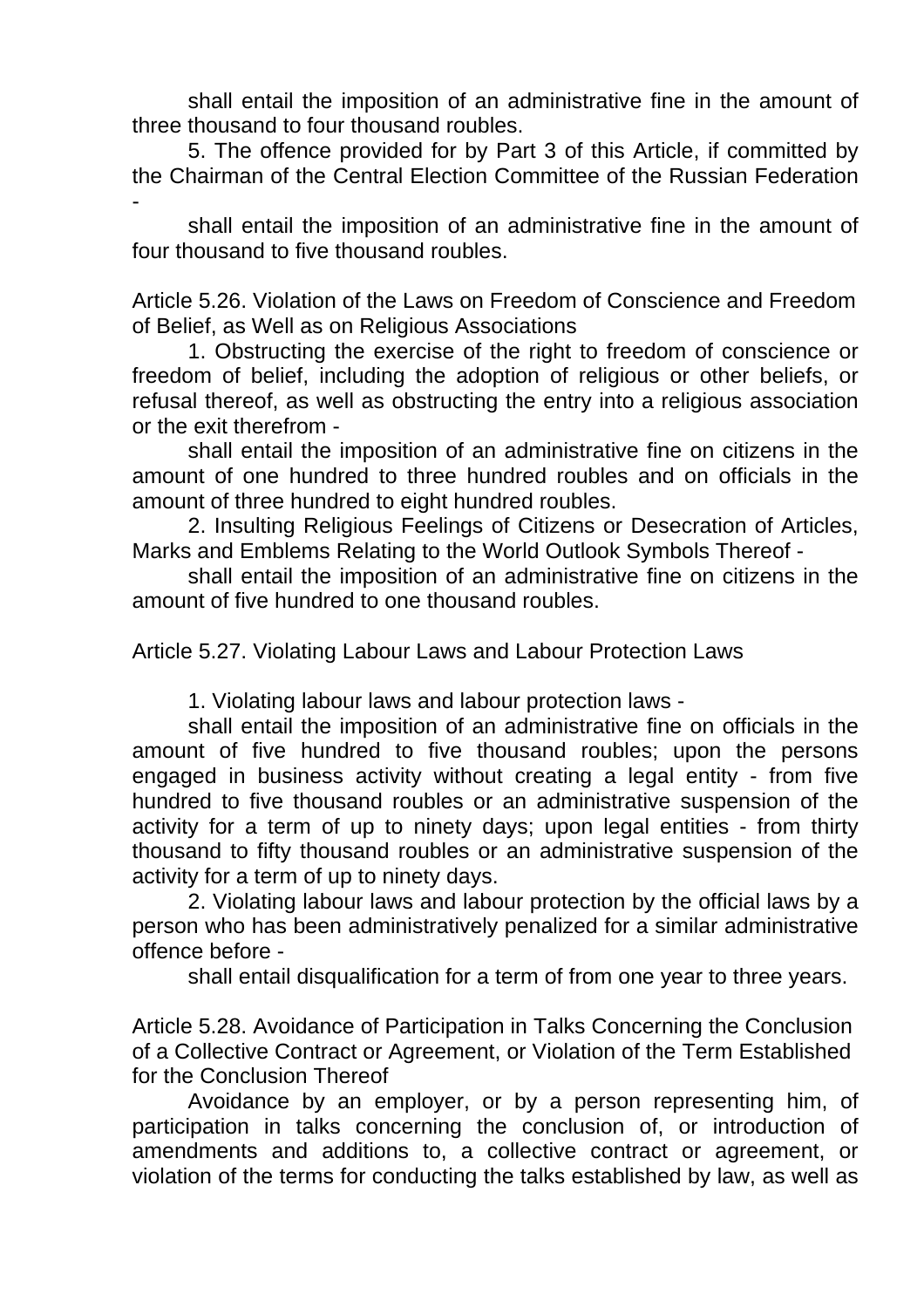failure to ensure the work of a commission for conclusion of a collective contract or agreement within the terms determined by the parties -

shall entail the imposition of an administrative fine in the amount of one thousand to three thousand roubles.

Article 5.29. Non-Submission of the Information Necessary for the Conduct of Collective Talks and for the Exercise of Control over the Observance of a Collective Contract or Agreement

Non-submission by an employer, or a person representing him, of the information necessary for the conduct of collective talks or for the exercise of control over the observance of a collective contract or treaty -

shall entail the imposition of an administrative fine in the amount of one thousand to three thousand roubles.

Article 5.30. Unreasonable Refusal to Conclude a Collective Contract or Agreement

Unreasonable refusal of an employer, or of a person representing him, to conclude a collective contract or agreement -

shall entail the imposition of an administrative fine in the amount of three thousand to five thousand roubles.

Article 5.31. Defaulting on, or Failing to Meet, Obligations under a Collective Contract or Agreement

Defaulting on, or failure to meet, obligations under a collective contract or agreement by an employer or by a person representing him -

shall entail the imposition of an administrative fine in the amount of three thousand to five thousand roubles.

Article 5.32. Avoiding Receiving Demands of Employees and of Participating in Conciliatory Procedures

Avoidance by an employer, or by a person representing him, of the receiving of demands of employees and of participation in conciliatory procedures, including non-reservation of premises for the conduct of such meeting (conferences) of employees for the purpose of advancing demands, or obstructing the conduct of such a meeting (a conference) -

shall entail the imposition of an administrative fine in the amount of one thousand to three thousand roubles.

Article 5.33. Failure to Carry Out an Agreement

Failure of an employer, or of a person representing him, to carry out the obligations under an agreement made as a result of a conciliatory procedure -

shall entail the imposition of an administrative fine in the amount of two thousand to four thousand roubles.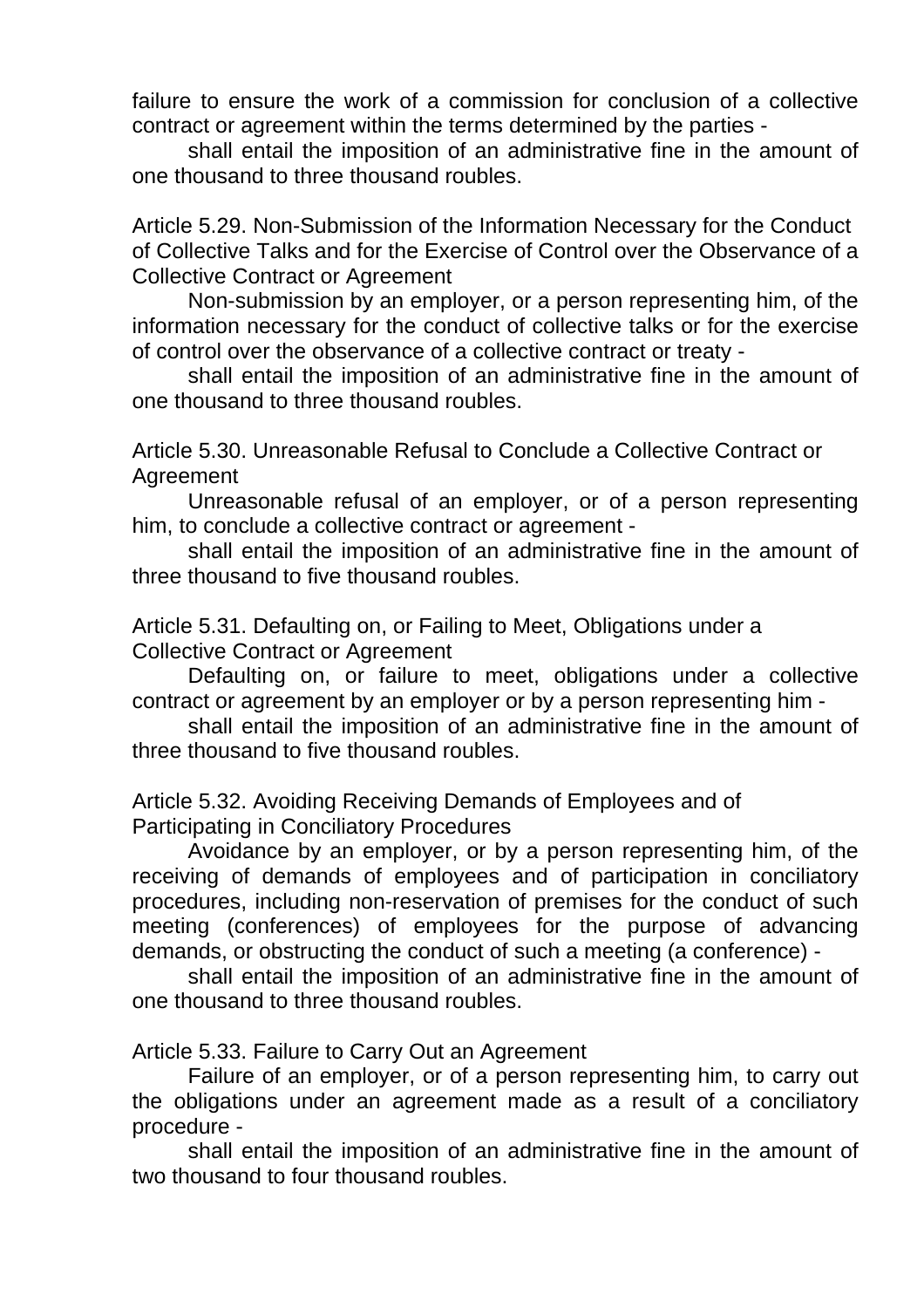Article 5.34. Dismissal of Employees in Connection with a Collective Labour Dispute or Calling a Strike

Dismissal of employees in connection with a collective labour dispute or calling a strike -

shall entail the imposition of an administrative fine in the amount of four thousand to five thousand roubles.

Article 5.35. Failure of Parents or of Other Legal Representatives of Minors to Carry Out Their Obligations as Regards the Maintenance and Upbringing of the Minors

Failure to carry out, or improper carrying out, by parents or other legal representatives of minors of their obligations regarding maintenance, or upbringing, or training, of minors, as well as the protection of the rights and interests thereof -

shall entail a warning or imposition of an administrative fine in the amount of one hundred to five hundred roubles.

Article 5.36. Violation of the Procedure and Terms for Submitting Data about Minors Who Are in Need of Transfer to a Family for Upbringing, or to an Institution for Children Who Are Orphans or for Children without Parental Care

1. Violations by the head of an institution for children without parental custody, or by an official of an executive body of a subject of the Russian Federation, or of a body of local self-government, of the procedure or the terms for submission of data about a minor in need of transfer to a family for upbringing (for the purpose of adoption, or placement under guardianship or to an adoptive family) or to an institution for children who are orphans or for children without parental care, as well as the submission of data known to be unreliable -

shall entail the imposition of an administrative fine in the amount of one thousand to one thousand five hundred thousand roubles.

2. Commitment by the head of a institution for children without parental care, or by an official of an executive body of a subject of the Russian Federation or of a body of local self-government, of actions aimed at secreting a minor from the transfer to a family for upbringing (for the purpose of adoption, or placement under guardianship or to an adoptive family), or to an institution for children who are orphans or for children without parental care -

shall entail the imposition of an administrative fine in the amount of two thousand to three thousand roubles.

Article 5.37. Unlawful Actions Aimed at Adoption of a Child, or Placement Thereof under Guardianship or with an Adopting Family

Unlawful actions aimed at the adoption of a child, or placement thereof under guardianship or with an adoptiing family -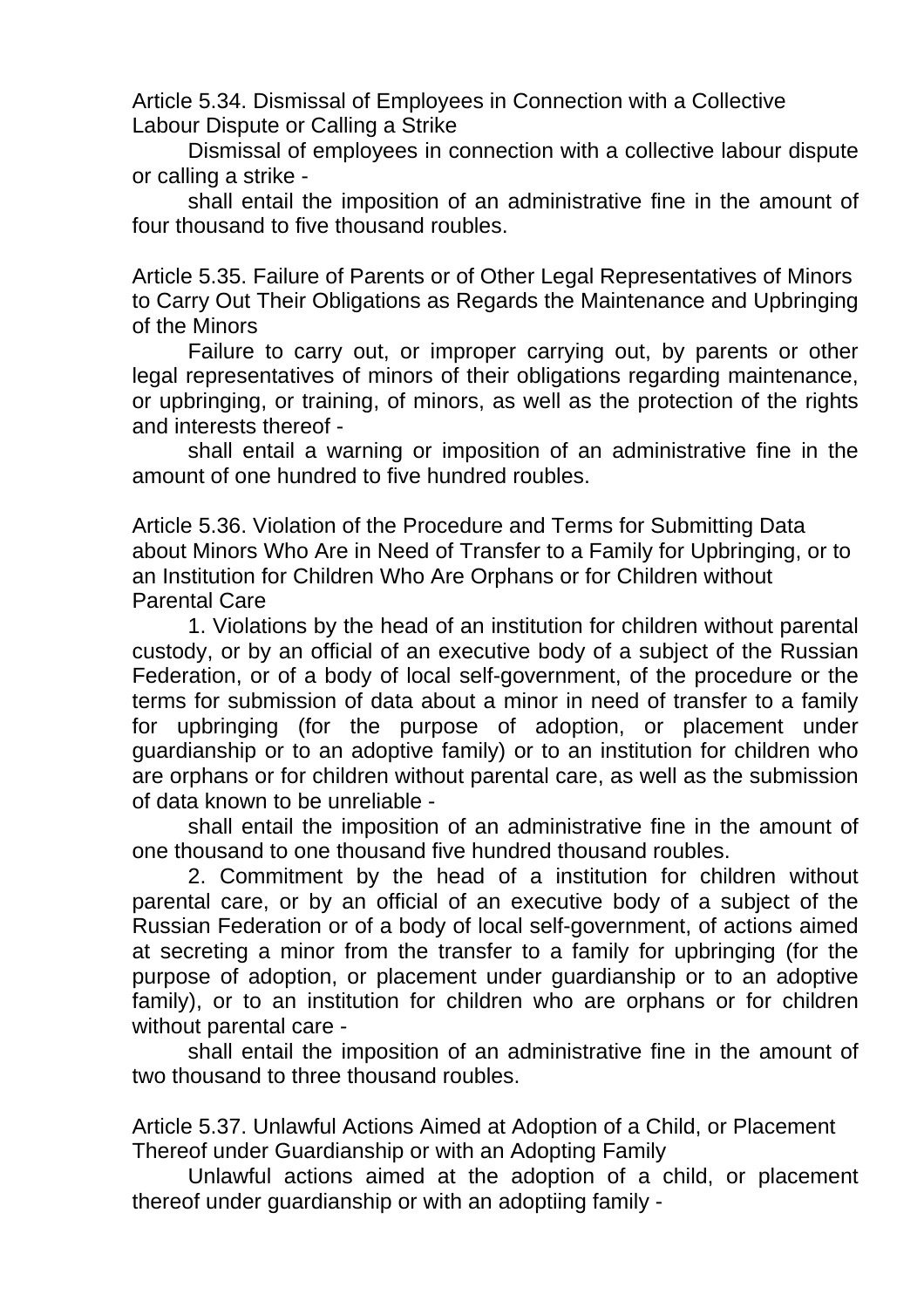shall entail the imposition of an administrative fine on citizens in the amount of one thousand to two thousand five hundred thousand roubles and on officials in the amount of four thousand to five thousand roubles.

Article 5.38. Violating the Laws on Meetings, Rallies, Demonstrations, Processions and Picketing

Obstructing the arrangements for, or the conduct of, a meeting, rally, demonstration, or a procession, or picketing held in compliance with the laws of the Russian Federation, or obstructing participation therein, as well as forcing to take part therein -

shall entail a warning or the imposition of an administrative fine on citizens in the amount of one hundred roubles and on officials in the amount of one hundred to three hundred roubles.

Article 5.39. Refusal to Make Information Available to a Citizen

An unlawful refusal to make available to a citizen in the established procedure documents or materials which directly concern the rights and freedoms thereof, or failure to make such documents and materials available in due time, or failure to make other information available in the cases provided for by law, or making available to a citizen incomplete information, or information known to be unreliable -

shall entail imposition of an administrative fine on officials in the amount of five hundred to one thousand roubles.

Article 5.40. Forcing Someone to Participate in a Strike or to Preventing Them from Participating Therein

Forcing someone to participate in a strike or to preventing them from participating therein by violence or by a threat of violence, or using the dependent position of those forced -

shall entail the imposition of an administrative fine on citizens in the amount of five hundred to one thousand roubles and on officials in the amount of one thousand to two thousand roubles.

Article 5.41. Failure to Render Burial Services Free of Charge, or Refusal to Pay Out the Social Allowance for Burial

Failure to render free of charge the services , included in the list of guaranteed burial services, as well as refusal to pay the social allowance for burial to the spouse, a close relative, other relatives, or to a legal representative of a deceased, or to some other person who has undertaken to bury the deceased -

shall entail the imposition of an administrative fine on officials in the amount of two thousand to five thousand roubles.

Article 5.42. Violation of the Rights of Disabled Persons in the Area of Job Placement and Employment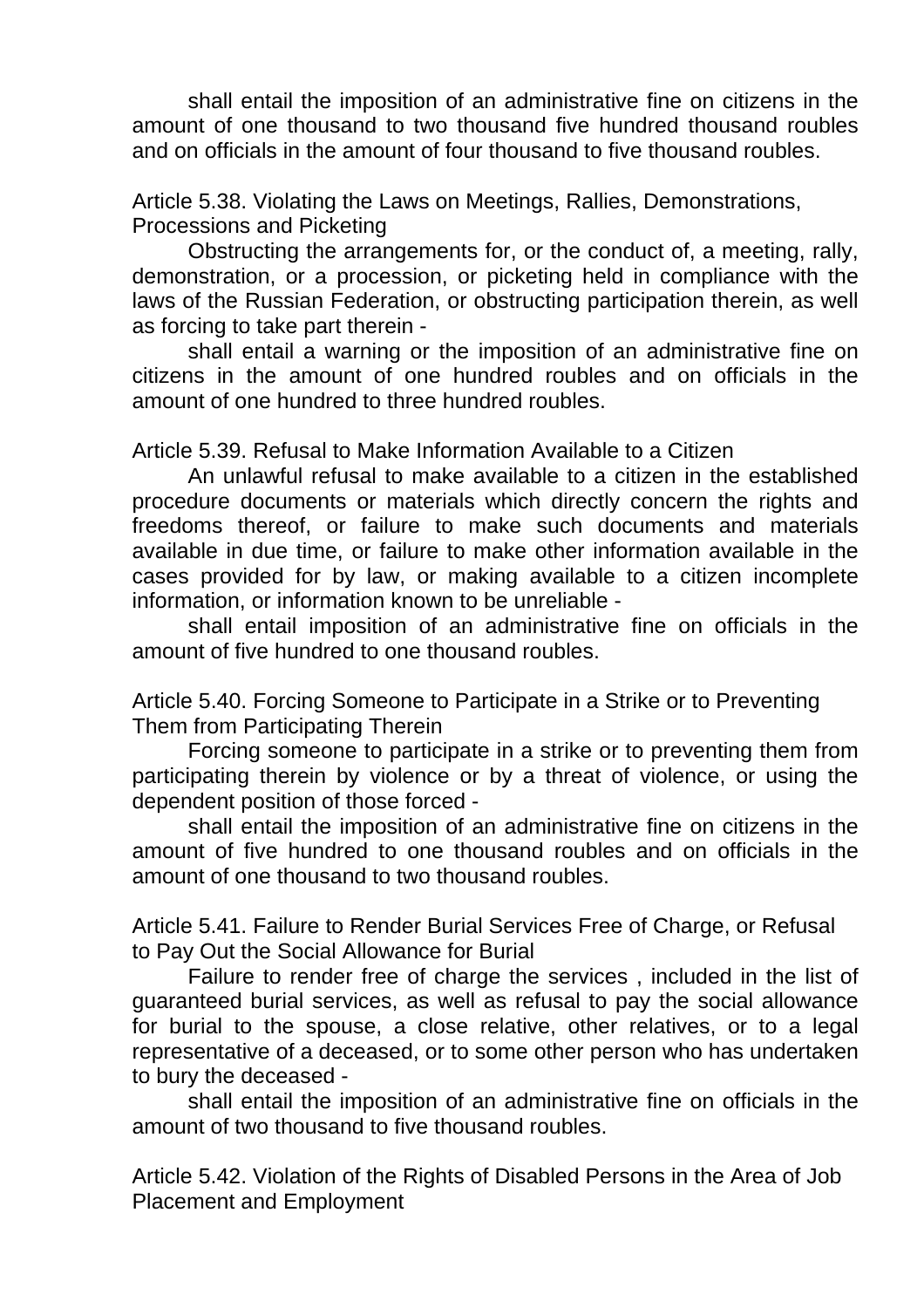1. The refusal of an employer to recruit a disabled person within the limits of the established quota -

shall entail the imposition of an administrative fine on officials in the amount of two thousand to three thousand roubles.

2. The unreasonable refusal to register a disabled person as unemployed -

shall entail the imposition of an administrative fine on officials in the amount of two thousand to three thousand roubles.

Article 5.43. Failure to Meet the Requirements of the Laws Providing for the Assignment of Places in Car Parks (Stops) for the Special Transport Vehicles of Disabled Persons

Failure to meet the requirements of the laws providing for the assignment of places in car parks (stops) for special transport vehicles of disabled persons -

shall entail the imposition of an administrative fine on officials in the amount of three hundred to five hundred roubles and on legal entities in the amount of three thousand to five thousand roubles.

Article 5.44. Concealment of Contingency

Concealment by an insurant of a contingency, when the social insurance against industrial accidents and professional diseases is obligatory, -

shall entail the imposition of an administrative fine on citizens in the amount of three hundred to five hundred roubles, on officials in the amount of five hundred to one thousand roubles and on legal entities in the amount of five thousand to ten thousand roubles.

Article 5.45. Taking Advantage of an Individual's Office or Official Position During an Election Campaign or a Referendum Campaign

Taking by a person occupying a state or municipal office, or being on state or municipal service or being a member of an organisation's managerial body, irrespective of the form of ownership (a member of the body charged with directing the activity of an organisation if the organisation's supreme managerial body is a meeting), except for a political party, advantage of their offices or official positions for the purpose of nominating and (or) supporting a candidate or a list of candidates, for initiating and (or) supporting the holding of a referendum, for receiving one or another answer to the question (questions) of a referendum -

shall entail the imposition of an administrative fine in the amount of three thousand to five thousand roubles.

Article 5.46. Forging Signatures of Electors and Referendum Participants

Forging signatures of electors and referendum participants collected in support of nominating a candidate, a list of candidates, the initiative of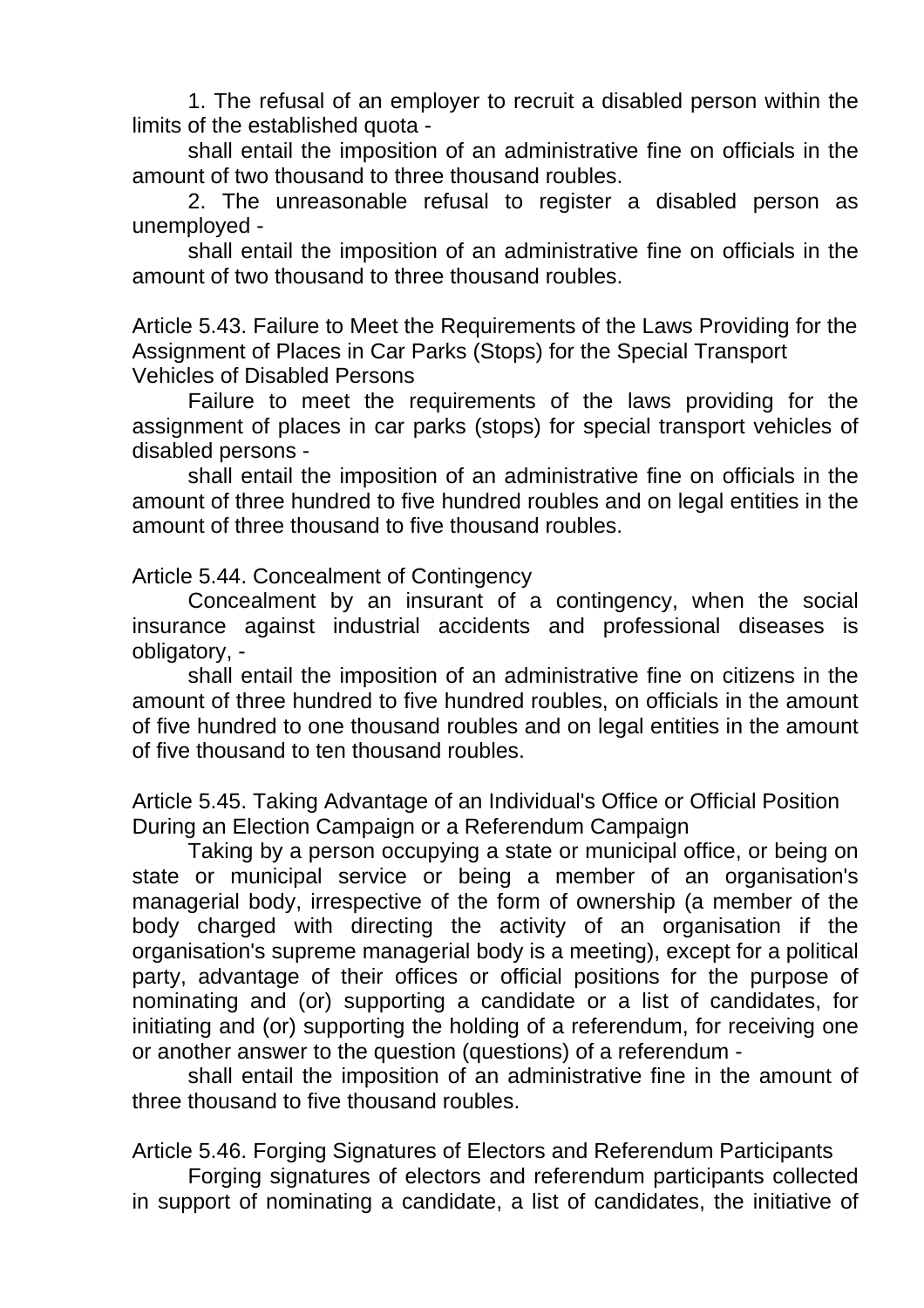holding a referendum, as well as attesting wittingly forged signatures (voter's lists) by the person engaged in collecting electors' signatures, or by an authorized person, where these actions do not contain a criminally punishable deed -

shall entail the imposition of an administrative fine in the amount of two thousand to two thousand five hundred roubles.

Article 5.47. Collecting Signatures of Electors and Referendum Participants at Unauthorized Places, as Well as Collecting Signatures by the Persons Whose Participation Therein Is Prohibited by Federal Laws

Participation of state power bodies, bodies of local self-government, governing bodies of organizations irrespective of the form of ownership, of institutions, members of election committees enjoying the rights of the casting vote in the collection of electors' signatures in support of nominating a candidate or a list of candidates, in the collection of signatures in support of referendum participants, in support of the initiative of holding a referendum, as well as collection of signatures at working places, at the place of study, in the course and at the places of paying wages, pensions, benefits and making other social payments, and also when charitable aid is provided -

shall entail the imposition of an administrative fine on citizens in the amount of one thousand to two thousand roubles, on officials in the amount of two thousand to three thousand roubles and on legal entities in the amount of ten thousand to twenty thousand roubles.

Article 5.48. Violating the Rights of Registered Candidates, Election Associations, Referendum Initiative Groups or Other Groups of Referendum Participants, When Assigning Areas for Placing Propaganda **Materials** 

A breach of the rights of registered candidates, electoral associations, groups initiating a referendum, other groups of participants in a referendum to place canvassing materials at a facility under state or municipal ownership or under the ownership of an organisation having in its charter (contributed) capital a share (stake) belonging to the Russian Federation, a subject of the Russian Federation and/or a municipal formation as of the date of official announcement (publication) of the decision on conducting the elections, registering the group initiating the referendum that exceeds 30 per cent, and equally a breach - by organisations providing advertisement services - of the terms of placement of canvassing materials -

shall entail the imposition of an administrative fine on officials in the amount of two thousand five hundred to three thousand roubles and on legal entities in the amount of twenty thousand to thirty thousand roubles.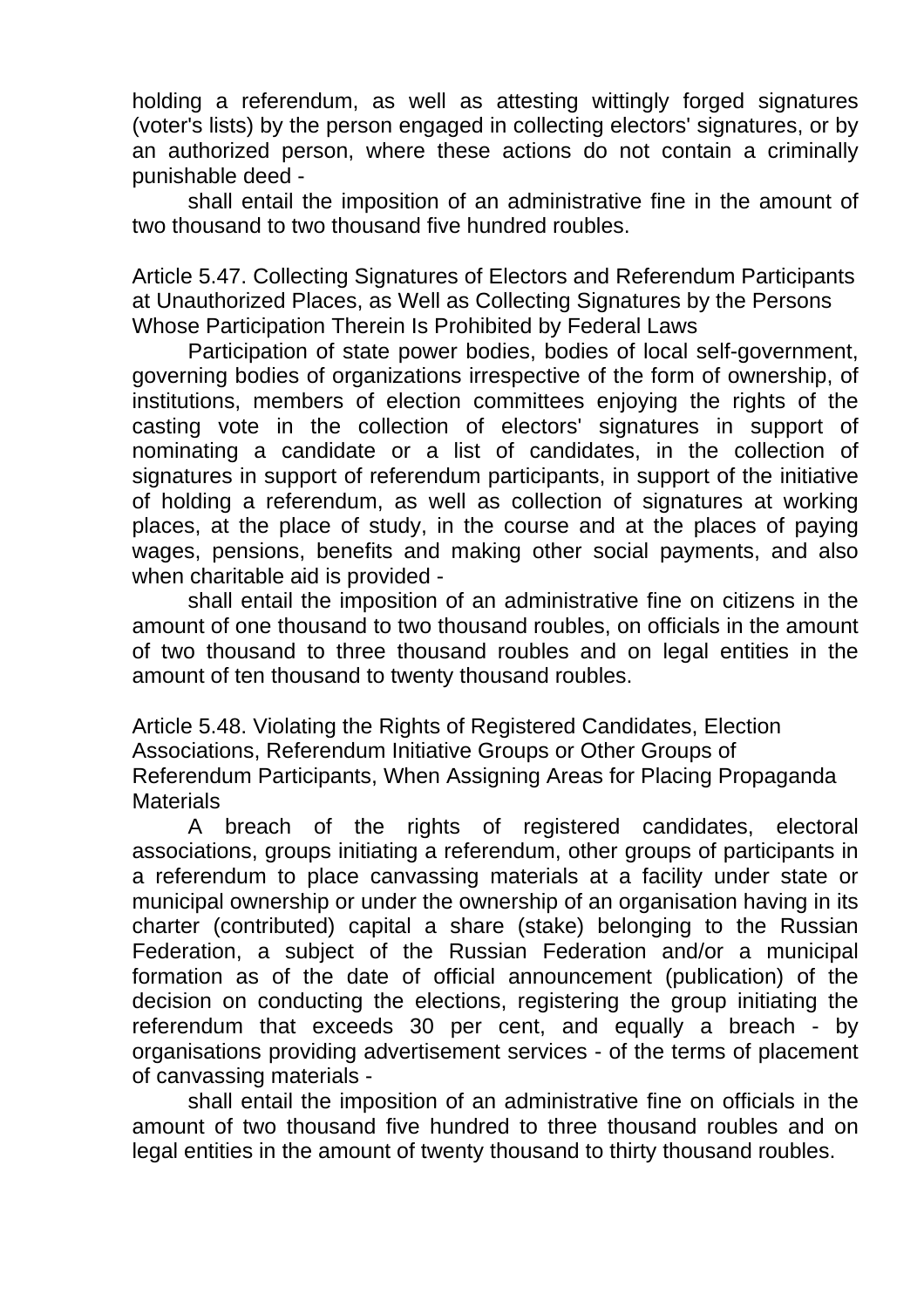Article 5.49. Breach of a Ban on Conducting Lotteries and Other Gambling During an Electoral Campaign or a Referendum Campaign That Are Relating to the Elections or the Referendum

A breach of a ban on conducting - during an electoral campaign or a referendum campaign - lotteries and other gambling in which the getting of a prise or participation in the drawing of lots depends on the results of voting, the results of the elections or the referendum or which are otherwise relating to the elections or the referendum, -

shall cause the imposition of an administrative fine on citizens in an amount of two thousand to two thousand five hundred roubles; on officials from three thousand to five thousand roubles; on legal entities from thirty thousand to fifty thousand roubles.

Article 5.50. Violating the Rules of Transferring Assets Contributed to an Election Fund or a Referendum Fund

Failure to return to a donator within the time period established by the laws on elections and referendums, donations (a part thereof) transferred to an election fund or a referendum fund in defiance of the requirements of the laws on elections and referendums, or failure to transfer within said term for the benefit of an appropriate budget donations contributed by anonymous donators, as well as failure to return unused assets intended for making an election deposit -

shall entail the imposition of an administrative fine on the candidate, on the persons who have been a candidate, on the person elected a deputy, on the authorized representative in charge of financial matters of a referendum initiative group or on another group of referendum participants in the amount of one thousand to two thousand roubles, on an election association from ten thousand to thirty thousand roubles.

Article 5.51. Breach of the Rules for Producing Agitation Printed Matter by an Organisation or an Individual Entrepreneur Performing the Work of, or Providing the Services of, Producing Agitation Printed Matter

The performance of the work of, or the provision of the services of, producing agitation printed matter by an organisation or individual entrepreneur without a prior publication of the information on the amount and other terms of payment for these works or services as required by a law -

shall cause the imposition of an administrative fine on officials in an amount of one thousand to two thousand roubles; on legal entities from ten thousand to twenty thousand roubles.

Article 5.52. Non-Compliance of an Empowered Person with the Legislative Provisions on Elections Concerning the Provision of Equal Opportunities to Candidates and Electoral Associations for Conducting Public Agitation **Events**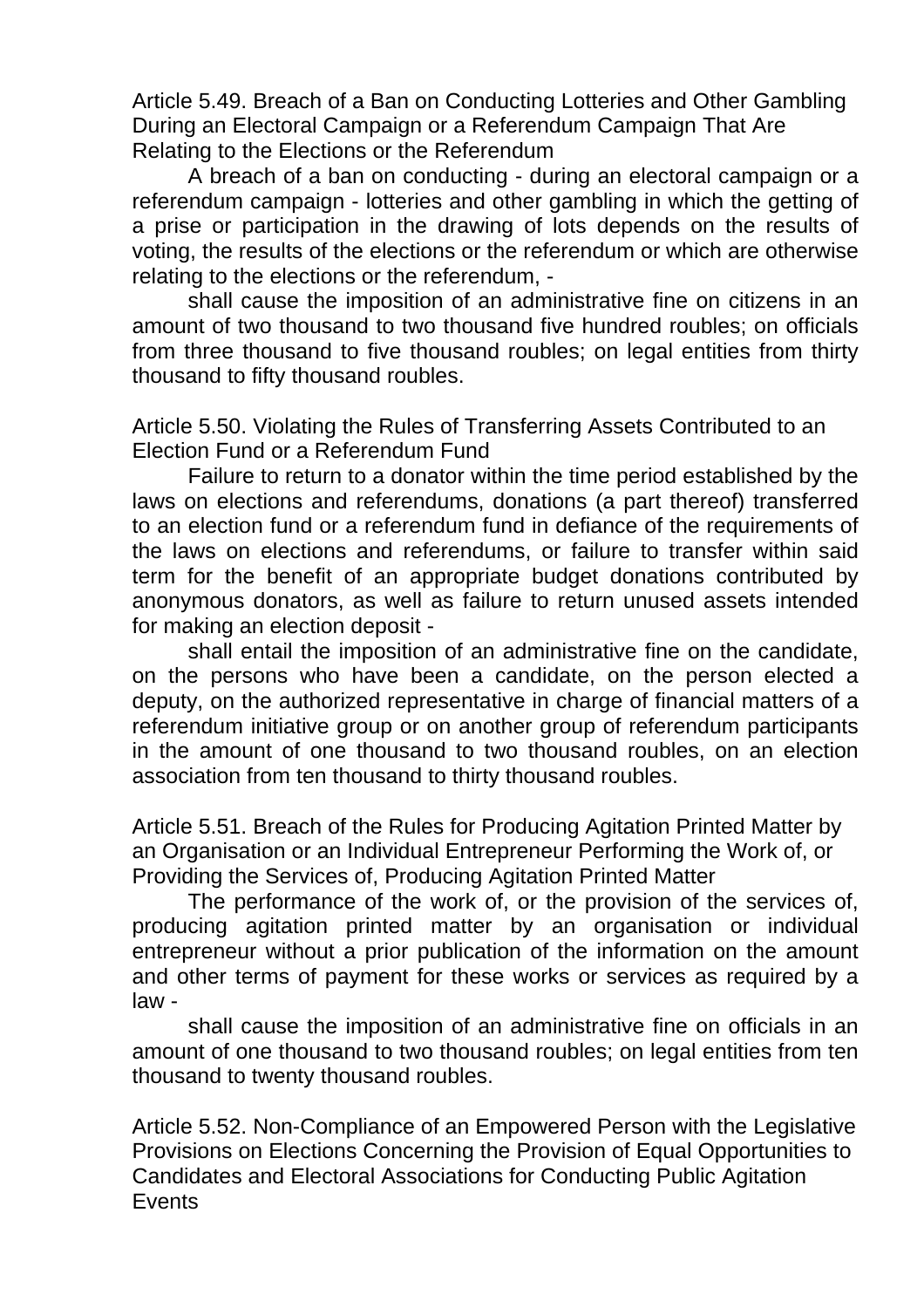The non-compliance of an official empowered for doing so with the provisions that require that equal opportunities be provided to registered candidates and electoral associations for conducting public agitation events in cases when the provision of such opportunities is required by a law, or another violation of the rights of a registered candidate or electoral association envisaged by a law when they perform these events -

shall cause the imposition of an administrate fine in an amount of three thousand to five thousand roubles.

Article 5.53. Unlawful Actions in Obtaining and/or Disseminating Information Constituting a Credit History

Unlawful actions in obtaining or and/or disseminating information constituting a credit history, if such actions do not include a criminally punishable deed, -

shall entail the imposition of an administrative fine on citizens in the amount of one thousand to two thousand five hundred roubles; on officials from two thousand five hundred to five thousand roubles or disqualification for the term of up to three years; on legal entities - from thirty thousand to fifty thousand roubles.

Article 5.54. Failure to Discharge the Responsibility to Check and/or Correct Untrustworthy Information Contained in a Credit History (Credit Report)

1. Failure of a credit bureau to carry out a check or a delayed check of information contained in a credit history (a credit report) when a check is requested by a credit history agent -

shall entail the imposition of an administrative fine on officials in the amount of one thousand to two thousand five hundred roubles; on legal entities - from ten thousand to twenty thousand roubles.

2. Illegal failure (refusal) of credit bureaus to correct untrustworthy information or failure to discharge the responsibility to correct untrustworthy information contained in a credit history (a credit report), -

shall entail the imposition of an administrative fine on officials in the amount of two thousand to five thousand roubles; on legal entities - from thirty thousand to fifty thousand roubles.

Article 5.55. Failure to Provide a Credit Report

A credit bureau failing to provide a credit report, issuing an incomplete or untrustworthy credit report, and also delaying the provision of a credit report in cases when such is provided or should be provided according to the Federal Law "On Credit Bureaus"-

shall be subject to the imposition of an administrative fine on officials in the amount of one thousand to two thousand five hundred roubles; on legal entities - from twenty thousand to fifty thousand roubles.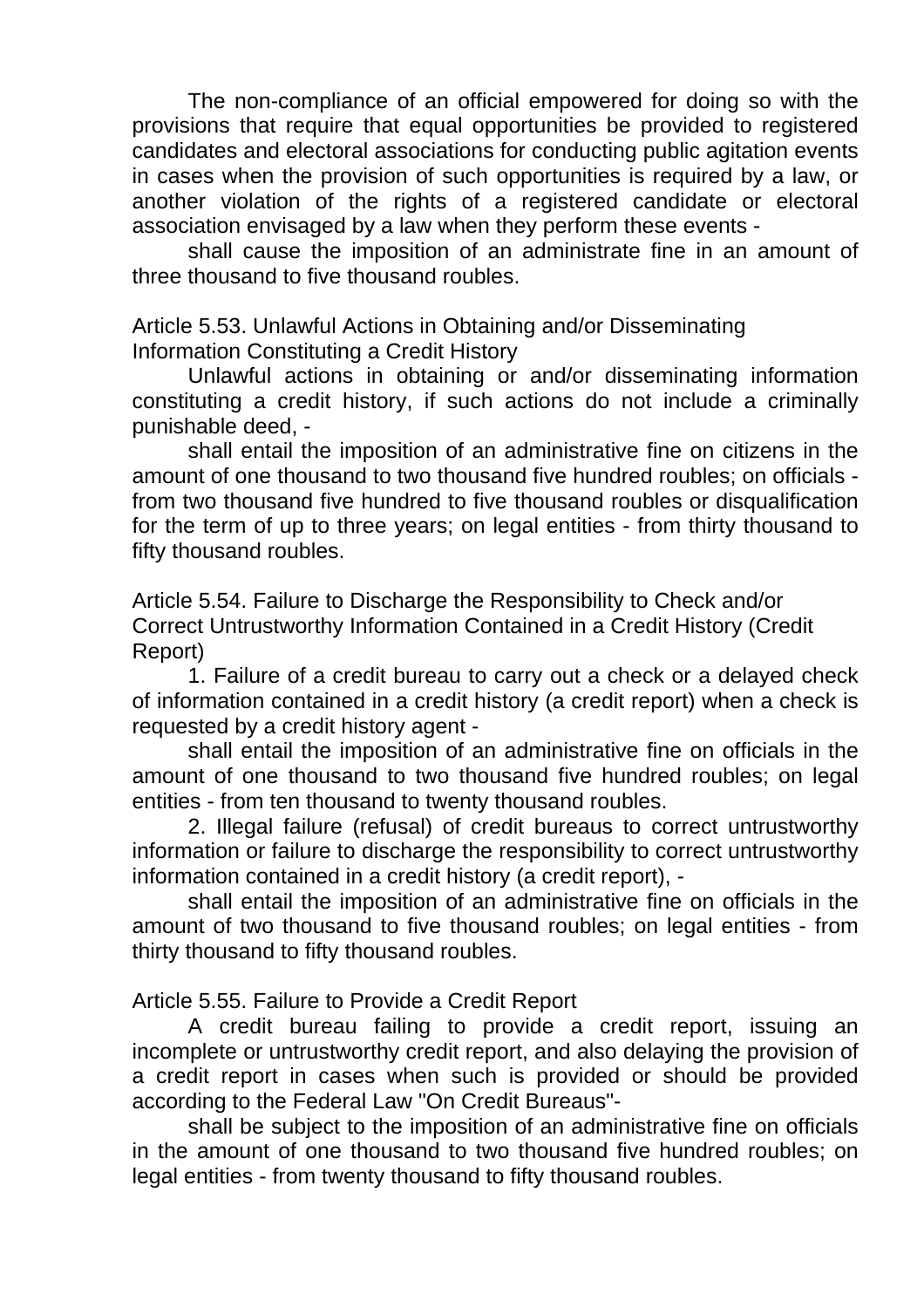Article 5.56. Breach of the Procedure and Term for Filing and Preserving Documents Relating to the Preparation and Conduct of Elections or a Referendum

1. The default by the chairman, deputy chairman or secretary of an electoral commission or a referendum commission on filing documents with a higher electoral commission or referendum commission in connection with the preparation and conduct of elections or a referendum or the filing of such documents in breach of the term established by a law -

shall cause the imposition of an administrative fine in an amount of two thousand to five thousand roubles.

2. The destructing of documents that are related to the preparation and conduct of elections or a referendum before the expiry of their preservation term, and also a breach of the established procedure for the destruction of such documents -

shall cause the imposition of an administrative fine on citizens in an amount of one thousand five hundred to two thousand roubles; on officials from two thousand to five thousand roubles.

Chapter 6. Administrative Offences Endangering the Health and Sanitaryand Epidemiological Well-Being of the Population and Endangering Public Morals

Article 6.1. Concealment of a Source of HIV Infection or a Venereal Disease and of Contacts Entailing on Infection Hazard

Concealment by a person, infected by HIV or a venereal disease, of the source of the infection, as well as of those who have had contacts with said person entailing the hazard of infecting these diseases -

shall entail the imposition of an administrative fine in the amount of five hundred to one thousand roubles.

Article 6.2. Engagement in Unlawful Private Medical Practice, or in Private Pharmacy, or in Folk-Medicine (Healing)

1. Engagement in private medical practice or in private pharmacy of a person who has no license for this type of activity -

shall entail the imposition of an administrative fine in the amount of two thousand to two thousand five hundred roubles.

2. Engagement in folk-medicine (healing) in defiance of the procedure established by law -

shall entail the imposition of an administrative fine in the amount of one thousand five hundred to two thousand roubles.

Article 6.3. Violation of the Law in the Area of Securing the Sanitary-and-Epidemiological Well-Being of the Population

Violation of the law in the area of securing the sanitary-andepidemiological well-being of the population, which has manifested itself in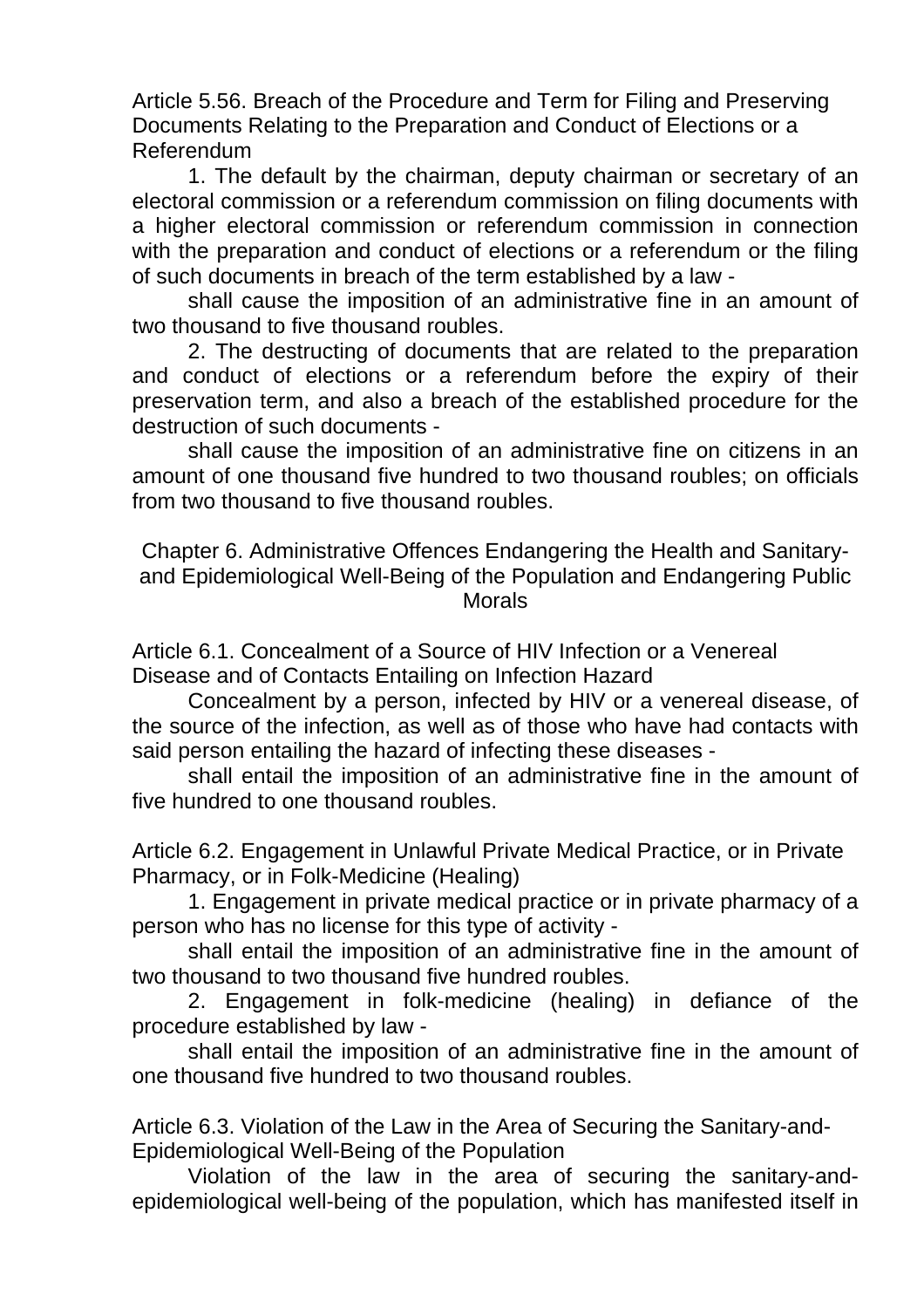the violation of the effective sanitary rules and hygienic normative standards, or in failure to take sanitary-and-hygienic and anti-epidemic measures -

shall entail a warning or the imposition of an administrative fine on citizens in the amount of one hundred to five hundred roubles; on officials in the amount of five hundred to one thousand roubles; on the persons engaged in business activity without creating a legal entity - from five hundred to one thousand roubles, or an administrative suspension of the activity for a term of up to ninety days; on legal entities in the amount of ten thousand to twenty thousand roubles or an administrative suspension of the activity for a term of up to ninety days.

Article 6.4. Failure to Meet the Sanitary-and-Epidemiological Requirements Concerning the Use of Living Quarters and Public Premises, of Buildings and Structures, as well as Concerning the Operation of Transport

Failure to meet the sanitary-and-epidemiological requirements concerning the use of living quarters and public premises, of buildings and structures, as well as the operation of transport -

shall entail the imposition of an administrative fine on citizens in the amount of five hundred to one thousand roubles; on officials in the amount of one thousand to two thousand roubles; on the persons engaged in business activity without creating a legal entity - from one thousand to two thousand roubles or an administrative suspension of the activity for a term of up to ninety days; on legal entities in the amount of ten thousand to twenty thousand roubles or an administrative suspension of the activity for a term of up to ninety days.

Article 6.5. Failure to Meet the Sanitary-and-Epidemiological Requirements Concerning Drinking Water

Failure to meet the sanitary-and-epidemiological requirements concerning drinking water and the supply of the population with drinking water -

shall entail the imposition of an administrative fine on citizens in the amount of one thousand to one thousand five hundred roubles; on officials in the amount of two thousand to three thousand roubles; on the persons, engaged in business activity without creating a legal entity - from two thousand to three thousand roubles or an administrative suspension of the activity for a term of up to ninety days; on legal entities in the amount of twenty thousand to thirty thousand roubles or an administrative suspension of the activity for a term of up to ninety days.

Article 6.6. Failure to Meet the Sanitary-and-Epidemiological Requirements Concerning the Organisation of Public Catering

Failure to meet the sanitary-and-epidemiological requirements concerning the organisation of public catering in specially equipped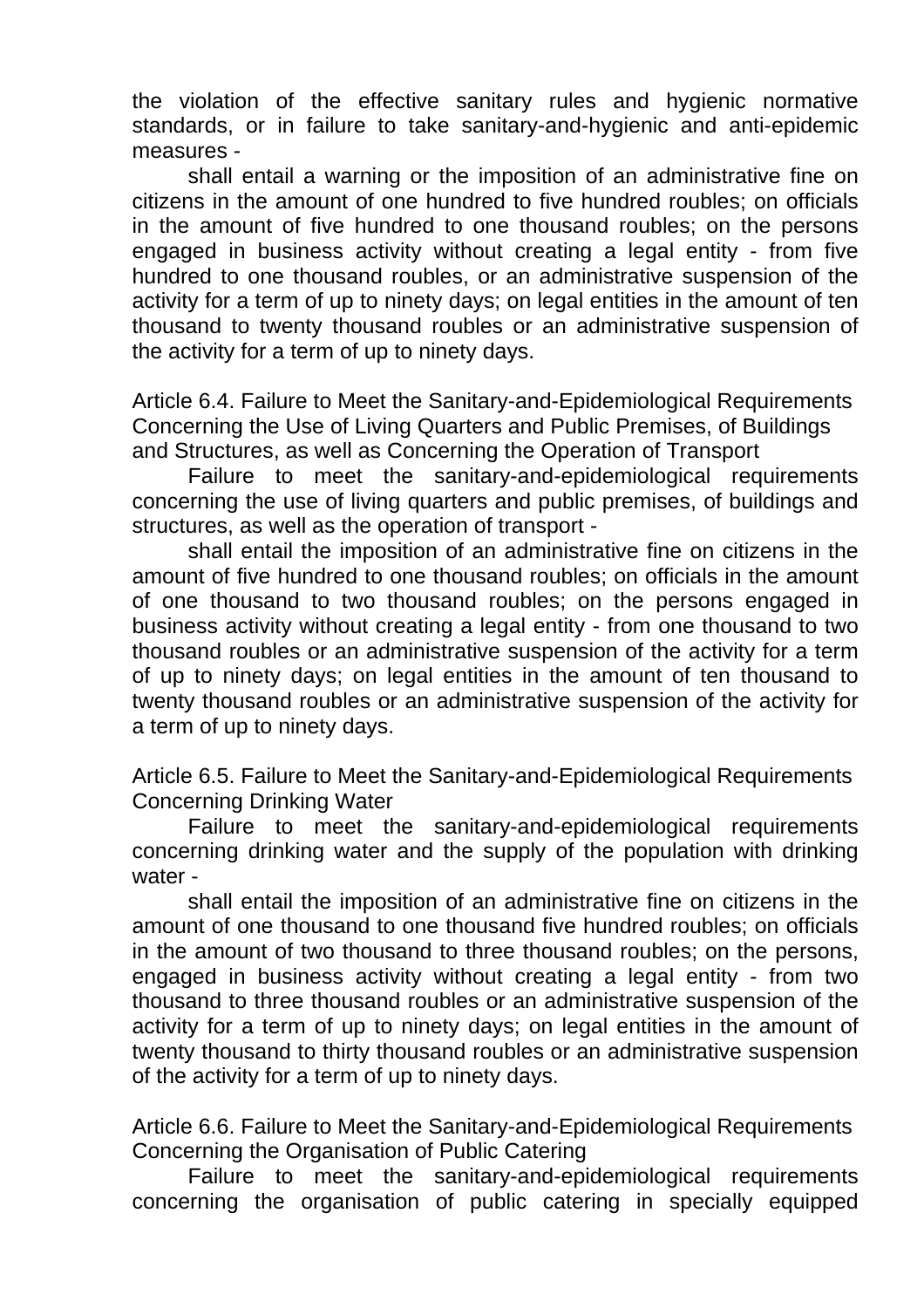establishments (in canteens, restaurants, cafes, bars and other places), including cooking and production of beverages, their storage and sale to the population -

shall entail the imposition of an administrative fine on citizens in the amount of one thousand to one thousand five hundred roubles; on officials in the amount of two thousand to three thousand roubles; on the persons, engaged in business activity without creating a legal entity - from two thousand to three thousand roubles or an administrative suspension of the activity for a term of up to ninety days; on legal entities in the amount of twenty thousand to thirty thousand roubles or an administrative suspension of the activity for a term of up to ninety days.

Article 6.7. Failure to Meet the Sanitary-and-Epidemiological Requirements Concerning the Conditions for Education and Training

Failure to meet the sanitary-and-epidemiological requirements concerning the conditions for education and training, including audiovisual and other means of education and training, furniture, as well as text-books and other printed materials -

shall entail the imposition of an administrative fine on officials in the amount of two thousand to three thousand roubles and on legal entities in the amount of twenty thousand to thirty thousand roubles.

Article 6.8. Illegal Traffic of Narcotic Drugs, Psychotropic Substances or of Their Analogues

The illegal acquisition, storage, transportation, manufacture, procession without the purpose of sale of narcotic drugs, psychotropic substances or their analogues -

shall entail the imposition of an administrative fine in the amount of five hundred to one thousand roubles or an administrative arrest for a period of up to 15 days.

Note. Any person who has voluntarily returned drugs and psychotropic substances, acquired without the aim of selling thereof, as well as substances similar to them, shall be relieved of administrative responsibility for this administrative offence.

Article 6.9. Use of Drugs or Psychotropic Substances without Doctor's **Orders** 

Use of drugs or psychotropic substances without doctor's orders, except for the cases provided for by Part 3 of Article 20.20 and Article 20.22 of this Code -

shall entail the imposition of an administrative fine in the amount of five hundred to one thousand roubles or administrative arrest for a term of up to fifteen days.

Note. A person, who has voluntarily approached a treatment-andprophylactic institution in order to take treatment in connection with the use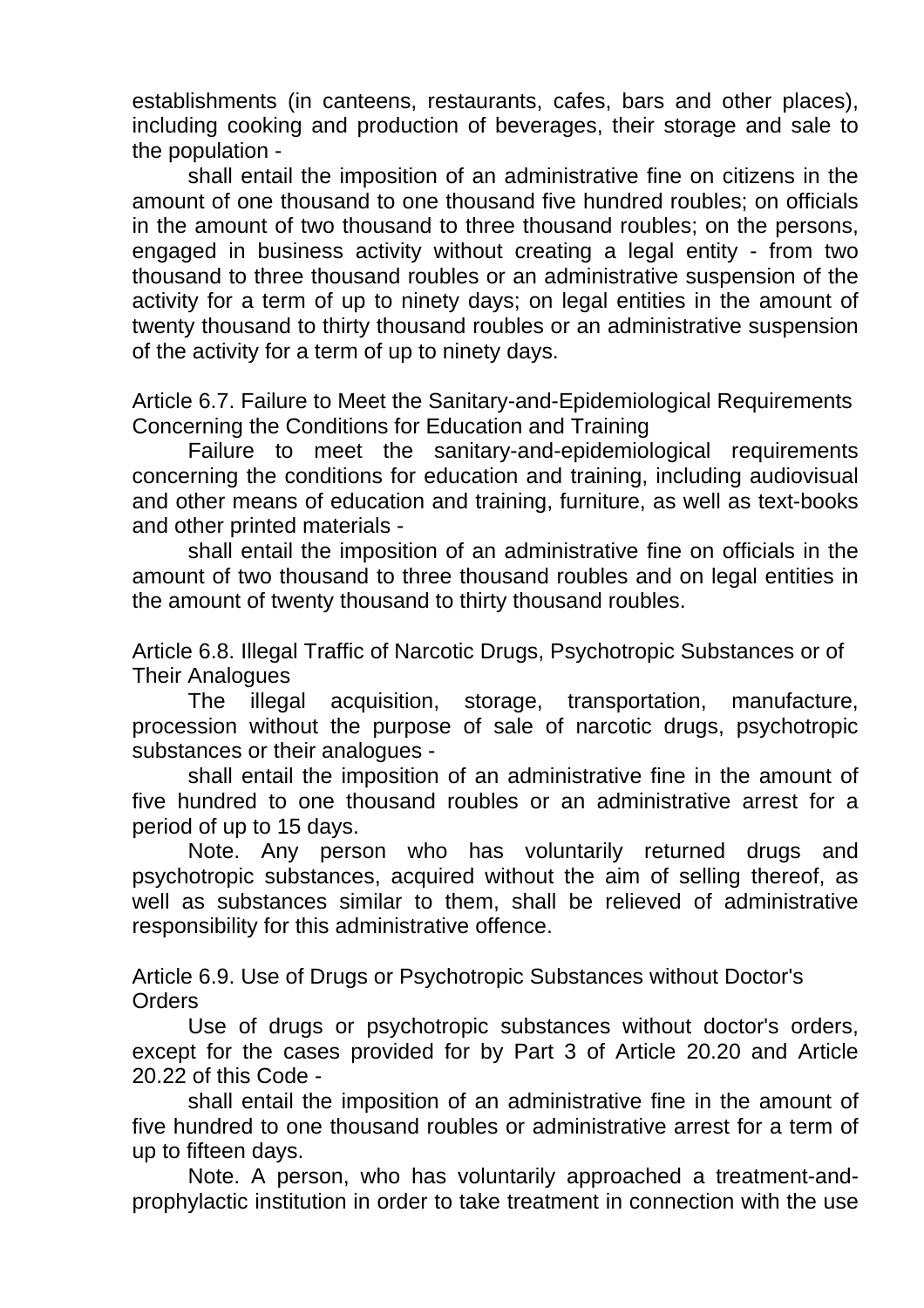of drugs or psychotropic substances without doctor's orders, shall be relieved of administrative responsibility for this offence. Any person recognized in the established procedure as a drug addict may be sent, with their consent, for medical and social rehabilitation to a treatment-andprophylactic, and in view of this shall be relieved of administrative responsibility for committing offences connected with the use of drugs or psychotropic substances.

Article 6.10. Involvement of Minors in the Consumption of Beer and Drinks Manufactured on Its Base, of Alcoholic Drinks or Intoxicating Substances

1. Involvement of minors in the consumption of beer and drinks manufactured on its base -

shall entail the imposition of an administrative fine in an amount of one hundred to three hundred roubles.

2. Involvement of minors in the consumption of alcoholic drinks or intoxicating substances -

shall entail the imposition of an administrative fine in an amount of five hundred to one thousand roubles.

3. The same acts committed by parents or by other legal representatives of minors and also by persons entrusted with the duties to teach and upbring minors -

shall entail the imposition of an administrative fine in an amount of one thousand five hundred to two thousand roubles.

Note. By beer and drinks manufactured on its base, in Item 1 of this Article, Item 4 of Article 14.16, Item 1 of Article 20.20 and Article 20.22 of this Code, should be understood beer containing ethyl alcohol over 0.5 per cent of the volume of finished products and drinks manufactured on the base of beer and containing the same amount of ethyl alcohol.

Article 6.11. Engagement in Prostitution

Engagement in prostitution -

shall entail the imposition of an administrative fine in the amount of one thousand five hundred to two thousand roubles.

Article 6.12. Deriving Income from Engagement in Prostitution, Where This Income Is Connected with Another Person's Engagement in Prostitution

Deriving income from engagement in prostitution, where this income is connected with another person's engagement in prostitution, -

shall entail the imposition of an administrative fine in the amount of two thousand to two thousand five hundred roubles or administrative arrest for a term from ten to fifteen days.

Article 6.13. Promoting, or Psychotropic Substances, or Precursors Thereof Promoting or unlawful advertising of drugs, psychotropic substances, or of precursors thereof -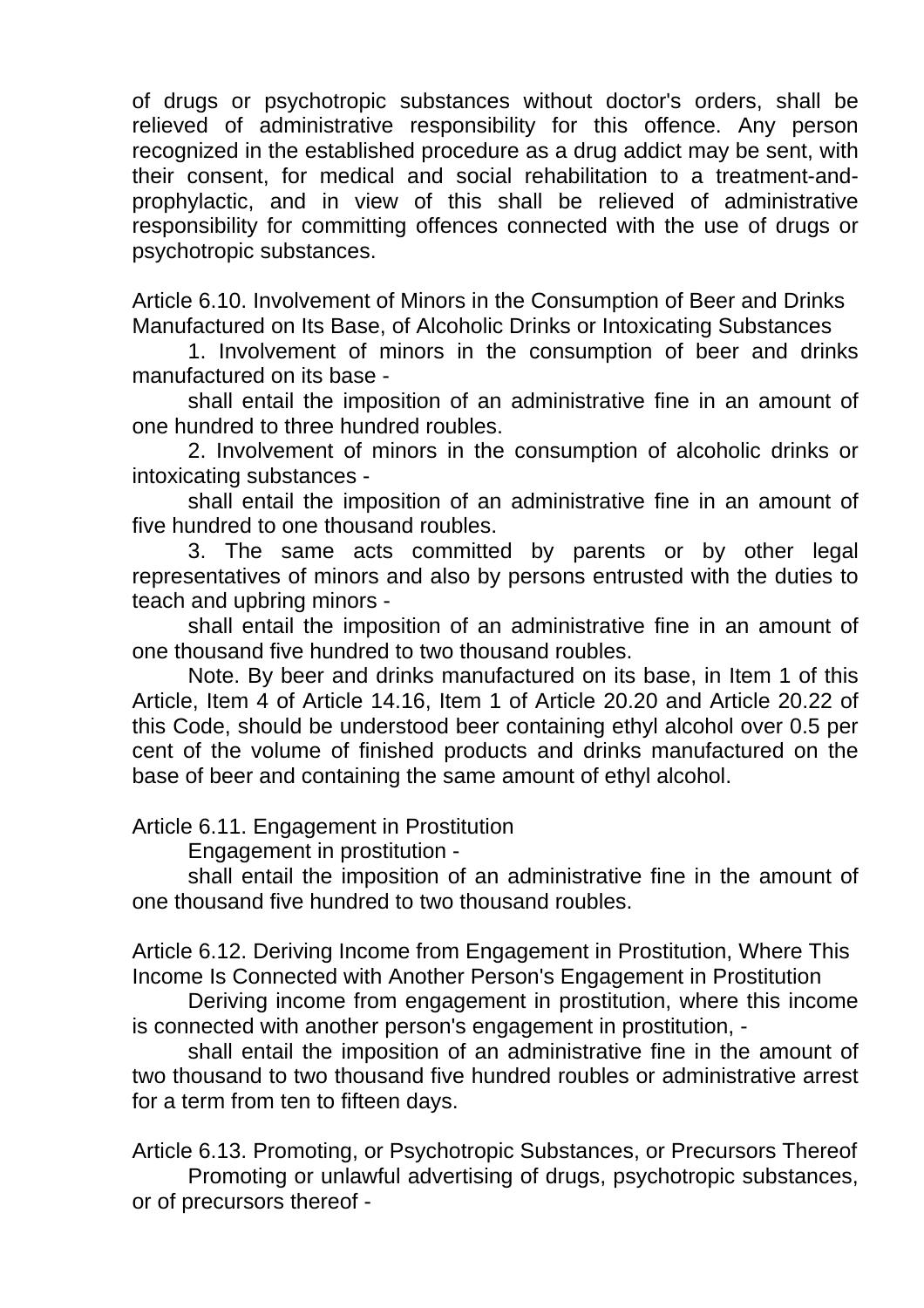shall entail the imposition of an administrative fine upon citizens in the amount of two thousand to two thousand five hundred roubles with the confiscation of advertizing products and of the equipment used for its manufacture, or without such; upon official persons - from four thousand to five thousand roubles; upon the persons engaged in business activity without creating a legal entity - from four thousand to five thousand roubles with the confiscation of advertising products and of the equipment used for its manufacture, or without such, or an administrative suspension of the activity for a term of up to ninety days with the confiscation of advertising products and of the equipment used for its manufacture, or without such; upon legal entities - from forty thousand to fifty thousand roubles with the confiscation of advertising products and of the equipment used for its manufacture, or without such, or an administrative suspension of the activity for a term of up to ninety days with the confiscation of advertising products and of the equipment used for its manufacture, or without such.

Note. Dissemination of information about drugs, or psychotropic substances, or precursors thereof, allowed to be used for medical purposes, through specialized printed materials for persons engaged in medicine or pharmacy, shall not be an administrative offence.

Article 6.14. Production of, or Traffic in, Ethyl Alcohol or Alcohol Products and Products Containing Ethyl Alcohol Which Do Not Meet the Requirements of State Standards, or of Sanitary Rules and Hygienic Normative Standards

Production of, or traffic in, ethyl alcohol or alcohol products and products containing ethyl alcohol which do not meet the requirements of the state standards, or of sanitary rules and hygienic normative standards -

shall entail the imposition of an administrative fine on officials in the amount of four thousand to five thousand roubles accompanied by confiscation of the ethyl alcohol or alcoholic products and products containing ethyl alcohol, and the equipment, raw materials, intermediate products or other articles used for the production of ethyl alcohol or alcohol products and products containing ethyl alcohol; on legal entities in the amount of one hundred thousand to two hundred thousand roubles accompanied by confiscation of the ethyl alcohol and alcohol products and products containing ethyl alcohol, the equipment, raw materials, intermediate products and other articles used for the production of the ethyl alcohol or the alcohol products and products containing ethyl alcohol.

Article 6.15. Violation of the Rules for the Traffic in Substances, Instruments or Equipment, Used for the Manufacture of Narcotics or of Psychotropic Substances

Violation by a legal entity of the rules for the output, manufacture, processing, storage, recording, release, realisation, sale, distribution, shipment, sending over, acquisition and utilisation, for the import, export or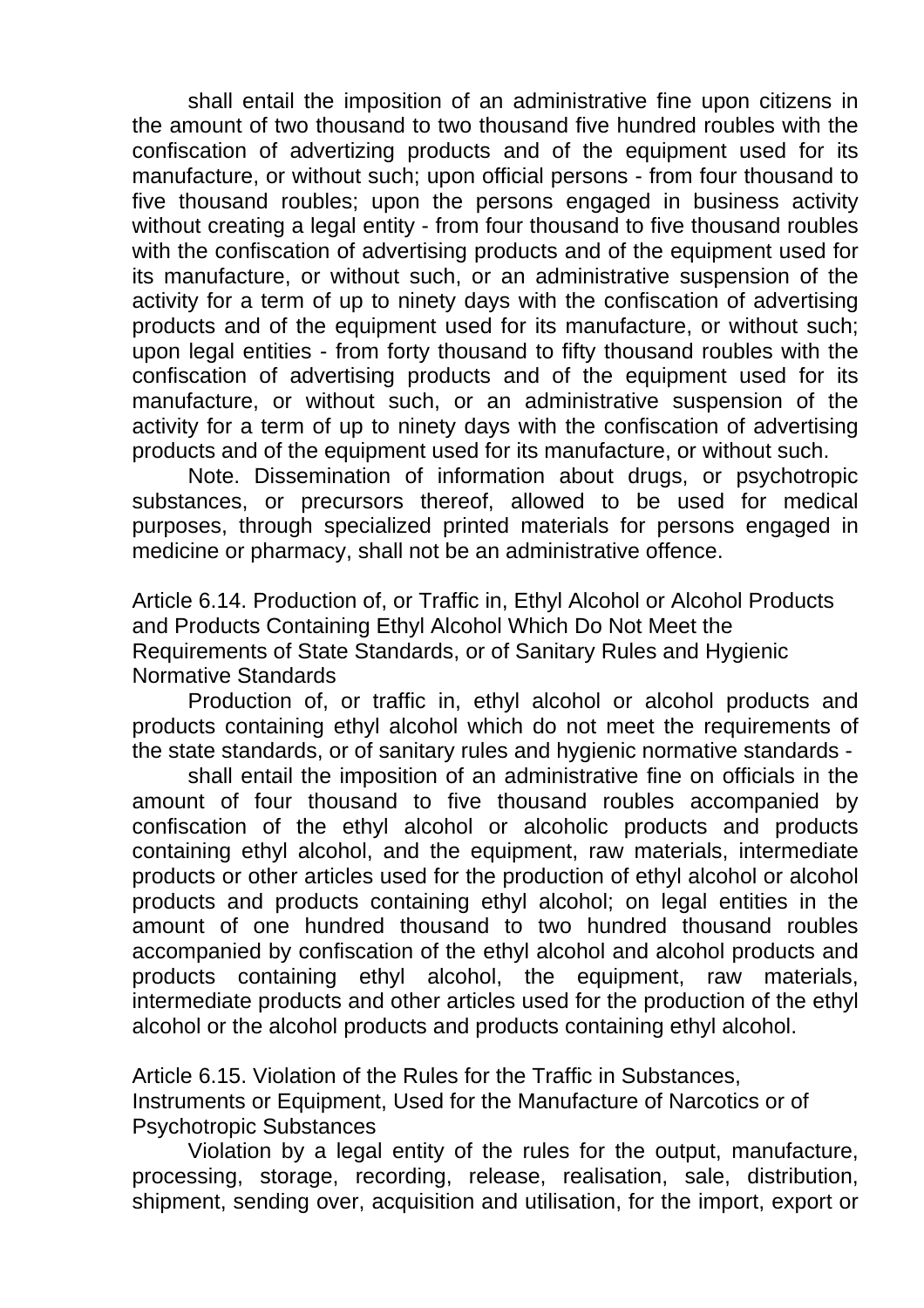destruction of substances, instruments or equipment used for the manufacture of narcotics or psychotropic substances -

shall entail the infliction of an administrative fine upon legal entities in the amount of fifty thousand to one hundred thousand roubles with the confiscation of the substances, instruments or of equipment used for the manufacture of narcotics or of psychotropic substances, or without such, or an administrative suspension of the activity for a term of up to ninety days with the confiscation of the substances, instruments or of the equipment, used for the manufacture of narcotics or of psychotropic substances, or without such.

Chapter 7. Administrative Offences in the Area of Property Protection

Article 7.1. Unauthorized Occupation of a Land Plot

Unauthorized occupation of a land plot or the use of a land plot in the absence of right-establishing documents in respect of this land plot drawn up in the established procedure, and in case of necessity in the absence of documents allowing economic activity -

shall entail the imposition of an administrative fine on citizens in the amount of five hundred to one thousand roubles, on officials in the amount of one thousand to two thousand roubles and on legal entities in the amount of ten thousand to twenty thousand roubles.

Article 7.2. Elimination of Special Marks

1. Elimination of boundary marks of land plots -

shall entail the imposition of an administrative fine on citizens in the amount of three hundred to five hundred roubles, on officials in the amount of five hundred to one thousand roubles and on legal entities in the amount of five thousand to ten thousand roubles.

2. Elimination or damage of wells for surveying the condition of underground waters, or survey hydrologic sections at water objects, or mine survey marks, or water management and water protection informational marks, as well as the marks determining the boundaries of coastal protective zones and protective zones of water objects, including coastal zones of internal sea waters and the inland sea of the Russian Federation, or marks of sanitary (mountain sanitary) zones and regions, of treatment-and-rehabilitation territories and resorts, of natural territories under special protection, or forest management and forest regulation marks, as well as the marks established by users of the animal kingdom or by specially authorized state bodies in charge of the protection, control or regulation of the use of animals and the environment thereof, of buildings and other constructions under the ownership of said users or bodies -

shall entail the imposition of an administrative fine on citizens in the amount of three hundred to five hundred roubles, on officials in the amount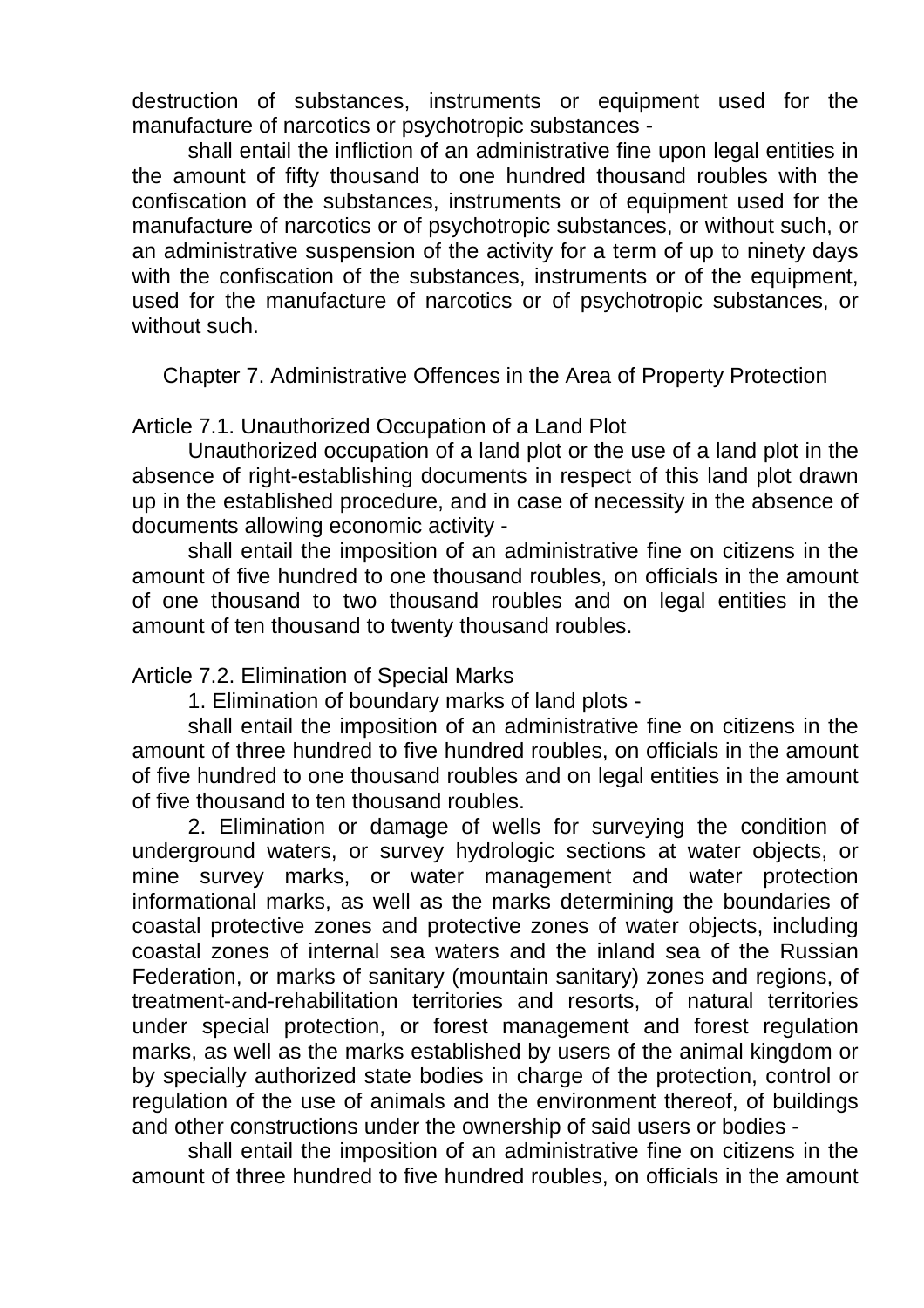of five hundred to one thousand roubles and on legal entities in the amount of five thousand to ten thousand roubles.

3. Elimination, damage or demolition of points of state geodetic systems or stationary points for surveying the state of environment and pollution thereof, included into the state survey system, as well as violation of the regime of protective zones of stationary points for surveying the state of environment and pollution thereof -

shall entail the imposition of an administrative fine on citizens in the amount of three hundred to five hundred thousand roubles, on officials in the amount of five hundred to one thousand roubles and on legal entities in the amount of five thousand to ten thousand roubles.

4. Failure of the owner, proprietor or user of the land plot, or of the building, or structure, where the points enumerated in Part 3 of this Article are situated, to notify a federal executive body in charge of geodesy, cartography, hydro-meteorology and related fields, about elimination, or damage, or demolition of these points, as well as refusal to provide access or vehicle access to these points for surveying or for other types of works -

shall entail a warning or imposition of an administrative fine in the amount of one hundred to five hundred roubles.

Article 7.3. Using Mineral Resources without a Permit (License) or in Violation of the Conditions Provided for by the Permit (License)

Using mineral resources without a permit (license) or in violation of the conditions provided for by the license -

shall entail the imposition of administrative fine on citizens in the amount of one thousand five hundred to two thousand roubles, on officials in the amount of three thousand to four thousand roubles and on legal entities in the amount of thirty thousand to forty thousand roubles.

Article 7.4. Unauthorized Building in Areas of Natural Mineral Deposits

Building in areas of natural mineral deposits without a special permit, as well as failure to meet the requirements concerning the safety of buildings and structures, when using natural resources -

shall entail the imposition of an administrative fine on citizens in the amount of five hundred to one thousand roubles, on officials in the amount of one thousand to two thousand roubles and on legal entities in the amount of ten thousand to twenty thousand roubles.

## Article 7.5. Unauthorized Extraction of Amber

Unauthorized extraction of amber from deposits where collection of amber is prohibited, or from places where it is industrially mined, as well as sale of illegally extracted amber either in natural form or after processing in the absence of a permit (license) therefor -

shall entail the imposition of an administrative fine on citizens in the amount of three hundred to five hundred roubles, on officials in the amount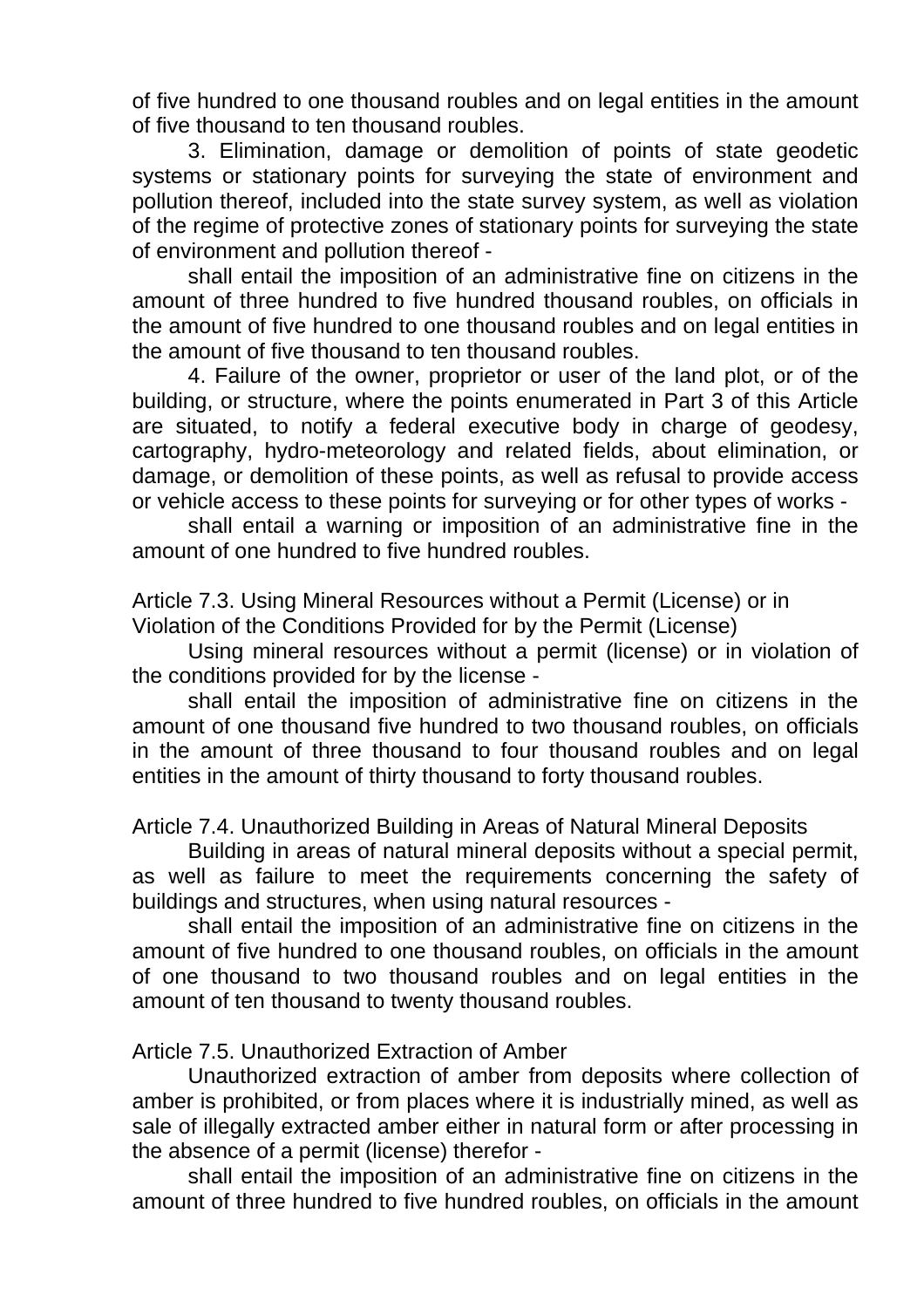of five hundred to one thousand roubles and on legal entities in the amount of five thousand to ten thousand roubles.

Article 7.6. Unauthorized Occupation of a Body of Water or the Use Thereof in Breach of Established Terms

An unauthorised occupation of a body of water or of a part thereof or the use thereof without documents that establish a right to use the body of water or a part thereof or the use of water in breach of its terms -

shall entail the imposition of an administrative fine on citizens in the amount of three hundred to five hundred roubles, on officials in the amount of five hundred to one thousand roubles and on legal entities in the amount of five thousand to ten thousand roubles.

Article 7.7. Damage to a Hydro-technical, Water Management or Water Protection Structure, Device or Installation

Damage to a hydro-technical, water management or water protection construction, device or installation, as well as to a centralized or decentralized system of drinking water supply, or of a water draining system of towns and rural settlements -

shall entail the imposition of an administrative fine on citizens in the amount of one thousand to one thousand five hundred roubles, on officials in the amount of two thousand to thee thousand roubles and on legal entities in the amount of twenty thousand to thirty thousand roubles.

Article 7.8. Unauthorized Occupation of a Land Plot Belonging to the Coastal Protective Zone of a Body of Water, or to a Water-Protective Zone of a Body of Water, or to a Sanitary Zone (District) of Sources of Drinking Water and of Water for Economic and Domestic Needs

1. Unauthorized occupation of a land plot belonging to the coastal protective zone of a body of water or of a land plot belonging to the water protective zone of a body of water -

shall entail the imposition of an administrative fine on citizens in the amount of one thousand to one thousand five hundred roubles, on officials in the amount of two thousand to three thousand roubles and on legal entities in the amount of twenty thousand to thirty thousand roubles.

2. Unauthorized occupation of a land plot belonging to the sanitary zone (district) of sources of drinking water and of water for economic and domestic needs -

shall entail the imposition of an administrative fine in the amount of one thousand five hundred to two thousand roubles, on officials in the amount of three thousand to four thousand roubles and on legal entities in the amount of thirty thousand to forty thousand roubles.

Article 7.9. Unauthorized Occupation of Forest Plots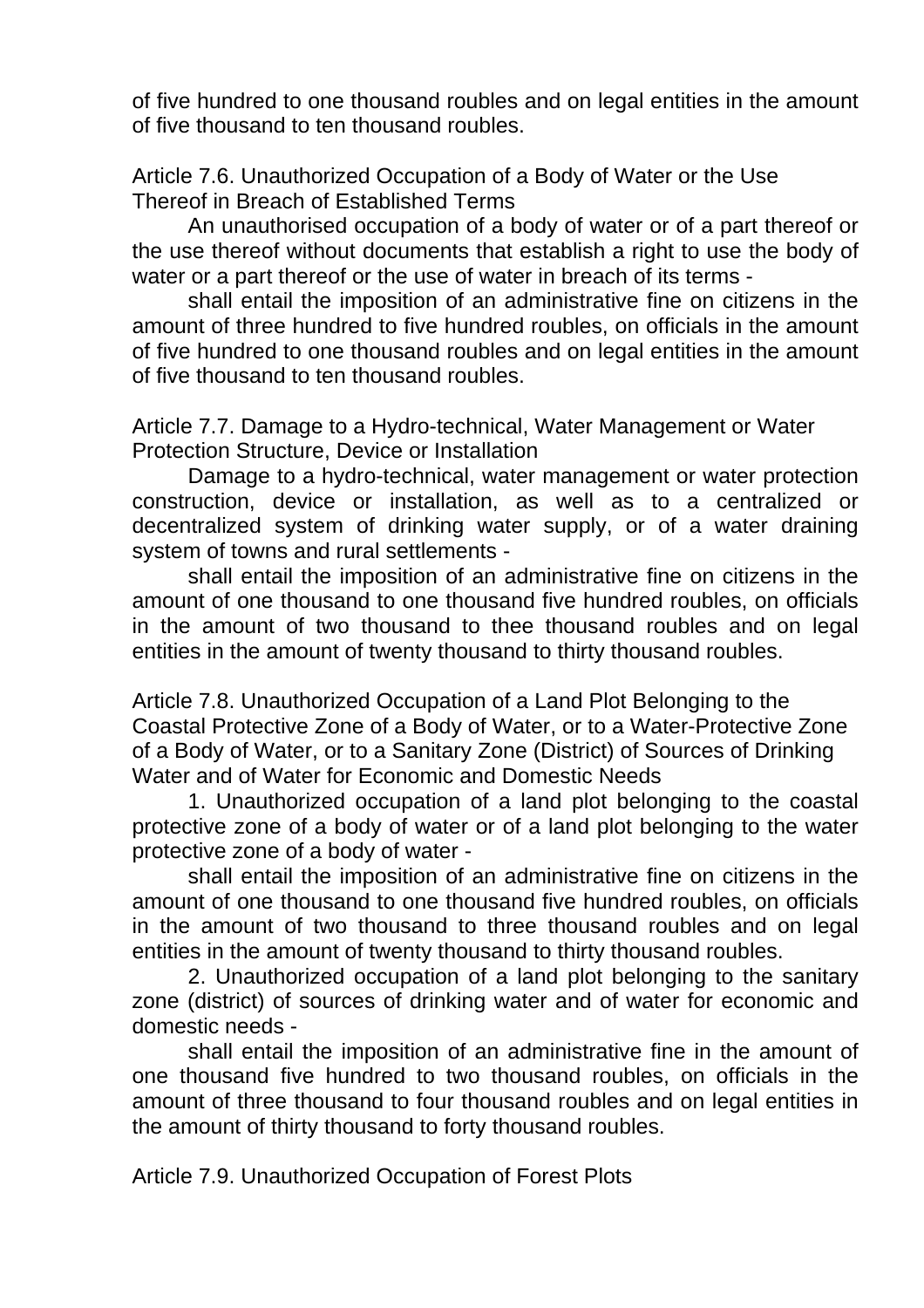Unauthorized occupation of forest plots, or the use of said plots for stubbing, or for processing of forest resources, or for arrangement of warehouses, or for erection of constructions (for building works), or for ploughing, or for other purposes in the absence of special permits regarding the use of said plots -

shall entail the imposition of an administrative fine on citizens in the amount of five hundred to one thousand roubles, on officials in the amount of one thousand to two thousand roubles and on legal entities in the amount of ten thousand to twenty thousand roubles.

Article 7.10. Unauthorized Assignment of the Right to the Use of Land, Natural Resources, Forest Plot or Body of Water

Unauthorized assignment of the right to the use of land, or natural resources, or of a forest plot, or of a body of water, as well as unauthorized exchange of a land plot, subsoil plot, forest plot, or of a body of water -

shall entail the imposition of an administrative fine on citizens in the amount of five hundred to one thousand roubles, on officials in the amount of one thousand to two thousand roubles and on legal entities in amount of ten thousand to twenty thousand roubles.

Article 7.11. Using Objects of the Animal Kingdom and Aquatic Biological Resources' without a Permit (License)

Using objects of the animal kingdom or aquatic biological resources without a permit (license), where such a permit (such a license) is obligatory, or in violation of the conditions provided for by the permit (license), as well as unauthorized assignment of the right to the use of the animal kingdom or the right to procure (catch) aquatic biological resources, except as provided for by Part 2 of Article 8.17. of this Code, -

shall entail the imposition of an administrative fine on citizens in the amount of five hundred to one thousand roubles, on officials in the amount of one thousand to two thousand roubles and on legal entities in the amount of ten thousand to twenty thousand roubles.

Article 7.12. Violation of Copyright and Similar Rights, of Invention and Patent Rights

1. Import, sale, hiring out or any other unlawful use of copies of works or phonograms for the purpose of deriving income, where the copies of works or phonograms are counterfeited under the laws of the Russian Federation on copyright and similar rights, or where the information about the manufacturers of the copies of works or phonograms, or about the places of their production, as well as about the possessors of the copyright and similar rights, indicated on these copies, is false, as well as any other infringement of copyright or neighbouring rights for the purpose of drawing an income, except for the cases stipulated by Item 2 of Article 14.33 of this Code, -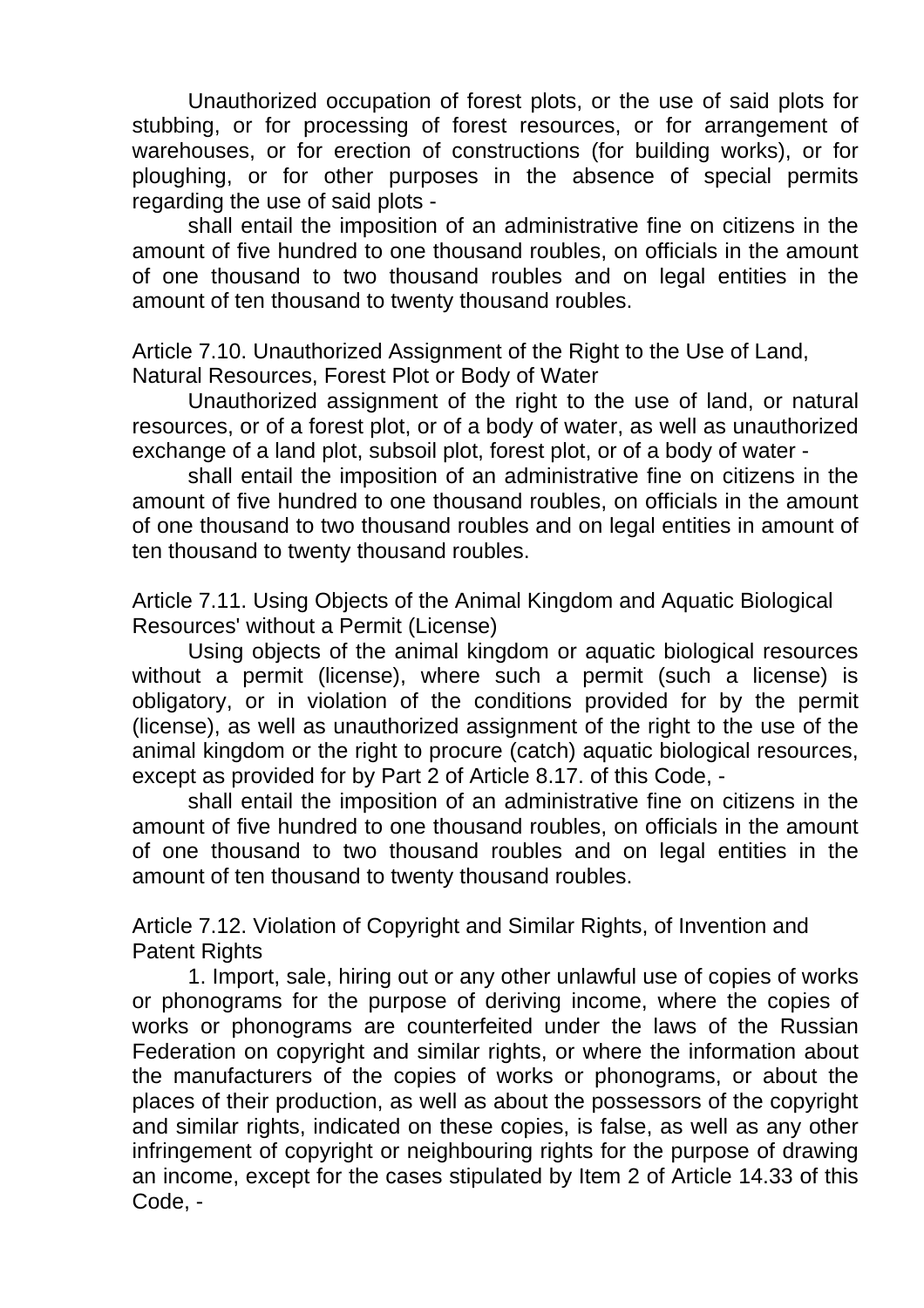shall entail the imposition of an administrative fine on citizens in the amount of one thousand five hundred to two thousand roubles accompanied by confiscation of counterfeited copies of works and phonograms, as well as of the materials and equipment, used for reproduction thereof, and of other instruments of committing the administrative offence; on officials in the amount of ten thousand to twenty thousand roubles accompanied by confiscation of counterfeited copies of works and phonograms, as well as of the materials and equipment used for reproduction thereof and of other instruments of committing the administrative offence, and on legal entities in the amount of thirty thousand to forty thousand roubles accompanied by confiscation of counterfeited copies of works and phonograms, as well as of the materials and equipment used for reproduction thereof and of other instruments of committing the administrative offence.

2. Unlawful use of an invention, an efficient model or an industrial specimen, except for the cases stipulated by Item 2 of Article 14.33 of this Code, or disclosure of the essence of an invention, of an efficient model or of an industrial specimen without the author's or applicant's consent prior to the official publication of information about them, or appropriation of inventorship and coercion to co-inventorship -

shall entail the imposition of an administrative fine in the amount of one thousand five hundred to two thousand roubles, on officials in the amount of ten thousand to twenty thousand roubles and on legal entities in the amount of thirty thousand to forty thousand roubles.

Article 7.13. Violating the Requirements Concerning Preservation, Use and Protection of Items of Cultural Heritage (Historical and Cultural Monuments) of Federal Importance, of the Territories and Protective Zones **Thereof** 

1. Violation of the requirements concerning preservation, use and protection of items of cultural heritage (of historical and cultural monuments) of federal importance, included into The State Register of Items of Cultural Heritage (the Register of Items of Historical and Cultural Heritage of Federal (All-Russia) Importance) and of their territories, as well as failure to observe the limitations established in the protective zones thereof -

shall entail the imposition of an administrative fine on citizens in the amount of one thousand to one thousand five hundred roubles, on officials in the amount of two thousand to three thousand roubles and on legal entities in the amount of twenty thousand to thirty thousand roubles.

2. The actions (omissions), provided for by Part 1 of this Article, committed in respect of especially precious items of cultural heritage of peoples of the Russian Federation, or objects of cultural heritage (historical and cultural monuments) introduced into the List of World Cultural and Natural Heritage, on their territories, or on the territories of historical-and-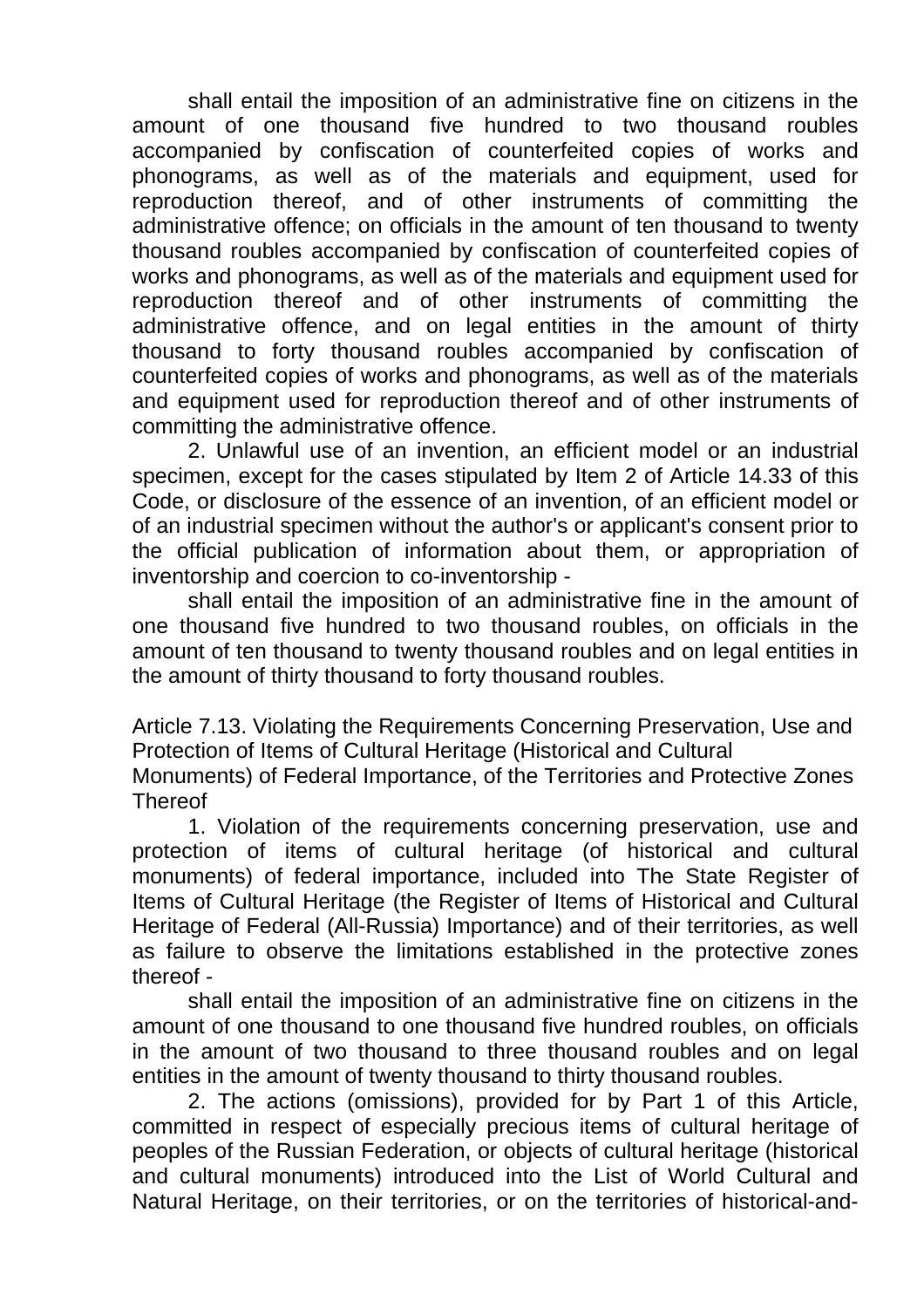cultural sanctuaries (museums-sanctuaries) of federal importance, as well as in protective zones thereof -

shall entail the imposition of an administrative fine in the amount of two thousand to two thousand five hundred roubles, on officials in the amount of four thousand to five thousand roubles and on legal entities in the amount of forty thousand to fifty thousand roubles.

3. Actions (omissions) provided for by Part 1 of this Article committed in respect of detected items of cultural heritage or on the territories thereof -

shall entail the imposition of an administrative fine on citizens in the amount of five hundred to one thousand roubles, on officials in the amount of one thousand to two thousand roubles and on legal entities in the amount of ten thousand to twenty thousand roubles.

Article 7.14. Carrying Out Excavation, Building and Other Works without Authorization of a State Body Responsible for Protection of Items of Cultural Heritage

Carrying out excavation, or building, or land reclamation, or business activity and other works without authorization of a state body responsible for protection of cultural heritage objects, where such authorization is obligatory -

shall entail the imposition of an administrative fine on citizens in the amount of one thousand to one thousand five hundred roubles, on officials in the amount of two thousand to three thousand roubles and on legal entities in the amount of twenty thousand to thirty thousand roubles.

Article 7.15. The Conduct of Archeological Explorations or Excavations Without Permit

1. The conduct of archeological explorations or excavations without a statutory permission (open sheet) or with breaking the conditions stipulated by the permit (open sheet)

- shall entail the imposition of an administrative fine on individuals in the amount of one thousand five hundred to two thousand five hundred roubles with the confiscation of objects obtained as a result of excavations, and also of the tools and equipment used for explorations or excavations; on officials - in the amount of four thousand to five thousand roubles with the confiscation of objects obtained as a result of excavations, and also of the tools and equipment used for explorations or excavations; on juridical persons - in the amount of forty thousand to fifty thousand roubles with the confiscation of the objects obtained as a result of excavations, and also of the tools and equipment used for excavations or explorations.

2. The actions stipulated by the first part of the present Article involving by negligence the damage or destruction of an object of the archeological legacy, -

shall entail the imposition of an administrative fine on individuals in the amount of two thousand to two thousand five hundred thousand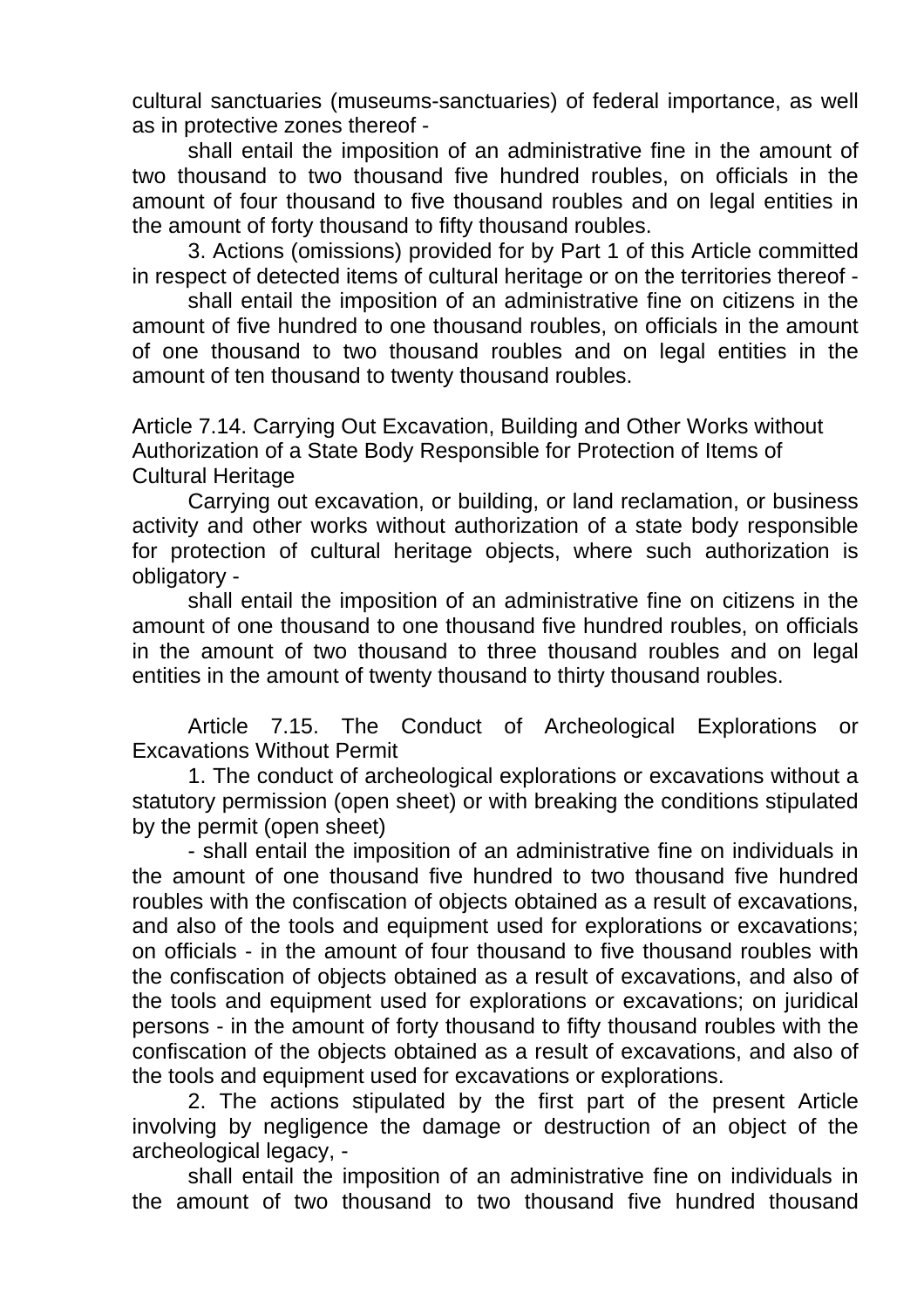roubles with the confiscation of the objects obtained as a result of excavations, and also of the tools and equipment used for explorations and excavations; on officials - in the amount four thousand five hundred to five thousand roubles with the confiscation of the objects obtained as a result of excavations, and also of the tools and the equipment used for explorations or excavations - in the amount of fifty thousand to one hundred thousand roubles with the confiscation of the objects obtained as a result of excavations, and also of the tools and the equipment used for explorations or excavations.

Article 7.16. Unlawful Allotment of Lands of Historical-and-Cultural Purpose under Special Protection

Unlawful allotment of lands of historical-and-cultural purpose under special protection -

shall entail the imposition of an administrative fine on officials in the amount of four thousand to five thousand roubles.

Article 7.17. Destruction of, or Damage to, Another's Property

Willful destruction of, or damage to, another's property, where these actions have not caused considerable damage -

shall entail the imposition of an administrative fine in the amount of thee hundred to five hundred roubles.

Article 7.18. Violating the Rules for Storage, Purchasing or Efficient Use of Grain and Grain Products, or the Rules for Producing Grain Products

Violating the rules for storage, purchasing or efficient use of grain and grain products, or the rules for producing grain products -

shall entail the imposition of an administrative fine on citizens in the amount of five hundred to one thousand roubles, on officials in the amount of one thousand to two thousand roubles and on legal entities in the amount of ten thousand to twenty thousand roubles.

Article 7.19. Unauthorized Connection and Use of Electric and Heat Power, of Oil and Gas

Unauthorized connection to electric power circuits, or to oil pipe-lines, or to oil products pipe-lines, or to gas pipe-lines, as well as unauthorized (unregistered) use of electric and heat power, or of oil, gas and of oil products -

shall entail the imposition of an administrative fine on citizens in the amount of one thousand five hundred to two thousand roubles, on officials in the amount of three thousand to four thousand roubles and on legal entities in the amount of thirty thousand to forty thousand roubles.

Article 7.20. Unauthorized Connection to Centralized Systems of Water Supply and (or) Drainage Systems of Urban or Rural Settlements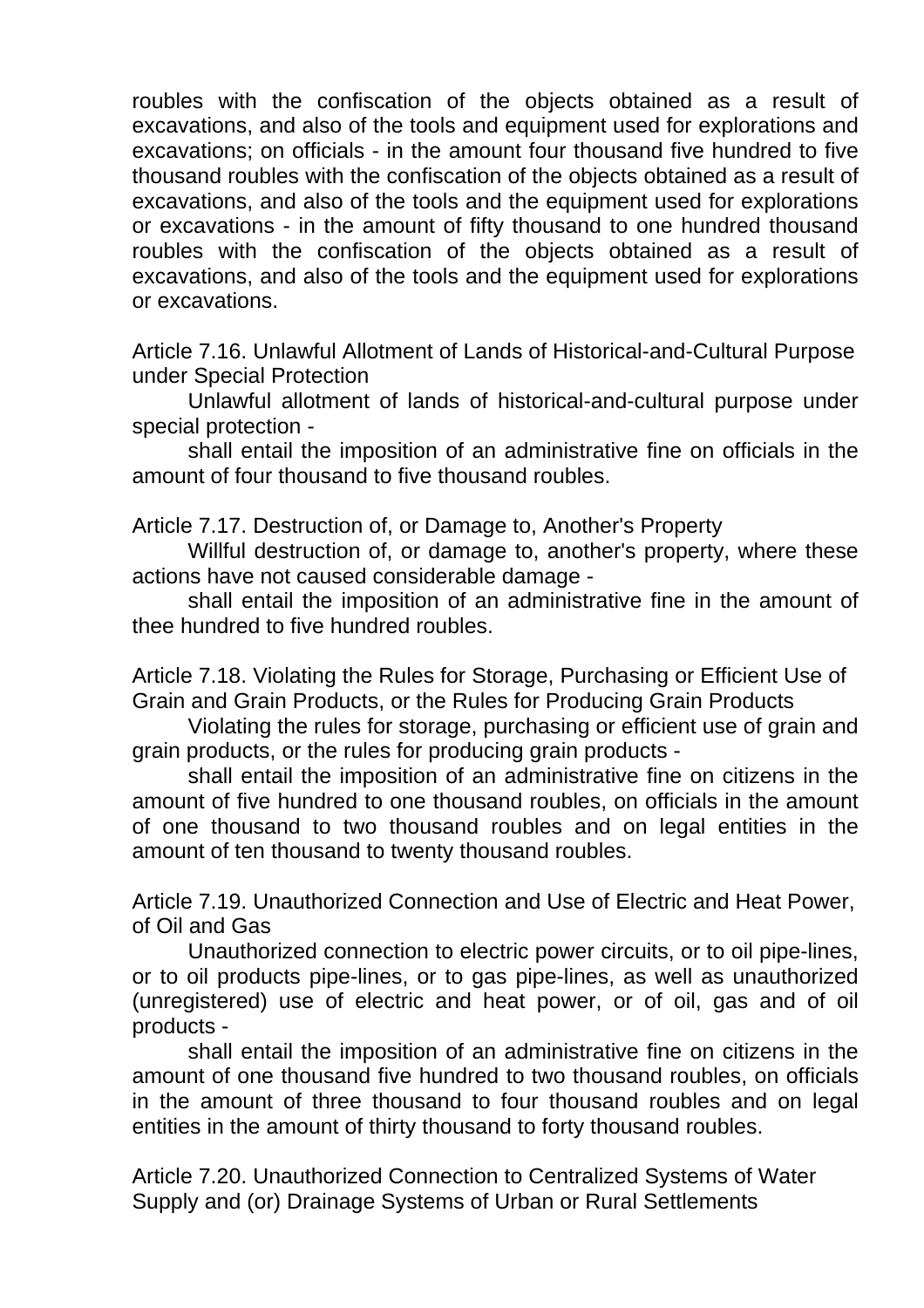Unauthorized connection to centralized systems of water supply and (or) drainage systems of urban or rural settlements -

shall entail the imposition of an administrative fine on citizens in the amount of one thousand to one thousand five hundred roubles, on officials in the amount of two thousand to three thousand roubles and on legal entities in the amount of twenty thousand to thirty thousand roubles.

Article 7.21. Violating the Rules for Using Living Quarters

1. Damaging dwelling houses or living quarters, as well as damaging the equipment thereof, or unauthorized alteration of the equipment of dwelling houses and (or) of living quarters, or their use for an improper purpose -

shall entail a warning or the imposition of an administrative fine on citizens in the amount of one thousand to one thousand five hundred roubles.

2. Unauthorized alteration of the lay-out of living quarters in apartment houses -

shall entail the imposition of an administrative fine on citizens in the amount of two thousand to two thousand five hundred roubles.

Article 7.22. Violating the Rules for Maintenance and Repair of Dwelling Houses and (or) Living Quarters

Violation by the persons, responsible for maintenance of dwelling houses and (or) living quarters, of the rules for maintenance and repair of dwelling houses and (or) of living quarters, as well as of the procedure and rules for , recognizing them as not fit for habitation and transferring them to uninhabitable premises, or alteration of the equipment of dwelling houses and (or) of living quarters without the consent of the tenant (owner), if the alteration essentially changes the conditions of using the dwelling house and (or) the living quarters -

shall entail the imposition of an administrative fine on officials in the amount of four thousand to five thousand roubles and on legal entities in the amount of forty thousand to fifty thousand roubles.

Article 7. 23. Violating the Normative Standards of Public Utilities for the **Population** 

Violating the normative level or conditions of providing the population with public utilities -

shall entail the imposition of an administrative fine on officials in the amount of five hundred to one thousand roubles and on legal entities in the amount of five thousand to ten thousand roubles.

Article 7.24. Violating the Procedure for Disposal of an Object, Belonging to the Fund of Uninhabitable Premises Which Is under Federal Ownership, and for the Use of Said Object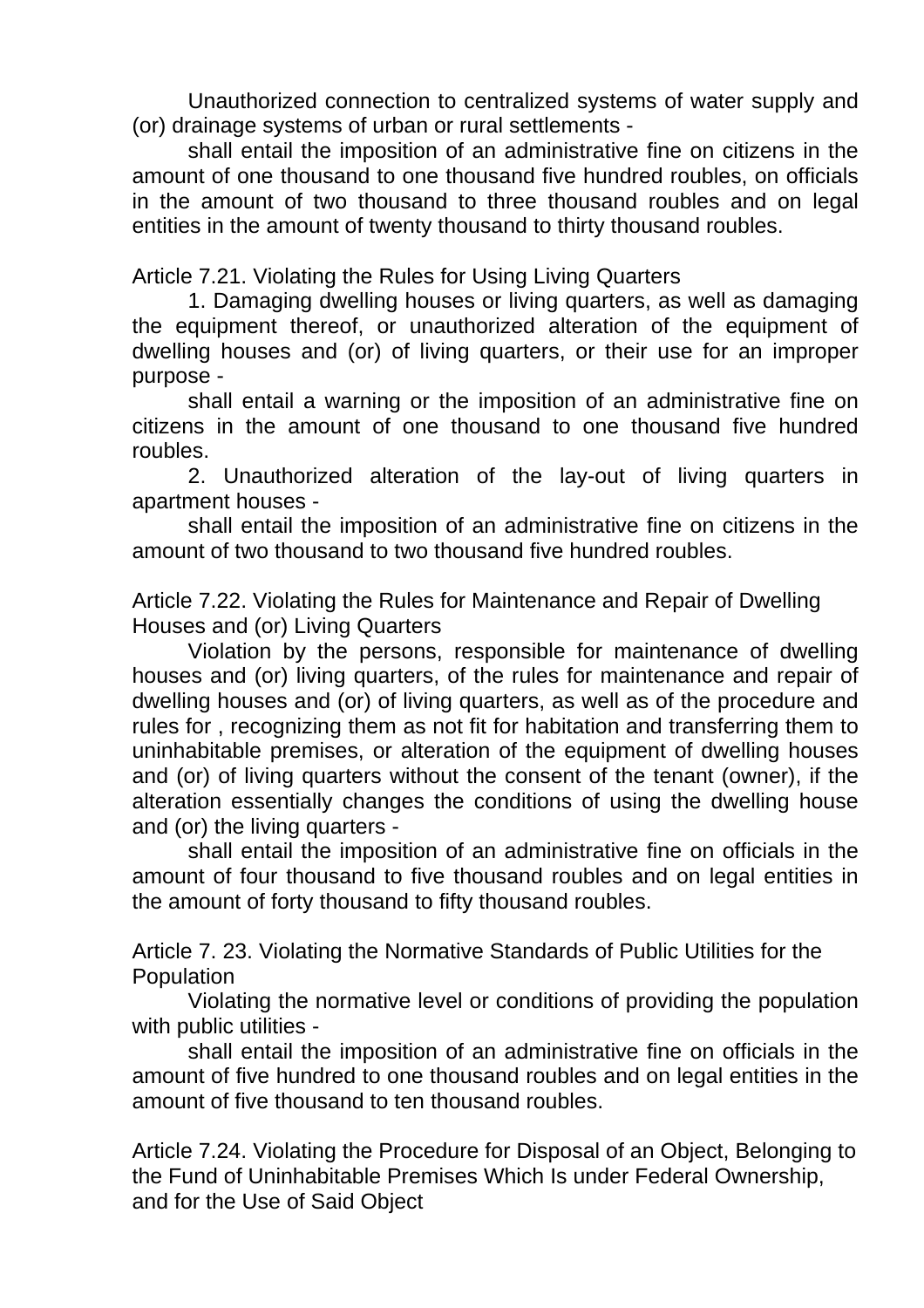1. Disposal of an object belonging to the fund of uninhabitable premises which is under federal ownership without permission of a specially authorized federal executive body -

shall entail the imposition of an administrative fine on officials in the amount of four thousand to five thousand roubles.

2. Use of an object belonging to the fund of uninhabitable premises which is under federal ownership without properly drawn up documents, or in violation of the established norms and rules of operation and maintenance of objects belonging to the fund of uninhabitable premises -

shall entail the imposition of an administrative fine on citizens in the amount of one thousand to one thousand five hundred roubles, on officials in the amount of two thousand to three thousand roubles and on legal entities in the amount of twenty thousand to thirty thousand roubles.

Article 7.25. Evading Gratuitous Transfer of Copies of Geodetic and Cartographic Materials and Data to the State Cartographic-and-Geodetic Fund of the Russian Federation

Evading gratuitous transfer of copies of geodetic or cartographic materials and data to the State Cartographic-and- Geodetic Fund of the Russian Federation -

shall entail the imposition of an administrative fine on citizens in the amount of one hundred to three hundred roubles, on officials in the amount of three hundred to five hundred roubles and on legal entities in the amount of three thousand to five thousand roubles.

Article 7.26. Loss of Materials and Data of the State Cartographic-and-Geodetic Fund of the Russian Federation

Negligent storage by a user of materials and data of the State Cartographic-and-Geodetic Fund of the Russian Federation resulting in the loss of such materials and data -

shall entail the imposition of an administrative fine on citizens in the amount of three hundred to five hundred thousand roubles and on officials in the amount of five hundred to one thousand roubles.

## Article 7.27. Minor Larceny

Minor larceny of another's property by way of stealing, or cheating, or misappropriation, or embezzlement -

shall entail the imposition of an administrative fine in the amount of up to threefold the cost of the stolen property but no less than one hundred roubles or an administrative arrest for a period of up to 15 days.

Note. Larceny of another's property shall be regarded as minor, where the cost of stolen property does not exceed one hundred roubles.

Article 7.28. Violating the Established Procedure for Patenting Objects of Industrial Property in Foreign States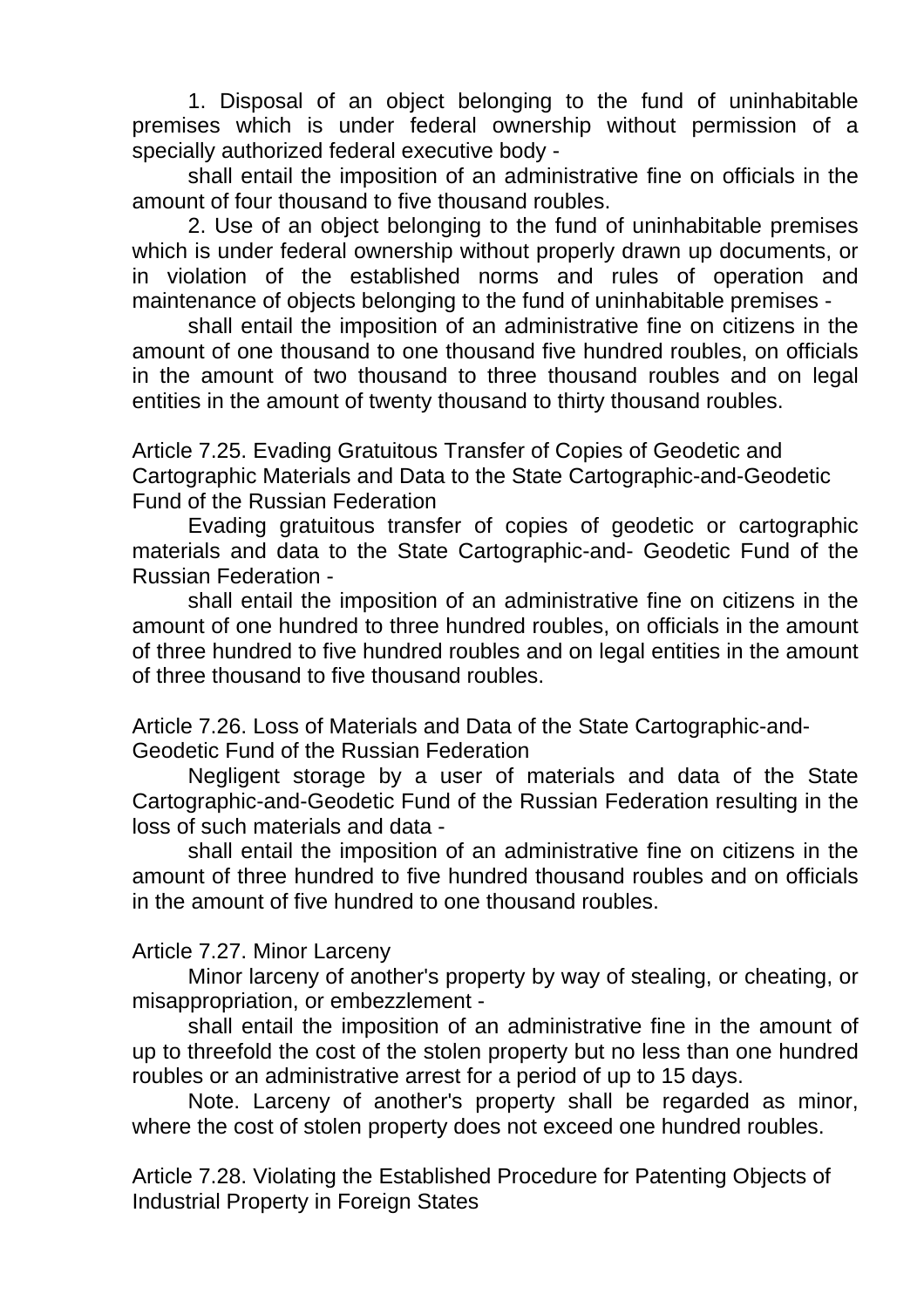Violating the established procedure for patenting objects of industrial property in foreign countries -

shall entail the imposition of an administrative fine on citizens in the amount of one thousand to two thousand roubles and on legal entities in the amount of fifty thousand to eighty thousand roubles.

Article 7.29. Failure to Observe the Requirements of the Legislation on Placing Orders to Supply Goods, Carry Out Works and Render Services for Meeting State or Municipal Needs When Adopting a Decision on the Way of Placing an Order to Supply Goods, Carry Out Works and Render Services for Meeting State or Municipal Needs

1. The adoption by an official of a state or municipal customer, by an official of a federal executive body, an executive body of a constituent entity of the Russian Federation or a local self-government body authorized under Federal Law No. 94-FZ of July 21, 2005 on Placement of Orders to Supply Commodities, Carry Out Works and Render Services for Meeting State and Municipal Needs to exercise the functions related to placement of orders to supply commodities, carry out works and render services for meeting state or municipal needs for state or municipal customers (hereinafter referred to in Articles 7.29-7.32 of this Code as an authorised body) of a decision on the way of placing an order to supply commodities, carry out works or render services for meeting state or municipal needs (hereinafter also referred to in Articles 7.29-7.32 of this Code as placement of an order) in defiance of the requirements established by the legislation on placement of orders to supply commodities, carry out works and render services for meeting state and municipal needs -

shall entail imposition of an administrative fine upon officials in the amount of thirty thousand roubles.

2. The adoption by an official of a state or municipal customer or an official of an authorized body of a decision to place an order in some other way, if such order under the legislation of the Russian Federation on placement of orders to supply commodities, carry out works and render services for meeting state or municipal needs must be placed by way of holding sales, as well as the adoption of a decision to place an order in some other way, if such order under the legislation on placement of orders to supply commodities, carry out works and render services for meeting state or municipal needs must be placed by way of holding sales in the form of an auction -

shall entail the imposition of an administrative fine upon officials in the amount of fifty thousand roubles.

Article 7.30. Breach of the Procedure for Placing an Order to Supply Commodities, Carry Out Works and Render Services for Meeting State or Municipal Needs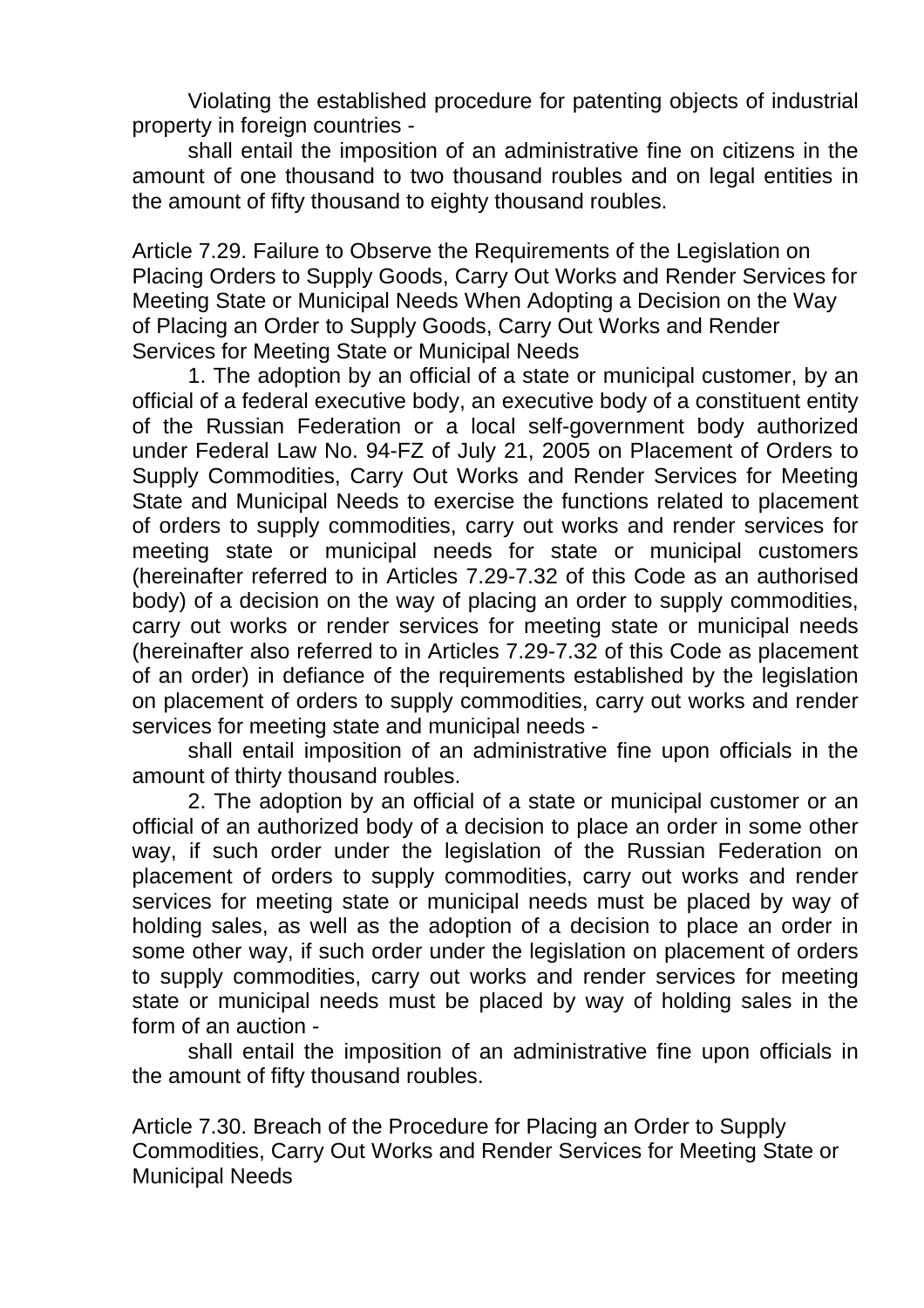1. Failure by an official of a state or municipal customer, an official of an authorised body, by the legal entity attracted on a contractual basis for exercising the functions of placing an order to supply goods, carry out works and render services to meet state or municipal needs by way of holding an auction (hereinafter referred to in Article 7.31 of this Code as a specialised organisation), to observe the time for publishing in an official publication or the time for placing on an official site in the internet information about placement of orders which is subject under the legislation on placement of orders to supply commodities, carry out works and render services for meeting state or municipal needs to such publication or such placement on an official site; publication in an official print or placement on an official site in the Internet of such information in defiance of the requirements of the legislation on placement of orders to supply commodities, carry out works or render services to meet state or municipal needs; failure to observe the time for sending to the federal executive body authorized to exercise control in respect of orders' placement invitations to participate in a closed tender or auction, records of opening envelopes with applications for participation of a closed tender, records of assessment and comparison of applications for participation in a closed tender, records of consideration of applications for participation in a closed auction, of auction records, as well as a failure of the said officials to follow a procedure for provision of tender documentation or auction documentation, a procedure for explanation of such documentation, a procedure for acceptance of applications for participation in a tender, of applications for participation in an auction or applications for participation in a bid -

shall entail the imposition of an administrative fine upon officials in the amount of thirty thousand roubles and upon legal entities in the amount of one hundred thousand roubles.

2. Failure of a member of a tender commission to follow a procedure for opening envelopes with applications for participation in a tender for the right to make a state or municipal contract of supplying goods, carrying out works and rendering services to meet state or municipal needs and a procedure for providing access to applications for participation in such tender filed in the form of electronic documents and a procedure for assessment and comparison of applications for participation in a tender, as well as the failure of a member of a tender or auction commission to follow a procedure for selection of participants of a tender or participants of an auction for the right to make a state or municipal contract, including the refusal to provide access to participation in a tender or auction for the reasons that are not provided for by the legislation of the Russian Federation on placement of orders to supply goods, carry out works and render services to meet state and municipal needs, violation by a member of the auction commission of a procedure for holding an auction -

shall entail imposition of an administrative fine in the amount of thirty thousand roubles.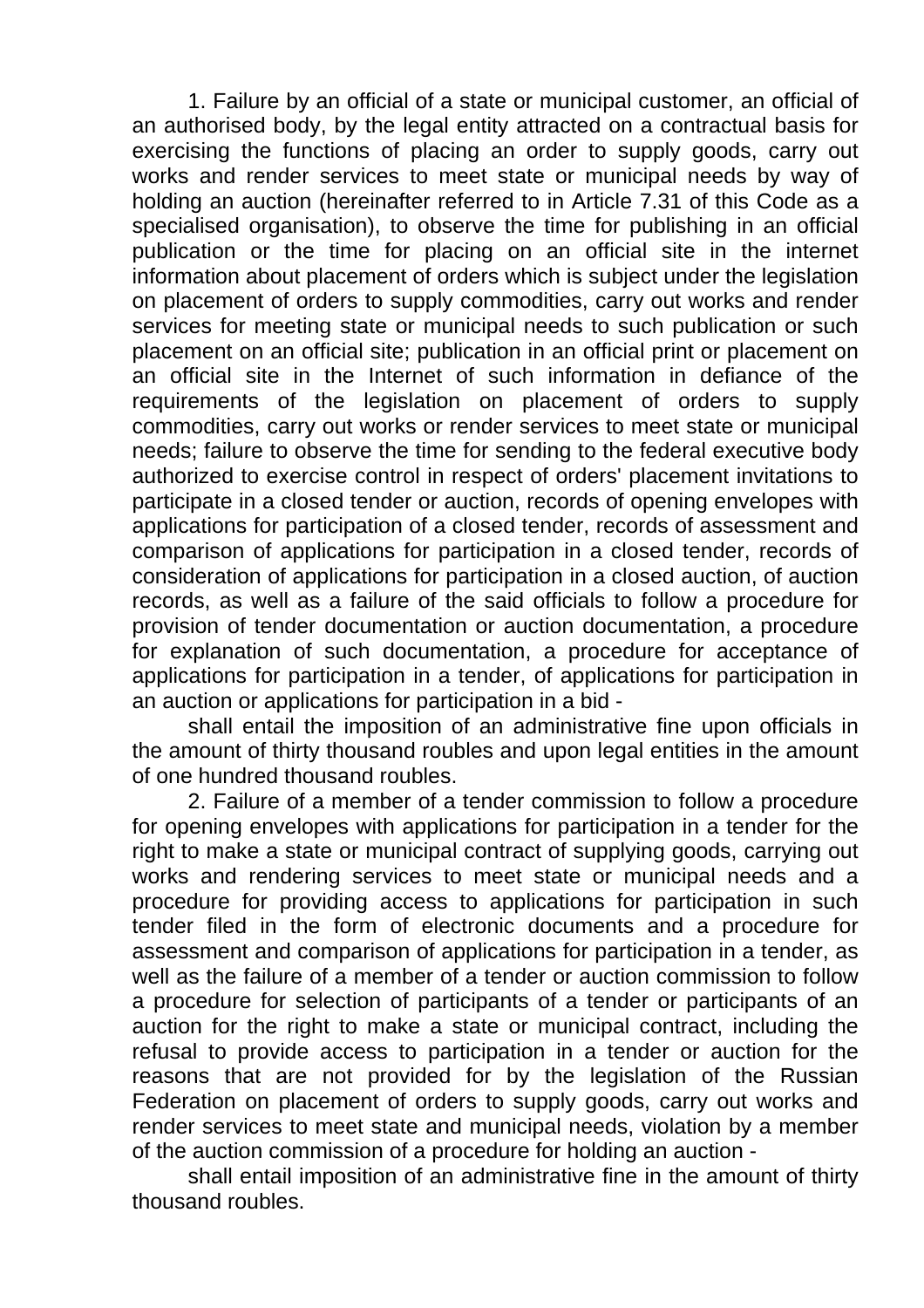3. Failure of an official of a state or municipal customer, of an official of an authorized body or specialised organisation, of an official of the body authorized to maintain an official site in the Internet, of the editorial staff of an official publication, and the organisation engaged in servicing an official site in the Internet and ensuring the functioning of such site or failure to insert on an official site in the Internet information about placement of orders which is subject under the legislation on placement of orders to supply commodities, carry out works and render services for meeting state or municipal needs to such publication or such insertion -

shall entail imposition of an administrative fine upon officials in the amount of fifty thousand roubles and upon legal entities in the amount of five hundred thousand roubles.

4. The establishment by an official of a state or municipal customer or the official of an authorised body of criteria which are not provided for by the legislation on placement of orders to supply commodities, carry out works and render services for meeting state or municipal needs for assessment of applications for participation in a tender and/or of the significance thereof, of requirements for participants in orders' placement, for the rate of security for applications for participation in a tender or an auction, for the rate and method of securing execution of a contract, for submission by participants in an order's placement within the composition of a quotation bid, an application for participation in a tender and an application for participation in an auction of documents and data which are not provided for by the legislation on placement of orders to supply commodities, carry out works and render services for meeting state and municipal needs, as well as the inclusion into the composition of the same lot of commodities, works and services which are not technologically and functionally interconnected -

shall entail imposition of an administrative fine in the amount of fifty thousand roubles.

5. Failure of an official of the body authorized to maintain an official site in the Internet, by the editorial staff of an official publication, by the organisation engaged in servicing an official site in the Internet and ensuring the functioning thereof to observe the time fixed for publishing in the official publication or the time for inserting on the official site in the Internet information about placement of orders to supply commodities, carry out works and render services for meeting state or municipal needs which is subject under the legislation on placement of orders to supply commodities, carry out works and render services for meeting state or municipal needs to such publication or such insertion, publication in an official publication or insertion on an official site in the Internet of the said information in defiance of the requirements of the legislation on placement of orders to supply commodities, carry out works and render services for meeting state or municipal needs -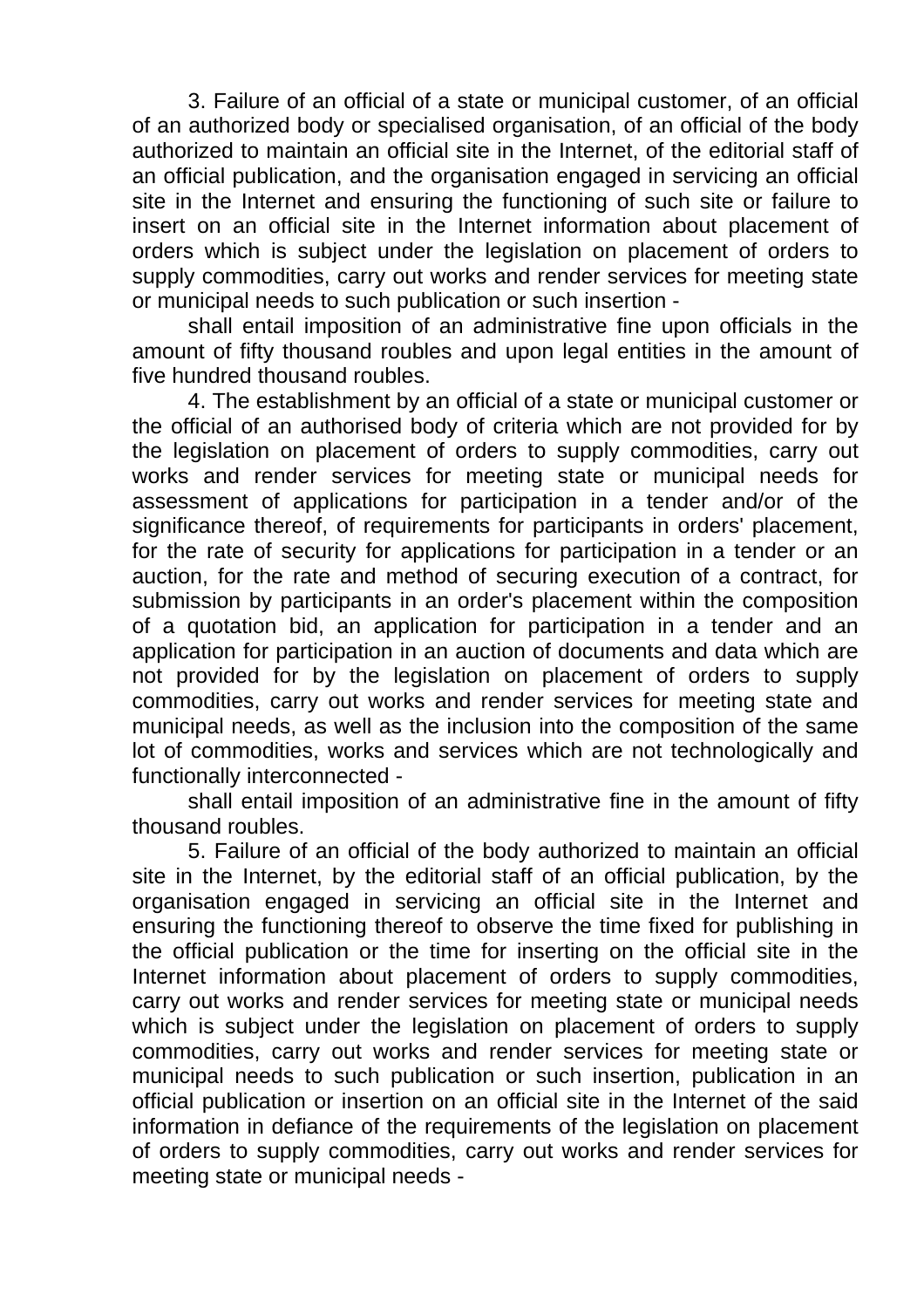shall entail imposition of an administrative fine upon officials in the amount of thirty thousand roubles and upon legal entities in the amount of one hundred thousand roubles.

6. The rejection by a member of a quotation commission of a quotation bid for reasons which are not provided for by the legislation on placement of orders to supply commodities, carry out works and render services for meeting state or municipal needs and/or consideration of a quotation bid which under the legislation on placement of orders to supply commodities, carry out works and render services for meeting state or municipal needs must be rejected -

shall entail imposition of an administrative fine in the amount of thirty thousand roubles.

7. The selection by a member of the tender, auction or quotation commission of the sales winner or the winner of a call for bids in defiance of the requirements of the legislation on placement of orders to supply commodities, carry out works and render services for meeting state or municipal needs -

shall entail imposition of an administrative fine in the amount of fifty thousand roubles.

8. The reduction by an official of a state or municipal customer or an official of an authorized body of the time period for filing applications for participation in a tender, applications for participation in an auction or quotation bids, except when the legislation on placement of orders to supply commodities, carry out works and render services for meeting state or municipal needs permits reduction of the said time period -

shall entail imposition of an administrative fine in the amount of from ten thousand to thirty thousand roubles.

9. The violation by an official of the body authorized to maintain an official site in the Internet or by the organisation engaged in servicing an official site in the Internet and ensuring the functioning of such site of the procedure for using the official site in the Internet for the purpose of insertion of information about placement of orders to supply commodities, carry out works and render services for meeting state or municipal needs and failure to meet the requirements for technological, software, linguistic, legal and organisational means for ensuring the use of the said site -

shall entail imposition of an administrative fine in the amount of ten thousand roubles.

10. The violation by the customer, authorized body or operator of an electronic site of a procedure for holding a public auction in electronic form, as well as the violation by the operator of an electronic hosting service of the procedure for accreditation of participants in an order's placement -

shall entail imposition of an administrative fine upon officials in the amount of fifty thousand roubles and upon legal entities in the amount of three hundred thousand roubles.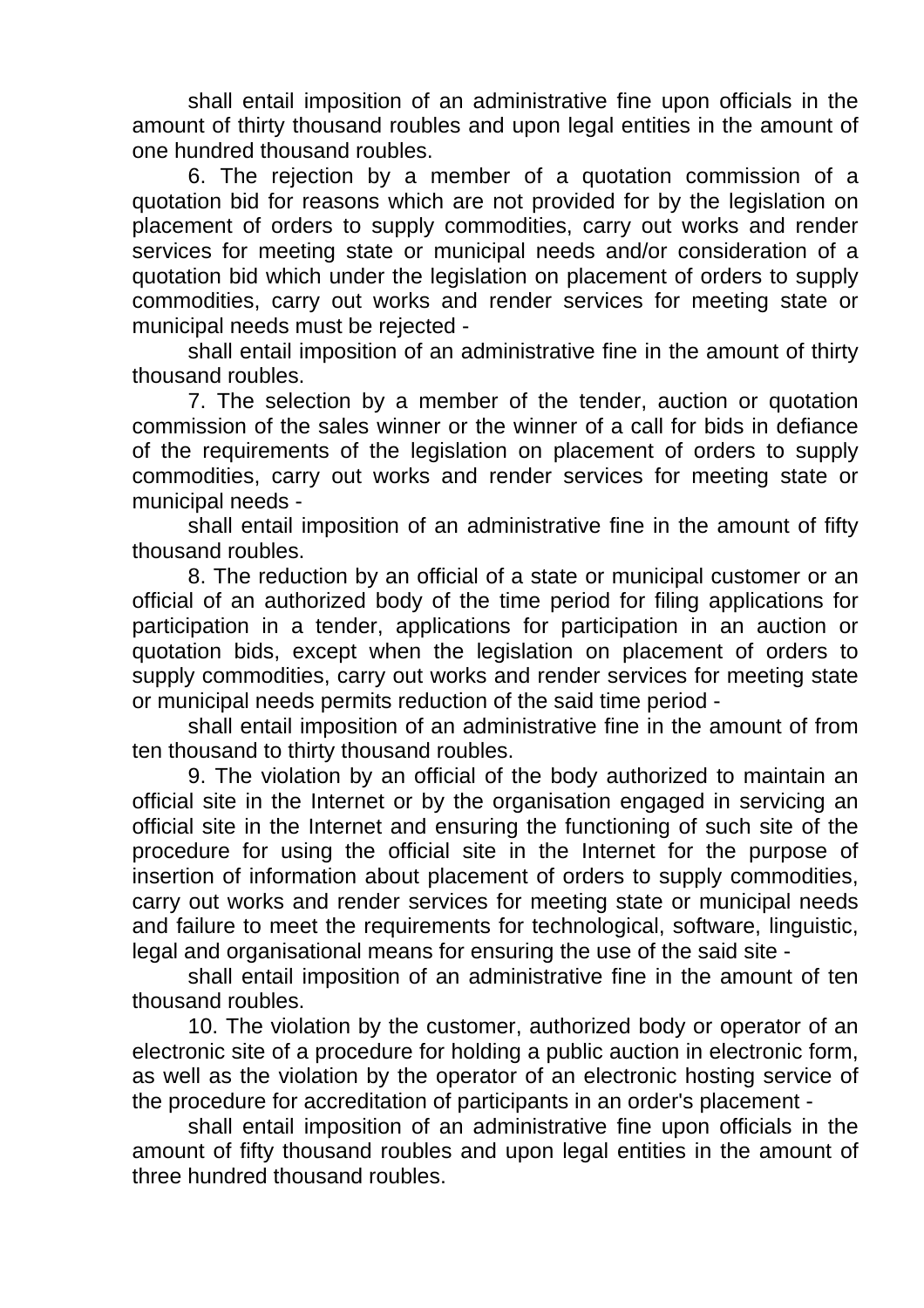Article 7.31. Provision, Publication or Placement of Unreliable Information Concerning Placement of Orders to Supply Goods, Carry Out Works and Render Services for Meeting State or Municipal Needs, as Well as the Sending of Unreliable Data to or Entering Them to the Register of State or Municipal Contracts Made on the Basis of the Results of Placing Orders and to the Register of Unscrupulous Suppliers

1. The provision, publication in an official publication or insertion on an official site in the Internet by an official of a state or municipal customer, of an authorised body or a specialised organisation, by an official of the body authorized to maintain an official site in the Internet or by the organsiation engaged in servicing an official site in the Internet and ensuring the functioning of such site of unreliable information in respect of placement of orders to supply commodities, carry out works and render services, as well as the sending by an official of a state or municipal customer of unreliable data to the federal executive body, the executive body of a constituent entity of the Russian Federation or of the local selfgovernment body authorised to keep registers of state or municipal contracts made on the basis of the results of orders' placement and/or to the federal executive body authorized to exercise control in respect of placement of orders to supply commodities, carry out works and render services for meeting state or municipal needs or the entering by an official of the federal executive body, the exectuve body of a constituent entity of the Russian Federation or local self-government body authorised to keep registers of state or municipal contracts made on the basis of the results of orders' placement of wittingly unreliable data to the said registers of state or municipal contracts or to the register of unscrupulous suppliers -

shall entail imposition of an administrative fine upon officials in the amount of fifty thousand roubles and upon legal entities in the amount of three hundred thousand roubles.

2. The entry by an official of the federal executive body authorised to exercise control in respect of placement of orders to supply commodities, carry out works and render services for meeting state or municipal needs of wittingly unreliable data to the register of state or municipal contracts made on the basis of the results of orders' placement or into the register of unscrupulous suppliers -

shall entail imposition of an administrative fine in the amount of fifty thousand roubles.

Article 7.32. Violation of the Terms and Conditions of a State or Municipal Contract of Supplying Goods, Carrying Out Works and Rendering Services for Meeting State or Municipal Needs

1. The conclusion by an official of a state or municipal customer of a state or municipal contract for supplying goods, carrying out works and rendering services for meeting state or municipal needs on the basis of the results of holding an action or bidding for goods, works or services in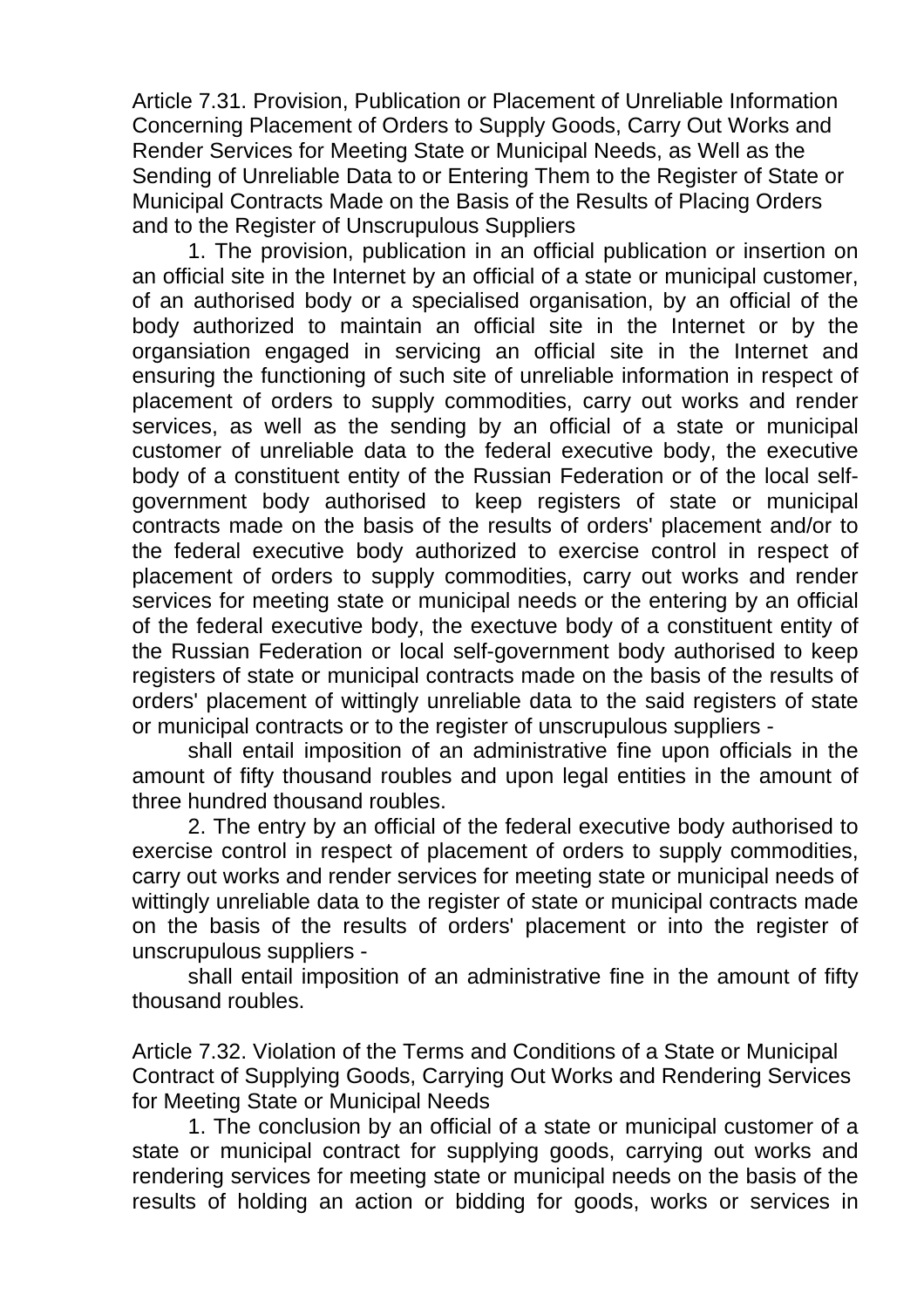defiance of declared terms of an auction or bidding for goods, works and services or of the terms and conditions of execution of a state or municipal contract proposed by the person with which under the legislation of the Russian Federation on placement of orders to supply goods, carry out works or render services for meeting state or municipal needs the state or municipal contract is made -

shall entail imposition of an administrative fine in the amount of fifty thousand roubles.

1.1. The conclusion by an official of a state or municipal customer of a state or municipal contract for supplying commodities, carrying out works and rendering services for meeting state or municipal needs on the basis of the results of holding sales or making a call for bids in respect of the prices of commodities, works and services in defiance of declared terms and conditions of sales or of a call for bids in respect of prices of commodities, works or services or the terms of execution of a state or municipal contract offered by the person with which under the legislation of the Russian Federation on placement of orders to supply commodities, carry out works and render services for meeting state or municipal needs a state or municipal contract is made, if such violation has caused additional spending of funds from respective budgets of the budgetary system of the Russian Federation or decrease in the quantity of commodities being supplied, the works being carried out and services being rendered for meeting state or municipal needs -

shall entail imposition of an administrative fine at the rate of twice the amount of additionally spent funds of respective budgets of the budgetary system of the Russian Federation or the cost of the commodities, works or services whose quantity or volume are decreased and which constituted the subject of the administrative offence.

1.2. The non-observance by an official of a state or municipal customer of the time for making a state or municipal contract for supplying commodities, carrying out works and rendering services for meeting state or municipal needs -

shall entail imposition of an administrative fine in the amount of thirty thousand roubles.

2. Changing by an official of a state or municipal customer the terms and conditions of a state or municipal contract of supplying goods, carrying out works and rendering services to meet state or municipal needs, in particular, raising the price of goods, works and services where the possibility of changing the terms and conditions of the state or municipal contract is not provided for by federal laws -

shall entail imposition of an administrative fine in the amount of twenty thousand roubles.

3. The changing by an official of a state or municipal customer of the terms and conditions of a state or municipal contract to supply commodities, carry out works or render services for meeting state or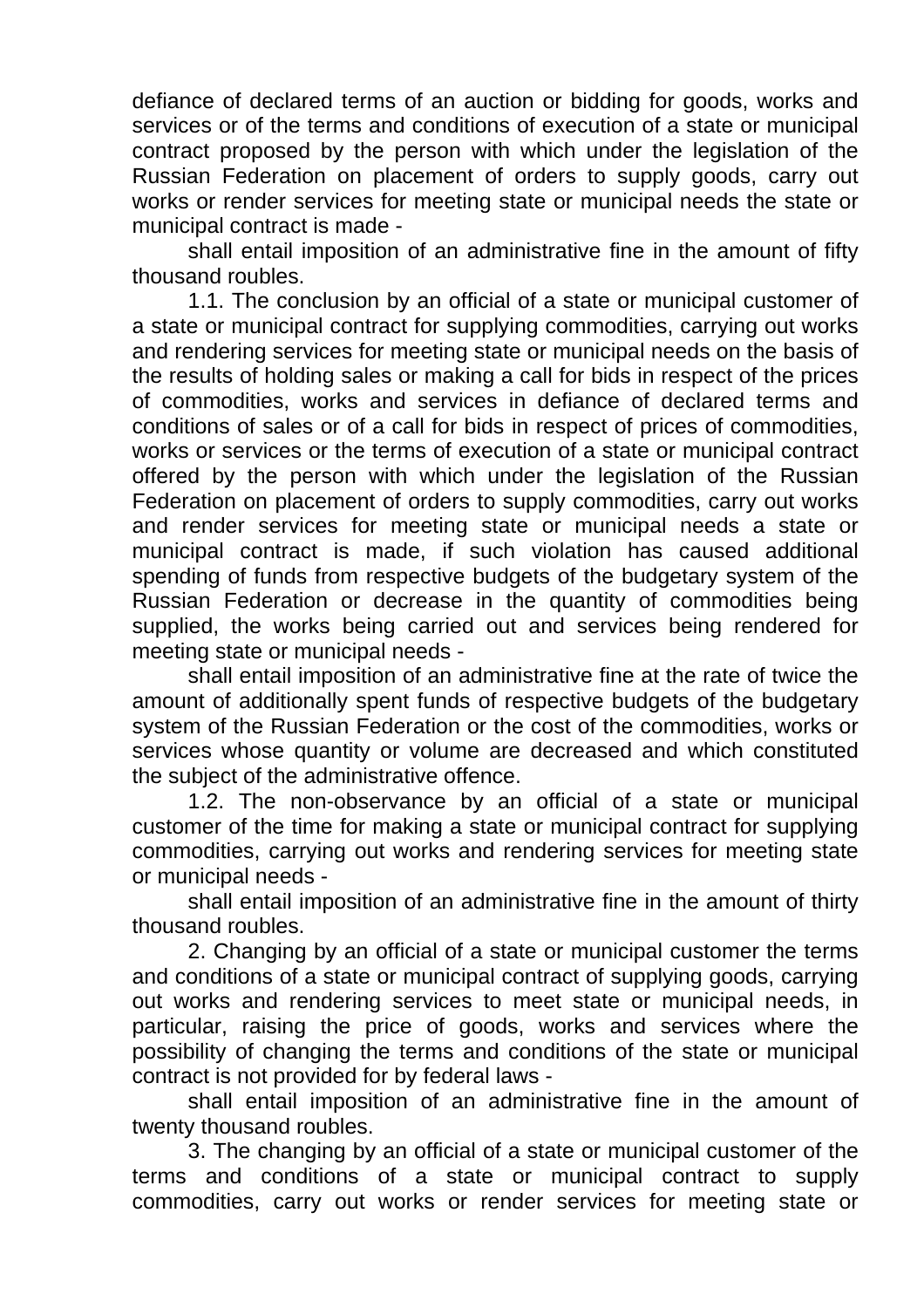municipal needs, in particular raising the prices of commodities, works or services, if the possibility of changing the terms and conditions of the state or municipal contracts is not provided for by federal laws and such change has caused additional spending of funds from respective budgets of the budgetary system of the Russian Federation or reduction of the quantity of commodities being supplied, the works being carried out and the services being rendered for meeting state or municipal needs -

shall entail imposition of an administrative fine at the rate of twice the amount of additionally spent funds of respective budgets of the budget system of the Russian Federation or the cost of the commodities, works and services whose quantity or volume are reduced and which constitute the subject of the administrative offence.

Article 7.33. The Evasion from the Transfer of the Cultural Values Discovered as a Result of Archeological Field Works for Permanent Storage in the State Part of the Museum Stock of the Russian Federation

Declining transfer the cultural values discovered as a result of archeological field works (including antropogenic, antropological, palaeozoological, palaeobotanical and other objects of historical and cultural value) for permanent storage in the state part of the Museum Stock of the Russian Federation -

- shall entail the imposition of an administrative fine on individuals in the amount of one thousand five hundred to two thousand five hundred roubles; on officials - in the amount of three thousand to four thousand roubles; and on juridical persons - in the amount of thirty thousand to forty thousand roubles.

Chapter 8. Administrative Offences Concerning Environmental Protection and Wildlife Management

Article 8.1. Failure to Meet Ecological Requirements, While Carrying Out Planning Works, or Feasibility Studies, or Design Works, as well as While Placing, Erecting, Reconstructing, Putting into Operation or Operating Enterprises, Structures and Other Objects

Failure to meet ecological requirements, while carrying out planning works, or feasibility studies, or design works, as well as while placing, erecting, reconstructing, putting into operation and operating enterprises, structures and other objects -

entail the imposition of an administrative fine on citizens in an amount of one thousand to two thousand roubles; on officials - from two thousand to five thousand roubles; on juridical persons - from twenty thousand to one hundred thousand roubles.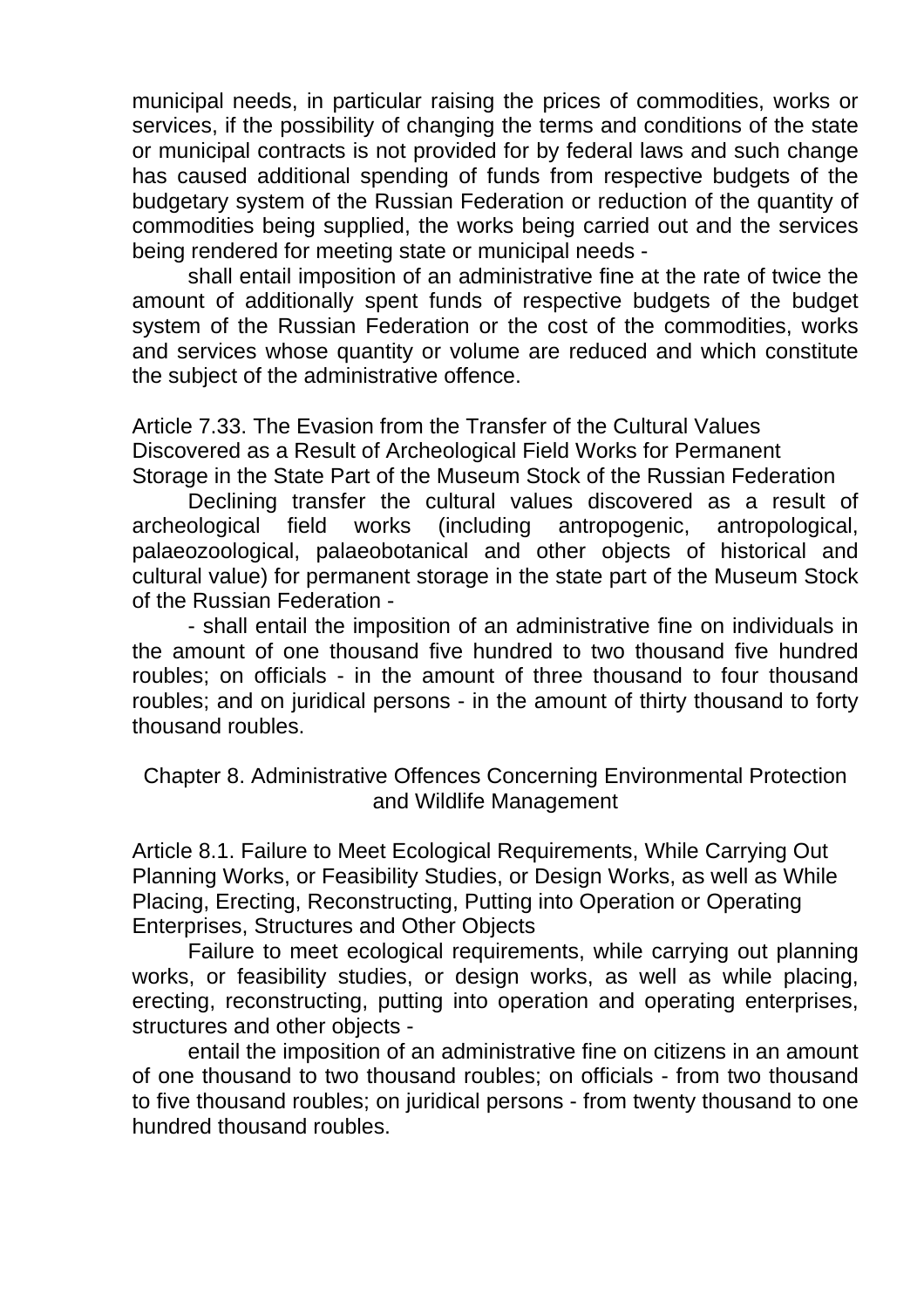Article 8.2. Failure to Meet Ecological and Sanitary-and-Epidemiological Requirements, When Dealing with Industrial and Consumer Wast or with Other Dangerous Substances

Failure to meet ecological and sanitary-and-epidemiological requirements, when collecting, storing, using, burning, processing, decontaminating, transporting, burying, or dealing in any other way with industrial and consumer wast or other dangerous substances -

entail the imposition of an administrative fine on citizens in an amount of one thousand to two thousand roubles; on officials - from two thousand to five thousand roubles; on persons carrying out business activity without forming a juridical person - from two thousand to five thousand roubles or an administrative suspension of the activity for a period of up to ninety days; on juridical persons - from ten thousand to one hundred thousand roubles or an administrative suspension of the activity for a period of up to ninety days.

Article 8.3. Violating the Rules for Dealing with Pesticides and Agrochemicals

Violating the rules of testing, manufacturing, transporting, storing, using, or dealing in any other way with, pesticides and agrochemicals which may inflict harm on the natural environment -

entail the imposition of an administrative fine on citizens in an amount of one thousand to two thousand roubles; on officials - from two thousand to five thousand roubles; on persons carrying out business activity without forming a juridical person - from two thousand to five thousand roubles or an administrative suspension of the activity for a period of up to ninety days; on juridical persons - from ten thousand to one hundred thousand roubles or an administrative suspension of the activity for a period of up to ninety days.

Article 8.4. Violating the Laws on Ecological Expert Examinations

1. Failing to meet the requirements of the laws on the obligatory conduct of a state ecological expert examination, as well as financing or implementing projects, programs and other documents which are subject to a state ecological expert examination and which have not gained a positive report after a state ecological expert examination -

entail the imposition of an administrative fine on citizens in an amount of one thousand five hundred to two thousand roubles; on officials - from five thousand to ten thousand roubles; on juridical persons - from fifty thousand to one hundred thousand roubles.

2. Carrying out activities not complying with the documents which gained a positive state ecological expert examination report -

entail the imposition of an administrative fine on citizens in an amount of two thousand to two thousand five hundred roubles; on officials - from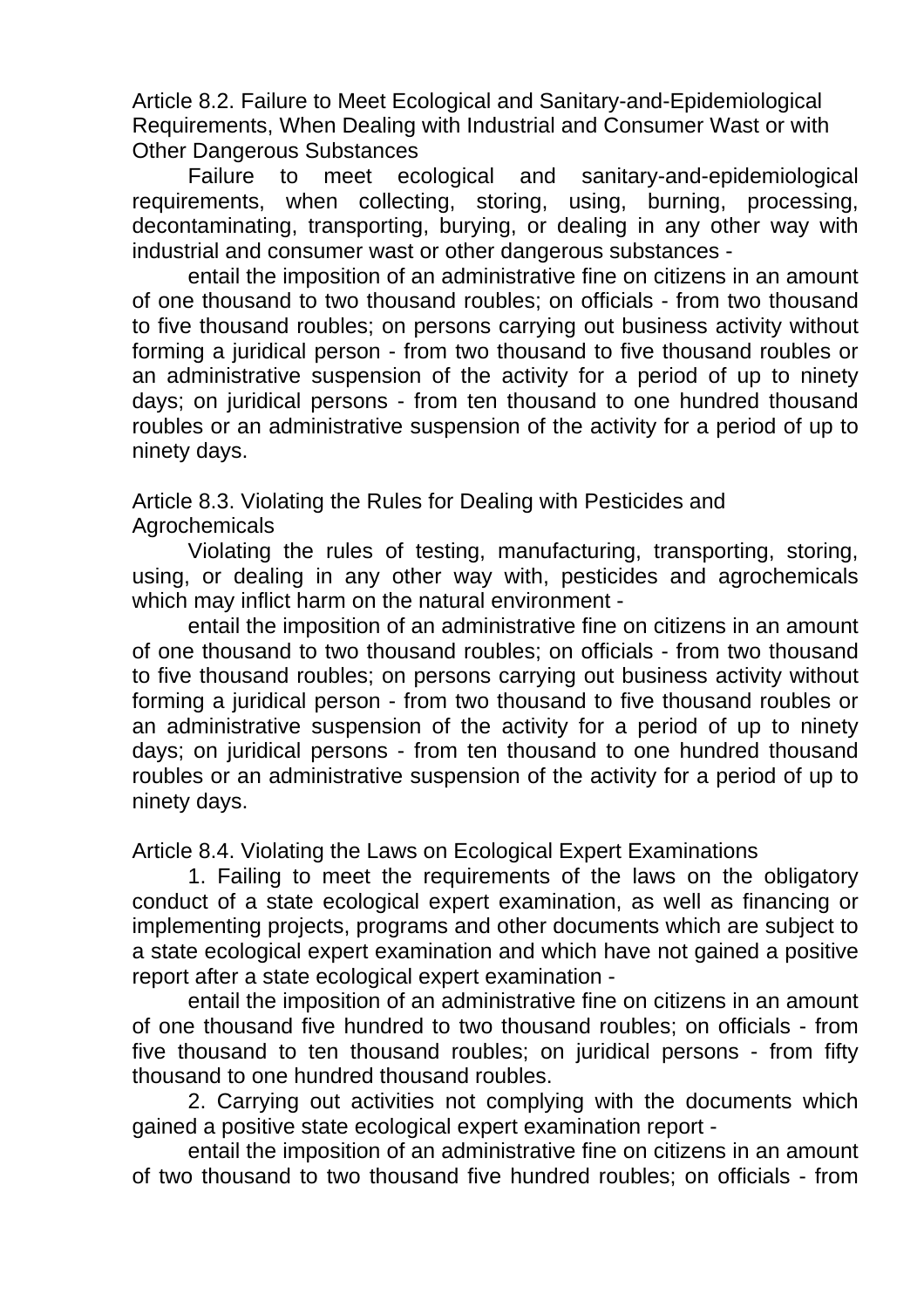five thousand to ten thousand roubles; on juridical persons - from fifty thousand to one hundred and fifty thousand roubles.

3. An unlawful refusal to effect the state registration of applications for the conduct of a public ecological expert examination -

entail the imposition of an administrative fine on officials of from five thousand to ten thousand roubles.

Article 8.5. Concealment or Distortion of Ecological Information

Concealment, or willful distortion, or untimely supply of complete and reliable information about the state of the natural environment and of natural resources, or about sources of pollution of the natural environment and natural resources, or about other harmful influences on the natural environment and natural resources, or about a radiation hazard, as well as distortion of data about the condition of land, bodies of water and other natural environment features, by the persons who are obliged to supply such information -

shall entail the imposition of an administrative fine on citizens in the amount of five hundred to one thousand roubles, on officials in the amount of one hundred thousand to two thousand roubles, and on legal entities in the amount of ten to twenty thousand roubles.

## Article 8.6. Land Damage

1. Unauthorized removal or replacement of the fertile soil layer -

shall entail the imposition of an administrative fine on citizens in the amount of one thousand to one thousand five hundred roubles, on officials in the amount of two thousand to three thousand roubles, and on legal entities in the amount of twenty thousand to thirty thousand roubles.

2. Elimination of the fertile soil layer, as well as land damage as a result of violating the rules for handling pesticides and agrochemicals or any other substances and industrial and consumer wast, dangerous to people's health and environment -

shall entail the imposition of an administrative fine on citizens in the amount of one thousand five hundred to two thousand roubles; on officials in the amount of three thousand to four thousand roubles; on the persons engaged in business activity without creating a legal entity - from three thousand to four thousand roubles or an administrative suspension of the activity for a term of up to ninety days; on legal entities in the amount of thirty thousand to forty thousand roubles or an administrative suspension of the activity for a term of up to ninety days.

Article 8.7. Failure to Discharge the Obligations Related to Bringing Land to the State of Fitness for its Purpose

Failure to discharge, or untimely discharge of, obligations related to bringing land to the state of fitness for its purpose, or related to recultivation thereof after completing the extraction of minerals, including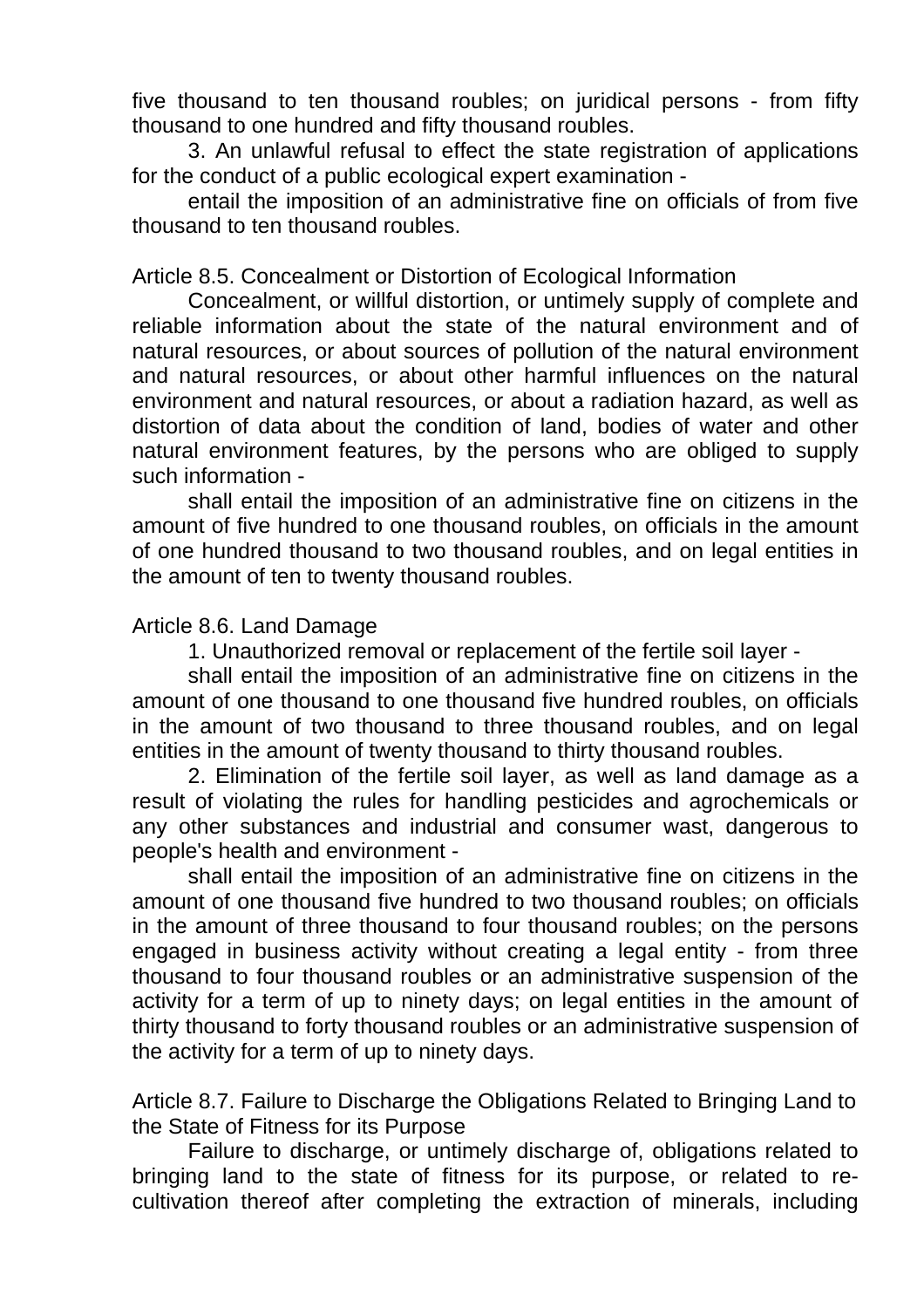commonly occuring minerals, or building, land reclamation, timber cutting, prospecting or other types of works, including those carried out for interfarm or own needs -

shall entail the imposition of an administrative fine on citizens in the amount of one thousand to one thousand five hundred roubles, on officials in the amount of two thousand to three thousand roubles, and on legal entities in the amount of twenty thousand to thirty thousand roubles.

Article 8.8. Use of Lands for an Improper Purpose, Non-Use of a Land Plot Intended for Agricultural Production or Housing or Other Construction and Failure to Take Obligatory Measures Aimed at Land Improvement and **Protection** 

Use of lands for an improper purpose, non-use of a land plot intended for agricultural production or housing or other constructions for said purposes within the term established by a federal law as well as failure to meet the established requirements and to take obligatory measures aimed at land improvement and protection of soil from wind and water erosion, as well as at preventing other processes deteriorating the quality of lands -

shall entail the imposition of an administrative fine on citizens in the amount of five hundred to one thousand roubles, on officials in the amount of one thousand to two thousand roubles, and on legal entities in the amount of ten thousand to twenty thousand roubles.

Article 8.9. Failure to Meet the Requirements Concerning the Protection of Mineral Resources and of Hydromineral Resources

Failure to meet the requirements concerning the protection of mineral resources and of hydromineral resources, which may cause contamination of mineral resources and of hydromineral resources, or may bring a mineral deposit to a condition not fit for development -

shall entail the imposition of an administrative fine on citizens in the amount of five hundred to one thousand roubles, on officials in the amount of one thousand to two thousand roubles, and on legal entities in the amount of ten thousand to twenty thousand roubles.

Article 8.10. Failure to Meet the Requirements for Efficient Use of Mineral Resources

1. Selective (extraordinary) development of mineral deposits causing unreasonable losses of mineral deposits, or impoverishment of mineral resources, as well as any other inefficient use of mineral deposits leading to abnormal losses, when extracting natural minerals or processing mineral raw materials -

shall entail the imposition of an administrative fine on citizens in the amount of one thousand five hundred to two thousand roubles, on officials in the amount of three thousand to four thousand roubles, and on legal entities in the amount of sixty thousand to eighty thousand roubles.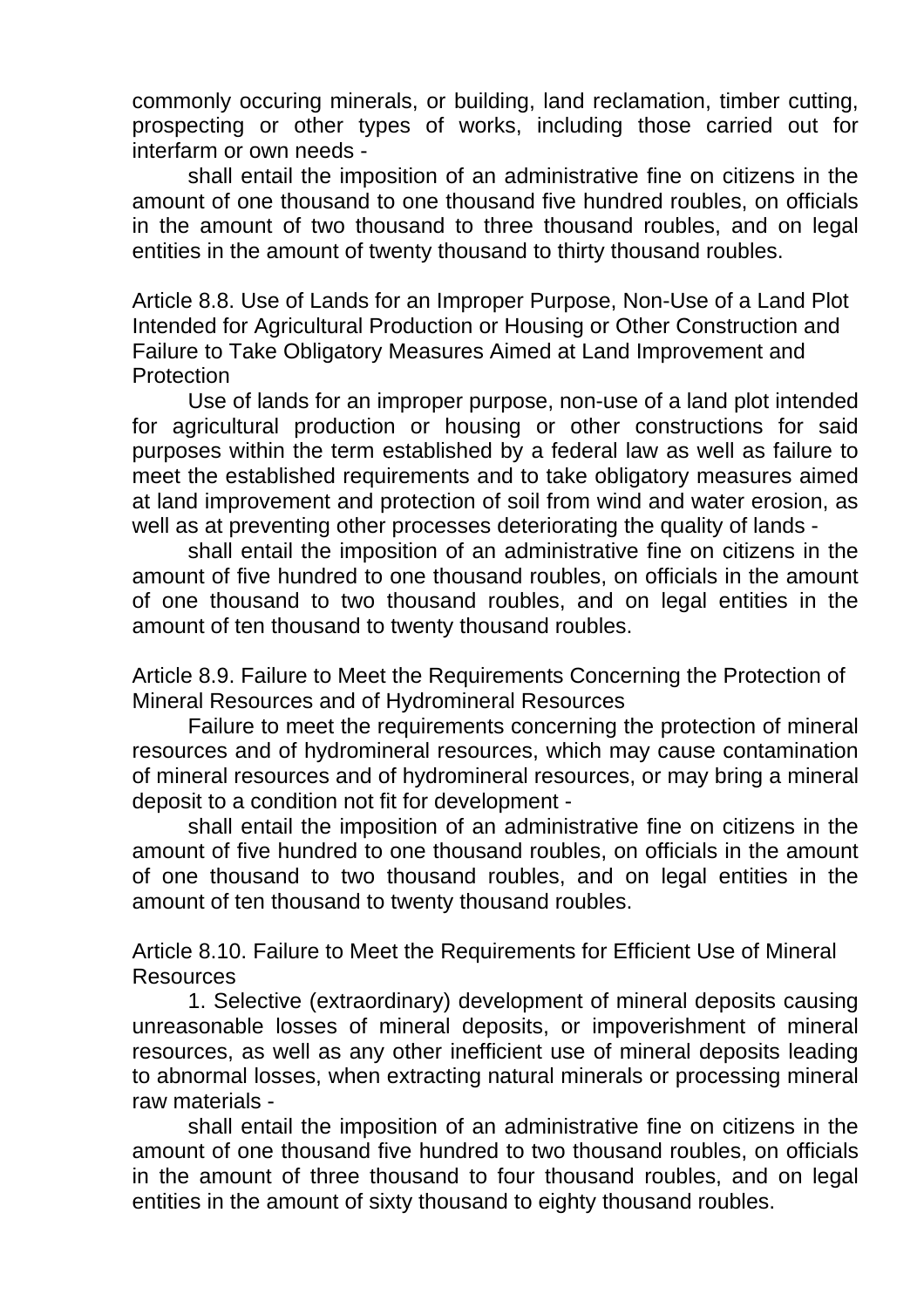2. Failure to meet the requirements concerning the conduct of mine surveying works or bringing underground workings and boreholes, subject to liquidation or freezing, to a condition ensuring the safety of the population and of the natural environment, or failure to meet the requirements concerning the preservation of mineral deposits, underground workings, or boreholes for the period of their freezing -

shall entail the imposition of an administrative fine on officials in the amount of four thousand to five thousand roubles, and on legal entities in the amount of eighty thousand to one hundred thousand roubles.

Article 8.11. Violating the Rules, and Failure to Meet the Requirements, Concerning the Conduct of Works Relating to Geological Exploration of Mineral Resources

Violating the rules, and failure to meet the requirements, concerning the conduct of works relating to geological exploration of mineral resources which may cause, or has caused, an unreliable assessment of proven mineral deposits or of conditions for building or operation of mining enterprises and of underground structures, which are not connected with the extraction of minerals, as well as the loss of geological documents, or duplicates of mineral samples and test cores, which are necessary for subsequent geological exploration of mineral resources and development of mineral deposits -

shall entail the imposition of an administrative fine on citizens in the amount of five hundred to one thousand roubles, on officials in the amount of one thousand to two thousand roubles, and on legal entities in the amount of ten thousand to twenty thousand roubles.

Article 8.12. Violating the Procedure for Granting Land Plots and Forests in Water Preservation Zones to Citizens and Legal Entities and the Regime for Using Them

1. The violation of the procedure for the provision to citizens and legal entities of land plots, and equally, the procedure for the provision of forests for being used both involving or not involving the granting of forest tracts in water preservation zones -

shall entail the imposition of an administrative fine on officials in the amount of four thousand to five thousand roubles.

2. Violating the terms and conditions of using land plots and forests in water-protection zones -

shall entail the imposition of an administrative fine on citizens in the amount of one thousand to one thousand five hundred roubles; on officials in the amount of two thousand to three thousand roubles; on the persons engaged in business activity without creating a legal entity - from two thousand to three thousand roubles or an administrative suspension of the activity for a term of up to ninety days; on legal entities in the amount of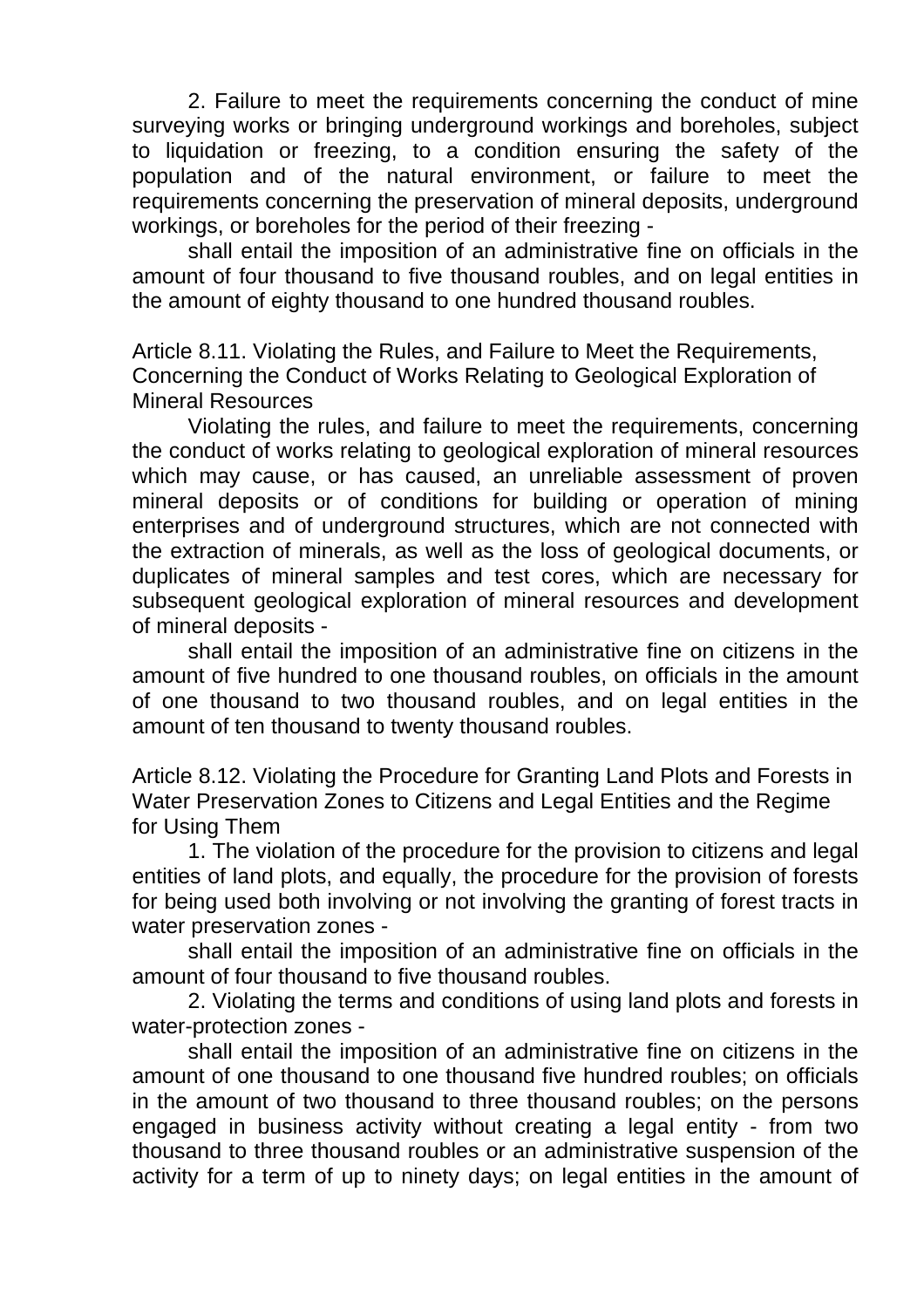twenty thousand to thirty thousand roubles or an administrative suspension of the activity for a term of up to ninety days.

Article 8.13. Violating Regulations on the Protection of Bodies of Water

1. Violating water-protection procedures in the catchment areas of bodies of water which may entail the contamination of said objects or other harmful effects -

shall entail the imposition of an administrative fine on citizens in the amount of five hundred to one thousand roubles, on officials in the amount of one thousand to two thousand roubles, and on legal entities in the amount of ten thousand to twenty thousand roubles.

2. Failure to carry out, or untimely carrying out of, duties related to bringing bodies of water or water-protection zones and the banks thereof to a condition of fitness for use -

shall entail the imposition of an administrative fine on citizens in the amount of one thousand to one thousand five hundred roubles; on officials in the amount of two thousand to three thousand roubles; on the persons engaged in business activity without creating a legal entity - from two thousand to three thousand roubles or an administrative suspension of the activity for a term of up to ninety days; on legal entities in the amount of twenty thousand to thirty thousand roubles or an administrative suspension of the activity for a term of up to ninety days.

3. Unlawful extraction of sand, gravel, clay and other commonly occurring minerals, or of peat and sapropel at water objects, or floating of timber, or violation of the established procedure for making water objects clear of sunk timber and accumulations -

shall entail the imposition of an administrative fine on citizens in the amount of one thousand to one thousand five hundred roubles, on officials in the amount of two thousand to three thousand roubles, and on legal entities in the amount of twenty thousand to thirty thousand roubles.

4. Failure to meet the requirements concerning the protection of bodies of water, which may cause pollution, littering and (or) exhaustion thereof -

shall entail the imposition of an administrative fine on citizens in the amount of one thousand five hundred to two thousand roubles, on officials in the amount of three thousand to four thousand roubles, and on legal entities in the amount of thirty thousand to forty thousand roubles.

5. Pollution of glaciers, firn basins or the ice cover of bodies of water, or pollution of bodies of water containing natural curative resources or of those regarded as bodies of water under special protection, or places for tourism, sports and rest on a mass scale, by industrial and consumer wastage and (or) harmful substances, as well as burial of harmful substances (materials) in bodies of water -

shall entail the imposition of an administrative fine on citizens in the amount of two thousand to two thousand five hundred roubles, of officials in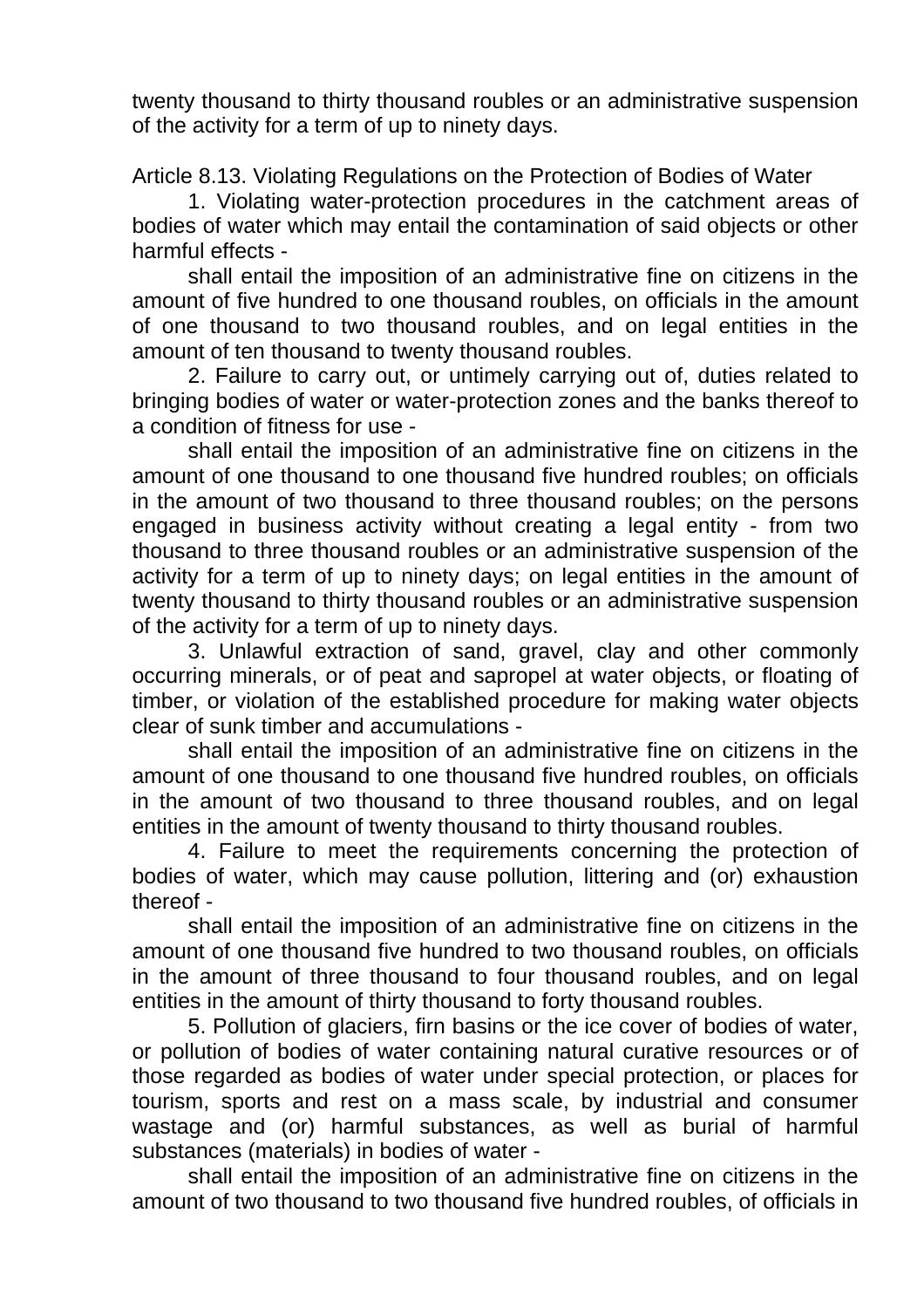the amount of fourth thousand to five thousand roubles, and on legal entities in the amount of forty thousand to fifty thousand roubles.

Article 8.14. Violating the Water Use Rules

1. Violating the water use rules, when taking water, or when using water without taking it, or when discharging waste water into bodies of water -

shall entail the imposition of an administrative fine on citizens in the amount of five hundred to one thousand roubles; on officials in the amount of one thousand five hundred to two thousand roubles; on the persons engaged in business activity without creating a legal entity - from one thousand five hundred to two thousand roubles or an administrative suspension of the activity for a term of up to ninety days; on legal entities in the amount of ten thousand to twenty thousand roubles or an administrative suspension of the activity for a term of up to ninety days.

2. Violating the terms and conditions of a water use permit (license), when extracting minerals, peat and sapropel at bodies of water, as well as when erecting and operating underwater and overwater structures, or foodfishing, or shipping, or installing and operating oil pipe-ducts and other allproduct lines, or carrying out dredging, blasting and other works, or when building or operating dams, or port and other structures -

shall entail the imposition of an administrative fine on citizens in the amount of one thousand five hundred to two thousand roubles, on officials in the amount of three thousand to four thousand roubles, and on legal entities in the amount of thirty to forty thousand roubles.

Article 8.15. Violating the Rules for Operating Water-Management and Water-Protection Structures and Devices

Violating the rules of operating water-management and waterprotective structures and devices -

shall entail the imposition of an administrative fine on citizens in the amount of five hundred to one thousand roubles, on officials in the amount of one thousand to two thousand roubles, and on legal entities in the amount of ten thousand to twenty thousand roubles.

Article 8.16. Failure to Observe the Rules for Keeping Ship's Documents

1. Failure of the master of a sea ship, or of an inland navigation ship, or of any other vessels, to observe the rules of recording in the ship's documents operations with substances harmful to people's health or to living resources of the sea and other waters, or operations with mixtures, containing such substances in excess of the established standards, as well as entering into the ship's documents false data concerning these operations -

shall entail the imposition of an administrative fine in the amount of one thousand to two thousand roubles.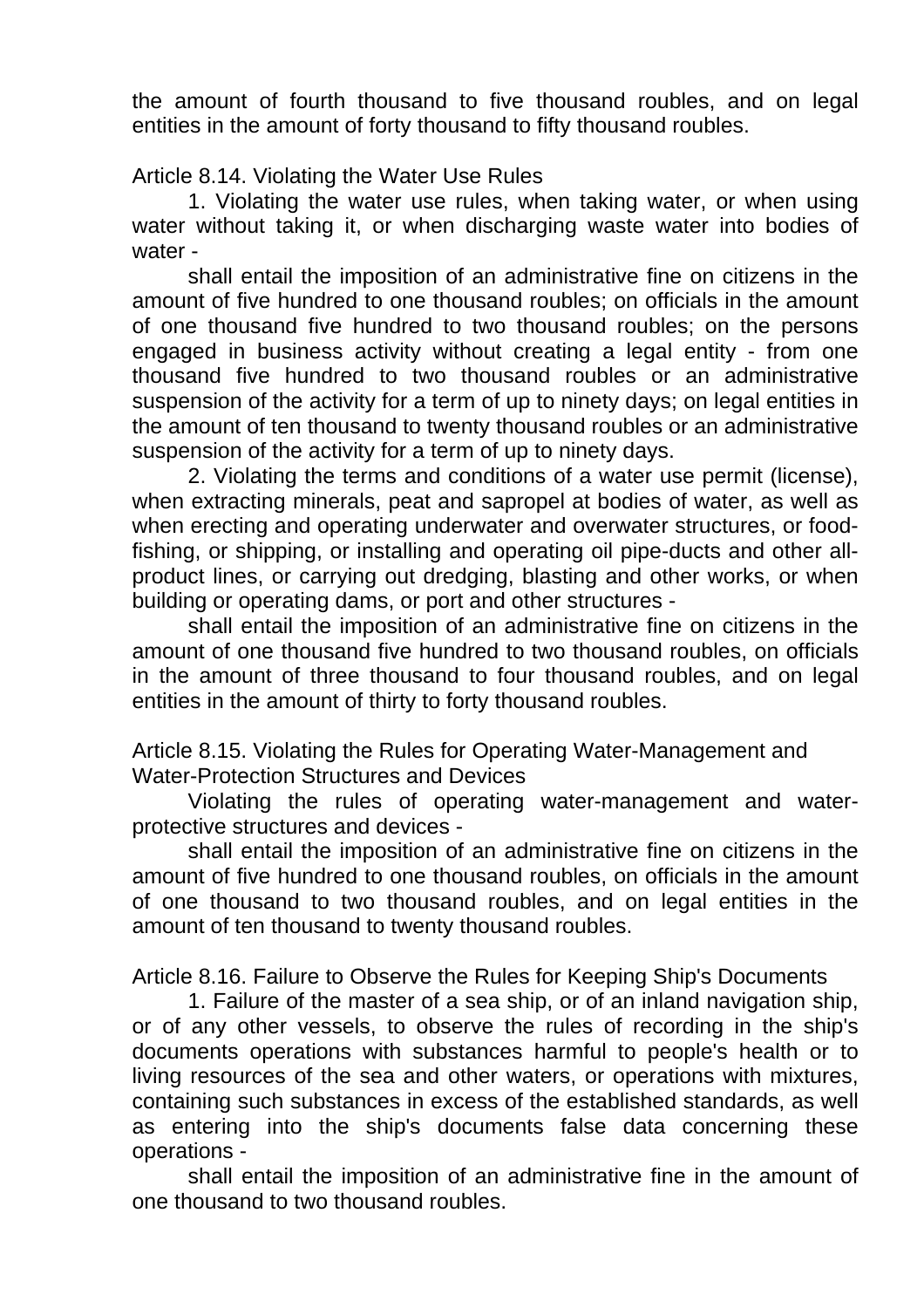2. Failure of the master of a ship engaged in catching (fishing) aquatic biological (living) resources of the internal sea waters, or of the territorial sea, or of the continental shelf and (or) the economic exclusion zone of the Russian Federation, to carry out his duties related to keeping a fishing register, as well entering distorted data therein -

shall entail the imposition of an administrative fine in the amount of five thousand to ten thousand roubles.

Article 8.17. Violating the Terms (Standards, Norms) and Conditions of a License Regulating Activities in Internal Sea Waters, or in the Territorial Sea, or on the Continental Shelf and (or) in the Economic Exclusion Zone of the Russian Federation

1. Violating the rules (standards, norms) of safe prospecting, exploration and extraction of mineral (nonliving) resources, or of drilling works, or violating the terms and conditions of a license for water use, for regional geologic research, prospecting, exploration and extraction, as well as the rules (standards, norms) of use or protection of mineral (nonliving) resources of the internal sea waters, or the territorial sea, or the continental shelf and (or) the economic exclusion zone of the Russian Federation -

shall entail the imposition of an administrative fine on officials in the amount of ten thousand to fifteen thousand roubles with or without confiscation of the vessel and of other instruments of committing the administrative offence; and on legal entities in the amount of one hundred thousand to two hundred thousand roubles with or without confiscation of the vessel and of other instruments of committing the administrative offence.

2. Violating the rules for fishery and other rules for procurement catching of aquatic biological resources of the internal sea waters, or of the territorial sea, or of the continental shelf and (or) of the exclusive economic zone of the Russian Federation -

shall entail the imposition of an administrative fine on citizens in the amount of half the cost to the full cost of aquatic biological (living) resources, which have become the subject of the administrative offence, with or without confiscation of the vessel and of other instruments of committing the administrative offence; on officials in the amount of one to one and a half times the cost of aquatic biological (living) resources, which have become the subject of the administrative offence, with or without confiscation of the vessel and of other instruments of committing the administrative offence; and on legal entities in the amount of twofold to threefold the cost of aquatic biological (living) resources which have become the subject of the administrative offence with or without confiscation of the vessel and of other instruments of committing the administrative offence.

3. Unauthorized installation or bringing to the territory of the Russian Federation of underwater cables, pipelines or tunnels, as well as violation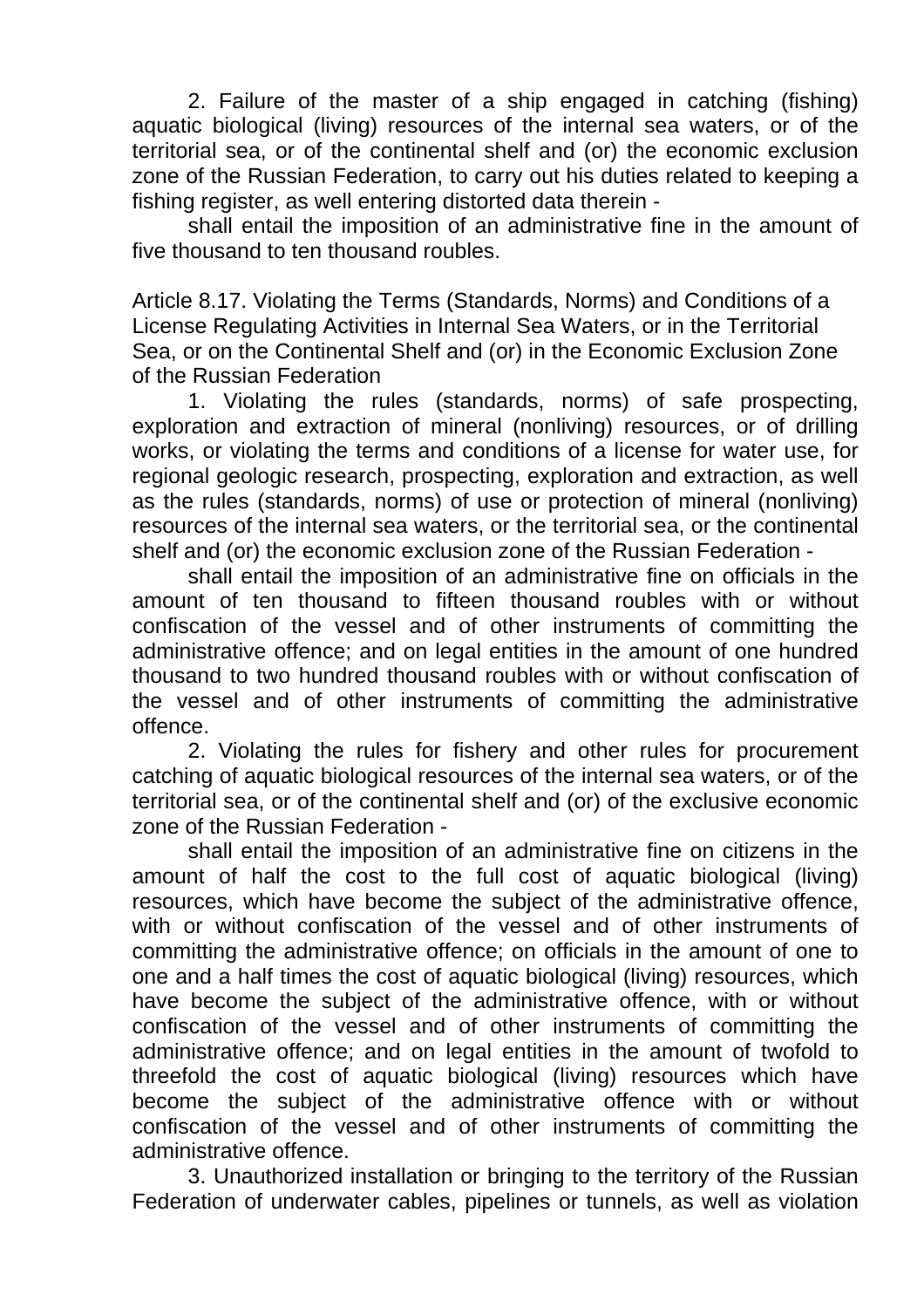of the rules of their installation, or of bringing to the territory of the Russian Federation, or of operation in the internal sea waters, in the territorial sea, on the continental shelf and (or) in the economic exclusion zone of the Russian Federation -

shall entail the imposition of an administrative fine on officials in the amount of fifteen thousand to twenty thousand roubles with or without confiscation of the vessel and of other instruments of committing the administrative offence; and on legal entities in the amount of two hundred thousand to three hundred thousand roubles with or without confiscation of the vessel and of other instruments of committing the administrative offence.

Article 8.18. Violating the Rules for Conducting Authorized Research of the Sea and its Resources in the Internal Sea Waters, or in the Territorial Sea, or on the Continental Shelf and (or) in the Economic Exclusion Zone of the Russian Federation

1. Violating the rules for conducting authorized research of the sea and its resources in the internal sea, or in the territorial sea, or on the continental shelf and (or) in the exclusion economic exclusion zone of the Russian Federation -

shall entail the imposition of an administrative fine on officials in the amount of ten thousand to fifteen thousand roubles, and on legal entities in the amount of one hundred thousand to two hundred thousand roubles with or without confiscation of the vessel, or the aircraft, or any other instruments of committing the administrative offence.

2. Unauthorized alteration of a resource or a sea research program in the internal sea waters, or in the territorial sea, or on the continental shelf and (or) in the exclusive economic zone of the Russian Federation -

shall entail in the imposition of an administrative fine on officials in the amount of fifteen thousand to twenty thousand roubles, and on legal entities in the amount of two hundred thousand to three hundred thousand roubles with or without confiscation of the vessel, or of the aircraft, or of other instruments of committing the administrative offence.

Article 8.19. Violating the Rules for Burying Wast and Other Materials in the internal Sea Waters, or in the Territorial Sea, or on the Continental Shelf and (or) in the Economic Exclusion Zone of the Russian Federation

Unauthorized burial, or burial in violation of the rules, from ships or other vessels, from aircraft, artificial islands, installations and structures, of wast and of other materials in the internal sea waters, in the territorial sea, on the continental shelf and (or) in the economic exclusion zone of the Russian Federation -

shall entail the imposition of an administrative fine on officials in the amount of fifteen thousand to twenty thousand roubles with or without confiscation of the vessel, or the aircraft, or any other instruments of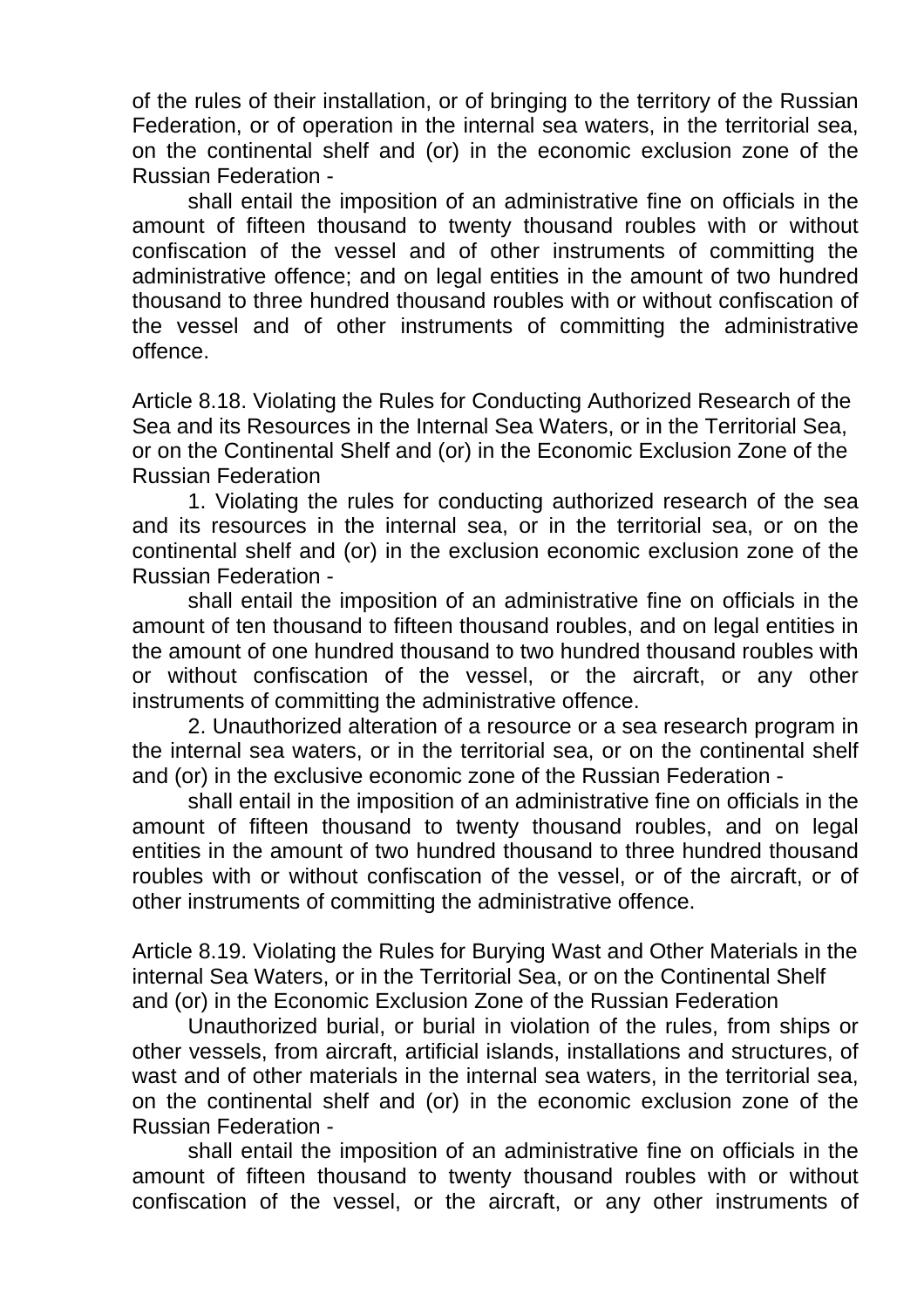committing the administrative offence; and on legal entities in the amount of two hundred thousand to three hundred thousand roubles with or without confiscation of the vessel, the aircraft and other instruments of committing the administrative offence.

Article 8.20. Unlawful Transfer of Mineral and (or) Other Resources on the Continental Shelf and (or) in the Economic Exclusion Zone of the Russian **Federation** 

Loading, unloading or transshipment of extracted mineral and (or) living resources on the continental shelf and (or) in the economic exclusion zone of the Russian Federation without authorization, where such authorization is obligatory, -

shall entail the imposition of an administrative fine on citizens in the amount of half the cost to the full cost of the mineral and (or) living resources, which have become the subject of the administrative offence, with or without confiscation of the vessel, the aircraft and other instruments used in committing the administrative offence; on officials in the amount of the cost to one-and-a-half times the cost of the mineral and (or) living resources, which have become the subject of the administrative offence, with or without confiscation of the vessel, the aircraft and other instruments used in committing the administrative offence; and on legal entities in the amount of twofold to threefold cost of the mineral and (or) living resources, which have become the subject of the administrative offence, with or without confiscation of the vessel, aircraft and other instruments of committing the administrative offence.

Article 8.21. Violating the Rules of Atmospheric Air Protection

1. Exhausting harmful substances into atmospheric air, or exerting harmful physical influence on it without a special permit -

shall entail the imposition of an administrative fine on citizens in the amount of two thousand to two thousand five hundred roubles; on officials in the amount of four thousand to five thousand roubles; on the persons engaged in business activity without creating a legal entity - from four thousand to five thousand roubles or an administrative suspension of the activity for a term of up to ninety days; on legal entities in the amount of forty to fifty thousand roubles or an administrative suspension of the activity for a term of up to ninety days.

2. Violating the terms and conditions of a special permit to exhaust harmful substances into atmospheric air, or to exert harmful physical influence on it -

shall entail the imposition of an administrative fine on citizens in the amount of one thousand five hundred to two thousand roubles, on officials in the amount of three thousand to four thousand roubles, and on legal entities in the amount of thirty thousand to forty thousand roubles.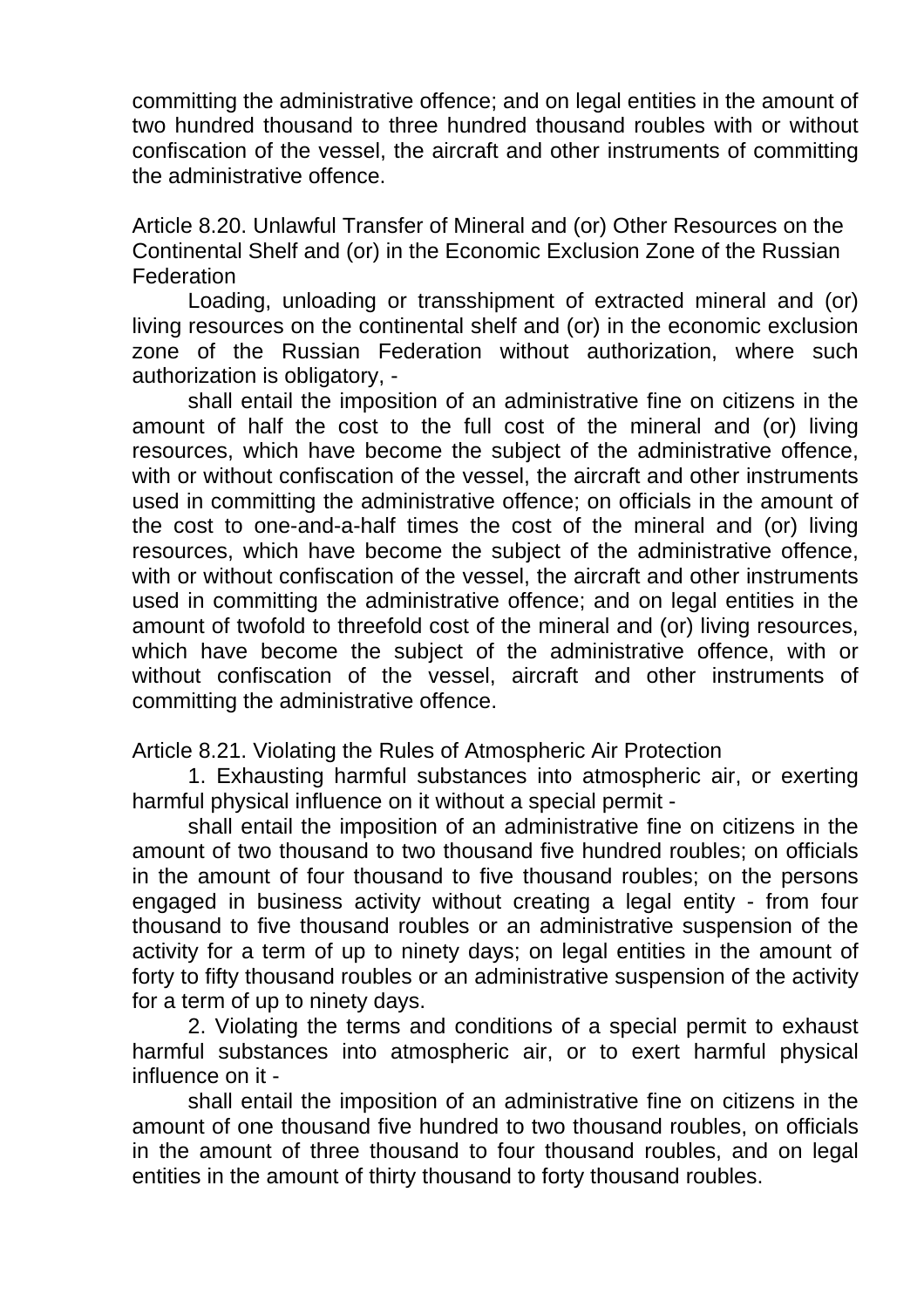3. Violation of the rules of operating, or failure to use, structures, equipment or facilities for gas purification and for controlling the exhausting of harmful substances into atmospheric air, which may cause pollution thereof, or the use of said structures, equipment or facilities, when they are faulty, -

shall entail the imposition of an administrative fine on officials in the amount of one thousand to two thousand roubles; on the persons engaged in business activity without creating a legal entity - from one thousand to two thousand roubles or an administrative suspension of the activity for a term of up to ninety days; on legal entities in the amount of ten thousand to twenty thousand roubles or an administrative suspension of the activity for a term of up to ninety days.

Article 8.22. Putting into Operation Mechanical Transport Vehicles Emitting Excessive Rate of Contaminating Substances or Producing Excessive Noise

Allowing the operation of an aircraft, or of a sea ship, or of an inland cruising ship, or of a small size vessels, as well as allowing the driving of a car or any other mechanical transport vehicle, emitting excessive rates of contaminating substances or producing excessive noise, as compared to the norms established by the state standards of the Russian Federation, -

shall entail the imposition of an administrative fine on officials in the amount of five hundred to one thousand roubles.

Article 8.23. Operating Mechanical Transport Vehicles Emitting Excessive Amounts of Contaminating Substances or Producing Excessive Noise

Operation by citizens of aircrafts and sea ships, or inland cruising ships, or small size vessels, or cars, or motorcycles, or other mechanical transport vehicles, which emit excessive amount of contaminating substances or produce excessive noise, as compared to the norms established by the state standards of the Russian Federation -

shall entail the imposition of an administrative fine in the amount of one hundred to three hundred roubles.

Article 8.24. Violating the Procedure for Provision of Forests to Citizens and Legal Entities for Use

A violation of the procedure for provision of forests to citizens and legal entities for being used both involving and not involving the provision of forest tracts -

shall cause the imposition of an administrative fine on officials in the amount of two thousand to three thousand roubles.

Article 8.25. Violating the Rules for Using Forests

1. The violation of logging rules -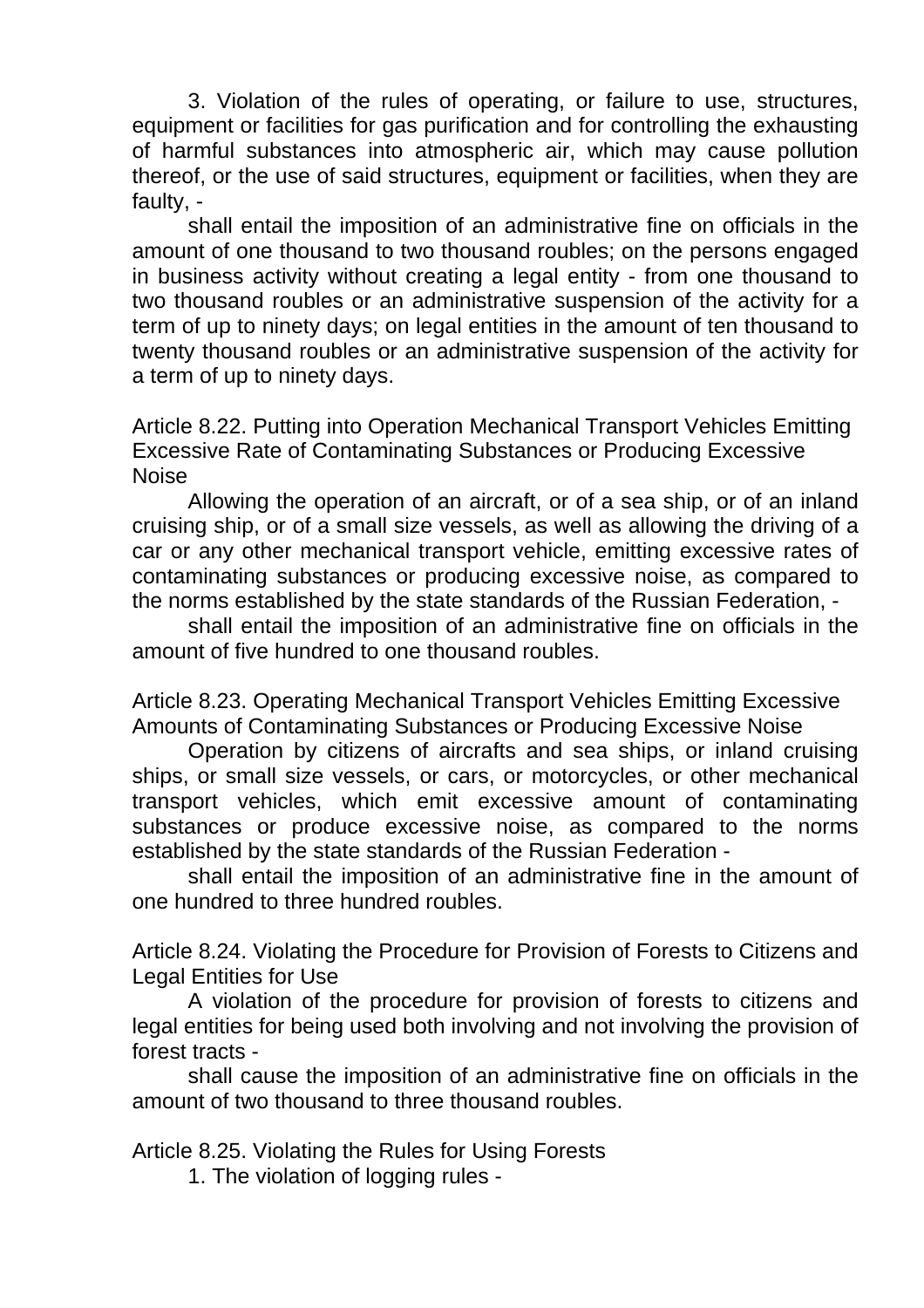shall cause the imposition of an administrative fine at the following rates: on citizens from five hundred to one thousand roubles; on officials from one thousand to two thousand roubles; on legal entities from ten thousand to twenty thousand roubles.

2. The violation of the procedure for felling stands -

shall cause the imposition of an administrative fine at the following rates: on citizens from three hundred to five hundred roubles; on officials from five hundred to one thousand roubles; on legal entities from five thousand to ten thousand roubles.

3. The violation of the rules for procuring turpentine, procuring edible forest resources (food forest resources), gathering medicinal plants, procurement and gathering of non-arboreal forest resources -

shall cause the imposition of an administrative fine at the following rates: on citizens from one hundred to three hundred roubles; on officials from three hundred to five hundred roubles; on legal entities from three thousand to five thousand roubles.

4. The use of forests in breach of the terms of a contract of lease of a woodland tract, a contract of purchase/sale of stands, a contract of use of a woodland tract concluded for a fixed term on a noncompensatory basis or other documents under which woodland tracts are provided -

shall cause the imposition of an administrative fine at the following rates: on citizens from three hundred to five hundred roubles; on officials from five hundred to one thousand roubles; on legal entities from five thousand to ten thousand roubles.

Article 8.26. Unauthorised Use of Forests, Violation of the Rules for Using Forests for Agricultural Purposes, Destruction of Forest Resources

1. Mowing and agricultural animal grazing on the lands where forests are located, in places where it is prohibited, and equally, agricultural animal grazing without a shepherd on unfenced pastures or without a leash or in breach of the term for, and rates of, agricultural animal grazing -

shall entail the imposition of an administrative fine on citizens in the amount of one hundred to three hundred roubles, on officials in the amount of three hundred to five hundred roubles, and on legal entities in the amount of three thousand to five thousand roubles.

2. Unauthorised procurement and gathering and also destruction of moss, forest floor and other non-arboreal forest resources -

causes the imposition of an administrative fine on citizens in the amount of three hundred to five hundred roubles plus the confiscation of the tool used to commit the administrative offence and of the products of the illegal use of natural resources or without it; on officials - from five hundred to one thousand roubles with confiscation of the tool used to commit the administrative offence and of the products of the illegal use of natural resources or without it; on legal entities - from five thousand to ten thousand roubles with confiscation of the tool used to commit the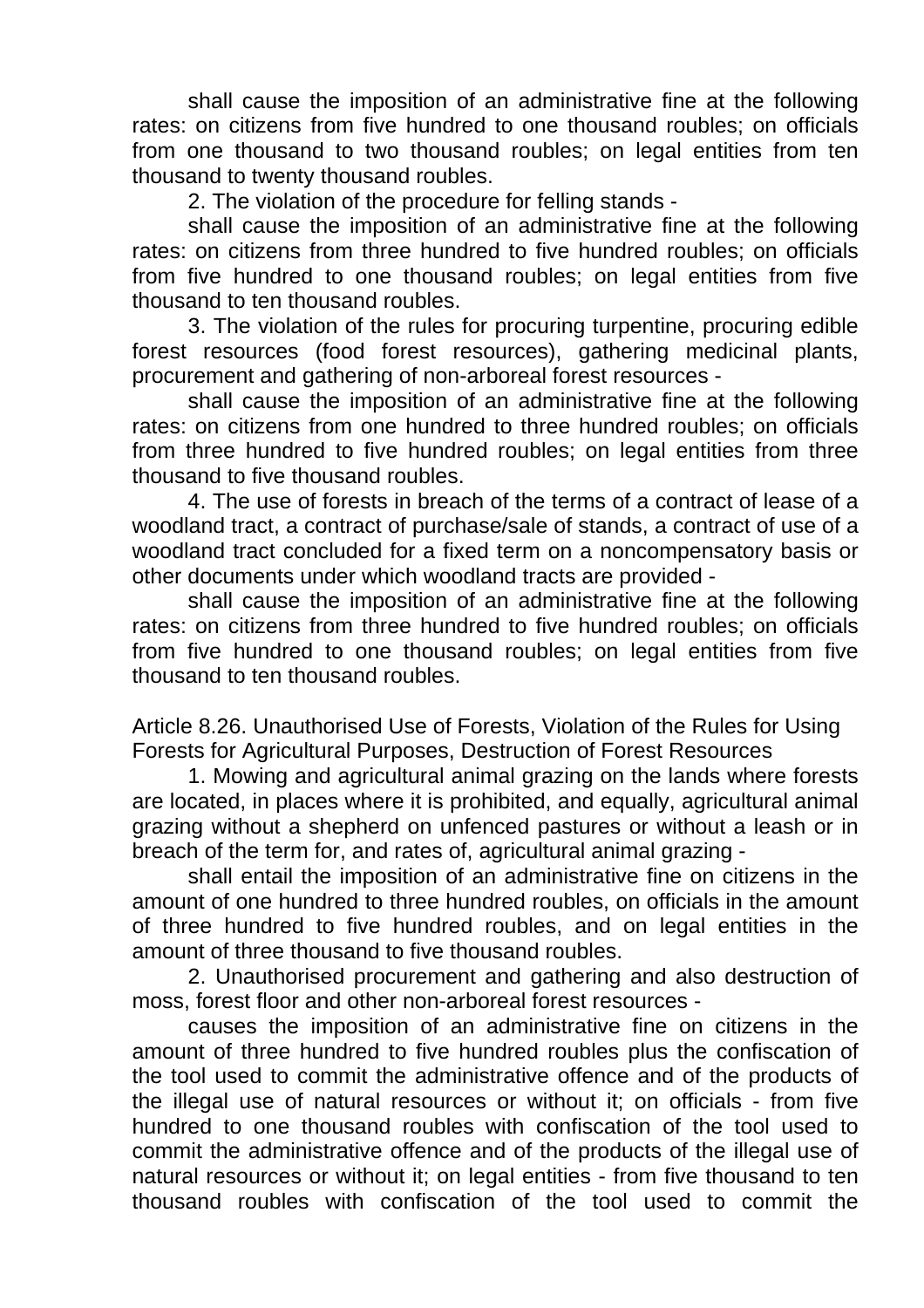administrative offence and of the products of the illegal use of natural resources or without it.

3. Placing bee-hives and bee-gardens, and also procuring edible forest resources (food forest resources) and gathering medicinal plants on the lands where forests are located, in places where it is prohibited or using non-permitted methods or implements or in breach of the established amount or term, and equally, gathering, procurement and sale of these resources, in respect of which it is prohibited -

causes the imposition of an administrative fine on citizens in the amount of three hundred to five hundred roubles plus the confiscation of the tool used to commit the administrative offence and of the products of the illegal use of natural resources or without it; on officials - from five hundred to one thousand roubles with confiscation of the tool used to commit the administrative offence and of the products of the illegal use of natural resources or without it; on legal entities - from five thousand to ten thousand roubles with confiscation of the tool used to commit the administrative offence and of the products of the illegal use of natural resources or without it.

Article 8.27. Violating Woodland Regeneration, Restocking, Management and Seed-Growing Rules

A violation of woodland regeneration, restocking, management and seed-growing rules -

shall entail the imposition of an administrative fine on citizens in the amount of one hundred to three hundred roubles, on officials in the amount of three hundred to five hundred thousand roubles, and on legal entities in the amount of three thousand to five thousand roubles.

Article 8.28. The Illegal Felling or Damaging of Stands or the Unauthorised Digging Out of Trees, Shrubs and Lianas in Forests

1. The illegal felling or damaging of stands or the unauthorised digging out of trees, shrubs and lianas in forests -

shall entail the imposition of an administrative fine on citizens in the amount of one thousand to one thousand five hundred roubles, on officials in the amount of two thousand to three thousand roubles and on legal entities in the amount of twenty thousand to thirty thousand roubles.

2. The same actions committed through the use of mechanisms, motor vehicles, self-propelled machines and other types of machinery, unless these actions constitute a penal act -

shall cause the imposition of an administrative fine on citizens: in the amount of one thousand five hundred to two thousand five hundred roubles with confiscation of the tool used to commit the administrative offence and of the products of the illegal use of natural resources; on officials - from three thousand to four thousand roubles with confiscation of the tool used to commit the administrative offence and of the products of the illegal use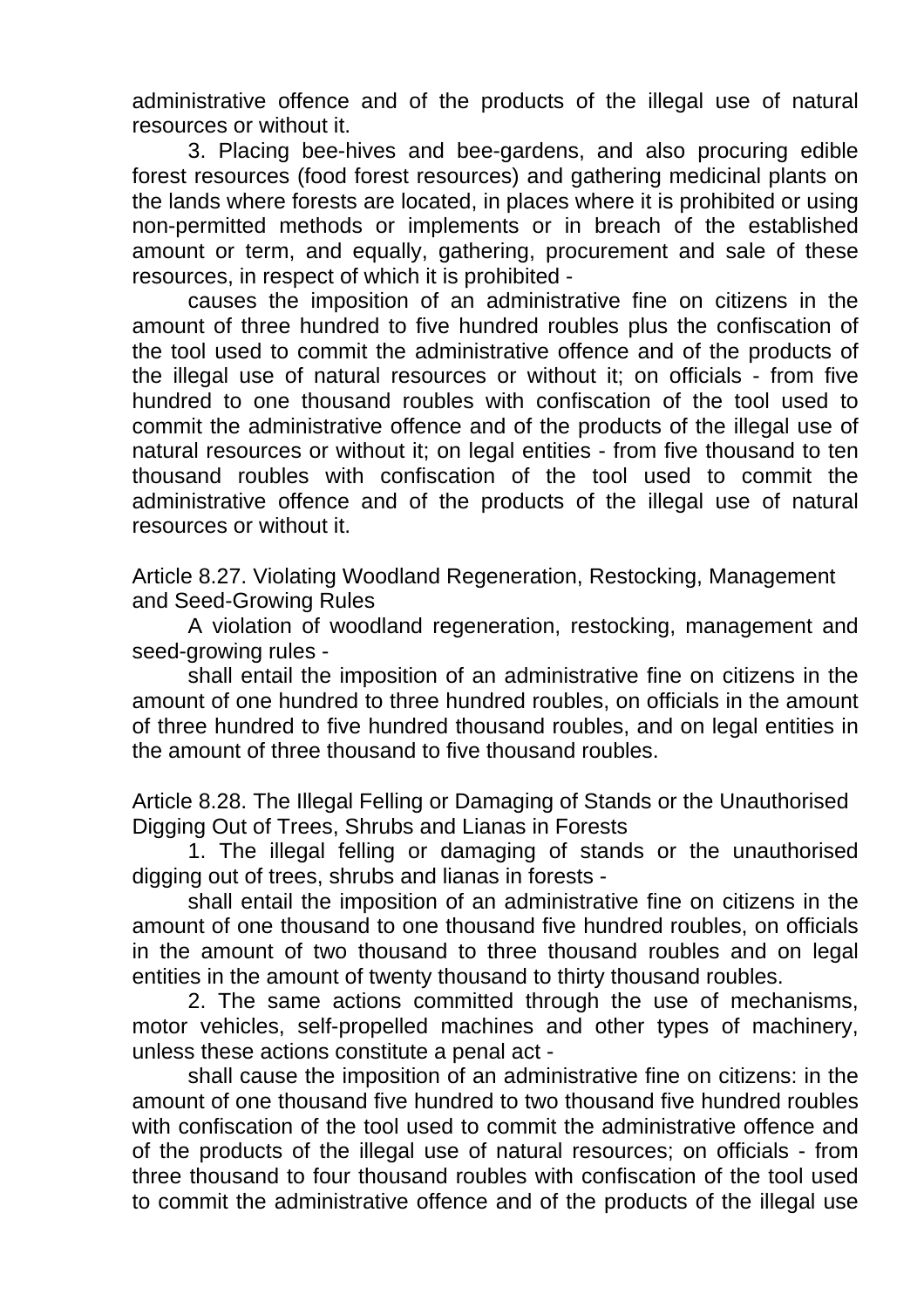of natural resources; on legal entitled - from thirty thousand to forty thousand roubles with confiscation of the tool used to commit the administrative offence.

Article 8.29. Eliminating Animals' Dwellings

Elimination (devastation) of anthills, nests, holes or other dwellings of animals -

shall entail a warning or the imposition of an administrative fine in the amount of three hundred to five hundred roubles.

Article 8.30. The Destruction of Woodland Infrastructure and Also of Hayfields and Pastures

The destruction of woodland infrastructure, and also of hayfields and pastures -

shall entail the imposition of an administrative fine on citizens in the amount of three hundred to five hundred roubles, on officials in the amount of five hundred to one thousand roubles and on legal entities in the amount of five thousand to ten thousand roubles.

Article 8.31. Violating Sanitary Safety Rules in Forests

1. The violation of sanitary safety rules in forests -

shall entail the imposition of an administrative fine on citizens in the amount of three hundred to five hundred roubles, on officials in the amount of five hundred to one thousand roubles, and on legal entities in the amount of five thousand to ten thousand roubles.

2. Polluting woodlands with waste water, chemical, radioactive and other harmful substances, industrial and consumption waste and/or another negative effect on woodlands -

shall entail the imposition of an administrative fine on citizens in the amount of one thousand to two thousand five hundred roubles; on officials in the amount of two thousand to five thousand roubles; on the persons engaged in business activity without creating a legal entity - from two thousand to five thousand roubles or an administrative suspension of the activity for a term of up to ninety days; on legal entities in the amount of twenty thousand to one hundred thousand roubles or an administrative suspension of the activity for a term of up to ninety days.

3. The actions (omissions) provided for by Part 2 of this Article, when committed in in protective forests and in especially protective tracts of forests -

shall entail the imposition of an administrative fine on citizens in the amount of two thousand to two thousand five hundred roubles; on officials in the amount of four thousand to five thousand roubles; on the persons engaged in business activity without creating a legal entity - from four thousand to five thousand roubles or an administrative suspension of the activity for a term of up to ninety days; on legal entities in the amount of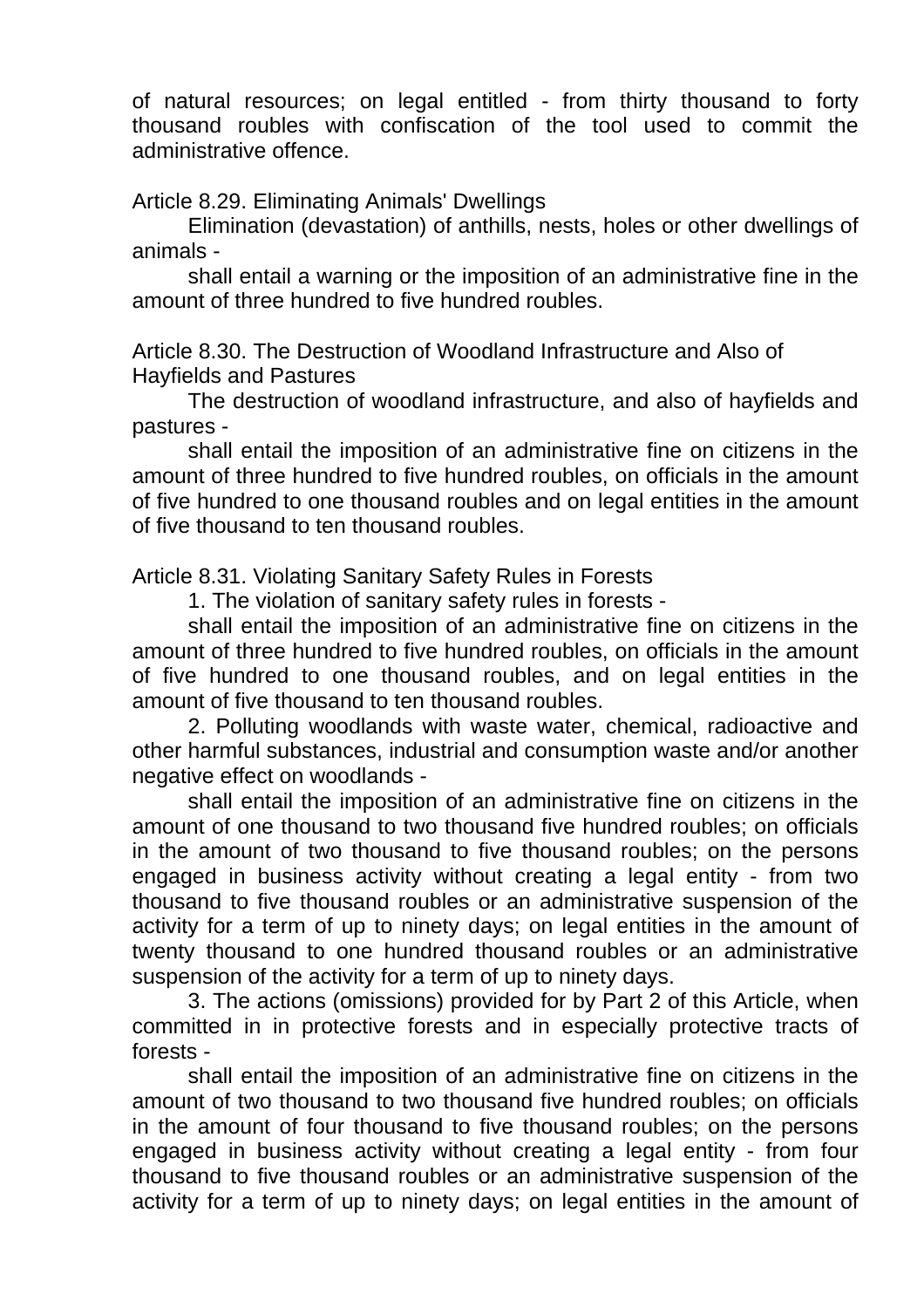forty thousand to one hundred thousand roubles or an administrative suspension of the activity for a term of up to ninety days.

Article 8.32. Violating the Fire Prevention Rules in Forests

Violating the fire prevention rules in forests -

shall entail the imposition of an administrative fine on citizens in the amount of one thousand to one thousand five hundred roubles, on officials in the amount of two thousand to three thousand roubles, and on legal entities in the amount of twenty thousand to thirty thousand roubles.

Article 8.33. Violating the Rules on Protecting Habitats or Migration Routes of Animals

Violating the rules on protecting habitats or migration routes of objects of the animal kingdom and aquatic biological resources-

shall entail the imposition of an administrative fine on citizens in the amount of three hundred to five hundred roubles, on officials in the amount of five hundred to one thousand roubles, and on legal entities in the amount of five thousand to ten thousand roubles.

Article 8.34. Violating the Established Procedure for Creation, Use and Transportation of Biological Collections

Violating the established procedure for creation, supplementation, storage, use, registration, sale, acquisition, transportation or sending of biological collections -

shall entail the imposition of an administrative fine on citizens in the amount of three to five hundred roubles with or without confiscation of the collection objects; on officials in the amount of five hundred to one thousand roubles with or without confiscation of the collection; and on legal entities in the amount of five thousand to ten thousand roubles with or without confiscation of the collection.

Article 8.35. Eliminating Rare Species of Plants and Animals, as well as Those under the Threat of Extinction

Eliminating rare species of plants and animals, as well as those under the threat of extinction, which have been entered into the Red Book of the Russian Federation or which are under the protection of international treaties, as well as actions (omissions) which may cause the death, or reduce the number, or damage the habitats, of these animals, or the loss of such plants, as well as gaining, collection of, keeping, acquisition of, sale of, or sending said animals and plants, or products, parts or derivatives thereof, without proper authorization or in violation of the terms and conditions provided for by such authorization, or in violation of any other established procedure -

shall entail the imposition of an administrative fine on citizens in the amount of one thousand five hundred to two thousand five hundred roubles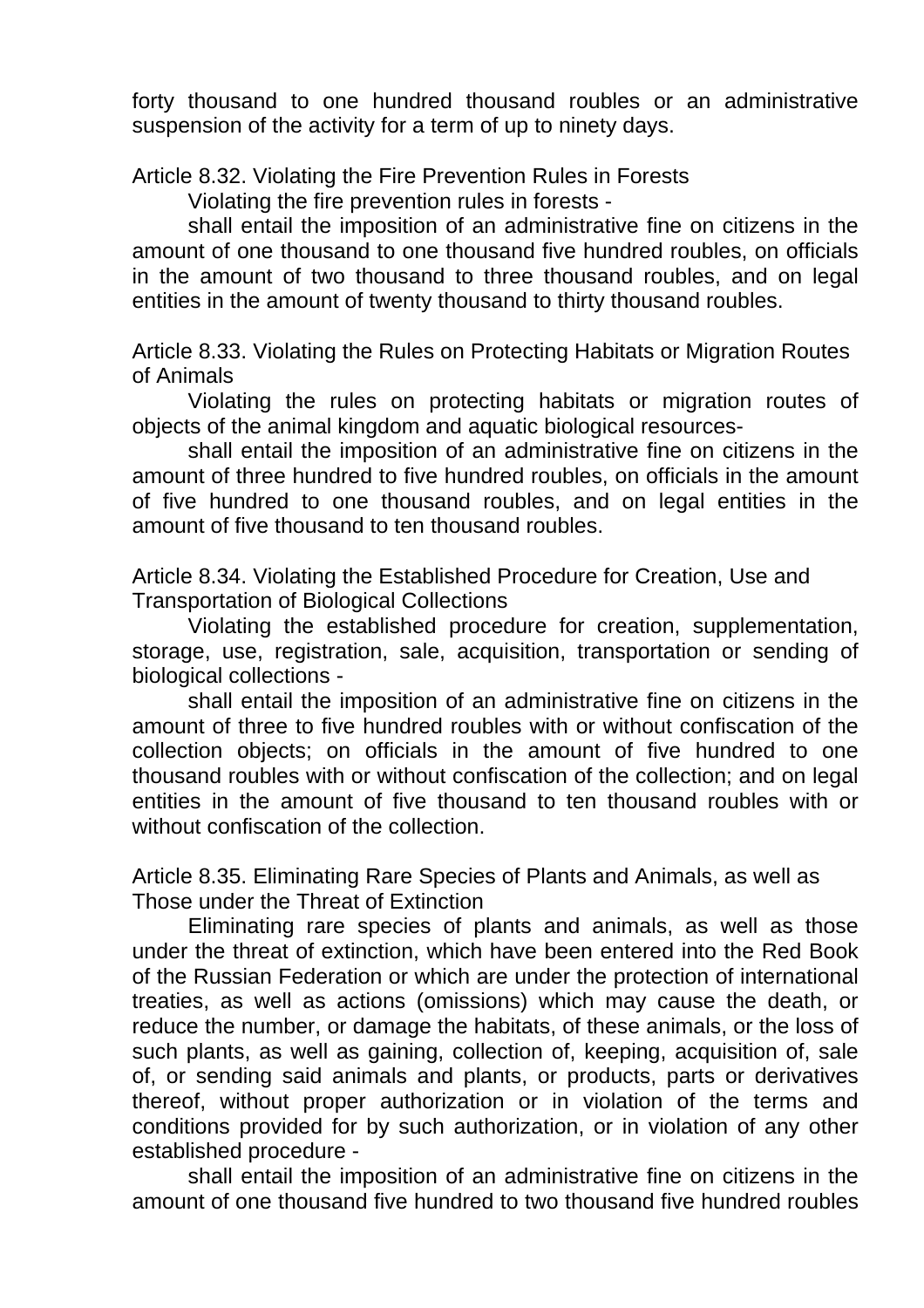with or without confiscation of the instruments for gaining the animals and plants, as well as of the animals or plants themselves, of their products, parts or derivatives; on officials in the amount of fifteen thousand to twenty thousand roubles with or without confiscation of the instruments for gaining the animals and plants, as well as of the animals and plants themselves, of their products, parts or derivatives; on legal entities in the amount of three hundred thousand to five hundred thousand roubles with or without confiscation of the instruments for gaining the animals and plants, as well as of the animals and plants themselves, of their products, parts or derivatives.

Article 8.36. Violating the Rules of Migration, Acclimatization or Hybridization of the Animal Kingdom and Aquatic Biological Resources

Violating the rules of migration, acclimatization or hybridization of the animal kingdom and aquatic biological resources -

shall entail the imposition of an administrative fine on citizens in the amount of one thousand to one thousand five hundred roubles, on officials in the amount of two thousand to three thousand roubles, and on legal entities in the amount of twenty thousand to thirty thousand roubles.

Article 8.37. Violating the Rules for Use of Animal Kingdom and Aquatic Biological Resources

1. Violating hunting rules -

shall entail the imposition of an administrative fine on citizens in the amount of one thousand to two thousand roubles with or without confiscation of hunting weapons, or deprivation of the right to hunting for a term of up to two years; and on officials in the amount of ten thousand to fifteen thousand roubles with or without confiscation of hunting weapons.

2. Violating fishing rules, as well as violating other rules for procurement (catching) aquatic biological resources, safe for the cases provided for by Part 2 of Article 8.17 of this Code -

shall entail the imposition of an administrative fine on citizens in the amount of one thousand to two thousand roubles with or without confiscation of the vessel and of other fishing instruments; on officials in the amount of ten thousand to fifteen thousand roubles with or without confiscation of the vessel and other fishing instruments; and on legal entities in the amount of one hundred thousand to two hundred thousand roubles with or without confiscation of the vessel and fishing instruments.

3. Violating the rules for use of animals, safe for the case provided for by Parts 1 and 2 of this Article -

shall entail the imposition of an administrative fine on citizens in the amount of five hundred to one thousand roubles with or without confiscation of instruments for capturing animals; on officials in the amount of two thousand five hundred to five thousand roubles with or without confiscation of instruments for capturing animals; and on legal entities in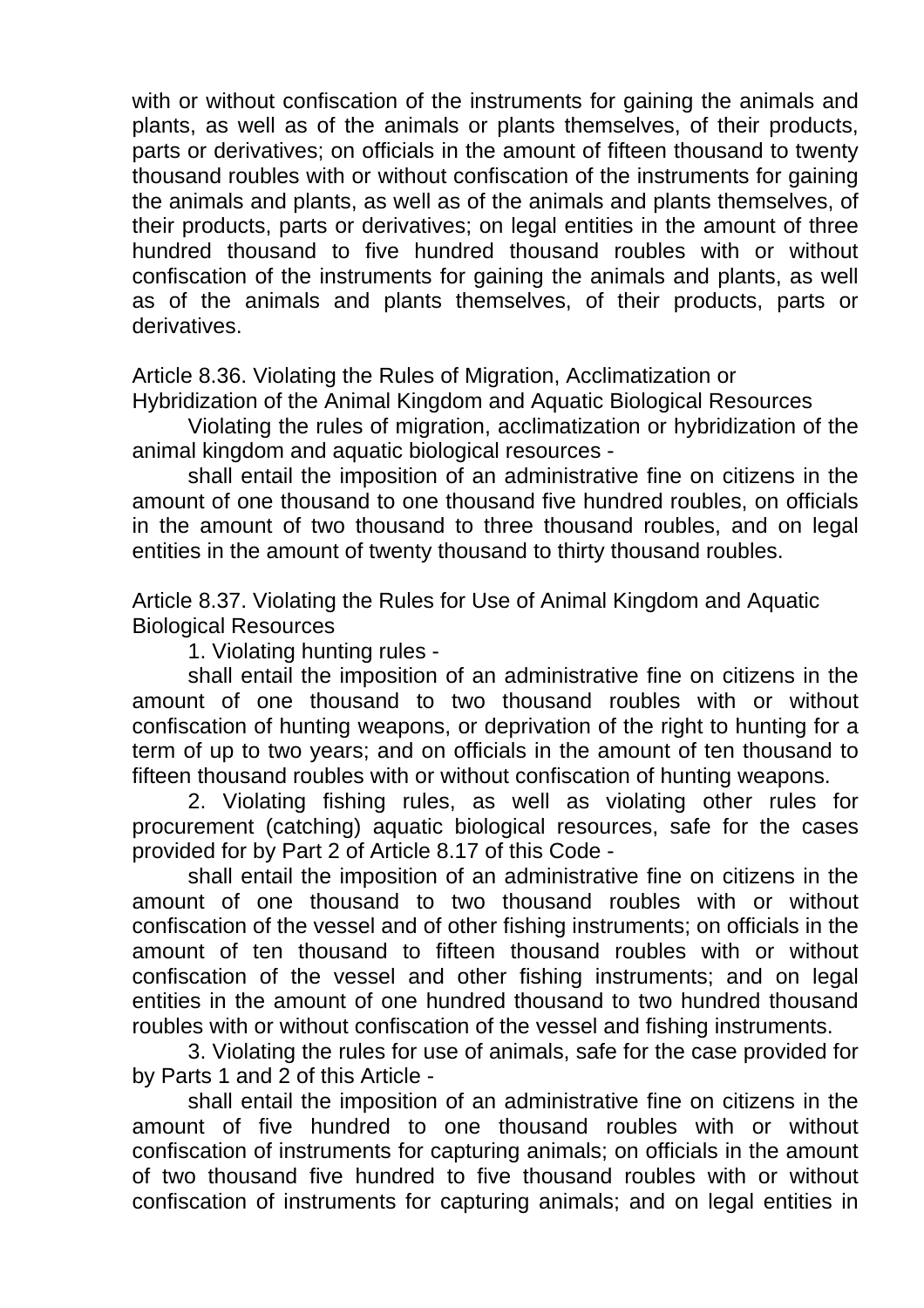the amount of fifty thousand to one hundred thousand roubles with or without confiscation of instruments for capturing animals.

Article 8.38. Violating the Rules for Protection of Aquatic Biological **Resources** 

Timber rafting, or the construction of bridges and dams, or transportation of timber or other forest resources, blasting and other works, as well as operation of water intake structures and of pumping mechanisms in violation of the rules for protection of aquatic biological resources, if any one of these actions may entail the loss of fish on a mass scale or of other water animals, or elimination of feed reserves on a great scale, or any other grave consequences -

shall entail the imposition of an administrative fine on citizens in the amount of two thousand to three thousand roubles; on officials in the amount of ten thousand to fifteen thousand roubles; on the persons engaged in business activity without creating a legal entity - from ten thousand to fifteen thousand roubles or an administrative suspension of the activity for a term of up to ninety days; on legal entities in the amount of one hundred thousand to two hundred thousand roubles or an administrative suspension of the activity for a term of up to ninety days.

Article 8.39. Violating the Rules for Protecting, and Use of, Natural Resources in Areas under Special Protection

Violating the established procedures or any other rules of protection and use of the natural environment and of natural resources on the territories of state natural reserves, or national parks, as well as on territories with nature sanctuaries, or on any other natural territories under special protection, or in the protected areas (regions) -

shall entail the imposition of an administrative fine on citizens at the rate of one thousand to two thousand roubles with or without confiscation of the instruments of the commission of an administrative offence and the products of illegal nature management; on officials - from two thousand to four thousand roubles with or without confiscation of the instruments of the commission of an administrative offence and the products of illegal nature management; on juridical persons - from thirty thousand to sixty thousand roubles with or without confiscation of the instruments of the commission of an administrative offence and the products of illegal nature management.

Article 8.40. Failure to Meet the Requirements in Respect of Carrying out Works in the Field of Hydrometeorology, Monitoring of the Environmental Pollution and Active Influencing of Hydrometeorological and other Geophysical Processes

1. Carrying out works in the field of hydrometeorology and monitoring of environmental pollution in violation of the terms and conditions provided for by a permit (license) -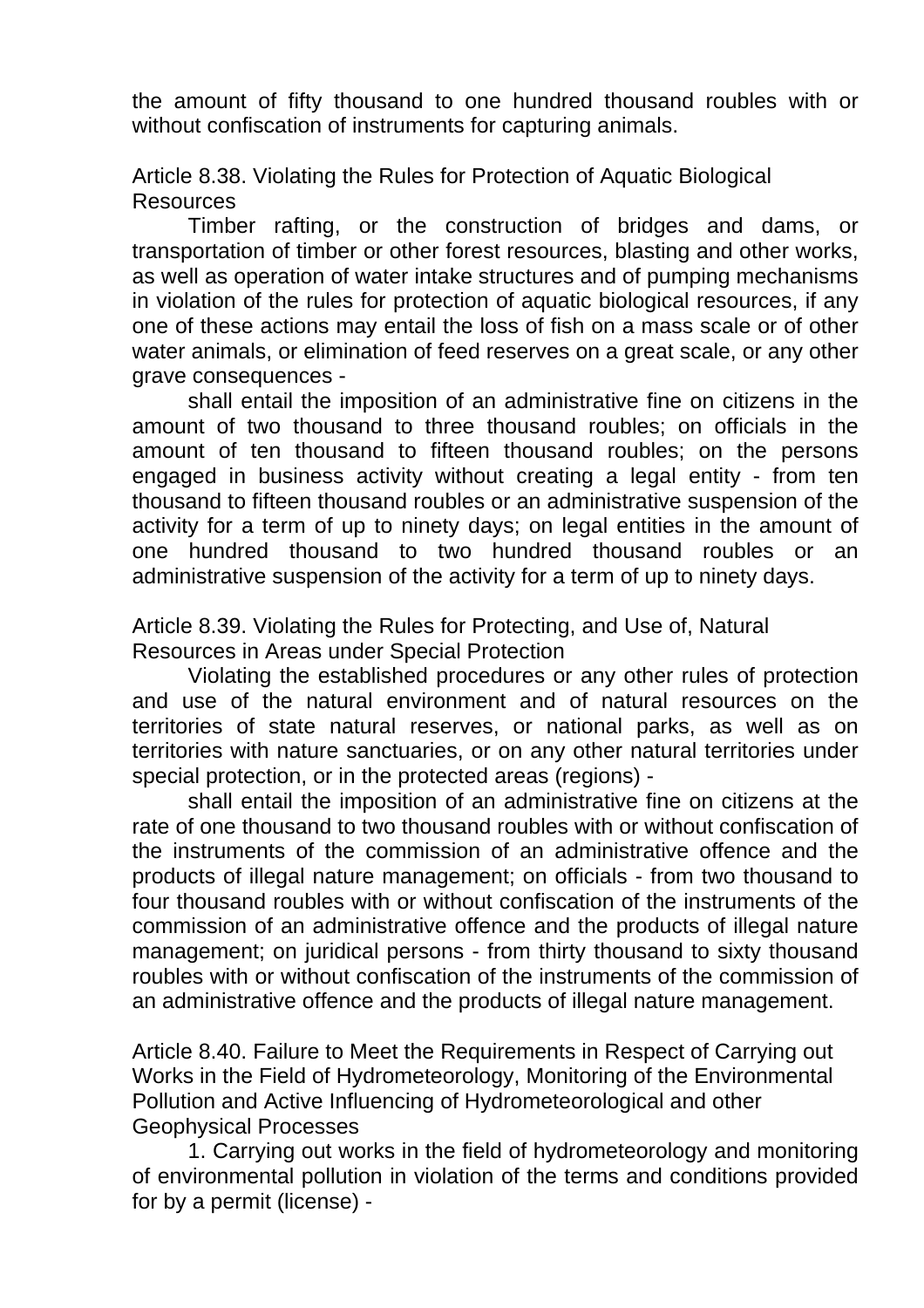shall entail the imposition of an administrative fine on citizens in the amount of three hundred to five hundred roubles, on officials in the amount of five hundred to one thousand roubles, and on legal entities in the amount of five thousand to ten thousand roubles.

2. Carrying out works in the field of active influencing of hydrometeorological and other geophysical processes in violation of the terms and conditions, provided for by a permit (license) -

shall entail the imposition of an administrative fine on officials in the amount of one thousand to two thousand roubles, and on legal entities in the amount of ten thousand to twenty thousand roubles.

3. Carrying out the words indicated in Part 1 of this Article accompanied by a gross violation of the terms provided for by a permit (licence) -

shall entail the imposition of an administrative fine on persons exercising business activities without forming a legal entity in the amount of one thousand to one thousand five hundred roubles or the administrative suspension of their activities for a term up to ninety days, on officials in the amount of one thousand to one thousand five hundred roubles and on legal entities in the amount from ten thousand to fifteen thousand roubles or the administrative suspension of activities for a term up to ninety days.

4. Carrying out the words indicated in Part 2 of this Article accompanied by a gross violation of the terms provided for by a permit (licence) -

shall entail the imposition of an administrative fine on officials in the amount from two thousand to three thousand roubles and on legal entities in the amount from twenty thousand to thirty thousand roubles or the administrative suspension of activities for a term up to ninety days.

Note. The concept of a gross violation shall be defined by the Government of the Russian Federation in respect of each specific type of activity to be licenced.

Article 8.41. Nonpayment at the Established Time of the Fee for the Negative Influence on the Environment

Nonpayment at the established time of the fee for the negative influence on the environment -

shall entail the imposition of an administrative fine on officials in an amount of three thousand to six thousand roubles; on juridical persons from fifty thousand to one hundred thousand roubles.

## Chapter 9. Administrative Offences in Industry, Construction and **Energetics**

Article 9.1. Failure to Meet the Requirements Concerning Industrial Safety, or the Terms and Conditions of a License for Operating in the Area of Industrial Safety of Dangerous Production Objects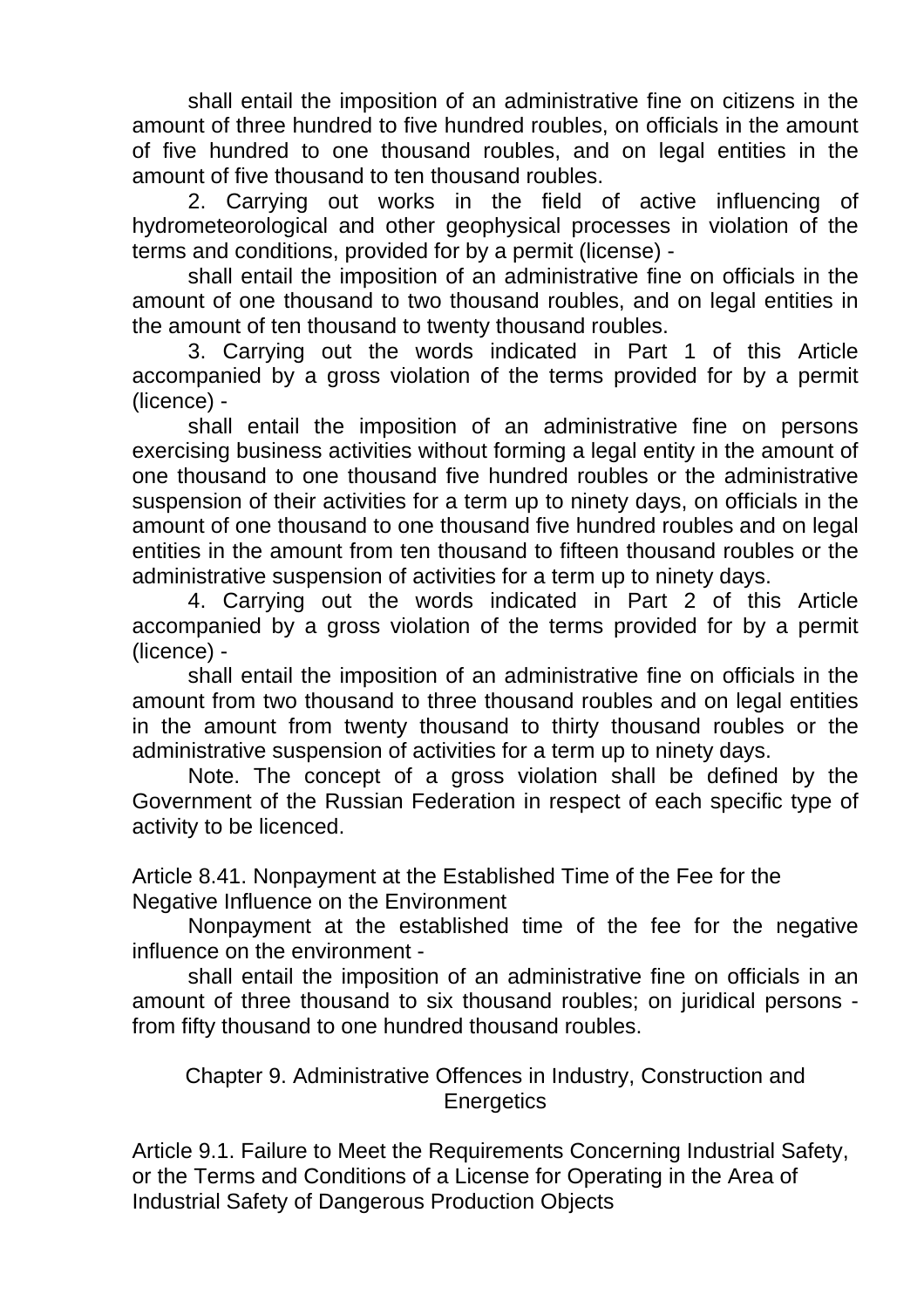1. Failure to meet the requirements concerning industrial safety, or the terms and conditions of a license for operating in the area of industrial safety of dangerous production objects -

shall entail the imposition of an administrative fine on citizens in the amount of one thousand to one thousand five hundred roubles, on officials in the amount of two thousand to three thousand roubles, and on legal entities in the amount of twenty thousand to thirty thousand roubles or an administrative suspension of the activity for a term of up to ninety days.

2. Failure to meet the industrial safety requirements concerning receipt, use, processing, storage, transportation, elimination and registration of explosives at dangerous production objects -

shall entail the imposition of an administrative fine on citizens in the amount of one thousand five hundred to two thousand roubles, on officials in the amount of three thousand to four thousand roubles, and on legal entities in the amount of thirty thousand to forty thousand roubles or an administrative suspension of the activity for a term of up to ninety days.

3. A gross violation of the terms provided for by a licence for exercising activities in the area of industrial safety of hazardous industrial objects -

shall entail the imposition of an administrative fine on the persons exercising business activities without forming a legal entity in the amount of three thousand to four thousand roubles or the administrative suspension of their activities for a term up to ninety days; on officials in the amount of three thousand to four thousand roubles and on legal entities in the amount of thirty thousand to forty thousand roubles or the administrative suspension of activities for a term up to ninety days.

Note. The concept of a gross violation shall be defined by the Government of the Russian Federation in respect of each specific type of activity to be licenced.

Article 9.2. Violating the Safety Norms and Rules Concerning Hydraulic Engineering Structures

Violating the safety norms and rules, when designing, or building, or formally accepting, or putting into operation, or operating, or repairing, or reconstructing, or temporarily closing down, or putting out of operation, a hydraulic engineering structure -

shall entail the imposition of an administrative fine on citizens in the amount of one thousand to one thousand five hundred roubles; on officials in the amount of two thousand to three thousand roubles; on the persons engaged in business activity without creating a legal entity - from two thousand to three thousand roubles or an administrative suspension of the activity for a term of up to ninety days; on legal entities in the amount of twenty thousand to thirty thousand roubles or an administrative suspension of the activity for a term of up to ninety days.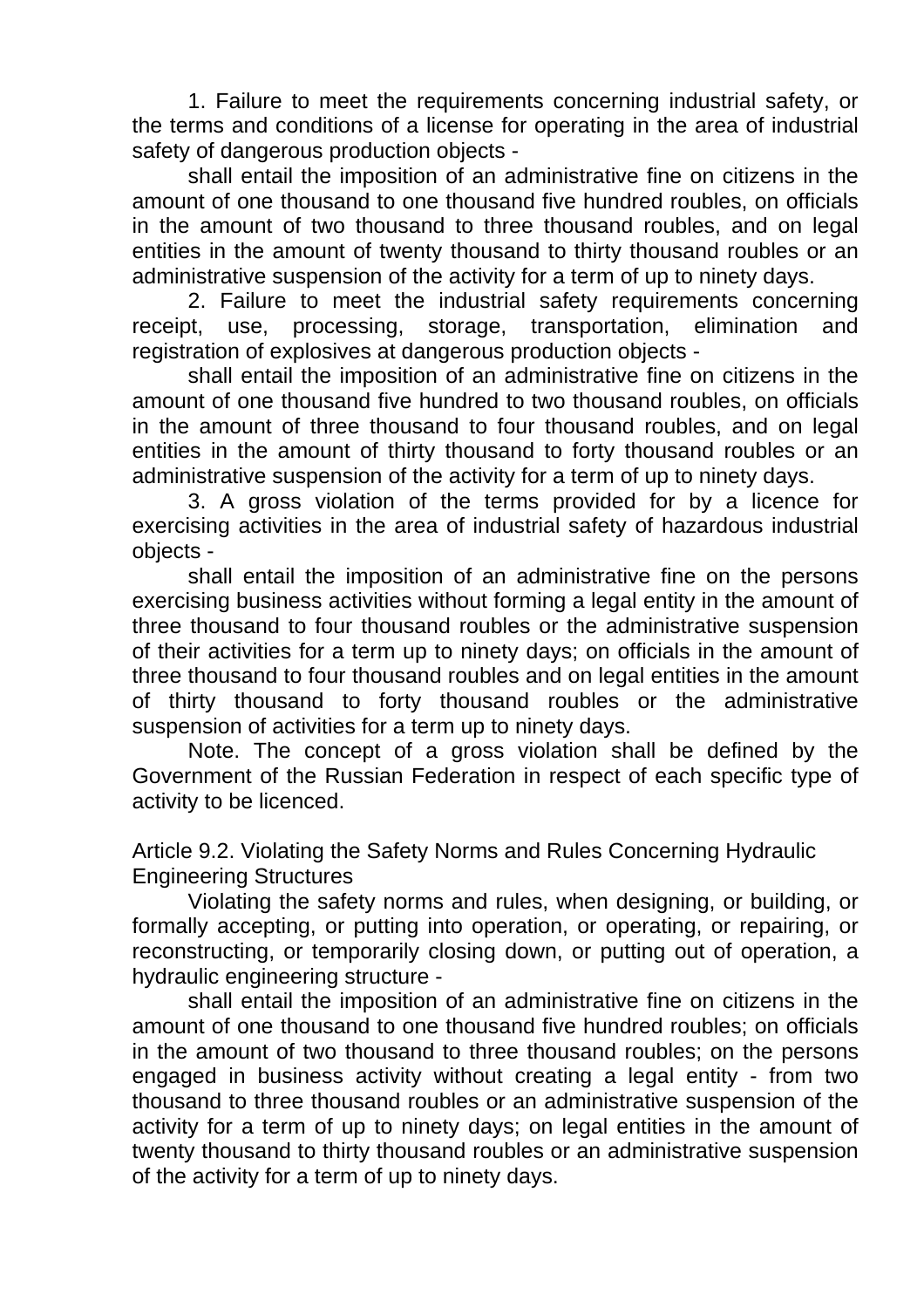Article 9.3. Violating the Rules and Norms of Operating Tractors, Self-Propelled, Road-Building and Other Machines and Equipment

Violating the rules or norms, aimed at protecting human life and health and safety, safe keeping of property and environmental protection, which relate to the operation of tractors, self-propelled, road-building and other machines, as well as to trailers and equipment attached thereto, whose technical condition is inspected by the bodies exercising state supervision over the technical condition of self-propelled machines and of other technical equipment -

shall entail the imposition of an administrative fine on citizens in the amount of one hundred to three hundred roubles and deprivation of the right to operate transport vehicles for a term of three to six months; and on officials in the amount of five hundred to one thousand roubles.

Article 9.4. Failure to Meet the Requirements of Project Documentation and of Normative Documents in the Area of Construction

1. Failure to meet the requirements of project documentation, or technical regulations, the obligatory requirements of standards, or building code, or other construction normative documents, when constructing, reconstructing and overhauling capital development units, including the use of construction materials (articles) -

shall entail the imposition of an administrative fine on citizens in the amount from five hundred to one thousand roubles; on officials in the amount of five thousand to ten thousand roubles; on persons engaged in business activity without creating a legal entity, - from five thousand to ten thousand roubles or an administrative suspension of the activity for a term up to ninety days; on legal entities in the amount of thirty thousand to one hundred thousand roubles or an administrative suspension of the activity for a term of up to ninety days.

2. The same actions concerning the design and other parameters of reliability and safety of capital development units and (or) components thereof, as well as the safety of building structures and sections of engineering networks-

shall entail the imposition of an administrative fine on citizens in the amount of two thousand to five thousand roubles; on officials in the amount from twenty thousand to fifty thousand roubles; on persons engaged in business activity without creating a legal entity - of twenty thousand to fifty thousand roubles or an administrative suspension of the activity for a term up to ninety days; on legal entities in the amount of one hundred thousand to five hundred thousand roubles or an administrative suspension of the activity for a term up to ninety days.

Article 9.5. Violating the Established Procedure for Construction, Reconstruction and Overhaul of a Capital Development Unit and for Putting It into Operation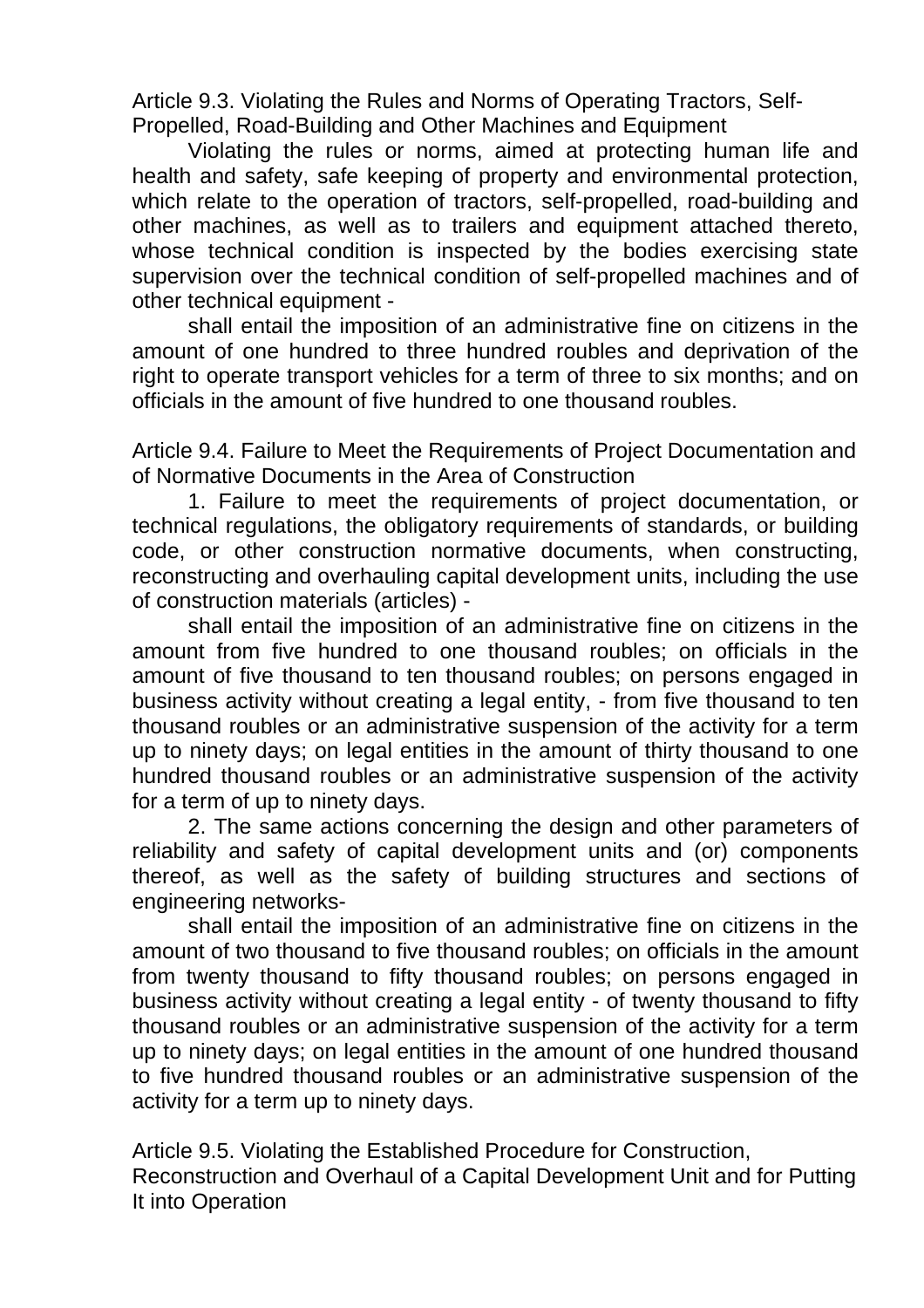1. Unauthorised construction, reconstruction and capital overhaul of capital development units, if the obtaining of a construction permit is required for construction, reconstruction and overhaul of capital development units -

shall entail the imposition of an administrative fine on citizens in the amount of two thousand to five thousand roubles, on officials in the amount of twenty thousand to fifty thousand roubles, on persons engaged in business activity without forming a legal entity in the amount of twenty thousand to fifty thousand roubles or an administrative suspension of the activity for a time period up to ninety days and on legal entities in the amount of five hundred thousand to one million roubles or an administrative suspension of their activity for a period up to ninety days.

2. Nonobservance of the time for sending to the federal executive body or the executive body of a constituent entity of the Russian Federation authorised to exercise governmental building supervision a notification of the start of construction, reconstruction and overhaul of capital development units or failure to notify the federal executive body or the executive body of a constituent entity of the Russian Federation authorised to exercise governmental building control of the time of finishing the works to be supervised -

shall entail the imposition of an administrative fine on citizens in the amount of five hundred to one thousand roubles, on officials in the amount of ten thousand to thirty thousand roubles, on persons engaged in business activity without forming a legal entity from ten thousand to forty thousand roubles and on legal entities in the amount of one hundred thousand to three hundred thousand roubles.

3. The continuation of works prior to drawing up the certificates proving elimination of the defects in construction, reconstruction and overhaul of capital development units detected by the federal executive body or executive bodies of constituent entities of the Russian Federation authorised to exercise governmental building supervision -

shall entail the imposition of an administrative fine on citizens in the amount of two thousand to five thousand roubles, on officials in the amount of ten thousand to thirty thousand roubles, on persons engaged in business activity without forming a legal entity from ten thousand to forty thousand roubles or an administrative suspension of their activity for a time period up to ninety days and on legal entities in the amount from fifty thousand to one hundred thousand roubles or an administrative suspension of their activity for a term of up to ninety days.

4. The issuance of a permit for putting a unit into operation where there are no opinions of the federal executive body or executive bodies of constituent entities of the Russian Federation authorised to exercise governmental building supervision, if the exercise of governmental building supervision is provided for by the legislation of the Russian Federation on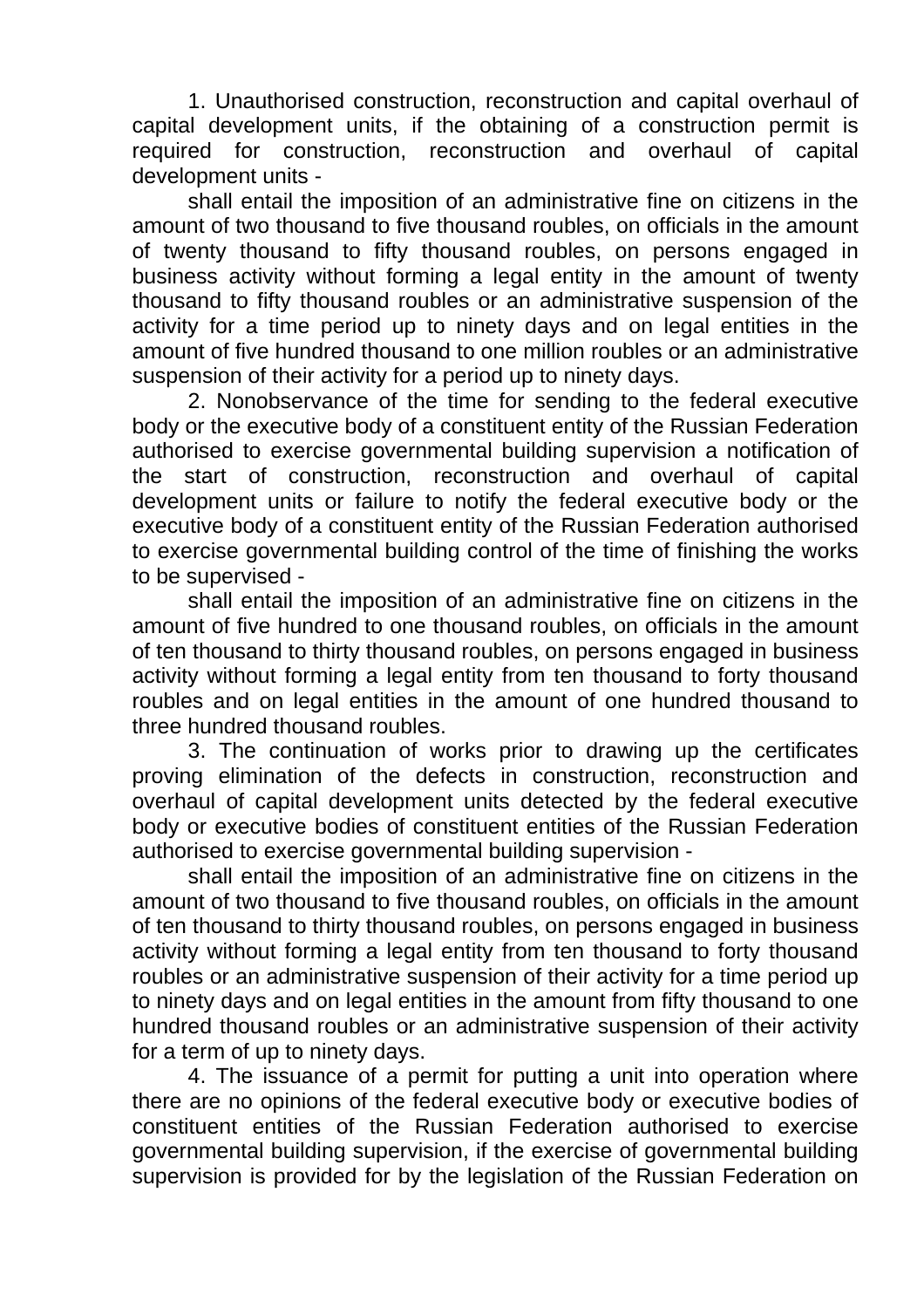town-planning activity when constructing, reconstructing and overhauling the capital development unit -

shall entail the imposition of an administrative fine on officials in the amount of twenty thousand to fifty thousand roubles.

5. The operation of a capital development unit without having a permit to put it into operation, except for cases when the issuance of a construction permit is not necessary for construction, reconstruction and overhaul of capital development units -

shall entail the imposition of an administrative fine on citizens in the amount of five hundred to one thousand roubles, on officials from one thousand to two thousand roubles and on legal entities in the amount from ten thousand to twenty thousand roubles.

Article 9.6. Violating the Rules for Using Nuclear Power and of Registering Nuclear Materials and Radioactive Substances

1. Violating the norms and rules for using nuclear power -

shall entail the imposition of an administrative fine on citizens in the amount of one thousand five hundred to two thousand roubles, on officials in the amount of three thousand to four thousand roubles, and on legal entities in the amount of thirty thousand to forty thousand roubles.

2. Violating the established procedure for registration of nuclear materials or radioactive substances, as well as failure to ensure control over observance of the rules of storage and use thereof -

shall entail the imposition of an administrative fine on citizens in the amount of one thousand five hundred to two thousand roubles, on officials in the amount of three thousand to four thousand roubles, and on legal entities in the amount of thirty thousand to forty thousand roubles.

Article 9.7. Damaging Electric Power Circuits

1. Damaging electric power circuits which carry a voltage of up to 1000 volts (aerial, underground and underwater electric power cables and connection and switching devices) -

shall entail the imposition of an administrative fine on citizens in the amount of one thousand to one thousand five hundred roubles, on officials in the amount of two thousand to three thousand roubles, and on legal entities in the amount of twenty thousand to thirty thousand roubles.

2. Damaging electric power circuits which carry a voltage over 1000 volts -

shall entail the imposition of an administrative fine on citizens in the amount of one thousand to two thousand roubles, on officials in the amount of three thousand to four thousand roubles, and on legal entities in the amount of thirty thousand to forty thousand roubles.

Article 9.8. Violation of the Rules on Protecting Electric Power Circuits Which Carry a Voltage of over 1000 Volts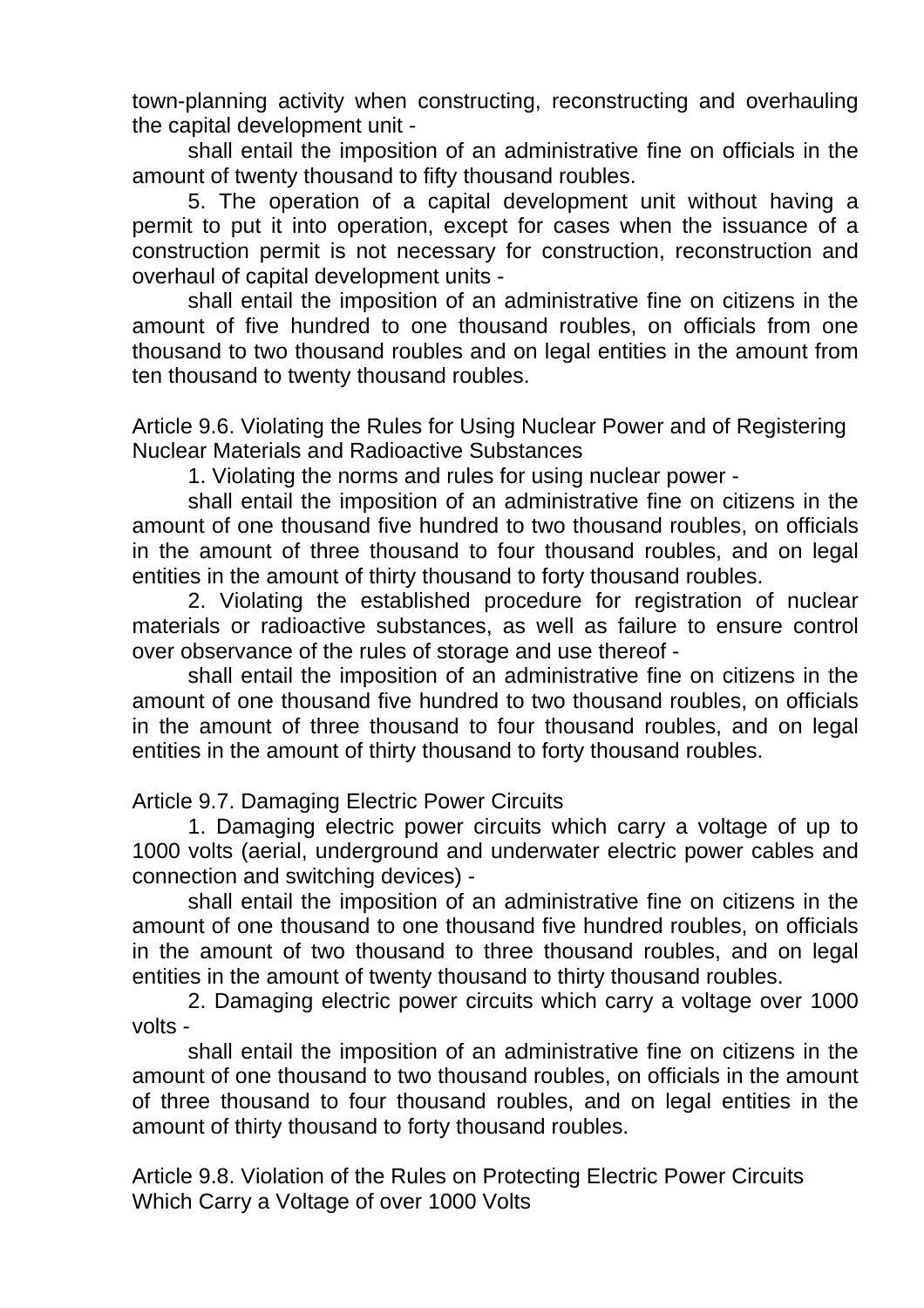Violation of the rules on protecting electric power circuits carrying a voltage of over 1000 volts, which may cause, or has caused, an interruption of the electric power supply -

shall entail the imposition of an administrative fine on citizens in the amount of five hundred to one thousand roubles, on officials in the amount of one thousand to two thousand roubles, and on legal entities in the amount of ten thousand to twenty thousand roubles.

Article 9.9. Putting into operation Heat-Absorbing and Power-Absorbing Objects without Authorization of Appropriate Bodies

Putting into operation heat-absorbing and power-absorbing objects without authorization of the bodies exercising state supervision over said items -

shall entail the imposition of an administrative fine on officials in the amount of one thousand to two thousand roubles; on the persons engaged in business activity without creating a legal entity - from one thousand to two thousand roubles or an administrative suspension of the activity for a term of up to ninety days; on legal entities in the amount of ten thousand to twenty thousand roubles or an administrative suspension of the activity for a term of up to ninety days.

Article 9.10. Damaging Heating Systems and Fuel Pipelines by Negligence

Damaging heating systems and fuel pipelines (pneumatic pipelines, or oxygen pipelines, or oil pipelines, or oil product pipelines, or gas pipelines) by negligence -

shall entail the imposition of an administrative fine on citizens in the amount of one thousand to one thousand five hundred roubles, on officials in the amount of two thousand to three thousand roubles, and on legal entities in the amount of twenty thousand to thirty thousand roubles.

Article 9.11. Violating the Fuel and Energy Consumption Rules, or the Rules on Constructing and Operating Fuel-Absorbing and Energy-Absorbing Installations, Heating Systems or Objects Relating to Storage, Keeping, Sale and Transportation of Energy Carriers, Fuel and Products **Thereof** 

Violating the rules for using fuel, electric and heat energy, or the rules on constructing electric power installations, or fuel-absorbing and powerabsorbing installations, or heating systems, or objects relating to the storage, keeping, sale and transportation of energy carriers, fuel and products thereof -

shall entail the imposition of an administrative fine on citizens in the amount of five hundred to one thousand roubles; on officials in the amount of one thousand to two thousand roubles; on the persons engaged in business activity without creating a legal entity - from one thousand to two thousand roubles or an administrative suspension of the activity for a term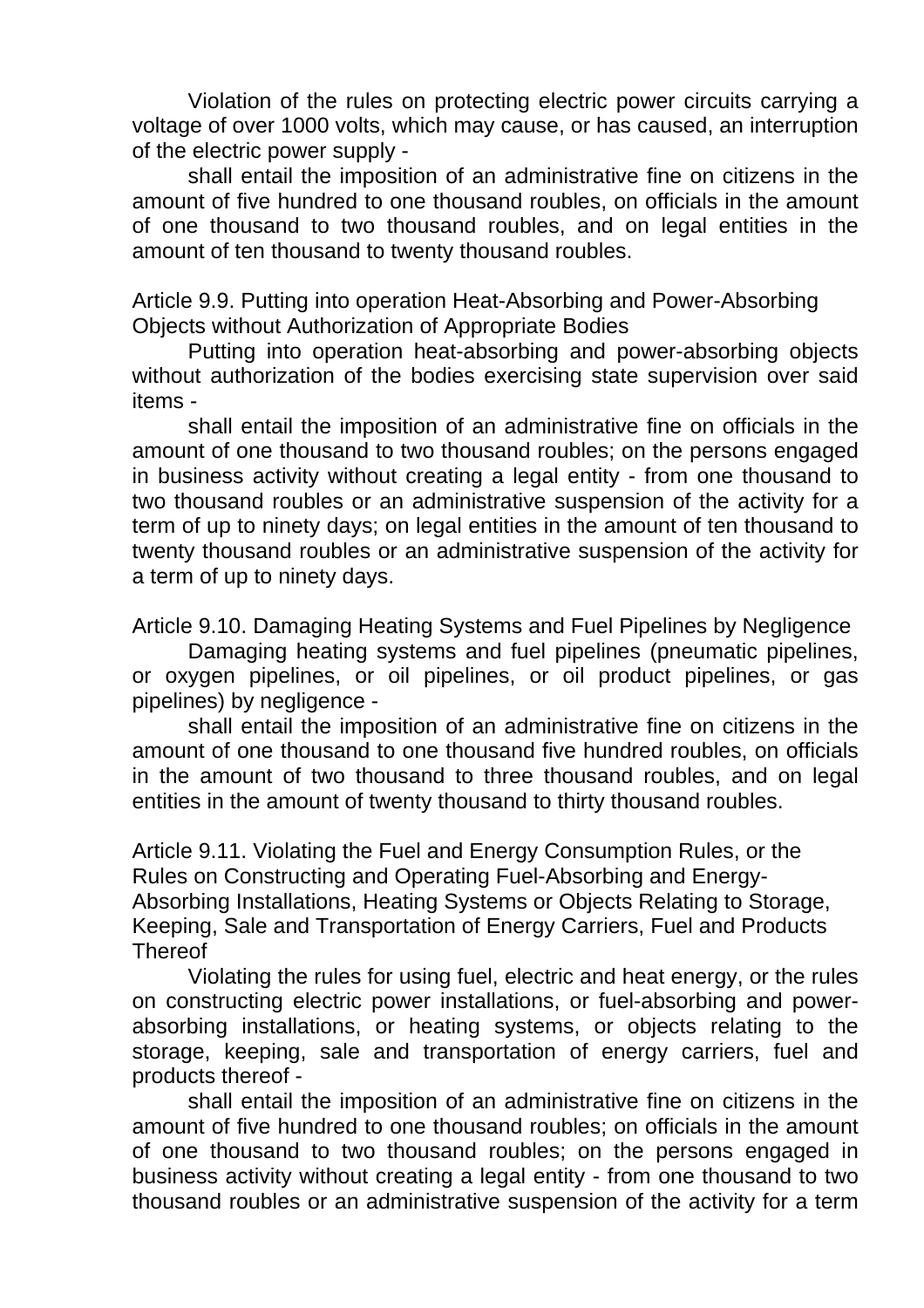of up to ninety days; on legal entities in the amount of ten thousand to twenty thousand roubles or an administrative suspension of the activity for a term of up to ninety days.

Article 9.12. Inefficient Use of Power Resources

Inefficient use of power resources as a result of failure to meet the requirements established by state standards, or by other legal documents and standards -

shall entail the imposition of an administrative fine on officials in the amount of one thousand to two thousand roubles, and on legal entities in the amount of ten thousand to twenty thousand roubles.

Article 9.13. Avoidance of Meeting the Requirements Related to Making Engineering, Transport and Social Infrastructure Accessible to Disabled Persons

Avoidance of meeting the requirements related to making objects of engineering, transport and social infrastructures accessible to disabled persons -

shall entail the imposition of an administrative fine on officials in the amount of two thousand to three thousand roubles, and on legal entities in the amount of twenty thousand to thirty thousand roubles.

Article 9.14. Refusal to Produce General Use Transport Adapted for Disabled Persons

Refusal to produce general use transport adapted for disabled persons -

shall entail the imposition of an administrative fine on officials in the amount of two thousand to three thousand roubles, and on legal entities in the amount of twenty thousand to thirty thousand roubles.

Chapter 10. Administrative Offences in Agriculture, Veterinary Medicine and Land Reclamation

Article 10.1. Violating the Quarantine Rules, Especially Concerning Items that are Dangerous and Dangerous Pests, Infecting Agents for Plants, and **Weeds** 

Violating the quarantine rules, especially for items that are dangerous, dangerous pests, infecting agents for plants, and for weeds -

shall entail the imposition of an administrative fine on citizens in the amount of three hundred to five hundred roubles, on officials in the amount of five hundred to one thousand roubles, and on legal entities in the amount of five thousand to ten thousand roubles.

Article 10.2. Violating the Procedure for Import and Export of Products Subject to Quarantine (of Materials and Cargo Subject to Quarantine)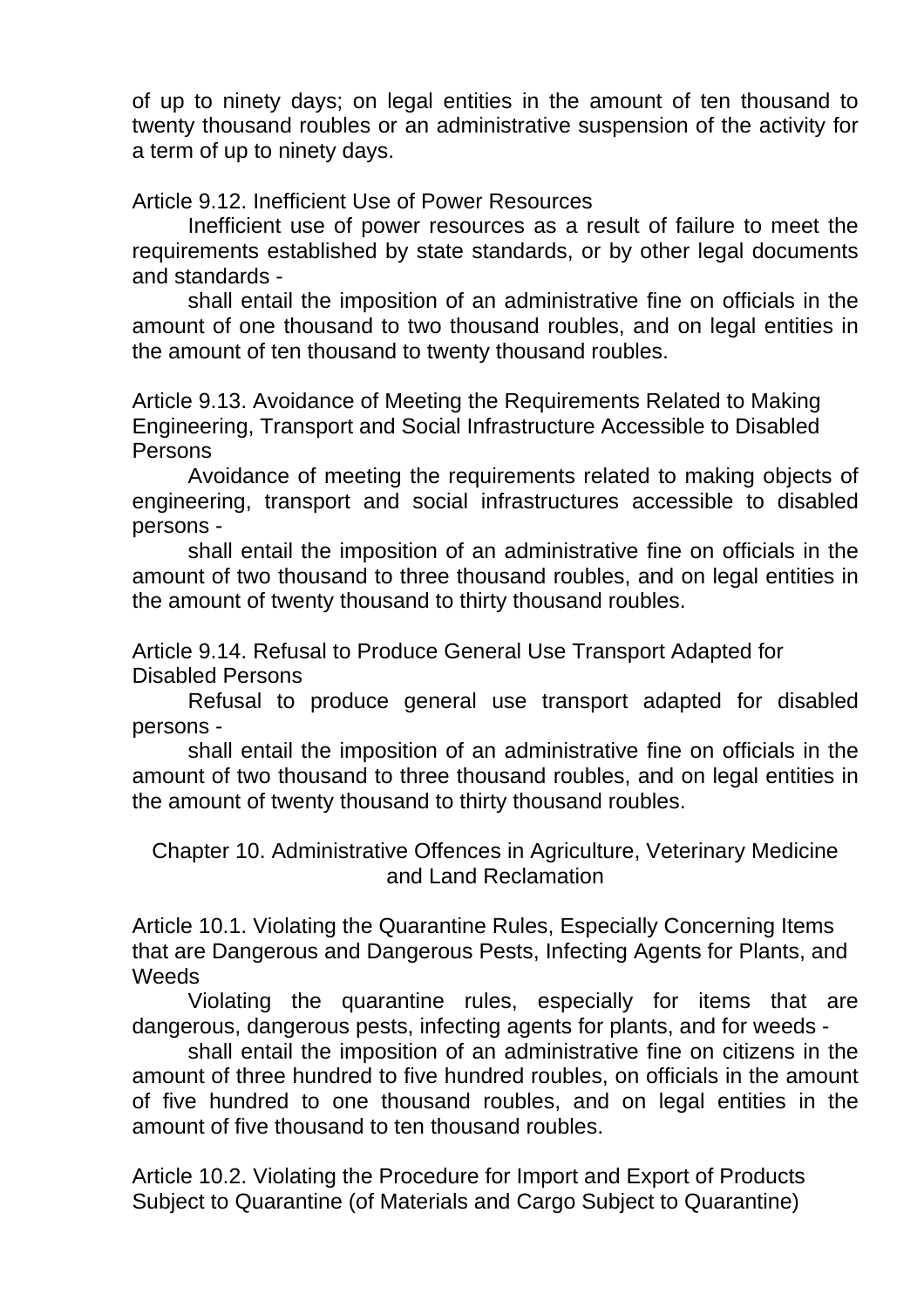Violating the procedure for importation to the territory of the Russian Federation and to the areas, free of quarantine objects, as well as for exportation from the territory of the Russian Federation and from plant quarantine areas, of products subject to keeping in quarantine (of materials and cargo subject to keeping in quarantine) -

shall entail the imposition of an administrative fine on citizens in the amount of three hundred to five hundred roubles, on officials in the amount of five hundred to one thousand roubles, and on legal entities in the amount of five thousand to ten thousand roubles.

Article 10.3. Violating the Rules of Production, Procurement,

Transportation, Storage, Processing, Use and Sale of Products Subject to Quarantine (of Materials and Cargo Subject to Quarantine)

Violating the rules of production, procurement, transportation, storage, processing, use and sale of products subject to quarantine (of materials and cargo subject to quarantine) -

shall entail the imposition of an administrative fine on citizens in the amount of two hundred to five hundred roubles; on officials in the amount of five hundred to one thousand roubles; on the persons engaged in business activity without creating a legal entity - from five hundred to one thousand roubles or an administrative suspension of the activity for a term of up to ninety days; on legal entities in the amount of five thousand to ten thousand roubles or an administrative suspension of the activity for a term of up to ninety days.

Article 10.4. Failure to Take Measures to Guard Crops, or Places of Storing and Processing the Plants Included into the List of Narcotics, Psychotropic Substances and Precursors Thereof, Subject to Control in the Russian Federation, as well as Hemp

Failure of an official to take measures in order to ensure the established conditions for guarding crops, or places of storing and processing the plants included into the List of Narcotics, Psychotropic Substances and Precursors Thereof, Subject to Control in the Russian Federation, as well as hemp, or to take measures in order to exterminate post-harvest remains and industrial wastage containing narcotics, psychotropic substances or precursors thereof -

shall entail the imposition of an administrative fine in the amount of three thousand to four thousand roubles.

Article 10.5. Failure to Take Measures in Order to Exterminate Wild Plants Included into the List of Narcotics, Psychotropic Substances and Precursors Thereof, Subject to Control in the Russian Federation, as well as Wild Hemp

Failure of a landowner or of a land user to take measures in order to exterminate wild plants included into the List of Narcotics, Psychotropic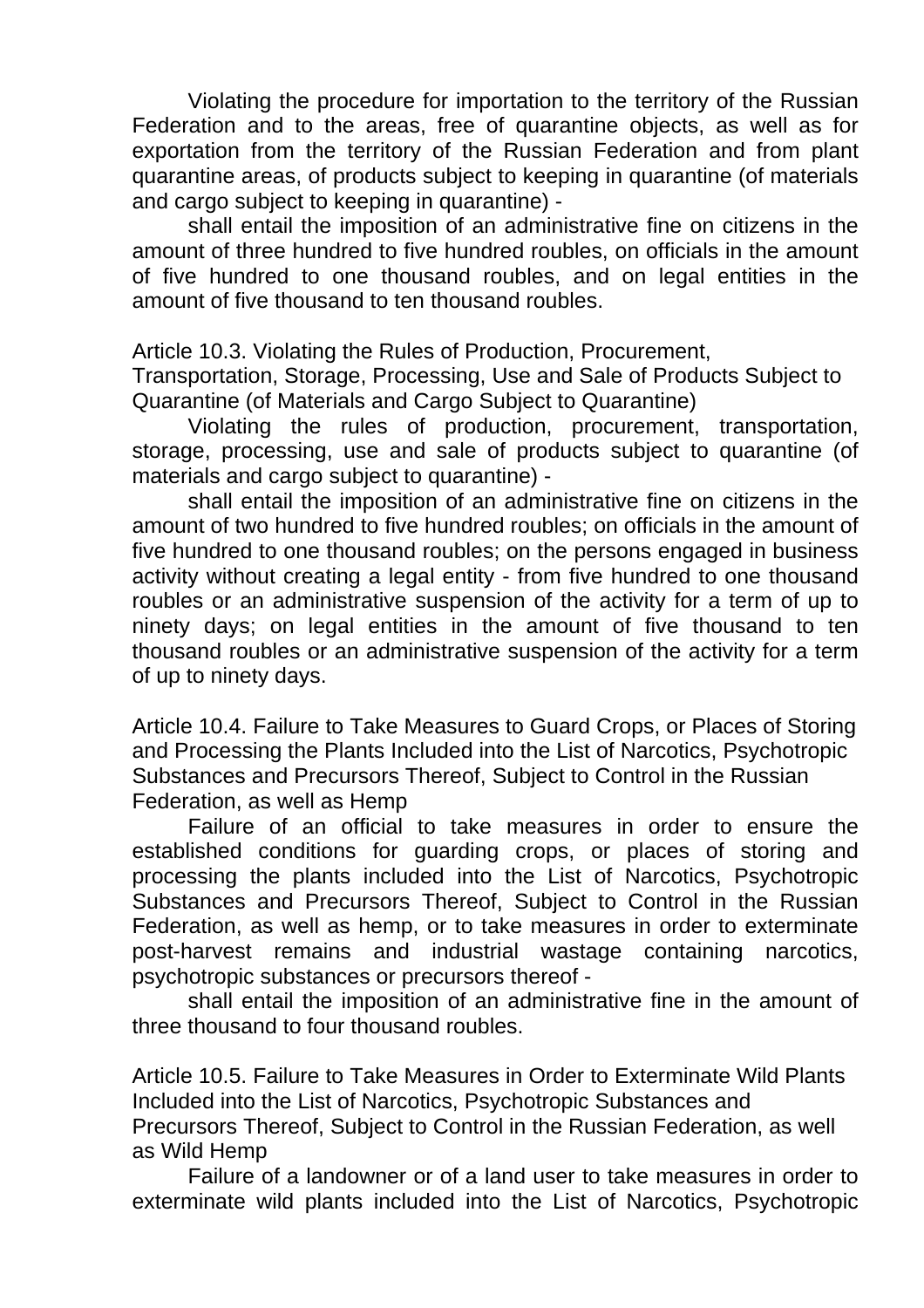Substances and Precursors Thereof, Subject to Control in the Russian Federation, and wild hemp after the receipt of an official order of an authorized body to do so -

shall entail the imposition of an administrative fine on citizens in the amount of one thousand five hundred to two thousand roubles, on officials in the amount of three thousand to four thousand roubles, and on legal entities in the amount of thirty thousand to forty thousand roubles.

Article 10.6. Violating the Rules for Keeping Animals in Quarantine or Other Veterinary-and-Sanitary Rules

Violating the rules for keeping animals in quarantine or other veterinary-and-sanitary rules -

shall entail the imposition of an administrative fine on citizens in the amount of five hundred to one thousand roubles; on officials in the amount of three thousand to five thousand roubles; on the persons engaged in business activity without creating a legal entity - from three thousand to five thousand roubles or an administrative suspension of the activity for a term of up to ninety days; on legal entities in the amount of ten thousand to twenty thousand roubles or an administrative suspension of the activity for a term of up to ninety days.

Article 10.7. Concealing Information about a Sudden Cattle Plague or about Simultaneous Cases of Animals Falling Ill on a Mass Scale

Concealing from bodies of the state veterinary inspectorate information about a sudden cattle plague or about simultaneous cases of animals falling ill on a mass scale, or untimely notification of said bodies about a sudden cattle plague or about simultaneous cases of animals falling ill on a mass scale, as well as failure to take measures, or failure to take measures in due time, in order to localize these cattle plague and cases of illness -

shall entail the imposition of an administrative fine on citizens in the amount of five hundred to one thousand roubles, on officials in the amount of one thousand to two thousand roubles, and on legal entities in the amount of ten thousand to twenty thousand roubles.

Article 10.8. Violating Veterinary-and-Sanitary Rules of Transportation or Slaughter of Animals, the Rules of Processing, Storage or Sale of Cattle

Violating veterinary-and-sanitary rules of transportation or slaughter of animals, or the rules of processing, storage or sale of cattle -

shall entail the imposition of an administrative fine on citizens in the amount of five hundred to one thousand roubles; on officials in the amount of three thousand to five thousand roubles; on the persons engaged in business activity without creating a legal entity - from three thousand to five thousand roubles or an administrative suspension of the activity for a term of up to ninety days; on legal entities in the amount of ten thousand to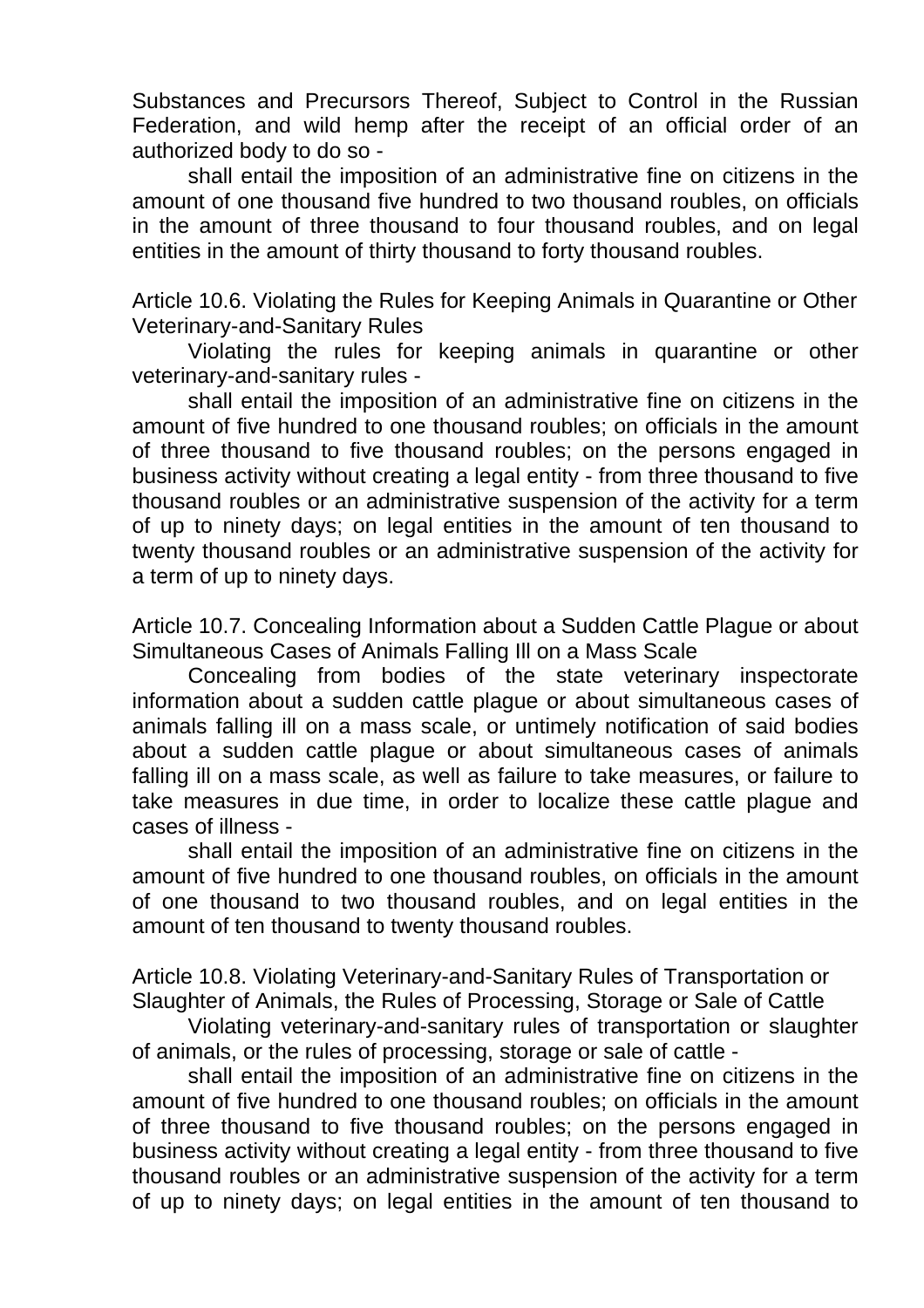twenty thousand roubles or an administrative suspension of the activity for a term of up to ninety days.

Article 10.9. Carrying Out Land Reclamation Works in Violation of the Project Therefor

Carrying out land reclamation works in violation of the project of the land reclamation works -

shall entail the imposition of an administrative fine on citizens in the amount of one thousand five hundred to two thousand roubles, on officials in the amount of three thousand to four thousand roubles, and on legal entities in the amount of thirty thousand to forty thousand roubles.

Article 10.10. Violating the Rules for Operation of Land Reclamation Systems, or of Separate Hydraulic Engineering Structures. Damaging Land Reclamation Systems

1. Violating the rules for operation of a land reclamation system or of a separate hydraulic engineering structure -

shall entail the imposition of an administrative fine on citizens in the amount of five hundred to one thousand roubles, on officials in the amount of one thousand to two thousand roubles, and on legal entities in the amount of ten thousand to twenty thousand roubles.

2. Damaging a land reclamation system, or a protective forest stand -

shall entail the imposition of an administrative fine on citizens in the amount of one thousand to one thousand five hundred roubles, on officials in the amount of two thousand to three thousand roubles, and on legal entities in the amount of twenty thousand to thirty thousand roubles.

3. Construction or operation of communication lines, of electricity transmission lines, of pipelines, of roads or of other objects on land, which is being improved (or has been improved), without the consent of a specially authorized state land reclamation body -

shall entail the imposition of an administrative fine on citizens in the amount of one thousand to one thousand five hundred roubles, on officials in the amount of one thousand five hundred to two thousand roubles, and on legal entities in the amount of ten thousand to twenty thousand roubles.

Article 10.11. Violating the Standards and Rules of Pedigree Cattle Breeding

1. Sale or use, for the purpose of reproduction, of bloodstock products (material) failing to meet the requirements established by the legislation on pedigree cattle breeding -

shall entail the imposition on an administrative fine on citizens in the amount of one thousand to one thousand five hundred roubles, on officials in the amount of two thousand to three thousand roubles, and on legal entities in the amount of twenty thousand to thirty thousand roubles.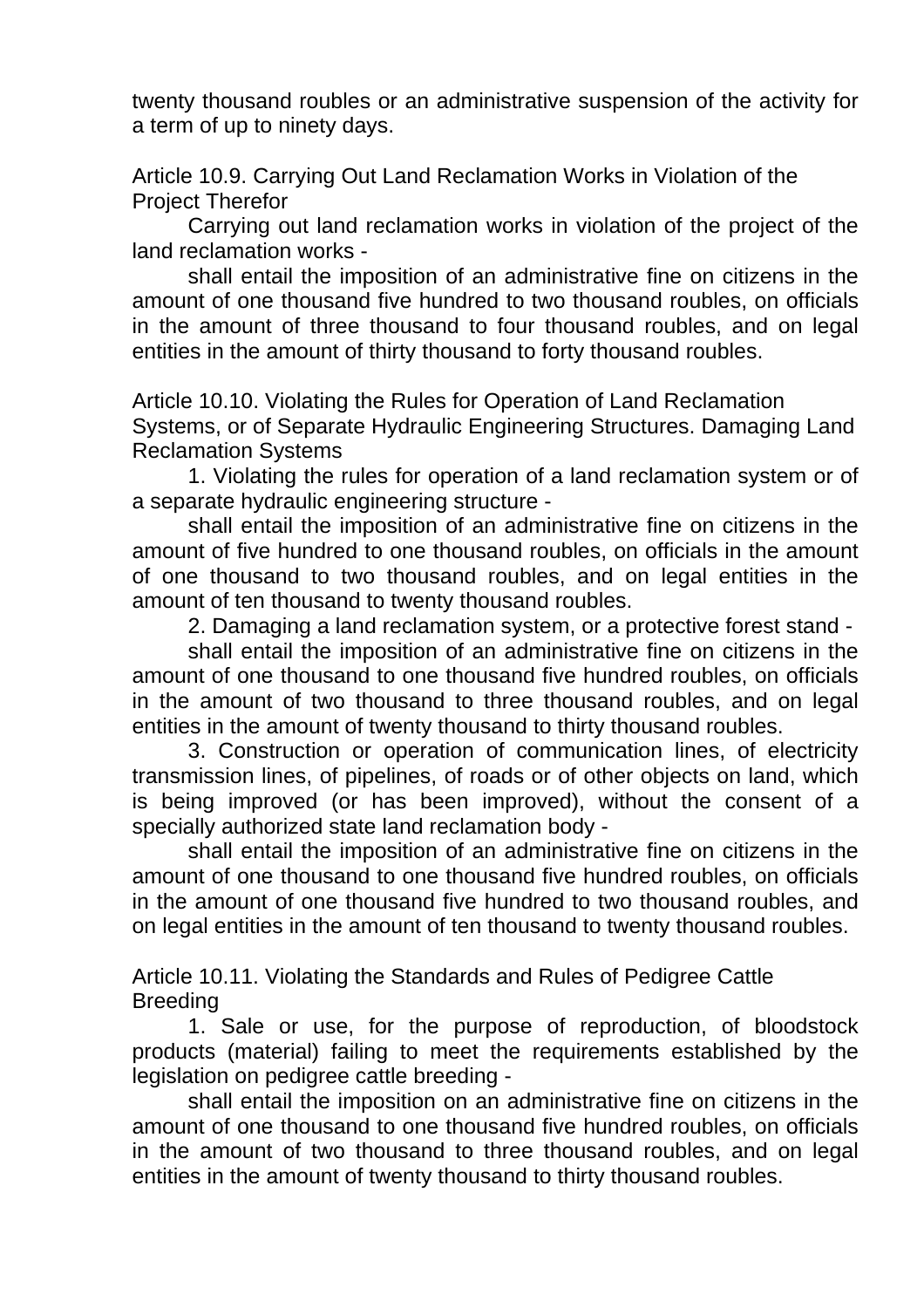2. Violating the rules for state registration of pedigree animals and of pedigree cattle herds -

shall entail the imposition of an administrative fine on citizens in the amount of three hundred to five hundred roubles, on officials in the amount of five hundred to one thousand roubles, and on legal entities in the amount of five thousand to ten thousand roubles.

Article 10.12. Violating the Rules for Production, Procurement, Processing, Storage, Sale, Transportation and Use of Agricultural Seeds

Violating the rules of production, procurement, processing, storage, sale, transportation and use of agricultural seeds -

shall entail the imposition of an administrative fine on citizens in the amount of three hundred to five hundred roubles, on officials in the amount of five hundred to one thousand roubles, and on legal entities in the amount of five thousand to ten thousand roubles.

Article 10.13. Violating the Rules of Documenting Agricultural Seeds

Violating the rules of drawing up documents concerning agricultural seeds, or introducing unreliable data about grades and sowing properties of seeds therein -

shall entail the imposition of an administrative fine on citizens in the amount of one hundred to three hundred roubles, on officials in the amount of three hundred to five hundred roubles, and on legal entities in the amount of three thousand to five thousand roubles.

Article 10.14. Violating the Procedure for Importation into the Territory of the Russian Federation of Agricultural Seeds

Importing into the territory of the Russian Federation batches of seeds, which do not meet the requirements of state standards, in the absence of the documents attesting the grades and sowing properties of the seeds, or unpacked batches of seeds (in bulk) treated with chemical and biological preparations, or batches of seeds, allowed for use but having grades, which are not included into the State Register of Selection Achievements, except for batches of seeds intended for scientific research, state tests and production of seeds for exportation from the Russian Federation -

shall entail the imposition of an administrative fine on citizens in the amount of one thousand five hundred to two thousand roubles, on officials in the amount of three thousand to four thousand roubles, and on legal entities in the amount of thirty to forty thousand roubles.

Chapter 11. Administrative Offences on Transport

Article 11.1. Actions Endangering Safety on Railway Transport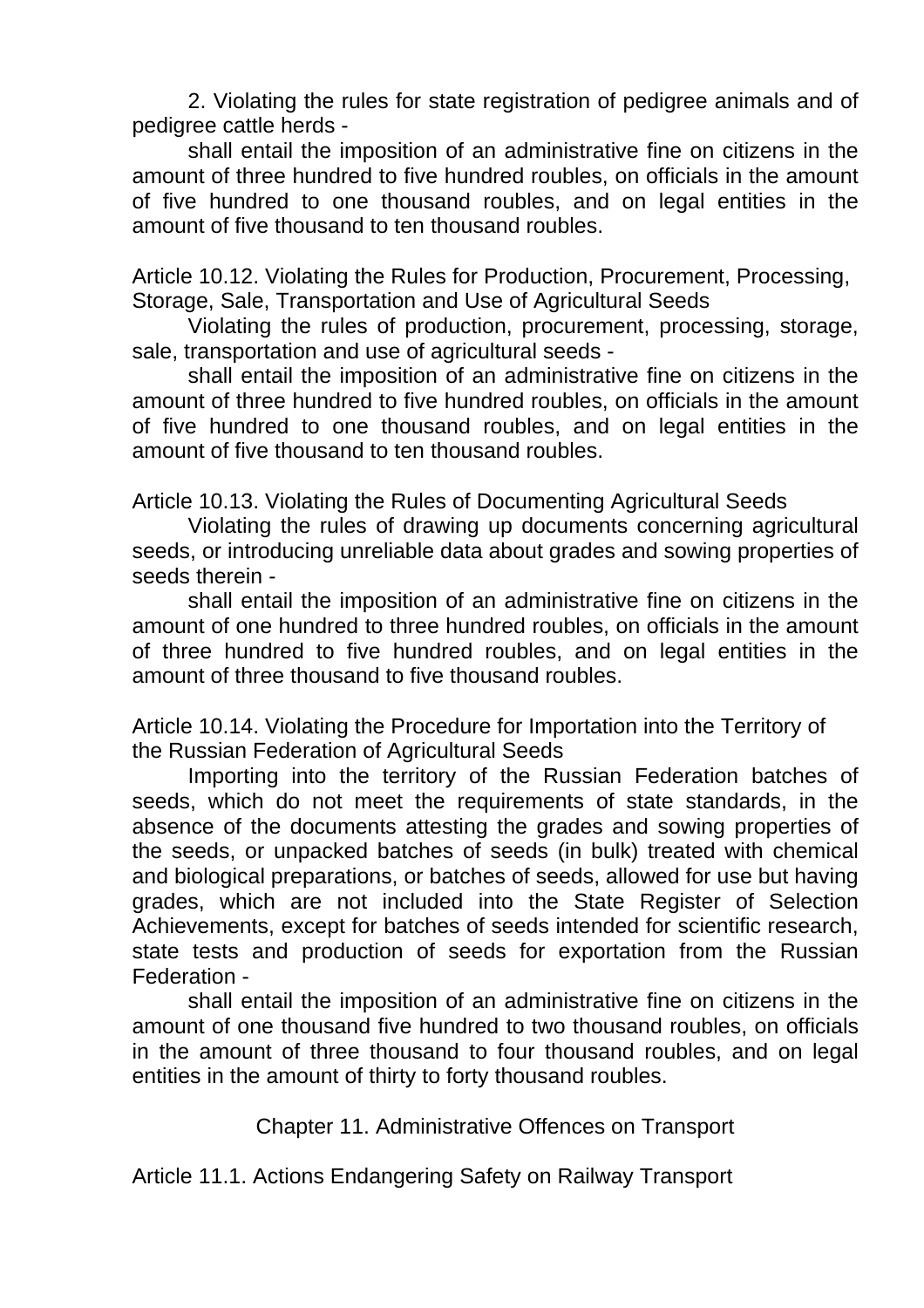1. Damaging a railway track, or signaling and communication structures and devices, or any other transport equipment, as well as throwing on, or leaving on, railway tracks articles which may disrupt railway traffic -

shall entail the imposition of an administrative fine on citizens in the amount of one thousand to one thousand five hundred roubles, and on officials in the amount of two thousand to three thousand roubles.

2. Failure to observe the established dimensions, while loading and unloading cargo -

- shall entail the imposition of an administrative fine on citizens in the amount of two thousand to three thousand roubles.

3. Damaging protective stands, snow-fences or other railway objects

 shall entail the imposition of an administrative fine on citizens in the amount of three hundred to five hundred roubles, and on officials in the amount of five hundred to one thousand roubles.

4. Violating the rules for crossing railway tracks by animal-drawn transport and of driving cattle across railway tracks, as well as violating the cattle pasture rules in the vicinity of railway tracks -

shall entail a warning or the imposition of an administrative fine on citizens in the amount of one hundred roubles, and on officials in the amount of one hundred to three hundred roubles.

5. Passing over railway tracks, where it is not prescribed -

shall entail a warning or the imposition of an administrative fine in the amount of one hundred roubles.

Article 11.2. Violating the Safety Rules Regarding Traffic and Operation of Industrial Railway Transport

Violating the safety rules regarding traffic and operation of industrial railway transport on access railway tracks, which are not included into the federal system of railway transport, and on their crossings -

shall entail the imposition of an administrative fine on industrial railway transport personnel in the amount of one thousand to two thousand roubles.

Article 11.3. Actions Endangering the Safety of Aviation

1. Placing in the vicinity of an aerodrome signs and devices, similar to the marking signs and devices adopted for identification of aerodromes, or using pyrotechnic articles without the authorization of the administration of an airport or an aerodrome, as well as arrangement in the vicinity of an airport or an aerodrome of objects encouraging the mass concentration of birds -

shall entail the imposition of an administrative fine on citizens in the amount of three hundred to five hundred roubles, and on officials in the amount of five hundred to one thousand roubles.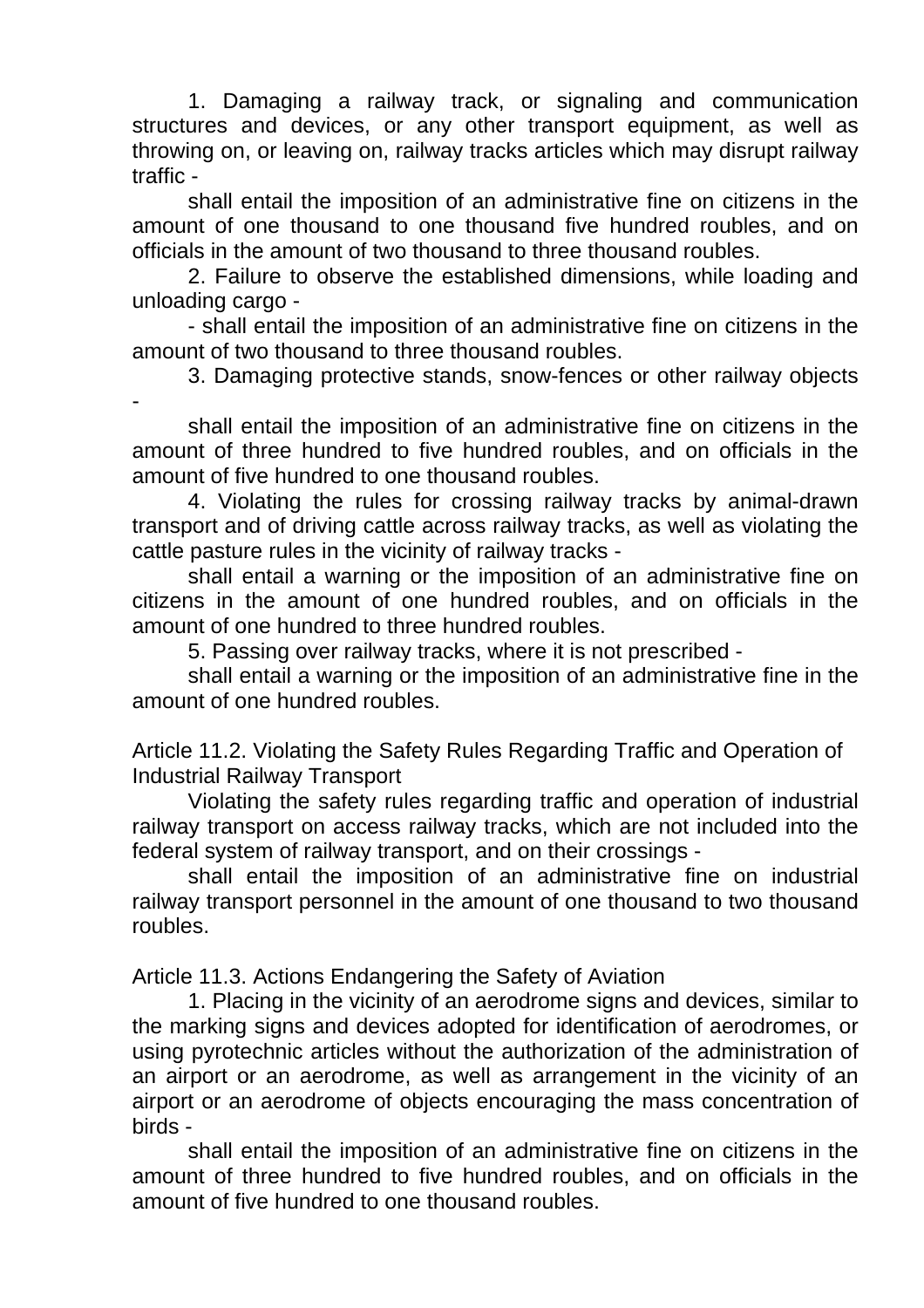2. Failure to observe the rules of placing nighttime and daytime marking signs and devices on buildings and structures -

shall entail the imposition of an administrative fine on citizens in the amount of three hundred to five hundred roubles, and on officials in the amount of five hundred to one thousand roubles.

3. Damaging aerodrome equipment, aerodrome signs, aircraft and equipment thereof -

shall entail the imposition of an administrative fine in the amount of five hundred to one thousand roubles.

4. Passing or driving across the territory of airports (except for airport buildings), of aerodromes, of radio communication and light signaling objects, used for flying support, without proper authorization -

shall entail a warning or the imposition of an administrative fine in the amount of one hundred to three hundred roubles.

Article 11.4. Violating the Rules for Use of Air Space

1. Violation by an airspace user of the federal rules for use of air space -

shall entail the imposition of an administrative fine on citizens in the amount of one thousand to two thousand roubles, on officials in the amount of two thousand to four thousand roubles, and on legal entities in the amount of twenty thousand to thirty thousand roubles.

2. Violating the rules for use of air space by persons who are entitled in the established procedure to exercise activities related to use of airspace -

shall entail the imposition of an administrative fine on citizens in the amount of two thousand to two thousand five hundred roubles, on officials in the amount of four thousand to five thousand roubles, and on legal entities in the amount of forty thousand to fifty thousand roubles.

Article 11.5. Violating the Rules for Safe Operation of Aircraft

Violating the rules for safe operation of aircraft -

shall entail the imposition of an administrative fine on citizens in the amount of two thousand to two thousand five hundred roubles or deprivation of the right to pilot an aircraft for a term of up to one year; on officials in the amount of four thousand to five thousand roubles or deprivation of the right to pilot an aircraft for a term of up to one year.

Article 11.6. Actions Endangering Safety on Water Transport

1. Violating the procedure for employing booms and for arranging forest harbours, or for arranging fishweirs and other fishing instalations at improper places without agreeing it in the established procedure with authorities of the regions where waterways and hydro-structures are situated, as well as carrying out diving works in port water areas without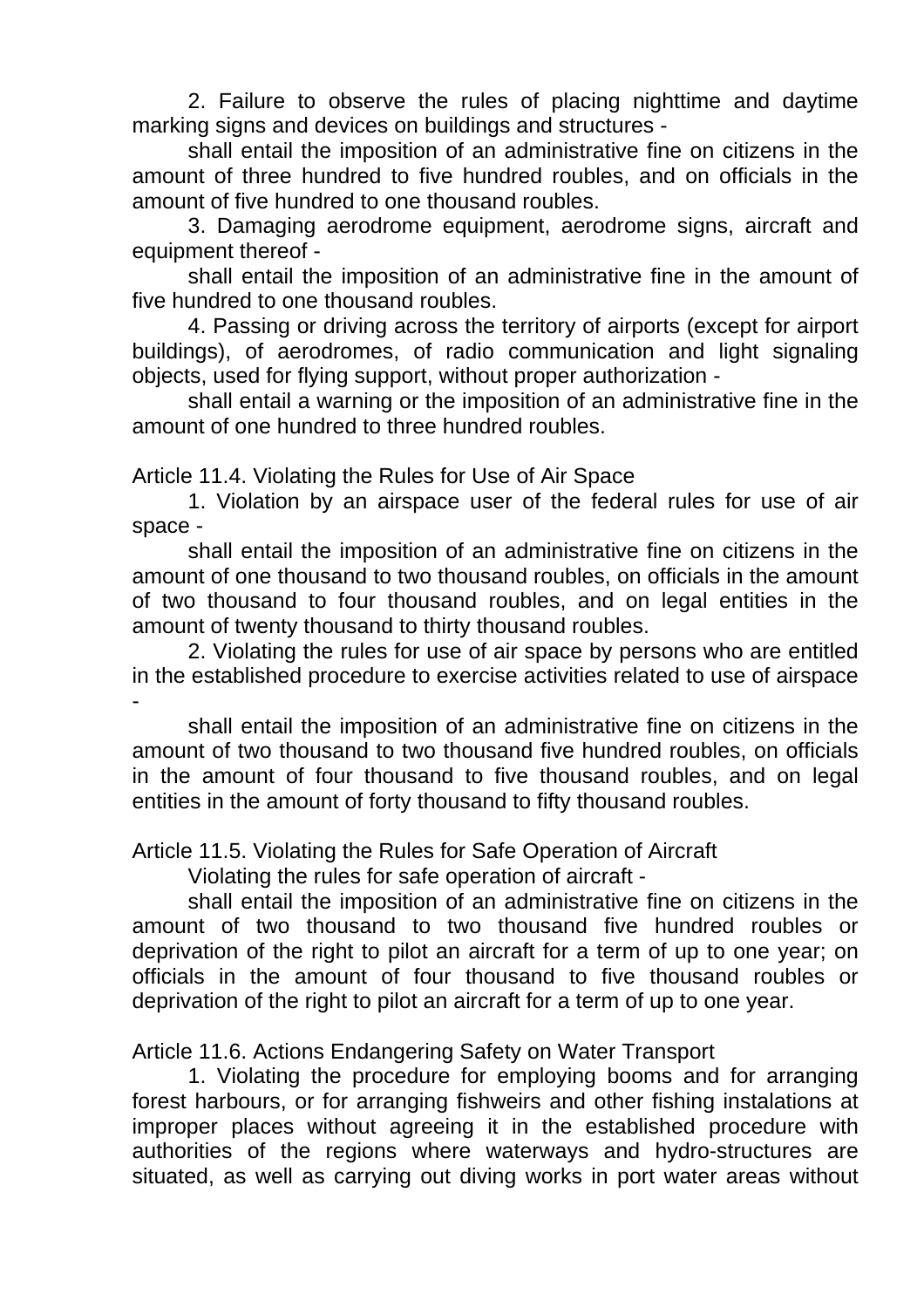proper authorization, or failure to observe the signaling rules, while carrying out these works -

shall entail the imposition of an administrative fine on citizens in the amount of three hundred to five hundred roubles, and on officials in the amount of five hundred to one thousand roubles.

2. Destroy or damaging structures, or communication and signaling devices on sea transport ships, inland water transport ships, floating and waterside navigation and technical equipment, or at technical means and signs showing shipping and navigational conditions, or on communication and signaling means, as well as damaging port and hydro-engineering structures, or tearing off and setting up without proper authorization (agreement) signs, structures, sources of acoustic and light signals, impeding identification of navigational signs and signals -

shall entail the imposition of an administrative fine on citizens in the amount of five hundred to one thousand roubles, and on officials in the amount of one thousand to two thousand roubles.

3. Violating the rules for maintenance, and the established procedure for operation, of navigational equipment on bridges, dams and other hydroengineering structures -

shall entail the imposition of an administrative fine on officials in the amount of five hundred to one thousand roubles.

## Article 11.7. Violating the Rules of Sailing

1. Violating by a navigator or by any other person navigating a sea transport ship or an inland water transport ship (except for small boats) the rules of sailing and moorage, of a ship's entry to, or departure from, a port, of towing trains and rafts, of giving sound or light signals and of bearing ship's lights and signs -

shall entail the imposition of an administrative fine in the amount of five hundred to one thousand roubles or deprivation of the right to navigate a vessel for a term of up to one year.

2. Exceeding by a navigator, or by any other person navigating a small boat, of the established speed, or failure to meet the requirements of navigational signs, or an intentional stoppage or mooring at places where it is forbidden, as well as violating the rules of manoeuvring, of giving sound signals and of bearing ship's lights and signs -

shall entail a warning or the imposition of an administrative fine in the amount of three hundred to five hundred roubles or deprivation of the right to navigate a small boat for a term of up to six months.

Note. By a small-size vessel in this Code should be understood a self-propelled vessel of a gross tonnage of less than 80 register tons with the main engine of a power of 55 kilowatts (75 horsepowers) or with a suspended motor (suspended motors) irrespective of its (their) power, a sailing non-self-propelled vessel of a gross tonnage of less than 80 register tons, another non-self-propelled vessel (a rowing boat of a tonnage of 100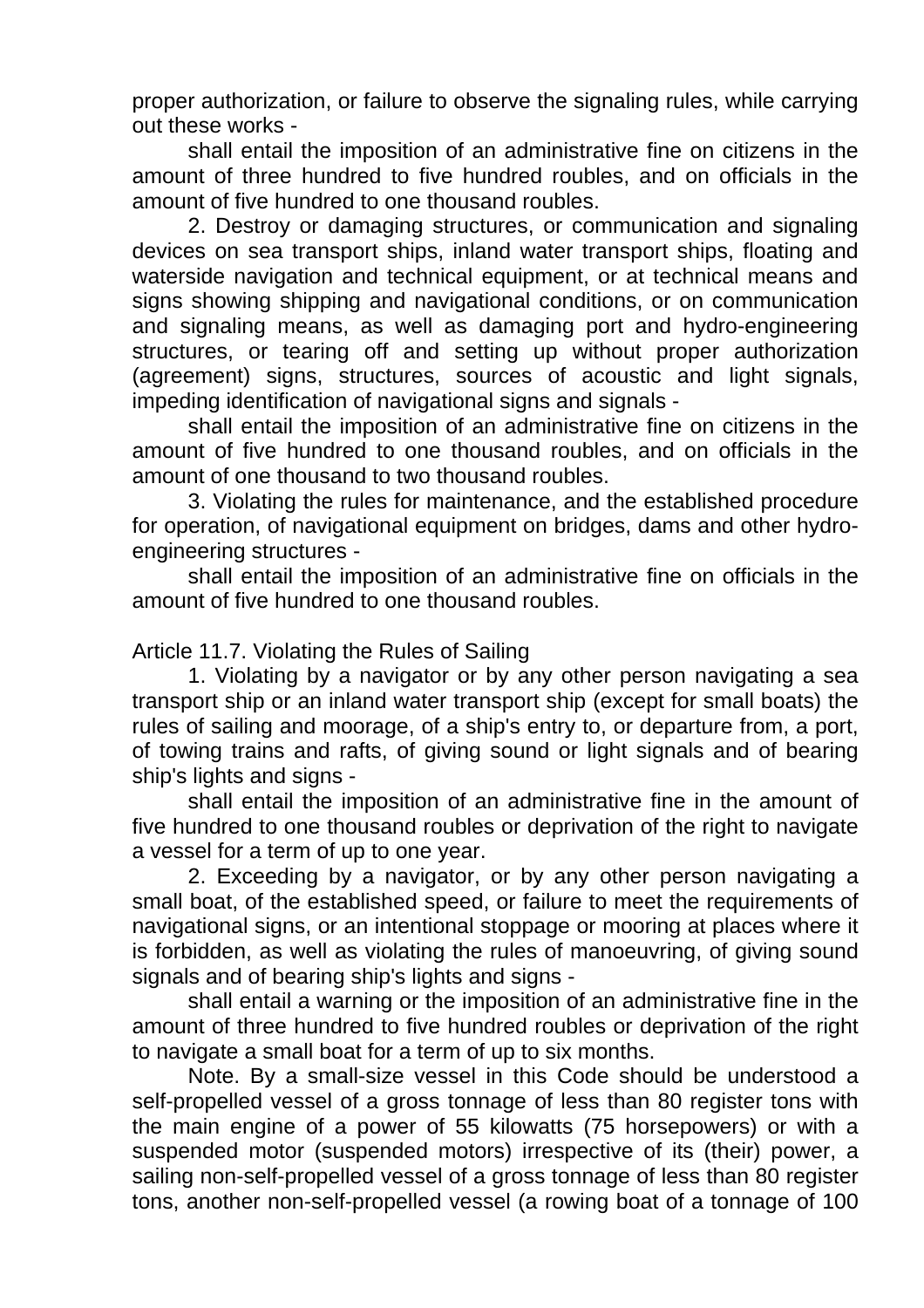or more kilograms, a kayak of a tonnage of 150 or more kilograms and an inflatable vessel of a tonnage of 225 or more kilograms), a pleasure vessel of a passenger capacity of not more than 12 persons irrespective of the power of the main engine (main engines) and of the gross tonnage, and also a water motorcycle (hydrocycle).

Article 11.8. Violating the Rules for Operating Vessels, as Well as Navigation of a Vessel by a Person Who Is Not Authorized to Do So

1. Navigating a vessel (including small boats) which is not registered in the established procedure, or the technical condition of which has not been inspected (certified), or which does not have a ship's number or markings, or which has been reequipped without proper authorization, as well as a vessel which needs repairing to such an extent that operation thereof is forbidden, or where the passenger capacity standards are violated or the restrictions concerning the region and conditions of sailing are not observed -

shall entail the imposition of an administrative fine in the amount of five hundred to one thousand roubles.

2. Navigation of a vessel by a person who is not authorized to navigate this vessel, or allowing a person, who is not authorized to navigate a vessel, to do so -

shall entail the imposition of an administrative fine in the amount of one thousand to one thousand five hundred roubles.

Article 11.9. Navigation of a Vessel by a Navigator or by Any Other Person in a State of Alcoholic Intoxication

1. Navigation of a vessel (including small boats) by a navigator or any other person in a state of alcoholic intoxication, as well allowing a person in a state of alcoholic intoxication to navigate a vessel -

shall entail the imposition of an administrative fine in the amount of one thousand five hundred to two thousand roubles or deprivation of the right to navigate a vessel for a term of one to two years.

2. Avoidance by a navigator or by any other person, navigating a vessel, of a medical examination in the established procedure, as regards the state of alcoholic intoxication -

shall entail the imposition of an administrative fine in the amount of one thousand to one thousand five hundred roubles or deprivation of the right to navigate a vessel for a term of one to two years.

Article 11.10. Violating the Passenger Safety Rules on Board Water Transport Ships, as Well as in Small Boats

Violating passenger safety rules during embarkation, transportation and disembarkation of passengers on board water transport ships or in small boats -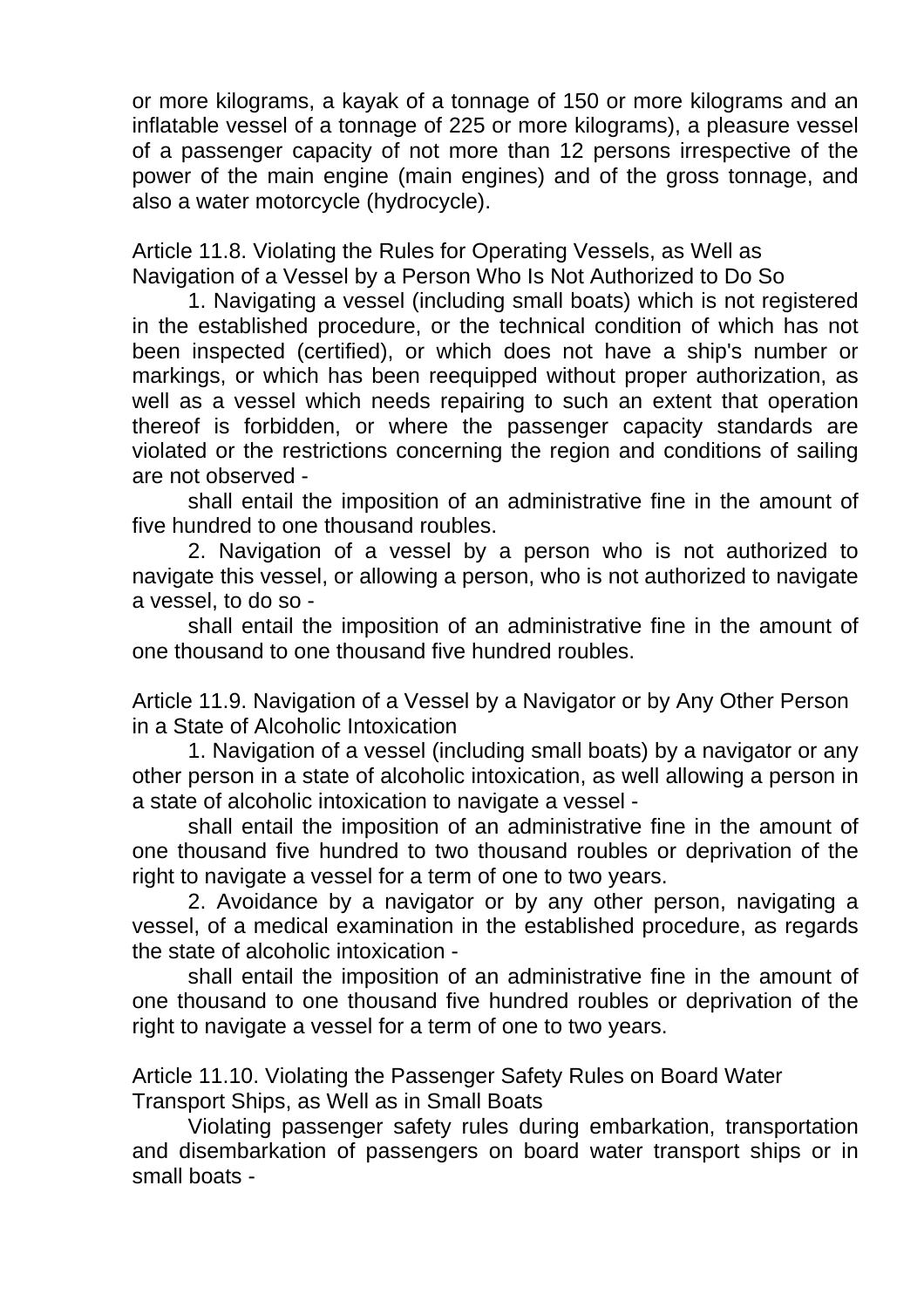shall entail the imposition of an administrative fine on citizens in the amount of three hundred to five hundred roubles, and on officials in the amount of five hundred to one thousand roubles.

Article 11.11. Violating the Rules of Loading and Unloading Ships

Violation of the rules of loading and unloading ships, including small boats -

shall entail the imposition of an administrative fine on citizens in an amount of three hundred to five hundred roubles; on officials - from five hundred to one thousand roubles; on juridical persons - from five thousand to ten thousand roubles.

Article 11.12. Violating the Rules for Using Bases (Structures) for Small Boat Moorage

Using bases (structures) for small boat moorage in the absence of authorization of bodies of the state small boat inspectorate, or violating the norms of small boat moorage, of terms, conditions and technical requirements regarding safe operation of bases (structures) thereof, as well as keeping at said bases (structures) small boats which are not registered in the established procedure -

shall entail the imposition of an administrative fine on the officials, who are responsible for the use of bases (structures) for small boats, in the amount of five hundred to one thousand roubles.

Article 11.13. Violating the Rules for Permitting a Ship to Depart, or Allowing Persons, Who Do Not Have Appropriate Diplomas (Certificates, Licenses) or Who Are in a State of Alcoholic Intoxication, to Navigate a Ship

1. Permitting a ship (except for small boats) to depart (giving a ship an order to depart) by a person, responsible for operation thereof, in the absence of the documents certifying registration of a ship, or its fitness for operation, or with an incomplete ship's crew, or when the technical condition of a ship does not comply with available documents, or in violation of the established rules of loading, norms of passenger capacity or restrictions depending on the sailing area and conditions, as well as allowing persons, who do not have appropriate diplomas (certificates, licenses) or who are in a state of alcoholic intoxication, to navigate a ship or to operate machinery and equipment thereof -

shall entail the imposition of an administrative fine in the amount of one thousand to two thousand roubles.

2. Permitting the departure of a small boat, which is not registered in the established procedure, or which technical condition has not been inspected (certified), or which needs repairing to such an extent that its operation is forbidden, or which is not properly equipped, or which has been reequipped without appropriate authorization, as well as allowing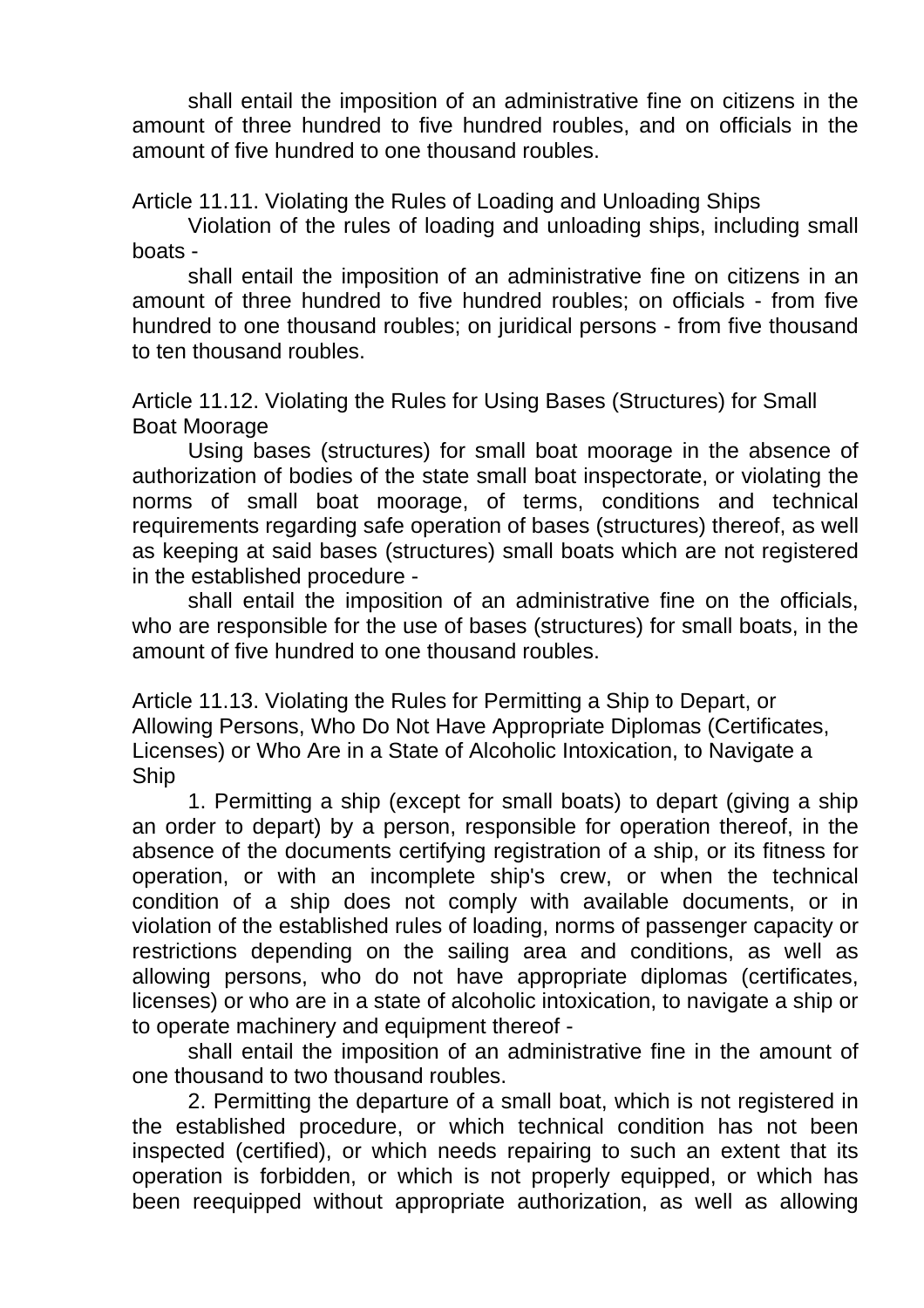persons, who have no right to navigate a small boat or who are in a state of alcoholic intoxication, to navigate a small boat -

shall entail the imposition of an administrative fine on the officials responsible for operation of small boats in the amount of five hundred to one thousand roubles.

Article 11.14. Violating the Rules of Transporting Dangerous Substances, Large-Sized or Heavy-Weight Cargo

1. Violating the rules of transporting dangerous substances, largesized or heavy weight cargo on air transport -

shall entail the imposition of an administrative fine on citizens in the amount of five hundred to one thousand roubles, on officials in the amount of one thousand to two thousand roubles; on juridical persons - from ten thousand to twenty thousand roubles.

2. Violating the rules of transporting dangerous substances, largesized or heavy-weight cargo on sea and inland water transport -

shall entail the imposition of an administrative fine on citizens in the amount of three hundred to five hundred roubles, officials in the amount of five hundred to one thousand roubles; on juridical persons - from five thousand to ten thousand roubles.

3. Violating the rules of transporting dangerous substances, largesized and heavy-weight cargo on railway transport -

shall entail the imposition of an administrative fine on citizens in the amount of one hundred to three hundred roubles, on officials in the amount of three to five hundred roubles, on juridical persons - from three thousand to five thousand roubles.

Article 11.15. Damaging Property on Transport Means in General Use, Freight Carriages, or Other Equipment Intended for Transportation or Storage of Cargo on Transport

1. Damaging property on transportation means in general use, where damage to property does not exceed one hundred roubles, as well as damaging freight carriages, or vessels and other transportation means, or containers, or other equipment intended for transportation and storage of cargo on transport -

shall entail the imposition of an administrative fine in the amount of one thousand to one thousand five hundred roubles.

2. Damaging seals or locks of freight carriages, of trucks and trailers, of containers, of holds, of cargo compartments and other cargo premises of vessels and aircrafts, or damaging individual packages or packing thereof, or packets, as well as fences of passenger platforms, or damaging premises of railway stations and terminals, or damaging fences of freight yards (terminals) of railway stations, of truck standings, of container points (grounds), of ports (wharfs, landing grounds), of locks and warehouses, used for freight transportation -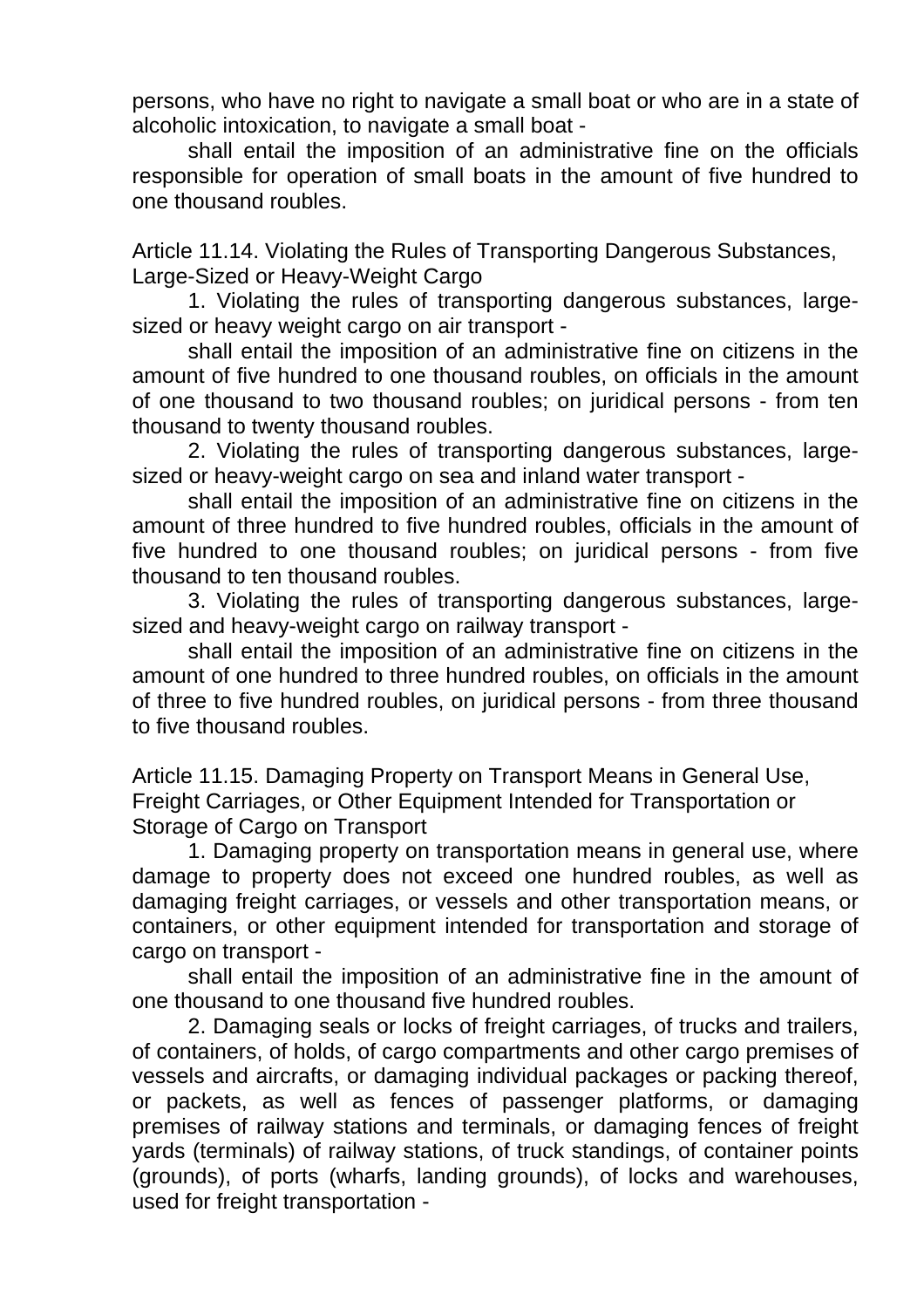shall entail the imposition of an administrative fine in the amount of one thousand to one thousand five hundred roubles.

Article 11.16. Violating the Fire Prevention Rules on Railway, Sea, Inland Water or Air Transport

Violating the fire prevention rules on railway, sea, inland water or air transport -

shall entail the imposition of an administrative fine on citizens in the amount of five hundred to one thousand roubles, and on officials in the amount of one thousand to two thousand roubles.

Article 11.17. Violating the Rules of Citizens' Conduct on Railway, Air or Water Transport

1. Embarkation or disembarkation of passengers on the move of a train, or travelling on carriage footsteps, or carriage roofs, or any other places unsuitable for passenger travel, as well as an unauthorized stoppage of a train, when it is not necessary, or unauthorized travelling in a freight train -

shall entail the imposition of an administrative fine in the amount of one hundred roubles.

2. Throwing litter and other things on railway tracks and platforms or overboard a sea transport ship or an inward water transport ship -

shall entail a warning or the imposition of an administrative fine in the amount of one hundred roubles.

3. Smoking in a suburban train carriage (including covered platforms thereof), or at places not intended for smoking in a local or a long-distance train, or on board a sea transport ship, or on board an inward water transport ship -

shall entail a warning or the imposition of an administrative fine in the amount of one hundred roubles.

4. Violating the rules of photographing, video recording, filming or using radio communication means on board an aircraft -

shall entail a warning or the imposition of an administrative fine in the amount of one hundred roubles accompanied by confiscation of the film.

5. Failure of persons who are on board an aircraft, a sea transport ship or an inland water transport ship to follow rightful orders of the commanding officer (master) of the vessel -

shall entail a warning or the imposition of an administrative fine in the amount of one hundred roubles.

Article 11.18. Travelling without a Ticket

1. Travelling without a ticket:

1) in a suburban train -

shall entail the imposition of an administrative fine in the amount of one hundred roubles;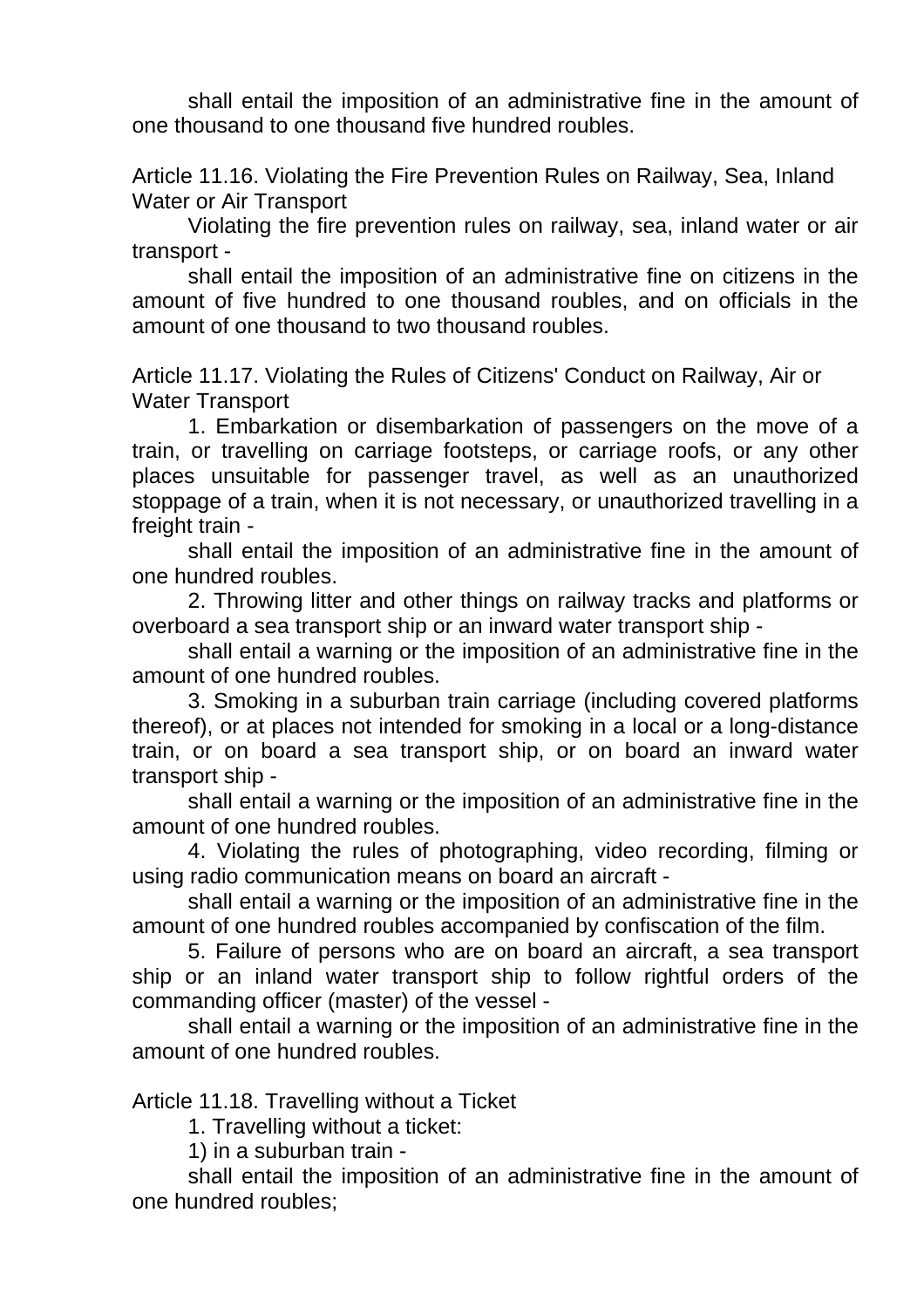2) in a local and long-distance train -

shall entail the imposition of an administrative fine in the amount of two hundred roubles;

3) on board a sea transport suburban ship, or on board an inland water transport suburban ship -

shall entail the imposition of an administrative fine in the amount of one hundred roubles;

4) on board a sea transport long-distance (transit) ship, or on board an inland water transport long-distance (transit) ship -

shall entail the imposition of an administrative fine in the amount of one hundred roubles.

2. Travelling by aircraft without a ticket -

shall entail the imposition of an administrative fine in the amount of two hundred roubles.

3. Travelling by intercity bus without a ticket -

shall entail the imposition of an administrative fine in the amount of one hundred roubles.

4. Carriage of children without a ticket, whose travelling is partially payable -

shall entail the imposition of an administrative fine equal to half the amount of the fine which shall be imposed on adult passengers for travelling without a ticket on the appropriate transport.

Article 11.19. Violating the Rules for Carriage of Hand Luggage, Baggage and Freight

1. Carriage of hand luggage in excess of the established standard without payment therefor on air, sea, inland water or railway transport -

shall entail the imposition of an administrative fine equal to one hundred roubles.

2. Carriage of luggage without paying therefor by intercity bus -

shall entail the imposition of an administrative fine in the amount one hundred roubles.

3. Carriage in hand luggage, in baggage or freight of the substances and articles whose transportation is forbidden, as well as delivering dangerous substances to railway baggage rooms for safe keeping -

shall entail the imposition of an administrative fine in the amount of one hundred to three hundred roubles.

4. Carriage of domestic animals and poultry without payment -

shall entail the imposition of an administrative fine equal to one hundred roubles.

Article 11.20. Violating Safety Rules, While Constructing, Operating or Repairing Main Pipelines

Violating safety rules, while constructing, operating or repairing main pipelines, as well as putting them in operation with technical defects -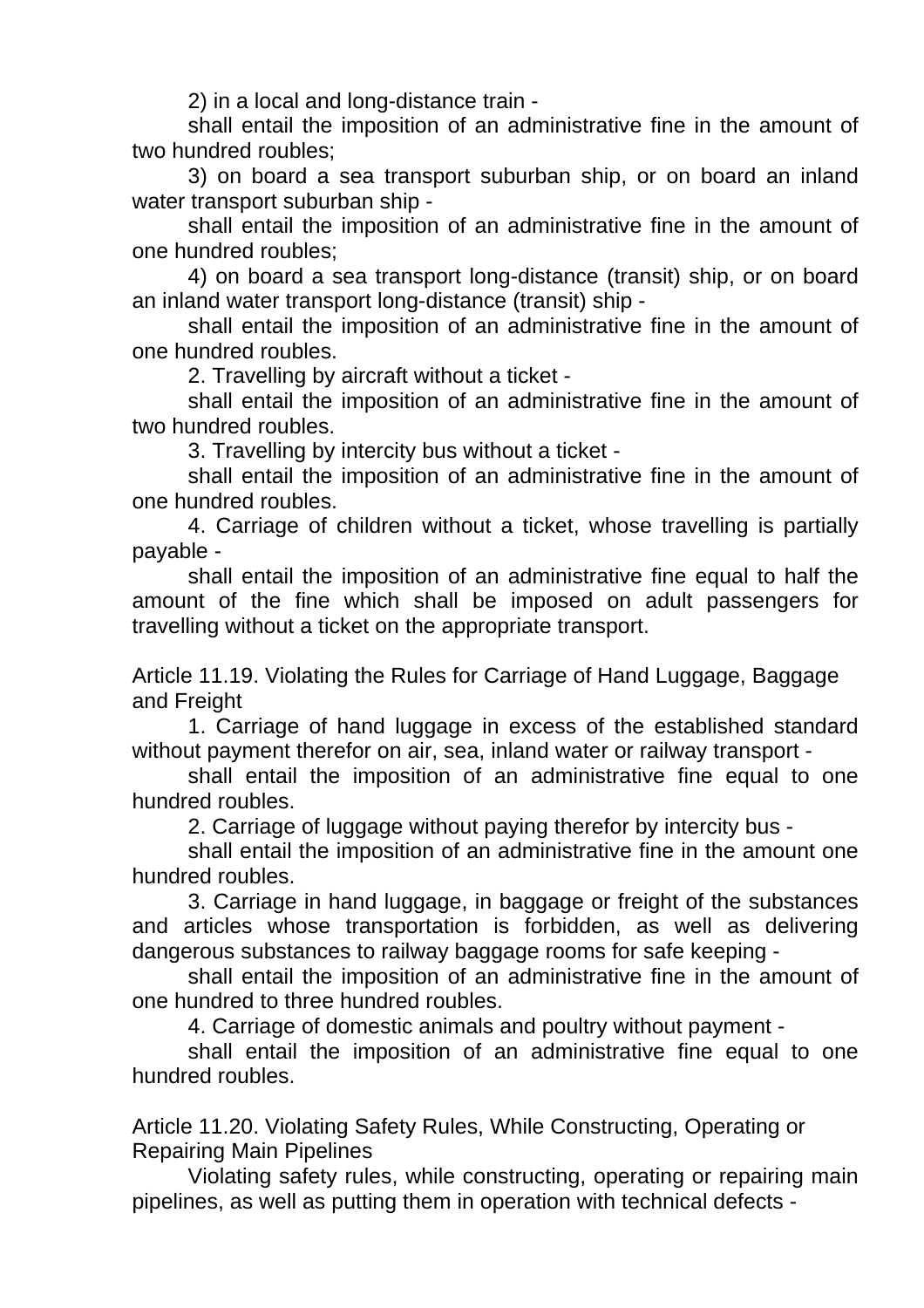shall entail the imposition of an administrative fine on citizens in the amount of one hundred to three hundred roubles; on officials in the amount of three hundred to five hundred roubles; on the persons engaged in business activity without creating a legal entity - from three hundred to five hundred roubles or an administrative suspension of the activity for a term of up to ninety days; on legal entities in the amount of three thousand to five thousand roubles or an administrative suspension of the activity for a term of up to ninety days.

Article 11.21. Violating the Rules for Using Road Rights of Way and Road Sides

1. Pollution of strips of land designated for motor roads and of roadsides of motor roads, ploughing up land, or haymaking, or felling or damaging stands and other perennial plants, or removing turf and excavating, except for works related to maintenance of strips of land designated for motor roads or to repair of motor roads or sections thereof, or cattle pasture, as well as cattle driving across motor roads outside specially allotted places coordinated with owners of motor roads -

shall entail a warning or imposition of an administrative fine in the amount of up to 300 roubles.

2. The use of water removal structures of a motor road for water discharge or run-off, carrying out within the boundaries of the strip of land designated for a motor road, in particular on the surfaced portion of it, works connected with application of inflammable substances, as well as of substances which can reduce the grip of the wheels of transport vehicles with road surface; carrying out within the boundaries of the strip of land designated for a motor road works which are not connected with construction, reconstruction, overhaul, repair and maintenance of the motor road and placement of roadside service facilities; placement within the boundaries of the strip of land designated for a motor road of buildings, constructions, structures and other facilities which are not intended for servicing of the motor road, constriction, reconstruction, overhaul, repair amd maintenance of he motor road and do not pertain to roadside service facilities; installation within the boundaries of a strip of land of a motor road of advertising structures which do not comply with the requirements of technical regulations and/or normative legal acts of the Russian Federation on road traffic safety, of information boards and signposts which are not related to ensuring road traffic safety or the exercise of road activities, laying or rearrangement of engineering services within the boundaries of the strip of land designated for a motor road without making or in defiance of the contract made with the owner of the motor road; construction, reconstruction, overhaul and repair of crossings of motor roads and of border crossings of motor roads, reconstruction, overhaul and repair of joints of roadside services facilities with motor roads, laying or rearrangement of engineering services within the boundaries of roadsides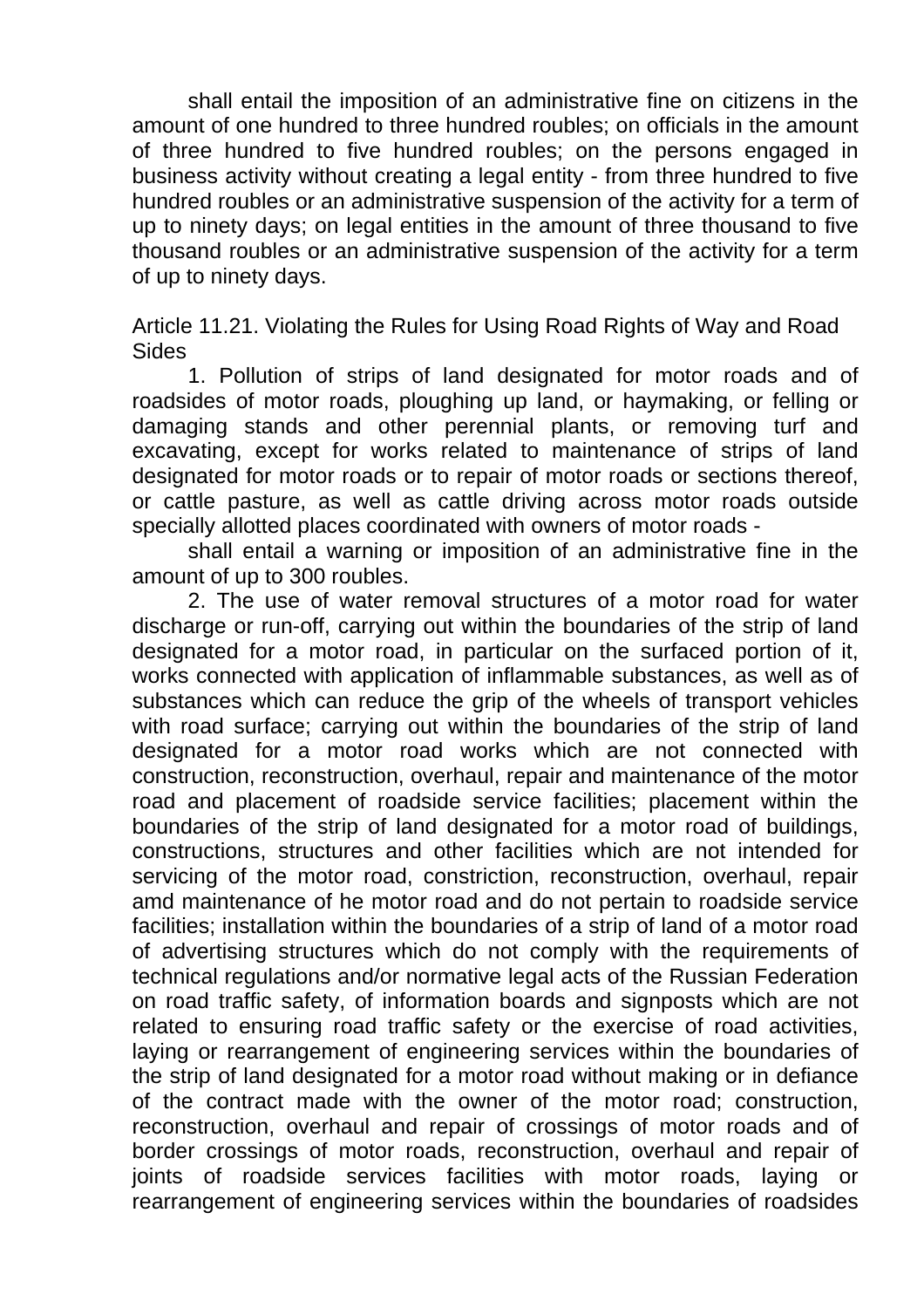of a motor road, construction and reconstruction of capital construction objects, of facilities intended for road activities, of roadside service facilities, installation of advertising structures, information boards and signposts within the boundaries of roadside of a motor road without coordination thereof with the owners of the motor road -

- shall entail the imposition of an administrative fine on citizens in the amount from one thousand to one thousand and five hundred roubles; on officials from three thousand to five thousand roubles and on legal entities from fifty thousand to eighty thousand roubles.

Article 11.22. Violation by Land Users of the Rules for Protecting Highways and Road Structures

Failure of persons using land plots, adjacent to highway drainage strips within the limits of settlements on roads of federal importance, to carry our their duties regarding the arrangement, repairing and systematic cleaning of walks or foot-bridges within the limits of the plots assigned to them, or their duties concerning the technical maintenance and cleaning of exits from the land plots, assigned to them, or from access roads to highways of general use, including crossing bridges, -

shall entail the imposition of an administrative fine on citizens in the amount of one hundred to three hundred roubles, on officials in the amount of three hundred to five hundred roubles, and on legal entities in the amount of three thousand to five thousand roubles.

Article 11.23. Violating a Work and Rest Schedule by a Driver of a Transport Motor Vehicle, Engaged in International Motor Carriage

1. Driving a freight motor vehicle or a bus, engaged in international motor carriage, without a controlling device (tachograph) or with a turnedoff tachograph, as well as with tachograms, which are not filled in, or without keeping registration sheets showing the work and rest schedule of drivers thereof -

shall entail the imposition of an administrative fine in the amount of up to two thousand five hundred roubles.

2. Violating the established work and rest schedule by a driver of a freight motor vehicle or of a bus engaged in international motor carriage -

shall entail the imposition of an administrative fine in the amount of five hundred to one thousand roubles.

Article 11.24. Organising a Transport Service for the Population without Making It Accessible to Disabled Persons

Failure of the head of an organisation, or of any other official, responsible for organising a transport service for the population and for operation of transport vehicles, to meet the requirements of legislation, providing for the inclusion into the transport service for the population of transport vehicles accessible to disabled persons -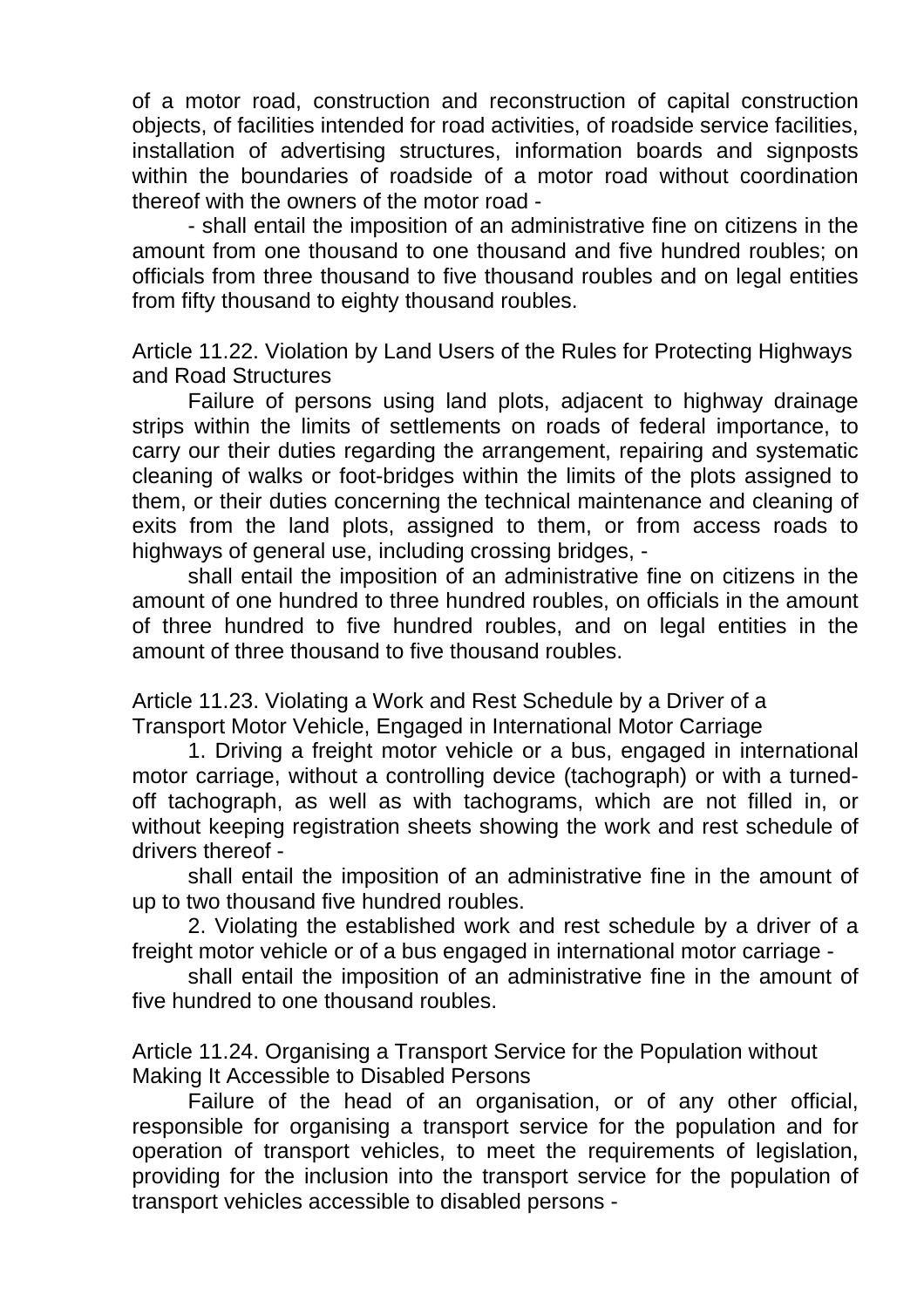shall entail the imposition of an administrative fine in the amount of two thousand to three thousand roubles.

Article 11.25. Abrogated.

Article 11.26. Unlawful Use of Motor Vehicles, Registered in Other States, for Freight and (or) Passenger Carriage

1. Using transport vehicles, which are owned by foreign carriers, for transportation of freight and (or) passengers between points, situated on the territory of the Russian Federation, -

shall entail the imposition of an administrative fine on the driver in the amount of one thousand to one thousand five hundred roubles, and on the officials, representing consignors, consignees and mediators, in the amount of two thousand to three thousand roubles.

2. International carriage of freight and (or) passengers without appropriate authorization by a freight motor vehicle or by a bus, registered in another state, from the territory of the Russian Federation to the territory of a foreign state, or to the territory of the Russian Federation from the territory of a foreign state, where said transport vehicle is not registered -

shall entail the imposition of an administrative fine on the driver in the amount of one thousand five hundred to two thousand roubles.

Article 11.27. Driving a Transport Vehicle, Engaged in International Motor Carriage, Which Does Not Bear on It, and (or) on a Trailer Attached Thereto, Distinguishing State Registration Plates of the Transport Vehicle (Trailer), and Violating Other Rules of Operating a Transport Vehicle Engaged in International Motor Carriage

Driving a transport vehicle, engaged in international motor carriage, which does not bear on it and (or) on a trailer attached thereto distinguishing state registration plates of the transport vehicle (trailer), as well as in the absence of an appropriate transport document in respect of the freight being carried, or in the absence of a list of passengers of a bus engaged in irregular passenger carriage, where it is required, -

shall entail the imposition of an administrative fine on the driver in the amount of two hundred to five hundred roubles.

Article 11.28. Abrogated.

Article 11.29. International Motor Carriage without Authorization

International motor carriage by drivers of transport vehicles, owned by foreign carriers, without authorization, where such authorization is obligatory -

shall entail the imposition of an administrative fine in the amount of one thousand to one thousand five hundred roubles.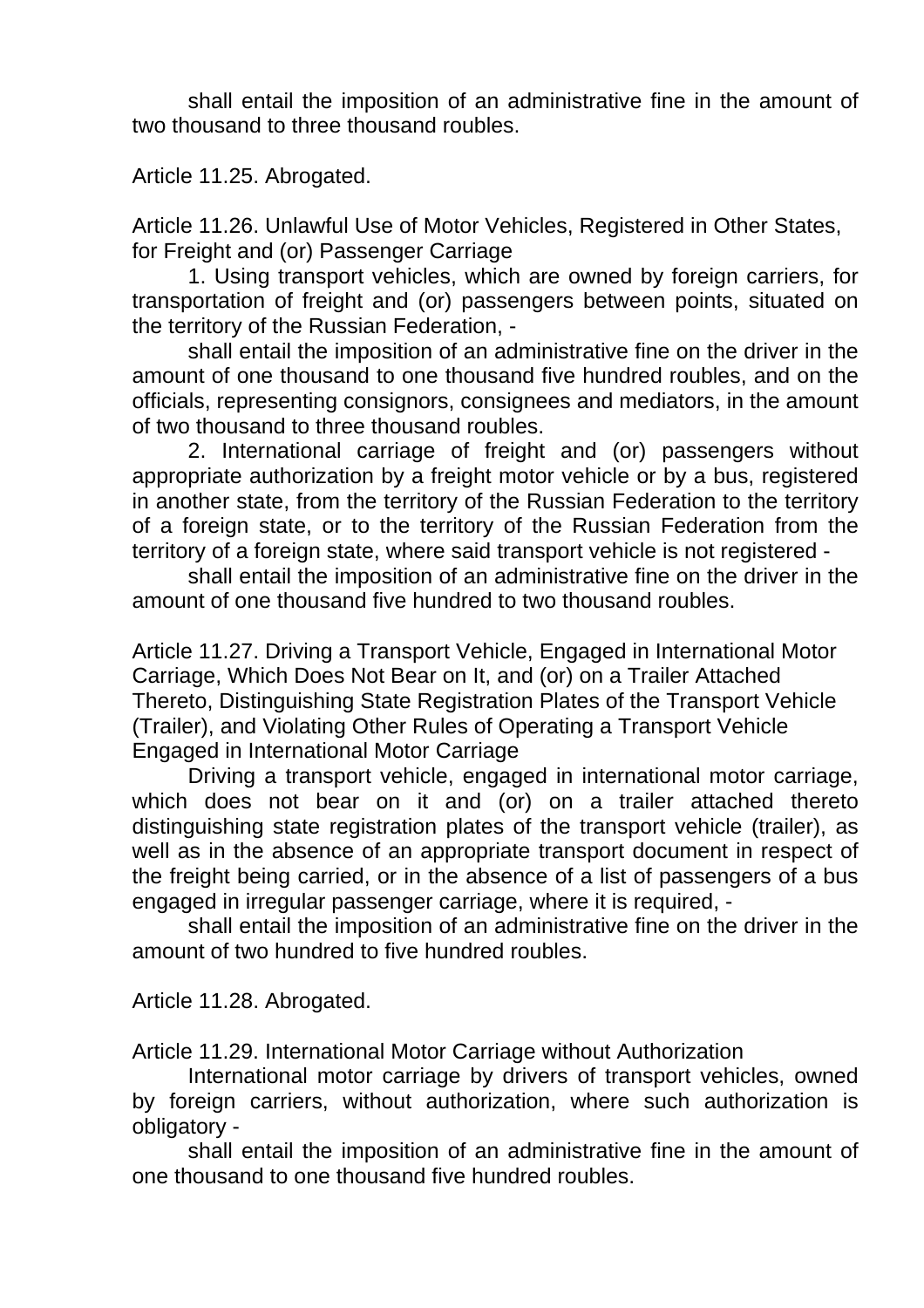Article 12.1. Driving a Transport Vehicle Which Is Not Registered in the Established Procedure or a Transport Vehicle Which Has Not Passed the State Vehicle Inspection

1. Driving a transport vehicle which is not registered in the established procedure -

shall entail imposition of an administrative fine in the amount of one hundred roubles.

2. Driving a transport vehicle which has not passed the state vehicle inspection -

shall entail an administrative fine in the amount of two hundred roubles.

Note:

1. A transport vehicle in this Article shall mean a motor vehicle with an engine capacity over 50 cubic centimetres and a maximum design speed of 50 kilometres per hour, as well as trailers thereto which are subject to state registration and, in other articles of this chapter, also tractors, other self-propelled road construction and other machines, trams and trolleybuses.

2. The procedure for, and time of, passing the state vehicle inspection shall be established by a federal law.

Article 12.2. Driving a Transport Vehicle in Violation of the Rules on Fixing State Registration Plates Thereon

1. Driving a registered transport vehicle bearing unreadable or nonstandard state registration plates, or those which do not meet the requirements of the state standard -

shall entail a warning or the imposition of an administrative fine in the amount of one hundred roubles.

2. Driving a transport vehicle which does not bear state registration plates -

shall entail the imposition of an administrative fine in the amount of five thousand roubles or the deprivation of the right to run motor transport vehicles for a period of one to three months.

3. The placing of deliberately forged state registration plates on a motor transport vehicle shall:

involve the imposition of an administrative fine in the amount of two thousand five hundred roubles on individuals; from fifteen thousand to twenty thousand roubles on officials responsible for the operation of motor transport vehicles; from four hundred thousand to five hundred thousand roubleson legal entities;

4. The running of motor transport vehicle with deliberately forged state registration plates -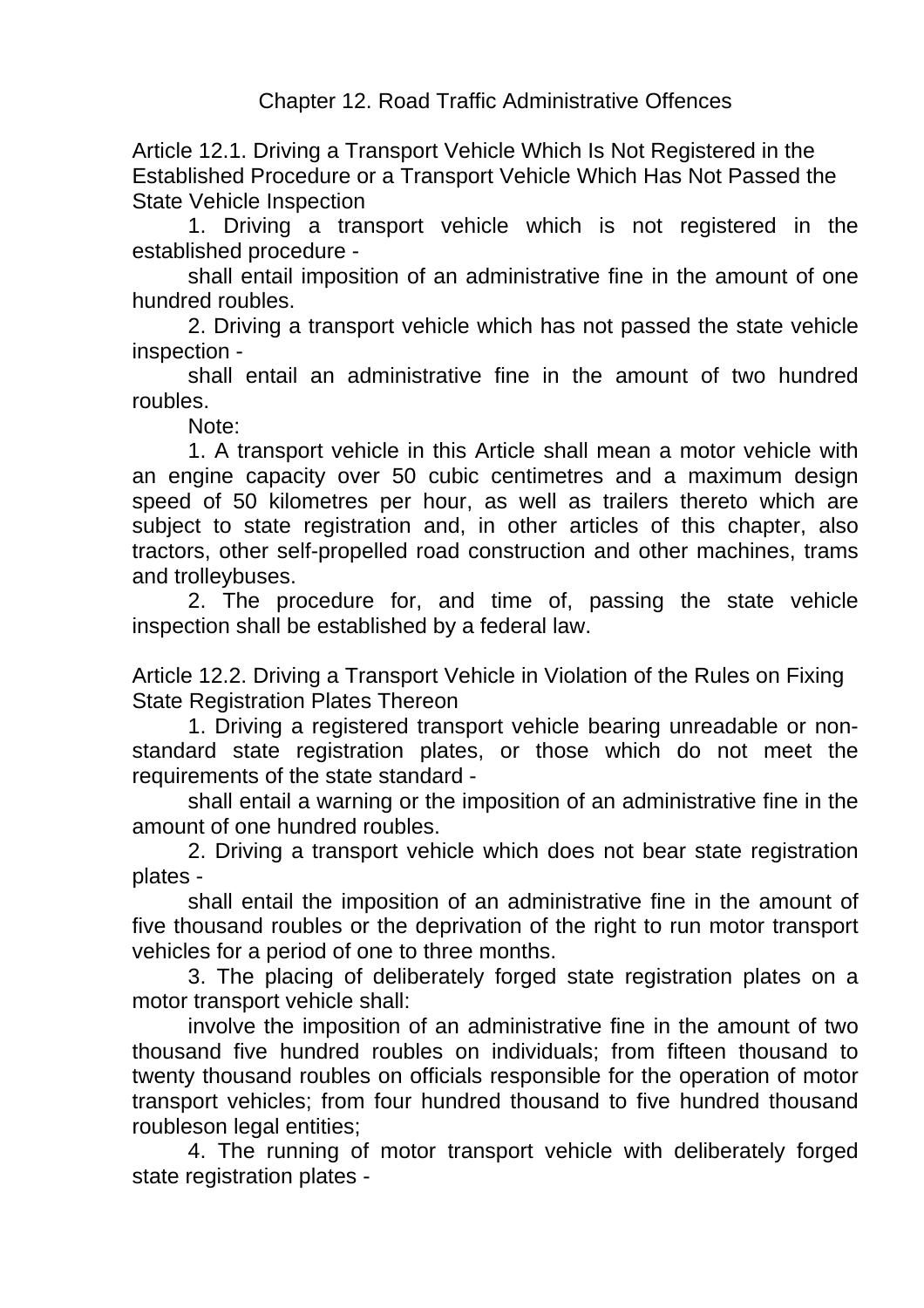shall involve the deprivation of the right to run motor transport vehicles for a period from six to twelve months.

Note. A state registration plate is regarded as non-standard, if it does not meet the requirements established in conformity with the legislation on technical regulation and as unreadable if it is impossible to read from a distance of 20 metres at nighttime at least one of the letters or figures of the back state registration plate and at daytime at least one of the letters or figures of the front or back state registration plate.

Article 12.3. Driving a Transport Vehicle by a Driver Who Does Not Have the Documents Provided for by Traffic Regulations with Him

1. Driving a transport vehicle without the documents entitling him to do so, or registration documents for the transport vehicle as well as documents confirming his right to possess, use, or dispose of, the transport vehicle, being driven by him, in the absence of the owner thereof -

shall entail a warning or the imposition of an administrative fine in the amount of one hundred roubles.

2. Driving a transport vehicle by a driver who does not have with him, in the cases provided for by the legislation, the talon that proves passing the state vehicle inspection, a policy of compulsory insurance of civil liability of transport vehicles' owners, except as provided for by Part 2 of Article 12.37 of this Code, and also a license, or travel orders, or commoditytransportation documents -

shall entail a warning or the imposition of an administrative fine in the amount of one hundred roubles.

3. Allowing a person, who does not have with him the documents entitling him to drive a transport vehicle, to do so -

shall entail a warning or the imposition of an administrative fine in the amount of one hundred roubles.

Article 12.4. The Violation of the Rules for the Placing on a Transport Vehicle of Audible and Sound Signal Devices or for the Plotting of Colourgraphic Schemes on the Cars of Operational Services

1. The setting of light devices on the front part of a motor transport vehicle with red lights or with red cat's eye, and also of light devices, the colour of lights and the routine of work do not meet the requirements of the Basic Regulations for the Admission of Motor Transport Vehicles to Operation and for the Duties of Officials to Safeguard the Road Traffic Safety -

shall involve the imposition of an administrative fine in the amount of two thousand five hundred roubles with the confiscation of the said devices on individuals; from fifteen thousand to twenty thousand roubles with the confiscation of the said devices on the officials responsible for the operation of motor transport vehicles; from four hundred thousand to five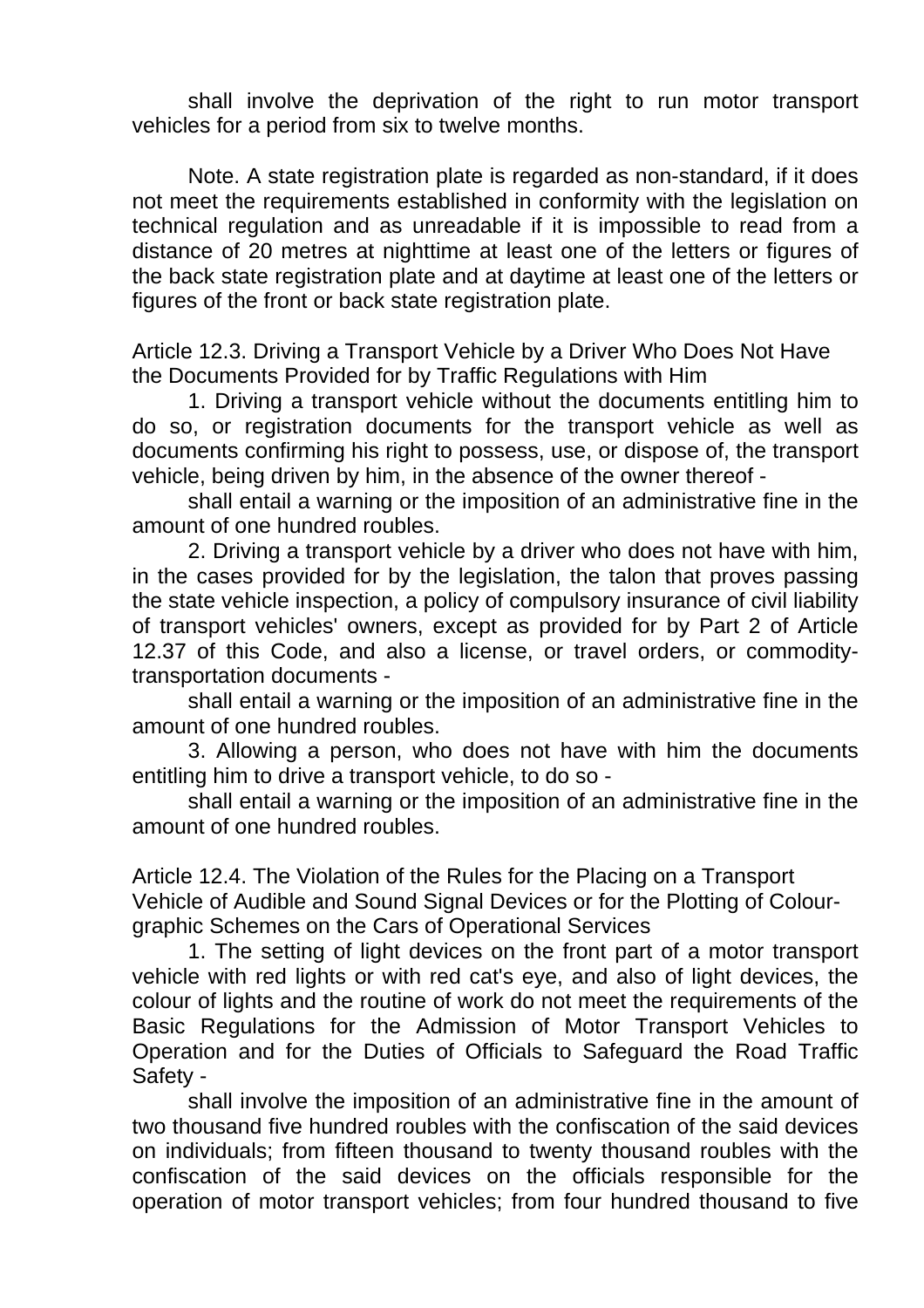hundred thousand roubles with the confiscation of the said devices on legal entities.

2. The setting of devices for producing special audible or light signals without a permission (with the exception of alarm signalling) -

shall involve the imposition of an administrative fine on individuals in the amount of two thousand five hundred roubles with the confiscation of the said devices; on officials responsible for running transport vehicles in the amount of twenty thousand roubles with the confiscation of the said devices; on legal entities in the amount of five hundred thousand roubles with the confiscation of the said devices.

3. The unlawful plotting of special colour-graphic schemes of the cars of operational services on the exterior surfaces of transport vehicles -

shall involve the imposition of an administrative fine in the amount of two thousand five hundred roubles; in the amount of twenty thousand roubles on the officials responsible for running motor transport vehicles; in the amount of five hundred thousand roubles on legal entities.

Article 12.5. Driving a Transport Vehicle in the Presence of the Defects Thereof or under the Conditions When Operation of Transport Vehicles Is Prohibited

1. Driving a transport vehicle in the presence of defects thereof or under conditions when, in compliance with the Basic Provisions Concerning the Admittance of Transport Vehicles for Operation and with the duties of officials in respect of ensuring traffic safety, the operation of the transport vehicle is prohibited, except for the troubles and conditions indicated in the second - sixth parts of this Article -

shall entail the imposition of an administrative fine equal to one hundred roubles.

2. Driving a transport vehicle having brakes(except for a parking brake), a steering system or a hitch bar (when a transport vehicle is part of a train), which are known to be out of order -

shall entail the imposition of an administrative fine in the amount of three hundred to five hundred roubles.

3. The running of motor transport vehicles, on whose front part light devices are set with red lights or red colour cat's eyes are installed, and also light devices, the colour of lights and the routine of work do not meet the requirements of the Basic Regulations for the Admission of Motor Transport Vehicles to Operation and for the Duties of Officials to safeguard road traffic safety -

shall involve the deprivation of the right to run motor transport vehicles for a period from six to twelve months with the confiscation of the said devices.

4. The running of a motor transport vehicle which bears devices for producing special light or sound signals without a permit (with the exception of alarm signalling) -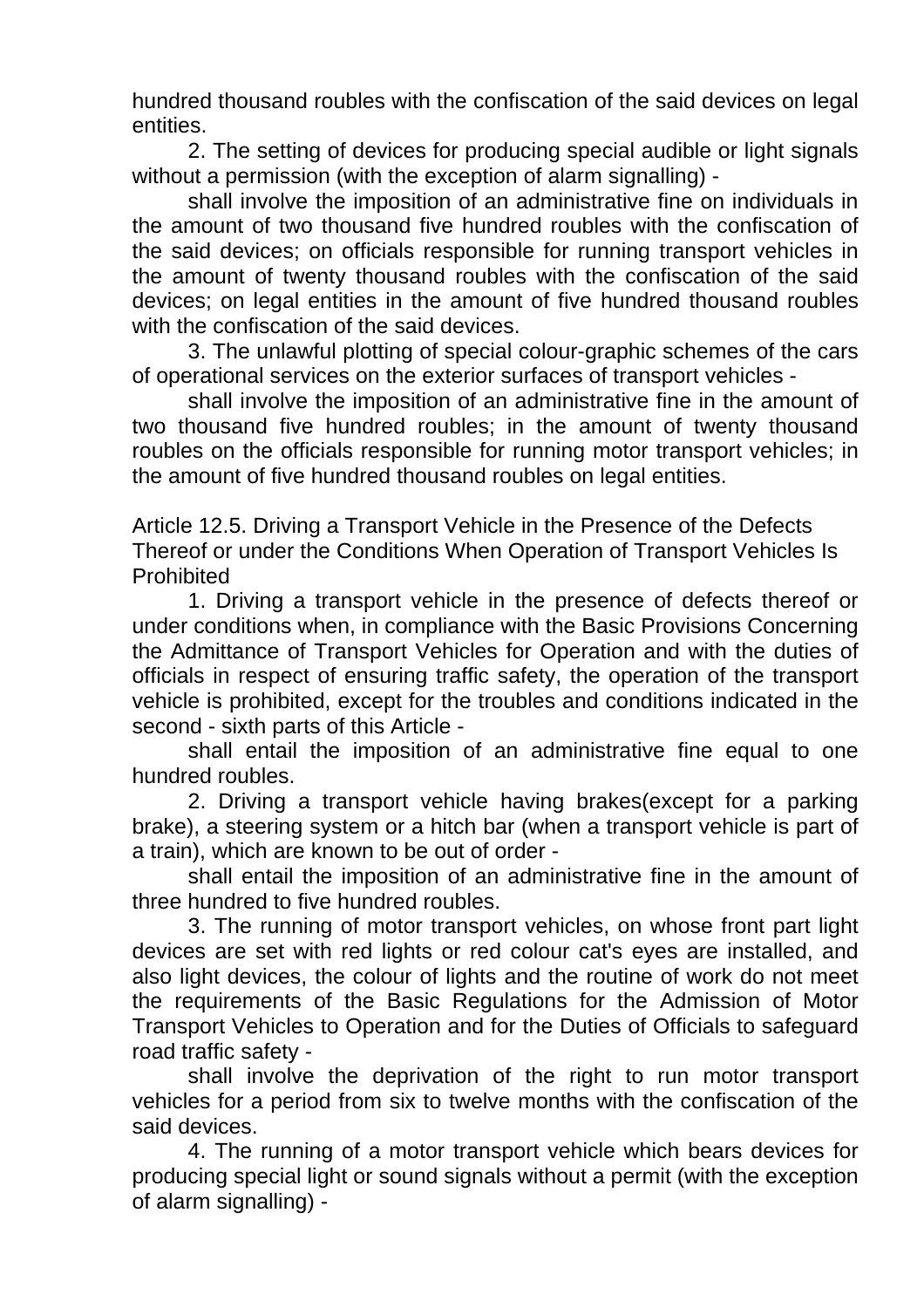shall involve the deprivation of the right to run motor transport vehicles for a period from 12 to 18 months with the confiscation of the said devices.

5. The use of devices for producing light or sound signals during the movement of a motor transport vehicle (with the exception of alarm signalling), set without a special permit -

shall involve the right to run transport vehicles for a period from 18 to 24 months with the confiscation of the said devices.

6. The running of a motor transport vehicle which bear special colourgraphic schemes of the card of operational services, plotted on which illegally, -

shall involve the deprivation of the right to run transport vehicles for a period from 12 to 18 months.

Article 12.6. Violating the Rules on Using Safety Belts or Crash Helmets

Driving a transport vehicle by a driver whose safety belt is not fastened, or transporting passengers whose safety belts are not fastened, when the design of a transport vehicle provides for safety belts, as well as driving a motorcycle, or transporting passengers on one , without crash helmets or with crash helmets on, which are not fastened -

shall entail the imposition of an administrative fine equal to five hundred roubles.

Article 12.7. Driving a Transport Vehicle by a Driver Who Has No Right to Drive the Transport Vehicle

1. Driving a transport vehicle by a driver who has no right to drive a transport vehicle (except for instructional driving) -

shall entail the imposition of an administrative fine in the amount of two thousand five hundred.

2. Driving a transport vehicle by a driver who is deprived of the right to drive a transport vehicle -

shall entail administrative arrest for up to fifteen days or imposition of an administrative fine upon persons in respect of which an administrative arrest may not be applied under this Code in the amount of five thousand roubles.

 3. Allowing a person who is known to have no right to drive a transport vehicle (except for instructional driving) or who is known to

be deprived of such right -

shall entail the imposition of an administrative fine in the amount of two thousand five hundred.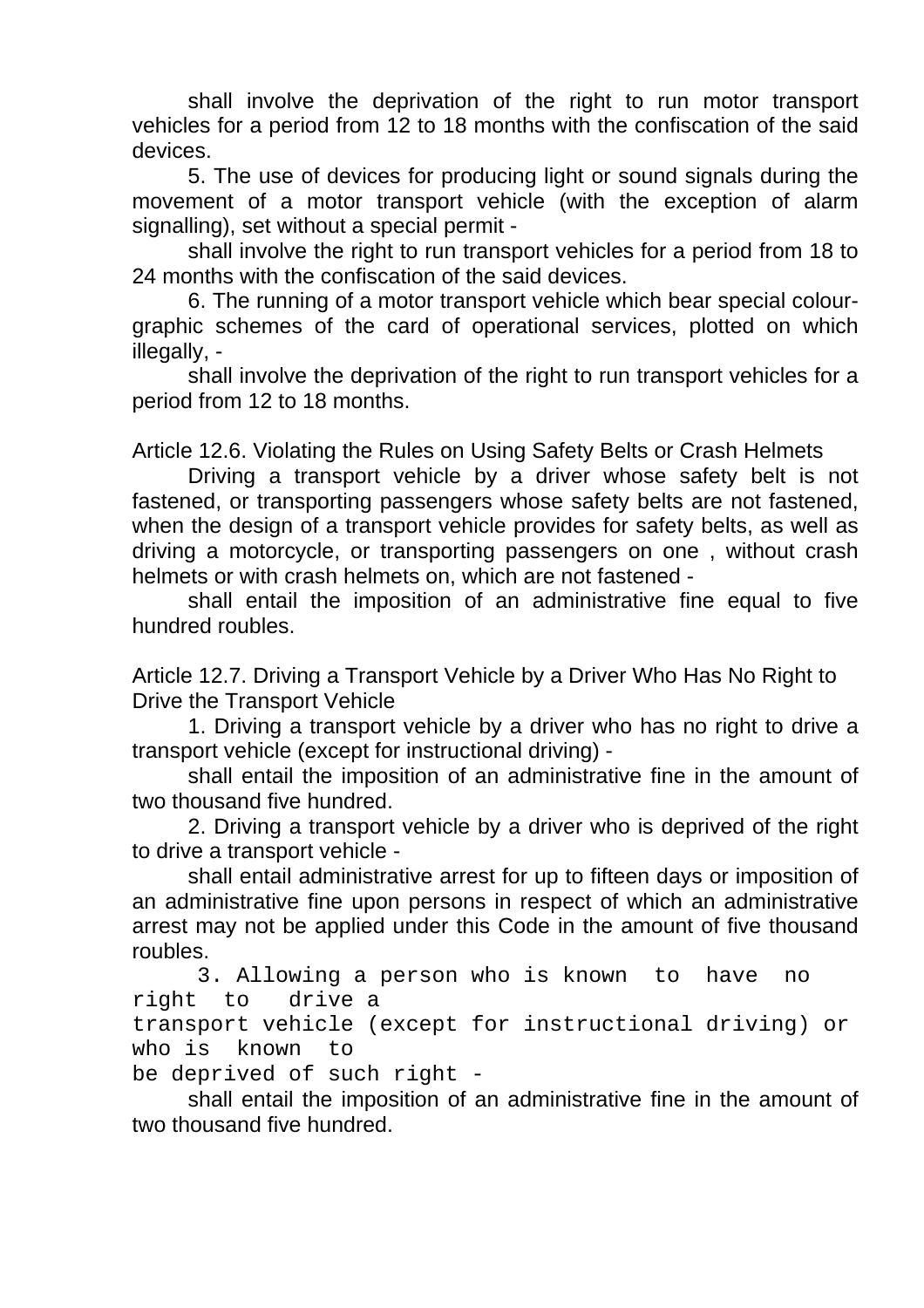Article 12.8. Driving a Transport Vehicle by a Driver in a State of Alcoholic Intoxication, or Allowing a Person in a State of Alcoholic Intoxication to Drive a Transport Vehicle

1. Driving a transport vehicle by a driver in a state of alcoholic intoxication -

shall entail deprivation of the right to drive transport vehicles for a term of 18 to 24 months.

2. Allowing a person, who is in a state of alcoholic intoxication, to drive a transport vehicle -

shall entail deprivation of the right to drive transport vehicles for a term of

3. Driving a transport vehicle by a driver in the state of intoxication who has no right to drive transport vehicles or is deprived of the right to drive transport vehicles -

shall entail administrative arrest for a term up to fifteen days or imposition of an administrative fine upon persons in respect of which an administrative arrest may not be applied under this Code in the amount of five thousand roubles.

4. A repeated commission of the administrative offence provided for by Parts 1 or 2 of this Article -

shall entail deprivation of the right to drive a transport vehicle for the term of three years.

Article 12.9. Exceeding the Established Speed Limit

1. Exceeding the speed limit established for a transport vehicle by at least 10 but at most 20 kilometers per hour -

shall entail a warning or the imposition of an administrative fine equal to one hundred roubles.

2. Exceeding the speed limit established for a transport vehicle by over 20 but at most 40 kilometers per hour -

shall entail the imposition of an administrative fine equal to three hundred roubles.

3. Exceeding the speed limit established for a transport vehicle by over 40 but at most 60 kilometers per hour -

shall entail the imposition of an administrative fine in the amount of from one thousand to one thousand and five hundred roubles.

4. Exceeding the speed limit established for a transport vehicle by more than 60 kilometers per hour -

shall entail the imposition of an administrative fine in the amount of from two thousand to two thousand five hundred roubles or deprivation of the right to drive transport vehicles for a term of four to six months.

Article 12.10. Violating the Rules for Crossing Railway Tracks

1. Driving across a railway track outside a railway crossing, or driving over a railway crossing, when a traffic control barrier is closed or closing, or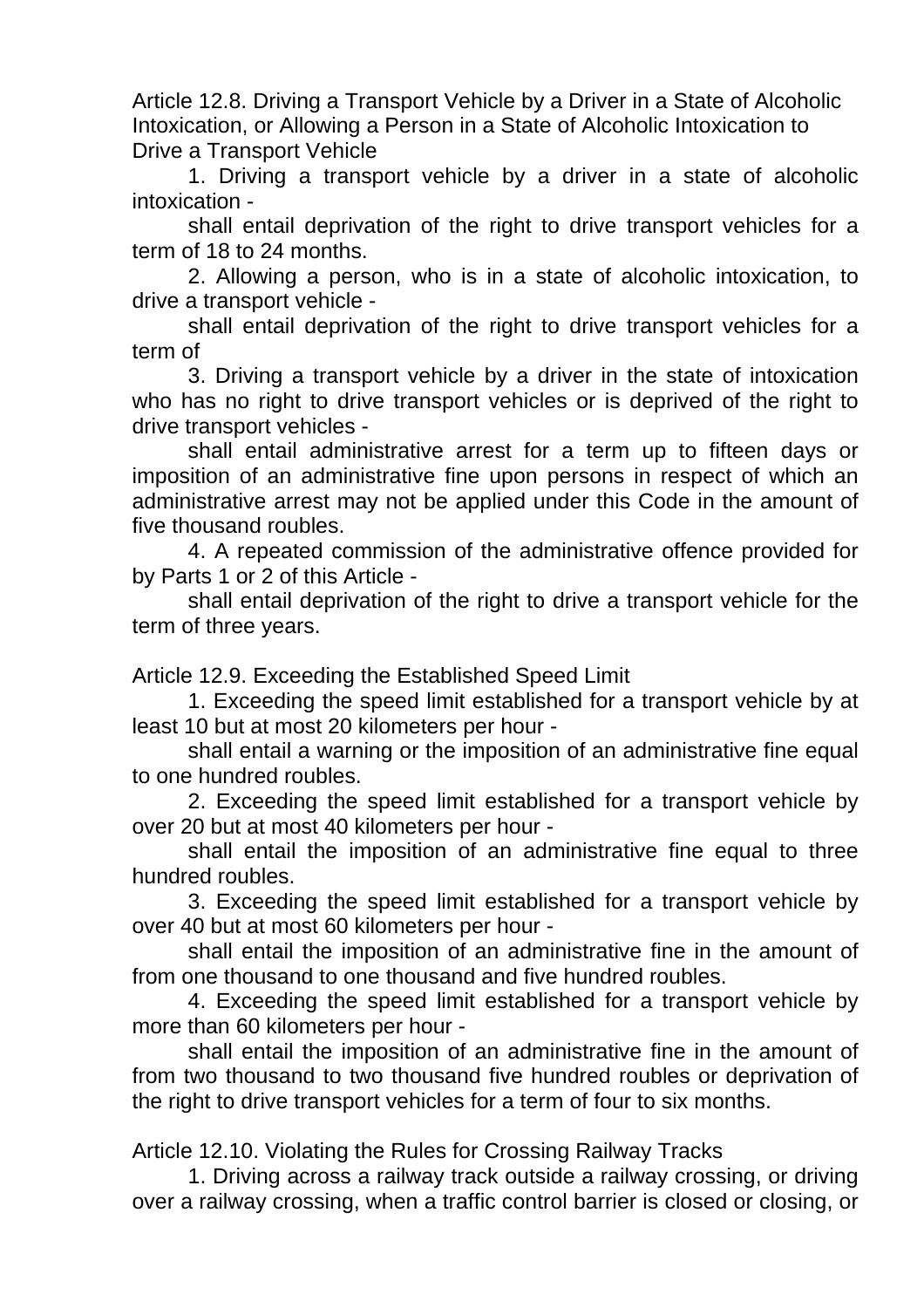when traffic lights or a person on duty at the railway crossing prohibit doing so, as well as stopping or parking on a railway crossing -

shall entail the imposition of an administrative fine in the amount of five hundred roubles or deprivation of the right to drive transport vehicles for a term of three to six months.

2. Violating the rules on driving over railway crossings, except for the cases provided for by Part 1 of this Article -

shall entail the imposition of an administrative fine equal to one hundred roubles.

3. A repeated commission of the administrative offence provided for by Part 1 of this Article -

shall entail deprivation of the right to drive transport vehicles for the term of one year.

Article 12.11. Violating the Rules of Driving on Highways

1. Driving on highways a transport vehicle having the speed of less than 40 kilometers per hour due to the specifications or condition thereof, as well as stopping a transport vehicle on a highway outside special parking lots -

shall entail a warning or the imposition of an administrative fine equal to one hundred roubles.

2. Driving a lorry, which has a maximum permissible weight of more than 3,5 tons, on a highway along the lanes other than the first and the second ones, as well as instructional driving on a highway -

shall entail a warning or the imposition of an administrative fine equal to one hundred roubles.

3. A U-turn or an entry of a transport vehicle in the service gaps of a highway traffic carrigeway, or driving in reverse on a highway -

shall entail the imposition of an administrative fine in the amount of three hundred to five hundred roubles.

Article 12.12. Driving, When Traffic Lights or a Traffic Controller Prohibit It

Driving, when traffic lights or a traffic controller show that it is prohibited, except for the cases provided for by Part 1 of Article 12.10. of this Code -

shall entail the imposition of an administrative fine equal to seven hundred roubles.

Article 12.13. Violating the Rules on Driving over Crossings

1. Driving over a crossing , or crossing a roadway, when there is a traffic jam which has forced a driver to stop, thus impeding transversal traffic -

shall entail a warning or the imposition of an administrative fine equal to one hundred roubles.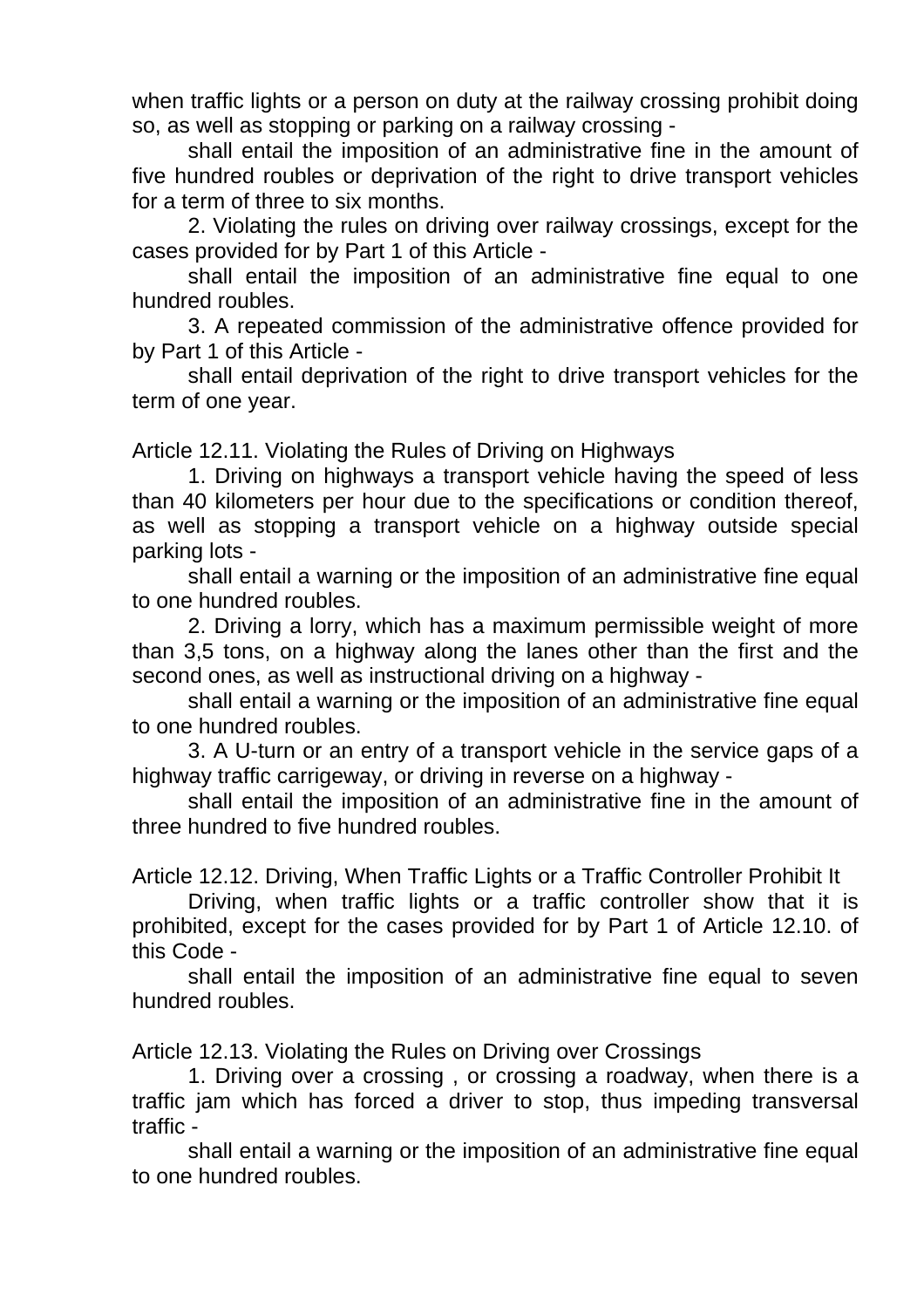2. Failure to meet the requirement of the Traffic Regulations to give way to a transport vehicle having the priority right when driving over crossings -

shall entail the imposition of an administrative fine in the amount of one hundred to two hundred roubles.

Article 12.14. Violating the Rules of Maneuvering

1. Failure to meet the requirement of the Traffic Regulations to give a signal before starting to move, or changing lanes, or making a turn, or making a U-turn, or stopping -

shall entail a warning or the imposition of an administrative fine equal to one hundred roubles.

1.1. Failure to comply with the requirements of the Traffic Regulations, except in established instances, to move in due time, before turning right or left or completing to a u-turn, the corresponding extreme position of the roadway intended for movement in a given direction -

shall entail a warning or imposition of an administrative fine in the amount of one hundred roubles.

2. A u-turn, or driving in reverse, where such maneuvering is prohibited, safe for the cases provided for by Part 3 of Article 12.11 of this Code -

shall entail the imposition of an administrative fine equal to one hundred roubles.

3. Failure to meet the requirement of the Traffic Regulations to give way to a traffic vehicle having priority, safe for the cases provided for by Part 2 of Article 12.13. and by Article 12.17. of this Code -

shall entail a warning or the imposition of an administrative fine equal to one hundred roubles.

Article 12.15. Violating the Rules for Locating a Transport Vehicle on the Road, for Passing Each Other When Driving in Opposite Directions, or for **Overtaking** 

1. Violating the rules for locating a transport vehicle on the road, for passing each other when driving in opposite directions or for overtaking without passing in to the section of the road intended for oncoming traffic, as well as driving along waysides or crossing of an organised motor convoy or a column of people walking on foot or taking a place in it -

shall entail imposition of an administrative fine in the amount of five hundred roubles.

2. Driving along cycling tracks and paths, or along pavements in violation of the Traffic Regulations -

shall entail imposition of an administrative fine in the amount of two thousand roubles.

3. Getting on to oncoming tram lines, as well as, in violance of the Traffic Regulations driving on the section of the road intended for opposite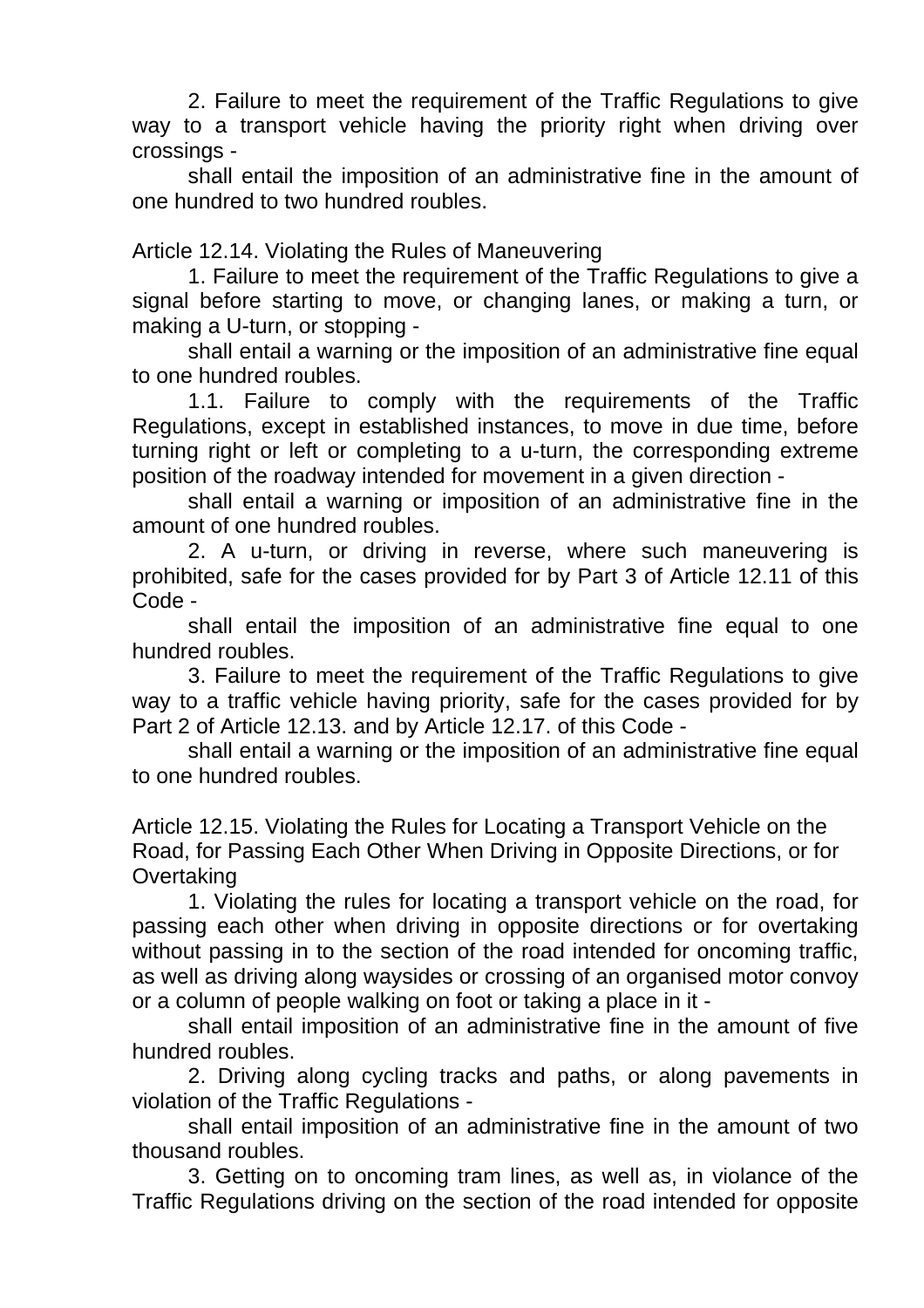traffic which is accompanied by an U-turn, left turn, or bypass of an obstacle -

shall entail imposition of an administrative fine in the amount of from one thousand to one thousand five hundred roubles.

4. Driving, in violation of the Traffic Regulations, on the section of the road intended for oncoming traffic, except as provided for by Part 3 of this Article -

shall entail deprivation of the right to drive a transport vehicle for a term of from four to six months.

Article 12.16. Failure to Meet the Requirements of Road Signs or of Road **Markings** 

Failure to meet the requirements of road signs or of road markings, safe for the cases provided for by other Articles of this Chapter -

shall entail a warning or the imposition of an administrative fine equal to one hundred roubles.

Article 12.17. Failure to Give Priority in Traffic to a Fixed-Route Transport Vehicle or to a Transport Vehicle Having Special Light and Sound Signaling Devices Turned-On

1. Failure to give priority in traffic to a fixed-route transport vehicle, as well as to a transport vehicle having a flashing blue light signaling device and a special sound signaling device turned on simultaneously -

shall entail a warning or the imposition of an administrative fine in the amount of one hundred to three hundred roubles.

2. Failure to give priority in traffic to a transport vehicle having special exterior coloring, inscriptions and markings, as well as a flashing blue light signaling device and a special sound signaling device turned on simultaneously -

shall entail the imposition of an administrative fine in the amount of three hundred to five hundred roubles or deprivation of the right to drive transport vehicles for a term of one to three months.

Article 12.18. Failure to Give Priority in Traffic to Pedestrians or to Other **Traffic** 

Failure to meet the requirement of the Traffic Regulations to give way to pedestrians, cyclists or to other traffic (safe for drivers of transport vehicles) -

shall entail a warning or the imposition of an administrative fine equal to one hundred roubles.

Article 12.19. Violating the Rules on Stopping or Parking Transport **Vehicles**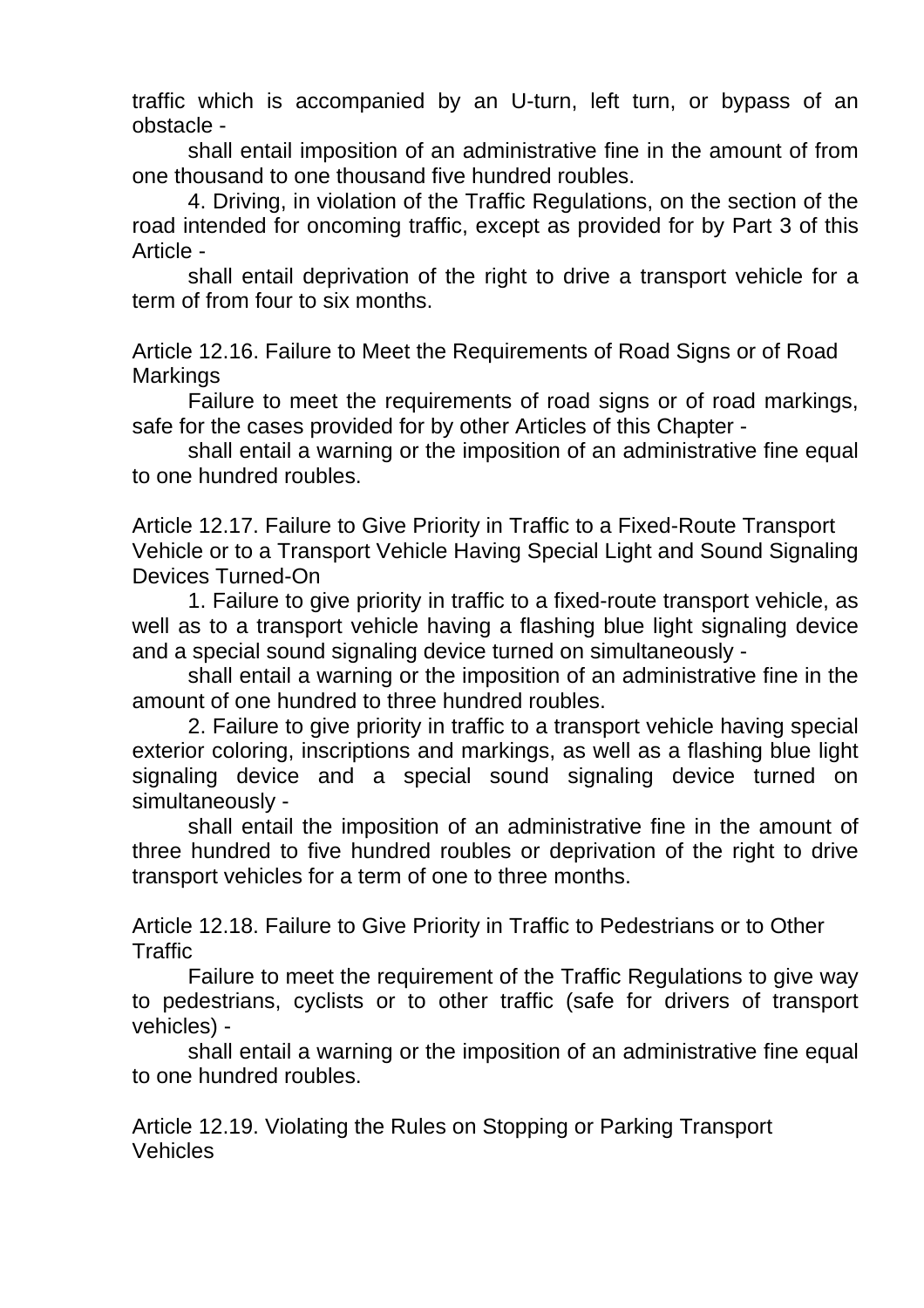1. Violating the rules on stopping or parking transport vehicles, safe for the cases provided for by Part 1 of Article 12.10. of this Code and Parts 2 to 4 of this Article -

shall entail a warning or the imposition of an administrative fine equal to one hundred roubles.

2. Violating the rules of stopping or parking transport vehicles at places intended for stopping or parking transport vehicles of disabled persons -

shall entail a warning or the imposition of an administrative fine on the driver equal to two hundred roubles.

3. Violating the rules of stopping or parking transport vehicles on a pavement and thus causing obstacles for pedestrians -

shall entail the imposition of an administrative fine in the amount of two hundred to three hundred roubles.

4. Violating the rules of stopping or parking transport vehicles on the roadway and thus causing obstacles for other transport vehicles, as well as stopping or parking a transport vehicle in a tunnel -

shall entail a warning or the imposition of an administrative fine in the amount of three hundred roubles.

Note. Abrogated.

Article 12.20. Violating the Rules on Using Exterior Lighting Systems,

Horns, A Fault Signaling System or an Emergency Stop Signal

Violating the rules of using exterior lighting systems or horns, or a fault signaling system, or an emergency stop signal -

shall entail a warning or the imposition of an administrative fine equal to one hundred roubles.

Article 12.21. Violating the Rules for Transporting Freight, and the Rules of Towing

1. Violating the rules for transporting freight, as well as the rules of towing -

shall entail a warning or the imposition of an administrative fine equal to one hundred roubles.

2. Abrogated.

Article 12.21.1. Violating the Rules for Carrying Large-Size and Heavy-Lift **Cargo** 

1. Carrying large-size and heavy-lift cargo without a special permit, if the obtaining of such permit is obligatory and special pass-ticket, as well as deviation from the route cited in the special permit -

shall entail imposition of an administrative fine the driver in the amount of from two thousand to two thousand five hundred roubles, or deprivation of the right to drive transport vehicles for a term of from four to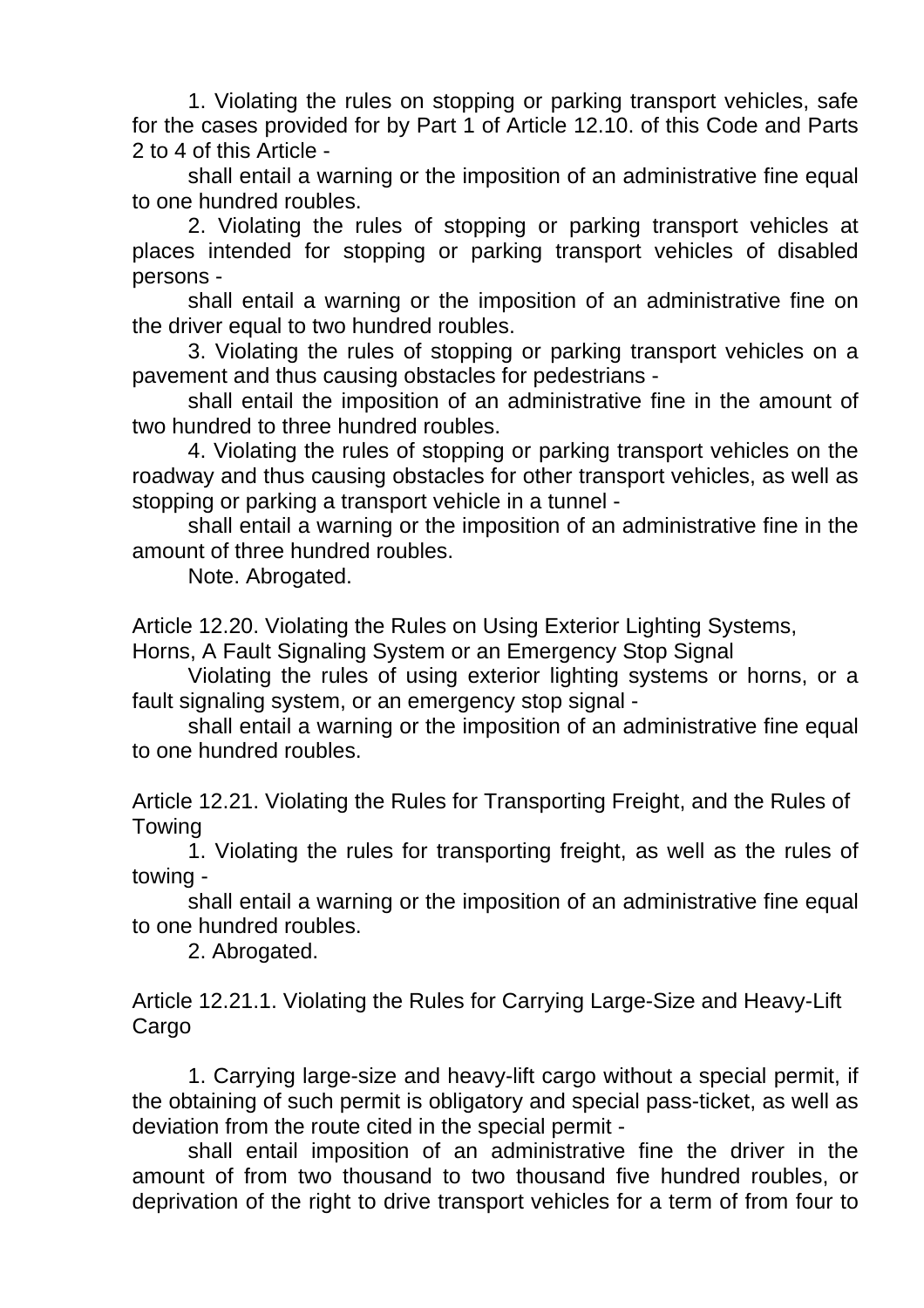six months, officials responsible for carriage - in the amount of from fifteen thousand to twenty thousand roubles and upon legal entities in the amount of from four hundred thousand to five hundred thousand roubles.

2. Carrying large-size cargo exceeding the external dimensions cited in a special permit by more than ten centimetres -

shall entail imposition of an administrative fine the driver in the amount of from one thousand five hundred to two thousand roubles, or deprivation of the right to drive transport vehicles for a term of from two to four months, upon officials responsible for the carriage - from ten thousand to fifteen thousand roubles and upon legal entities from two hundred and fifty thousand to four hundred thousand roubles.

3. Carrying heavy-lift cargo exceeding the permitted all-weight or axle load cited in a special permit by more than 15 per cent -

shall entail imposition of an administrative fine upon the driver in the amount of from one thousand five hundred to two thousand roubles, upon officials responsible for the carriage from ten thousand to fifteen thousand roubles and upon legal entities from two hundred and fifty thousand to four hundred thousand roubles.

4. Violating the rules for carrying large-size and heavy-lift cargo, except as provided for by Parts 1 - 3 of this Article -

shall entail imposition of an administrative fine the driver in the amount of from one thousand to one thousand five hundred roubles, upon officials responsible for the carriage - from five thousand to ten thousand roubles and upon legal entities - from one hundred and fifty thousand to two hundred and fifty thousand roubles.

Article 12.21.2. Violating the Rules for Carrying Hazardous Cargo

1. Carrying hazardous cargo by a driver who does not have a certificate proving his/her driving training for carriage of hazardous cargo, a certificate proving admittance of a transport vehicle to carriage of hazardous cargo, special permit, coordinated route of carriage or an emergency card of the danger information system provided for by the rules for carrying hazardous cargo, as well as carrying hazardous cargo by a transport vehicle whose design does not comply with the requirements of the rules for carrying hazardous cargo or which does not have elements of the danger information system or the equipment and facilities used for liquidation of the consequences of an accident that can take place while carrying dangerous cargo, or failure to observe the conditions of carrying hazardous cargo provided for by the said rules -

shall entail imposition of an administrative fine the driver in the amount of from two thousand to two thousand five hundred roubles, or deprivation of the right to drive transport vehicles for a term of from four to six months, upon officials responsible for the carriage from fifteen thousand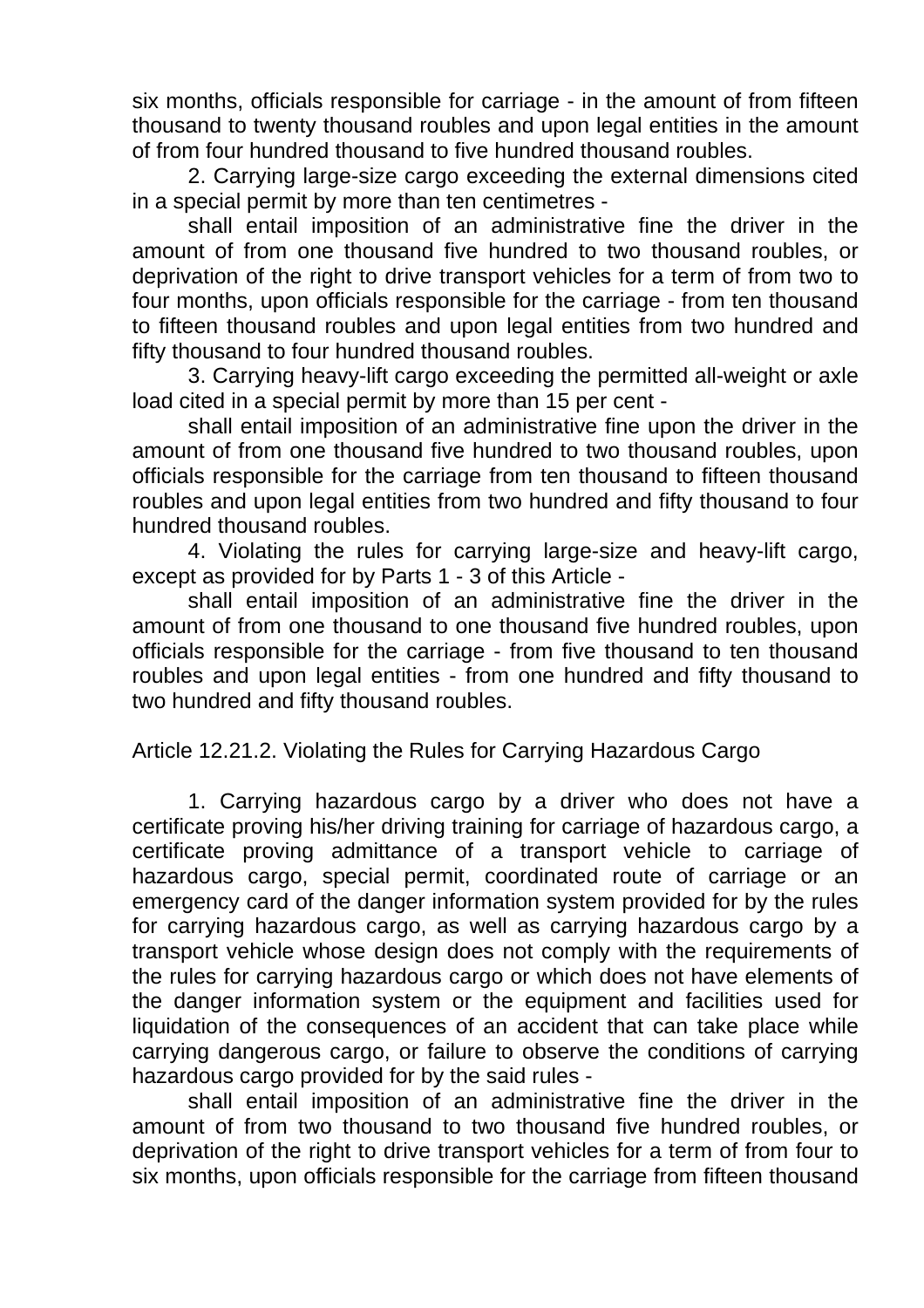to twenty thousand roubles and upon legal entities from four hundred thousand to five hundred thousand roubles.

2. Violating the rules for carrying hazardous cargo, except as provided for by Part 1 of this Article -

shall entail imposition of an administrative fine the driver in the amount of from one thousand to one thousand five hundred roubles, upon officials responsible for the carriage - from five thousand to ten thousand roubles and upon legal entities - from one hundred and fifty thousand to two hundred and fifty thousand roubles.

Article 12.22. Violating the Rules of Instructional Driving

Violating the rules of instructional driving by a driver who is a driving instructor -

shall entail a warning or the imposition of an administrative fine equal to one hundred roubles.

Article 12.23. Violating the Rules for Transporting People

1. Violating the rules for transporting people, safe for the cases provided for by Part 2 of this Article -

shall entail a warning or the imposition of an administrative fine equal to one hundred roubles.

2. Transporting people outside the cabin of a lorry (safe for the cases when it is allowed by the Traffic Regulations), of a tractor, of other selfpropelled machines, or in a freight trailer, in a caravan, in the body of a freight motorcycle or outside motorcycle seating places provided for by the design thereof -

shall entail the imposition of an administrative fine in the amount of one hundred to three hundred roubles.

Article 12.24. Violation of Traffic Rules or Rules for Operation of a Transport Vehicle Entailing the Infliction of Slight or a Medium-Severity Harm to the Health of the Victim

1. Violation of Traffic Rules or rules for the operation of a transport vehicle entailing the infliction of slight harm to the health of the victim -

shall entail the imposition of an administrative fine in the amount of one thousand to one thousand five hundred roubles or deprivation of the right to drive transport vehicles for a term of one year to a year and a half.

2. Violation of Traffic Rules or rules for the operation of a transport vehicle entailing the infliction of medium-severity harm to the health of the victim -

shall entail the imposition of an administrative fine in the amount of two thousand to two thousand five hundred roubles or deprivation of the right to drive transport vehicles for a term of a year and a half to two years.

Notes: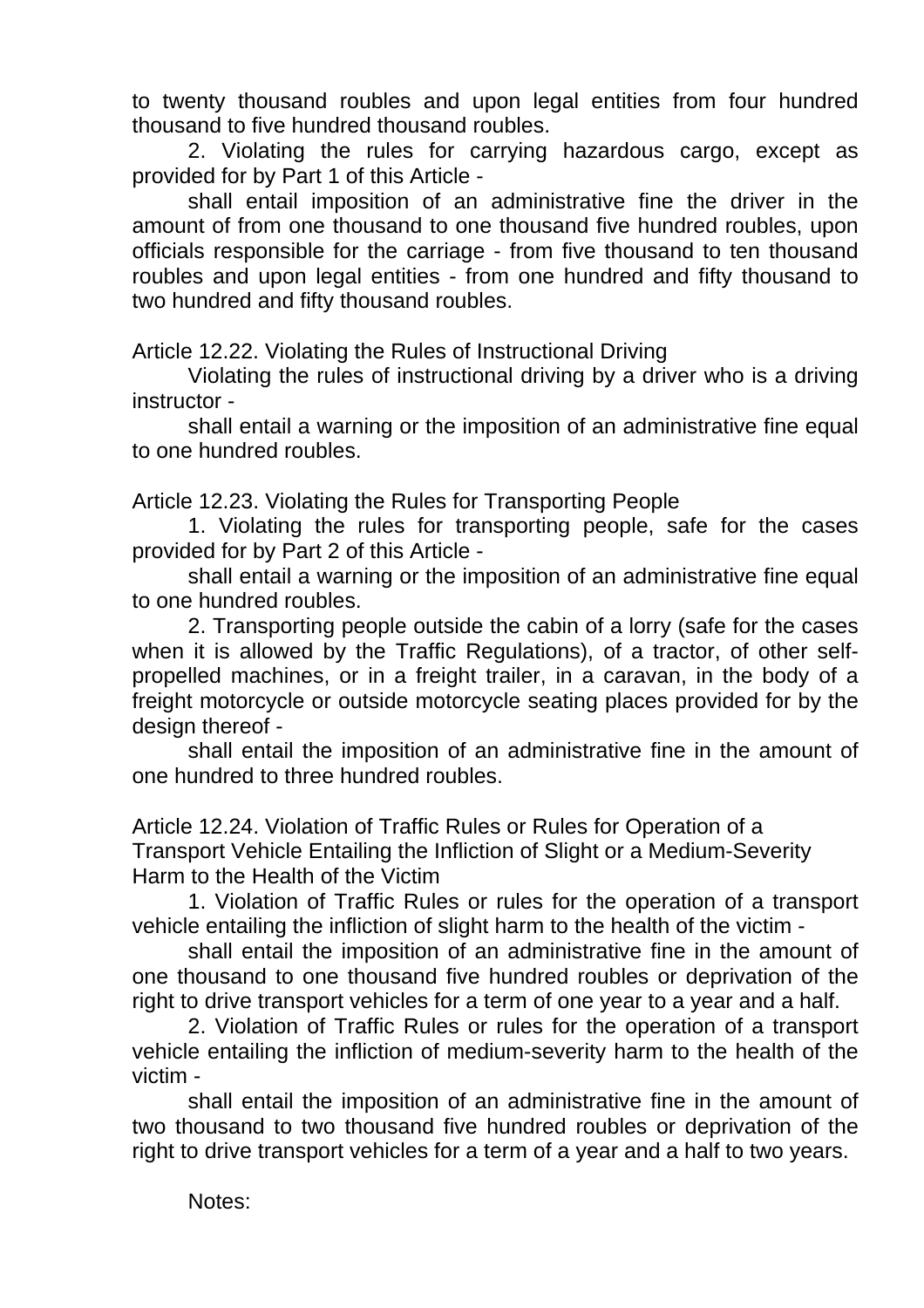1. By infliction of sight harm to health should be understood a shortterm impairment of health or an insignificant lasting loss of general ability to work.

2. By infliction of medium-severity harm to health should be understood a long-term impairment of health that is not dangerous to life, or a significant lasting loss of general ability to work by less than a third.

Article 12.25. Failure to Meet the Requirement to Provide a Transport Vehicle or to Stop a Transport Vehicle

1. Failure to meet a requirement to provide a transport vehicle to militia officers or other persons, who are entitled to use transport vehicles in the cases, provided by the laws,-

shall entail the imposition of an administrative fine in the amount of one hundred to two hundred roubles.

2. Failure to meet the lawful requirement of a militia officer to stop a transport vehicle -

shall entail the imposition of an administrative fine in the amount of two hundred to five hundred roubles.

Article 12.26. Non-fulfilment by the Driver the Demand to Take a Medical Examination in Respect of Alcoholic Intoxication

1. Non-fulfilment by the driver the lawful demand of a militia officer to take a medical examination in respect alcoholic intoxication -

shall entail deprivation of the right to drive transport vehicles for a term a year and a half up to two years.

2. Non-fulfillment by the driver who has no right to drive transport vehicles or is deprived of the right to drive transport vehicles of the lawful demand of a road traffic police officer to pass a medical examination for intoxication - shall entail administrative arrest for a term of up to fifteen days or imposition of an administrative fine upon persons, in respect of which an administrative arrest may not be applied, in the amount of five thousand roubles.

Article 12.27. Failure to Carry Out Duties in Connection with a Road Accident

1. Failure of a driver to carry out the duties, provided for by Traffic Regulations, in connection with a road accident, of which he is a participant, safe for the cases provided for by Part 2 of this Article -

shall entail the imposition of an administrative fine in the amount of one thousand roubles.

2. Desertion by a drive, in violation of the Traffic Regulations, of the scene of a road accident, of which he is a participant -

shall entail a deprivation of the right to drive transport vehicles for a term of from one year to a year and a half, or administrative arrest for a term of up to fifteen days.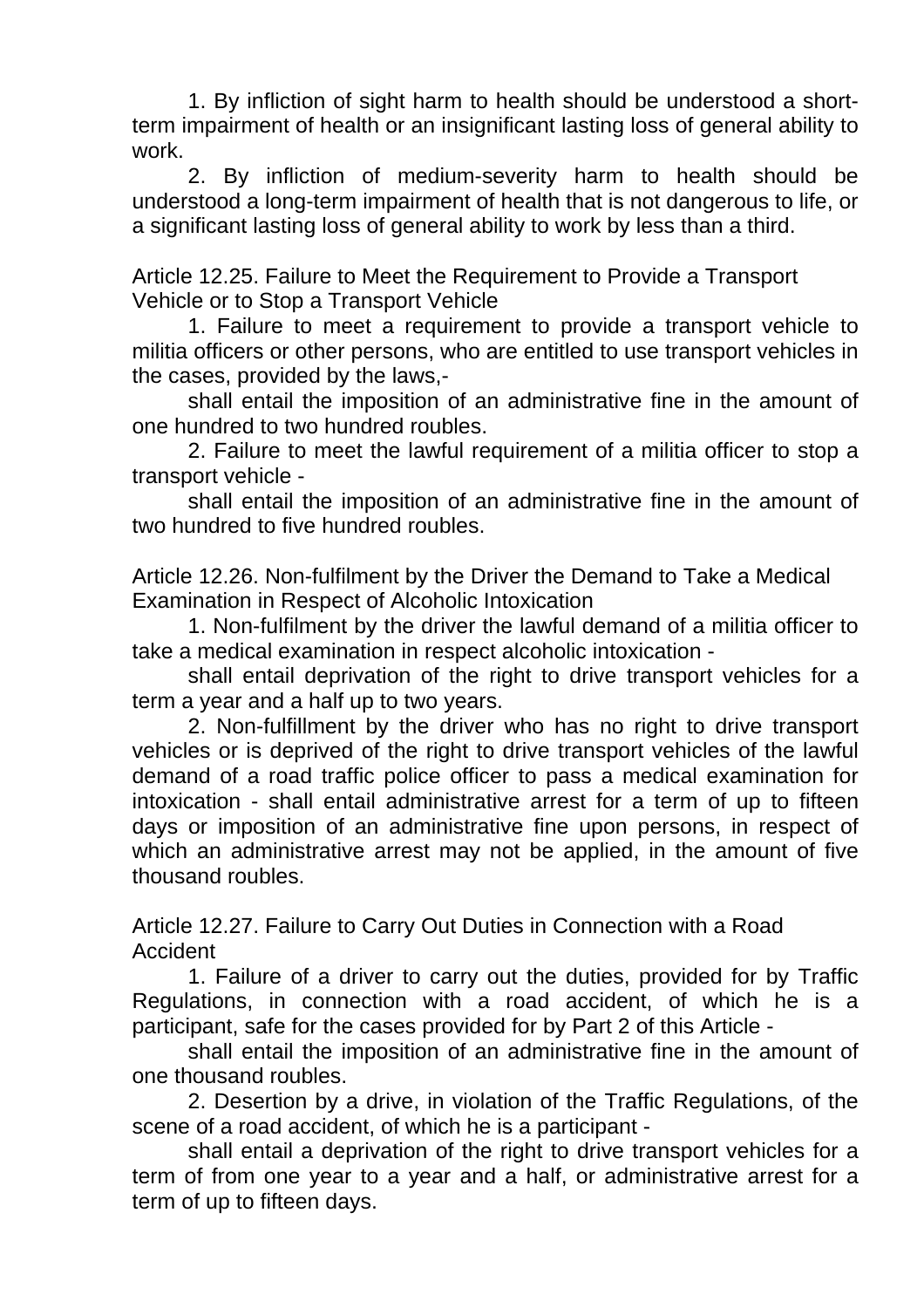3. Non-fulfilment of the requirement of the Traffic Regulations to forbid a driver to drink alcoholic beverages, to take narcotics or psychotropic substances after a road traffic accident in which he has participated or after the transport vehicle was stopped by demand of a road police officer before conducting by an authorized official a medical examination for intoxication or before rendering by the authorized official a decision to release him/her from such examination -

shall entail deprivation of the right to drive transport vehicles for a term of from a year and a half to two years.

Article 12.28. Violating the Rules Established for the Movement of Transport Vehicles in Built-Up Areas

Violating the rules established for the traffic of transport vehicles in built-up areas -

shall entail the imposition of an administrative fine equal to five hundred roubles.

Article 12.29. Violating the Traffic Regulations by a Pedestrian or by Any Other Person Participating in Road Traffic

1. Violation by a pedestrian or by a passenger of a transport vehicle of the Traffic Regulations -

shall entail a warning or the imposition of an administrative fine equal to one hundred roubles.

2. Violation of the Traffic Regulations by a person driving a motorized bicycle or a bicycle, or by a carter, or by any other person directly participating in road traffic (save for the persons cited in Part 1 of this Article, as well as for the driver of a mechanical transport vehicle) -

shall entail a warning or the imposition of an administrative fine equal to one hundred roubles.

3. Violation of the Traffic Regulations by the persons, specified in Part 2 of this Article, in a state of alcoholic intoxication -

shall entail the imposition of an administrative fine in the amount of three hundred to five hundred roubles.

Article 12.30. Violation of the Traffic Regulations by a Pedestrian or by Any Other Road Traffic Participant, Impeding Transport Vehicle Traffic or Causing Minor or Medium-Gravity Damage to the Health of the Victim **Thereof** 

1. A violation of the Traffic Regulations by a pedestrian, by a passenger of a transport vehicle or by any other road traffic participant (safe for the driver of a transport vehicle), impeding transport vehicle traffic -

shall entail the imposition of an administrative fine equal to three hundred roubles.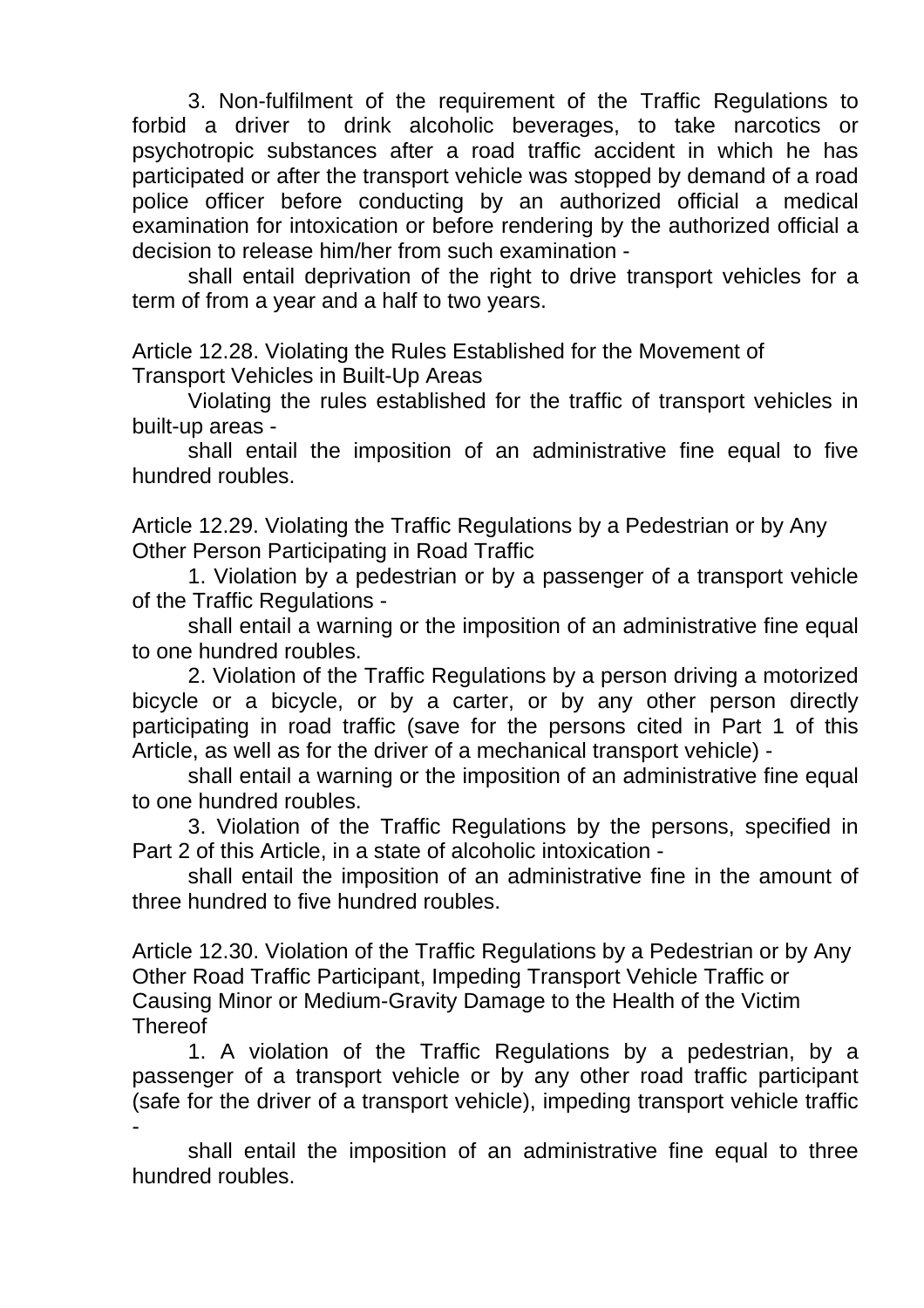2. A violation of the Traffic Regulations by a pedestrian , by a passenger of a transport vehicle or by any other road traffic participant (safe for the driver of a transport vehicle) causing minor or medium-gravity damage to the health of the victim thereof by negligence -

shall entail the imposition of an administrative fine in the amount of one thousand to one thousand five hundred roubles.

Article 12.31. Allowing Operation of a Transport Vehicle Which Is Not Registered in the Established Procedure, Having Defaults Resulting in a Ban on Operation, with the Devices for Producing Special Light or Sound Signals, which were Set Without a Permit, or with Illegally Plotted Special Colour-Graphic Schemes in the Cars of Operational Services, or the Registration Plates of Which Are Known to Be False, or Which Has Defects Making Its Operation Impermissible

1. Allowing operation of a transport vehicle which is not registered in the established procedure or which has not passed a state technical inspection -

shall entail the imposition of an administrative fine on the officials, responsible for the technical condition and operation of transport vehicles, in the amount of five hundred roubles.

2. Allowing operation of a transport vehicle, which has defects making its operation impermissible, or which has been re-equipped without appropriate authorization -

shall entail the imposition of an administrative fine on the officials, responsible for the technical condition and operation of transport vehicles, in the amount of five hundred to one thousand roubles.

3. The operation of a transport vehicle outside a garage with deliberately forged state registration plates or with light devices set on its front part with red lights or red cat's eyes, and also with light devices, whose colour and routine of work do not meet the requirements of the Basic Regulations for the Admission of Transport Vehicles to Operation and for the Duties of Officials to Safeguard Road Traffic Safety -

shall involve the imposition of the administrative fine on the officials responsible for the technical condition and the operation of motor transport vehicles in the amount of fifteen thousand to twenty thousand roubles.

4. The operation of a motor transport vehicle outside a garage with the devices producing special light or sound signals set on it without a relevant permit (with the exception of alarm signalling), and also with special colour-graphic schemes of the cars of operational services which are illegally plotted on its exterior surfaces -

shall involve the imposition of the administrative fine on the officials responsible for the technical condition and the operation of transport vehicles in the amount of twenty thousand roubles.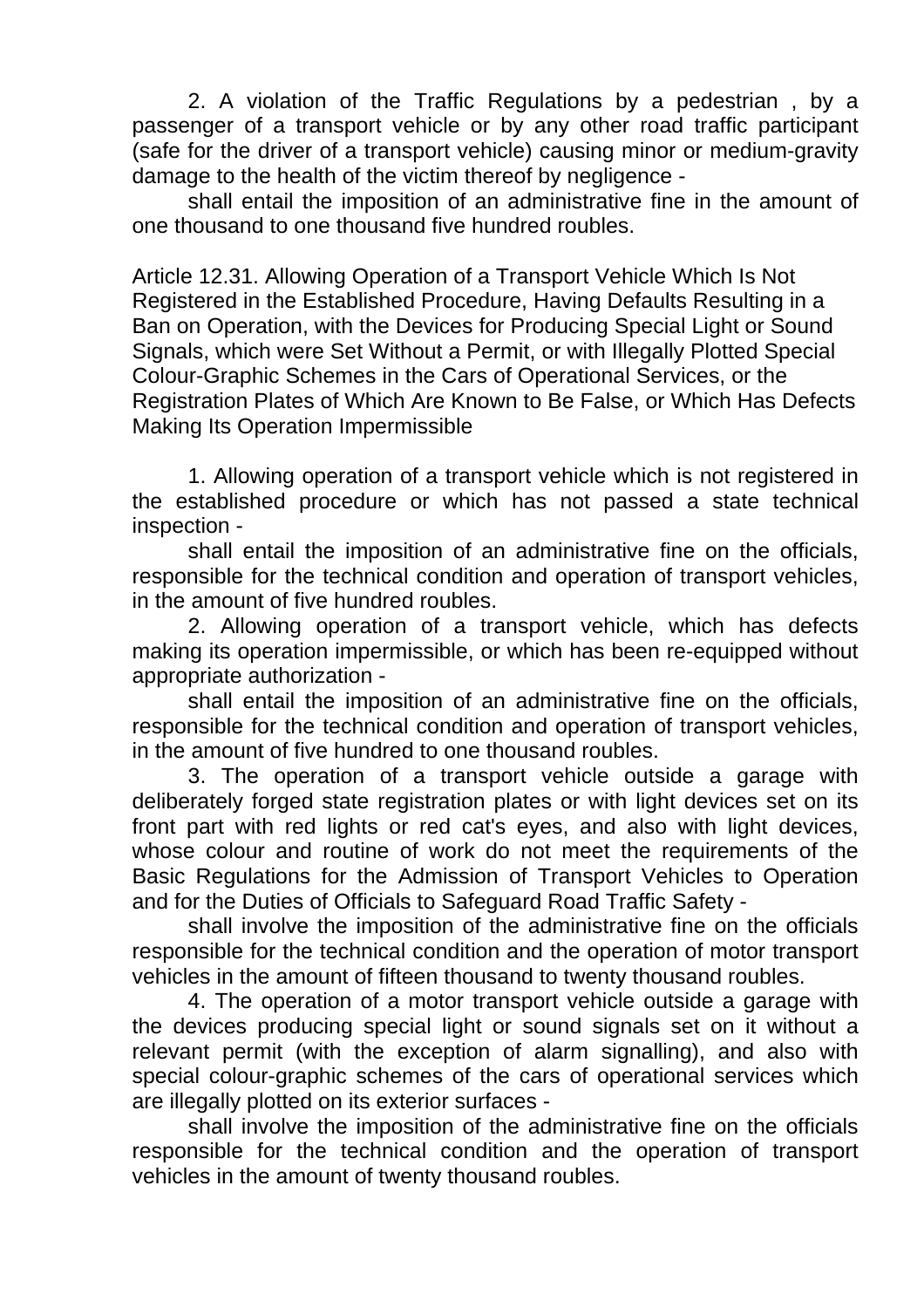Article 12.32. Allowing a Driver, Who Is in a State of Alcoholic Intoxication or Has No Right to Operate a Transport Vehicle, to Drive a Transport Vehicle

Allowing a driver, who is in a state of alcoholic intoxication or has no right to operate a transport vehicle, to drive a transport vehicle -

shall entail the imposition of an administrative fine on the officials, responsible for the technical condition and operation of technical vehicles, in the amount of twenty thousand roubles.

Article 12.33. Damaging Roads, Railway Crossings or Other Road **Structures** 

Damaging roads, railway crossings or other road structures, or technical means of organszing road traffic which poses a safety hazard, as well as willfully impeding road traffic, including the contamination of road surfacing -

shall entail imposition of an administrative fine on individuals in the amount of one thousand five hundred roubles, upon officials in the amount of five thousand roubles and upon legal entities in the amount of two hundred thousand roubles.

Article 12.34. Violating the Rules for Repairing and Maintenance of Roads, Railway Crossings or Other Road Structures

Violating the rules for repairing and keeping roads, railway crossings or other road structures safe for road traffic, or failure to take measures for timely removal of obstacles to road traffic, for prohibiting or restricting road traffic on individual sections of roads, where the use of such sections poses a threat to road traffic safety -

shall entail the imposition of an administrative fine on the officials, responsible for the condition of roads, railway crossings or of other road structures, in the amount of two thousand to three thousand roubles, and on legal entities in the amount of twenty thousand to thirty thousand roubles.

Article 12.35. Unlawful Limitation of the Rights to Drive a Transport Vehicle or to Operate It

Taking measures in respect of owners or drivers, or other road traffic participants, aimed at limitation of the rights to drive a transport vehicle or to operate it, which are not provided for by federal law -

shall entail the imposition of an administrative fine on citizens in the amount of two thousand roubles, and on officials in the amount of twenty thousand roubles.

Article 12.36. Abrogated.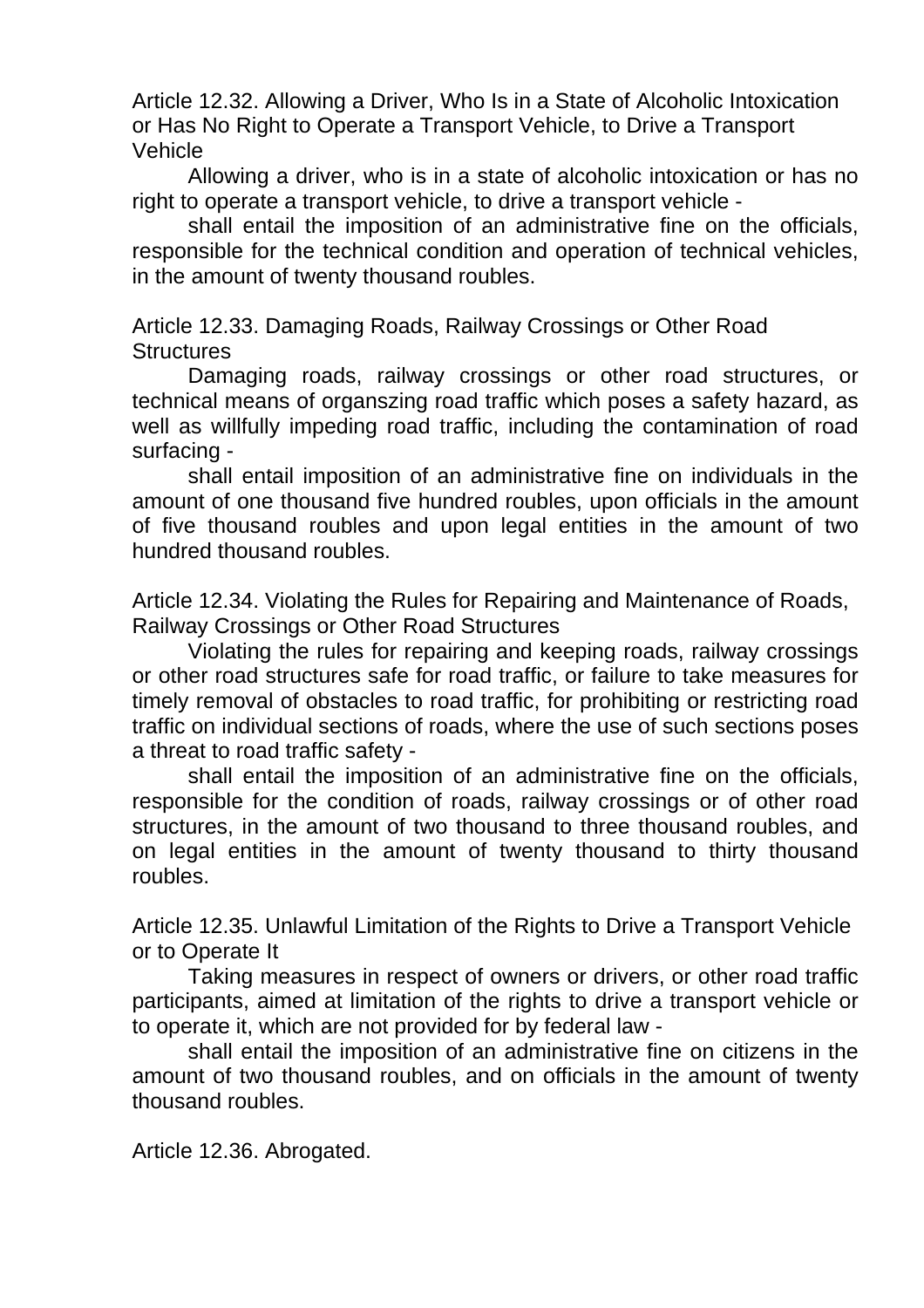Article 12.36.1. Violating the Rules for Using a Telephone Set by the Driver of a Trasport Vehicle

Using by the driver while driving a transport vehicle a telephone set which is not equipped with a technical device making it possible to communicate by the telephone with the hands being free -

shall entail a warning or imposition of an administrative fine in the amount of three hundred roubles.

Article 12.37. Failure to Meet the Requirements Concerning Insurance of Civil Liability of Transport Vehicles' Owners

1. Driving a transport vehicle within the period of using it, which is not provided for by a policy of compulsory insurance of civil liability of transport vehicles' owners, as well as driving a transport vehicle in contravention of the condition, provided for by this insurance policy that this transport vehicle may be only driven by the persons indicated in this insurance policy -

shall entail the imposition of an administrative fine in the amount of three hundred roubles.

2. Failure of a transport vehicle's owner to discharge his duty concerning the insurance of his civil liability established by federal law, as well as driving a transport vehicle, where such compulsory insurance has not been willfully carried out -

shall entail the imposition of an administrative fine in the amount of five hundred to eight hundred roubles.

Chapter 13. Administrative Offences in the Area of Communications and Information

Article 13.1. Unauthorized Installation or Operation of a Wire Broadcasting Unit

Installing or operating a wire broadcasting unit without special permission, regardless of power output thereof -

shall entail the imposition of an administrative fine on citizens in the amount of five hundred to one thousand roubles with or without confiscation of the wire broadcasting unit; on officials in the amount of one thousand to two thousand roubles with or without confiscation of the wire broadcasting unit; and on legal entities in the amount of ten thousand to twenty thousand roubles with or without confiscation of the wire broadcasting unit.

Article 13.2. Unauthorized Connection of Terminal Equipment to an Electric Communication Network

Connecting terminal equipment to an electric communication network without a special permission -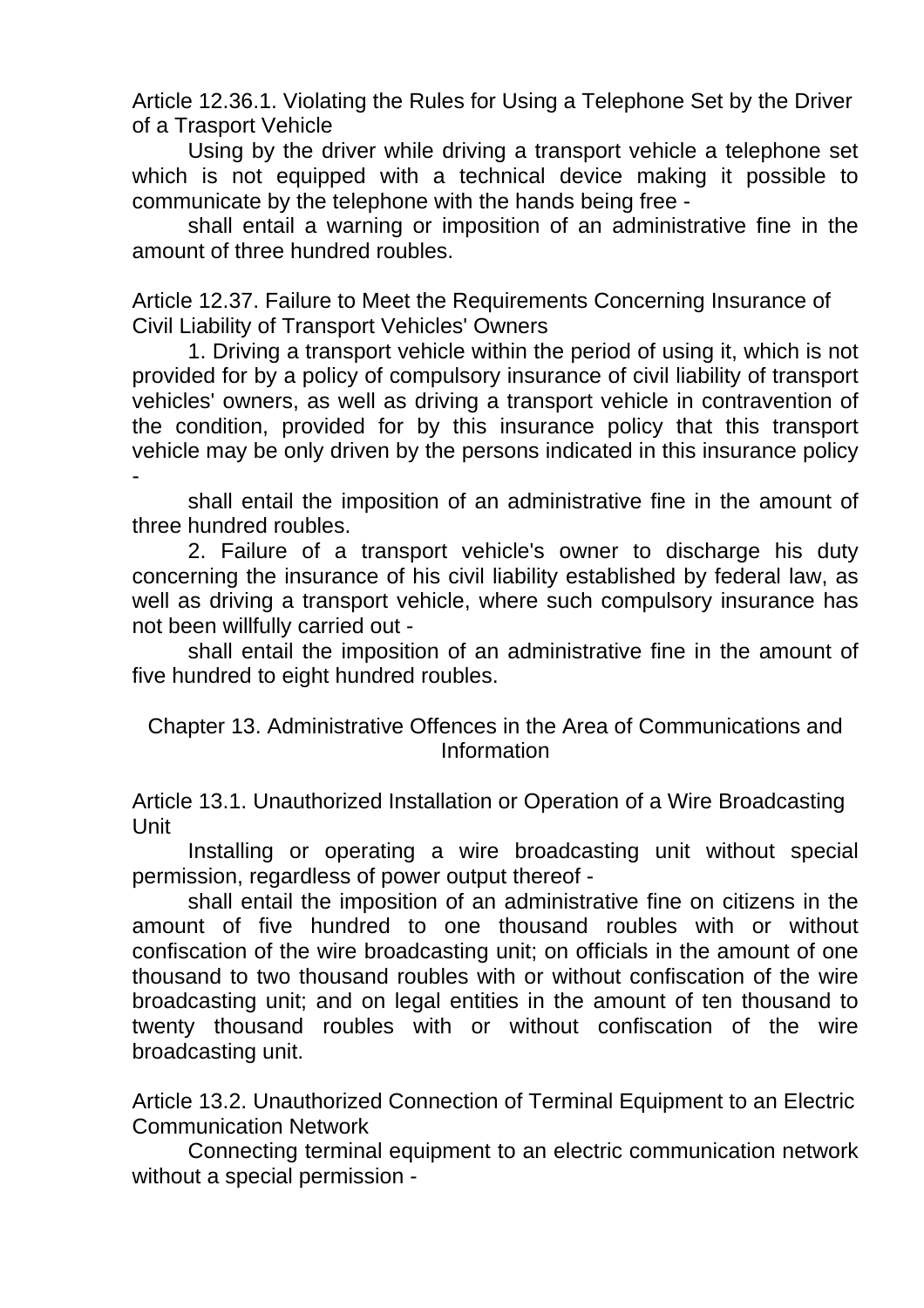shall entail a warning or the imposition of an administrative fine on citizens in the amount of three hundred to five hundred roubles with or without confiscation of the terminal equipment; on officials in the amount of five hundred to one thousand roubles with or without confiscation of the terminal equipment; and on legal entities in the amount of five thousand to ten thousand roubles with or without confiscation of the terminal equipment.

Article 13.3. Unauthorized Designing, Constructing, Producing, Acquiring, Installing or Operating Radio Electronic and (or) High Frequency Devices

Designing, constructing, producing, acquiring, installing or operating radio electronic and (or) high frequency devices without a special permission (license), where such permission (such license) is obligatory -

shall entail the imposition of an administrative fine on citizens in the amount of five hundred to one thousand roubles with or without confiscation of the radio electronic and (or) high frequency devices; on officials in the amount of one thousand to two thousand roubles with or without confiscation of the radio electronic and (or) high frequency devices: and on legal entities in the amount of ten thousand to twenty thousand roubles with or without confiscation of the radio electronic and (or) high frequency devices.

Notes:

1. Radio electronic devices in this Article and in Article 13.4. of this Code mean technical facilities, which consist of one or several radio transmitting or radio receiving devices, or of their combination, and of auxiliary equipment, and which are intended for transmitting or receiving radio waves.

2. High frequency devices mean equipment or instruments intended for generating, and local use of, radio-frequency power for industrial, scientific, medical, household and other purposes, safe for using in electric communications.

3. The use of radio electronic and (or) high frequency devices intended for individual reception of radio and television broadcasts, as well as for using household electronic appliances which do not contain radio emitting devices, shall not be administratively punishable.

Article 13.4. Violating the Rules on Designing, Constructing, Installing,

Registering or Operating Radio Electronic and (or) High Frequency Devices 1. Violating the rules on designing, constructing, installing or registering radio electronic and (or) high frequency devices -

shall entail a warning or the imposition of an administrative fine on citizens in the amount of one hundred to three hundred roubles with or without confiscation of the radio electronic aids and (or) high frequency devices; on officials in the amount of three hundred to five hundred roubles; and on legal entities in the amount of three thousand to five thousand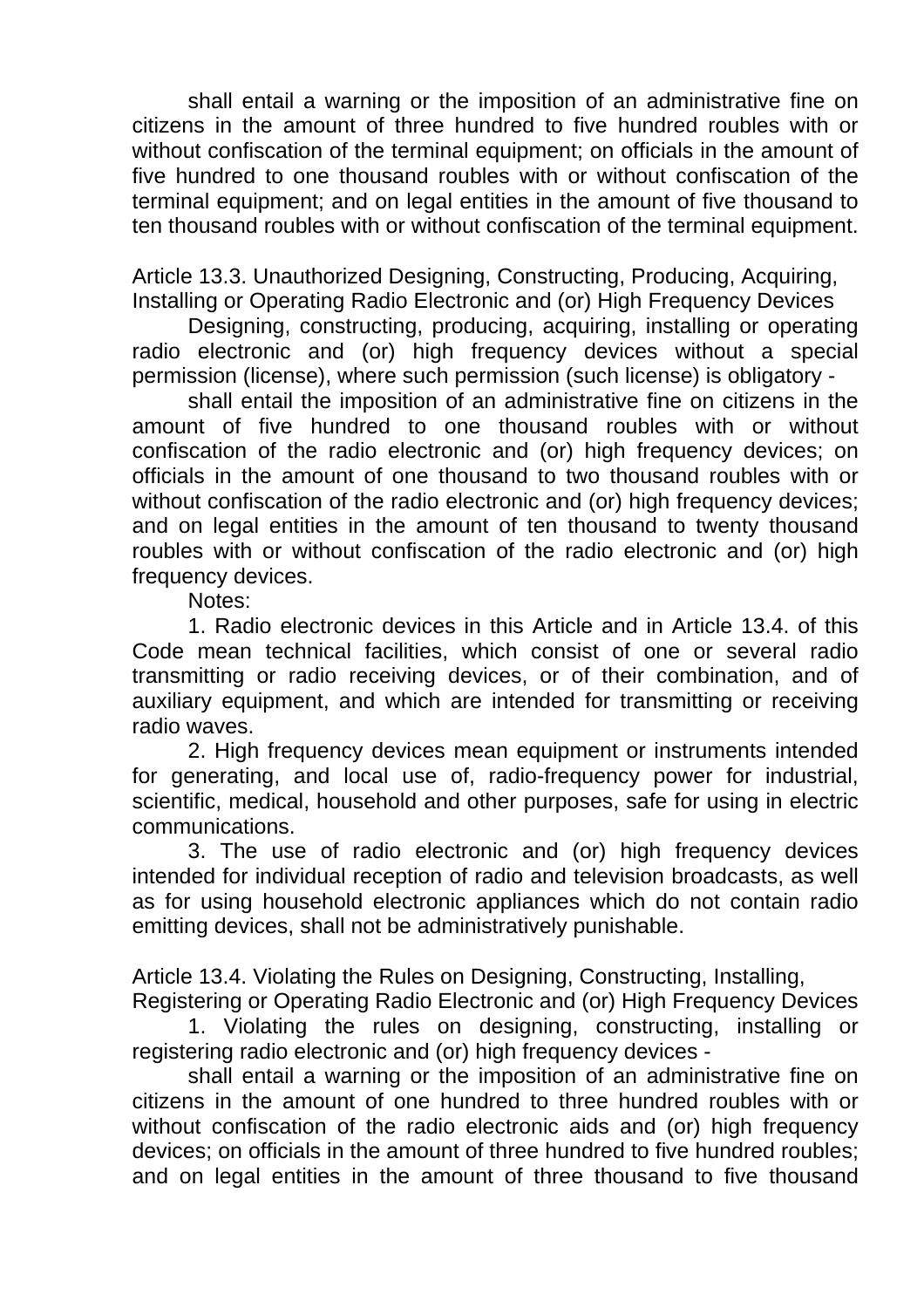roubles with or without confiscation of the radio electronic and (or) high frequency devices.

2. Violating the rules for operating radio electronic and (or) high frequency devices, the rules for exchanging radio traffic or using radio frequencies, or failure to observe state standards, norms or parameters of radio emission authorized in the established procedure -

shall entail a warning or an imposition of an administrative fine upon citizens in the amount of three hundred to five hundred roubles with the confiscation of radioelectronic appliances and (or) of high-frequency devices or without such; upon official persons - from five hundred to one thousand roubles; upon the persons engaged in business activity without creating a legal entity - from five hundred to one thousand roubles with the confiscation of radioelectronic appliances and (or) of high-frequency devices or without such, or an administrative suspension of the activity for a term of up to ninety days with the confiscation of radioelectronic appliances and (or) of high-frequency devices or without such; upon legal entities from five thousand to ten thousand roubles with the confiscation of radioelectronic appliances and (or) of high-frequency devices or without such, or an administrative suspension of the activity for a term of up to ninety days with the confiscation of radioelectronic appliances and (or) of high-frequency devices or without such.

Article 13.5. Violating the Rules on Protecting Communication Lines or **Structures** 

1. A violation of the rules on protecting communication lines or structures, when this violation has not caused a communication blackout-

shall entail a warning or the imposition of an administrative fine on citizens in the amount of one hundred to three hundred roubles, on officials in the amount of three hundred to five hundred roubles, and on legal entities in the amount of three thousand to five thousand roubles.

2. A violation of the rules on protecting communication lines and structures, when this violation has caused a communication black out -

shall entail the imposition of an administrative fine on citizens in the amount of five hundred to one thousand roubles, on officials in the amount of one thousand to two thousand roubles, and on legal entities in the amount of ten thousand to twenty thousand roubles.

3. A violation of the rules on protecting communication lines or structures, where this violation has caused damage to lines and structures of government communications, as well as to communication lines and structures provided for the needs of defence, security and the protection of law and order -

shall entail the imposition of an administrative fine on citizens in the amount of one thousand five hundred to two thousand roubles, on officials in the amount of three thousand to four thousand roubles, and on legal entities in the amount of thirty thousand to forty thousand roubles.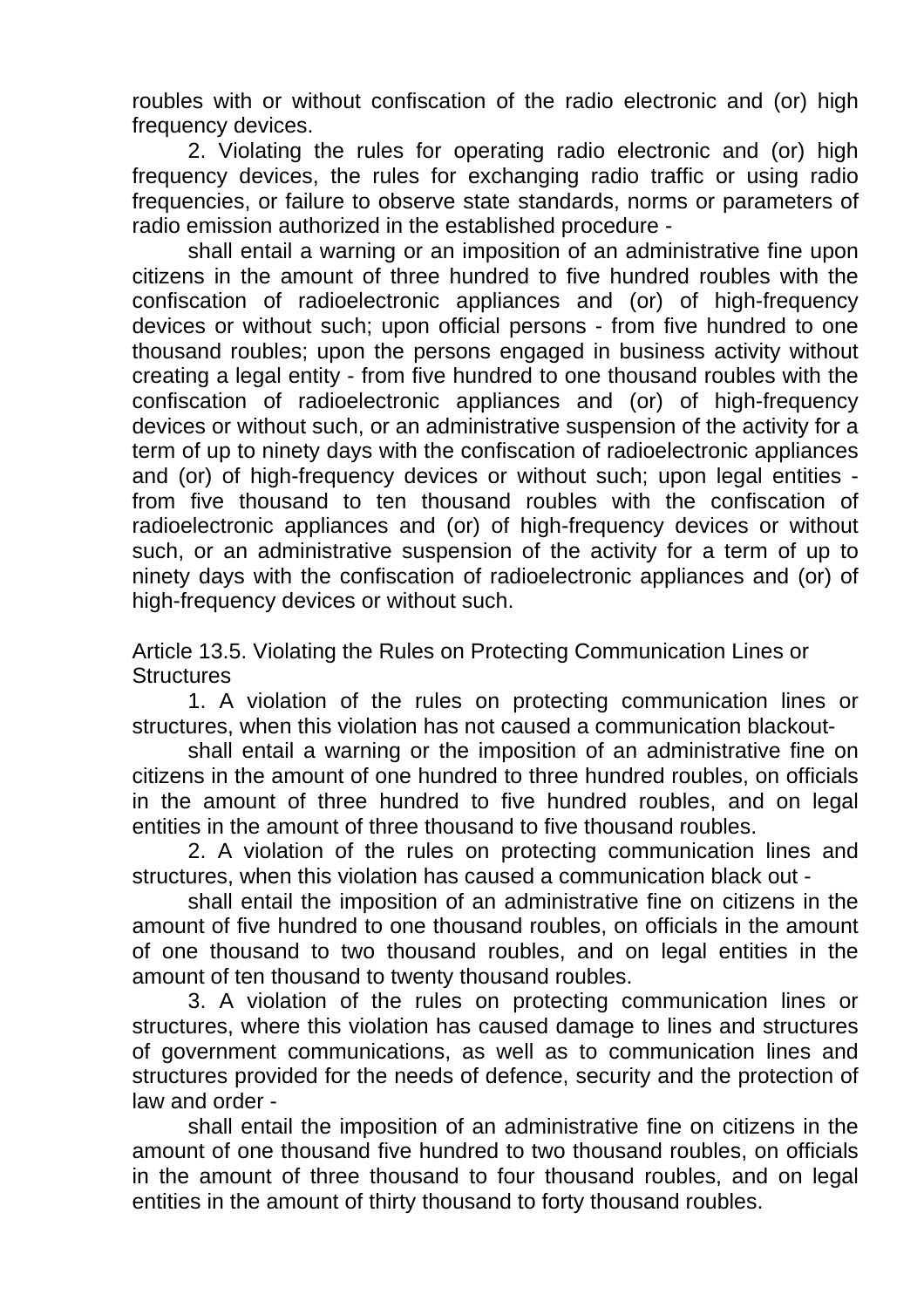4. Failure of officials to meet the requirements of normative documents regarding regular operation of transmission lines, channel circuits and channels provided for the needs of government, defence, security and the protection of law and order-

shall entail the imposition of an administrative fine in the amount of two thousand to three thousand roubles.

Article 13.6. Using Uncertified Communication Means or Rendering Uncertified Communication Services

Using uncertified communication means in communication networks or rendering uncertified communication services, where obligatory certification thereof is provided for by law -

shall entail the imposition of an administrative fine on citizens in the amount of one thousand five hundred to two thousand roubles with or without confiscation of the uncertified communication means; on officials in the amount of three thousand to four thousand roubles with or without confiscation of the uncertified communication means; and on legal entities in the amount of thirty thousand to forty thousand roubles with or without confiscation of the uncertified communication means.

Article 13.7. Failure to Observe the Established Rules and Norms Regulating the Procedure for Designing, Constructing and Operating Communication Networks and Structures

Failure to observe the established rules and norms regulating the procedure for designing, constructing and operating communication networks and structures -

shall entail the imposition of an administrative fine on citizens in the amount of five hundred to one thousand roubles; on officials in the amount of one thousand to two thousand roubles; on the persons engaged in business activity without creating a legal entity - from one thousand to two thousand roubles or an administrative suspension of the activity for a term of up to ninety days; on legal entities in the amount of ten thousand to twenty thousand roubles or an administrative suspension of the activity for a term of up to ninety days.

Article 13.8. Production, Sale or Operation of Technical Facilities That Do Not Comply with the Standards and Norms Regulating Admissible Levels of Industrial Radio Interference

Production, sale or operation of technical facilities that do not comply with the appropriate standards or norms regulating admissible levels of industrial radio interference -

shall entail the imposition of an administrative fine on citizens in the amount of one hundred to three hundred roubles with or without confiscation of the technical facilities; on officials in the amount of three hundred to five hundred roubles with or without confiscation of the technical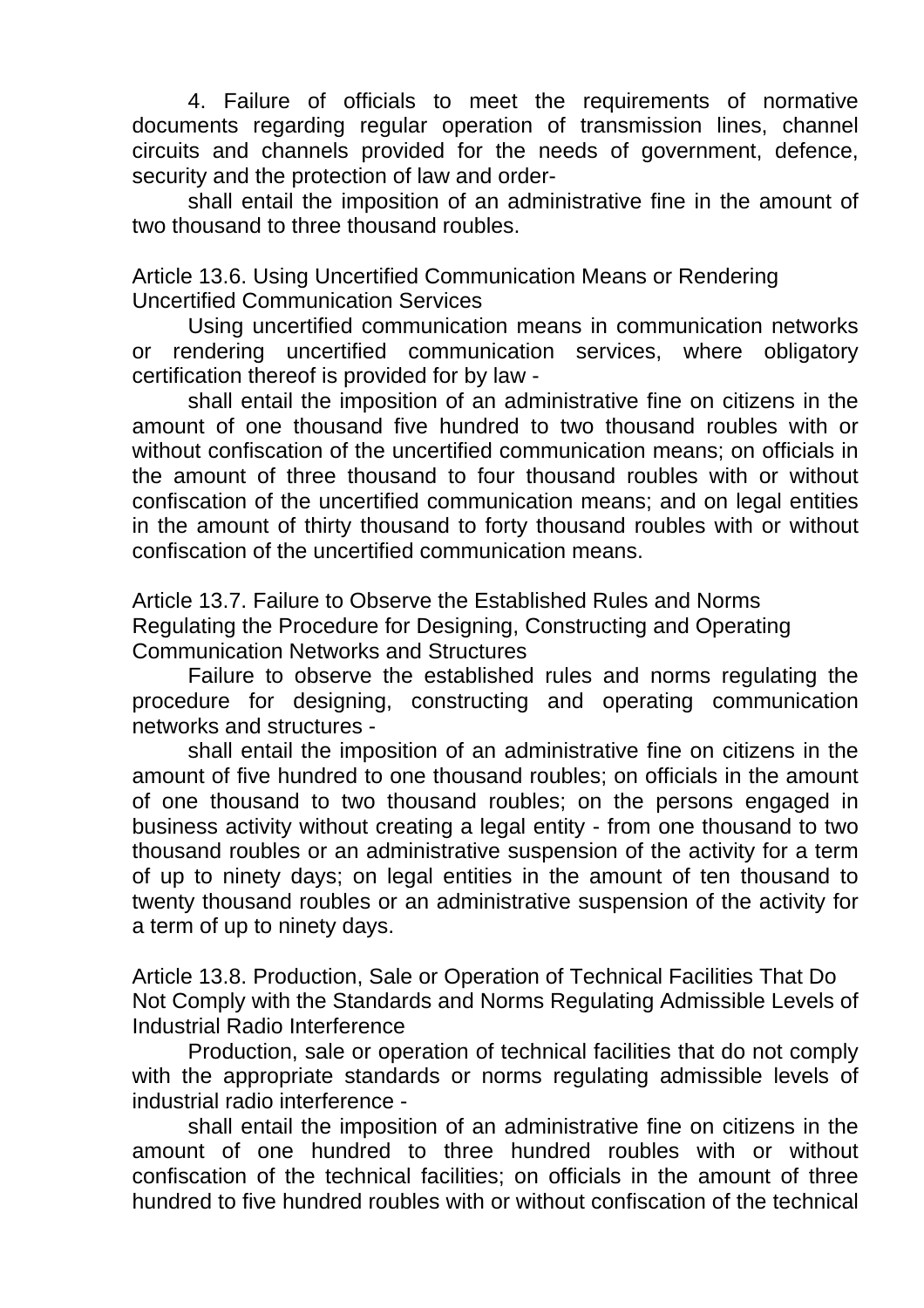facilities; and on legal entities in the amount of three thousand to five thousand roubles with or without confiscation of the technical facilities.

Note. Technical facilities in this Article mean articles, equipment, apparatus and (or) integral parts thereof, operating on the basis of principles of electric engineering, radio engineering and (or) electronics and containing electronic components and (or) circuits.

Article 13.9. Unauthorized Construction or Operation of Communication **Structures** 

Construction or operation of communication structures without special permission -

shall entail the imposition of an administrative fine on citizens in the amount of five hundred to one thousand roubles, on officials in the amount of one thousand to two thousand roubles, and on legal entities in the amount of ten thousand to twenty thousand roubles.

Article 13.10. Producing for the Purpose of Sale, or Sale of, State Postage Marks and International Return Coupons, Known to Be False, or Using Plates for Postage Pre-Payment Machines, Postal Marks and Other Nominal Articles, Known to Be False

1. Producing for the purpose of sale, or sale of, state postage marks and international return coupons known to be false-

shall entail the imposition of an administrative fine on citizens in the amount of one thousand five hundred to two thousand roubles accompanied by confiscation of the equipment for producing false state postage marks or international return coupons; on officials in the amount of three thousand to four thousand roubles accompanied by confiscation of the equipment for producing false state postage marks or international return coupons, and on legal entities in the amount of thirty thousand to forty thousand roubles accompanied by confiscation of the equipment for producing false state postage marks or international return coupons.

2. Using plates for postage pre-payment machines, postal marks or other nominal articles known to be false -

shall entail the imposition of an administrative fine on citizens in the amount of one thousand to one thousand five hundred roubles accompanied by confiscation of the equipment for producing false plates for postage pre-payment machines, postal marks or other nominal articles; on officials in the amount of two thousand to three thousand roubles accompanied by confiscation of the equipment for producing false plates for postage pre-payment machines, postal marks or other nominal articles; and on legal entities in the amount of twenty thousand to thirty thousand roubles accompanied by confiscation of the equipment for producing false plates for postage pre-payment machines, postal marks or other nominal articles.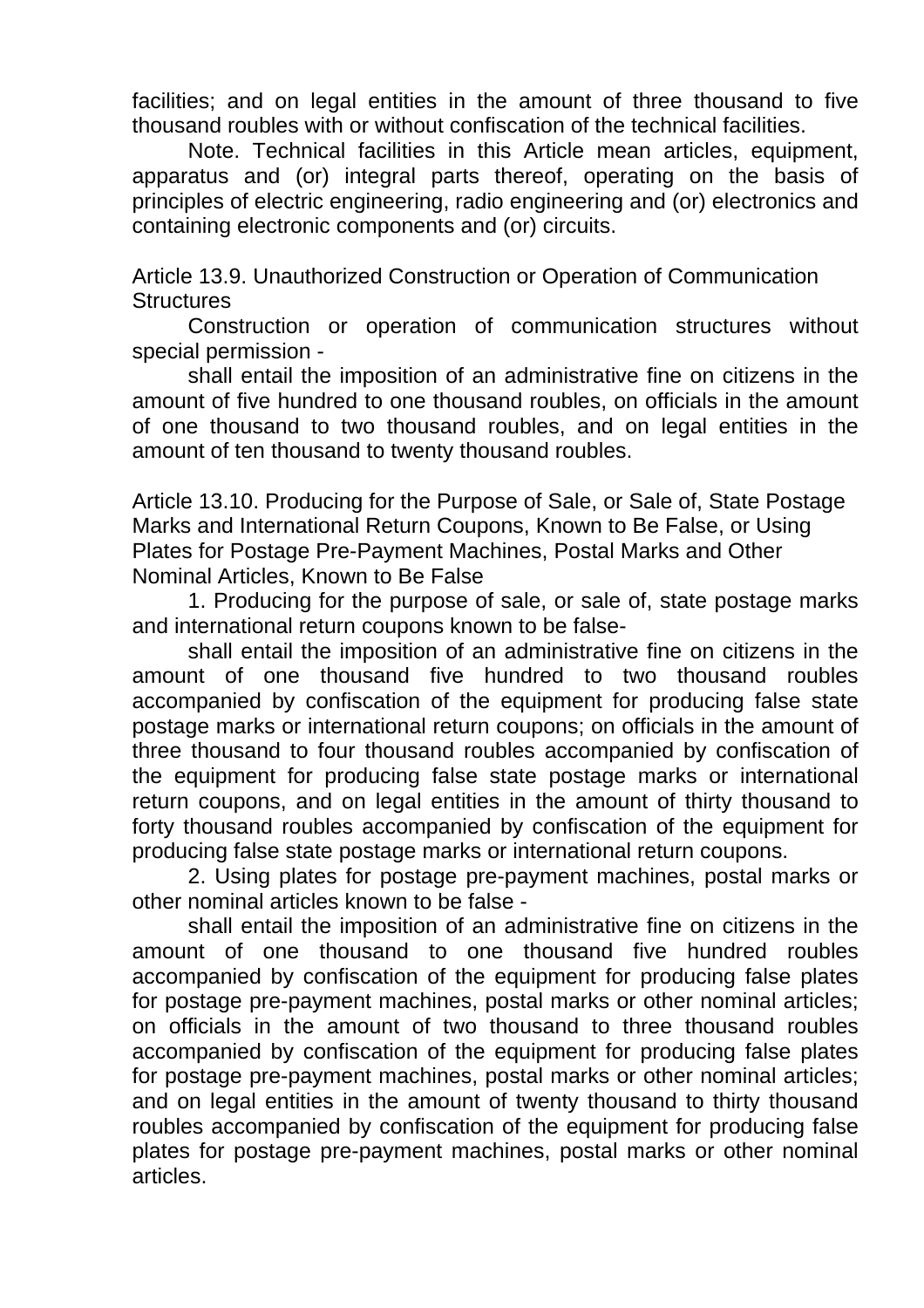Article 13.11. Violating the Procedure for Collecting, Keeping, Using or Disseminating Information about Citizens (Personal Data) Established by Law

Violating the procedure for collecting, keeping, using or disseminating information about citizens (personal data) -

shall entail a warning or the imposition of an administrative fine on citizens in the amount of three hundred to five hundred roubles, on officials in the amount of five hundred to one thousand roubles, and on legal entities in the amount of five thousand to ten thousand roubles.

Article 13.12. Violating the Rules on Protecting Information

1. Violating the terms and conditions stipulated by a license for exercising activities in the area of information protection (safe for information constituting a state secret) -

shall entail the imposition of an administrative fine on citizens in the amount of three hundred to five hundred roubles, on officials in the amount of five hundred to one thousand roubles, and on legal entities in the amount of five thousand to ten thousand roubles.

2. Using uncertified information systems, data bases and data banks, as well as uncertified means of information protection, where they are subject to obligatory certification (except for the means of information protection constituting a state secret) -

shall entail the imposition of an administrative fine on citizens in the amount of five hundred to one thousand roubles with or without confiscation of uncertified means of information protection; on officials in the amount of one thousand to two thousand roubles; and on legal entities in the amount of ten thousand to twenty thousand roubles with or without confiscation of uncertified means of information protection.

3. Violating the terms and conditions, stipulated by a license for conducting works connected with the use and protection of information constituting a state secret, or with production of means intended for protecting information constituting a state secret, or with taking measures and (or) rendering services concerning protection of information constituting a state secret -

shall entail the imposition of an administrative fine on officials in the amount of two thousand to three thousand roubles; and on legal entities in the amount of fifteen thousand to twenty thousand roubles.

4. Using uncertified means intended for protection of information constituting a state secret -

shall entail the imposition of an administrative fine on officials in the amount of three thousand to four thousand roubles, and on legal entities in the amount of twenty thousand to thirty thousand roubles with or without confiscation of the uncertified means intended for protection of information constituting state secret.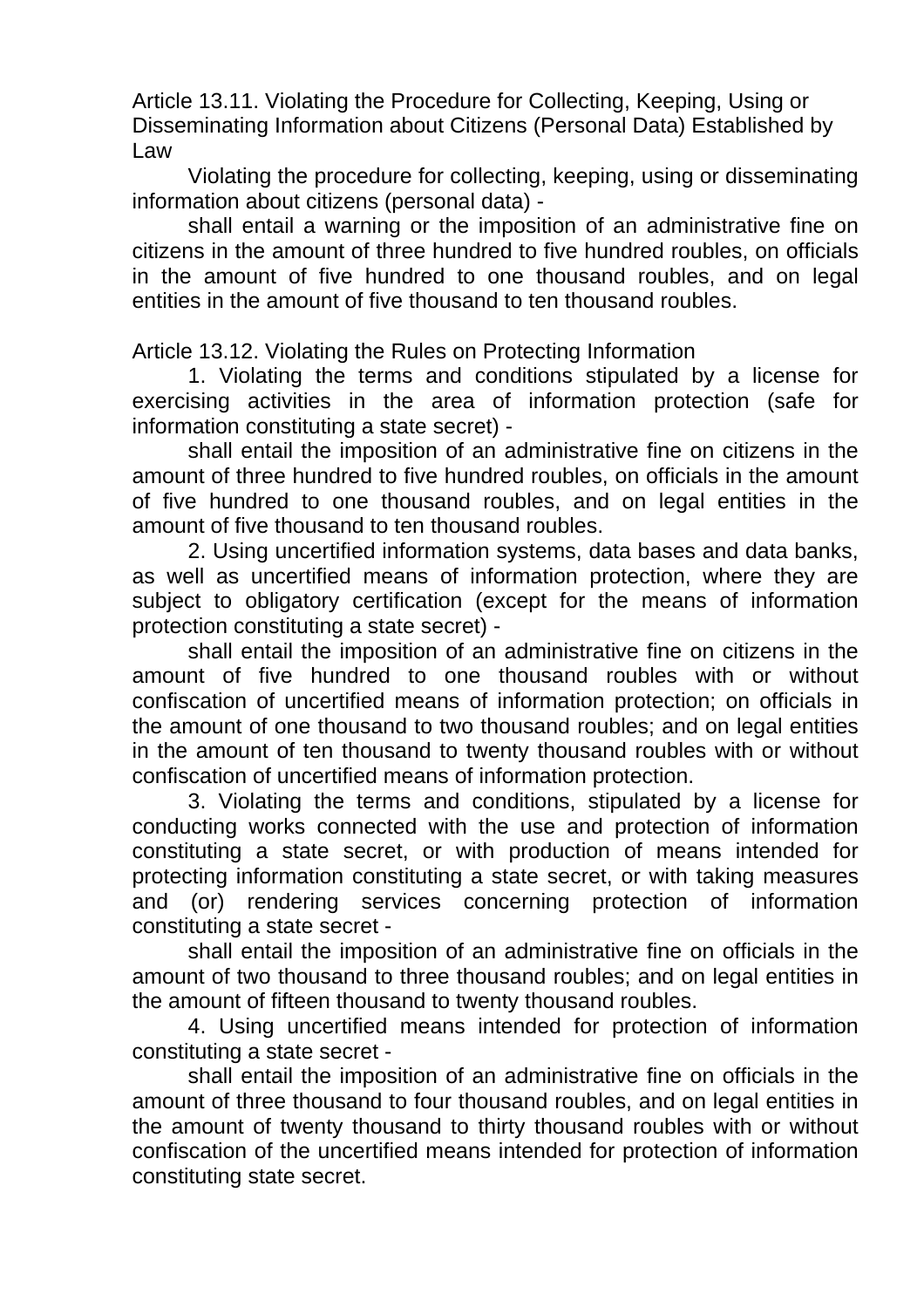5. A gross violation of the terms provided for by a licence for exercising activities in the area of information protection (except for the information constituting state secrets) -

shall entail the imposition of an administrative fine on the persons exercising business activities without forming a legal entity in the amount of one thousand to one thousand five hundred roubles or the administrative suspension of their activities for a term up to ninety days; on officials in the amount of one thousand to one thousand five hundred roubles and on legal entities in the amount of ten thousand to fifteen thousand roubles or the administrative suspension of activities for a term up to ninety days.

Note. The concept of a gross violation shall be defined by the Government of the Russian Federation in respect of each specific type of activity to be licenced.

Article 13.13. Unlawful Activities in the Area of Information Protection

1. Engagement in activities in the area of information protection (safe for the information constituting a state secret) without obtaining special permission (license) in the established procedure, where such permission (license) is obligatory under federal law -

shall entail the imposition of an administrative fine on citizens in the amount of five hundred to one thousand roubles with or without confiscation of the means of information protection; on officials in the amount of two thousand to three thousand roubles with or without confiscation of the means of information protection; and on legal entities in the amount of ten thousand to twenty thousand roubles with or without confiscation of the means of information protection.

2. Engagement in activities connected with the use and protection of information constituting a state secret, or with the production of means intended for protection of information constituting a state secret, or with taking measures and (or) rendering services in order to protect state secrets, without a license -

shall entail the imposition of an administrative fine on officials in the amount of four thousand to five thousand roubles, and on legal entities in the amount of thirty thousand to forty thousand roubles with or without confiscation of the means of protecting information constituting a state secret produced in the absence of a license.

Article 13.14. Disclosing Limited Access Information

Disclosing information, to which access is limited by federal law (safe for the cases when disclosure of such information is criminally punishable), by a person who has got access to such information in connection with the performance of official or professional duties, except for the cases stipulated by Item 1 of Article 14.33 of this Code,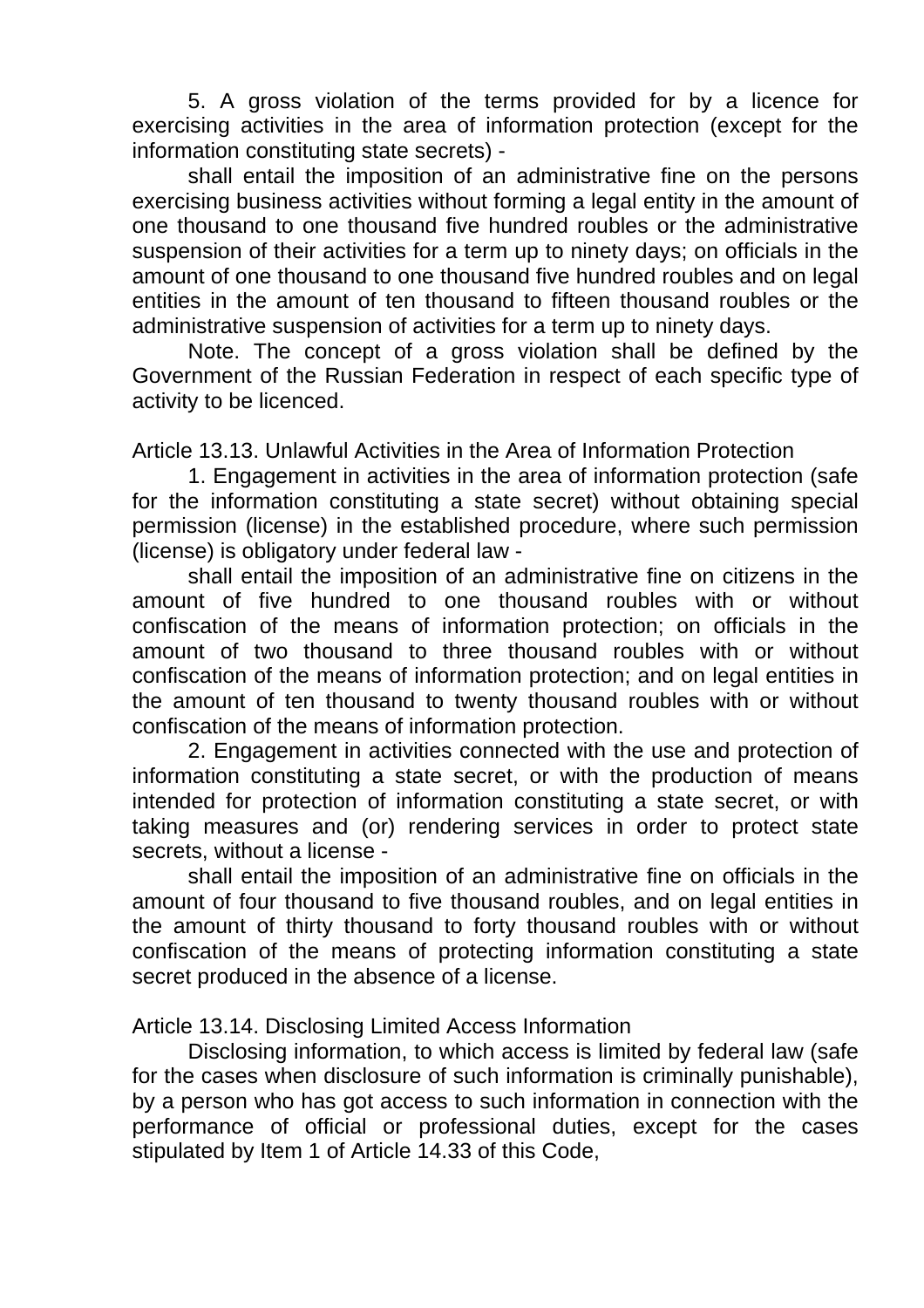shall entail the imposition of an administrative fine on citizens in the amount of five hundred to one thousand roubles, and on officials in the amount of four thousand to five thousand roubles.

Article 13.15. Abusing Freedom of Mass Information

Producing and (or) broadcasting television, video and film programs, or documentary and feature films, as well as informational computer files and programs for processing informational texts which pertain to special mass media and contain hidden insertions affecting the human subconscious and (or) harmfully influencing people's health, as well as dissemination of information about a social association or other organisation included into a published list of social and religious associations in respect of which a court of law has rendered an effective decision to liquidate it or to prohibit the activities thereof by the reasons provided for by Federal Law No. 114-FZ of July 25, 2002 on Opposition to Extremist Activities without specifying that the appropriate social association or other organisation are liquidated or that their activities are prohibited -

shall entail the imposition of an administrative fine on citizens in the amount of two thousand to two thousand five hundred roubles accompanied by confiscation of the subject of the administrative offence; on officials in the amount of four thousand to five thousand roubles accompanied by confiscation of the subject of the administrative offence; and on legal entities in the amount of forty thousand to fifty thousand roubles wage accompanied by confiscation of the subject of the administrative offence.

Article 13.16. Impeding Dissemination of Mass Media Products

Impeding lawful dissemination of mass media products or imposing unlawful limitations on retail sale of an edition of a periodical -

shall entail the imposition of an administrative fine on citizens in the amount of three hundred to five hundred roubles, on officials in the amount of five hundred to one thousand roubles, and on legal entities in the amount of five thousand to ten thousand roubles.

Article 13.17. Violating the Rules on Disseminating Obligatory Information Violating the rules on disseminating obligatory information -

shall entail the imposition of an administrative fine on citizens in the amount of one hundred to three hundred roubles, on officials in the amount of three hundred to five hundred roubles, and on legal entities in the amount of three thousand to five thousand roubles.

Article 13.18. Impeding Steady Reception of Radio and Television **Broadcasts**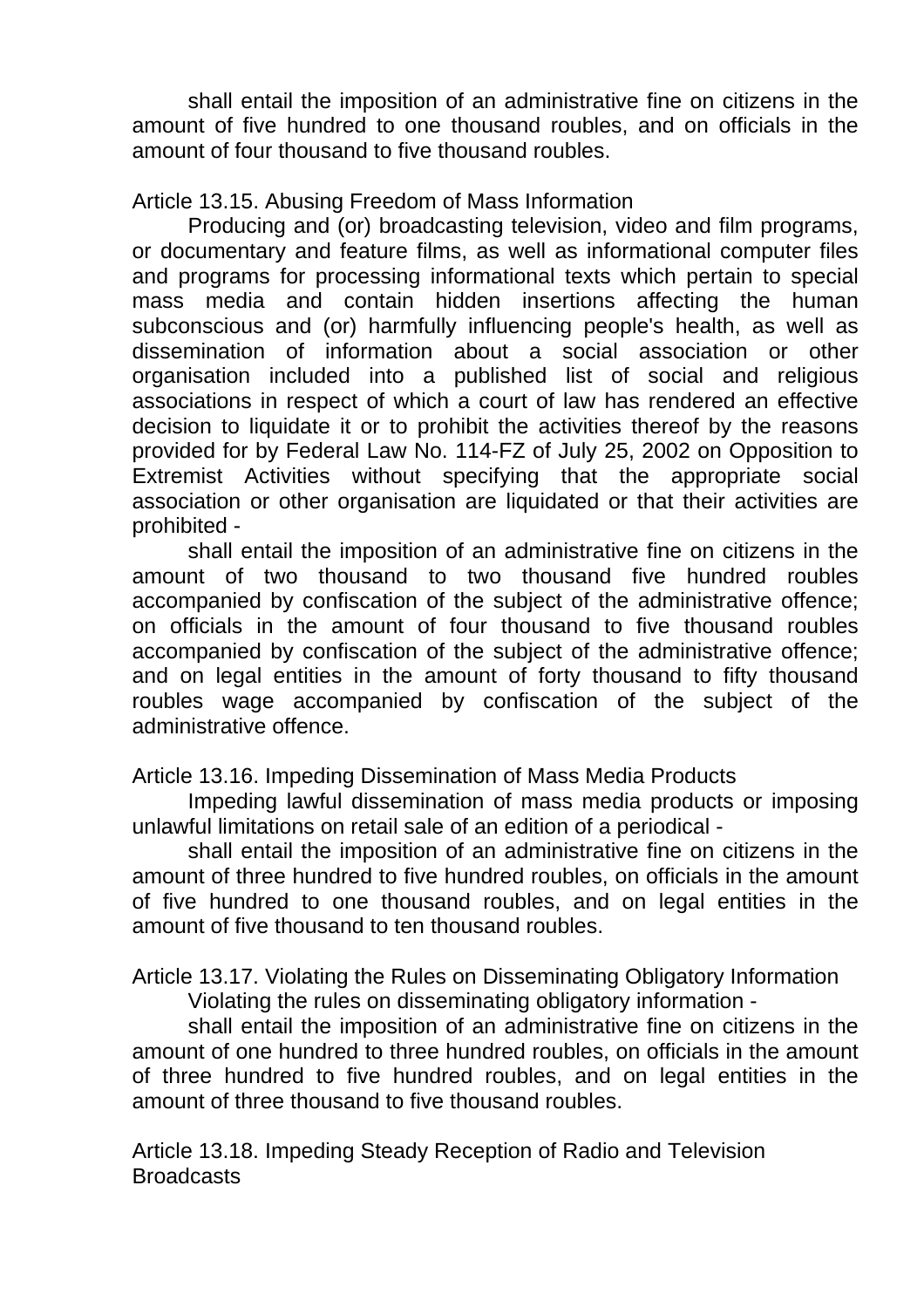Impeding steady reception of radio and television broadcasts by causing artificial interference -

shall entail the imposition of an administrative fine on citizens in the amount of five hundred to one thousand roubles, on officials in the amount of one thousand to two thousand roubles, and on legal entities in the amount of ten thousand to twenty thousand roubles.

Article 13.19. Violating a Procedure for Submitting Statistical Information

Violation by an official, responsible for submission of statistical information which is necessary for the exercise of state statistical supervision, of the procedure for submission thereof, as well as submission unreliable statistical information -

shall entail the imposition of an administrative fine in the amount of three thousand to five thousand roubles.

Article 13.20. Violating the Rules on Keeping,Completing,Registering or Using Archival Materials

Violating the rules on keeping, completing, registering or using archival materials -

shall entail a warning or the imposition of an administrative fine on citizens in the amount of one hundred to three hundred roubles, and on officials in the amount of three hundred to five hundred roubles.

Article 13.21. Violating the Procedure for Producing and Disseminating Mass Media Products

Producing and disseminating unregistered mass media products, or mass media products which have not been reregistered, as well as producing or disseminating such products after the decision to terminate or suspend the issuance of the mass medium in the established procedure -

shall entail the imposition of an administrative fine on citizens in the amount of one thousand to one thousand five hundred roubles accompanied by confiscation of the subject of the administrative offence; on officials in the amount of two thousand to three thousand roubles accompanied by confiscation of the subject of the administrative offence, and on legal entities in the amount of twenty thousand to thirty thousand roubles accompanied by confiscation of the subject of the administrative offence.

Article 13.22. Violating the Procedure for Announcing Publishers Details

Issuing (producing) or disseminating mass media products without indicating the publishers details thereof in the established procedure, as well as indicating incomplete details or details known to be false -

shall entail a warning or the imposition of an administrative fine on citizens in the amount of three hundred to five hundred roubles with or without confiscation of the mass media products; on officials in the amount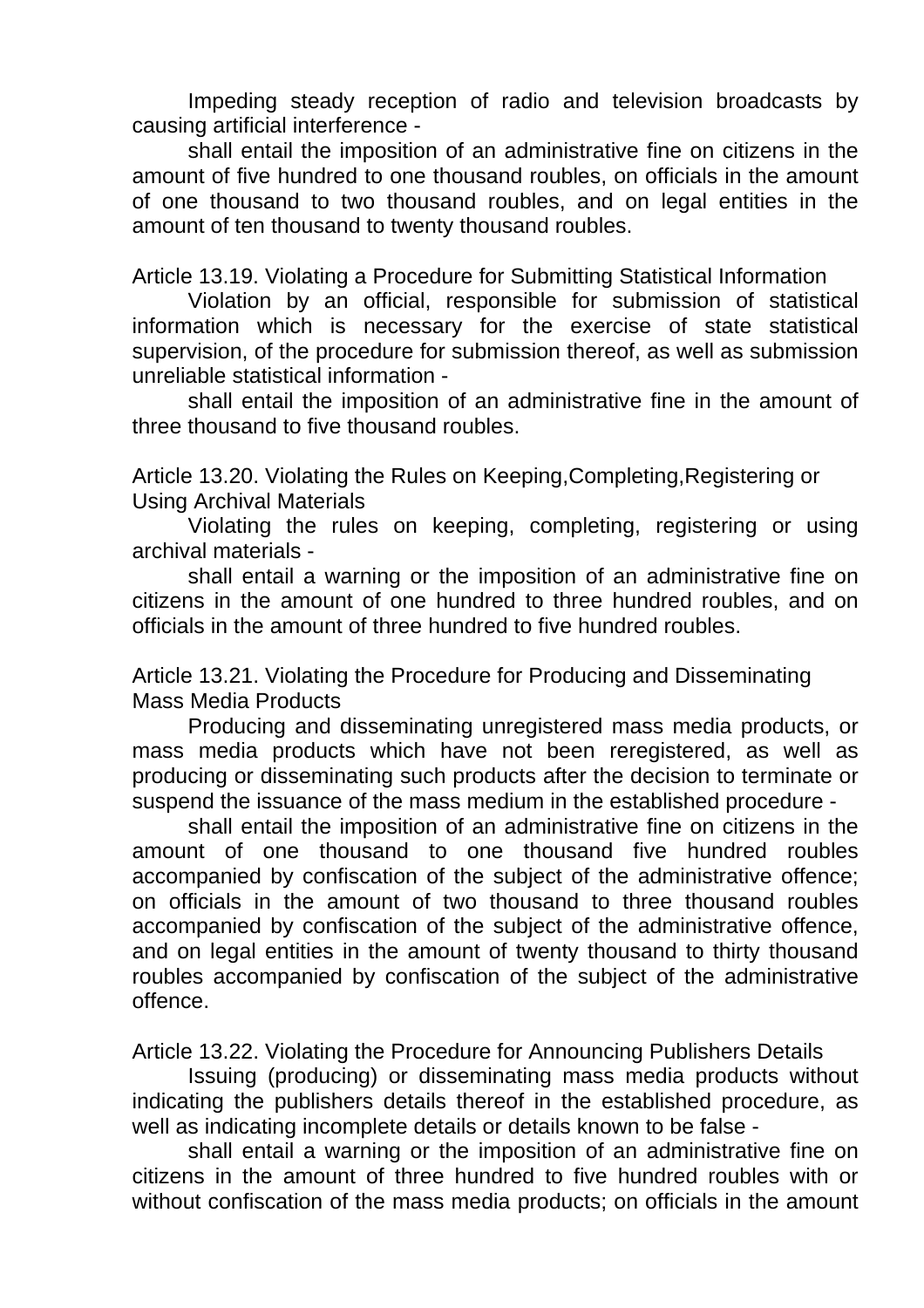of five hundred to one thousand roubles with or without confiscation of the mass media products; and on legal entities in the amount of five thousand to ten thousand roubles with or without confiscation of the mass media products.

Article 13.23. Violating the Procedure for Obligatory Submission of Copies of Documents, of Notifications in Writing, of Statutes and Agreements

Violating the procedure for obligatory submission of copies of documents, of notifications in writing, of statutes of editorial offices or of agreements made instead of them, as well as the procedure for keeping materials of television and radio broadcasts -

shall entail the imposition of an administrative fine on citizens in the amount of two hundred to five hundred roubles, on officials in the amount of one thousand to two thousand roubles, and on legal entities in the amount of ten thousand to twenty thousand roubles.

# Article 13.24. Damaging Public Telephones

Damaging public telephones -

shall entail the imposition of an administrative fine in the amount of five hundred to one thousand roubles.

Chapter 14. Administrative Offences in Business

Article 14.1. Engaging in Business Activities without State Registration Thereof or without a Special Permit (License)

1. Engaging in business activities without state registration as an individual businessman or without state registration as a legal entity -

shall entail the imposition of an administrative fine in the amount of five hundred to two thousand roubles.

2. Engaging in business activities without a special permit (license), where such permit (license) is obligatory

shall entail the imposition of an administrative fine on citizens in the amount of two thousand to two thousand five hundred roubles with or without confiscation of products, instruments of production and raw materials; on officials in the amount of four thousand to five thousand roubles with or without confiscation of products, means of production and raw materials; and on legal entities in the amount of forty thousand to fifty thousand roubles accompanied by confiscation of products, means of production and raw materials.

3. Engaging in business activities in violation of the terms and conditions provided for by a special permit (license) -

shall entail the imposition of an administrative fine on citizens in the amount of one thousand five hundred to two thousand roubles, on officials in the amount of three thousand to four thousand roubles, and on legal entities in the amount of thirty thousand to forty thousand roubles.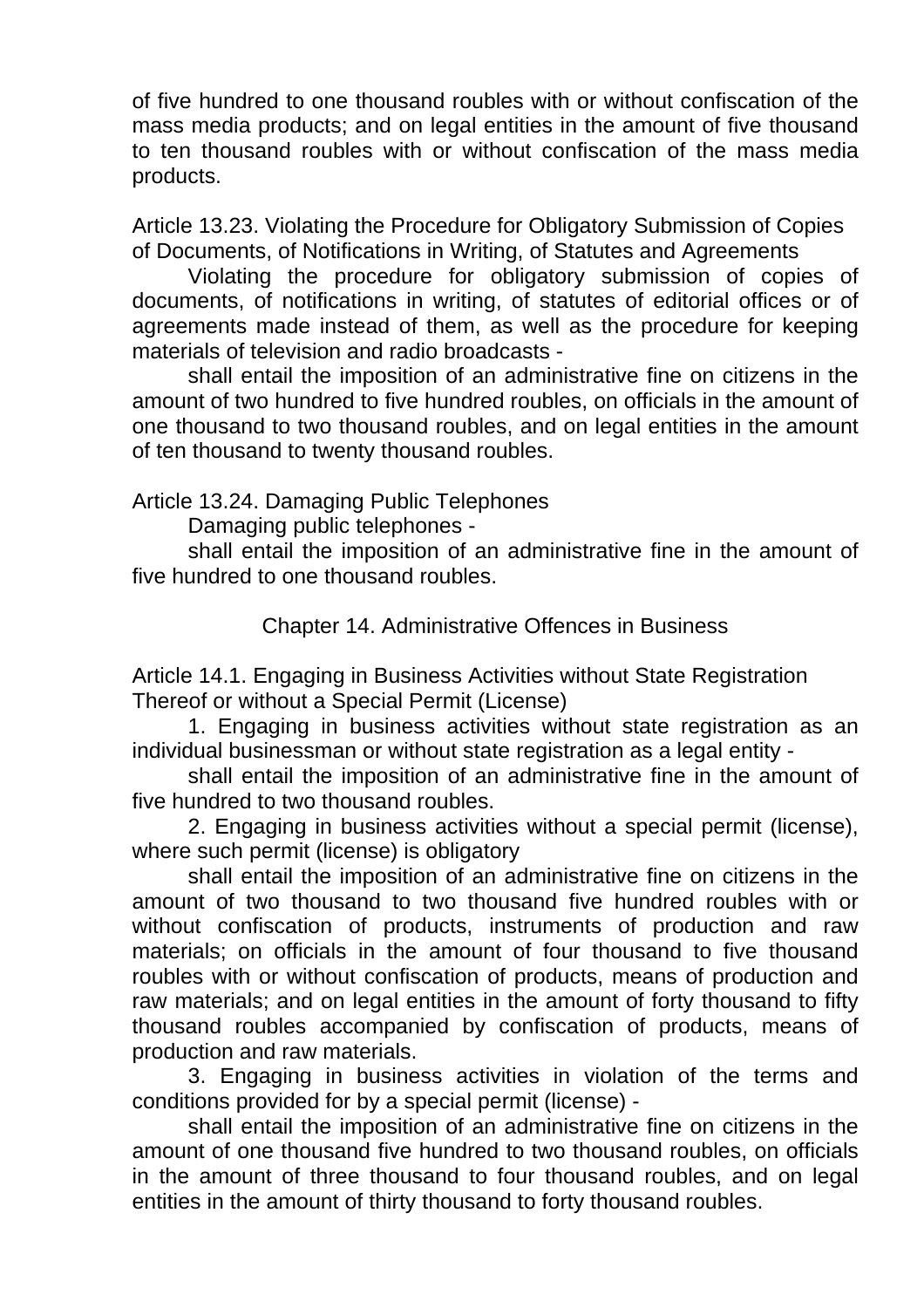4. Exercising business activities accompanied by a gross violation of the terms provided for by a special permit (licence) -

shall entail the imposition of an administrative fine on the persons exercising business activities without forming a legal entity in the amount of four thousand to five thousand roubles or the administrative suspension of their activities for a term up to ninety days; on officials in the amount of four thousand to five thousand roubles and on legal entities in the amount of forty thousand to fifty thousand roubles or the administrative suspension of activities for a term up to ninety days.

Note. The concept of a gross violation shall be defined by the Government of the Russian Federation in respect of each specific type of activity to be licenced.

Article 14.2. Unlawful Sale of Commodities (Other Articles) When Free Sale of Them Is Prohibited or Restricted

Unlawful sale of commodities (other articles) when free sale of them is prohibited or restricted by the laws -

shall entail the imposition of an administrative fine on citizens in the amount of one thousand five hundred to two thousand roubles with or without confiscation of the subjects of the administrative offence; on officials in the amount of three thousand to four thousand roubles with or without confiscation of the subjects of the administrative offence; and on legal entities in the amount of thirty thousand to forty thousand roubles with or without confiscation of the subjects of the administrative offence.

Article 14.3. Violating the Legislation on Advertising

Violation by a advertiser, by an advertising producer or by an advertising agent of the legislation on advertising -

shall entail the imposition of an administrative fine on citizens in the amount of two thousand to two thousand five hundred roubles, on officials in the amount of four thousand to twenty thousand roubles, and on legal entities in the amount of forty thousand to five hundred thousand roubles.

Article 14.4. Selling Commodities, Carrying Out Works, or Rendering Services of Improper Quality, or in Violation of Sanitary Rules, to the Population

1. Selling commodities to, carrying out works for, or rendering services to, the population, which do not meet the requirements of standards and specifications, or do not comply with models thereof, as regards quality, completeness or packing -

shall entail the imposition of an administrative fine on citizens in the amount of one thousand to one thousand five hundred roubles, on officials in the amount of two thousand to three thousand roubles, and on legal entities in the amount of twenty thousand to thirty thousand roubles.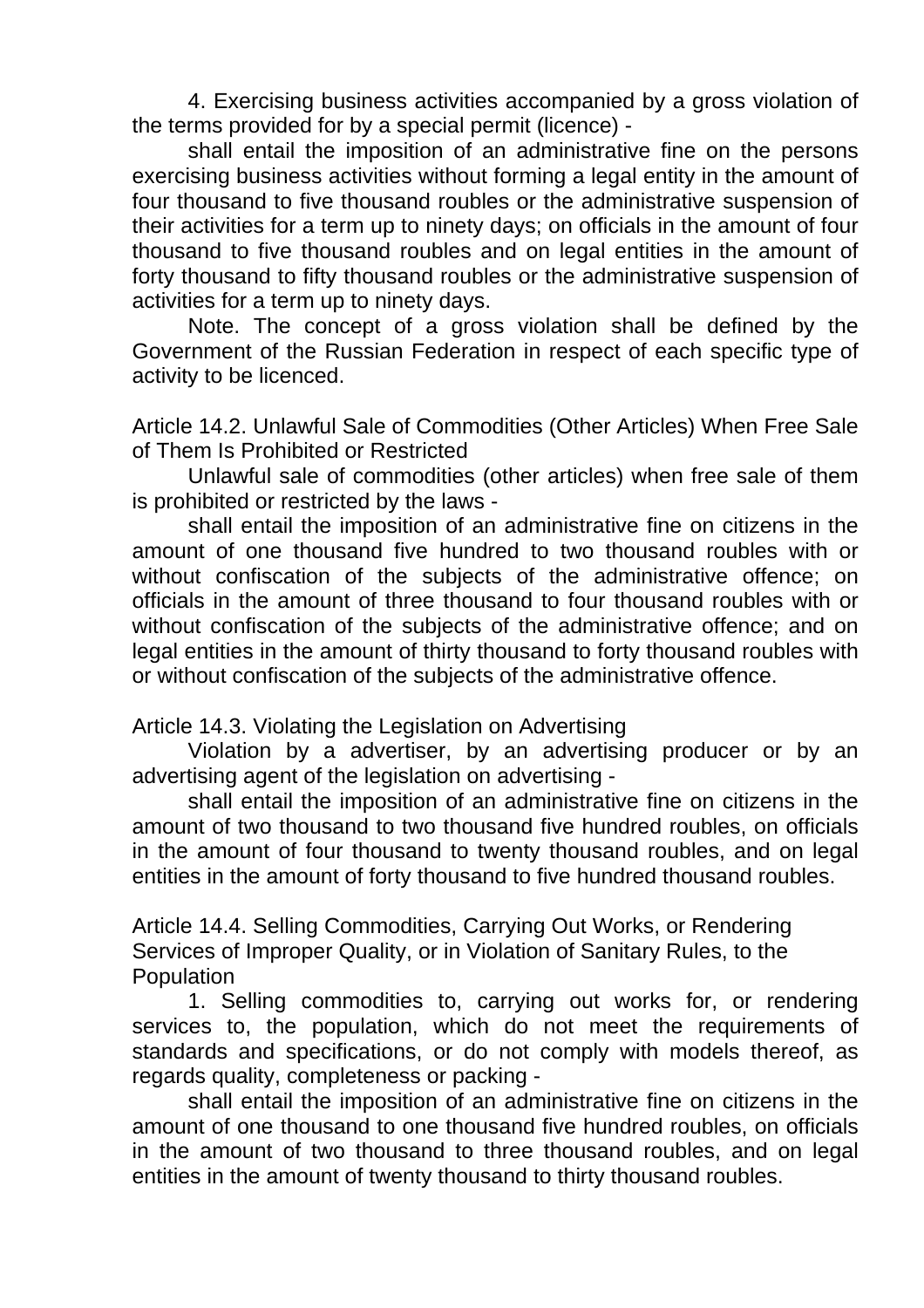2. Selling commodities to, carrying out works for, or rendering services to, the population in violation of sanitary rules or without a conformity certificate (a conformity declaration) attesting the safety of such commodities, works or services in respect of human life and health -

shall entail the imposition of an administrative fine upon citizens in the amount of two thousand to two thousand five hundred roubles with the confiscation of commodities or without such; on official persons - from four thousand to five thousand roubles; upon the persons engaged in business activity without creating a legal entity - from four thousand to five thousand roubles with the confiscation of commodities or without such, or an administrative suspension of the activity for a term of up to ninety days; upon legal entities - from forty thousand to fifty thousand roubles with the confiscation of commodities or without such, or an administrative suspension of the activity for a term of up to ninety days with the confiscation of commodities or without such.

Article 14.5. Selling Commodities, Carrying Out Works or Rendering Services in the Absence of Established Information or without Using a Cash Register

Selling commodities, carrying out works or rendering services in trading organisations or in other organisations engaged in selling commodities, carrying out works or rendering services, as well as by citizens registered as individual businessman, in the absence of the established information about producers or sellers thereof or without using cash registers, where their use is stipulated by law -

shall entail the imposition of an administrative fine on citizens in the amount of one thousand five hundred to two thousand roubles, on officials in the amount of three thousand to four thousand roubles, and on legal entities in the amount of thirty thousand to forty thousand roubles.

Article 14.6. Violating the Procedure for Price Formation

1. Overstating or understating the state controlled prices (tariffs, rate scales, rates and the like) of products, goods or services, of price limits (limits of tariffs, rate scales, rates and the like), overstating or understating the surcharges (extra charges) established with regard to prices (tariffs, rate scales, rates and the like), overstating of the maximum retail price of tobacco articles indicated by the manufacturer thereof on each consumer pack (package), a breach of the established price control procedure as well as other infringements of the established pricing procedure -

shall entail the imposition of an administrative fine on citizens in the amount of two thousand to two thousand five hundred roubles, on officials in the amount of four thousand to five thousand roubles, and on legal entities in the amount of forty thousand to fifty thousand roubles.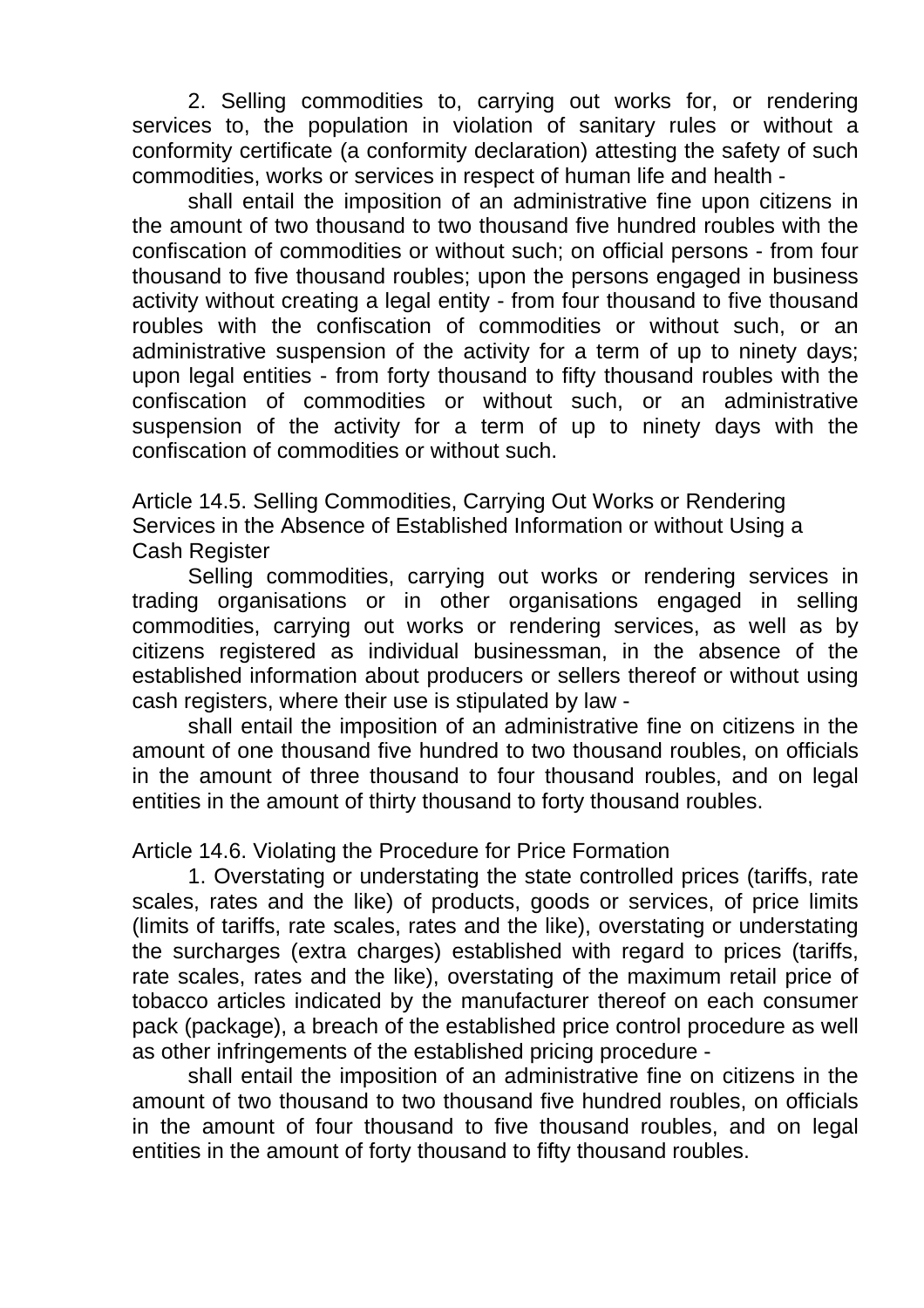2. The liability for breach of this Article by retail trade establishments or by individual businessmen may not be placed upon the manufacturer or supplier of tobacco products.

Article 14.7. Deception of Consumers

Cheating in measuring, weighing or counting, or misleading consumers in respect of the properties and qualities of a commodity (work, service), or cheating consumers in any other way, except for the cases stipulated by Item 1 of Article 14.33 of this Code, in organisations engaged in selling commodities, carrying out works and rendering services, as well as by citizens registered as individual businessmen in the area of trade (services) and also by individuals employed with businessmen, -

shall entail the imposition of an administrative fine on citizens in the amount of one thousand to two thousand roubles, on officials in the amount of one thousand to two thousand roubles, and on legal entities in the amount of ten thousand to twenty thousand roubles.

Article 14.8. Violating Other Consumer Rights

1. Violating the consumer's right to obtain necessary and reliable information about a commodity (work, service) being sold, or about the producer, seller or performer thereof and about their working hours -

shall entail the imposition of an administrative fine on officials in the amount of five hundred to one thousand roubles, and on legal entities in the amount of five thousand to ten thousand roubles.

2. Inclusion in a contract of the terms and conditions infringing consumer rights established by law -

shall entail the imposition of an administrative fine on officials in the amount of one thousand to two thousand roubles, and on legal entities in the amount of ten thousand to twenty thousand roubles.

3. Failure to grant to a consumer privileges and advantages established by law -

shall entail the imposition of an administrative fine on officials in the amount of five hundred to one thousand roubles, and on legal entities in the amount of five thousand to ten thousand roubles.

Article 14.9. Limiting Freedom of Trade

Actions of officials of executive bodies of subjects of the Russian Federation or of officials of local self-government bodies, aimed at unlawful limitation of freedom of trade, that is, non-admission of commodities from other regions of the Russian Federation to local markets or prohibition on exporting local commodities to other regions of the Russian Federation -

shall entail the imposition of an administrative fine in the amount of four thousand to five thousand roubles.

Article 14.10. Unlawful Use of a Trade Mark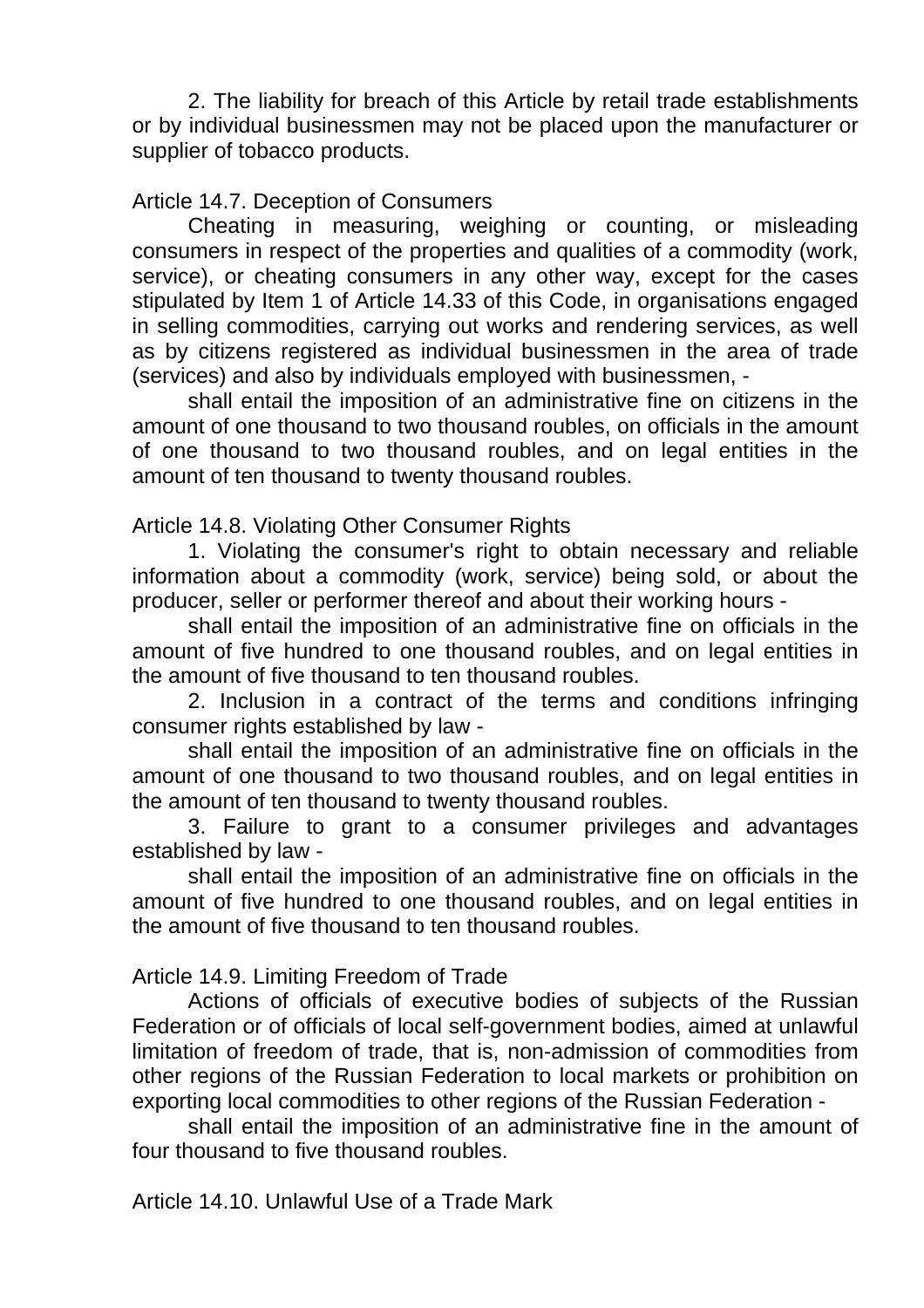Unlawful use of another's trade mark, service mark, name of a commodity's place of origin or markings for the same commodities -

shall entail the imposition of an administrative fine on citizens in the amount of one thousand five hundred to two thousand roubles accompanied by confiscation of the articles bearing an unlawful reproduction of a trade mark, service mark or the name of a commodity's place of origin; on officials in the amount of ten thousand to twenty thousand roubles accompanied by confiscation of the articles bearing an unlawful reproduction of a trade mark, service mark or the name of a commodity's place of origin; and on legal entities in the amount of thirty to forty thousand roubles accompanied by confiscation of the articles bearing an unlawful reproduction of a trade mark, service mark or the name of a commodity's place of origin.

## Article 14.11. Unlawful Obtainment of a Credit

Obtaining a credit or obtaining funds on credit under preferential terms by way of submitting to a bank or to other creditor data about one's economic or financial standing, known to be false -

shall entail the imposition of an administrative fine on citizens in the amount of one thousand to two thousand roubles, on officials in the amount of two thousand to three thousand roubles, and on legal entities in the amount of twenty thousand to thirty thousand roubles.

Article 14.12. Fictitious or Intentional Bankruptcy

1. Fictitious bankruptcy, that is, a wittingly false public declaration by the head or founder (participant) of a legal entity about the insolvency of this legal entity, or by an individual businessman about his insolvency, if such action does not contain a criminally punishable deed -

shall entail the imposition of an administrative fine upon company officials in the amount from five thousand to ten thousand roubles or disqualification for a term from six months to three years.

2. Intentional bankruptcy, that is, the committing by the head or founder (participant) of a legal entity or by an individual businessman of actions (or their omission to act) knowingly entailing an inability of the legal entity or the individual businessman to satisfy in full creditors' claims under pecuniary obligations and (or) to discharge the duty of making obligatory payments, if such actions (omission to act) do not contain criminally punishable deeds -

shall entail the imposition of an administrative fine on company officials in the amount from five thousand to ten thousand roubles or disqualification for a term from one to three years.

Article 14.13. Wrongful Actions, When Going Bankrupt

1. Concealing property, property rights or property liabilities, or data about property, or data about the scale and location thereof, or any other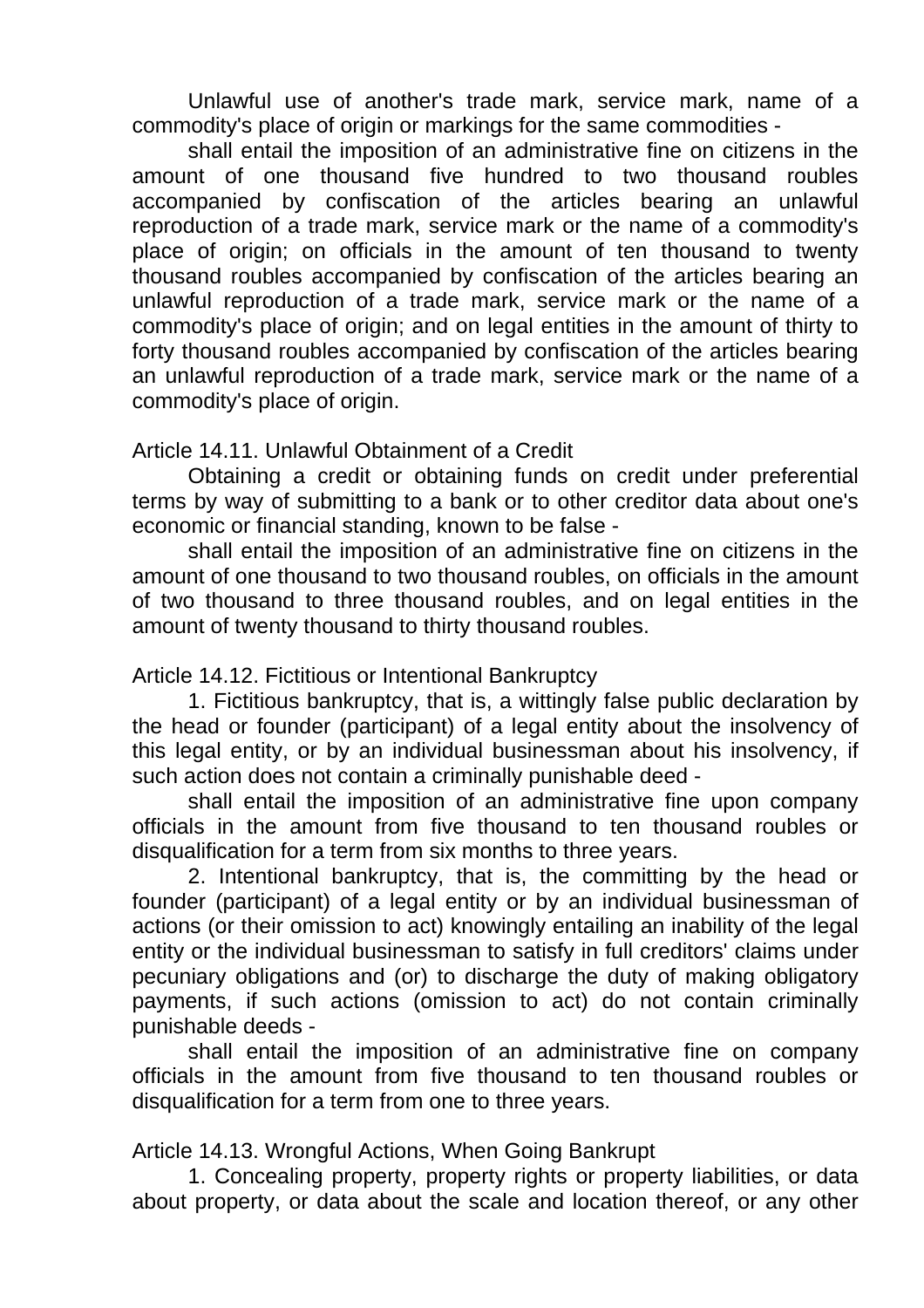information about property, property rights or property liabilities, as well as property transfer to other persons for ownership, alienation or elimination of property, as well as concealment, elimination and falsification of accounting and other registration documents showing economic activities of a legal entity or an individual businessman, if these actions have been committed in the presence of the signs of bankruptcy and do not contain criminally punishable deeds -

shall entail the imposition of an administrative fine on company officials in the amount from five thousand to ten thousand roubles or disqualification for a term from six months to three years.

2. Unlawful satisfaction of property claims of individual creditors at the expense of the property of a debtor legal entity by the head of the legal entity, or the founder (participant) thereof, or by an individual businessman knowingly to the detriment of other creditors, as well as acceptance of such satisfaction by creditors that are aware of the preference given to them to the detriment of other creditors, if these actions are committed in the presence of the signs of bankruptcy and do not contain criminally punishable deeds -

shall entail the imposition of an administrative fine on company officials in the amount from five thousand to ten thousand roubles or disqualification for a term from six months to three years.

3. Failure of an arbitration manager or of the head of the provisional administration of a credit institution to discharge the duties established by the legislation on insolvency (bankruptcy), if such action (omission to act) does not contain a criminally punishable deed -

shall entail the imposition of an administrative fine upon the arbitration manager or the head of the provisional administration of the credit institution in an amount from two thousand five hundred to five thousand roubles or disqualification for a term from six months to three years.

4. Unlawful opposition to the activities of an arbitration manager or the provisional administration of a credit institution, including the avoidance of, or refusal to effect, the transfer to an arbitration manager or to the provisional administration of a credit institution of the documents required for discharging the duties imposed on them, or of the property possessed by a legal entity or by a credit institution in the instances when the functions of the head of the legal entity or of the credit institution are transferred to the arbitration manager or to the head of the provisional administration of the credit institution, if these actions (omission to act) do not contain criminally punishable deeds -

shall entail the imposition of an administrative fine on company officials in the amount from five thousand to ten thousand roubles or disqualification for a term from six to two years.

5. Failure of the head of a legal entity or of an individual businessman to carry out the duty of filing an application with an arbitration court for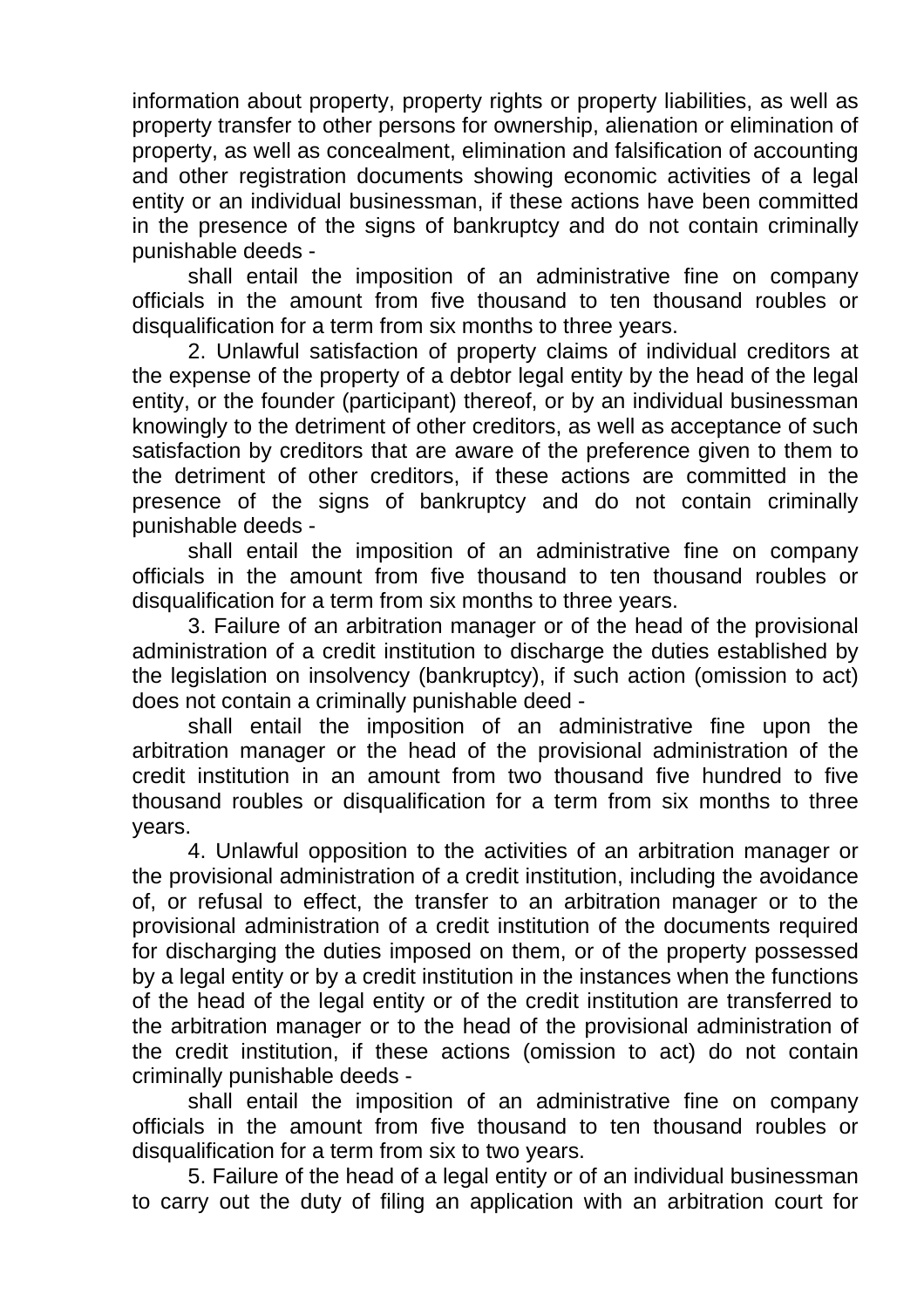declaring the legal entity or the individual businessman accordingly bankrupt in the instances provided for by the legislation on insolvency (bankruptcy) -

shall entail the imposition of an administrative fine in the amount of five thousand to ten thousand roubles or disqualification for a term from six months to two years.

Article 14.14. Obstructing the Exercise of the Functions of a Provisional Administration by Officials of a Credit Organisation

Obstructing the exercise of the functions of a provisional administration by officials of a credit organisation -

shall entail the imposition of an administrative fine in the amount of two thousand to three thousand roubles.

Article 14.15. Violating the Rules on Selling Individual Types of **Commodities** 

Violating the established rules on selling individual types of commodities -

shall entail the imposition of an administrative fine on citizens in the amount of three hundred to one thousand five hundred roubles, on officials in the amount of one thousand to three thousand roubles, and on legal entities in the amount of ten thousand to thirty thousand roubles.

Article 14.16. Violating the Rules on Selling Ethyl Alcohol, Alcohol Products and Alcohol-Containing Products and Also Beer and Drinks Manufactured on Its Base

1. Retail sale of ethyl alcohol, including drinking ethyl alcohol (except for sale thereof in arctic regions and in those equated with them), or of alcohol-containing products in compliance with pharmacopoeia items (except for the products intended for sale through chemist's shops), or of biologically active flavour-and-aromatic additives containing alcohol, or of wine stock -

shall entail the imposition of an administrative fine on officials in the amount of four thousand to five thousand roubles accompanied by confiscation of ethyl alcohol and alcohol-containing products; and on legal entities in the amount of forty thousand to fifty thousand roubles accompanied by confiscation of the ethyl alcohol and the alcohol-containing products.

2. Supply or retail sale of alcohol products and alcohol-containing products, in the absence of properly drawn up commodity-transport documents, or of a conformity certificate regarding each product's designation, or of a certificate attached to a cargo customs declaration, or of a copy thereof with original impressions of the previous owner's seals (in respect of imported products), or of a certificate attached to a commodityand- transport bill of lading (in respect of domestic alcohol products), as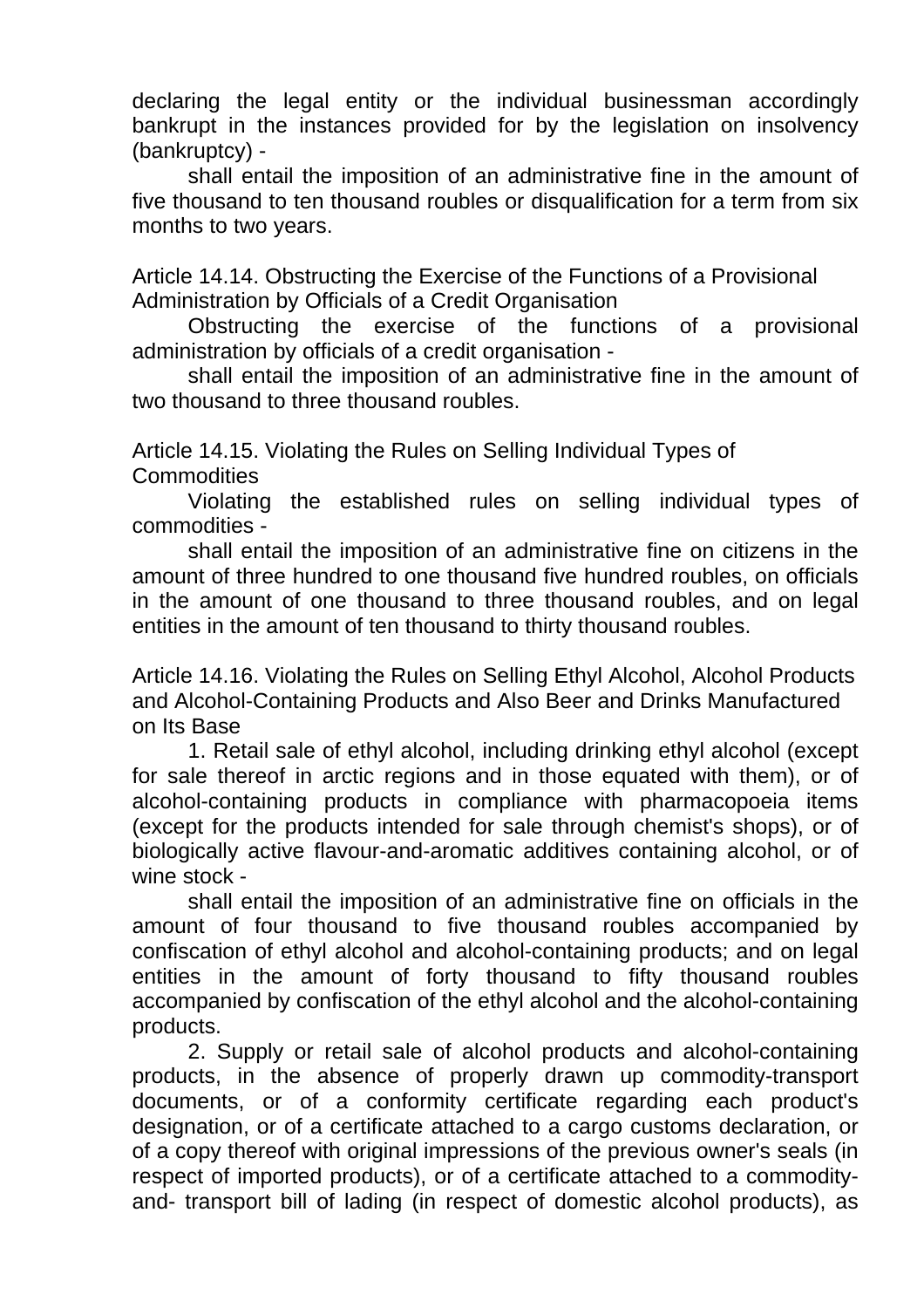well as supply or retail sale of alcohol products and alcohol-containing products in a tare or packing, which do not meet the requirements established by law -

shall entail the imposition of an administrative fine on officials in the amount of four thousand to five thousand roubles accompanied by confiscation of the alcohol products and alcohol-containing products, and on legal entities in the amount of forty thousand to fifty thousand roubles accompanied by confiscation of the alcohol products and alcoholcontaining products.

3. Violating other rules of retail sale of alcohol products -

shall entail the imposition of an administrative fine on officials in the amount of three thousand to four thousand roubles with or without confiscation of the alcohol products and alcohol-containing products; and on legal entities in the amount of thirty thousand to forty thousand roubles with or without confiscation of the alcohol products and alcohol-containing products.

4. Violation of restrictions on the retail sale of beer and drinks manufactured on its base -

shall entail the imposition of an administrative fine on officials in an amount of two thousand to three thousand roubles with or without confiscation of beer and drinks manufactured on its base; on juridical persons - from twenty thousand to thirty thousand roubles with or without confiscation of beer and drinks manufactured on its base.

Article 14.17. Unlawful Production, Supply or Purchase of Ethyl Alcohol

1. Industrial production of ethyl alcohol in a volume exceeding quotas

-

shall entail the imposition of an administrative fine on legal entities in the amount of thirty thousand to one hundred thousand roubles accompanied by confiscation of the ethyl alcohol in the volume exceeding quotas.

2. Supplying ethyl alcohol, produced from all types of raw materials of an organisation, which has no quotas for purchasing ethyl alcohol, or in a volume exceeding the quotas -

shall entail the imposition of an administrative fine on officials in the amount of four thousand to five thousand roubles, and on legal entities in the amount of thirty thousand to one hundred thousand roubles.

3. Purchasing ethyl alcohol, produced from all types of raw materials, by an organisation, which has no quotas for purchasing ethyl alcohol, or in a volume exceeding the quotas -

shall entail the imposition of an administrative fine on officials in the amount of four thousand to five thousand roubles accompanied by confiscation of the ethyl alcohol purchased by an organisation, which has no quotas for purchasing ethyl alcohol, or in the volume exceeding the quotas; and on legal entities in the amount of thirty thousand to eighty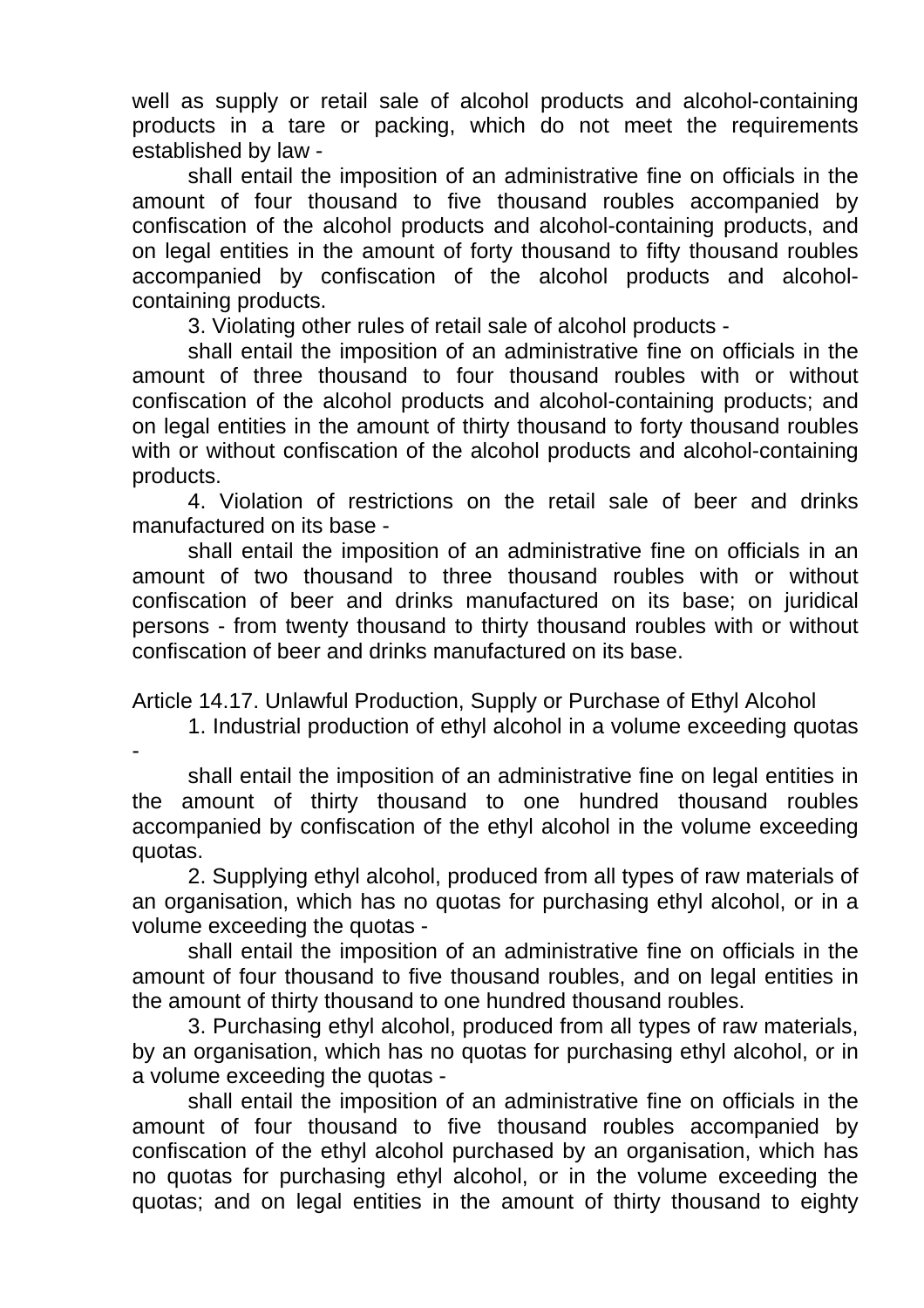thousand roubles accompanied by confiscation of the ethyl alcohol purchased by an organisation which has no quotas for purchasing ethyl alcohol, or in the volume exceeding the quotas.

4. Industrial production or trading in ethyl alcohol, alcohol products and alcohol-containing products in the absence of an appropriate license, or in violation of the terms and conditions provided for by the license -

shall entail the imposition of an administrative fine on legal entities in the amount of fifty thousand to one hundred thousand roubles accompanied by confiscation of the products, of the instruments of production (equipment), of raw materials, of semi-finished products and of other articles used for production of the ethyl alcohol, alcohol products and alcohol-containing products.

Article 14.18. Using Ethyl Alcohol, Made from Non-Food Raw Materials, and Alcohol-Containing Non-Food Products for Production of Alcohol and Alcohol-Containing Food Products

Using ethyl alcohol, made from non-food raw materials, and alcoholcontaining non-food products for production of alcohol and alcoholcontaining food products -

shall entail the imposition of an administrative fine on officials in the amount of four thousand to five thousand roubles accompanied by confiscation of the products made; and on legal entities in the amount of eighty thousand to one hundred thousand roubles accompanied by confiscation of the products made.

Article 14.19. Violating the Established Procedure for Registration of Ethyl Alcohol, of Alcohol Products and of Alcohol-Containing Products

Violating the established procedure for registration of ethyl alcohol, of alcohol products and alcohol-containing products during their production and trading in them -

shall entail the imposition of an administrative fine on officials in the amount of three thousand to four thousand roubles, and on legal entities in the amount of seventy thousand to eighty thousand roubles.

Article 14.20. Violating the Legislation on Export Control

1. Making foreign trade transactions regarding commodities, information, works, services or results of intellectual activities, which may be used for producing weapons of mass destruction, or means of delivery thereof, or other types of weapons and military equipment, and which are under export control, without a special permit (license), where such permit (license) is obligatory, or in defiance of the requirements (conditions or restrictions) established by the permit (license), as well as with the use of a permit (license) obtained unlawfully or by submission of documents containing unreliable information, except for the cases provided for by Articles 16.1, 16.3 and 16,19 of this Code -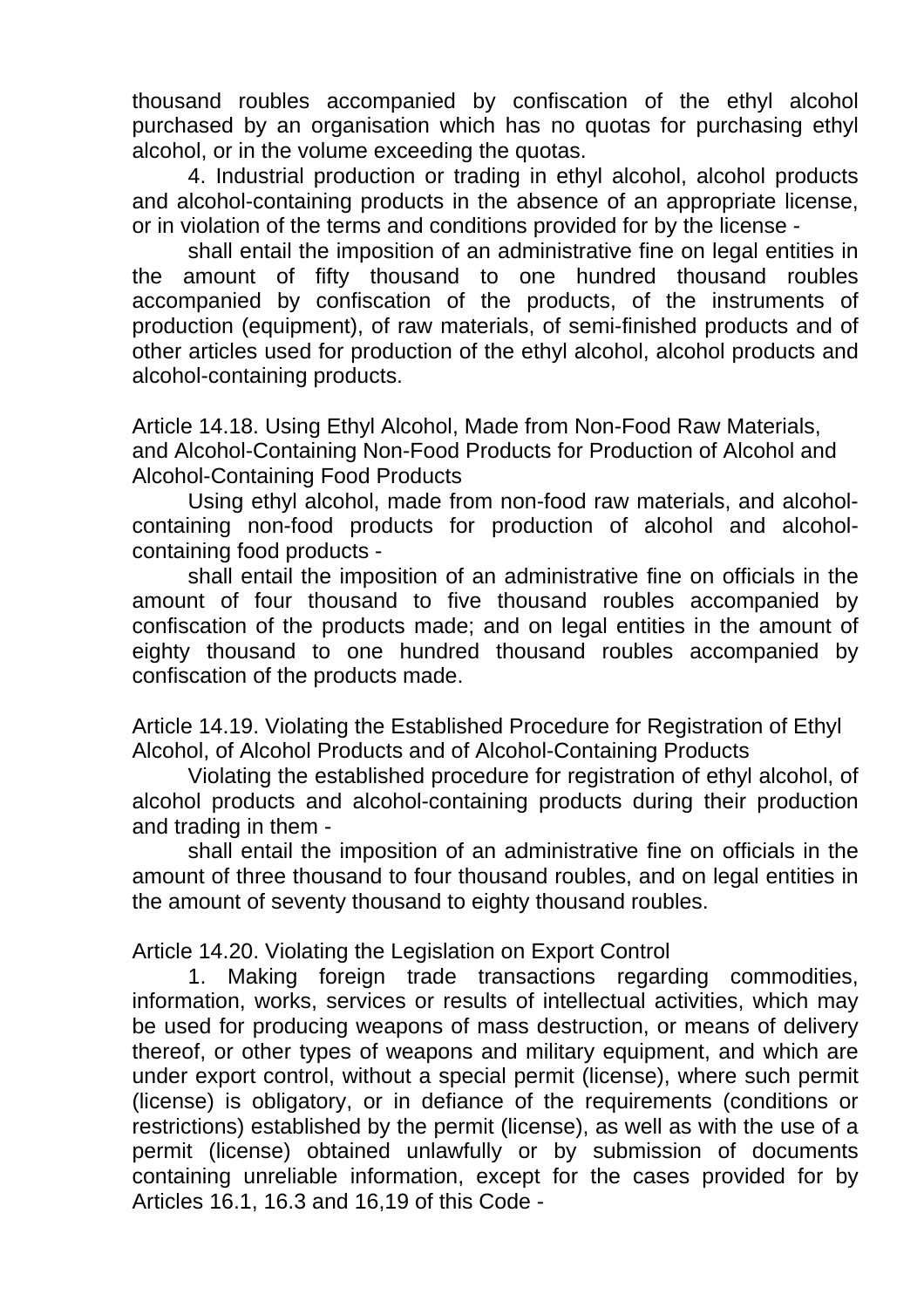shall entail the imposition of an administrative fine on citizens, officials and legal entities in the amount of the cost of the commodities, information, works, services or results of intellectual activities which have become the subjects of the administrative offence, with or without confiscation thereof, or shall entail confiscation of the subjects of the administrative offence.

2. Failure to observe the established procedure for registering foreign trade transactions regarding commodities, information, works, services or results of intellectual activities for the purpose of export control, as well as violating the established terms for keeping appropriate registration materials -

shall entail the imposition of an administrative fine on officials in the amount of one thousand to two thousand roubles, and on legal entities in the amount of ten thousand to twenty thousand roubles.

Article 14.21. Abrogated.

Article 14.22. Abrogated.

Article 14.23. Engaging in the Management of a Legal Entity by a Disqualified Person

1. Engaging in the management of a legal entity by a disqualified person -

shall entail the imposition of an administrative fine in the amount of five thousand roubles.

2. Making an agreement (contract) with a disqualified person regarding management of a legal entity, as well as failure to apply the effects of discharging it -

shall entail the imposition of an administrative fine on the legal entity in the amount of up to one hundred thousand roubles.

Article 14.24. Violating Legislation on Commodity Exchanges and Exchange Trade

1. Participation of an exchange employee in exchange deals or establishment by him of his own brokerage offices, as well as unlawful use by an exchange employee of official information -

shall entail the imposition of an administrative fine on citizens in the amount of one thousand to two thousand five hundred roubles, and on legal entities in the amount of three thousand to five thousand roubles.

2. Unlawful use by a legal entity in its name and (or) advertisements of the words "exchange" or "commodity exchange", as well as the words and word combinations derived from them -

shall entail the imposition of an administrative fine on legal entities in the amount of forty thousand to fifty thousand roubles.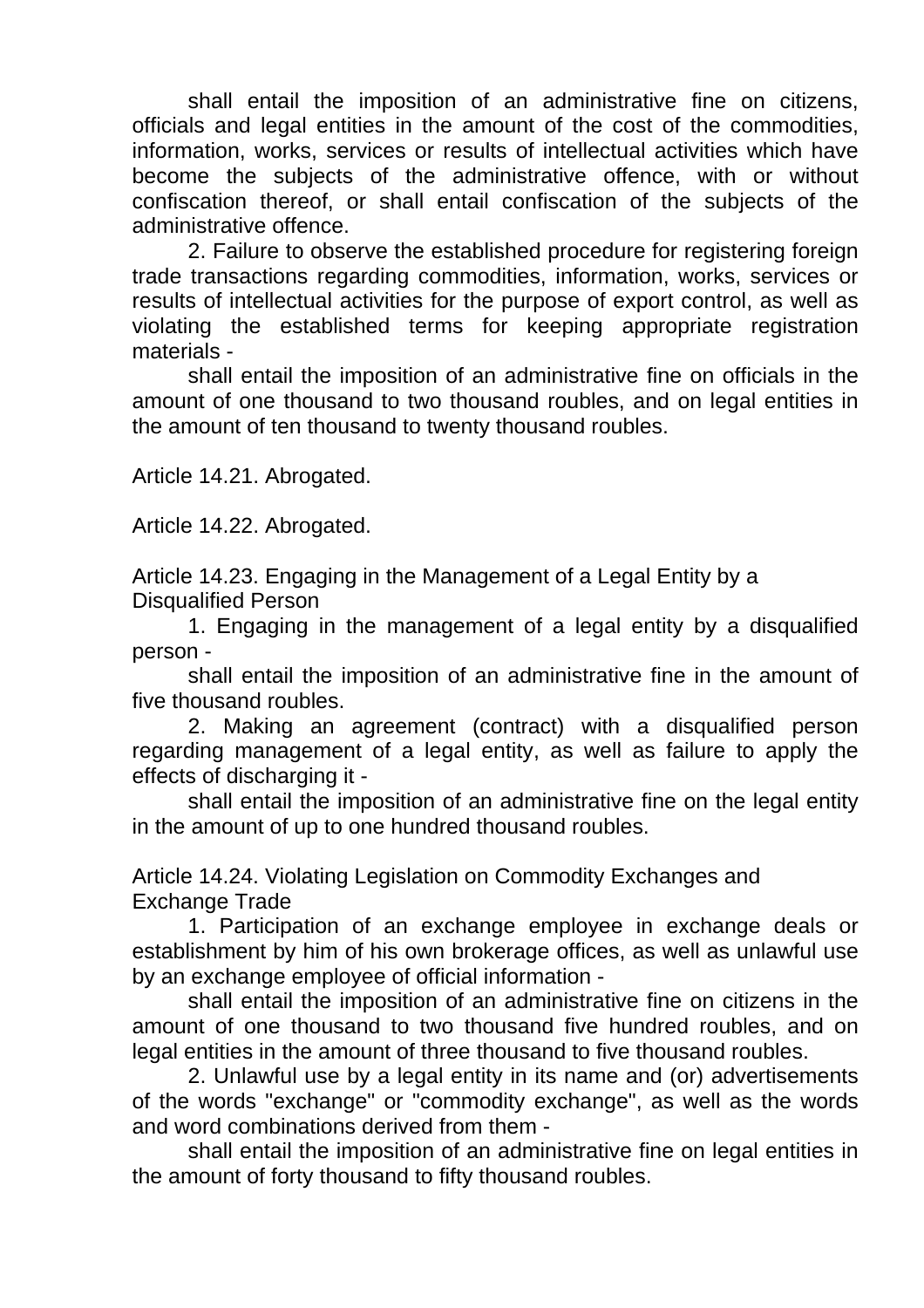3. Violation by an exchange of the procedure for informing the exchange members and participants of the exchange trade about previous and forthcoming trade sessions, or for exercising control over price formation, as well as violation by an exchange of the provision of constituent documents regarding the maximum number of exchange members -

shall entail the imposition of an administrative fine on legal entities in the amount of twenty thousand to forty thousand roubles.

Article 14.25. Violating the Legislation on State Registration of Legal Entities by Bodies Engaged in State Registration of Legal Entities

1. Untimely or inaccurate making of entries regarding a legal entity in the State Register of Legal Entities -

shall entail the imposition of an administrative fine on the official, engaged in state registration of legal entities, in the amount of one thousand to two thousand roubles.

2. Unlawful refusal to present, or untimely presentation of, data, contained in the State Register of Legal Entities, to legal entities or persons interested in obtaining such information -

shall entail the imposition of an administrative fine on officials of the bodies, engaged in state registration of legal entities, in the amount of one thousand to two thousand roubles.

3. Non-submission, or untimely submission, or submission of unreliable data about a legal entity to the body engaged in the state registration of legal entities, where submission of such data is provided for by law -

shall entail a warning or the imposition of an administrative fine on citizens in the amount of five thousand roubles.

4. Submission to the body, engaged in state registration of legal entities, of documents containing data known to be false, if such action does not include a criminally punishable deed -

shall entail the imposition of an administrative fine on officials in the amount of five thousand roubles or disqualification for a term of up to three years.

Article 14.26. Violation of the Rules for Handling the Scrap and Waste of Non-Ferrous and Ferrous Metals and for Their Alienation

Violation of the rules for handling the scrap and waste of non-ferrous and ferrous metals (acceptance, accounting, storage, transportation), except the cases stipulated by Article 8.2, paragraph 2 of Article 8.6 and paragraph 2 of Article 8.31 of this Code, and also for their alienation -

shall entail the imposition of an administrative fine on citizens in an amount of two thousand to two thousand five hundred roubles with or without the confiscation of the objects of the administrative violation; on officials - from four thousand to five thousand roubles with or without the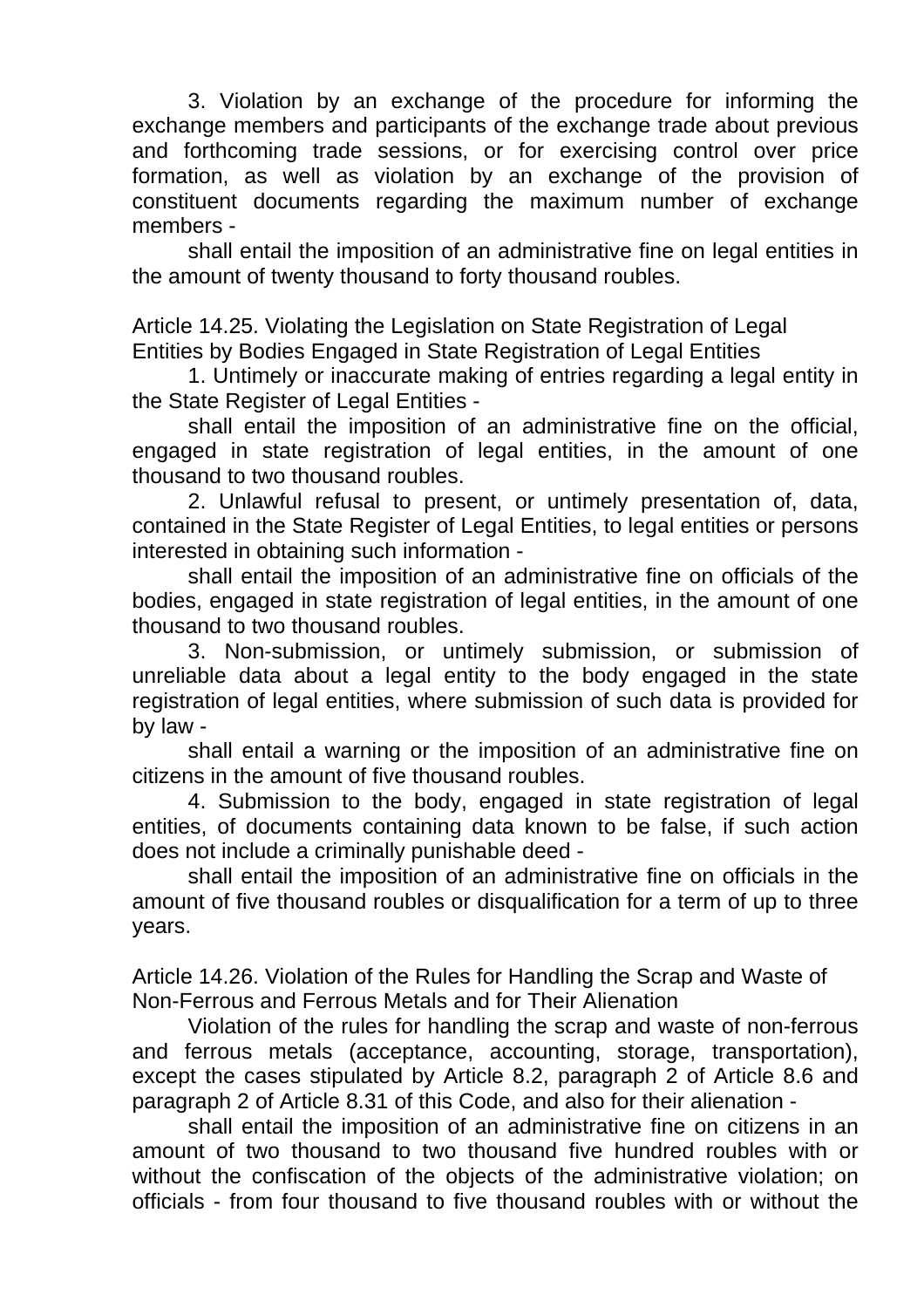confiscation of the objects of the administrative violation; on juridical persons - from fifty thousand to one hundred thousand roubles with or without the confiscation of the objects of the administrative violation.

Article 14.27. Violation of the Legislation on Lotteries

1. The conducting of a lottery without a permit obtained in the established procedure or without a notice having been forwarded in the established procedure -

shall cause the imposition of an administrative fine on citizens in the amount of two thousand to two thousand five hundred roubles; on officials four thousand to twenty thousand roubles; on legal entities fifty thousand to five hundred thousand roubles.

2. A late remittance of target deductions from a lottery and also their being used for purposes other than those envisaged by the legislation on lotteries -

shall cause the imposition of an administrative fine on officials in the amount of four thousand to twenty thousand roubles; on legal entities from one hundred thousand to five hundred thousand roubles.

3. A refusal to pay out, transfer or grant a prize and also a breach of the procedure and/or term of the disbursement, transfer or granting of a prize envisaged by the terms of a lottery

shall cause the issuance of a warning or the imposition of an administrative fine on officials in the amount of two thousand to five thousand roubles; on legal entities from fifty thousand to one hundred thousand roubles.

Article 14.28. Failure to Meet the Requirements of the Legislation on the Participation in Share Construction of Apartment Houses and (or) Other Immovable Property Units

1. The attraction of citizens' monetary funds for the purpose of constructing apartment houses by a person that is not entitled to do this under the laws on participation in share construction of apartment houses and (or) other immovable property units -

shall cause the imposition of an administrative fine upon officials at the rate of fifteen thousand to twenty thousand roubles; upon legal entities at the rate of four hundred thousand to five hundred thousand roubles.

2. The builder's publishing in mass media and (or) placing on public information telecommunication networks a project declaration (including the amendments to be introduced thereto) which contains incomplete and (or) unreliable information, the builder's presentation of incomplete and (or) unreliable information, whose publication, placement or presentation is provided for by the laws on participation in share construction of apartment houses and (or) other immovable property units, as well as failing to observe the time limits for publishing and (or) placing the project declaration and amendments to be introduced thereto -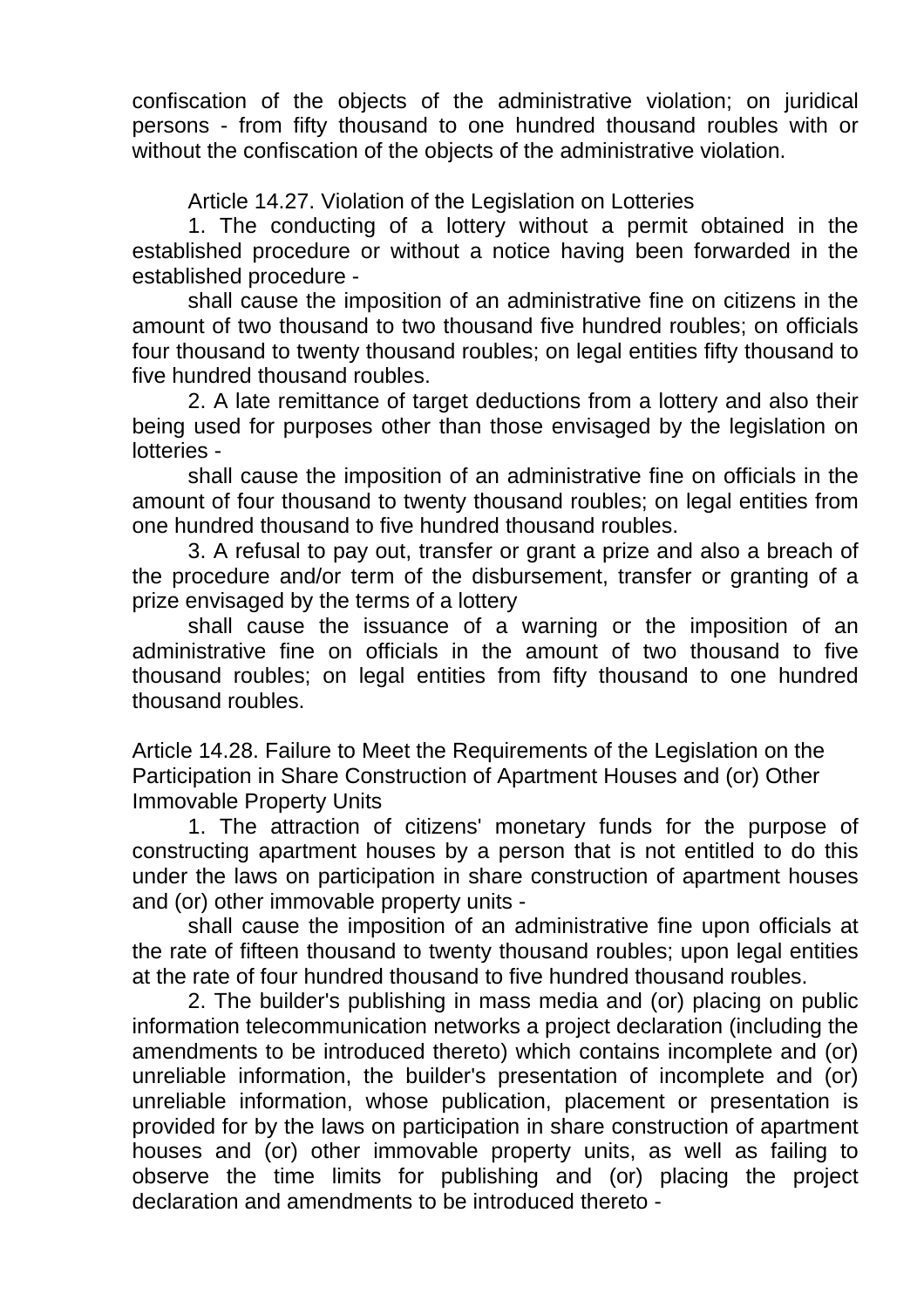shall cause the imposition of an administrative fine upon officials at the rate of ten thousand to fifteen thousand roubles; upon legal entities at the rate of three hundred thousand to four hundred thousand roubles.

3. Failing to present within the established time to the body in charge of control and supervision in the area of share construction of apartment houses and (or) other immovable property units reporting documents in the instances provided for by the laws on participation in share construction of apartment houses and (or) other immovable property units, as well as presentation of reporting documents containing unreliable information -

shall cause the imposition of an administrative fine on the officials at the rate of ten thousand to fifteen thousand roubles; on legal entities at the rate of one hundred thousand to two hundred thousand roubles.

Article 14.29. Unlawful receipt or provision of credit report

Unlawful actions in receiving or providing a credit report or information constituting a credit history and being a part of the credit report, if such actions do not include a criminally punishable deed, -

shall entail the imposition of an administrative fine on citizens in the amount of one thousand to two thousand five hundred roubles; on officials from two thousand five hundred to five thousand roubles or disqualification for the term of till three years; on legal entities - from thirty thousand to fifty thousand roubles.

Article 14.30. Violation of the Pre-set Procedure For Collection, Storage, Protection and Processing of Data Constituting a Credit History

A credit bureau infringing on the established procedure for collecting, storing, protecting and processing information constituting a credit history, -

shall be subject to an administrative fine on officials in the amount of two thousand five hundred to five thousand roubles; on legal entities - from ten thousand to twenty thousand roubles.

Article 14.31. Abuse of the Dominating Position on the Commodity Market

Commission by an economic entity occupying a dominating position on the commodity market of actions deemed to be an abuse of the dominating position and impermissible in accordance with the antimonopoly legislation of the Russian Federation, unless such actions contain a criminally punishable act, -

shall entail the imposition of an administrative fine on officials in an amount of fifteen thousand to twenty thousand roubles; on legal entities from one hundredth to fifteen hundredths of the amount of the receipts of the infringer from the realisation of a commodity (work, service) on whose market the infringement has been committed but not more than one fiftieth of the total size of the amount of the receipts of the infringer from the realisation of all the goods (works, services).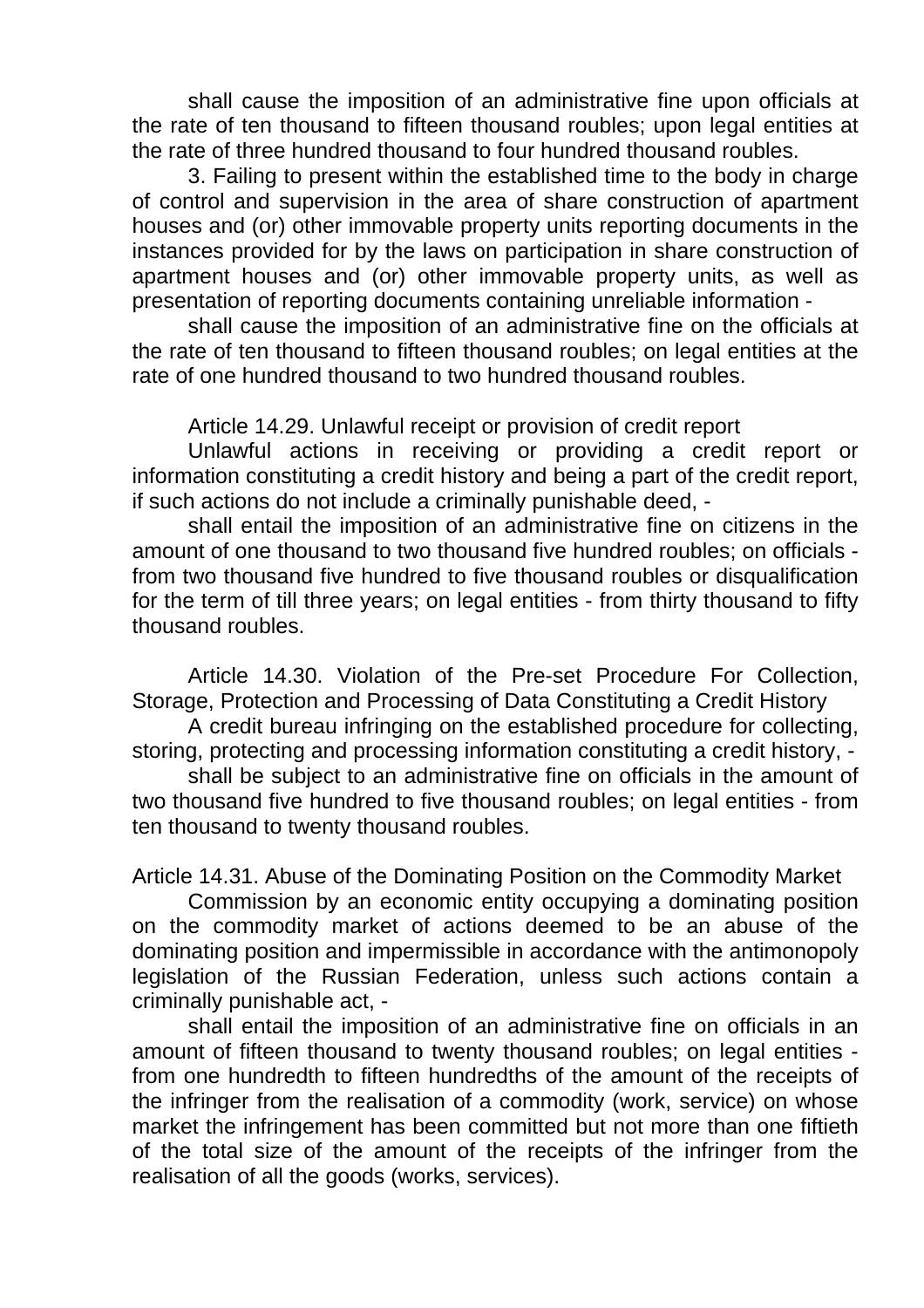Note. For the purpose of the application of this Chapter, by receipts from the realisation of goods (works, services) shall be understood the receipts from the realisation of goods (works, services) determined in accordance with Articles 248 and 249 of the Tax Code of the Russian **Federation** 

Article 14.32. Conclusion of a Competition-Restraining Agreement or Carrying Out of Coordinated Competition-Restraining Actions

Conclusion by an economic entity of an agreement restraining competition and impermissible in accordance with the antimonopoly legislation of the Russian Federation or carrying out by an economic entity of coordinated actions restraining competition and impermissible in accordance with the antimonopoly legislation of the Russian Federation -

shall entail the imposition of an administrative fine on officials in an amount of seventeen thousand to twenty thousand roubles or disqualification for a period of up to three years; on legal entities - from one hundredth to fifteen hundredths of the amount of the receipts of the infringer from the realisation of a commodity (work, service) on whose market the infringement has been committed.

Note. A person that has voluntarily informed the federal antimonopoly body or its territorial body about the conclusion by him of an agreement restraining competition and impermissible in accordance with the antimonopoly legislation of the Russian Federation or about the carrying out of coordinated actions restraining competition and impermissible in accordance with the antimonopoly legislation of the Russian Federation, has renounced the participation or further participation in such an agreement or the carrying out or further carrying out of such coordinated actions and has furnished the available data (information) for the purpose of establishing the fact of such an agreement or such coordinated actions, shall be relieved from administrative responsibility for the administrative infringement stipulated by this Article.

## Article 14.33. Unfair Competition

1. Unfair competition, unless such actions contain a criminally punishable act, except for the cases stipulated by Article 14.3 of this Code and by Item 2 of this Article, -

shall entail the imposition of an administrative fine on officials in an amount of twelve thousand to twenty thousand roubles; on legal entities from one hundred thousand to five hundred thousand roubles.

2. Unfair competition expressed in the introduction into turnover of a commodity with illegal use of the results of intellectual activity and equivalent means of the individualisation of a legal entity, means of the individualisation of products, works, services -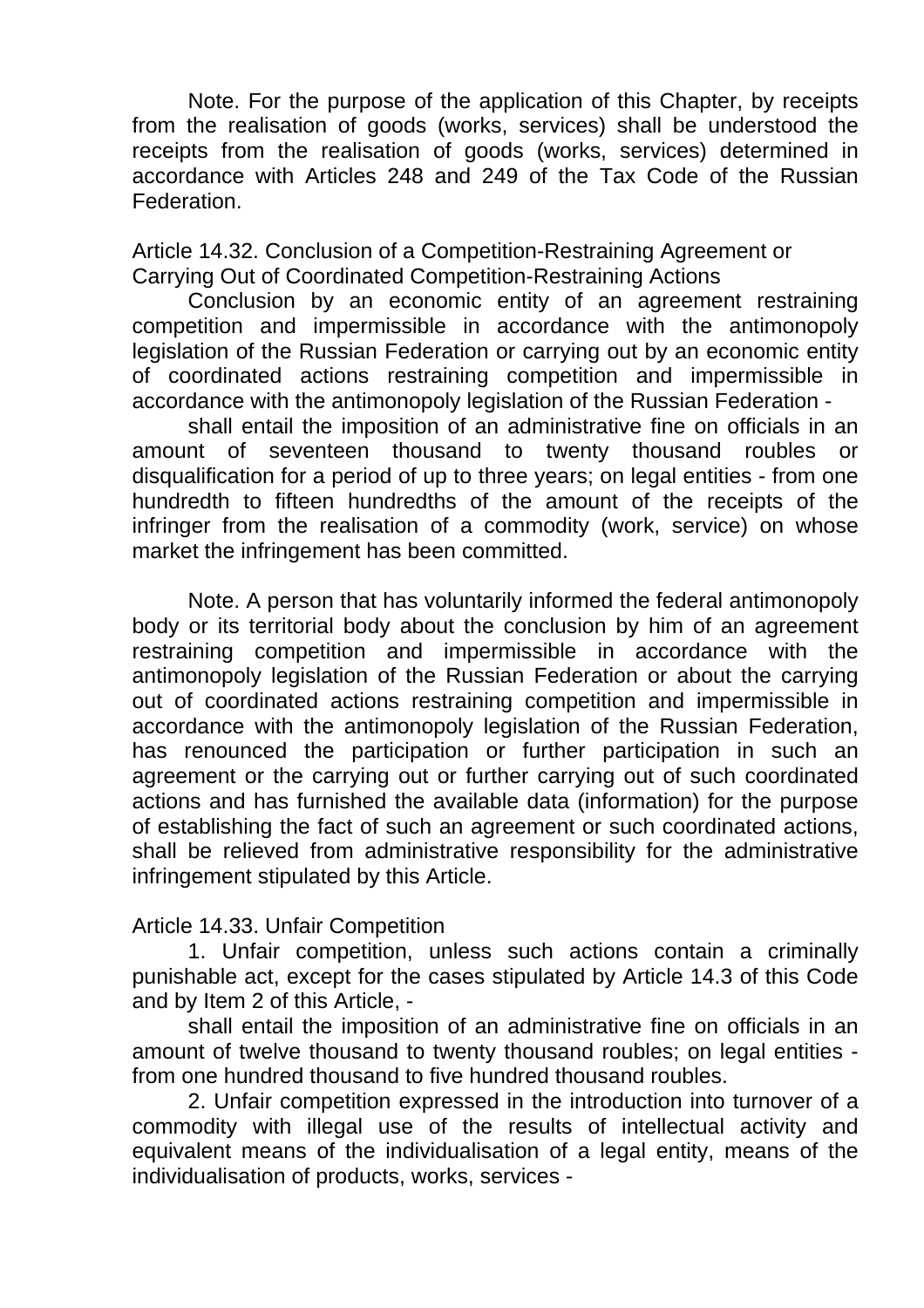shall entail the imposition of an administrative fine on officials in an amount of twenty thousand roubles or disqualification for a period of up to three years; on legal entities - from one hundredth to fifteen hundredths of the size of the amount of the receipts of the infringer from the realisation of a commodity (work, service) on whose market the infringement has been committed but not less than one hundred thousand roubles.

Article 14.34. Violation of the Rules for the Organisation of Activity in the Sale of Goods (Performance of Works) at Retail Markets

1. The elaboration and approval of the scheme of the placement of trading posts at a retail market without agreeing them upon with the bodies authorised to exercise control over the ensuring of fire safety, over the protection of public order, and also with the bodies of control and supervision in the sphere of ensuring the sanitary-and-epidemiological wellbeing of the population or the bodies of supervision in the sphere of the protection of consumers' rights and human well-being -

shall entail the imposition of an administrative fine on officials in the amount of twenty five thousand to fifty thousand roubles; on legal entities two hundred and fifty thousand to five hundred thousand roubles.

2. The organisation and granting of trading posts at a retail market not stipulated by the scheme of their placement, in the absence of such a scheme or without conclusion of agreements on the granting trading posts, as well as the granting of trading posts for a period exceeding the one established by a federal law, -

shall entail the imposition of an administrative fine on officials in an amount of five thousand to twenty thousand roubles; on legal entities - a hundred thousand to three hundred thousand roubles.

3. Illegal denial or evasion of the granting of trading posts at a retail market if the obligatoriness of their granting in the relevant case is stipulated by a federal law -

shall entail the imposition of an administrative fine on officials in an amount of five thousand to twenty thousand roubles; on legal entities - a hundred thousand to three hundred thousand roubles.

4. The granting to commodity producers at an agricultural market or to members of an agricultural consumers' cooperative at an agricultural cooperative market of trading posts in a number smaller than the one established by a federal law, or the granting of a trading post at an agricultural market or at an agricultural cooperative market on the grounds of a collective application without observing the conditions established by a federal law -

shall entail the imposition of an administrative fine on officials in an amount of five thousand to twenty thousand roubles; on legal entities - a hundred thousand to three hundred thousand roubles.

5. The organisation of activity in the sale of goods (performance of works or services) at a retail market in the absence of a safety certificate,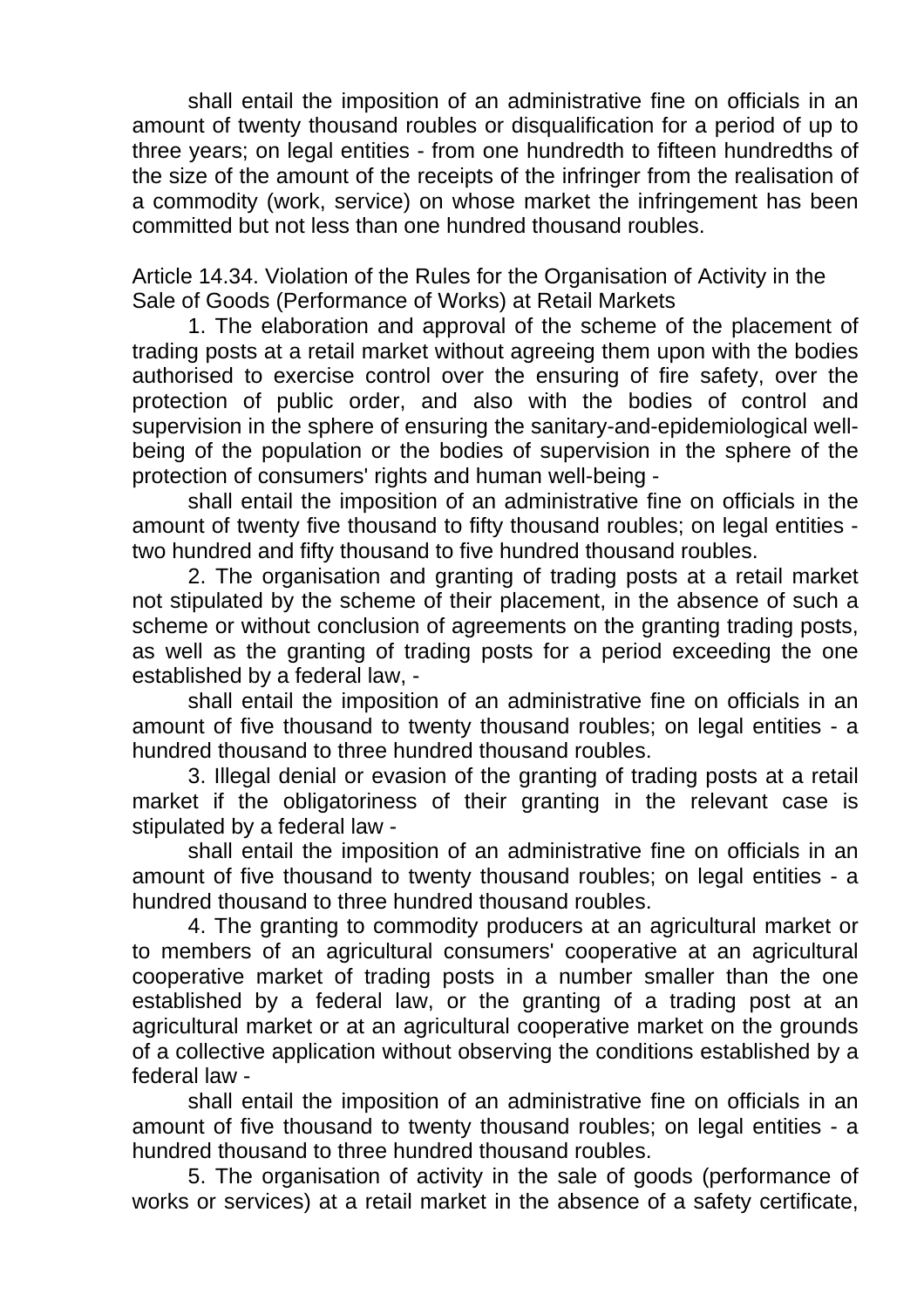as well as violation of the established requirements for the drawing up or approval of a safety certificate of a retail market, -

shall entail the imposition of an administrative fine on officials in an amount of twenty five thousand to fifty thousand roubles; on legal entities two hundred and fifty thousand to five hundred thousand roubles.

6. Evasion of the keeping of a register of sellers or a register of agreements on the granting of trading posts -

shall entail the imposition of an administrative fine on officials in an amount of five thousand to twenty thousand roubles; on legal entities - a hundred thousand to three hundred thousand roubles.

7. Untimely or inexact making of entries in the register of sellers or register of agreements on the granting of trading posts or the custody or keeping of the register of sellers or register of agreements on the granting of trading posts at places accessible for outsiders or in conditions conducive to the loss, distortion or falsification of information contained therein -

shall entail the imposition of an administrative fine on officials in an amount of five thousand to twenty thousand roubles; on legal entities - a hundred thousand to three hundred thousand roubles.

8. The organisation or carrying out of activity in the sale of goods (performance of works or services) at a retail market without drawing up or issuing a seller's card or without observing the requirements set for its drawing up -

shall entail the imposition of an administrative fine on officials in an amount of five thousand to twenty thousand roubles; on legal entities - a hundred thousand to three hundred thousand roubles.

Note. The administrative responsibility established by this Article shall not be applicable to violations in the sphere of the organisation of activity in the sale of goods (performance of works or services) at fairs organised by the authorised bodies of the entities of the Russian Federation or by the bodies of local self-government outside the retail markets and having temporary character, and also for violation of a simplified procedure, established by the body of state power of an entity of the Russian Federation, for granting trading posts at a retail market.

Chapter 15. Administrative Offences Concerning Finance, Taxes and Fees, and the Securities Market

Article 15.1. Violating the Procedure for Dealing with Cash and the Procedure for Conducting Cash Operations

Violation of the procedure for dealing with cash and of the procedure for conducting cash operations, which manifests itself in settling accounts in cash with other organisations in excess of the established amounts, or in failure to enter (in incomplete entering) of cash to a cash box, or failure to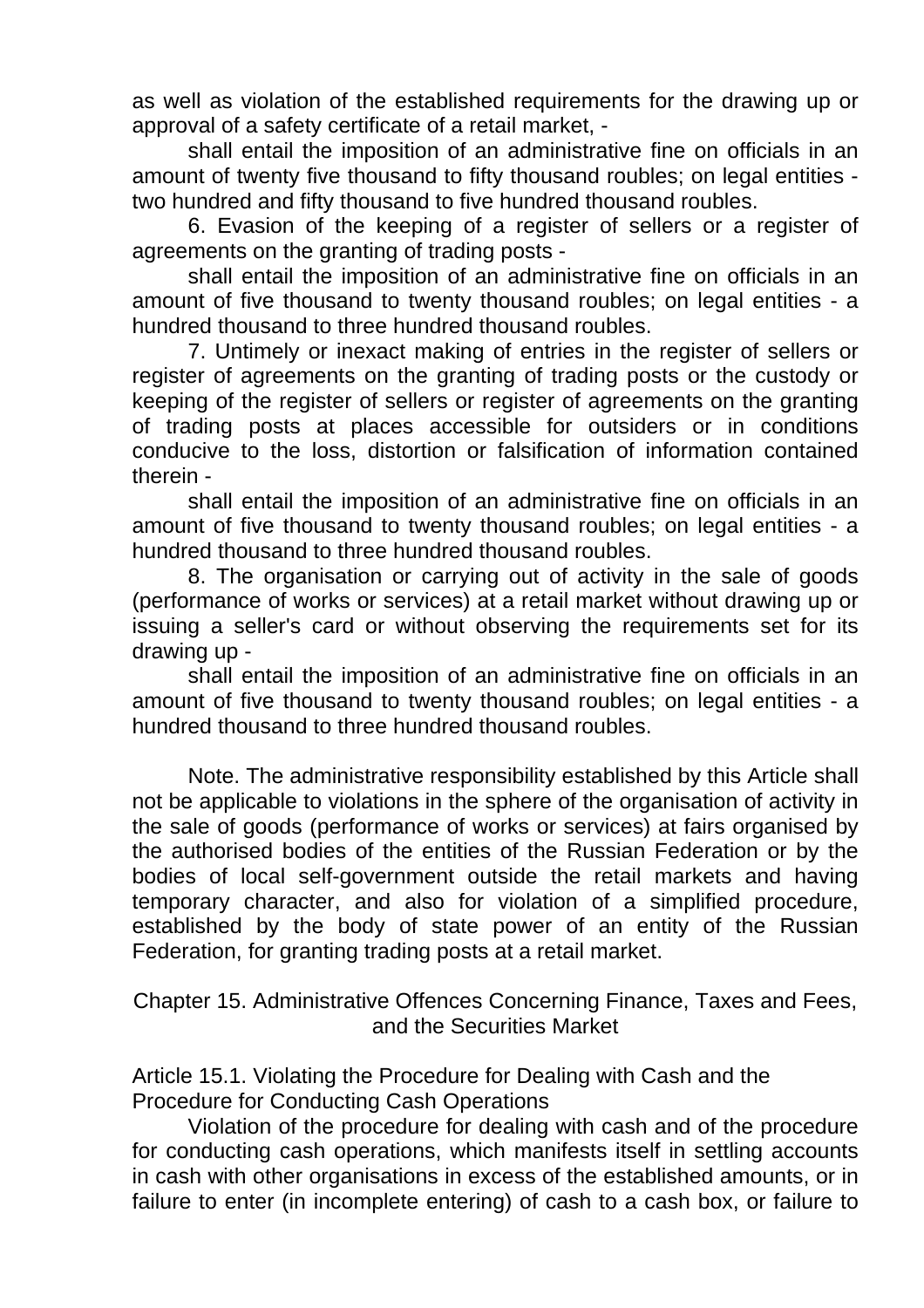follow the procedure for keeping free monetary assets, as well as accumulation in a cash box of cash in excess of the established limits -

shall entail the imposition of an administrative fine on officials in the amount of four thousand to five thousand roubles, and on legal entities in the amount of forty thousand to fifty thousand roubles.

Article 15.2. Failure to Carry Out Duties Regarding Control over Observance of the Rules for Conducting Cash Operations

Failure of a bank office official to carry out his duties regarding control over observance by organisations, or by their associations, of the rules for conducting cash operations -

shall entail the imposition of an administrative fine in the amount of two thousand to three thousand roubles.

Article 15.3. Violating the Term for Registration with a Tax Body

1. Violating the established term for filing an application for registration with a tax body or with a body of a state extra budget fund -

shall entail the imposition of an administrative fine on officials in the amount of five hundred to one thousand roubles.

2. Violating the established term for filing an application for registration with a tax body or with a body of a state extra budget fund linked with exercising activities without registration with a tax body or with a body of a state extra budget fund -

shall entail the imposition of an administrative fine on officials in the amount of two thousand to three thousand roubles.

Note. The administrative liability, established in respect of officials in this Article, in Articles 15.4 to 15.9 and in Article 15.11 of this Code, shall apply to the persons specified in Article 2.4 of this Code, safe for the citizens exercising business activities without forming a legal entity.

Article 15.4. Violating the Term for Submitting Data about Opening or Closing an Account with a Bank or Other Credit Organisation

Violating the established term for submitting to a tax body, or to a body of a state extra budget fund, information about opening or closing an account with a bank or other credit organisation -

shall entail the imposition of an administrative fine on citizens in the amount of one thousand to two thousand roubles.

Article 15.5. Violating the Term for Submitting a Tax Declaration

Violating the term, established by the legislation on taxes and fees, for submitting a tax declaration to a tax body at the place of registration -

shall entail the imposition of an administrative fine on officials in the amount of three hundred to five hundred roubles.

Article 15.6. Failure to Submit Data Necessary for Tax Control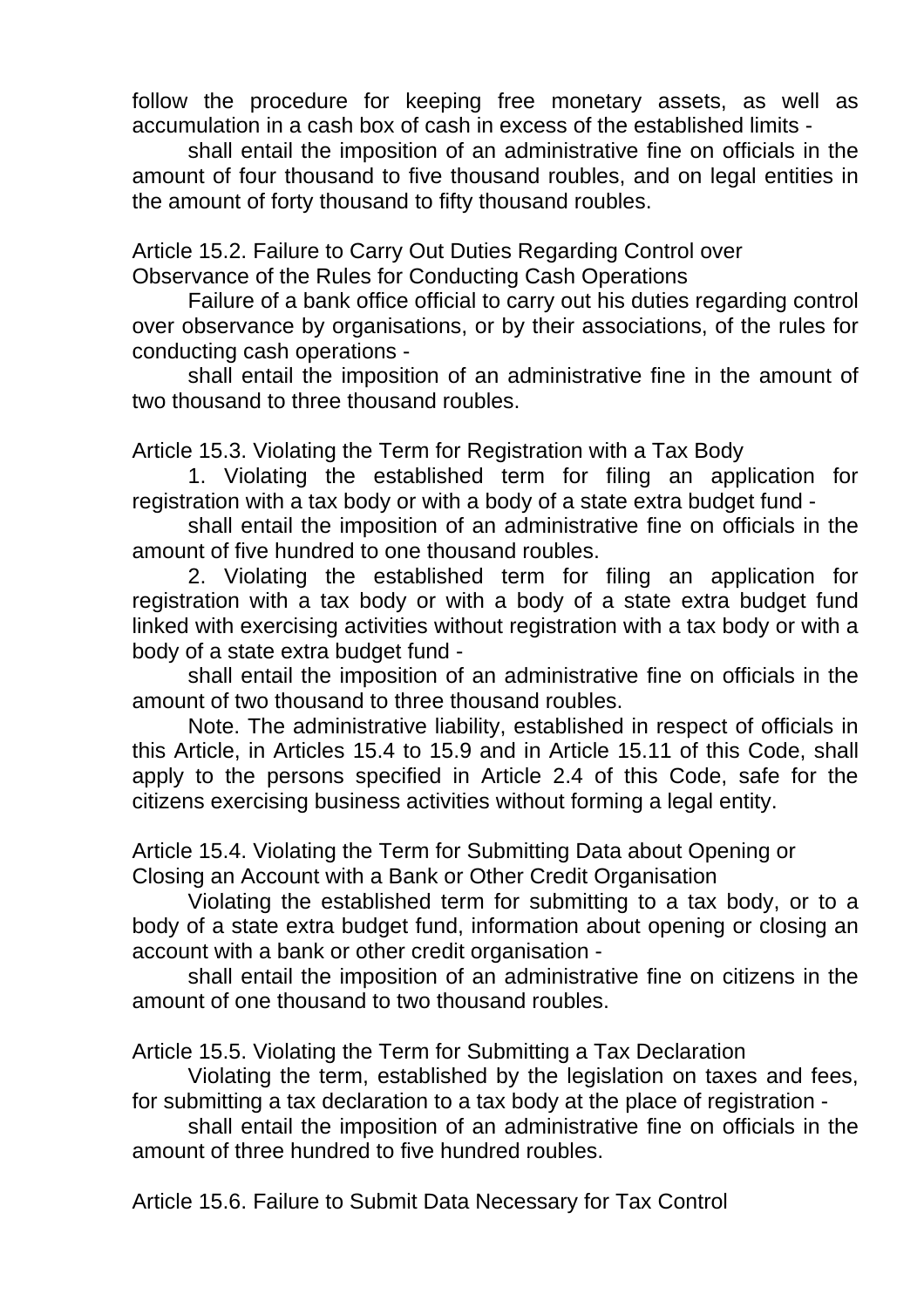1. Failure to submit within the term, established by the legislation on taxes and fees, or refusal to submit to tax bodies, customs bodies or bodies of a state extra budget fund, documents and (or) other data drawn up in the established procedure, which are necessary for exercising tax control, as well submission of incomplete or distorted data of such type, safe for the cases provided for by Part 2 of this Article -

shall entail the imposition of an administrative fine on citizens in the amount of one hundred to three hundred roubles, and on officials in the amount of three hundred to five hundred roubles.

2. Failure of an official of a body engaged in state registration of legal entities and of natural persons as individual businessmen, or in issuing licenses for private practice to natural persons, or in registration of individuals at the places of residence thereof, or in civil registration, or in registration of property and property transactions, and of a notary or of an official authorized to commit notarial acts, to submit to tax bodies within the established term the data necessary for exercising tax control, as well submission of incomplete or distorted data of such type -

shall entail the imposition of an administrative fine in the amount of five hundred to one thousand roubles.

Article 15.7. Violating the Procedure for Opening an Account for a **Taxpayer** 

1. The opening by a bank or by any other credit organisation of an account for an organisation or for an individual businessman without them presenting a certificate about registration with a tax body -

shall entail the imposition of an administrative fine on officials in the amount of one thousand to two thousand roubles.

2. The opening by a bank or by any other credit organisation of an account for an organisation or for an individual businessman, when the bank or the credit organisation is notified about the decision of a tax body or a customs body to suspend operations on this person's account -

shall entail the imposition of an administrative fine on officials in the amount of two thousand to three thousand roubles.

Article 15.8. Violating the Term for Executing an Order to Transfer a Tax or Fee (Contribution)

Violation by a bank or any other credit organisation of a term established for executing an order of a taxpayer ( a fee payer ) or of a tax agent to transfer a tax or a fee (contribution), as well as a collection order (an instruction) of a tax body, of a customs body or of a body of a state extra budget fund to transfer a tax or a fee (contribution), appropriate penalties and (or) fines to the budget (a state off budget fund) -

shall entail the imposition of an administrative fine on citizens in the amount of four thousand to five thousand roubles.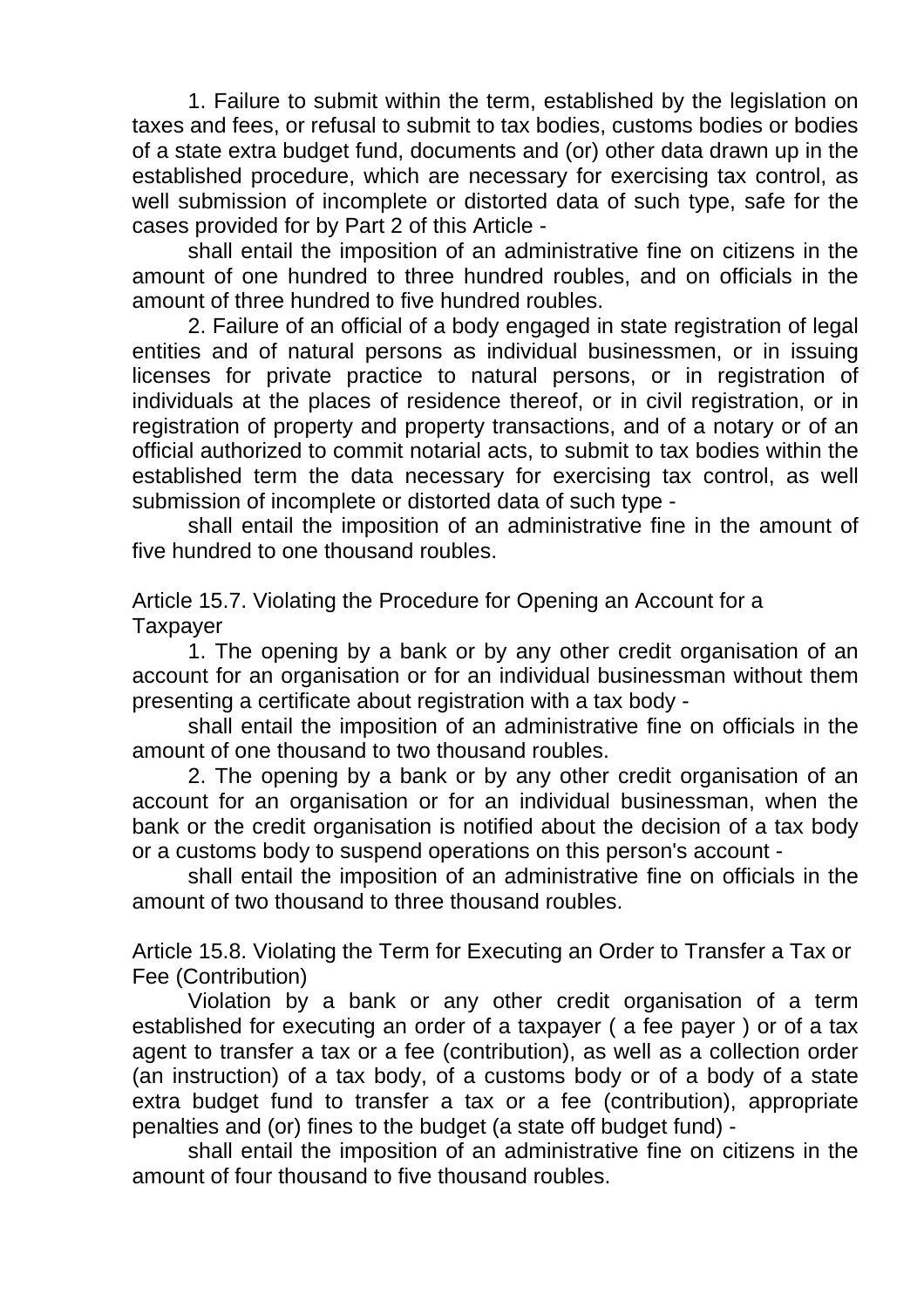Article 15.9. Failure of a Bank to Carry Out a Decision to Suspend Operations on Accounts of a Taxpayer, a Fee Payer or a Tax Agent

Carrying out by a bank or by any other credit organisation of debiting transactions, which are not connected with discharging liabilities, related to paying a tax or a fee, or with execution of any other payment order, which under the laws of the Russian Federation enjoys the right of priority in respect of payments to the budget (to an extra budget fund), on accounts of a taxpayer, of a fee payer , of a tax or fee collector or of other persons, when the bank or any other credit organisation has been notified about the decision of a tax body, of a customs body of a body of a state extra budget fund to suspend operations on such accounts -

shall entail the imposition of an administrative fine on officials in the amount of two thousand to three thousand roubles.

Article 15.10. Failure of a Bank to Follow an Order of a State Extra-budget **Fund** 

Failure of a bank or of any other credit organization to execute an order of a body of a state extra budget fund to transfer state pensions and (or) other payments to deposits of citizens -

shall entail the imposition of an administrative fine on officials in the amount of four thousand to five thousand roubles, and on legal entities in the amount of forty thousand to fifty thousand roubles.

Article 15.11. Gross Violation of the Rules of Bookkeeping and of Submitting Statements of Accounts

A gross violation of the rules of bookkeeping and of submitting statements of accounts, as well as of a procedure and terms of keeping accounting documents -

shall entail the imposition of an administrative fine on officials in the amount of two thousand to three thousand roubles.

Note. A gross violation of the rules of bookkeeping and of submitting statements of accounts means the following:

distorting amounts of charged taxes and fees at least 10 per cent;

distorting any item (line) of an accounting form by at least 10 per cent.

Article 15.12. Release or Sale of Commodities and Products, in Respect of Which Are Established Requirements to Mark Them and (or) to Show on Them Information Required for the Exercise of Tax Control, without the Appropriate Marking and (or) Information, as well as in Defiance of the Established Procedure for Such Marking or Showing Such Information

1. Release by a manufacturing company or individual businessman of commodities and products without marking and (or) showing on them the information provided for by the legislation of the Russian Federation for the exercise of tax control, as well as in defiance of the established procedure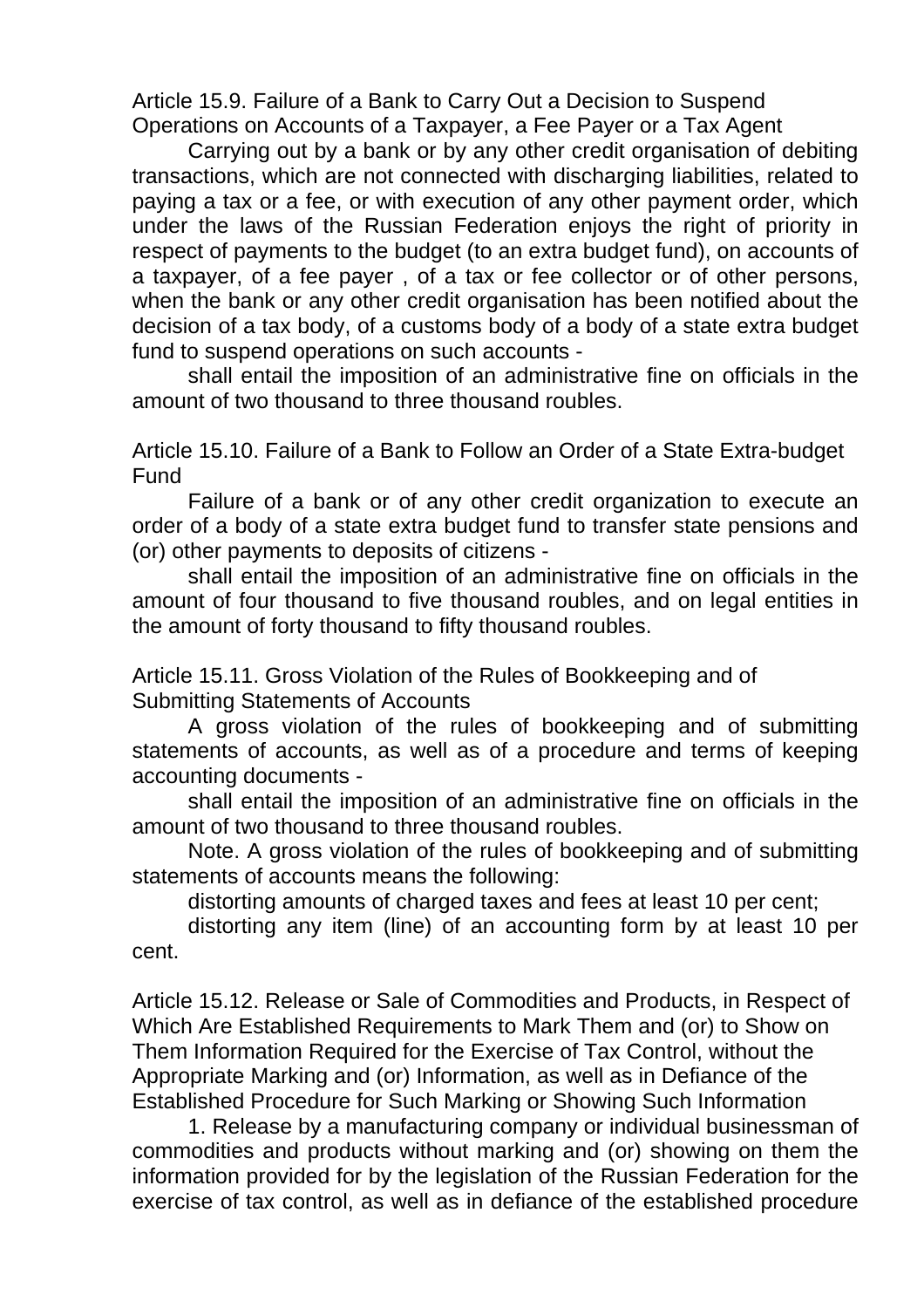for the appropriate marking and (or) showing the appropriate information, where such marking and (or) showing of such information are obligatory, -

shall entail the imposition of an administrative fine on officials in the amount of three thousand to five thousand roubles accompanied by confiscation of the subjects of the administrative offence; and on legal entities in the amount of thirty thousand to fifty thousand roubles accompanied by confiscation of the subjects of the administrative offence.

2. Sale of commodities without marking and (or) showing of the information provided for by the legislation of the Russian Federation for the exercise of tax control, where such marking and (or) showing of such information are obligatory, as well as storage, carriage or acquisition of such commodities and products for the purpose of sale thereof -

shall entail the imposition of an administrative fine on citizens in the amount of two thousand to two thousand five hundred roubles accompanied by confiscation of the subjects of the administrative offence; on officials in the amount of four thousand to five thousand roubles accompanied by confiscation of the subjects of the administrative offence; and on legal entities in the amount of forty thousand to fifty thousand roubles accompanied by confiscation of the subjects of the administrative offence.

Article 15.13. Avoiding Submission of a Declaration about the Volume of Production, and Trade in, Ethyl Alcohol, Alcohol Products and Alcohol-Containing Products, or of a Declaration about the Use of Ethyl Alcohol

Avoiding submission of a declaration about the volume of production, and trade in, ethyl alcohol, alcohol products and alcohol-containing products, or of a declaration about the use of ethyl alcohol, as well as untimely submission of one of these declarations, or insertion into one of these declarations of wittingly distorted data -

shall entail the imposition of an administrative fine on officials in the amount of three thousand to four thousand roubles, and on legal entities in the amount of thirty thousand to forty thousand roubles.

Article 15.14. Nontarget Use of Budgetary Means and Means of State Off-Budget Funds

1. The use of budgetary means by a recipient of budgetary means for purposes not conforming to the conditions of the receipt of such means determined by the approved budget, budget revenue and expenditure, notification about the budget allocations, estimate of revenues and expenditure or by another document that is a ground for receiving budgetary means, unless such an action contains a criminally punishable act, -

shall entail the imposition of an administrative fine on officials in an amount of four thousand to five thousand roubles; on legal entities - of forty thousand to fifty thousand roubles.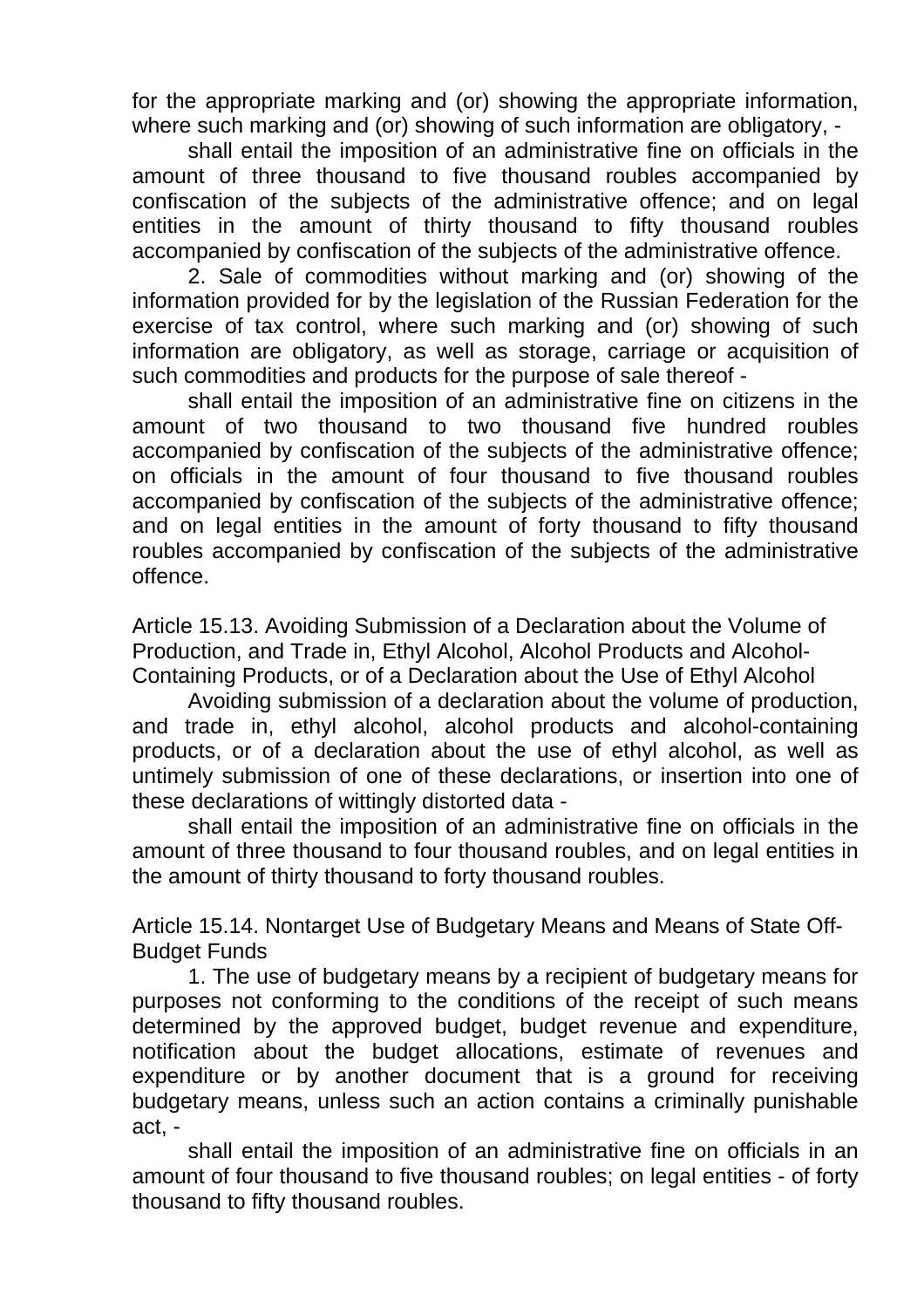2. The use of means of state off-budget funds by a recipient of means of state off-budget funds for purposes not conforming to the conditions determined by the legislation regulating their activity and to the budgets of such funds, unless such an action contains a criminally punishable act, -

shall entail the imposition of an administrative fine on officials in an amount of four thousand to five thousand roubles; on legal entities - of forty thousand to fifty thousand roubles.

Article 15.15. Violating the Term for Returning Budgetary Funds Received on a Repayable Basis

Violation by a recipient of budgetary funds, received on a repayable basis, of the term for returning thereof -

shall entail the imposition of an administrative fine on citizens in the amount of four thousand to five thousand roubles, and on legal entities in the amount of forty thousand to one hundred thousand roubles.

Article 15.16. Violating Terms for Transferring Payment for the Use of Budgetary Funds

Failure of a recipient of budgetary funds to transfer payment within the established term for the use of budgetary funds provided on a repayable basis -

shall entail the imposition of an administrative fine on officials in the amount of four thousand to five thousand roubles, and on legal entities in the amount of forty thousand to fifty thousand roubles.

Article 15.17. Unfair Issue of Securities

Violation by an emitter of the order of (the procedure for) issuing securities -

shall entail the imposition of an administrative fine on officials in the amount of four thousand to five thousand roubles, and on legal entities in the amount of forty thousand to fifty thousand roubles.

Article 15.18. Unlawful Transactions with Securities

Conducting by professional participants of the securities market of transactions with securities for which issue reports have not been registered -

shall entail the imposition of an administrative fine on officials in the amount of two thousand to three thousand roubles, and on legal entities in the amount of twenty thousand to thirty thousand roubles.

Article 15.19. Failure to Meet the Requirements of the Laws Concerning Submission and Disclosure of Information on the Securities Market

1. Failure of an emitter or of a professional participant of the securities market to submit to an investor on his demand the information provided for by the laws, as well as submission of unreliable information -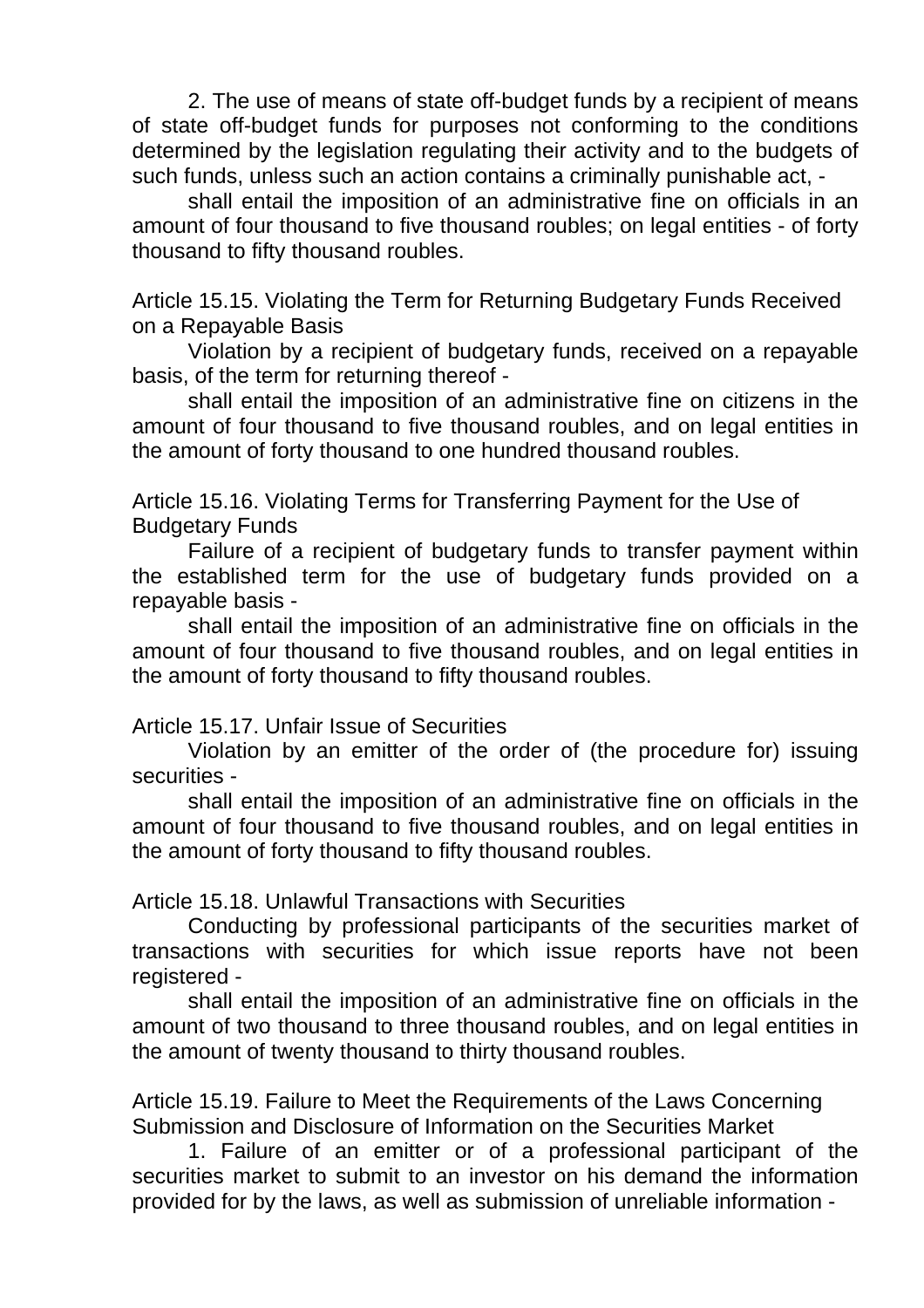shall entail the imposition of an administrative fine on officials in the amount of two thousand to three thousand roubles, and on legal entities in the amount of twenty thousand to thirty thousand roubles.

2. Violation by an emitter, by a professional participant of the securities market or by a person, who renders services regarding public presentation of disclosed information, of the procedure for disclosing on the securities market information of which the disclosure is obligatory under the law -

shall entail the imposition of an administrative fine on officials in the amount of three thousand to four thousand roubles, and on legal entities in the amount of thirty thousand to forty thousand roubles.

Article 15.20. Impeding the Exercise by an Investor of His Rights to Manage a Business Company

Impeding by an emitter or by a registrar the exercise by an investor of his rights to manage a business company -

shall entail the imposition of an administrative fine on officials in the amount of four thousand to five thousand roubles, and on legal entities in the amount of forty thousand to fifty thousand roubles.

Article 15.21. Using Official Information on the Securities Market

Use of official information for making transactions at the securities market by persons who obtain such information due to their official status, job or their contracts with an emitter, as well as transfer of official information to third persons for making transactions -

shall entail the imposition of an administrative fine on officials in the amount of two thousand to three thousand roubles.

Article 15.22. Violating the Rules for Keeping a Register of Securities' **Owners** 

Unlawful refusal to make or avoidance of making entries in the register of securities' owners, or entering in a register of securities' owners unreliable information through the fault of the holder of the register, as well as failure of a register's holder to satisfy, or improper satisfaction of, other lawful demands of a securities' owner or of a person acting on his behalf, as well as of a nominal holder of securities -

shall entail the imposition of an administrative fine on officials in the amount of one thousand to two thousand roubles, and on legal entities in the amount of ten thousand to twenty thousand roubles.

Article 15.23. Avoiding Transfering to a Registrar the Keeping of the Register of Securities' Owners

Avoiding transfering or violating the term for transferring to a registrar of the information and documents, which constitute the register of securities' owners, in the cases established by the law -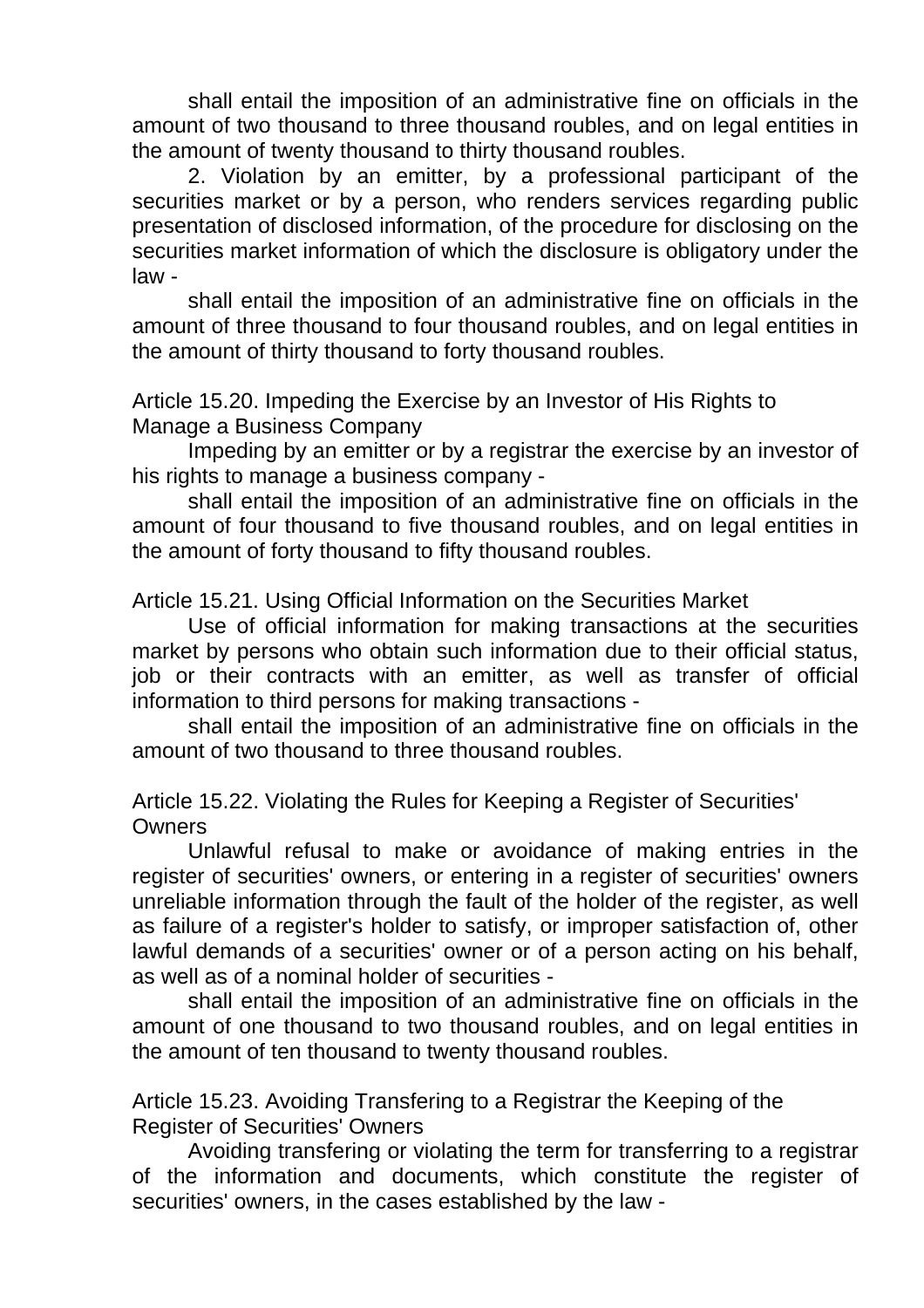shall entail the imposition of an administrative fine on officials in the amount of one thousand to two thousand roubles, and on legal entities in the amount of ten thousand to twenty thousand roubles.

Article 15.24. Public Distribution of, and Advertising under the Guise of Securities, Documents Certifying Pecuniary and Other Obligations

Public distribution of, advertising, or offering in any other way under the guise of securities, of documents which certify pecuniary and other obligations and which are not securities under the law, where these actions do not include criminally punishable deeds -

shall entail the imposition of an administrative fine on officials in the amount of four thousand to five thousand roubles, and on legal entities in the amount of forty thousand to fifty thousand roubles.

Article 15.25. Breach of the Currency Legislation of the Russian Federation and Acts of Currency Regulation Bodies

1. The accomplishment of an illegal currency transaction, i.e., the accomplishment of currency transactions prohibited by the currency legislation of the Russian Federation or the accomplishment of currency transactions in breach of the established requirement to use a special account and the reservation requirement and equally the writing-off and/or entry of amounts of money, domestic and foreign securities from a special account and into a special account in breach of the established reservation **requirement** 

- shall cause the imposition of an administrative fine on citizens, officials and juridical persons at a rate from three quarters to the whole sum of the illegal currency transaction, the amount of money or the value of the domestic and foreign securities written-off and/or entered in breach of the established reserve requirement.

2. A breach of the established procedure for opening accounts (deposits) in banks located outside the territory of the Russian Federation

shall cause the imposition of an administrative fine on citizens in the amount of one thousand to one thousand five hundred roubles; on officials in the amount of five thousand to ten thousand roubles; on juridical persons in the amount of fifty thousand to one hundred thousand roubles.

3. A default on the duty to effect a compulsory sale of a portion of foreign currency proceeds, and equally a breach of the established procedure for compulsory sale of a portion of foreign currency proceeds

shall cause the imposition of an administrative fine on officials and juridical persons at a rate from three quarters to the whole sum of currency proceeds not sold in the established procedure.

4. A resident's default on the duty to receive when due into the resident's bank accounts in authorised banks of foreign currency or Russian currency receivable for goods transferred to non-residents, for works performed for non-residents, services provided to nonresidents or for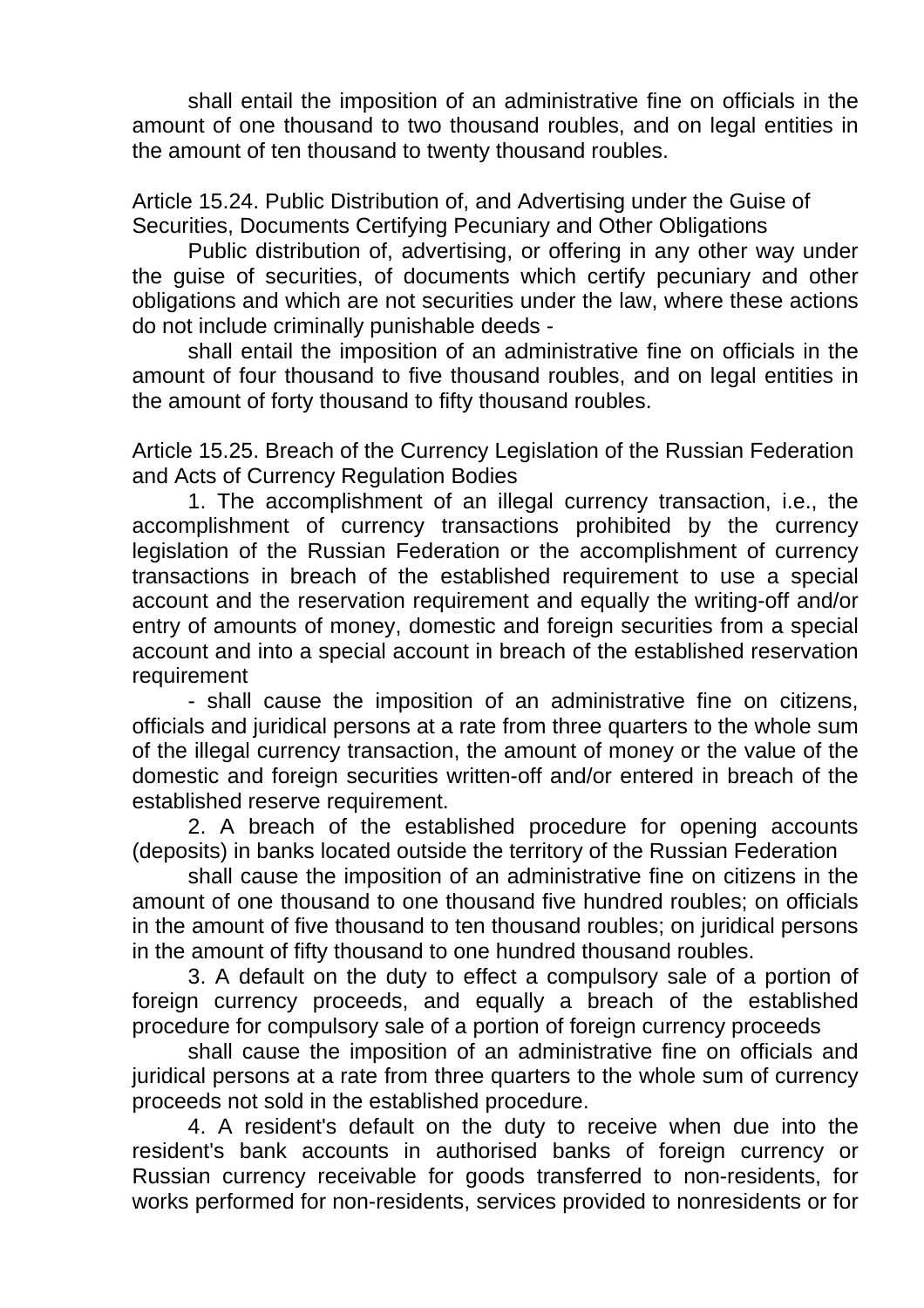information or results of intellectual activity passed to non-residents, in particular, exclusive rights thereto

shall cause the imposition of an administrative fine on officials and juridical persons at a rate from three quarters to the whole amount of money not entered in accounts in authorised banks.

5. A resident's default on the duty to return when due into the Russian Federation amounts of money paid to non-residents for goods which have not been imported into the customs territory of the Russian Federation (have not been received in the customs territory of the Russian Federation), works which have not been performed, services which have not been provided or information or results of intellectual activity, in particular, exclusive rights thereto which have not been transferred

shall cause the imposition of an administrative fine on officials and juridical persons at a rate of from three quarters to the whole amount of money which has not been returned to the Russian Federation.

6. The non-observance of the established procedure or term for filing foreign currency transaction record and report forms, a breach of the established procedure for the use of a special account and/or reservation, a breach of the established uniform rules of drawing up passports of deals or a breach of the established term for storage of record and report documents or passports of deals -

shall cause the imposition of an administrative fine on officials in the amount of four thousand to five thousand roubles; on juridical persons in the amount of forty thousand to fifty thousand roubles.

7. A breach of the established procedure for bringing and dispatching Russian currency and domestic securities in documentary form into the Russian Federation and taking and dispatching them out of the Russian Federation, except for the cases envisaged by Articles 16.3 and 16.4 of the present Code -

shall cause the imposition of an administrative fine on citizens in the amount of five hundred to one thousand roubles; on officials from one thousand to two thousand roubles; on juridical persons from five thousand to ten thousand roubles.

# Notes:

1. The administrative accountability established for officials by Parts 1, 3, 4 and 5 of the present article is applicable only to persons pursuing entrepreneurial activity without the formation of a juridical person.

2. The value of domestic and foreign securities shall be assessed as of the day when the administrative offence is committed, according to the rules established by the currency legislation of the Russian Federation for the calculation of reservation amount for a currency transaction.

3. The translation of foreign currency and also of the value of domestic and foreign securities into the Russian currency shall be effected at the exchange rate of the Central Bank of the Russian Federation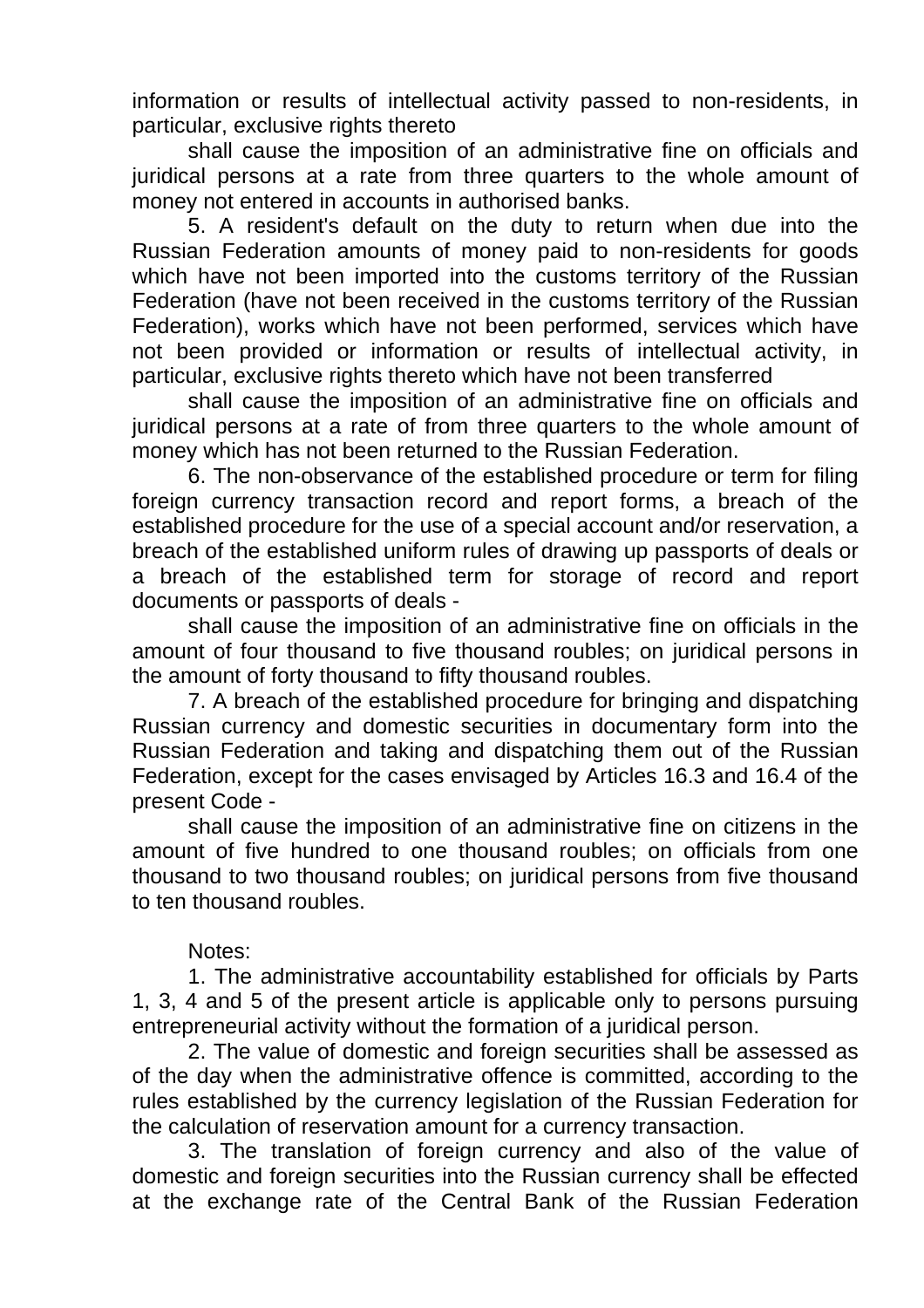effective as of the day when the administrative offence is committed or detected.

Article 15.26. Violating the Legislation on Banks and Banking

1. Engagement of a credit organisation in production, trade or insurance -

shall entail the imposition of an administrative fine in the amount of forty thousand to fifty thousand roubles.

2. Failure of a credit organisation to meet the normative standards, established by the Bank of Russia, and other obligatory requirements -

shall entail a warning or the imposition of an administrative fine in the amount of ten thousand to thirty thousand roubles.

3. The actions provided for by Part 2 of this Article, where they pose a real threat to the interests of creditors (depositors) -

shall entail the imposition of an administrative fine in the amount of forty thousand to fifty thousand roubles.

Article 15.27. Violation of the Legislation on Counteracting the Legalisation (Laundering) of Incomes Received by Way of Crime and Financing of **Terrorism** 

The failure of an organisation accomplishing transactions in amounts of money or other assets to observe the legislation on counteracting the legalisation (laundering) of incomes received by the way of crime and the financing of terrorism in as much as it concerns the recording, storing and presenting of information on transactions subject to mandatory control, and also in as much as it concerns the organisation of internal control -

shall ensue the imposition of an administrative fine on officials at the rate of ten thousand to twenty thousand roubles; on legal persons at the rate of fifty thousand to five hundred thousand roubles or an administrative suspension of the activity for a term of up to ninety days.

Article 15.28. Breaking the Rules for Acquisition of over 30 Per Cent of Stocks of an Open Joint-Stock Company

The breaking by the person, that has acquired over 30 per cent of stocks of an open joint-stock company, of the rules for acquisition thereof

- shall entail imposition of an administrative fine upon individuals in the amount of one thousand to two thousand five hundred roubles, upon officials in the amount of five thousand to twenty thousand roubles and upon legal entities in the amount of fifty thousand to five hundred thousand roubles.

Chapter 16. Administrative Offences in the Area of Customs Affairs (Breaches of Customs Rules)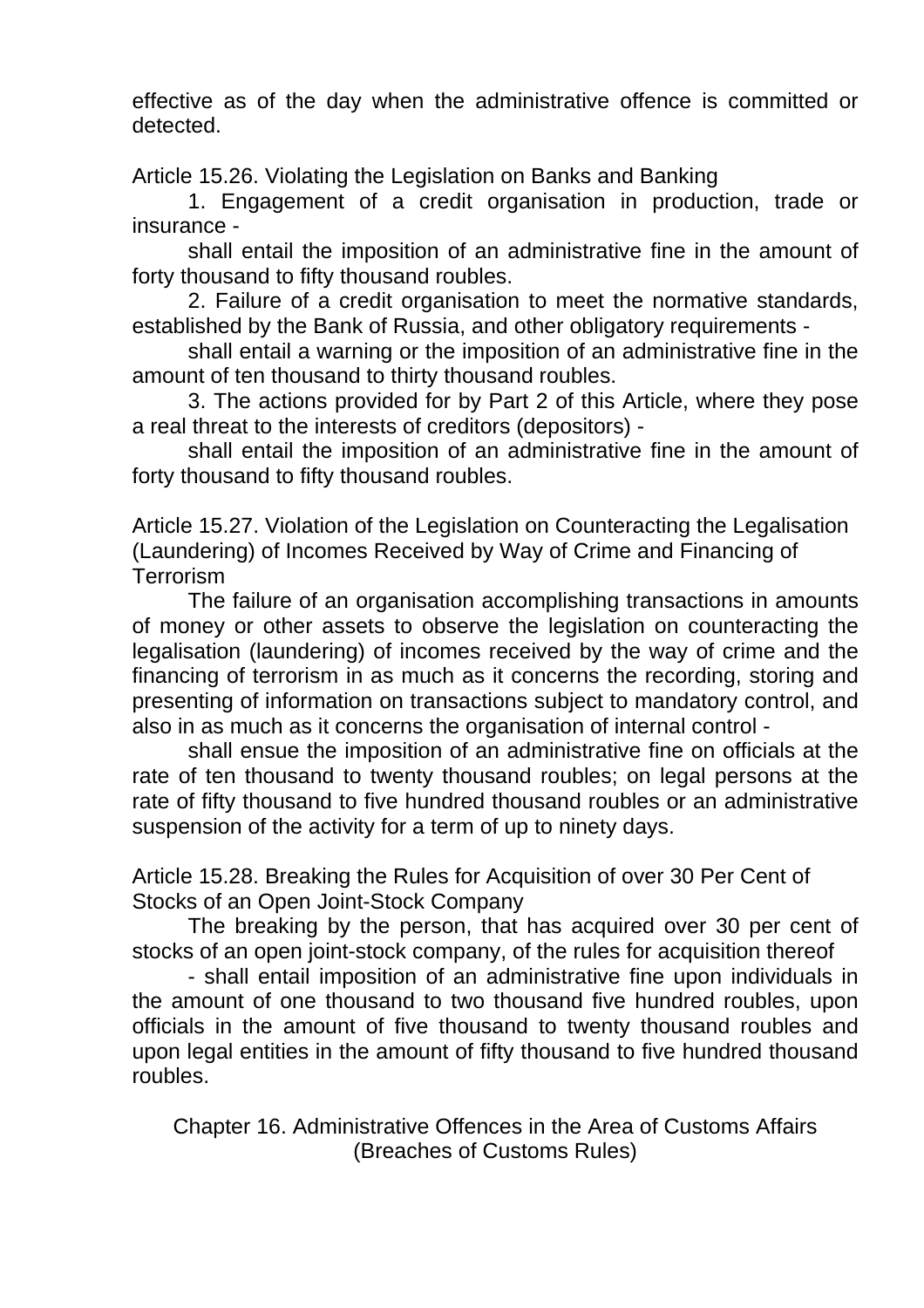Article 16.1. The Illegal Movement of Goods and/or Vehicles across the Customs Border of the Russian Federation

1. A breach of the procedure for goods and/or vehicles to arrive in the customs territory of the Russian Federation as they are imported, bypassing check-points at the State Border of the Russian Federation or other established points of arrival or outside the working hours of customs bodies, and equally the committal of actions directly directed at goods' and/or vehicles' actual crossing of the customs border of the Russian Federation as they leave the customs territory of the Russian Federation bypassing check-points at the State Border of the Russian Federation or other points established under the legislation of the Russian Federation on the State Border of the Russian Federation, or outside the working hours of customs bodies or without the permission of a customs body -

shall cause the imposition of an administrative fine on citizens and juridical persons at a rate from a half to three-fold the value of the goods and/or the vehicles deemed the objects of the administrative offence, as involving/not involving the confiscation thereof; on officials from ten thousand to twenty thousand roubles.

2. The concealment of goods from customs control through the use of a cache or other means impeding detection of the goods or through giving a good the appearance of another good as it is moved across the customs border of the Russian Federation -

shall cause the imposition of an administrative fine on citizens and juridical persons at a rate from a half to three-fold the value of the goods deemed the object of the administrative offence, as involving/not involving the confiscation of the goods and/or vehicles by means of which the administrative offence has been committed or the confiscation of the objects of the administrative offence; on officials from ten thousand to twenty thousand roubles.

3. The provision of a customs body with unreliable information on the number of cargo pieces, the marking thereof, the description, weight and/or volume of goods upon arrival to the customs territory of the Russian Federation or the departure from the customs territory of the Russian Federation of goods and/or vehicles, or for the purpose of obtaining permission for internal customs transit or for the completion thereof or in the event of movement of goods to a bonded warehouse by means of showing invalid documents, and equally, the use for such purposes of faked identification or authentic identification relating to another good and/or vehicle -

shall cause the imposition of an administrative fine on citizens at a rate of one thousand to two thousand five hundred roubles and the confiscation of the goods deemed the object of the administrative offence, or without such a confiscation, or it shall confiscate the objects of the administrative offence; on officials from five thousand to ten thousand roubles; on juridical persons from fifty thousand to one hundred thousand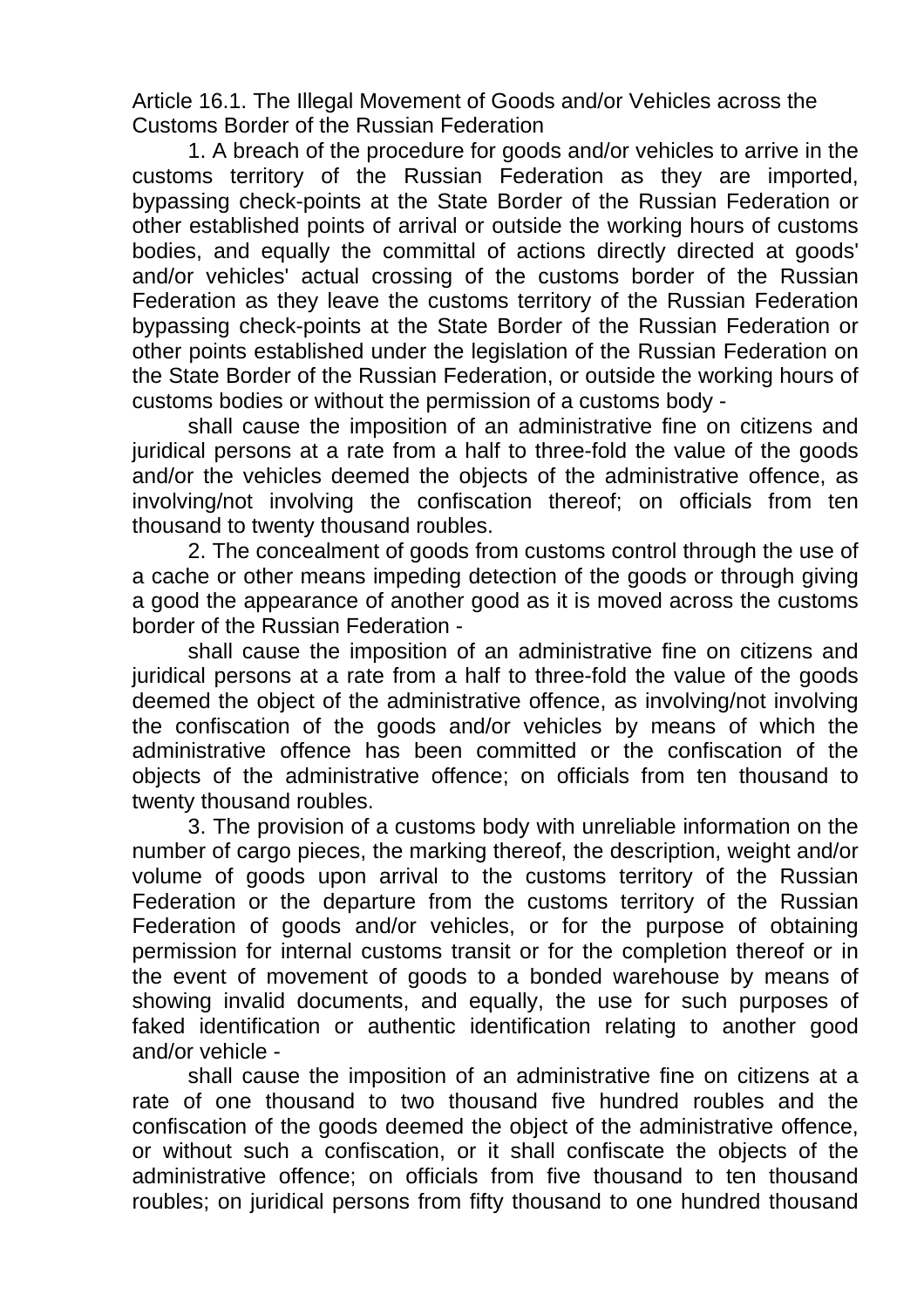roubles as involving the confiscation of the goods deemed the objects of the administrative offence, or without such confiscation, or it shall confiscate the objects of the administrative offence.

# Notes:

1. For the administrative offences envisaged by the present chapter persons pursuing entrepreneurial activity without the formation of a juridical person shall be accountable as juridical persons.

2. For the purposes of application of the present chapter, "invalid documents" mean fake documents, documents obtained in an illegal way, documents containing unreliable information, documents relating to other goods and/or vehicles as well as documents not deemed effective.

Article 16.2. The Non-Declaration or Unreliable Declaration of Goods and/or Vehicles

1. The non-declaration, in the established form (oral, written or electronic), of the goods and/or vehicles subject to declaration, except for the cases envisaged by Article 16.4 of the present Code

shall cause the imposition of an administrative fine on citizens and juridical persons at a rate of half to double the value of the goods and/or vehicles deemed the object of the administrative offence as involving/not involving the confiscation of the objects of the administrative offence; on officials from ten thousand to twenty thousand roubles.

2. The declaration of unreliable information by a declarant or a customs broker (representative) as goods and/or vehicles are being declared concerning the goods and/or vehicles, if such information has served as a ground for relieving from payment customs duties or taxes or for granting a rebate thereon

shall cause the imposition of an administrative fine on citizens and juridical persons at a rate of half to double the sum of outstanding customs duties, taxes as involving/not involving the confiscation of the goods and/or vehicles deemed the object of the administrative offence or it confiscate the object of the administrative offence; on officials from ten thousand to twenty thousand roubles.

3. The declaration of unreliable information by a declarant or a customs broker (representative) as goods and/or vehicles are being declared concerning goods and/or vehicles, and equally, the provision of invalid documents, if such information and documents could serve as a ground for the non-application of the bans and/or restrictions established in accordance with the legislation of the Russian Federation on the state regulation of foreign trade activity -

shall cause the imposition of an administrative fine on citizens at a rate of one thousand five hundred to two thousand five hundred roubles as involving/not involving the confiscation of the goods and/or vehicles deemed the object of the administrative offence or it shall cause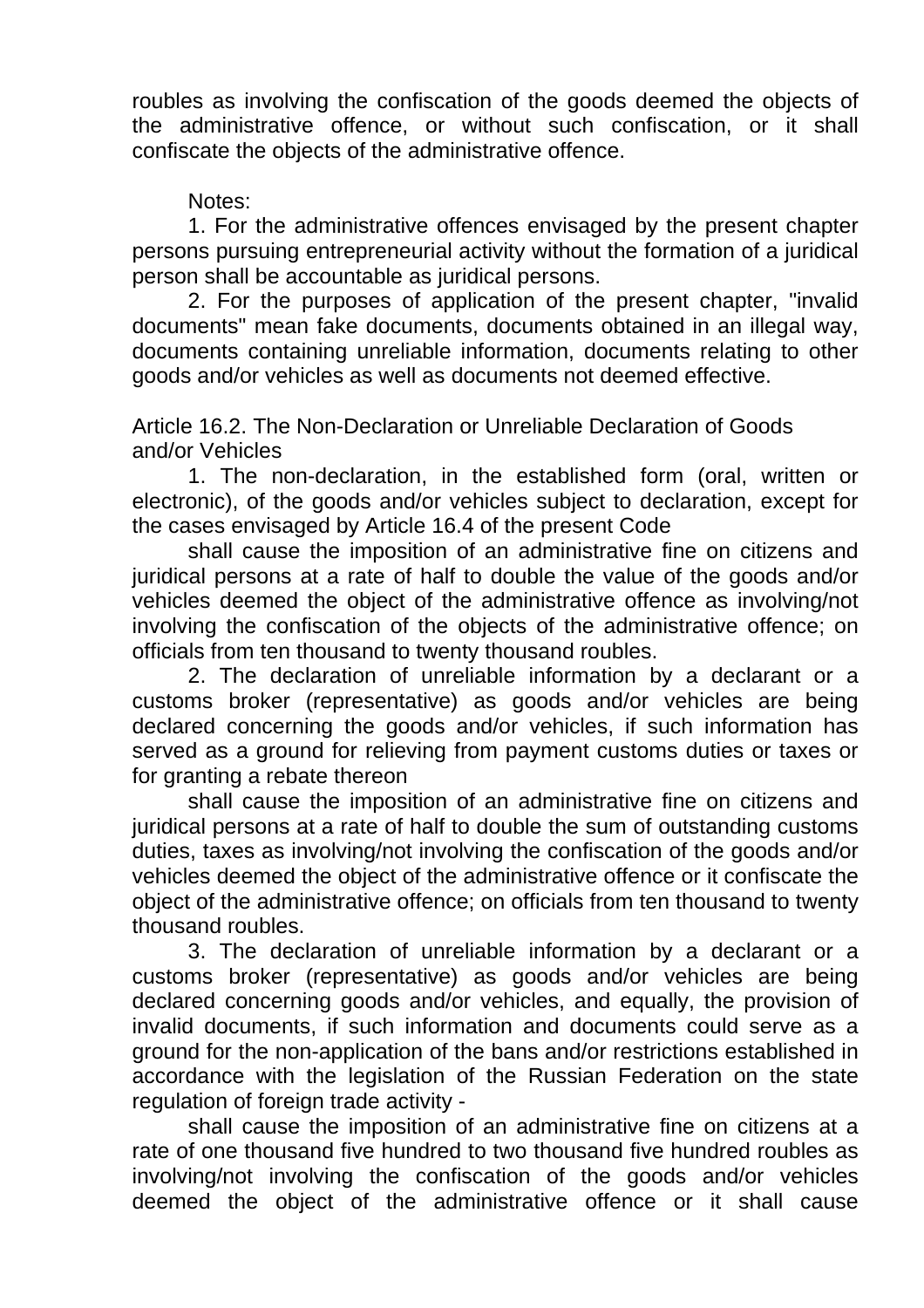confiscation of the object of the administrative offence; on officials from ten thousand to twenty thousand roubles; on juridical persons from one hundred thousand to three hundred thousand roubles as involving/not involving the confiscation of the goods and/or vehicles deemed the object of the administrative offence or it confiscate the object of the administrative offence.

Article 16.3. The Non-Observance of Bans and/or Restrictions on the Import of Goods into the Customs Territory of the Russian Federation and/or the Export of Goods from the Customs Territory of the Russian **Federation** 

1. The non-observance of non-economic bans and/or restrictions established under the legislation of the Russian Federation concerning the state regulation of foreign trade activity on the import of goods into the customs territory of the Russian Federation and/or the export of goods from the customs territory of the Russian Federation, except for the cases envisaged by Part 3 of Article 16.2 of the present Code

shall cause the imposition of an administrative fine on citizens at a rate of one thousand five hundred to two thousand five hundred roubles; on officials from ten thousand to twenty thousand roubles; on juridical persons from one hundred thousand to three hundred thousand roubles.

2. The non-observance of economic bans and/or restrictions established under the legislation of the Russian Federation concerning the state regulation of foreign trade activity on the import of goods into the customs territory of the Russian Federation and/or the export of goods from the customs territory of the Russian Federation, except for the cases envisaged by Part 3 of Article 16.2 of the present Code

shall cause the imposition of an administrative fine on citizens at a rate of one thousand to two thousand roubles and the confiscation of the goods and/or vehicles deemed the object of the administrative offence, or it shall confiscate the object of the administrative offence; on officials from five thousand to ten thousand roubles; on juridical persons from fifty thousand to one hundred thousand roubles and the confiscation of the goods and/or vehicles deemed the object of the administrative offence or it shall cause confiscation of the object of the administrative offence.

Article 16.4. The Non-Declaration or Unreliable Declaration of Foreign Currency or Russian Currency by Natural Persons

The non-declaration or unreliable declaration by natural persons of foreign currency or Russian currency being moved across the customs border of the Russian Federation as subject to compulsory declaration in writing

shall cause the imposition of an administrative fine on citizens at a rate of one thousand to two thousand five hundred roubles.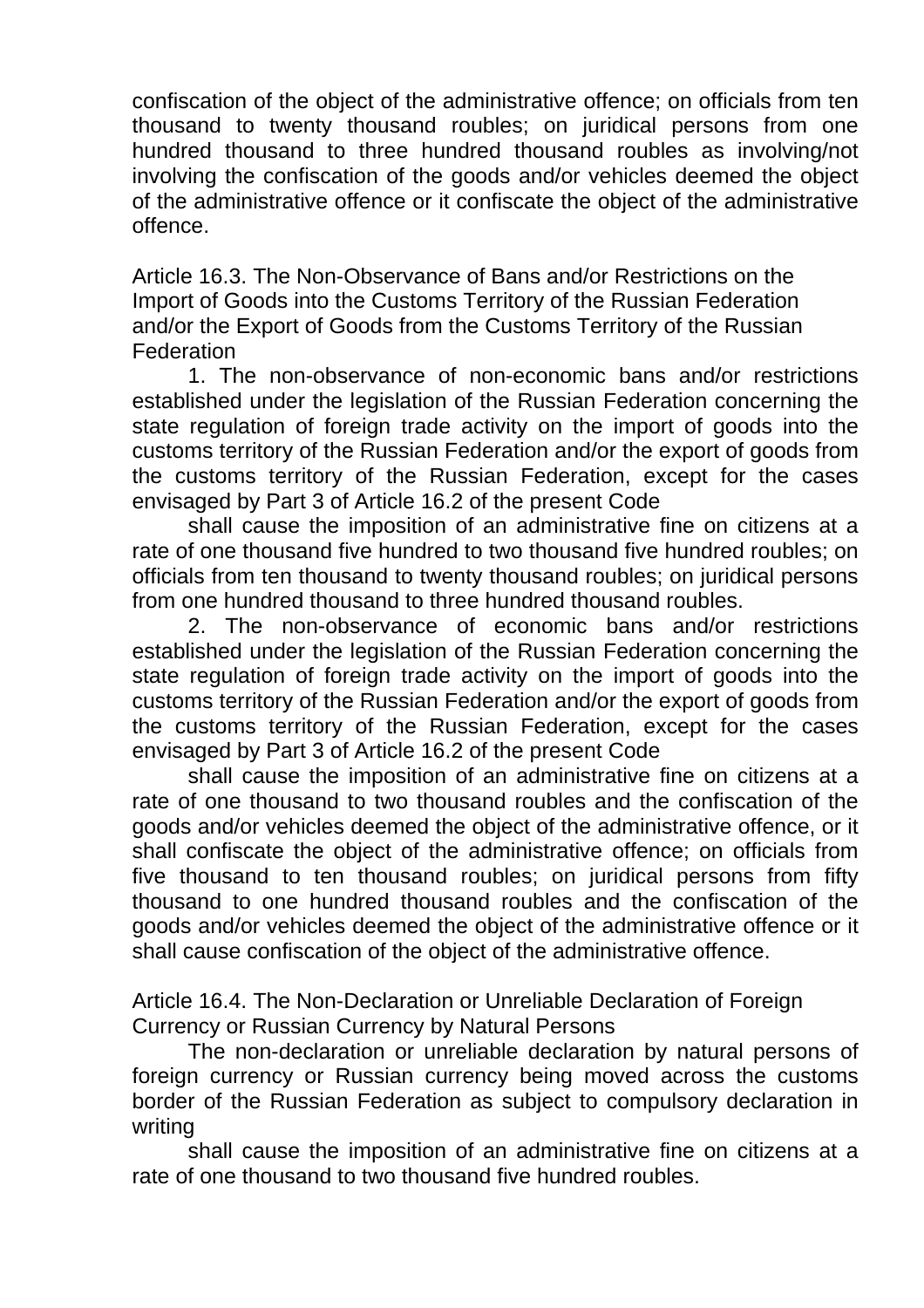Article 16.5. The Breach of the Customs Control Zone Regime

The movement of goods and/or vehicles or persons, in particular, officials of state bodies, except for customs officials, across the boundaries of a customs control zone or within it or the pursuance of a production or other commercial activity without a customs body's permission when such a permission is mandatory

shall cause a warning or the imposition of an administrative fine on citizens at a rate of three hundred to five hundred roubles; on officials from five hundred to one thousand roubles; on juridical persons from five thousand to ten thousand roubles.

Article 16.6. The Non-Taking of Measures in the Event of an Accident or in Force Majeure Circumstances

1. In the event of an accident or in force majeure circumstances or the occurrence of other circumstances making impossible the delivery of goods and/or vehicles to the point of arrival, a halt or landing of a sea (river) vessel or an aircraft at established points or the delivery of goods under the internal customs transit or the international customs transit arrangement the carrier's non-taking of measures for ensuring the preservation of the goods and/vehicles, except for the cases of peril or loss of goods and/or vehicles due to circumstances which the carrier's could not avert or of which the elimination was beyond the carrier's control

shall impose an administrative fine on citizens at a rate of one thousand five hundred to two thousand roubles; on officials from three thousand to four thousand roubles; on juridical persons from thirty thousand to forty thousand roubles.

2. If the carrier fails to inform the nearest customs body of an accident or force majeure circumstances or the occurrence of other circumstances making it impossible to deliver goods and/or vehicles to the point of arrival, to halt or land a sea (river) vessel or an aircraft at established points or to carry goods in compliance with the internal customs transit or international customs transit arrangement, or to inform it of the location of the goods and/or vehicles or to arrange for transporting the goods and/or vehicles to the nearest customs body or another place designated by a customs body

it shall cause the imposition of an administrative fine on citizens at a rate of three hundred to five hundred roubles; on officials from five hundred to one thousand roubles; on juridical persons from five thousand to ten thousand roubles.

Article 16.7. The Filing of Invalid Documents in Customs Processing

The provision by a declarant or another person to a customs broker (representative) or another person of documents for the purpose of their being presented to a customs body upon the customs processing of goods and/or vehicles, if this has caused the provision (declaration) of unreliable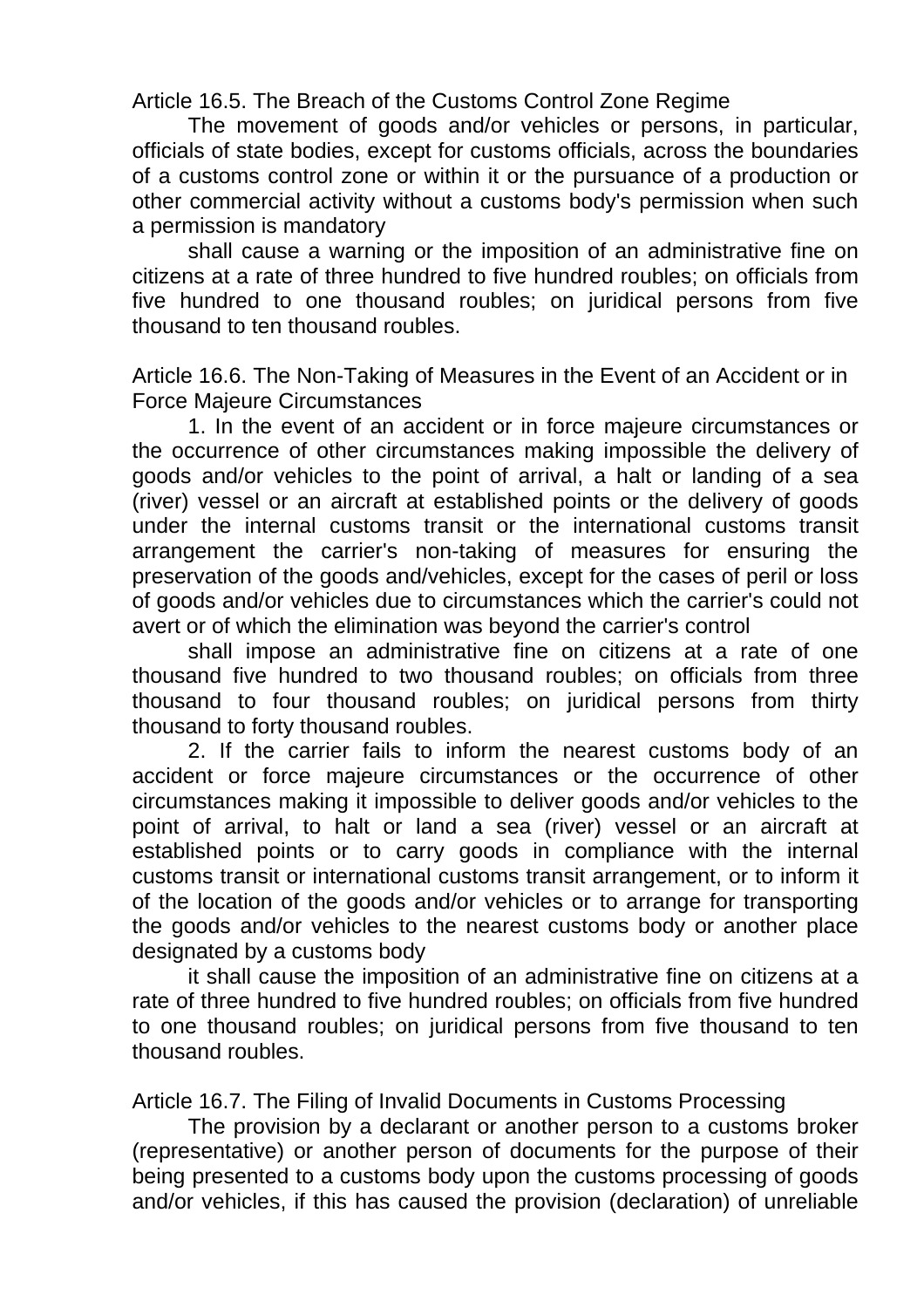information by the customs broker (representative) or the other person to a customs body on the goods and/or vehicles

shall cause the imposition of an administrative fine on citizens at a rate of one thousand five hundred to two thousand five hundred roubles, involving/not involving the confiscation of the goods and/or vehicles deemed the object of the administrative offence, or it shall confiscate the object of the administrative offence; on officials from ten thousand to twenty thousand roubles; on juridical persons from one hundred thousand to three hundred thousand roubles, involving/not involving the confiscation of the goods and/or vehicles deemed the object of the administrative offence, or it shall cause confiscation of the object of the administrative offence.

Article 16.8. Docking to a Vessel or Another Floating Craft Which Is under Customs Control

Except for the cases in which docking is allowed, docking to a vessel or another floating craft which is under customs control

shall cause the imposition of an administrative fine on citizens at a rate of five hundred to one thousand roubles; on officials from one thousand to two thousand roubles; on juridical persons from ten thousand to twenty thousand roubles.

Article 16.9. The Non-Delivery, Handing Out (Transfer) without the Permission of a Customs Body or the Loss of Goods or Documents Relating Thereto

1. Non-delivery to the point of delivery of goods carried under the internal customs transit arrangement or placed under the customs regime of international customs transit, and equally, the handing out (transfer) without the permission of a customs body or the loss of goods having the status of goods in bonded storage, goods placed under the customs regime of international customs transit or kept at a bonded warehouse or a free warehouse -

shall cause the imposition of an administrative fine on citizens at a rate of one thousand five hundred to two thousand five hundred roubles, involving/not involving the confiscation of the goods deemed the object of the administrative offence; on officials from ten thousand to twenty thousand roubles; on juridical persons from three hundred thousand to five hundred thousand roubles, involving/not involving the confiscation of the goods deemed the object of the administrative offence.

2. The non-delivery to the point of delivery of the documents relating to goods carried under the internal customs transit arrangement or placed under the customs regime of international customs transit -

shall cause the imposition of an administrative fine on citizens at a rate of three to five hundred roubles; on officials from five hundred to one thousand roubles; on juridical persons from five thousand to ten thousand roubles.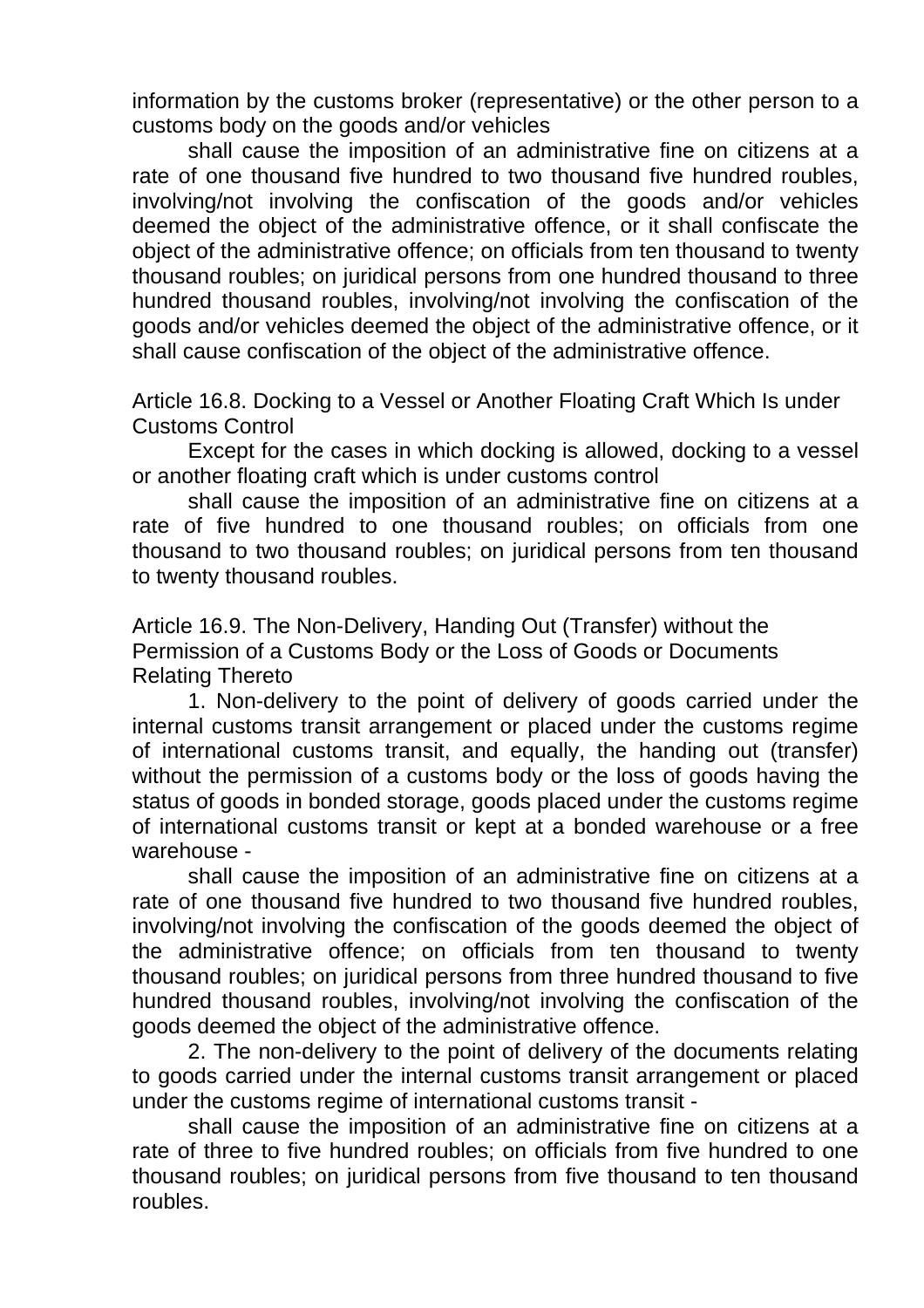Article 16.10. The Non-Observance of the Procedure of Internal Customs Transit or the Customs Regime of International Customs Transit

The carrier's failure to observe the term of internal customs transit or international custom transit term set by a customs body or of the merchandise carriage route designated by the customs body, and equally, the delivery of goods to a customs control zone different from the one designated by a customs body as the point of delivery

shall cause a warning or the imposition of an administrative fine on citizens at a rate of three hundred to five hundred roubles; on officials from five hundred to one thousand roubles; on juridical persons from five thousand to ten thousand roubles.

Article 16.11. Destroying, Damaging, Removing, Changing or Replacing Means of Identification

Destroying, damaging, removing, changing or replacing the means of identification used by a customs body, without the permission of a customs body, and equally, damaging or losing such means of identification

shall cause the imposition of an administrative fine on citizens at a rate of three hundred to one thousand roubles; on officials from five hundred to two thousand roubles; on juridical persons from five thousand to twenty thousand roubles.

Article 16.12. The Non-Observance of the Term for Filing a Customs Declaration or for Providing Documents and Information

1. The non-observance of the established term for filing a complete customs declaration in the event of periodical temporary declaration or a customs declaration and/or the necessary documents and information on the clearance of goods before the filing of a customs declaration -

shall cause the imposition of an administrative fine on officials at a rate of three thousand to five thousand roubles; on juridical persons from ten thousand to fifty thousand roubles.

2. The filing of a customs declaration in breach of the established term if the declaration is made after the actual importation of goods -

shall cause the imposition of an administrative fine on officials at a rate of five thousand to ten thousand roubles; on juridical persons from fifty thousand to one hundred thousand roubles.

3. The non-filing when due of documents confirming the information declared in a customs declaration unless such documents were presented simultaneously with the customs declaration, or the non-provision of lacking information in case when an incomplete customs declaration was filed, or the non-provision of documents requested by a customs body during customs control for the purpose of verifying the reliability of the information available in a customs declaration and other customs documents -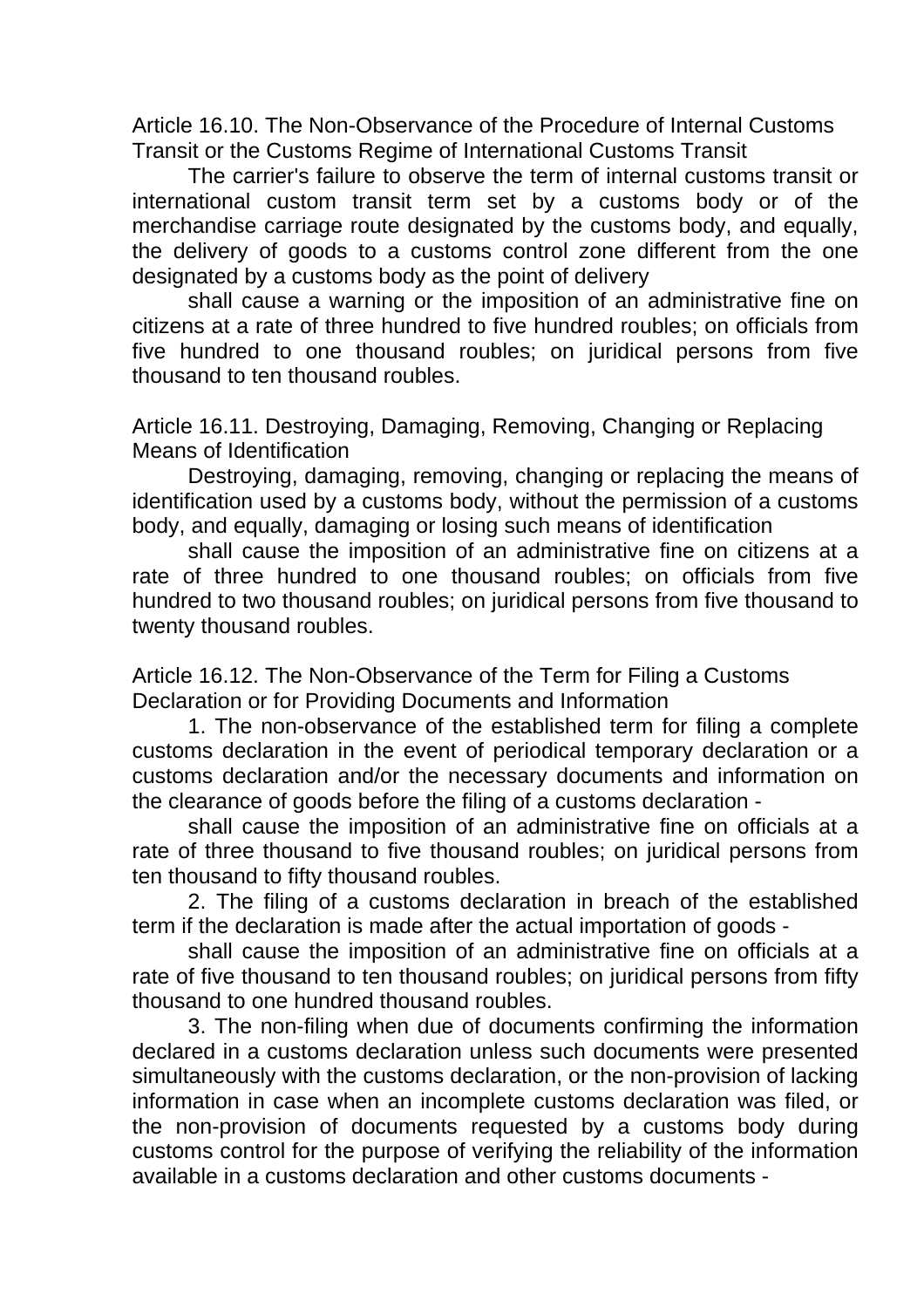shall cause the imposition of an administrative fine on officials at a rate of two thousand to five thousand roubles; on juridical persons from fifty thousand to one hundred thousand roubles.

Article 16.13. Accomplishing Cargo and/or Other Operations without a Customs Body's Permission

1. Unloading, loading, discharging, transshipment and other cargo operations, the acceptance for carriage of goods placed under customs control, taking samples and specimens of such goods or opening up premises or other places where the goods can be, without the permission of a customs body if such permission is compulsory

shall cause the imposition of an administrative fine on citizens in the amount of five hundred to one thousand roubles; on officials from one thousand to two thousand roubles; on juridical persons from ten thousand to twenty thousand roubles.

2. The unloading of goods prohibited for import into the Russian Federation under the legislation of the Russian Federation

shall cause the imposition of an administrative fine on citizens in the amount of one thousand five hundred to two thousand five hundred roubles; on officials from five thousand to twenty thousand roubles; on juridical persons from fifty thousand to one hundred thousand roubles.

3. The non-notification of a customs body of transshipment of goods placed under customs control, if such a notification is compulsory,

shall cause the imposition of an administrative fine on citizens in the amount of three hundred to five hundred roubles; on officials from five hundred to one thousand roubles; on juridical persons from five thousand to ten thousand roubles.

Article 16.14. Breach of the Procedure for Placement of Goods in Storage, the Procedure for the Storage Thereof or the Procedure for Handling Them

A breach of the established requirements and conditions for placing goods into a customs warehouse, bonded warehouse, free warehouse or a warehouse of the consignee of the goods or the procedure for the storage thereof, and equally, exposing them, or goods having the status of goods in bonded storage to operations that cause a change in the condition of such goods or damage their package and/or a change in the identification means applied thereto, without a permission of a customs body, if such permission is compulsory, except for the cases envisaged by other Articles of the present Chapter

shall cause the imposition of an administrative fine on citizens in the amount of five hundred to one thousand five hundred roubles; on officials from two thousand to ten thousand roubles; on juridical persons from five thousand to twenty thousand roubles.

Article 16.15. The Non-Filing of Reports with a Customs Body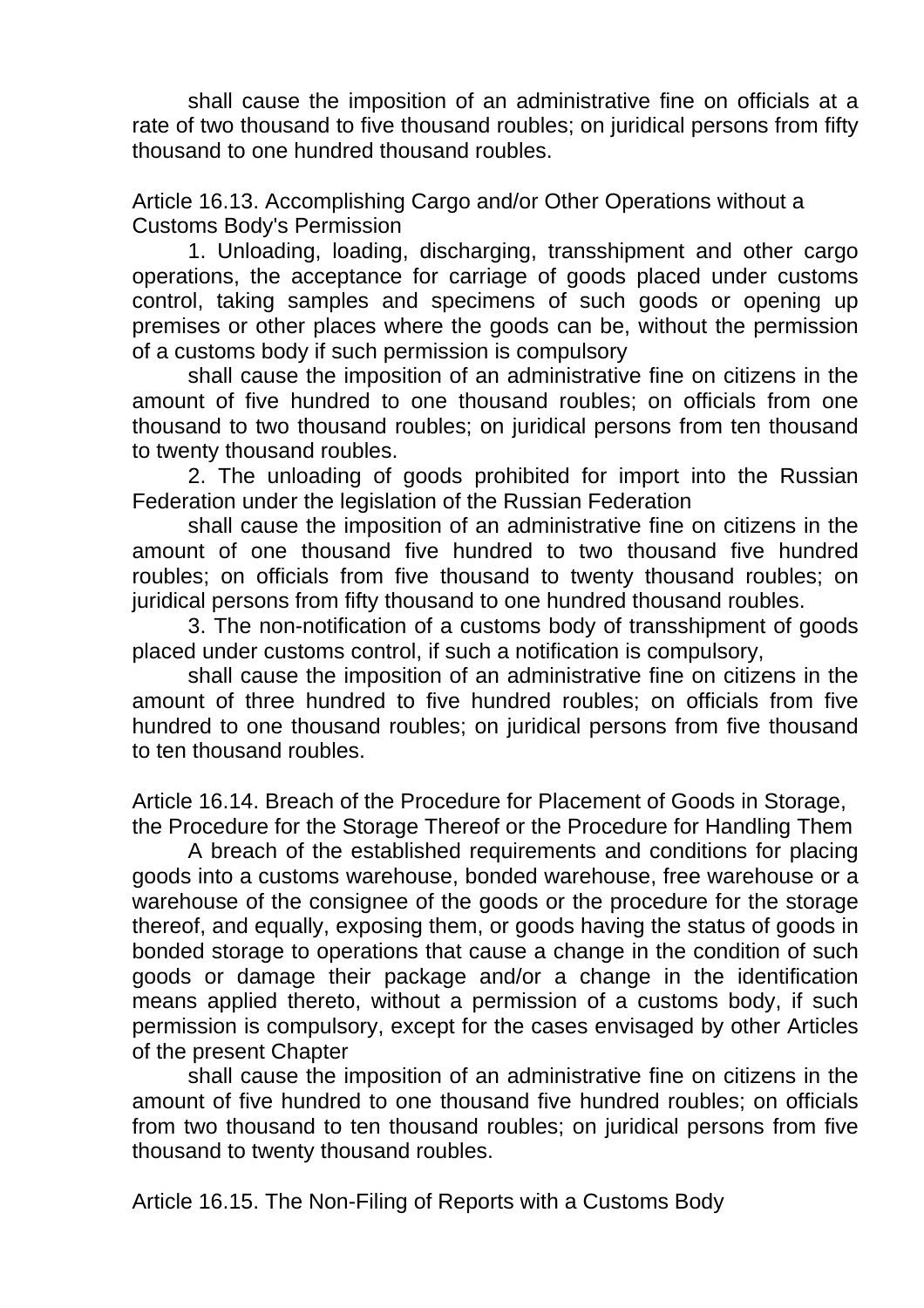The non-filing of a report when due with a customs body in the cases envisaged by the customs legislation of the Russian Federation, and equally, the provision of a report containing unreliable information

shall cause a warning or the imposition of an administrative fine on officials in the amount of two thousand to five thousand roubles; on juridical persons from twenty thousand to fifty thousand roubles.

Article 16.16. The Breach of the Term of Bonded Storage of Goods

A breach of the term of temporary storage of goods

shall cause the imposition of an administrative fine on citizens in the amount of one thousand five hundred to two thousand five hundred roubles; on officials from ten thousand to twenty thousand roubles; on juridical persons from fifty thousand to one hundred thousand roubles, involving/or not involving the confiscation of the goods deemed the object of the administrative offence.

Article 16.17. The Filing of Invalid Documents for the Purposes of Clearance of Goods before the Filing of a Customs Declaration

The filing of invalid documents for the purposes of clearance of goods before the filing of a customs declaration if the information contained in such documents affects the customs body's decision as to the clearance of the goods before the filing of a customs declaration

shall cause the imposition of an administrative fine on officials in the amount of ten thousand to twenty thousand roubles; on juridical persons from fifty thousand to one hundred thousand roubles.

Article 16.18. The Non-Export or Default on Re-Import of Goods and/or Vehicles by Natural Persons

1. The non-export from the customs territory of the Russian Federation by natural persons of temporarily imported goods and/or vehicles within the established temporary import term -

shall cause the imposition of an administrative fine on citizens in the amount of one thousand five hundred to two thousand five hundred roubles as involving/or not involving the confiscation of the goods and/or vehicles deemed the object of the administrative offence or shall confiscate the object of the administrative offence.

2. A natural persons' default on re-importation into the customs territory of the Russian Federation of temporarily exported goods subject to compulsory re-import under the legislation of the Russian Federation

shall cause the imposition of an administrative fine on citizens in the amount of value of the goods deemed the object of the administrative offence.

Article 16.19. The Non-Observance of a Customs Regime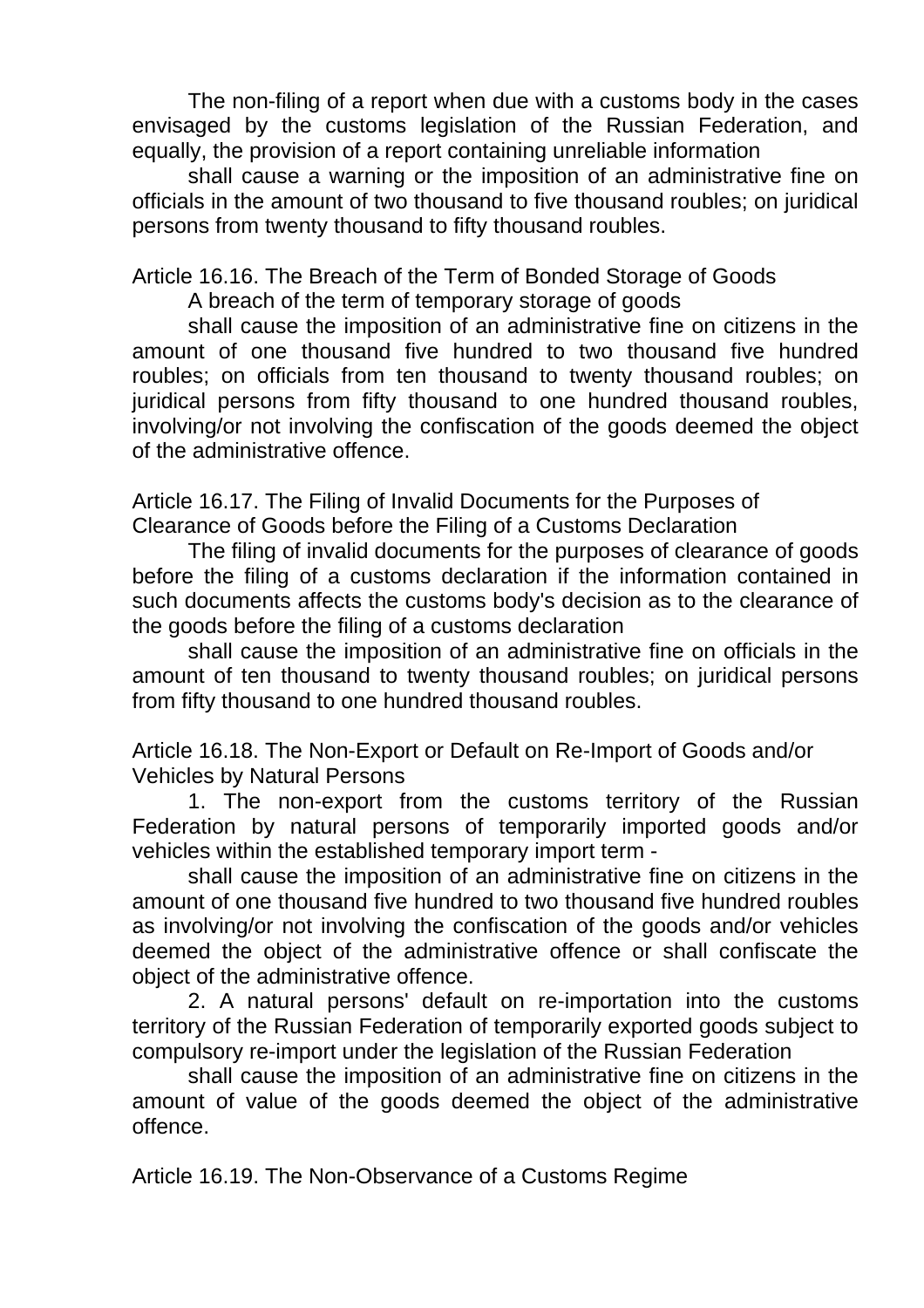1. The non-observance of the terms on which goods and/or vehicles are placed under a customs regime that envisages a full or partial relief from payment of customs duties, taxes or refund of amounts of money paid and/or the non-application of the economic bans and/or restrictions established in compliance with the legislation of the Russian Federation on the state regulation of foreign trade activity, by means of declaring unreliable information on the goods and/or vehicles when they are declared, and equally by means of filing invalid documents, if such information and documents could serve as a ground for the placement of the goods and/or vehicles under the said customs regime -

shall cause the imposition of an administrative fine on citizens in the amount of one thousand five hundred to two thousand five hundred roubles as involving/not involving the confiscation of the goods and/or vehicles deemed the object of the administrative offence or it shall cause confiscation of the object of the administrative offence; on officials from five thousand to twenty thousand roubles; on juridical persons from one hundred thousand to five hundred thousand roubles, involving/not involving the confiscation of the goods and/or vehicles deemed the object of the administrative offence or it shall confiscate the object of the administrative offence.

2. The use or disposal of goods and/or vehicles in breach of the customs regime under which they have been placed, in particular, the assignment of the right to use the customs regime by means of transferring the right of possessing, using or disposing of the goods and/or vehicles, if this is admissible under the customs regime, to another person without permission or a written notification of a customs body -

shall cause the imposition of an administrative fine on citizens in the amount of one thousand five hundred to two thousand five hundred roubles as involving/not involving the confiscation of the goods and/or vehicles deemed the object of the administrative offence or it shall confiscate the object of the administrative offence; on officials from ten thousand to twenty thousand roubles; on juridical persons from single to double value of the goods and/or vehicles deemed the object of the administrative offence as involving/not involving the confiscation of the goods and/or vehicles deemed the object of the administrative offence or it shall confiscate the object of the administrative offence.

3. A default on completing when due a customs regime subject to the provision whereby it must be completed -

shall cause the imposition of an administrative fine on citizens in the amount of one thousand to two thousand roubles; on officials from ten thousand to twenty thousand roubles; on juridical persons from a half to the whole value of the goods and/or vehicles deemed the object of the administrative offence as involving/not involving the confiscation thereof or it shall confiscate the objects of the administrative offence.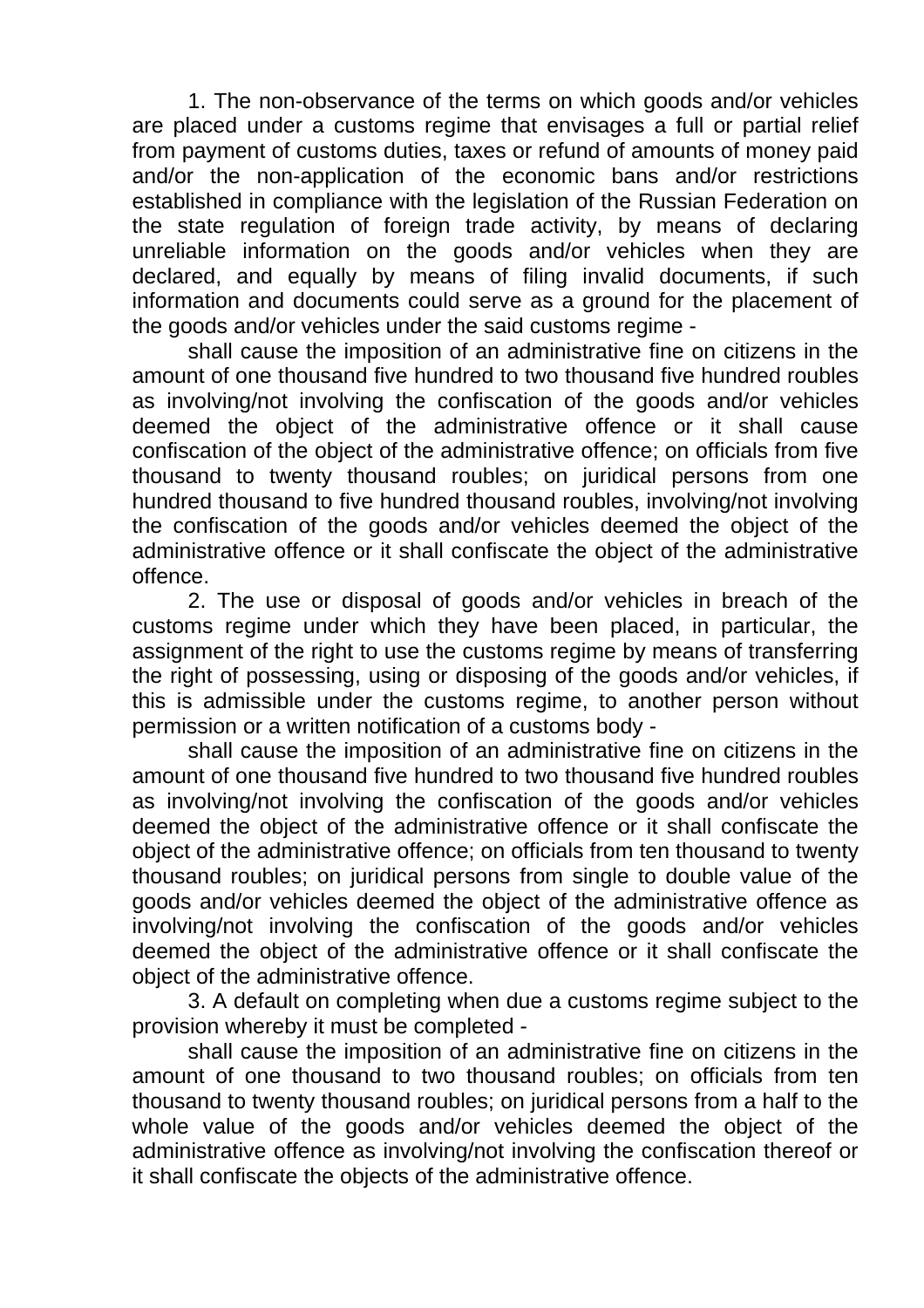4. A default, in the performance of foreign trade barter transactions, on compliance with the requirements of the customs regime of export concerning the compulsory importation into the customs territory of the Russian Federation of goods, works, services or exclusive rights to intellectual property items which are equivalent in terms of value to exported goods or concerning the entry of amounts of money in accounting in authorised banks, if the foreign trade barter transactions envisage partial use of monetary and/other payment instruments, and equally, a default on acknowledgement of the fact that this duty has been executed -

shall cause the imposition of an administrative fine on officials in the amount of ten thousand to twenty thousand roubles; on juridical persons from a half to the whole value of the goods deemed the object of the administrative offence.

Article 16.20. The Illegal Use or Disposal of Conditionally Cleared Goods or the Illegal Use of Apprehended Goods

1. The use, transfer for use or possession or other disposal of conditionally cleared goods on which privileges have been granted for the payment of customs duties and taxes in keeping with the legislation of the Russian Federation, or goods cleared without the provision of information and documents confirming that the restrictions established in keeping with the legislation of the Russian Federation on the state regulation of foreign trade activity have been observed, in breach of established bans and/or restrictions -

shall cause the imposition of an administrative fine on citizens in the amount of one thousand five hundred to two thousand five hundred roubles; on officials from ten thousand to twenty thousand roubles; on juridical persons from the whole to double value of the goods and/or vehicles deemed the object of the administrative offence as involving/not involving the confiscation thereof or it shall cause confiscation of the object of the administrative offence.

2. The use, without a permission of a customs body, of goods which have been apprehended during customs control -

shall cause the imposition of an administrative fine on officials in the amount of five thousand to ten thousand roubles; on juridical persons from ten thousand to thirty thousand roubles.

Article 16.21. The Illegal Acquisition, Use, Storage or Transportation of Goods and/or Vehicles

The acquisition, use, storage or transportation of goods and/or vehicles which have been illegally moved over the customs border of the Russian Federation and on which customs duties and taxes have not been paid or the bans and/or restrictions established in keeping with the legislation of the Russian Federation on the state regulation of foreign trade activity have not been observed, or of conditionally cleared goods and/or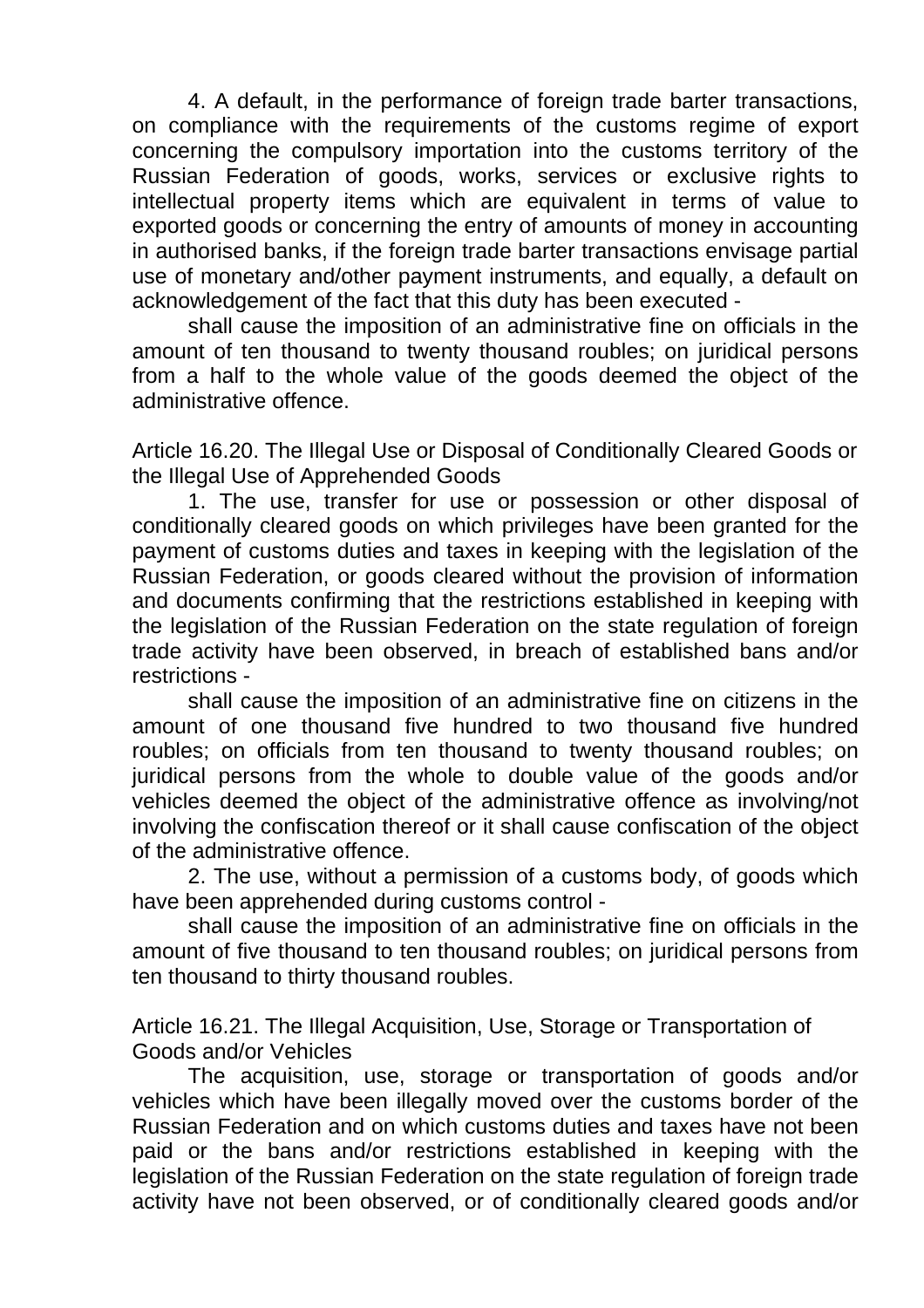vehicles which have been used or transferred for use or possession or another disposal in breach of the established bans and restrictions -

shall cause the imposition of an administrative fine on officials in the amount of ten thousand to twenty thousand roubles; on juridical persons from a half to double value of the goods and/or vehicles deemed the object of the administrative offence as involving/not involving the confiscation of the object of the administrative offence.

Article 16.22. The Breach of the Term for Customs Payments

A breach of the term of payment of the customs duties and taxes payable in connection with goods' and/or vehicles' being moved across the customs border of the Russian Federation -

shall cause the imposition of an administrative fine on citizens in the amount of five hundred to two thousand five hundred roubles; on officials from five thousand to ten thousand roubles; on juridical persons from fifty thousand to three hundred thousand roubles.

Article 16.23. The Illegal Pursuance of an Activity in the Area of Customs Affairs

1. The accomplishment of customs operations in the name of a declarant or other persons concerned by a person which is not included in the Register of Customs Brokers (Representatives) or which is included in the said Register on the basis of invalid documents or which has been deleted from the Register, except for cases when the duty to accomplish customs operations occurred before the deletion of the customs broker (representative) from the said Register or if the customs legislation of the Russian Federation has granted a right to accomplish customs operations without the provision whereby the person must be included in the Register of Customs Brokers (Representatives) -

shall cause the imposition of an administrative fine on citizens in the amount of one thousand five hundred to two thousand five hundred roubles; on officials from two thousand to five thousand roubles; on juridical persons from ten thousand to fifty thousand roubles.

2. The pursuance of activity as customs carriers, the owners of bonded warehouses or the owners of customs warehouses by the persons included in the relevant register on the basis of invalid documents or deleted from the registers of persons pursuing activity in the area of customs affairs, except for cases when the pursuance of such an activity is connected with the completion of customs operations for which the duty to accomplish them had occurred before the person was deleted from the relevant register -

shall cause the imposition of an administrative fine on officials in the amount of two thousand to five thousand roubles; on juridical persons from ten thousand to fifty thousand roubles.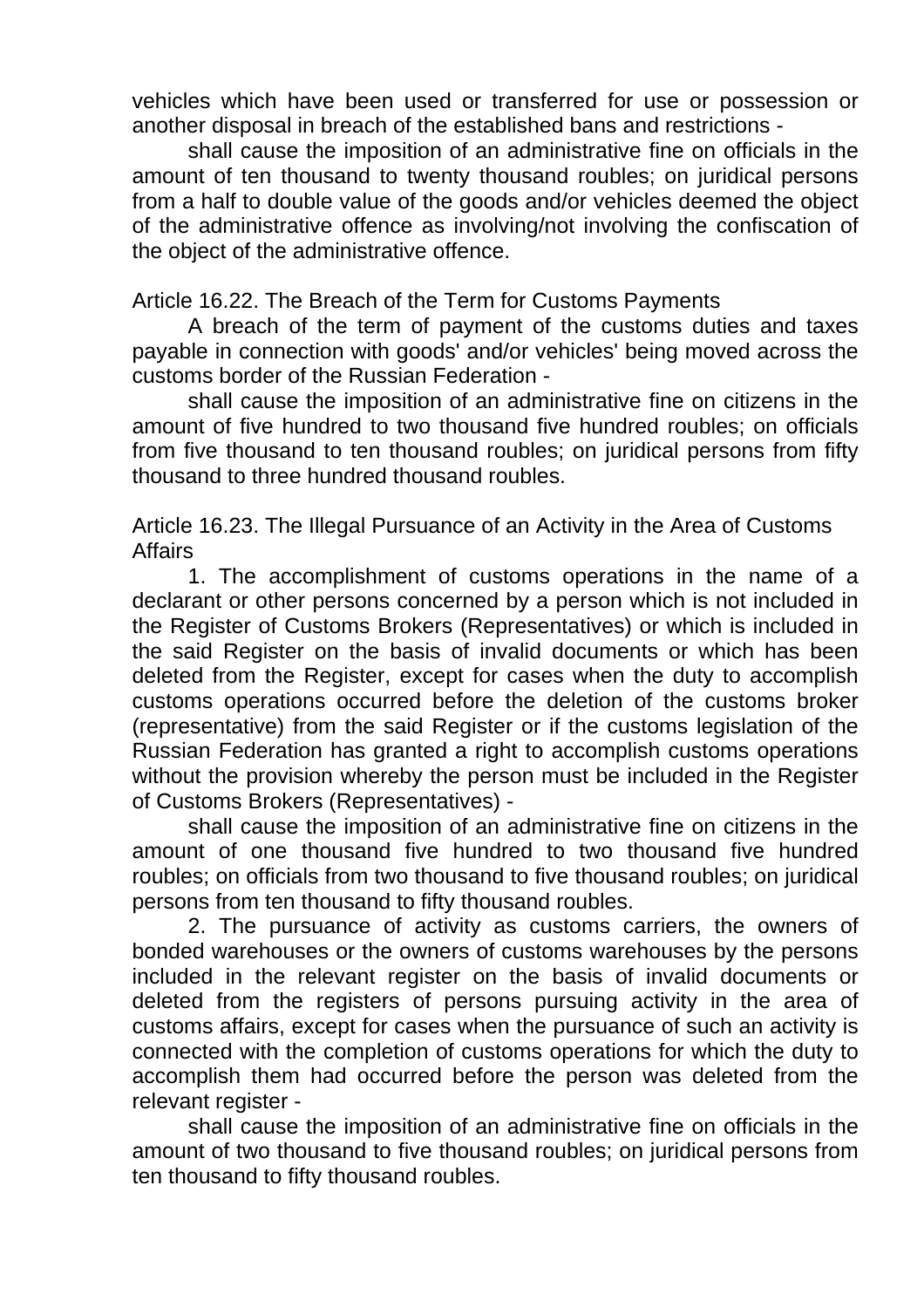3. The non-notification or a breach of the term for notification of a customs body of an amendment to the details available in an application for inclusion in registers of persons which pursue activities in the area of customs affairs -

shall cause a warning or the imposition of an administrative fine on officials in the amount of one hundred to five hundred roubles; on juridical persons from two thousand to ten thousand roubles.

Chapter 17. Administrative Offences Encroaching upon State Institutions

Article 17.1. Failure to Meet the Lawful Demands of a Member of the Council of Federation or of a Deputy of the State Duma

1. Failure of an official of a state body, or of a body of local selfgovernment, or of an organisation or social association, to meet the lawful demands of a member of the Council of Federation or of a deputy of the State Duma, or impeding their activities -

shall entail the imposition of an administrative fine in the amount of two thousand to three thousand roubles.

2. Failure of an official to observe the established term for submitting information (documents, materials or replies to inquiries) to a member of the Council of Federation or to a deputy of the State Duma -

shall entail the imposition of an administrative fine in the amount of one thousand to two thousand roubles.

Article 17.2. Obstruction of the Lawful Activity of the Plenipotentiary for Human Rights in the Russian Federation

1. Interference in the activity of the Plenipotentiary for Human Rights in the Russian Federation for the purpose of influencing his decisions -

shall entail the imposition of an administrative fine in an amount of one thousand to two thousand roubles.

2. Nonfulfilment by officials of legitimate demands of the Plenipotentiary for Human Rights in the Russian Federation, as well as nonfulfilment by officials of the duties established by Federal Constitutional Law No. 1-FKZ of February 26, 1997 on the Plenipotentiary for Human Rights in the Russian Federation -

shall entail the imposition of an administrative fine in the amount of two thousand to three thousand roubles.

3. Obstruction of the activity of the Plenipotentiary for Human Rights in the Russian Federation in another form -

shall entail the imposition of an administrative fine in an amount of one thousand to three thousand roubles.

Article 17.3. Failure to Follow an Order of a Judge or Bailiff for Safeguarding the Established Procedure of the Functioning of Courts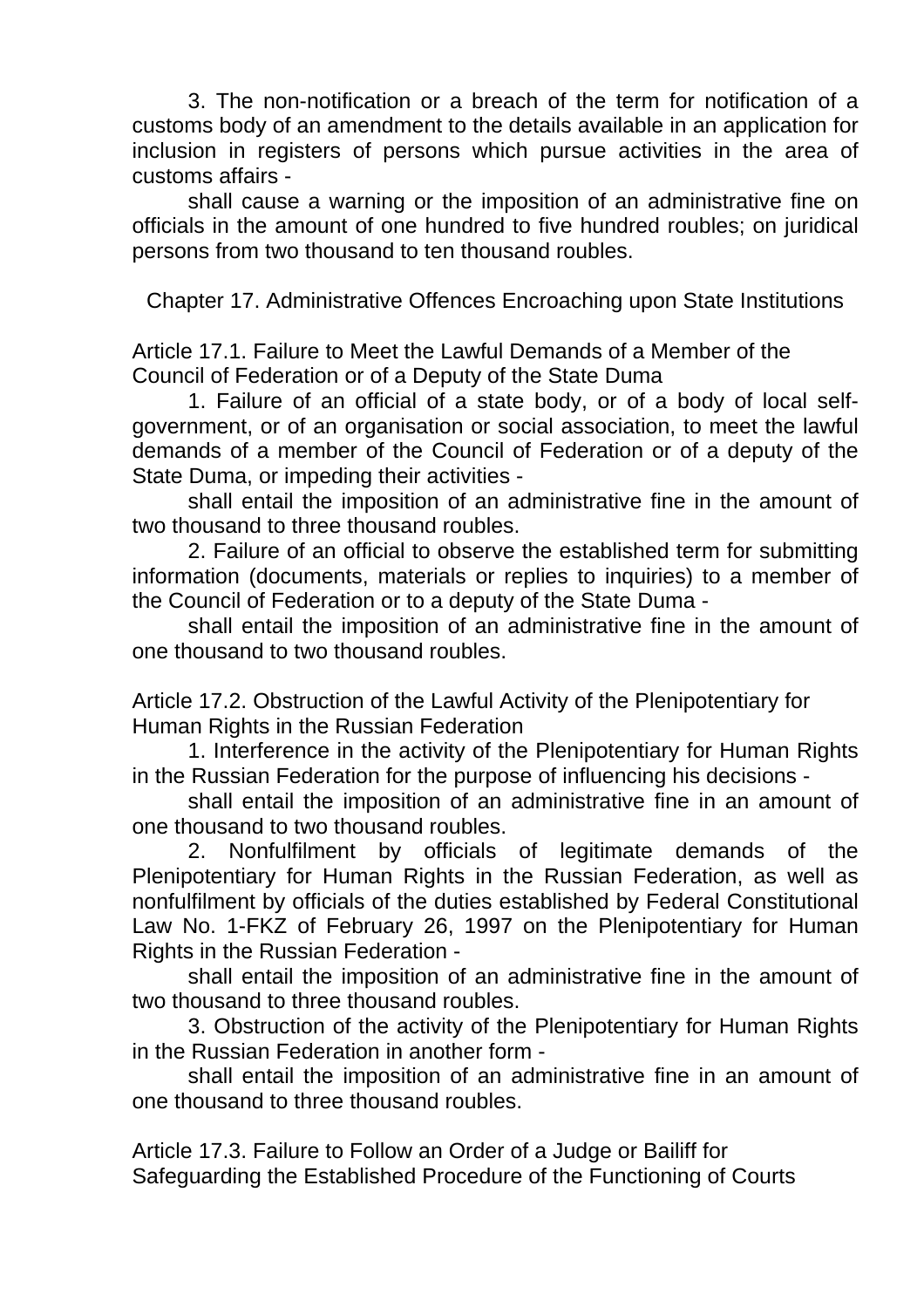1. Failure to follow a lawful order of a judge to terminate actions violating rules established in court -

shall entail the imposition of an administrative fine in the amount of five hundred to one thousand roubles or administrative arrest for a term of up to fifteen days.

2. Failure to follow a lawful order of a bailiff for safeguarding the established procedure of the functioning of courts to terminate actions violating rules established in court -

shall entail the imposition of an administrative fine in the amount of five hundred to one thousand roubles.

Article 17.4. Failure to Take Measures in Compliance with an Interlocutory Judgement or in Compliance with a Proposal of a Judge

If an official leaves an interlocutory judgement or a proposal of a judge without consideration, or fails to take measures in order to eliminate the violations of law indicated in the interlocutory judgement or the proposal of a judge -

it shall entail the imposition of an administrative fine in the amount of five hundred to one thousand roubles.

Article 17.5. Impeding the Appearance in Court of a People's Assessor or a Juror

The impeding, by an employer or by a person representing him, of the appearance in court of a people's assessor or a juror for participation in court proceedings -

shall entail the imposition of an administrative fine in the amount of five hundred to one thousand roubles.

Article 17.6. Failure to Submit Information for Making Lists of Jurors

Failure to submit information necessary to a district, city, territorial or regional administration for making lists of jurors, as well as submission of wittingly false information by a person who is responsible for submitting such information -

shall entail a warning or the imposition of an administrative fine on officials in the amount of five hundred to one thousand roubles.

Article 17.7. Failure to Meet the Lawful Demands of a Prosecutor, an Investigator, an Inquirer or an Official Carrying Out Proceedings Related to an Administrative Offence

Willful failure to satisfy the demands of a prosecutor resulting from his authority established by federal law, as well as the lawful demands of an investigator, an inquirer or an official carrying out proceedings related to an administrative offence -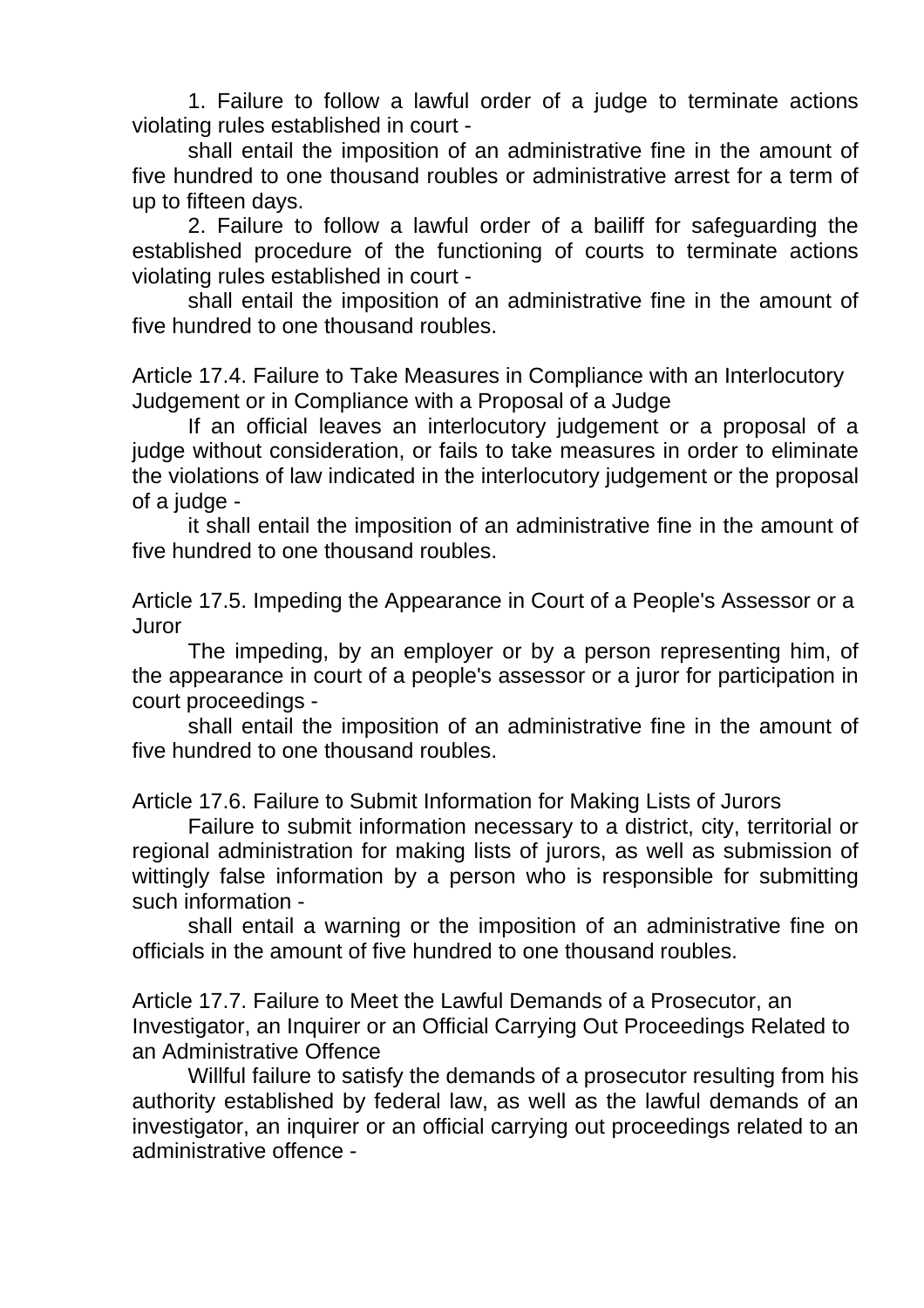shall entail the imposition of an administrative fine on citizens in the amount of one thousand to one thousand five hundred roubles, and on legal entities in the amount of two thousand to three thousand roubles.

Article 17.8. Impeding the Lawful Activity of a Bailiff

Impeding the lawful activity of a bailiff in the discharge of his duties -

shall entail the imposition of an administrative fine on citizens in the amount of one thousand to one thousand five hundred roubles, and on officials in the amount of two thousand to three thousand roubles.

Article 17.9. Evidence of a Witness, Explanation of a Specialist or Opinion of an Expert, Known to Be False, and a Wittingly Incorrect Translation

The evidence of a witness, explanation of a specialist and opinion of an expert, known to be false, or a wittingly incorrect translation, when carrying out proceedings concerning an administrative offence or court enforcement action -

shall entail the imposition of an administrative fine in the amount of one thousand to one thousand five hundred roubles.

Article 17.10. Unlawful Actions in Respect of the National Symbols of the Russian Federation

Using the National Flag of the Russian Federation, the National Emblem of the Russian Federation or the National Hymn of the Russian Federation in violation of the established rules therefor -

shall entail the imposition of an administrative fine on citizens in the amount of three hundred to five hundred roubles, and on officials in the amount of five hundred to one thousand roubles.

Article 17.11. Unlawful Bearing of Government Awards

1. Bearing an order, medal, badge of an honorary title, decorations of the Russian Federation, of the RSFSR or of the USSR, as well as order and medal ribbons, by a person not entitled to do so -

shall entail a warning or the imposition of an administrative fine in the amount of one hundred to three hundred roubles accompanied by confiscation of the order, medal, badge of honorary title, the decorations of the Russian Federation, of the RSFSR or of the USSR, and of the order or medal ribbons.

2. Establishing or making badges, which have names and appearances similar to those of government awards, -

shall entail the imposition of an administrative fine on citizens in the amount of three hundred to five hundred roubles accompanied by confiscation of the badges, and on officials in the amount of five hundred to one thousand roubles.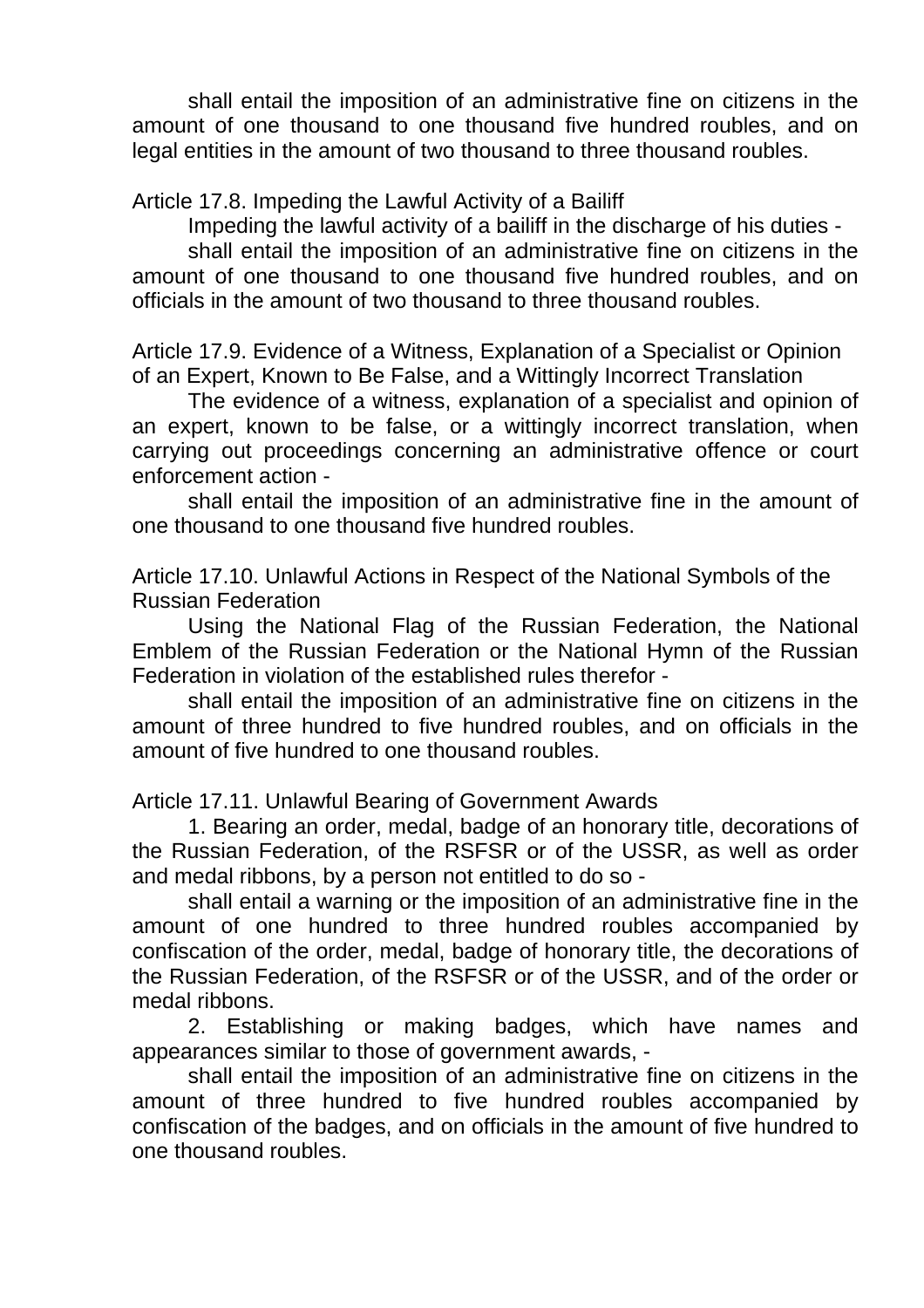Article 17.12. Unlawful Wearing of a Uniform Having Badges of Rank and Symbolism of State Military Organisations, of Law-Enforcement or Control **Bodies** 

1. Unlawful wearing of a uniform having badges of rank and symbolism of state military organisations, of law-enforcement or control bodies -

shall entail the imposition of an administrative fine in the amount of three hundred to five hundred roubles accompanied by confiscation of the uniform, the badges of rank and symbolism of state military organisations, of law-enforcement or control bodies.

2. The same actions, committed by a person, having a special permit (license) for private detective or guarding activities, in connection with exercising these activities -

shall entail the imposition of an administrative fine in the amount of five hundred to one thousand roubles accompanied by confiscation of the uniform, the badges of rank, the symbolism of state military organisations , of law-enforcement or control bodies.

Article 17.13. Disclosing Information about Security Measures

Disclosing information about security measures taken in respect of an official of a law-enforcement or control body or in respect of his close relatives -

shall entail the imposition of an administrative fine on citizens in the amount of three hundred to five hundred roubles, and on officials in the amount of five hundred to one thousand roubles.

Article 17.14. The violation of the legislation on court enforcement actions.

1. The violation by a debtor of the legislation on court enforcement actions that is expressed in the non-fulfilment of the lawful demands of a bailiff, in the provision of unreliable information about his rights to property, in the failure to report on his dismissal, on his new place of work, instruction, the place of getting his pension or other incomes, and on the place of his residence -

entails the imposition of an administrative fine on citizens in the amount from one thousand to two thousands and five hundred roubles; on officials - from ten thousand to twenty thousand roubles, and on juridical persons - from thirty thousand to one hundred thousand roubles.

2. The non-execution by a bank or any other credit organisation of the demand contained in a court order on the exaction of money from a debtor -

entails the imposition of an administrative fine on a bank or any other credit organisation in the amount of half of the monetary sum subject to the recovery from the debtor, but not more than one million roubles.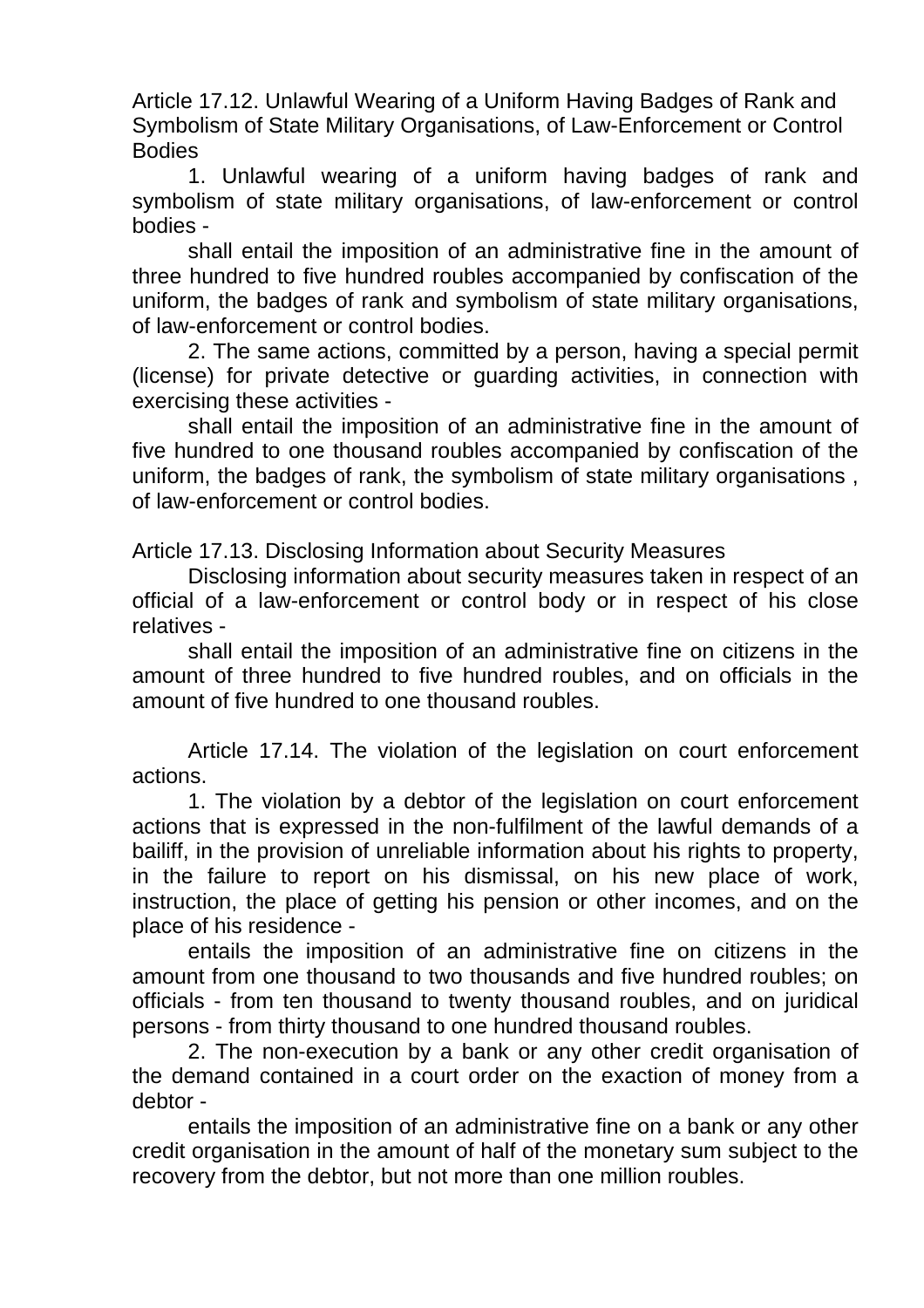3. The violation by a person who is not a debtor of the legislation on court enforcement actions, which is expressed in the non-fulfilment of the lawful demands of the bailiff, in the refusal to receive the confiscated property, in the submission of unreliable information about the property status of a debtor, in the loss of a court order, and in the untimely dispatch of a court order, -

involves the imposition of an administrative fine on citizens in the amount from two thousand to two thousand and five hundred roubles; on officials - from fifteen thousand to twenty thousand roubles; on juridical persons - from fifty thousand to one hundred thousand roubles.

Article 17.15. The Non-fulfilment of the Non-property Demands Contained in a Court Order

1. The non-fulfilment by a debtor of the non-property claims contained in a court order within the period fixed by a bailiff after the recovery of an executive fee -

involves the imposition of an administrative fine on citizens in the amount from one thousand to two thousand and five hundred roubles; on officials - from ten thousand to twenty thousand roubles; on juridical persons - from thirty thousand to fifty thousand roubles.

2. The non-fulfilment by a debtor the non-property claims contained in a court order within the period fixed anew by a bailiff after the imposition of an administrative fine -

- involves the imposition of an administrative fine on citizens in the amount from two thousand to two thousand and five hundred roubles; on officials - from fifteen thousand to twenty thousand roubles; on juridical persons - from fifty thousand to seventy thousand roubles.

Chapter 18. Administrative Offences in the Area of Safeguarding the State Borders of the Russian Federation and Treating Aliens and Stateless Persons on the Territory of the Russian Federation

Article 18.1. Violating the Regime of the State Borders of the Russian **Federation** 

1. Violating the rules of crossing the State Borders of the Russian Federation by persons and (or) transport vehicles, or violating the procedure for movement of such persons and (or) transport vehicles from the State Borders of the Russian Federation to check-points of the State Border of the Russian Federation and in the reverse direction, except for the cases provided for by Article 18.5 of this Code -

shall entail the imposition on an administrative fine on citizens in the amount of up to two thousand roubles; on officials - from three thousand to five thousand roubles.

2. The same actions committed by an alien or a stateless person -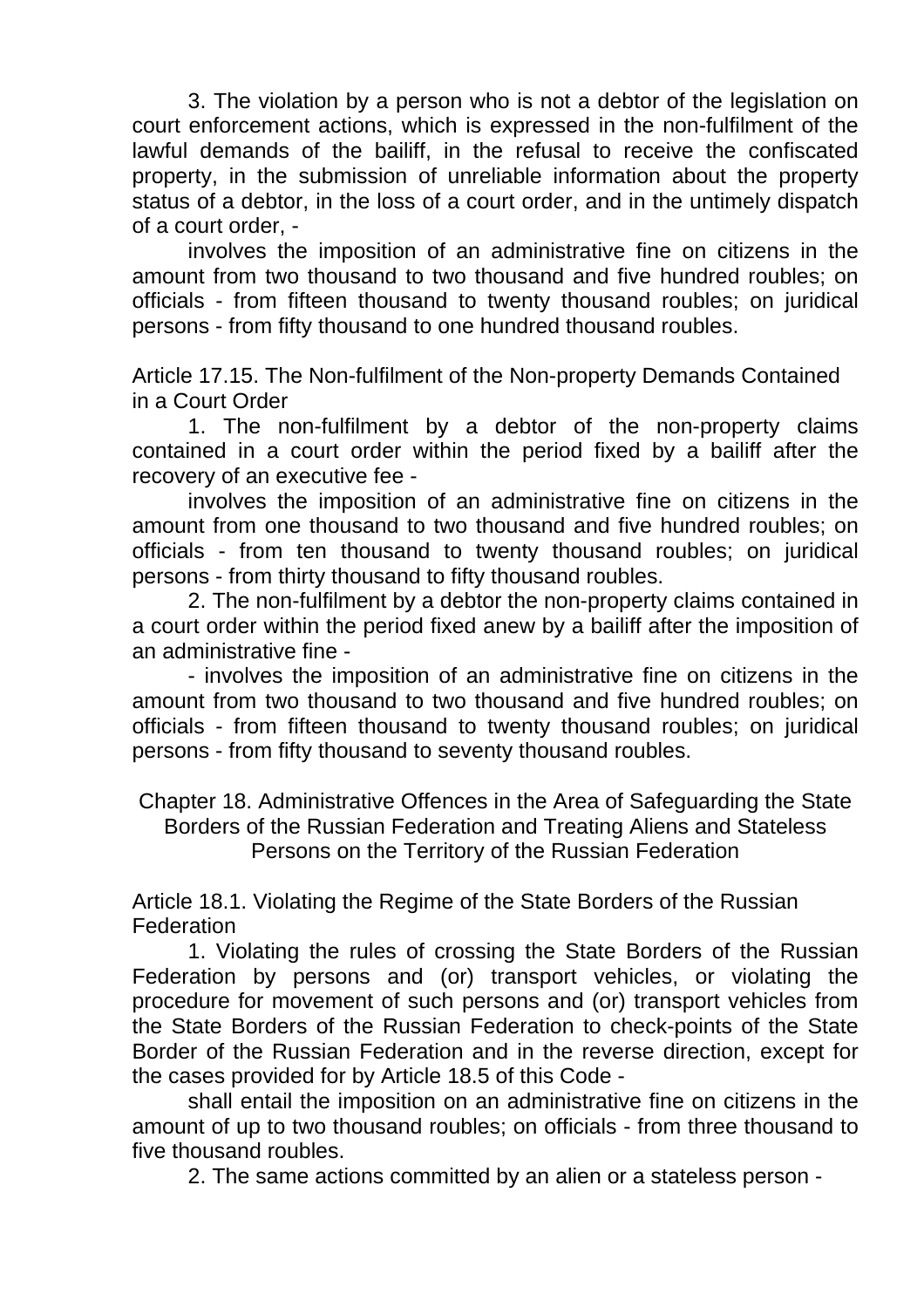shall entail the imposition of an administrative fine in the amount of up to two thousand roubles with or without administrative deportation from the Russian Federation.

3. Economic, fishing, hunting, procurement and other types of activities exercised at the State Border of the Russian Federation or in the vicinity thereof without notifying border guard agencies, or notifying such bodies in violation of the established procedure for economic, fishing, hunting, procurement and other types of activities exercised at the State Border of the Russian Federation or in the vicinity thereof -

shall entail a warning or the imposition on an administrative fine on citizens in the amount of up to one thousand roubles with or without confiscation of instruments used to commit or the subject of, the administrative offence; on officials - from three thousand to five thousand roubles with or without confiscation of instruments used to commit or the subject of, the administrative offence; on legal persons - from ten thousand to thirty thousand roubles with or without confiscation of instruments used to commit or the subject of, the administrative offence.

Note. For the administrative offences, provided for by this Article and by other articles of this Chapter, persons engaged in business activity without forming a legal entity shall be held liable under the administrative legislation in connection with the exercise by them of the said activities as legal entities, except for the cases when the appropriate articles of this Chapter establish special rules for administrative liability of persons engaged in business activities without forming a legal entity, other than the rules for administrative liability of legal entities.

Article 18.2. Violating the Regimen of the State Border in the Border Zone

1. Violating the rules of driving (passing) to the border zone, of temporarily staying there, of movement of persons and (or) transport vehicles in the border zone -

shall entail a warning or the imposition of an administrative fine in the amount of one hundred to five hundred roubles.

2. Exercising economic, hunting, fishing, procurement and other activities or organising mass socio-political, cultural or other events in the border zone, as well as keeping and pasturing of cattle in the quarantine area within the limits of the border zone without authorization of border guard agencies and in the presence of authorization of such bodies, but in violation of the established procedure for exercising economic, hunting, fishing, procurement and other activities or in violation of the procedure for organising mass socio-political, cultural or other events in the border zone -

shall entail a warning or the imposition of an administrative fine on citizens in the amount of one hundred to three hundred roubles, on officials in the amount of three hundred to five hundred roubles, and on legal entities in the amount of three thousand to five thousand roubles.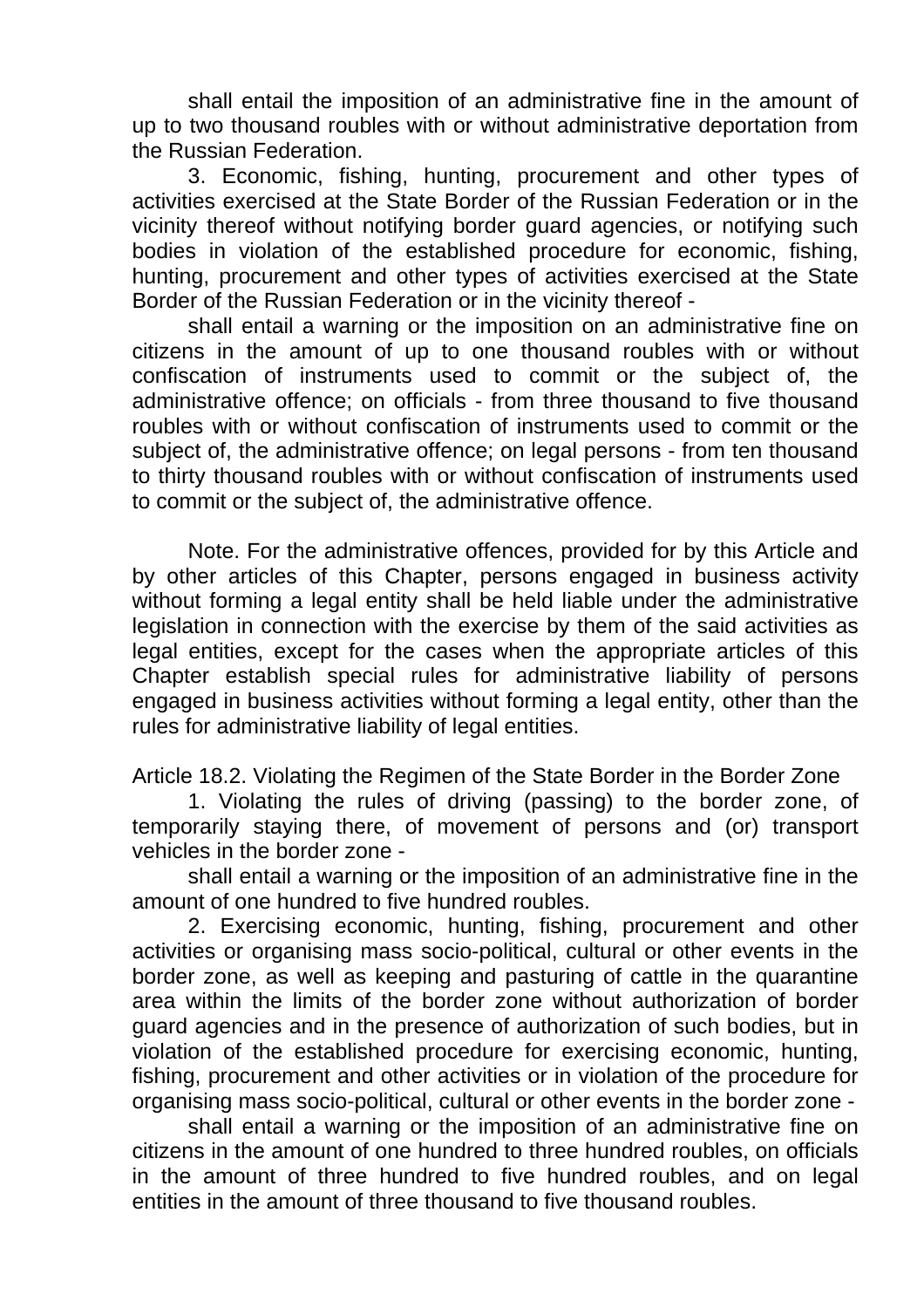Article 18.3. Violating the Border Regimen in the Territorial Sea and in Inland Sea Waters of the Russian Federation

1. Violating the rules for registering, keeping, departing from stationing points, arriving at stationing points and staying in waters (on ice) of Russian small self-propelled and non-self-propelled (surface and underwater) vessels (means) or of ice vehicles established in the territorial sea and in the inland sea waters of the Russian Federation, in the Russian part of border rivers, lakes and other water reservoirs-

shall entail a warning or the imposition of an administrative fine on citizens in the amount of three hundred to five hundred roubles; on officials in the amount of five hundred to one thousand roubles.

2. Exercising hunting, fishing, procurement, research, prospecting and other activities in the territorial sea and in the inland sea waters of the Russian Federation, in the Russian part of border rivers, lakes and other water bodies without authorization (notification) of border guard agencies or in the presence of authorization (notification) of such bodies, but in violation of the terms and conditions of such authorization (notification) -

shall entail a warning or the imposition of an administrative fine on citizens in the amount of three hundred to five hundred roubles with or without confiscation of the instruments used to commit, and the subject of, the administrative offence; on officials in the amount of five hundred to one thousand roubles with or without confiscation of the instruments used to commit, and the subject of, the administrative offence; and on legal entities in the amount of five thousand to ten thousand roubles with or without confiscation of the instruments used to commit, and the subject of, the administrative offence.

Article 18.4. Violating the Regimen at Check-Points of the State Borders of the Russian Federation

1. Violating the regime at check-points of the State Borders of the Russian Federation -

shall entail a warning or the imposition of an administrative fine in the amount of up to one thousand roubles.

2. The same actions committed by an alien or by a stateless person -

shall entail the imposition of an administrative fine in the amount of up to one thousand roubles with or without administrative deportation from the Russian Federation.

Article 18.5. Violating the Rules Relating to an Peacefull Passage over the Territorial Sea of the Russian Federation or to a Transit Flight over the Air Space of the Russian Federation

Violating the rules relating to an peacefull passage over the territorial sea of the Russian Federation or to a transit flight over the air space of the Russian Federation -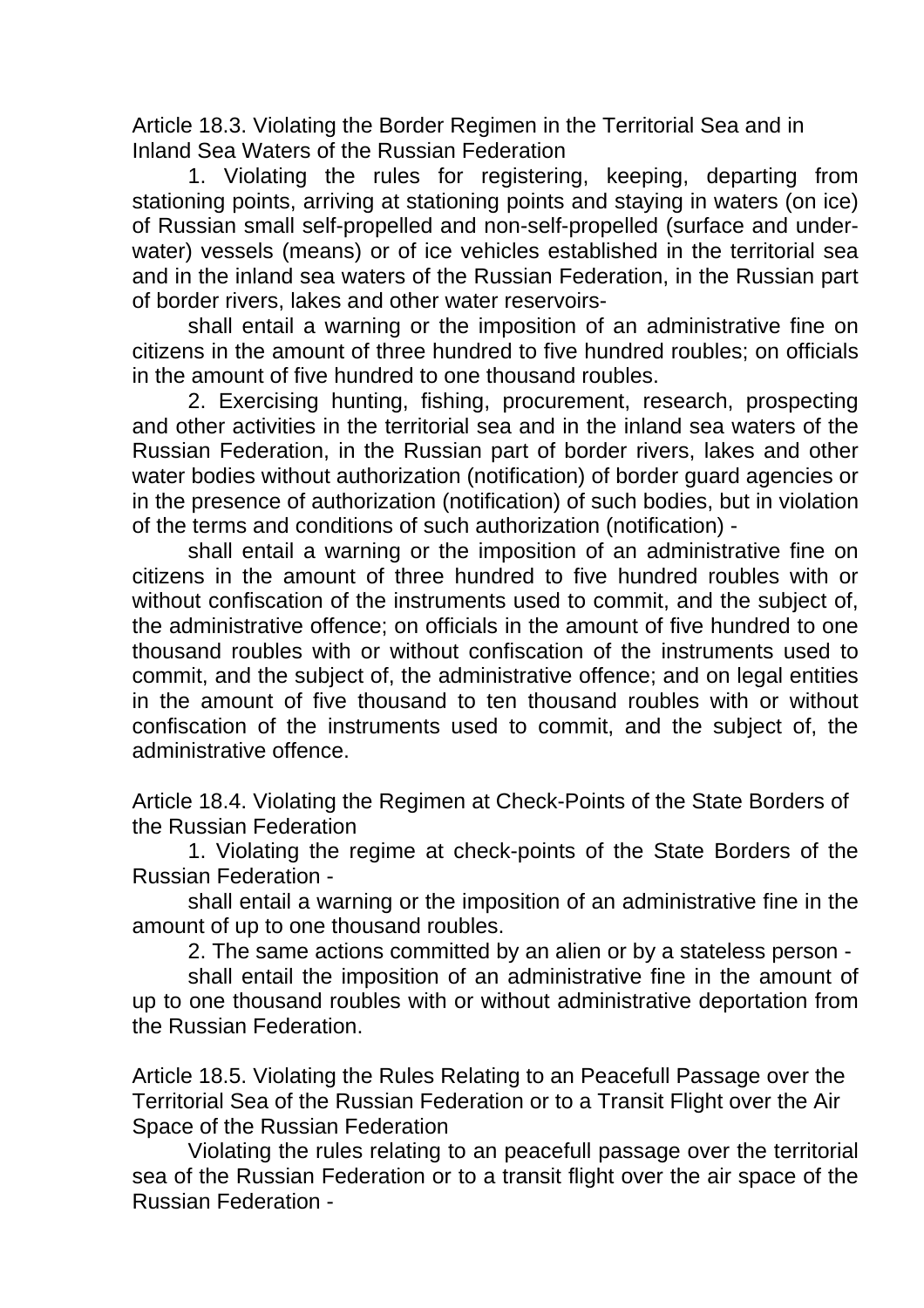shall entail the imposition of an administrative fine on legal entities in the amount of thirty thousand to fifty thousand roubles.

Article 18.6. Violating a Procedure for Passing Established Check- Posts (Points)

Violation by vessels, engaged in catching living resources, of the procedure for passing established check-posts (points), when crossing the outer border of the economic exclusion zone of the Russian Federation -

shall entail the imposition of an administrative fine on citizens in the amount of two thousand to two thousand five hundred roubles, on officials in the amount of fifteen thousand to twenty thousand roubles, and on legal entities in the amount of two hundred thousand to four hundred thousand roubles.

Article 18.7. Failure to Follow a Lawful Order or Demand of a Military Serviceman in Connection with Discharge of His Duties Regarding the Protection of the State Borders of the Russian Federation

Failure to follow a lawful order or demand of a military serviceman in connection with discharge of his duties regarding the protection of the State Borders of the Russian Federation -

shall entail the imposition of an administrative fine in the amount of one thousand to one thousand five hundred roubles or administrative arrest for a term of up to fifteen days.

Article 18.8. Violation by an Alien or a Stateless Person of the Rules for Entry to the Russian Federation or of the Regime for Staying (Living) in the Russian Federation

1. Violation by an alien or by a stateless person of the rules for entry to the Russian Federation or of the regimen for staying (residing) in the Russian Federation, manifesting itself in the violation of the statutory rules for the entry to the Russian Federation, in the violation of the rules for migration registration, movement or the procedure for choice of the place of stay or residence, or transit passage across the territory of the Russian Federation, in the absence of the documents proving the right to stay (reside) in the Russian Federation or, in case of such documents' loss, in non-submission of an application about their loss to the appropriate body or in non-discharge of the duty of making a notice proving residence in the Russian Federation in the instances established by the federal laws, as well as in avoiding the exit from the Russian Federation upon the expiry of a certain time period of stay there -

shall entail the imposition of an administrative fine in the amount of two thousand to five thousand roubles with or without an administrative deportation from the Russian Federation.

2. Violating by a foreign citizen or a stateless person the rules for entry to the Russian Federation or the regimen for staying (residing) in the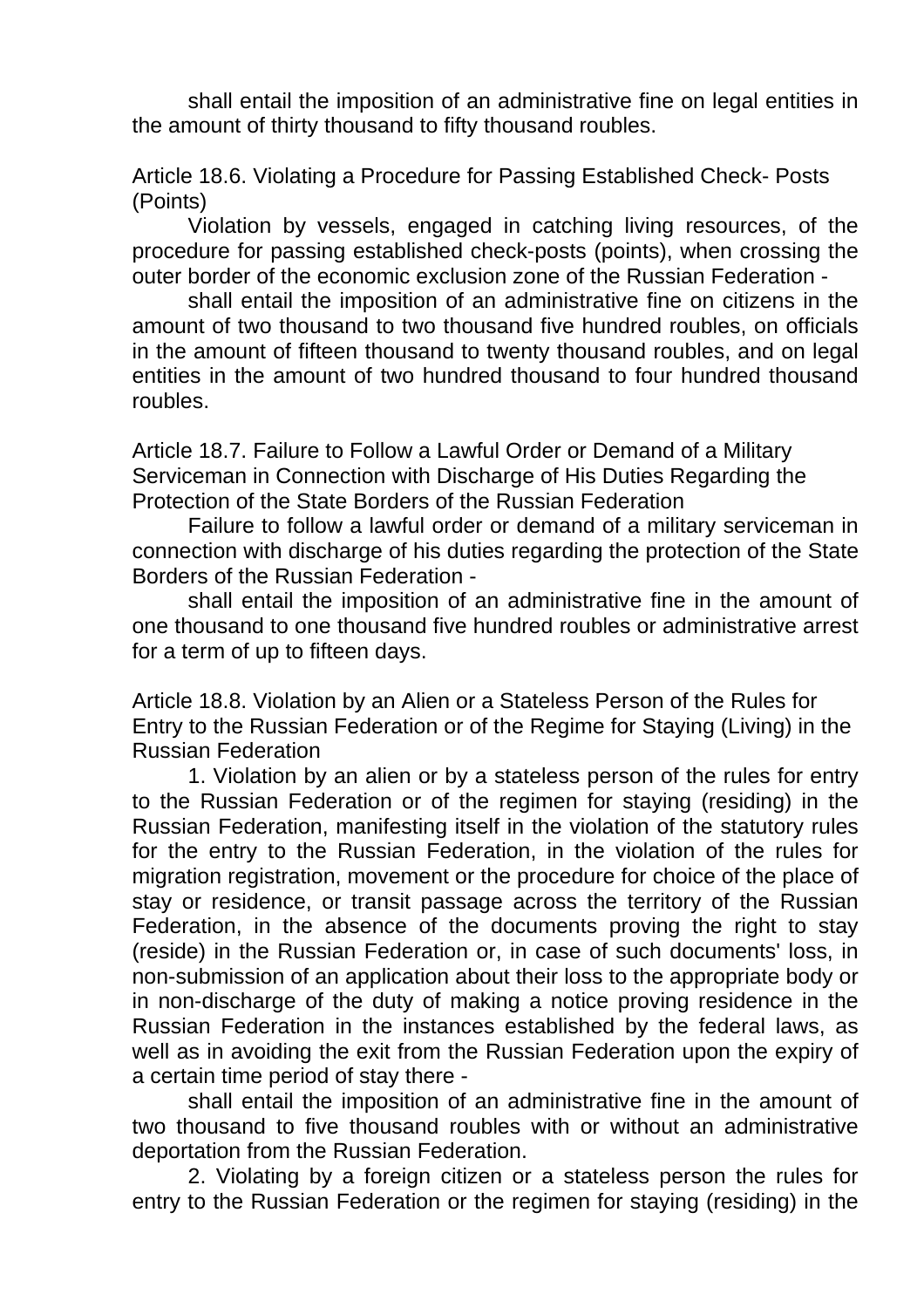Russian Federation manifesting itself in the noncompliance of the declared purpose of entering the Russian Federation with the activity or line of business which is actually carried out while staying (residing) in the Russian Federation -

shall entail the imposition of an administrative fine in the amount of two thousand to five thousand roubles accompanied by an administrative expulsion from the Russian Federation or without such.

Article 18.9. Violation by an Official of an Organisation, Accepting an Alien or a Stateless Person, or by a Citizen of the Russian Federation, or by a Foreign Citizen or Stateless Person Permanently Residing in the Russian Federation of the Rules for Aliens or Stateless Persons Staying in the Russian Federation

1. Violation by an official of an organisation (regardless of the property form thereof), which accepts in the Russian Federation an alien or a stateless person and ensures their servicing or carries out duties connected with observing the terms and conditions of stay in the Russian Federation and transit passage across the territory of the Russian Federation of foreign citizens and stateless persons, the established procedure for drawing up the documents regarding their right to stay, reside, move or change the place of stay or residence in the Russian Federation and to exit from it -

shall entail the imposition on an administrative fine on officials in the amount of forty thousand to fifty thousand roubles; on legal persons - from four hundred thousand to five hundred thousand roubles.

2. Failure of a citizen of the Russian Federation or a foreign citizen or a stateless person permanently residing in the Russian Federation, who were invited to the Russian Federation an alien or a stateless person on private business and who were accommodated them, to ensure in the established procedure their timely exit from the Russian Federation on the expiry of the term established for their stay in the Russian Federation -

shall entail the imposition of an administrative fine in the amount of two thousand to four thousand roubles.

3. Providing an alien or a stateless person, staying in the Russian Federation in violation of the established procedure for, and the rules of, transit across the territory thereof, with living premises or a transport vehicle -

involves the imposition of an administrative fine on individuals in the amount of two thousand to four thousand roubles; on officials - from twenty five thousand to thirty thousand roubles; on juridical person - from two hundred and fifty thousand to three hundred thousand roubles;

4. The host party's failure to discharge the duties in connection with effecting the migration registration -

shall entail the imposition of an administrative fine upon individuals in the amount of two thousand to four thousand roubles, upon officials in the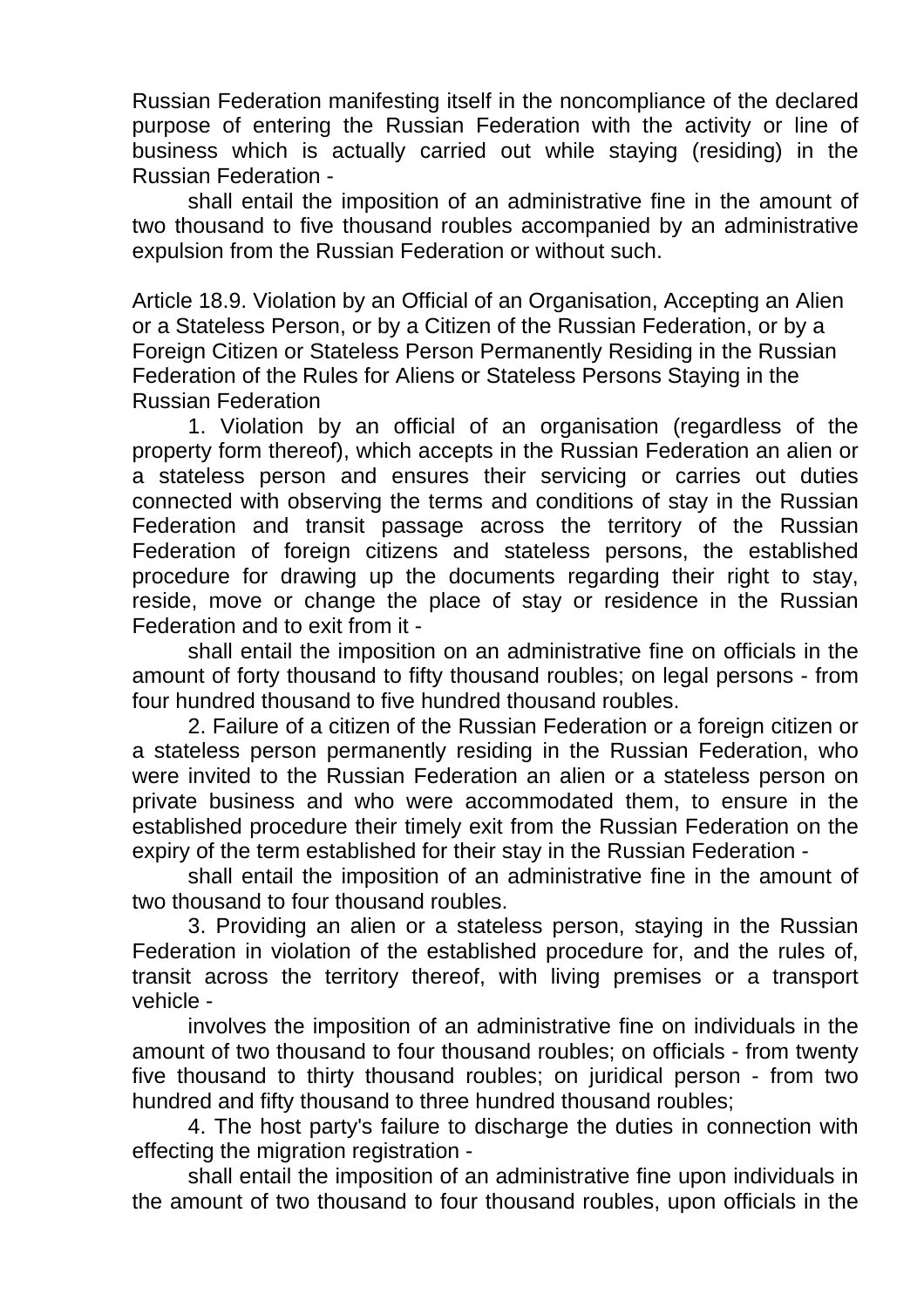amount of forty thousand to fifty thousand roubles and upon legal entities from four hundred thousand to five hundred thousand roubles.

Note. In the event of violating by an official of the organization which has invited to the Russian Federation a foreign citizen or a stateless person, by a citizen of the Russian Federation or by a foreign citizen, permanently residing in the Russian Federation or by a stateless person, the rules for stay (residence) in the Russian Federation of foreign citizens and stateless persons in respect of two or more foreign citizens and (or) stateless persons invited by them, each foreign citizen or stateless person shall be held administratively liable under this Article on an individual basis.

Article 18.10. Unlawful Exercise by a Foreign Citizen or Stateless Person of Labour Activities in the Russian Federation

The exercise by a foreign citizen or a stateless person of labour activities in the Russian Federation without obtaining a labour permit, where such permit is required under the federal laws -

shall entail the imposition of an administrative fine in the amount of two thousand to five thousand roubles accompanied by an administrative expulsion from the Russian Federation or without such.

Article 18.11. Violating the Immigration Rules

1. Avoidance by an immigrant from passing the immigration control stipulated by the legislation of the Russian Federation, medical examination, personality identification, residing at a temporary detention location, at the centre of temporary accommodation of immigrants or at a place allocated for temporary stay by a territorial body of the federal executive agency authorized to carry out the functions of control and supervision in the sphere of migration, as well s the breach of the rules of residence in the said places or evasion from submitting or submission of untrustworthy information when the status of an immigrant to the Russian Federation is determined, -

shall entail the imposition of an administrative fine in the amount of two thousand to four thousand roubles with or without administrative deportation from the Russian Federation.

2. Failure to provide or late submission on demand of the federal executive agency authorized to carry out the functions of control and supervision in the sphere of migration, or its territorial body of documents required by the Russian Federation legislation or of information about foreign citizens or stateless persons regarding whom the immigration control stipulated by the Russian Federation legislation, is carried out,

shall entail the imposition of an administrative fine on citizens in the amount of two thousand to four thousand roubles; on officials - from forty thousand to fifty thousand roubles; on legal persons - from four hundred thousand to five hundred thousand roubles.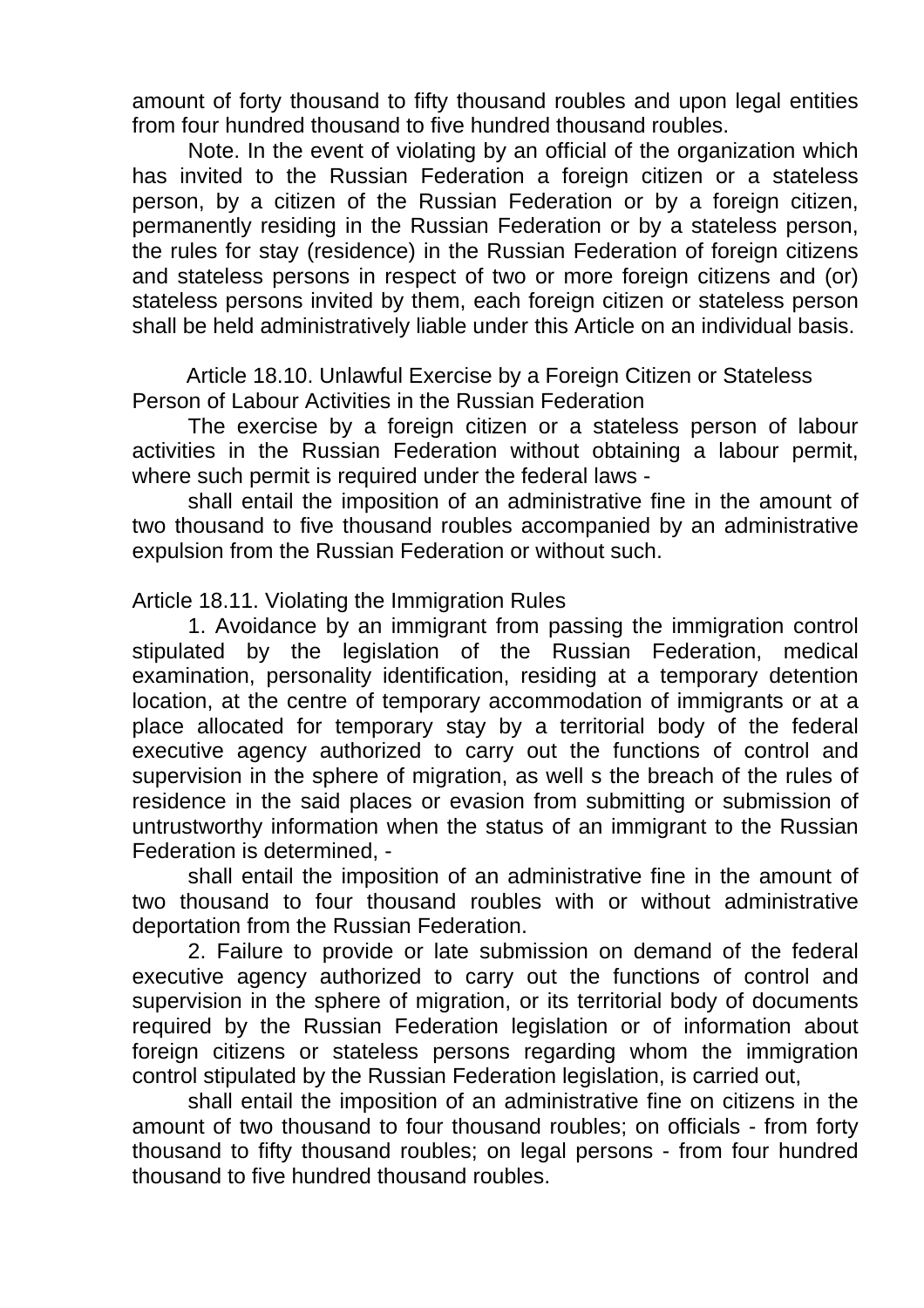Article 18.12. Violation by a Refugee or Forced Migrant of the Rules of Stay (Residence) in the Russian Federation

Failure of a refugee or a forced migrant, when changing his place of stay or place of residence to carry out his duty to be removed from the register of a territorial body of the federal executive agency authorized to carry out the functions of control and supervision in the sphere of migration with which he is registered, as well as failure to perform his duty to register in due time with a territorial body of the federal executive agency authorized to carry out the functions of control and supervision in the sphere of migration at his new place of stay or residence; or failure of a refugee to inform a corresponding territorial body of the federal executive agency authorized to carry out the functions of control and supervision in the sphere of migration about a change of his surname, name, marital status, his family structure, and also about him having acquired the Russian Federation citizenship or citizenship (nationality) of other state,

shall entail the imposition of an administrative fine in the amount of two thousand to four thousand five hundred roubles.

Article 18.13. Illegal Job-Placement of Citizens of the Russian Federation Abroad

1. Exercising activities, as regards job-placement of citizens of the Russian Federation abroad, without a license or in violation of the terms and conditions provided for by a license -

shall involve the imposition of an administrative fine on individuals in the amount of two thousand to four thousand roubles; on officials - from thirty five thousand to forty thousand roubles; on juridical persons - from four hundred thousand to five hundred thousand roubles.

2. A gross violation of the terms provided for by a licence for exercising the activity connected with the provision of jobs to citizens of the Russian Federation outside the Russian Federation -

shall entail the imposition of an administrative fine on officials in the amount of forty five thousand to fifty thousand roubles and on legal entities in the amount of seven hundred thousand to eight hundred thousand roubles or the administrative suspension of activities for a term up to ninety days.

Note. The concept of a gross violation shall be defined by the Government of the Russian Federation in respect of each specific type of activity to be licenced.

Article 18.14. Illegal Transportation of Individuals Across the State Borders of the Russian Federation

1. Failure of a transport or other organisation, engaged in international carriage, to take measures in the line of duty thereof, aimed at preventing illegal penetration of individuals onto a transport vehicle and use thereof for illegal entry in the Russian Federation or the illegal entry into the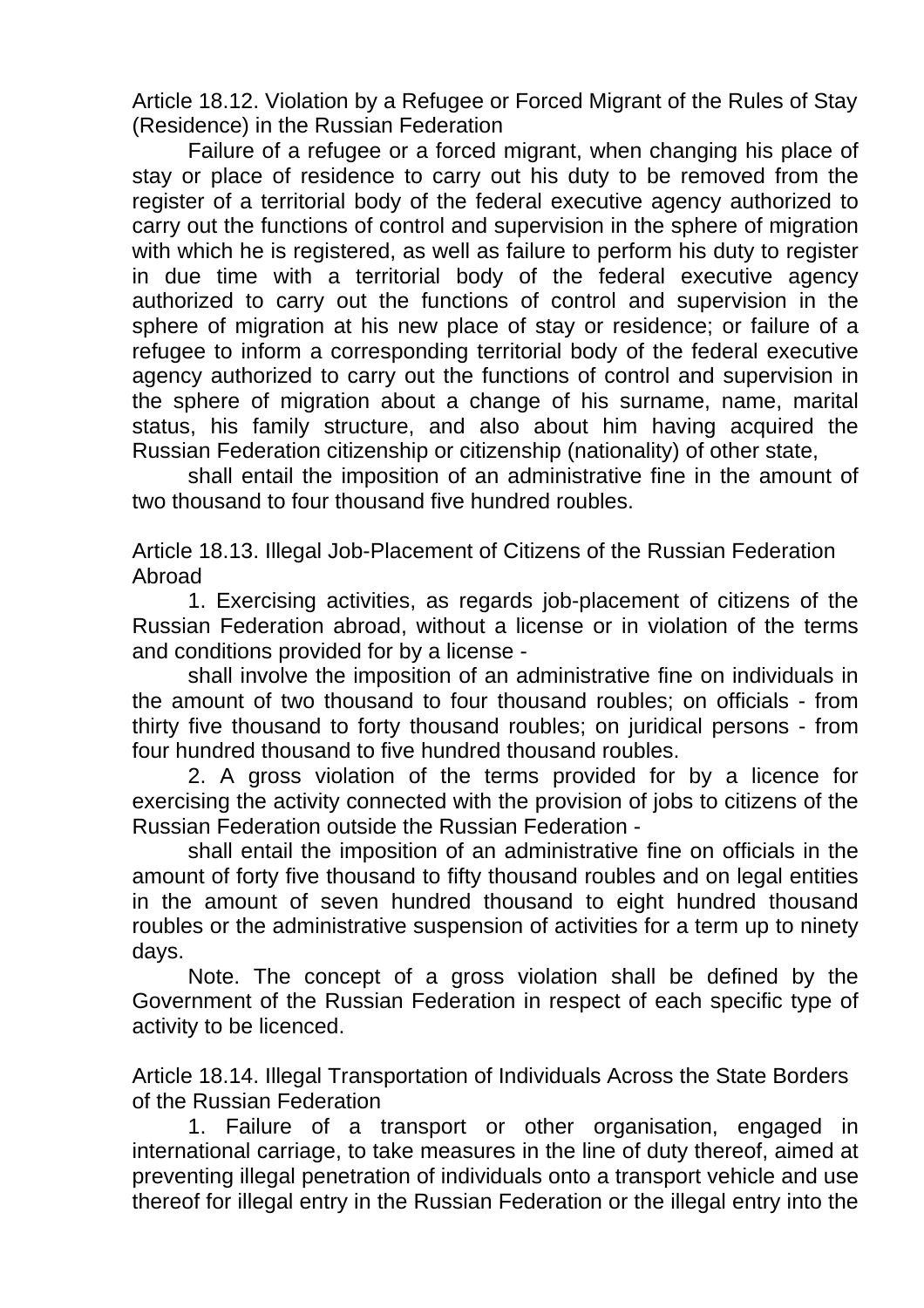Russian Federation, which has entailed an illegal crossing or an attempted illegal crossing of the State Borders of the Russian Federation by one or several violators thereof -

shall entail the imposition of an administrative fine on a legal entity in the amount of fifty thousand to one hundred thousand roubles.

2. Failure of a person, crossing the State Borders of the Russian Federation on private business, to take measures aimed at preventing the use of the transport vehicle, which he drives, by another person for illegal crossing of the State Borders of the Russian Federation, which has entailed an illegal crossing or an attempted illegal crossing of the State Border of the Russian Federation by one or several violators thereof, where said action is not complicity in the crime -

shall entail the imposition of an administrative fine in the amount of one thousand to two thousand roubles.

Article 18.15. Unlawful Engagement of a Foreign Citizen or Stateless Person in Labour Activities in the Russian Federation

1. The engagement in labour activities in the Russian Federation of a foreign citizen or stateless person, if this foreign citizen or stateless person has no labour permit and such permit is necessary in compliance with the federal laws -

shall entail the imposition of an administrative fine upon citizens in the amount of two thousand to five thousand roubles, upon officials in the amount of twenty five thousand to fifty thousand roubles and upon legal entities in the amount of two hundred and fifty thousand to eight hundred thousand roubles, or an administrative suspension of activities for a term up to 90 days.

2. The engagement in labour activities in the Russian Federation of a foreign citizen or a stateless person without receiving in the established procedure a permit to engage and use foreign workers, if such permit is required in compliance with the federal laws -

shall entail the imposition of an administrative fine upon citizens in the amount of two thousand to five thousand roubles, upon officials in the amount of twenty five thousand to fifty thousand roubles and upon legal entities in the amount of two hundred and fifty thousand to eight hundred thousand roubles or an administrative suspension of activities for a term up to 90 days.

3. Failure to notify a territorial agency of the federal executive body authorized to exercise the functions of control and supervision in the area of migration, of the executive body which is in charge of the population's employment in the appropriate constituent entity of the Russian Federation or a tax authority of engaging in labour activities in the Russian Federation of a foreign citizen or a stateless person, if such notification is required in compliance with the federal laws -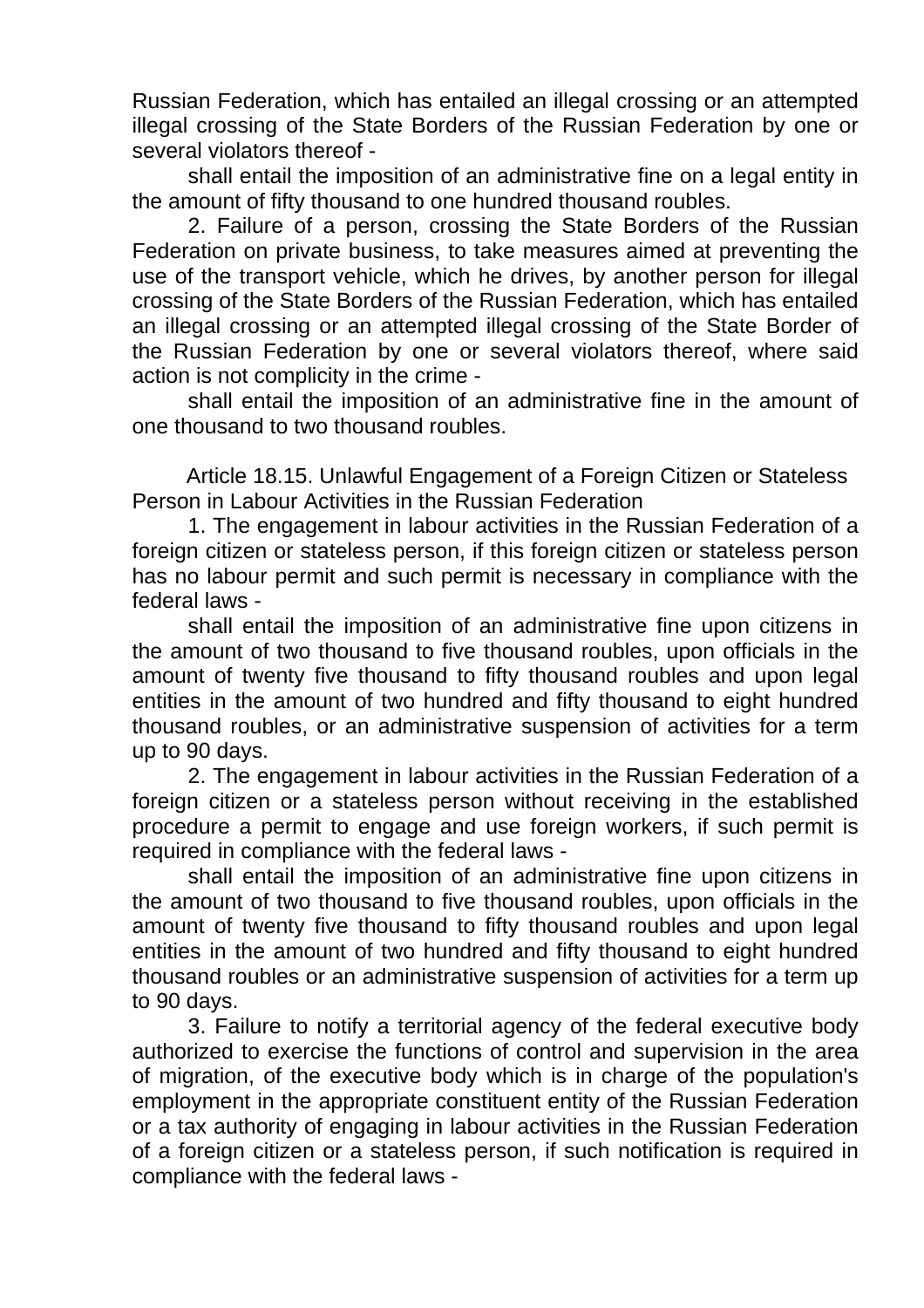shall entail the imposition of an administrative fine upon citizens in the amount of two thousand to five thousand roubles, upon officials in the amount of thirty five thousand to fifty thousand roubles and upon legal entities in the amount of four hundred thousand to eight hundred thousand roubles or an administrative suspension of activities for a term of up to 90 days.

## Notes:

1. For the purposes of this Article, engagement in labour activities in the Russian Federation of a foreign citizen or a stateless person shall mean admittance in any form to carrying out works or rendering services, or other use of the foreign citizen's or the stateless person's labour.

2. In the event of unlawful engagement in labour activities in the Russian Federation of two and more foreign citizens and (or) stateless persons, each foreign person or stateless person shall be held administratively liable on an individual basis under this Article for violating the rules for engagement in labour activities in the Russian Federation of foreign citizens and stateless persons (including foreign workers).

Article 18.16 Violating the Rules for Engagement of Foreign Citizens and Stateless Persons in Labour Activities Exercised at Trade Outlets (Including Shopping Complexes)

1. The violation of the rules for engagement of foreign citizens and stateless persons in labour activities exercised at trade outlets (including shopping complexes) manifesting itself in providing by the person engaged in business activities without forming a legal entity, by a legal entity, by a branch or representative office thereof, by managers of a trade outlet (including a shopping complex) or by an official of the said legal entity, branch or representative office, or by other legal entity or an official thereof, or by other person engaged in business activities without forming a legal entity, a trading place on the territory of a trade outlet (including a shopping complex), or production, warehousing, trade, office, subsidiary or other premises to a foreign citizen or stateless person who are illegally engaged in labour activities exercised at the trade outlet (including a shopping complex), or in issuing to a foreign citizen or stateless person exercising the said activities a permit to exercise them or in admittance to the exercise of the said activities in other form -

shall entail the imposition of an administrative fine upon officials in the amount of forty five thousand to fifty thousand roubles, upon the persons engaged in business activities without forming a legal entity in the amount of three hundred and fifty thousand to eight hundred thousand roubles or an administrative suspension of activities for a term up to 90 days, upon legal entities in the amount of four hundred and fifty thousand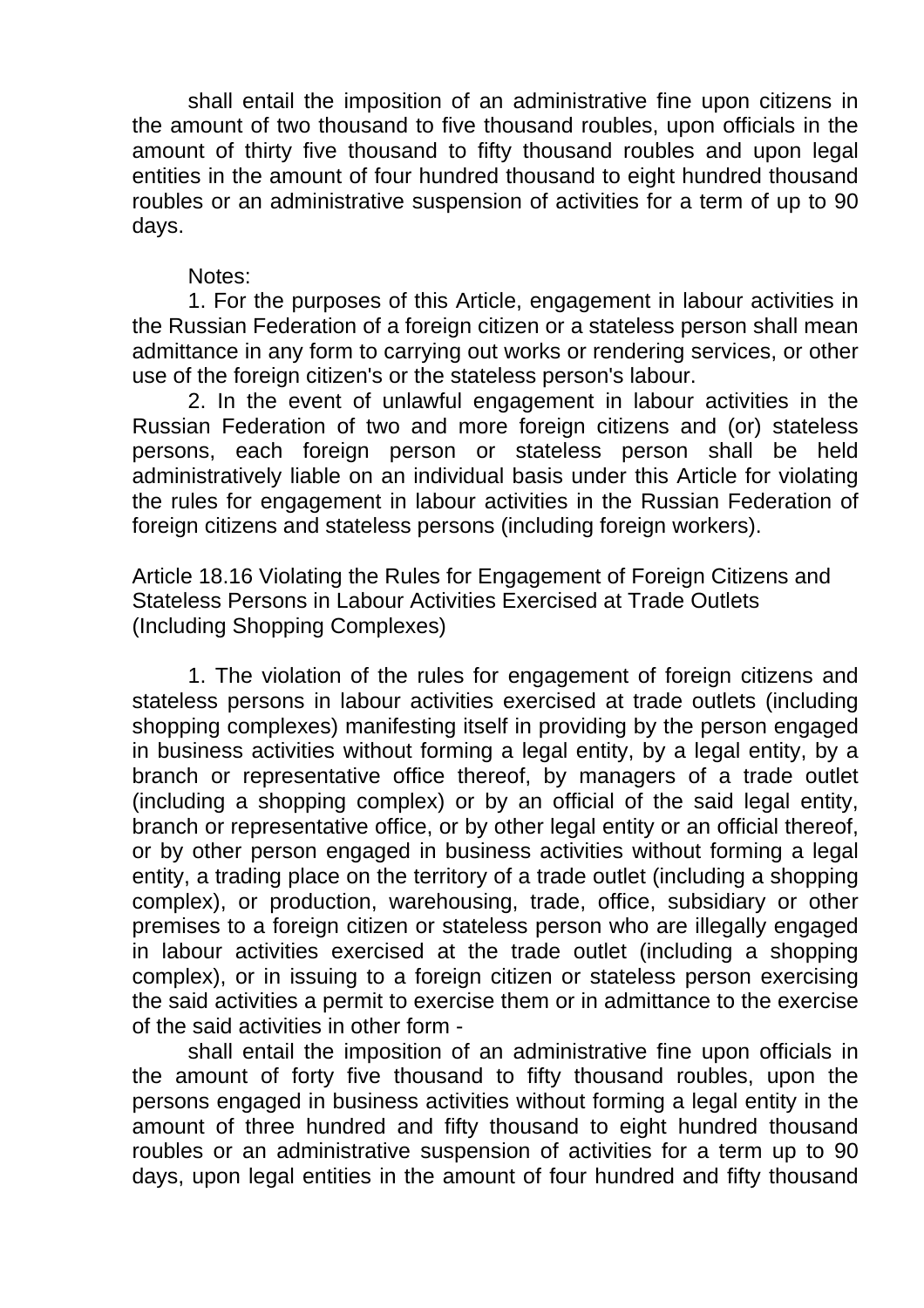to eight hundred thousand roubles or an administrative suspension of activities for a term up to 90 days.

2. Providing by a person engaged in business activities without forming a legal entity, by a legal entity, its branch or representative office, by managers of a trade outlet (including a shopping complex), or by officials of the said legal entity, branch or representative office, a trading place on the territory of a trade outlet (including a shopping complex), or production, warehousing, trade, office, subsidiary or other premises to another legal entity or to another person engaged in business activities without forming a legal entity which have no permission to engage and use foreign workers but actually use labour of foreign workers, or which engage in labour activities foreign citizens or stateless persons who have no work permits, if such permits are required in compliance with the federal laws -

shall entail the imposition of an administrative fine upon officials in the amount of forty five thousand to fifty thousand roubles, upon persons engaged in business activities without forming a legal entity from three hundred and fifty thousand to eight hundred thousand roubles or an administrative suspension of activities for a term up 90 days and upon legal entities in the amount of four hundred and fifty thousand to eight hundred thousand roubles or an administrative suspension of activities for a term up to 90 days.

Article 18.17. Non-Observance of the Limitations Concerning the Exercise of Some Kinds of Activities Established in Compliance with the Federal Laws in Respect of Foreign Citizens, Stateless Persons and Foreign **Organisations** 

1. Non-observance by an employer or an orderer of works (services) of the limitations concerning the exercise of some kinds of activities which are established in compliance with the federal laws in respect of foreign citizens and stateless persons -

shall entail the imposition of an administrative fine upon individuals in the amount of two thousand to four thousand roubles, upon officials in the amount of forty five thousand to fifty thousand roubles and upon legal entities in the amount of or an administrative suspension of activities for a term up 90 days.

2. Non-observance by a foreign citizen or a stateless person of the limitations concerning the exercise of some kinds of activities which are established in compliance with the federal laws in respect of foreign citizens and stateless persons -

shall entail the imposition of an administrative fine in the amount of two thousand to five thousand roubles accompanied by an administrative expulsion from the Russian Federation or without such.

3. Non-observance by a foreign legal entity, its branch or representative office of the limitations concerning the exercise of some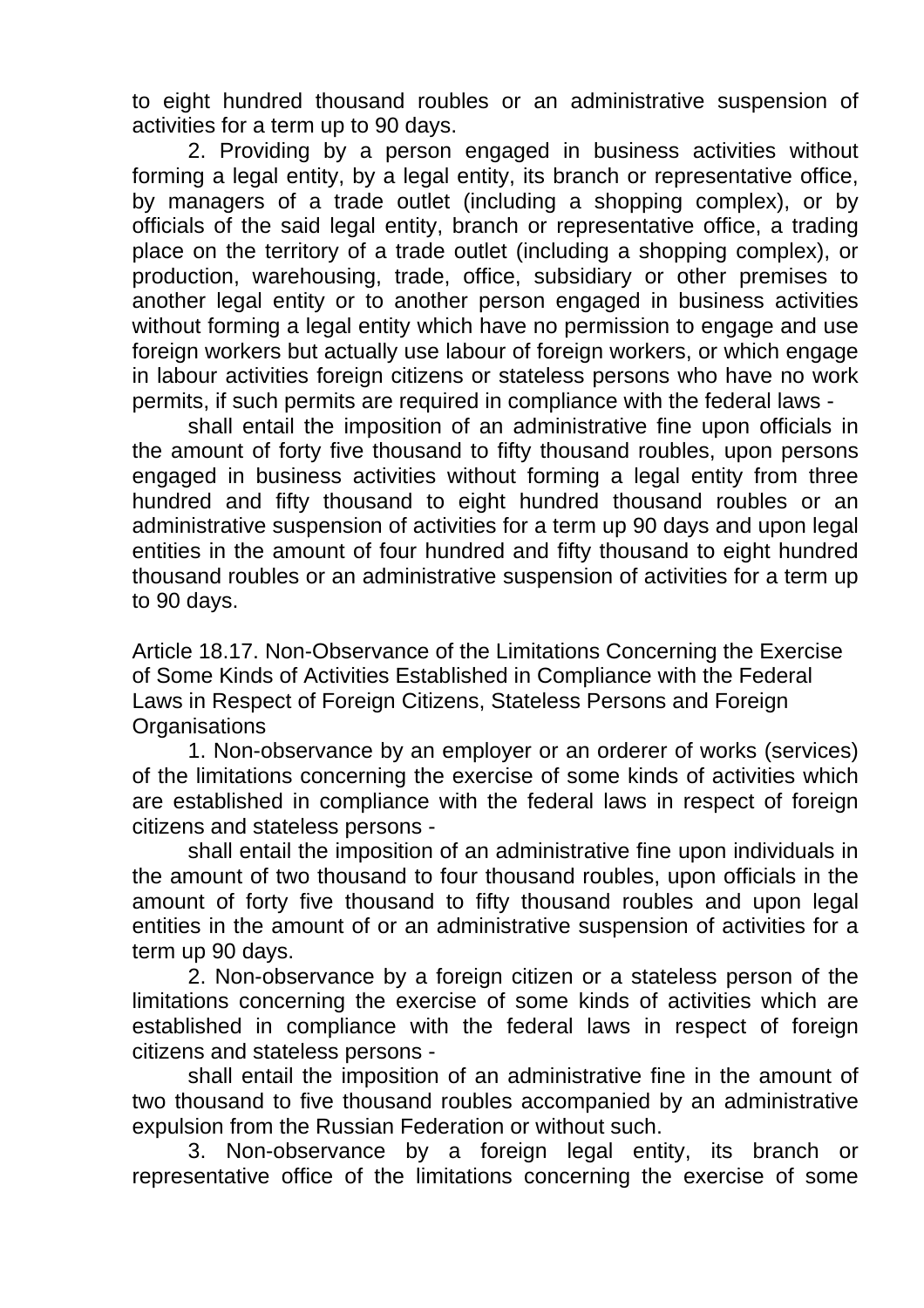types of activities which are established in compliance with the federal laws in respect of foreign citizens and stateless persons -

shall entail the imposition of an administrative fine in the amount of from eight hundred thousand to one million roubles and an administrative suspension of activities for a term up to 90 days.

Chapter 19. Administrative Offences against Government Procedures

## Article 19.1. Arbitrariness

Arbitrariness, that is, unauthorized exercise, contrary to a procedure established by a federal law or by any other normative legal act, of one's real or alleged right, which has not caused essential damage to citizens or legal entities -

shall entail a warning or the imposition of an administrative fine on citizens in the amount of one hundred to three hundred roubles, and on officials in the amount of three hundred to five hundred roubles.

Article 19.2. Willful Damaging or Removing a Stamp (Seal)

Willful damaging or removing a stamp (seal), applied by a dully authorized official, safe for the cases provided for by Part 2 of Article 11.15 and Article 16.11 of this Code -

shall entail a warning or the imposition of an administrative fine on citizens in the amount of one hundred to three hundred roubles, and on officials in the amount of three hundred to five hundred roubles.

Article 19.3. Failure to Follow a Lawfull Order of a Militiaman, a Military Serviceman, an Officer of the Bodies for Control over the Traffic of Narcotics and Psychotropic Substances, of an Officer of the Bodies Authorised to Exercise the Functions of Control and Supervision in the Field of Migration or an Officer of the Body or Institution of the Criminal Punishment System

1. Failure to follow a lawfull order or demand of a militiaman, a military servicemen or an official of the body or institution of the criminal punishment system in connection with discharge of their official duties related to maintenance of public order and security, as well as impeding the discharge by them of their official duties -

shall entail the imposition of an administrative fine in the amount of five hundred to one thousand roubles or administrative arrest for a term of up to fifteen days.

2. Failure of a citizen (except for convicts servicing their custodial sentences in penitentiary institutions and for persons suspected or accused of committing crimes and retained in custody at other institutions) to follow a lawfull order or demand of an officer of the body or institution of the criminal punishment system, of a military serviceman or of other person in the discharge of their official duties related to ensuring security and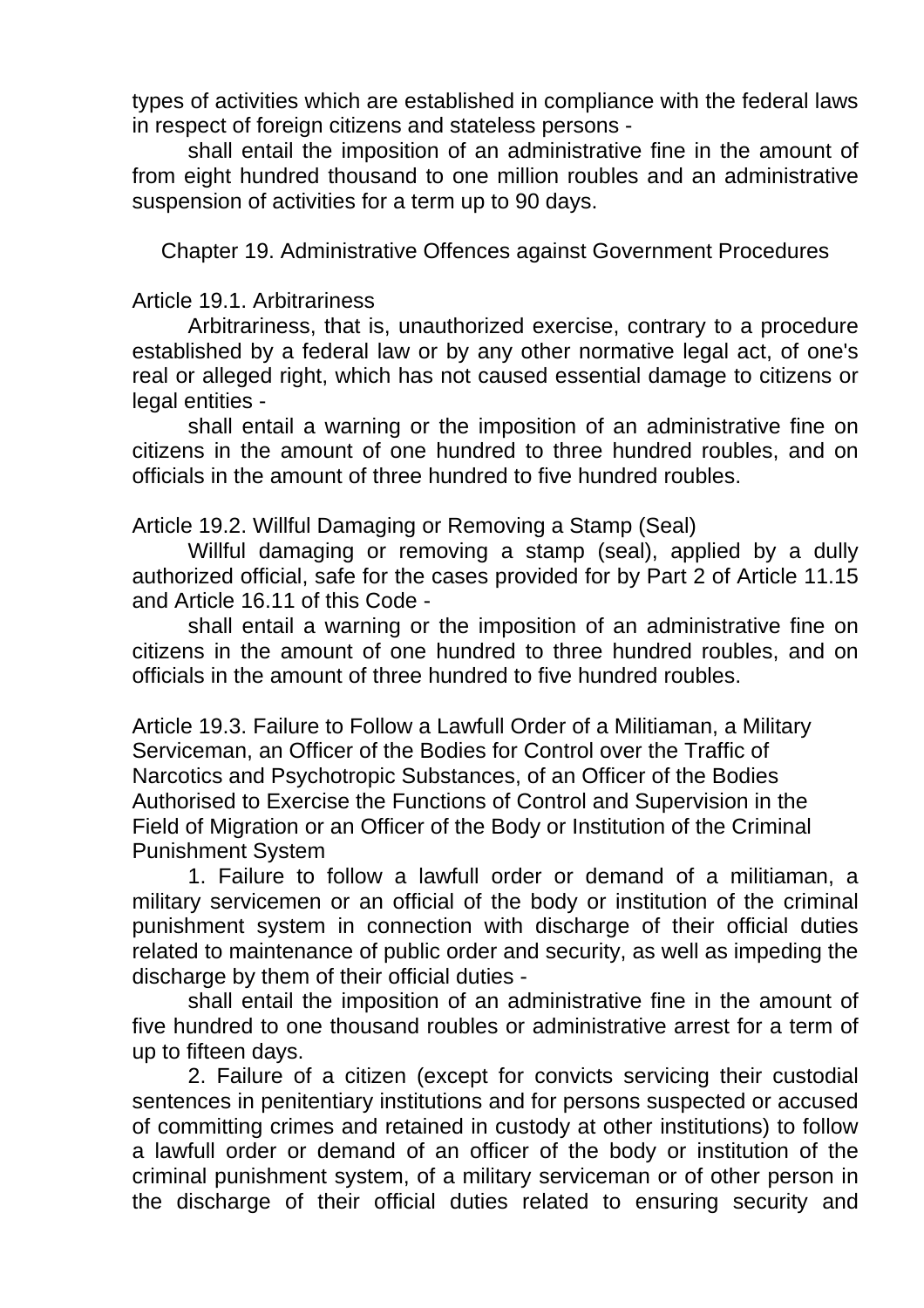protection of these institutions, as well as to maintenance of the established regime, guarding and convoying convicts (suspects and accused persons) -

shall entail the imposition of an administrative fine in the amount of five hundred to one thousand roubles or administrative arrest for a term of up to fifteen days.

3. Failure to follow a lawful order or demand of an officer of the bodies for control over the traffic of narcotics and psychotropic substances, of an officer of the bodies authorised to exercise the functions of control and supervision in the field of migration in connection with his discharging official duties, as well as prevention of his discharging official duties-

shall entail the imposition of an administrative fine in the amount of five hundred to one thousand roubles or an administrative arrest for up to fifteen days.

Article 19.4. Failure to Follow the Lawful Order of an Official of a Body Exercising State Supervision (Control)

1. Failure to follow a lawful order or demand of an official of a body exercising state supervision (control), as well as impeding the discharge by such an official of his official duties -

shall entail a warning or the imposition of an administrative fine on citizens in the amount of five hundred to one thousand roubles, and on officials in the amount of one thousand to two thousand roubles.

2. Failure to follow lawful demands of an official of the body, engaged in protection of the continental shelf of the Russian Federation, or the body, engaged in the protection of the economic exclusion zone of the Russian Federation, as regards stopping a vessel, as well as impeding the exercise of such a person of the authority conferred on him, including inspection of a vessel -

shall entail the imposition of an administrative fine on officials in the amount of fifteen thousand to twenty thousand roubles.

3. Impeding the access of an international inspection group, exercising its activity in compliance with an international treaty of the Russian Federation, to an object subject to international control -

shall entail the imposition of an administrative fine on officials in the amount of three thousand to four thousand roubles, and on legal entities in the amount of thirty thousand to forty thousand roubles.

4. Nonfulfilment of lawful demands of an official of a body authorised in the field of export control, as well as obstruction of the performance by such a person of his official duties -

shall entail imposition of an administrative fine on citizens in an amount of one thousand to two thousand roubles; on officials - from five thousand to ten thousand roubles.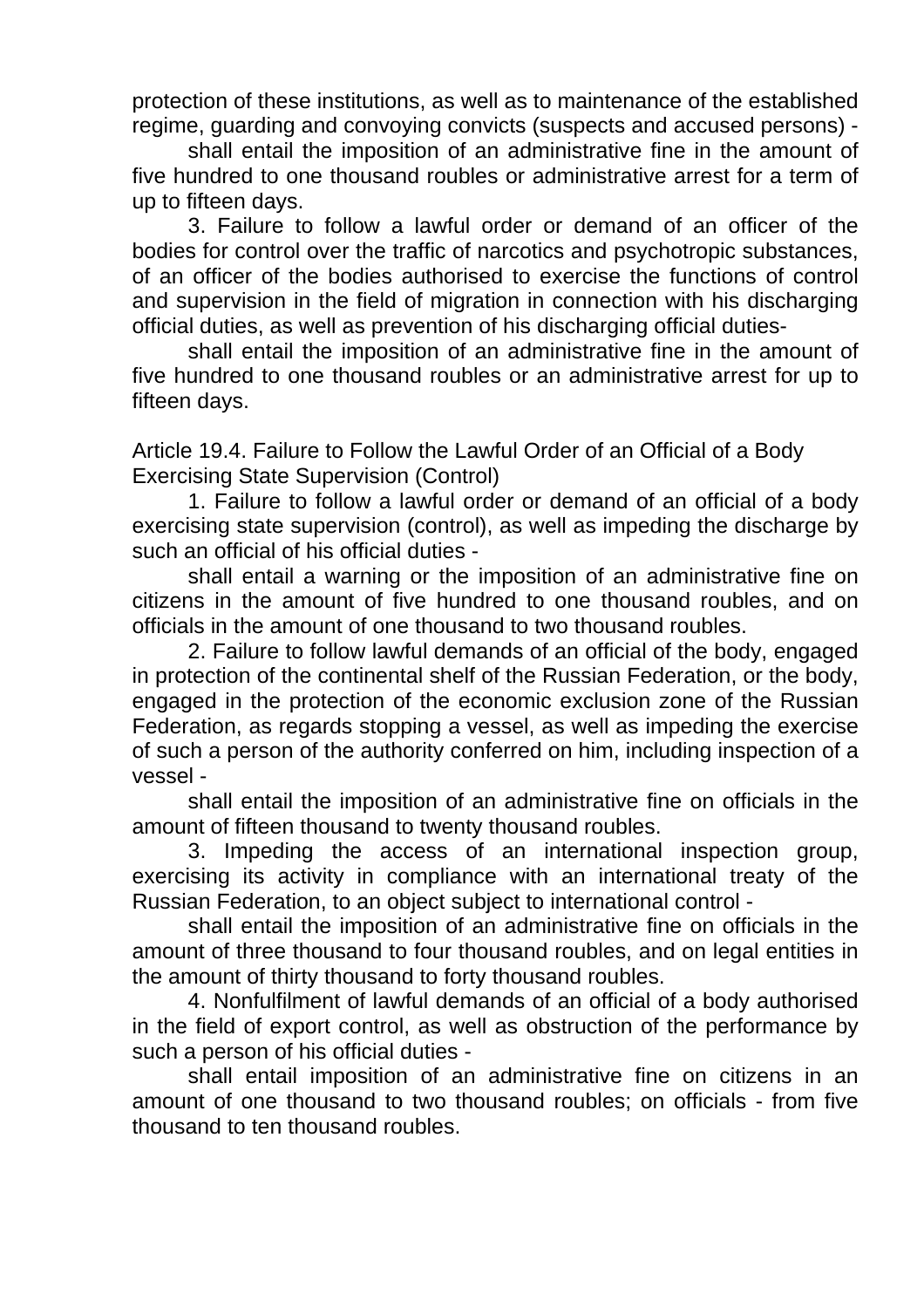Article 19.5. Failure to Follow in Due Time a Lawful Direction (Order, Proposal, Decision) of a Body (Official), Exercising State Supervision (Control)

1. Failure to follow in due time a lawful direction (order, proposal, decision) of a body (official), exercising state supervision (control), to eliminate violations of the law -

shall entail the imposition of an administrative fine upon citizens in the amount of three hundred to five hundred roubles; upon official persons from one thousand to two thousand roubles or disqualification for a term of up to three years; upon legal entities - from ten thousand to twenty thousand roubles.

2. Failure to follow within the established term a lawful direction, decision of a body authorised in the field of export control or its territorial body -

shall entail the imposition of an administrative fine upon official persons in the amount of five thousand to ten thousand roubles or disqualification for a term of up to three years; upon legal entities - from two hundred thousand to five hundred thousand roubles.

2.1. Non-fulfilment, at the established time, of a legal decision or order of the federal antimonopoly body or its territorial body on termination of competition-restraining and/or coordinated actions and on the performance of actions aimed at ensuring competition, or of a legal decision or order of the federal antimonopoly body or its territorial body, issued in the exercise of control over the use of state or municipal aid, on the performance of actions stipulated by the antimonopoly legislation of the Russian Federation -

shall entail the imposition of an administrative fine on officials in an amount of eighteen thousand to twenty thousand roubles or disqualification for a period of up to three years; on legal entities - from three hundred thousand to five hundred thousand roubles.

2.2. Non-fulfilment, at the established time, of a legal decision or order of the federal antimonopoly body or its territorial body on termination of abuse by an economic entity of the dominating position on the commodity market and on the performance of actions stipulated by the antimonopoly legislation of the Russian Federation and aimed at ensuring competition -

shall entail the imposition of an administrative fine on officials in an amount of sixteen thousand to twenty thousand roubles or disqualification for a period of up to three years; on legal entities - from three hundred thousand to five hundred thousand roubles.

2.3. Non-fulfilment, at the established time, of a legal decision or order of the federal antimonopoly body or its territorial body on termination of infringement of the rules for non-discriminatory access to goods (works, services), or of a legal decision or order of the federal antimonopoly body or its territorial body, issued in the exercise of state control over the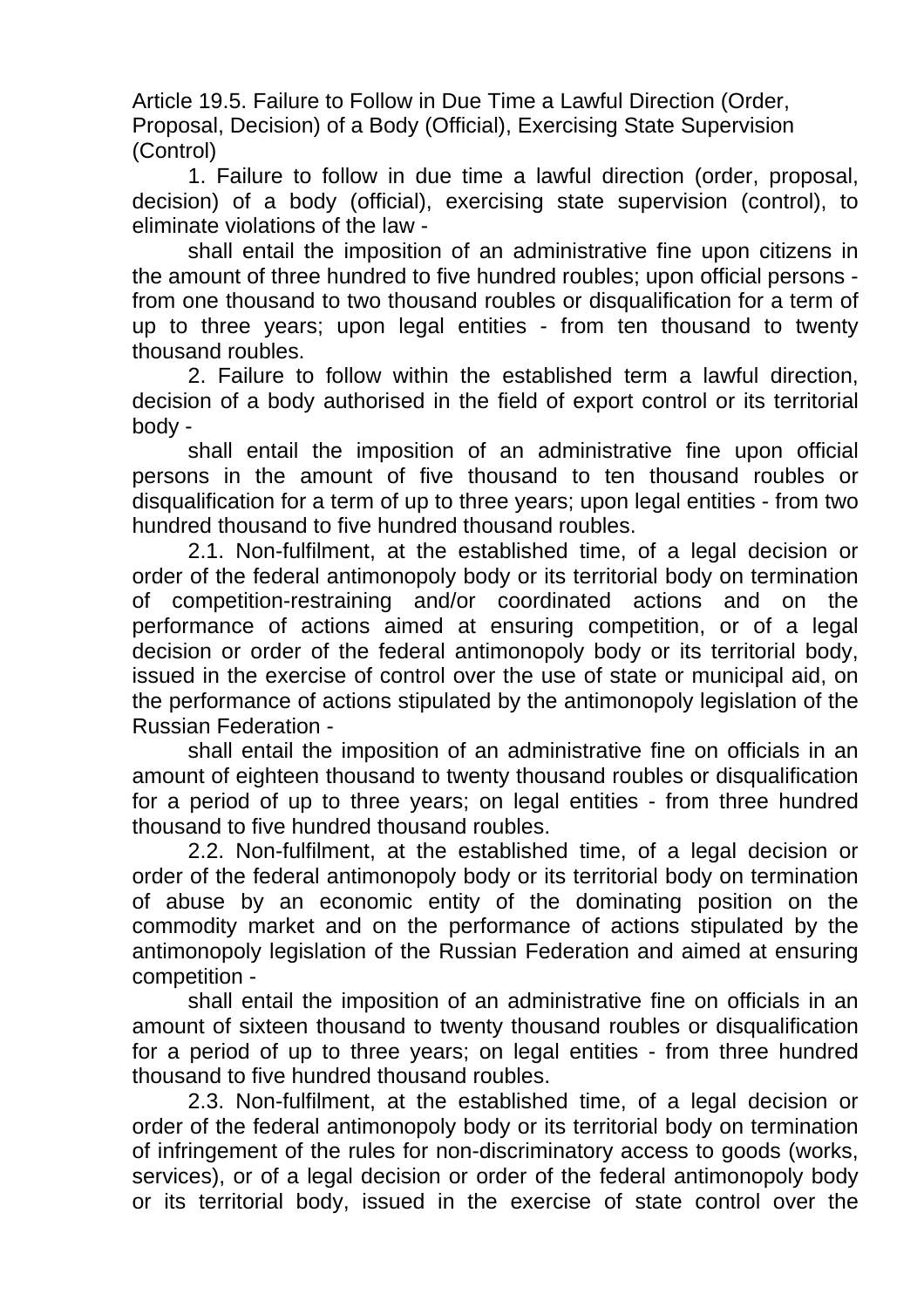economic concentration, on the performance of actions stipulated by the antimonopoly legislation of the Russian Federation and aimed at ensuring competition -

shall entail the imposition of an administrative fine on officials in an amount of twelve thousand to twenty thousand roubles or disqualification for a period of up to three years; on legal entities - from three hundred thousand to five hundred thousand roubles.

2.4. Non-fulfilment, at the established time, of a legal decision or order of the federal antimonopoly body or its territorial body on termination of infringement of the legislation of the Russian Federation on advertising or of a legal decision or order of the federal antimonopoly body or its territorial body on repeal or amendment of an act of a federal body of executive, act of the body of executive power of an entity of the Russian Federation or act of a body of local self-government that is contrary to the legislation of the Russian Federation on advertising -

shall entail the imposition of an administrative fine on officials in an amount of twelve thousand to twenty thousand roubles or disqualification for a period of up to three years; on legal entities - from three hundred thousand to five hundred thousand roubles.

2.5. Non-fulfilment, at the established time, of a legal decision or order of the federal antimonopoly body or its territorial body on termination of unfair competition -

shall entail the imposition of an administrative fine on officials in an amount of ten thousand to twenty thousand roubles; on legal entities - from one hundred thousand to three hundred thousand roubles.

2.6. Non-fulfilment, at the established time, of a legal decision or order of the federal antimonopoly body or its territorial body on termination of infringement of the antimonopoly legislation of the Russian Federation, the legislation of the Russian Federation on natural monopolies, of a legal decision or order of the federal antimonopoly body or its territorial body on termination or prevention of competition-restraining actions or of a legal decision or order of the federal antimonopoly body or its territorial body on the performance of actions stipulated by the legislation of the Russian Federation, except for the cases stipulated by Items 2.1-2.5 of this Article -

shall entail the imposition of an administrative fine on officials in an amount of eight thousand to twelve thousand roubles or disqualification for a period of up to three years; on legal entities - from one hundred thousand to five hundred thousand roubles.

3. Failure to follow within the established term a lawful direction, decision of the body, regulating natural monopolies or of a territorial agency thereof -

shall entail the imposition of an administrative fine upon official persons in the amount of five thousand to ten thousand roubles or disqualification for a term of up to three years; upon legal entities - from two hundred thousand to five hundred thousand roubles.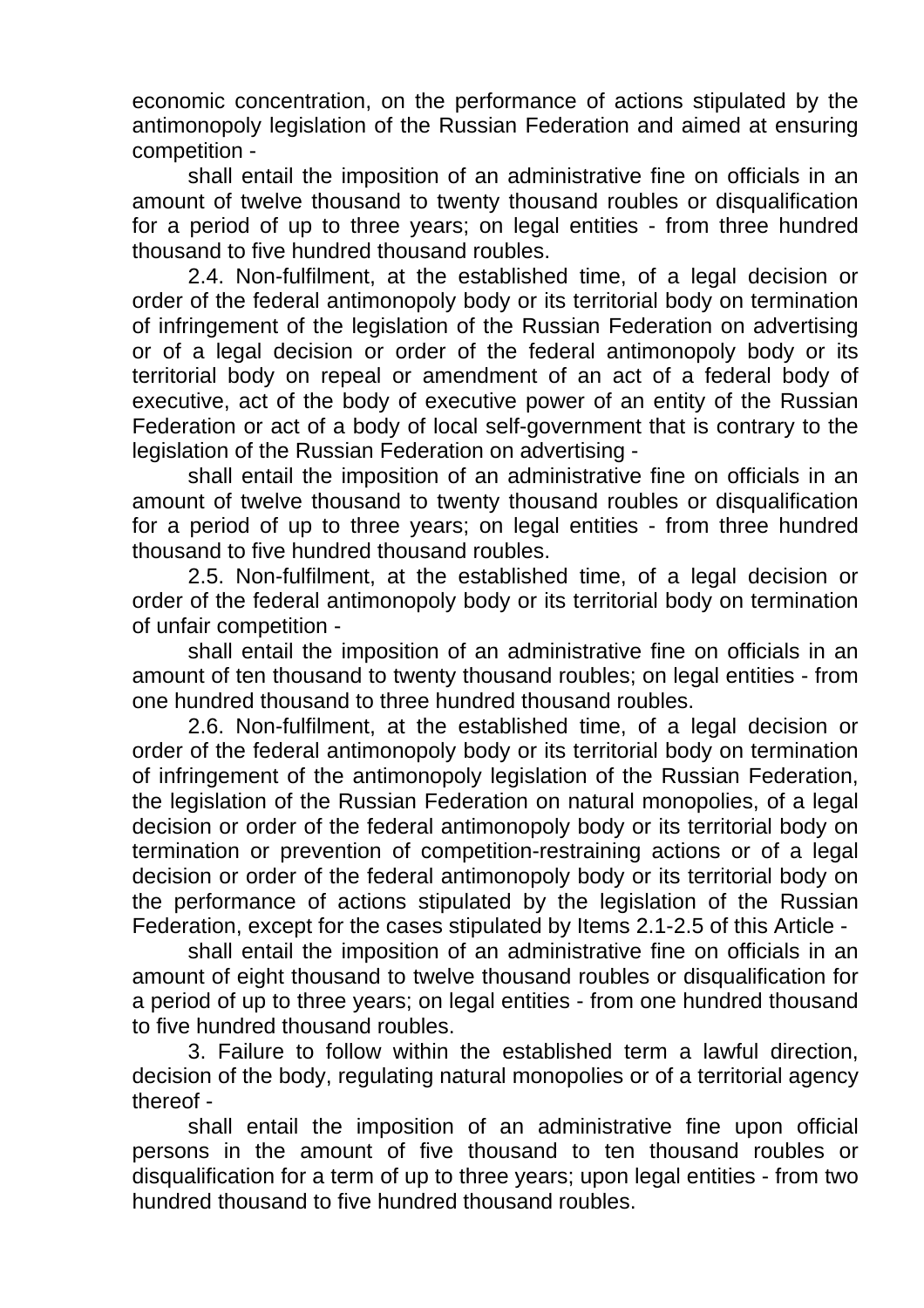4. A failure to follow within the established time period of a lawful order of the body in charge of control and supervision in the area of share construction of apartment houses and (or) other immovable property units -

shall cause the imposition of an administrative fine on officials in the amount of ten thousand to fifteen thousand roubles; on legal entities in the amount of from one hundred thousand to two hundred thousand roubles.

5. A failure to follow at the established time a lawful order or decision of a body authorized in the area of the state tariff regulation -

shall entail imposition of an administrative fine upon officials in the amount of three thousand to five thousand roubles and upon legal entities from fifty thousand to one hundred thousand roubles.

6. Failure to follow within the established time period a lawful order of the federal executive body or executive bodies of constituent entities of the Russian Federation authorised to exercise governmental building supervision -

shall entail the imposition of an administrative fine on citizens in the amount of one thousand five hundred to two thousand five hundred roubles, on officials in the amount of five thousand to ten thousand roubles, on persons engaged in business activity without forming a legal entity in the amount of five thousand to ten thousand roubles or an administrative suspension of their activity for a time period up to ninety days and on legal entities in the amount of fifty thousand to one hundred thousand roubles or an administrative suspension of their activity for a term up to ninety days.

7. Failure to execute in due time a lawful order or requirements of the executive body authorized to exercise control in respect of placement of orders to supply commodities, carry out works and render services for meeting state or municipal needs or of a territorial agency thereof -

shall entail imposition of an administrative fine on officials in the amount of fifty thousand roubles and upon legal entities in the amount of five hundred thousand roubles.

Article 19.6. Failure to Take Measures in Order to Eliminate Causes and Conditions Conducive to an Administrative Offence

Failure to take measures in compliance with a decision (proposal) of a body (official), which has considered a case concerning an administrative offence, aimed at the elimination of causes and conditions, that were conducive to administrative offence, -

shall entail the imposition of an administrative fine on officials in the amount of three hundred to five hundred roubles.

Article 19.7. Failure to Submit Data (Information)

Failure to submit or untimely submission of data (information) to a state body (an official), of which the submission is provided for by law and is necessary for the exercise by this body (official) of its lawful activities, as well as submission to a state body (official) of such data (information) in an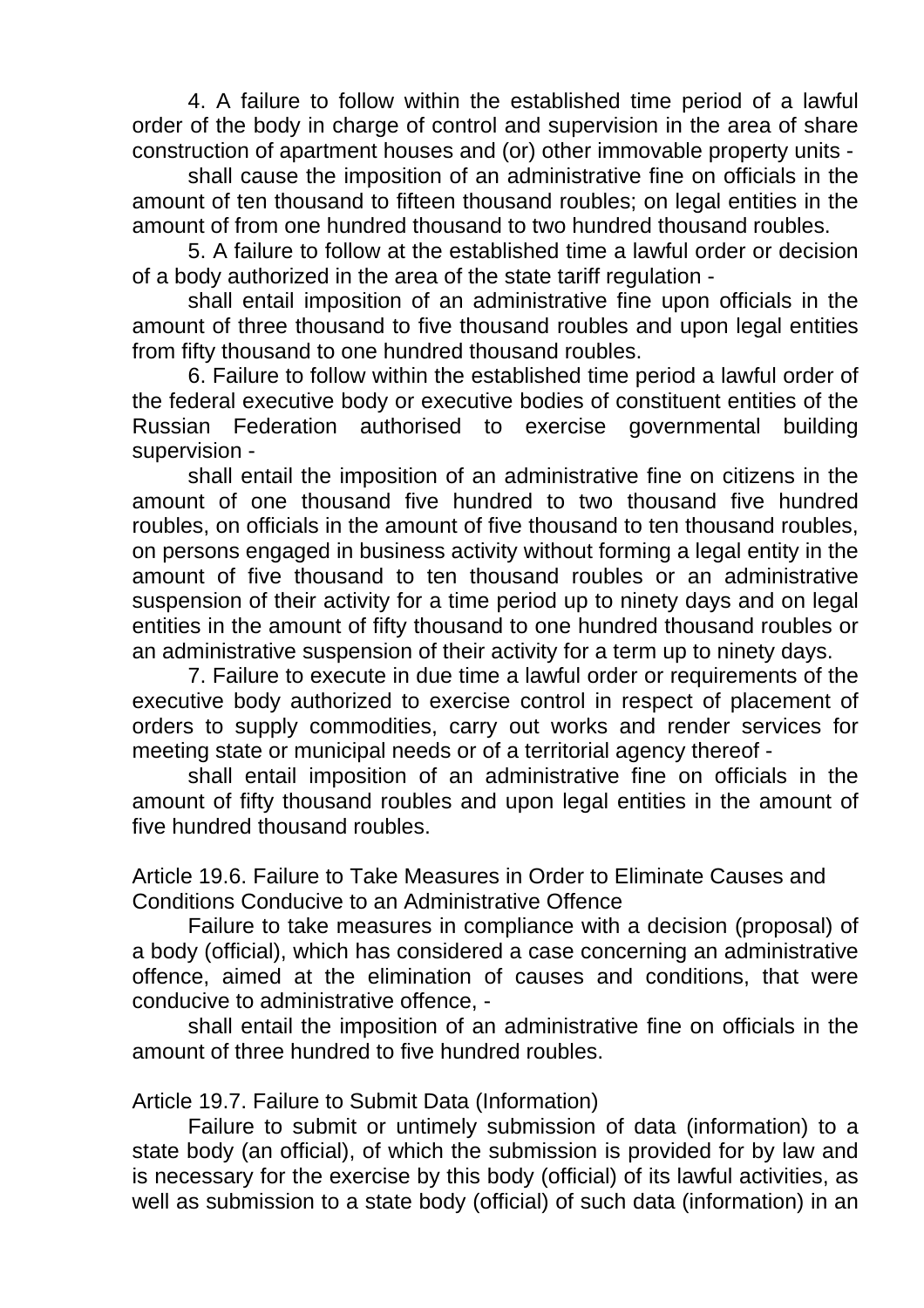incomplete or distorted form, safe for the cases stipulated by Articles 19.7.1, 19.7.2, 19.8 and 19.19 of this Code -

shall entail the imposition of an administrative fine on citizens in the amount of one hundred to three hundred roubles, on officials in the amount of three hundred to five hundred roubles, and on legal entities in the amount of three thousand to five thousand roubles.

Article 19.7.1. Failure to Submit or Submission of Wittingly False Data to the Body Authorised in the Area of the State Tariff Regulation

1. A failure to submit to the body authorized in the area of the state tariff regulation, if their submission without fail is provided for by the normative legal acts concerning the establishment, change, introduction or cancellation of tariffs, as well as a failure to submit them at the time specified by an authorized body -

shall entail the imposition of an administrative fine upon officials in the amount of two thousand to three thousand roubles and upon legal entities from ten thousand to fifty thousand roubles.

2. The submission of wittingly unreliable data to the body authorized in the area of the state tariff regulation, if their submission without fail is provided for by normative legal acts for the establishment, change, introduction or cancellation of tariffs -

shall entail imposition of an administrative fine upon officials in the amount of three thousand to five thousand roubles and upon legal entities in the amount of fifty thousand to one hundred thousand roubles.

Article 19.7.2. Failure to Present Data or Presentation of Wittingly Unreliable Data to the Body Authorised to Exercise Control in Respect of Placement of Orders to Supply Commodities, Carry Out Works and Render Services for Meeting State or Municipal Needs

Failure to present or untimely presentation of data (information) to the body authorized to exercise control in respect of placement of orders to supply commodities, carry out works or render services for meeting state or municipal needs, if presentation of such data (information) is obligatory under the legislation on placement of orders to supply commodities, carry out works or render services for meeting state or municipal needs, or presentation of wittingly unreliable data -

shall entail imposition of an administrative fine upon officials in the amount of ten thousand to fifty thousand roubles and upon legal entities in the amount of one hundred thousand roubles to five hundred thousand roubles.

Article 19.8. The Non-presentation of Requests, Notices (Statement), Data (Information) to the Federal Antimonopoly Body, Its Territorial Bodies, the Bodies Regulating Natural Monopolies or the Bodies Authorised in the Field of Export Control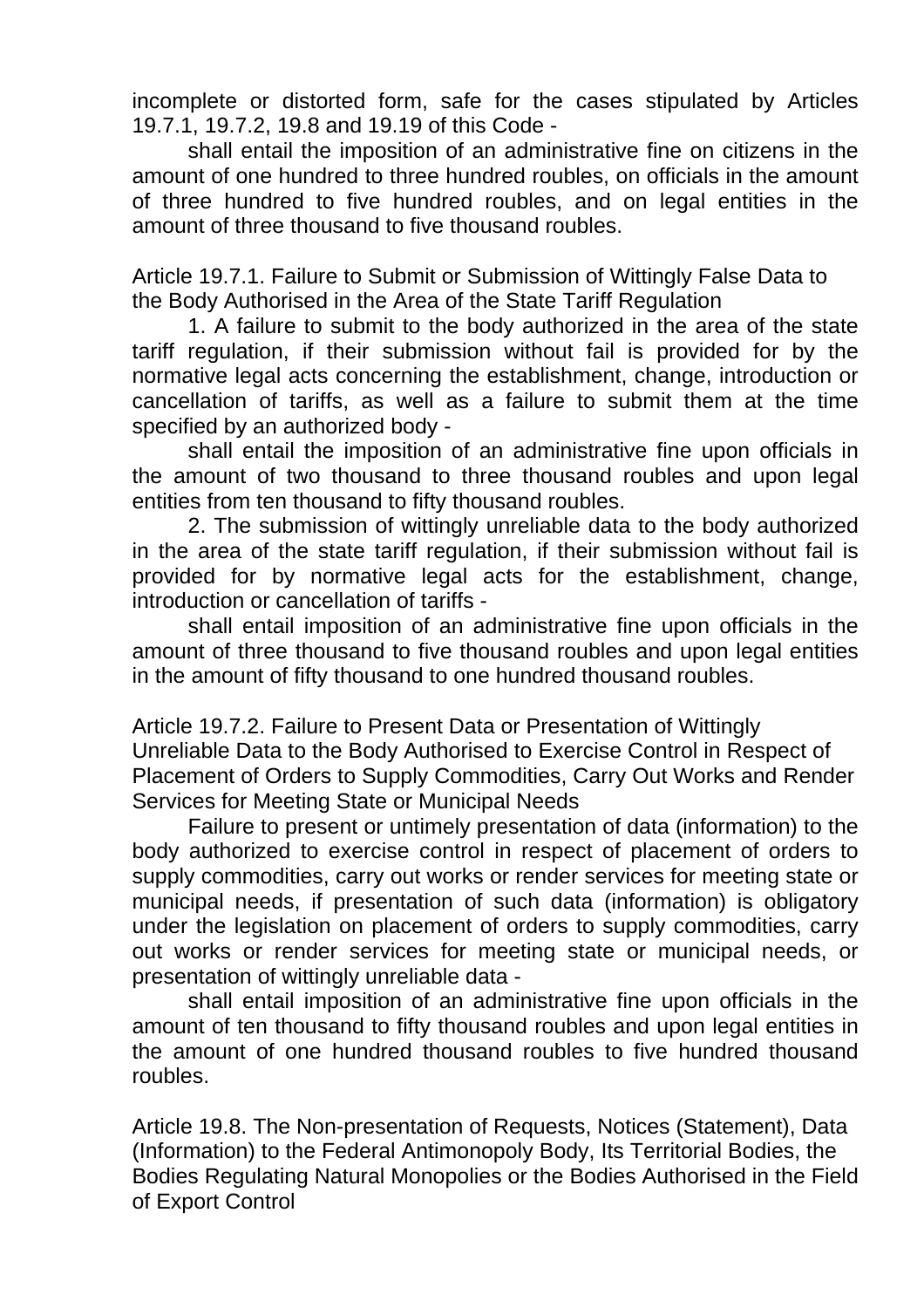1. The non-presentation of requests, notices (statement), data (information) to the bodies for the regulation of natural monopolies, if the presentation of such requests and notices (statements) is obligatory in accordance with the legislation of the Russian Federation on natural monopolies, the submission of requests and notices (statements) containing obviously unreliable information, and likewise a breach of the procedure and the terms for filing requests and notices (statements), established by the legislation of the Russian Federation on natural monopolies -

shall involve the imposition of an administrative fine on citizens in the amount of one thousand five hundred to two thousand five hundred roubles; on officials - from three thousand to five thousand roubles; on juridical persons - from one hundred thousand to five hundred thousand roubles.

2. The non-presentation of data (information) to the bodies regulating natural monopolies or the bodies authorised in the field of export control, if the presentation of such data (information) is obligatory in accordance with the legislation of the Russian Federation on natural monopolies, on export control or the submission of the obviously unreliable information, except for the cases provided for by the first part of the present Article, -

involves the imposition of an administrative fine on citizens in the amount of one thousand to one thousand five hundred roubles; on officials - from two thousand to three thousand roubles; on juridical persons - from fifty thousand to one hundred thousand roubles.

3. Non-submission to the federal antimonopoly body or its territorial body of applications stipulated by the antimonopoly legislation of the Russian Federation or submission of applications containing knowingly unreliable information, as well as infringement of the procedure and time established by the antimonopoly legislation of the Russian Federation for submission of applications -

shall entail the imposition of an administrative fine on citizens in an amount of one thousand five hundred to two thousand five hundred roubles; on officials - from fifteen thousand to twenty thousand roubles; on legal entities - from three hundred thousand to five hundred thousand roubles.

4. Non-submission to the federal antimonopoly body or its territorial body of notifications stipulated by the antimonopoly legislation of the Russian Federation or submission of notifications containing knowingly unreliable information, as well as infringement of the procedure and time established by the antimonopoly legislation of the Russian Federation for submission of notifications -

shall entail the imposition of an administrative fine on citizens in an amount of eight hundred to one thousand two hundred roubles; on officials - from five thousand to seven thousand five hundred roubles; on legal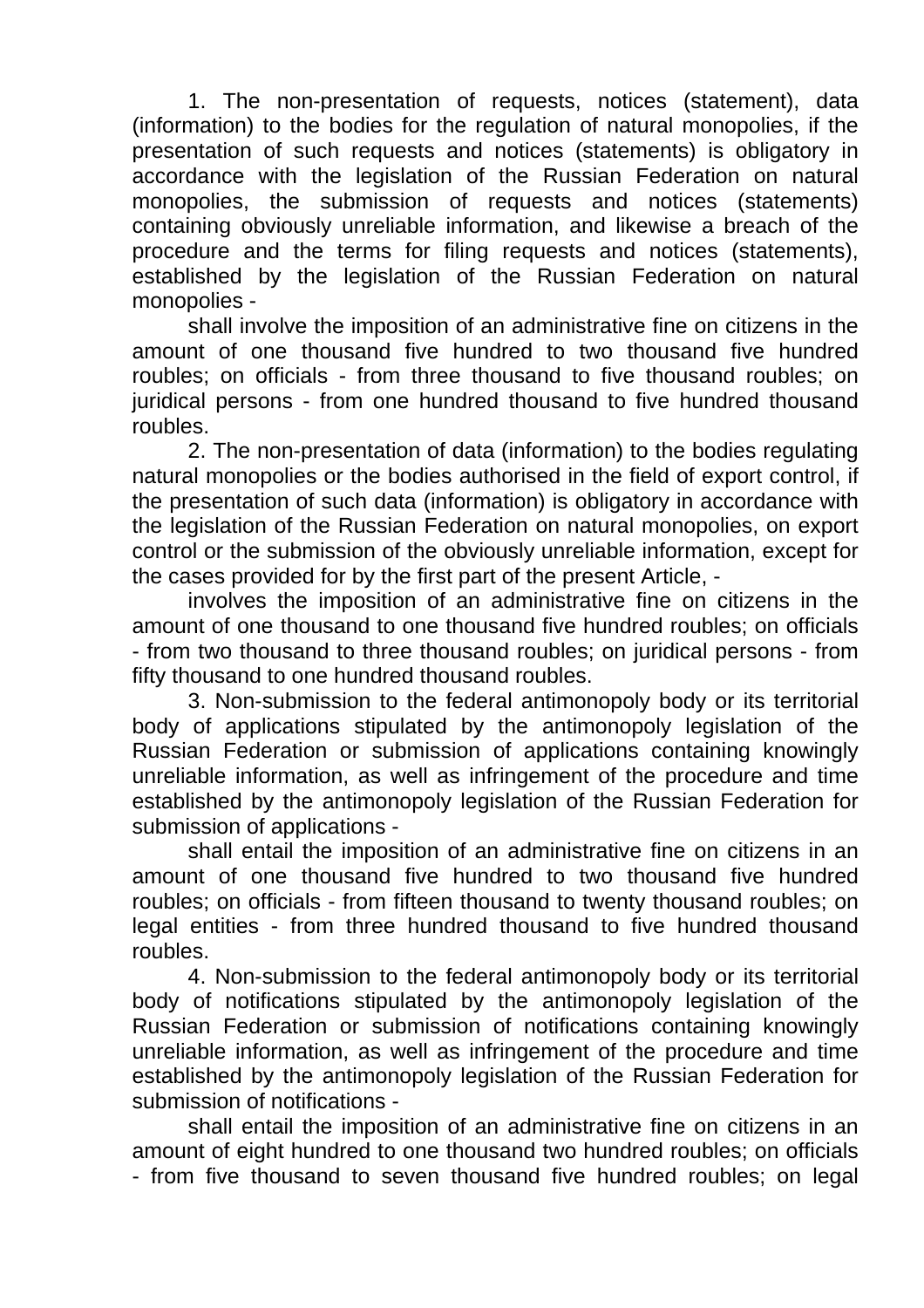entities - from one hundred and fifty thousand to two hundred and fifty thousand roubles.

5. Non-submission to the federal antimonopoly body or its territorial body of data (information) stipulated by the antimonopoly legislation of the Russian Federation, including non-submission of data (information) at the request of the said bodies, except for the cases stipulated by Items 3 and 4 of this Article, as well as submission of knowingly unreliable data (information) to the federal antimonopoly body or its territorial body -

shall entail the imposition of an administrative fine on citizens in an amount of one thousand five hundred to two thousand five hundred roubles; on officials - from ten thousand to fifteen thousand roubles; on legal entities - from three hundred thousand to five hundred thousand roubles.

Article 19.9. Violating the Terms for Considering Applications (Petitions) for Allotting Land Plots or Bodies of Water

1. Violation by an official of the terms, established by the law, for considering applications (petitions) of citizens for allotment of land plots, or concealing information about the presence of available land fund -

shall entail a warning or the imposition of an administrative fine in the amount of one hundred to three hundred roubles.

2. Violation by an official of the terms, established by the law, for considering applications (petitions) of citizens for providing bodies of water to them -

shall entail a warning or the imposition of an administrative fine in the amount of one hundred to three hundred roubles.

Article 19.10. Violating the Laws on the Names of Geographical Objects

Violating the established rules of awarding or using the names of geographical objects -

shall entail the imposition of an administrative fine on officials in the amount of two thousand to three thousand roubles.

Article 19.11. Violating the Procedure for Making, Using, Storing and Destroying Forms, Seals or Other Articles Having the Imprint of the State Emblem of the Russian Federation

Violating the procedure for making, using, storing and destroying forms, seals or other articles having the imprint of the State Emblem of the Russian Federation -

shall entail the imposition of an administrative fine in the amount of five hundred to one thousand roubles.

Article 19.12. Delivery or Attempted Delivery of Forbidden Articles to Persons Kept at Institutions of the Criminal Punishment System, at Interrogatory Isolation Wards or at Temporary Isolation Wards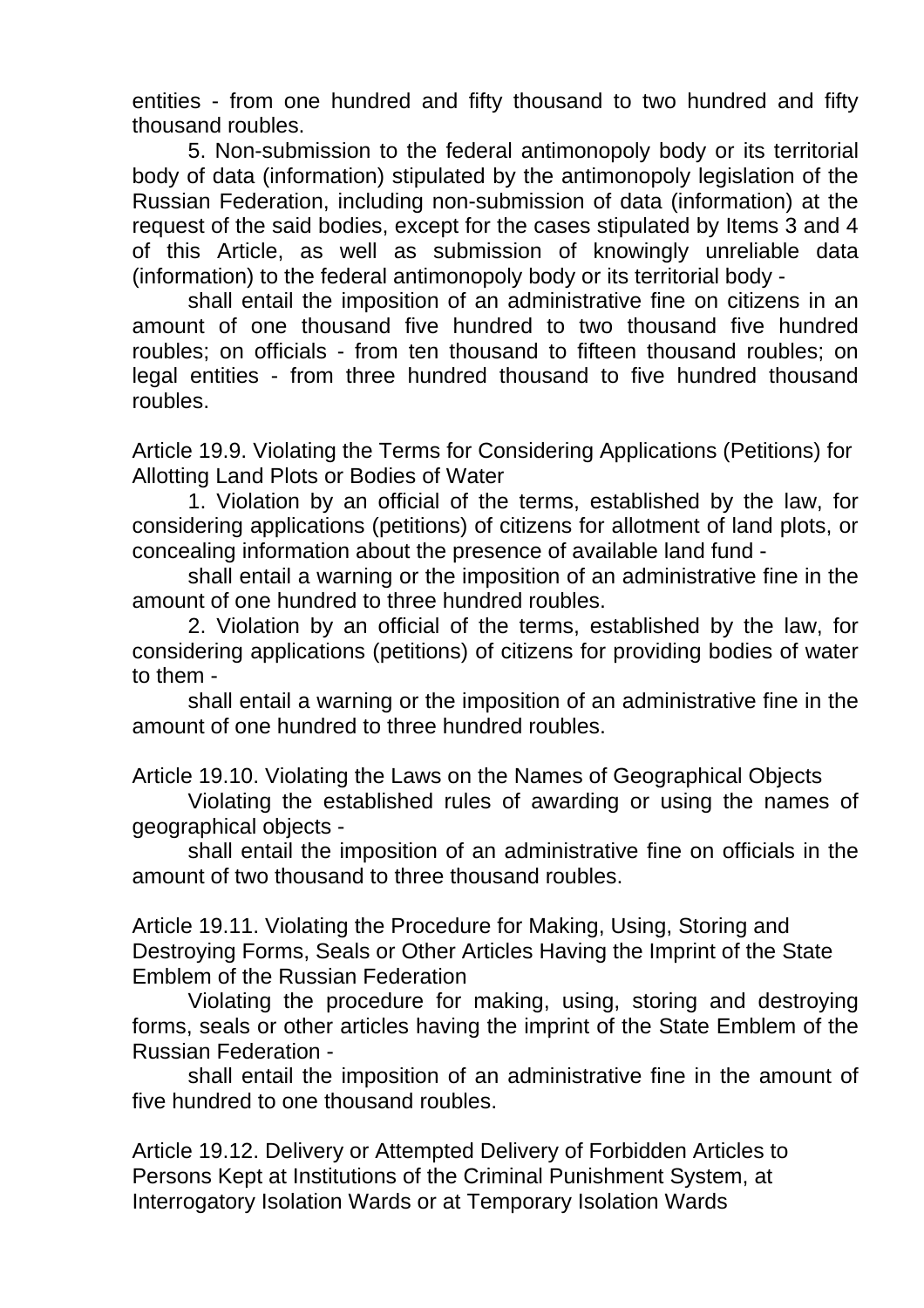Delivery or attempted delivery in any way to persons, kept at institutions of the criminal punishment system, at interrogatory isolation wards or at temporary isolation wards and at other places of custody, of articles, substances or food-stuffs, the acquisition, keeping or use of which is prohibited by law -

shall entail the imposition of an administrative fine in the amount of one thousand to one thousand five hundred roubles accompanied by confiscation of the forbidden articles, substances or foodstuffs.

Article 19.13. Wittingly False Summons of Specialized Services

A wittingly false summons of the fire prevention service, of the militia, of an ambulance or of other specialized services -

shall entail the imposition of an administrative fine in the amount of one thousand to one thousand five hundred roubles.

Article 19.14. Violating the Rules for Extracting, Producing, Using, Circulating, Acquiring, Registering and Storing Precious Metals, Precious Stones or Articles Containing Them

Violating the established rules for extracting, producing, using, circulating (trading, putting in pledge, making transactions by banks with natural persons and with legal entities), acquiring, registering and storing precious metals, precious stones or articles, containing them, as well as the rules for collecting and delivering to the state fund scrap and waste of such metals, stones and articles -

shall entail the imposition of an administrative fine on officials of the organisations engaged in transactions with precious metals and precious stones of all types, or with articles, containing them, in the amount of two thousand to three thousand roubles, and on legal entities in the amount of twenty thousand to thirty thousand roubles.

Article 19.15. Residence of a Citizen of the Russian Federation without an Identification Card (Passport) of a Citizen of the Russian Federation or without Registration

1. Residing at the place of residence or at the place of sojourn of a citizen of the Russian Federation, who is obliged to have a citizen's identification card (passport), without such, or with an invalid identification card (passport), or without registration at the place of stay or at the place of residence -

shall entail the imposition of an administrative fine from one thousand five hundred to two thousand five hundred roubles.

2. The allowing by a person, responsible for observing the rules of registration, of the residence of a Russian citizen without an identification card (passport) of a citizen thereof, or with an invalid identification card of a citizen thereof, or without registration at the place of residence or the place of stay, as well as the allowing by a citizen of the residence at the living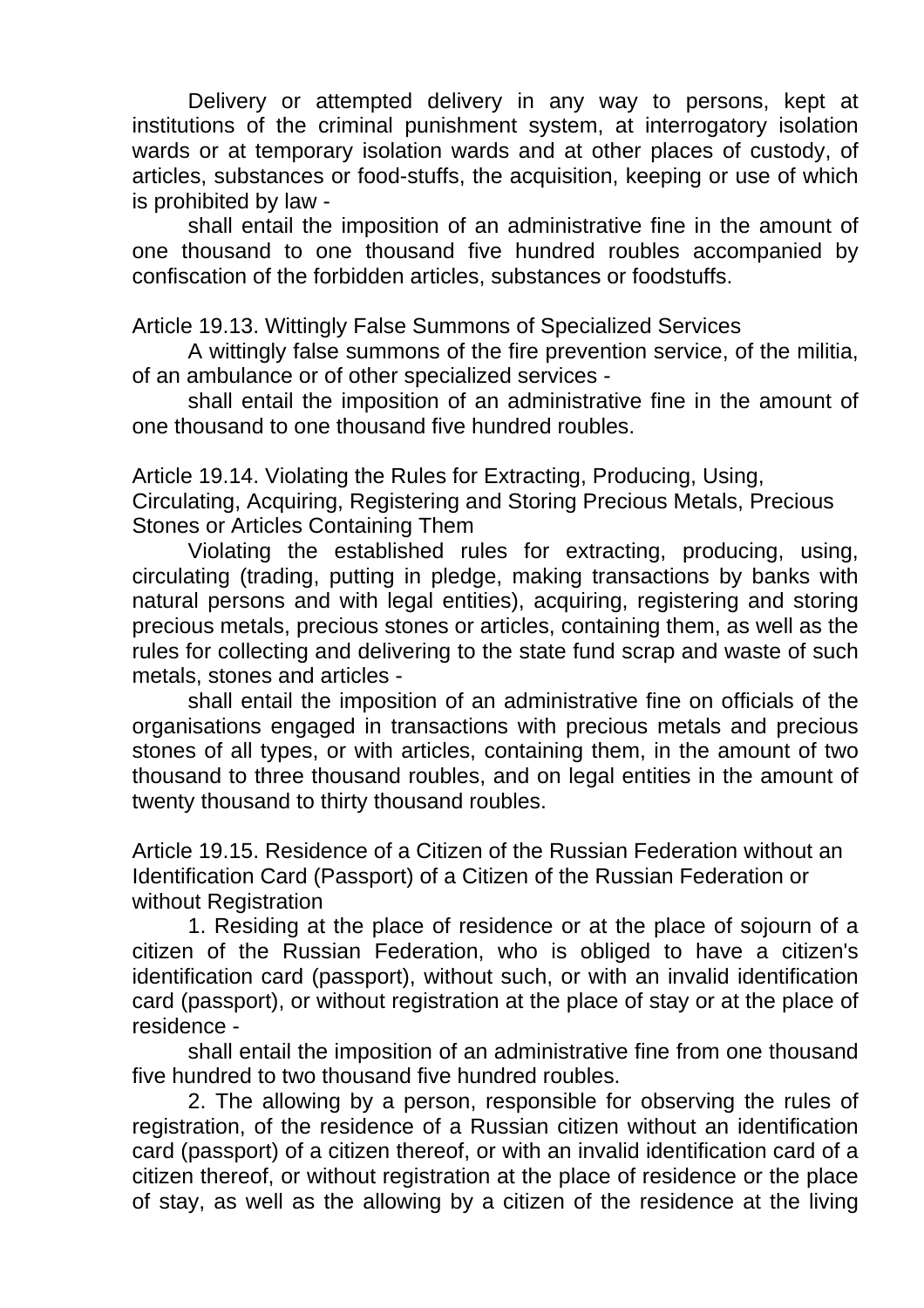premises, occupied or owned by them, of persons without an identification card of a citizen (passport) or without registration at the place of stay or the place of residence -

shall entail the imposition of an administrative fine in the amount of two thousand to two thousand five hundred roubles.

Article 19.16. Willful Damage of the Identification Card of a Citizen (Passport) or Loss of an Identification Card (Passport) through Negligence

Willful elimination or damage of the identification card of a citizen (passport) or loss of an identification card (passport) , or negligent keeping of an identification card of a citizen (passport), which has entailed the loss of the identification card of a citizen (passport) -

shall entail a warning or the imposition of an administrative fine in the amount of one hundred to three hundred roubles.

Article 19.17. Unlawful Seizure by an Official of the Identification Card of a Citizen (Passport) or Accepting an Identification Card of a Citizen (Passport) as a Pledge

1. Unlawful seizure by an official of an identification card (passport) -

shall entail the imposition of an administrative fine in the amount of one hundred to three hundred roubles.

2. Accepting an identification card of a citizen (passport) as a pledge

shall entail a warning or the imposition of an administrative fine in the amount of one hundred roubles.

-

Article 19.18. Submitting False Data to Obtain an Identification Card of a Citizen (Passport) or Other Documents Proving Identity or Citizenship

Submitting data, known to be false, to obtain an identification card of a citizen (passport), including a foreign passport, or other documents proving identity or citizenship -

shall entail the imposition of an administrative fine on citizens in the amount of one hundred to three hundred roubles, and on officials in the amount of five hundred to one thousand roubles.

Article 19.19. Failure to Meet the Obligatory Requirements of State Standards, Rules of Obligatory Certification and Requirements of Normative Documents Ensuring Uniformity of Measurements

1. Violation of the obligatory requirements of state standards, safe for the cases provided for by Articles 6.14, 8.23, 9.4, Part 1 of Article 12.2, Part 2 of Article 13.4, Article 13.8, Part 1 of Article 14.4 and Article 20.4 of this Code, when realizing (supplying, selling), using (operating), storing, transporting or utilizing products, as well as avoidance of submitting products, documents or data necessary for exercising state control and supervision -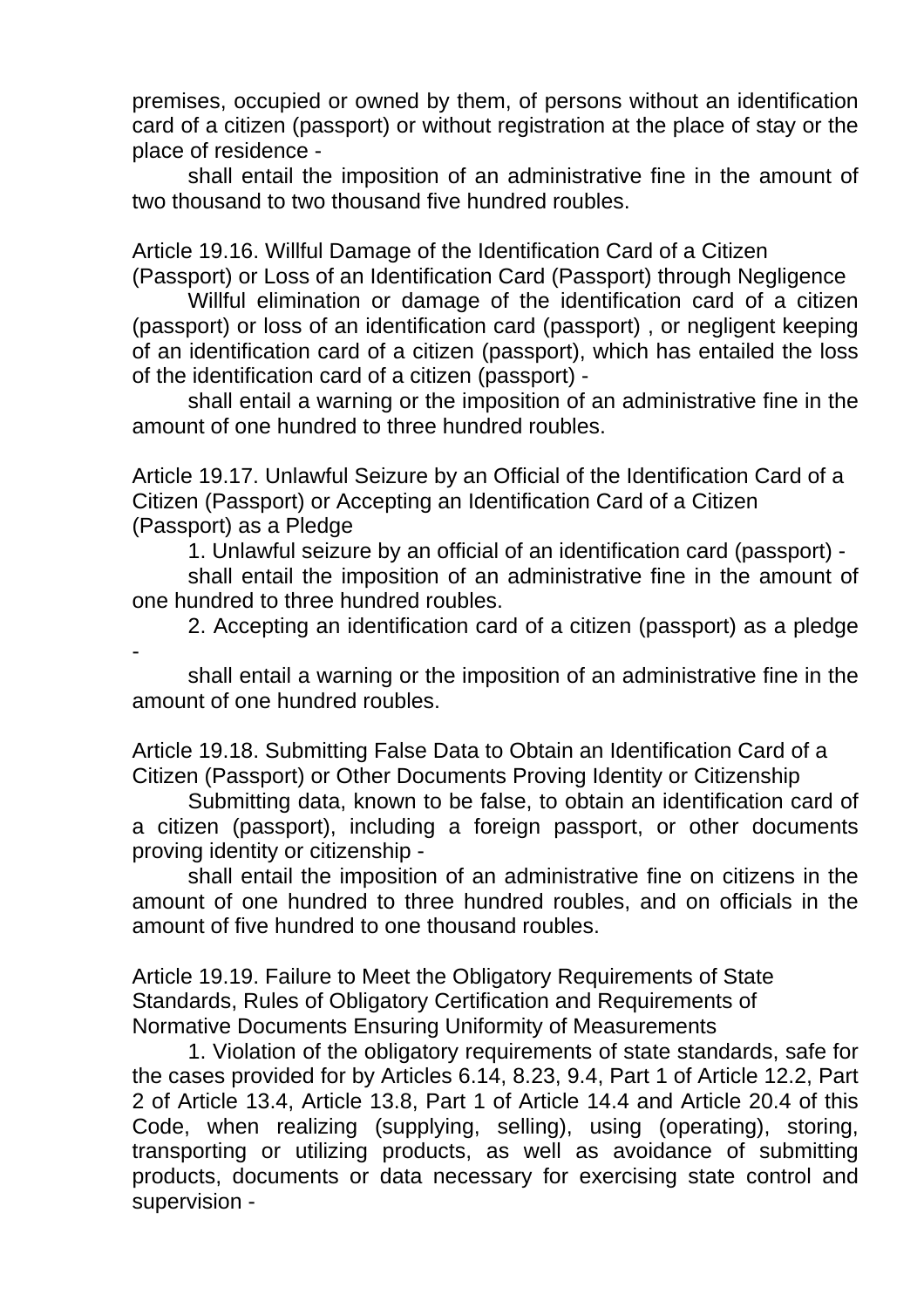shall entail the imposition of an administrative fine on officials in the amount of four thousand to five thousand roubles accompanied by confiscation of the subjects of the administrative offence, and on legal entities in the amount of forty thousand to fifty thousand roubles accompanied by confiscation of the subjects of the administrative offence.

2. Violating the obligatory certification rules, except for the cases provided for by Article 13.6, Parts 2 and 4 of Article 13.12, Part 2 of Article 14.4, Part 2 of Article 14.16, Articles 20.4 and 20.14 of this Code, that is, realizing certified products, not meeting the requirements of the normative documents under which they are certified, or realizing certified products without a conformity certificate (a conformity declaration) or without a conformity mark, or without indication in covering technical documents of data about certification or about the normative documents, which said products should comply with, as well as failure to bring this data to the knowledge of consumers (purchasers, customers), or submission of unreliable results of product tests, or an unjustified issue of a conformity certificate (conformity declaration) in respect of products subject to obligatory certification -

shall entail the imposition of an administrative fine on officials in the amount of one thousand to two thousand roubles accompanied by confiscation of the subjects of the administrative offence; and on legal entities in the amount of twenty thousand to thirty thousand roubles.

3. Violating the rules of verifying means of measurements, failing to meet the requirements of attested methods of measurements or the requirements in respect of the conditions of standards, of established units of quantities or of metrological rules and norms in trade, as well as production, trafficing in, hiring out or use of means of measurement which are not endorsed, or use of unverified means of measurement -

shall entail the imposition of an administrative fine on officials in the amount of five hundred to one thousand roubles, and on legal entities in the amount of five thousand to ten thousand roubles.

Article 19.20. Conducting Activities, Which Are Not Connected with Deriving Profits, Without a Special Permit (License)

1. Conducting activities which are not connected with deriving profits, without a special permit, where such permit (license) is obligatory -

shall entail the imposition of an administrative fine on citizens in the amount of five hundred to one thousand roubles, on officials in the amount of one thousand to two thousand roubles, and on legal entities in the amount of ten thousand to twenty thousand roubles.

2. Conducting activities, which are not connected with deriving profits, in violation of the terms and conditions of a special permit (license), where such permit (license) is obligatory, -

shall entail the imposition of an administrative fine on citizens in the amount of three hundred to five hundred roubles, on officials in the amount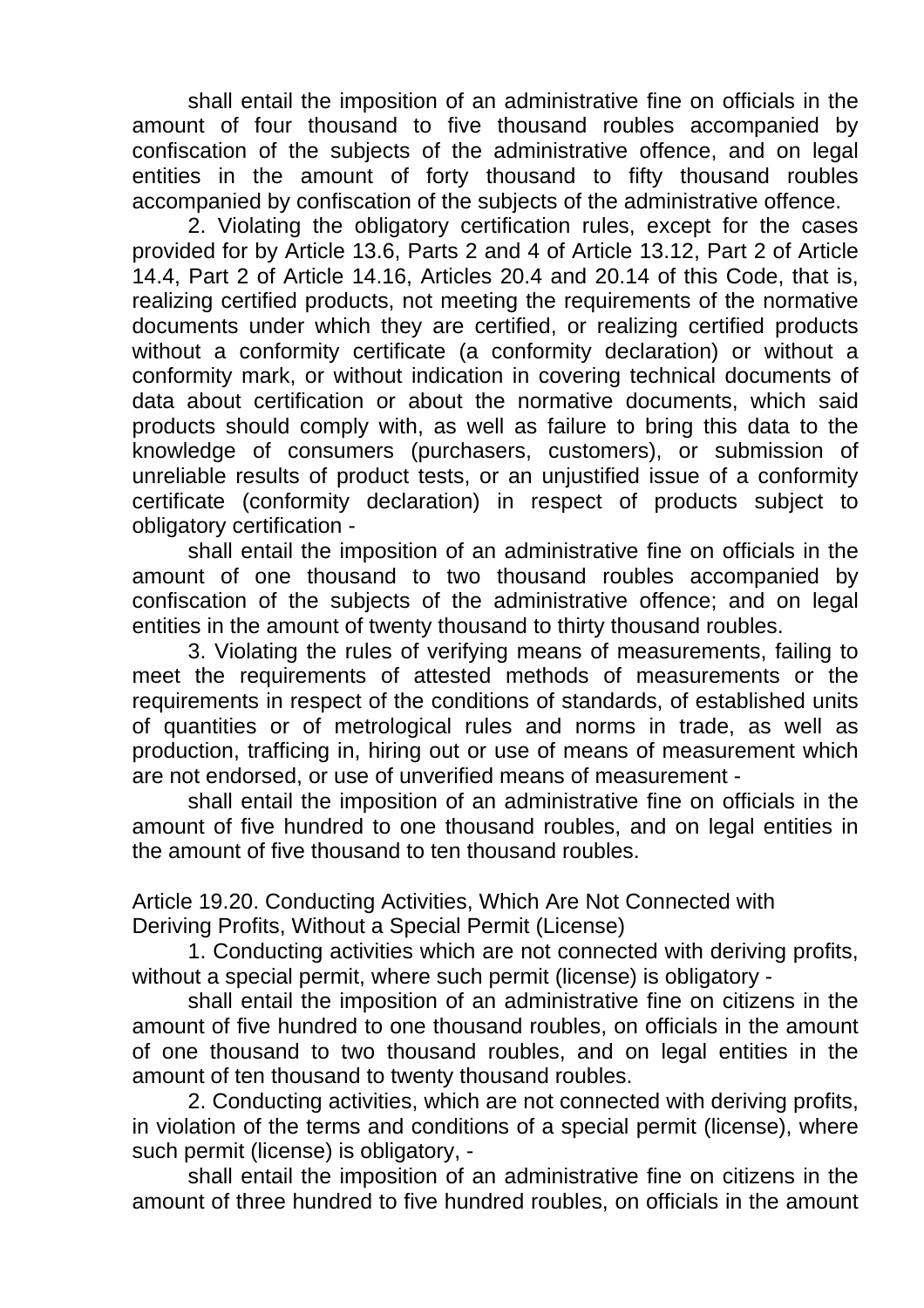of five hundred to one thousand roubles, and on legal entities in the amount of five thousand to ten thousand roubles.

3. Exercising an activity that is not connected with deriving profits which is accompanied by a gross failure to meet the requirements and terms of a special permit (licence), if such permit (such licence) is obligatory -

shall entail the imposition of an administrative fine on the persons exercising business activities without forming a legal entity in the amount of one thousand to one thousand five hundred roubles or the administrative suspension of their activities for a term up to ninety days; on officials in the amount of one thousand to one thousand five hundred roubles and on legal entities in the amount of from ten thousand to fifteen thousand roubles or the administrative suspension of activities for a term up to ninety days.

Note. The concept of a gross violation shall be defined by the Government of the Russian Federation in respect of each specific type of activity to be licenced.

Article 19.21. Failure to Observe the Procedure for State Registration of Rights to Real Estate and Transactions Therewith

Failure of an proprietor, of a leaseholder or of any other user to observe the established procedure for state registration of their rights to real estate or transactions therewith -

shall entail the imposition of an administrative fine on citizens in the amount of one thousand five hundred to two thousand roubles, on officials in the amount of three thousand to four thousand roubles, and on legal entities in the amount of thirty thousand to forty thousand roubles.

Article 19.22. Violating the Rules for Registration of All Types of Transport Vehicles, Mechanisms and Installations

Violating the rules of state registration of all types of transport vehicles, mechanisms and installations, where such registration is obligatory -

shall entail a warning or the imposition of an administrative fine on citizens in the amount equal to one hundred roubles, on officials in the amount of one hundred to three hundred roubles, and on legal entities in the amount of one thousand to three thousand roubles.

Article 19.23. Making Forged Documents, Stamps, Seals or Forms, and Their Use, Transfer or Sale

Making a forged document certifying the identity, confirming a person's right or relief from a duty, as well as making a forged stamp, seal and form, their use, transfer or sale -

shall entail the imposition of an administrative fine on legal entities in the amount of thirty thousand to forty thousand roubles accompanied by confiscation of the instruments of committing the administrative offence.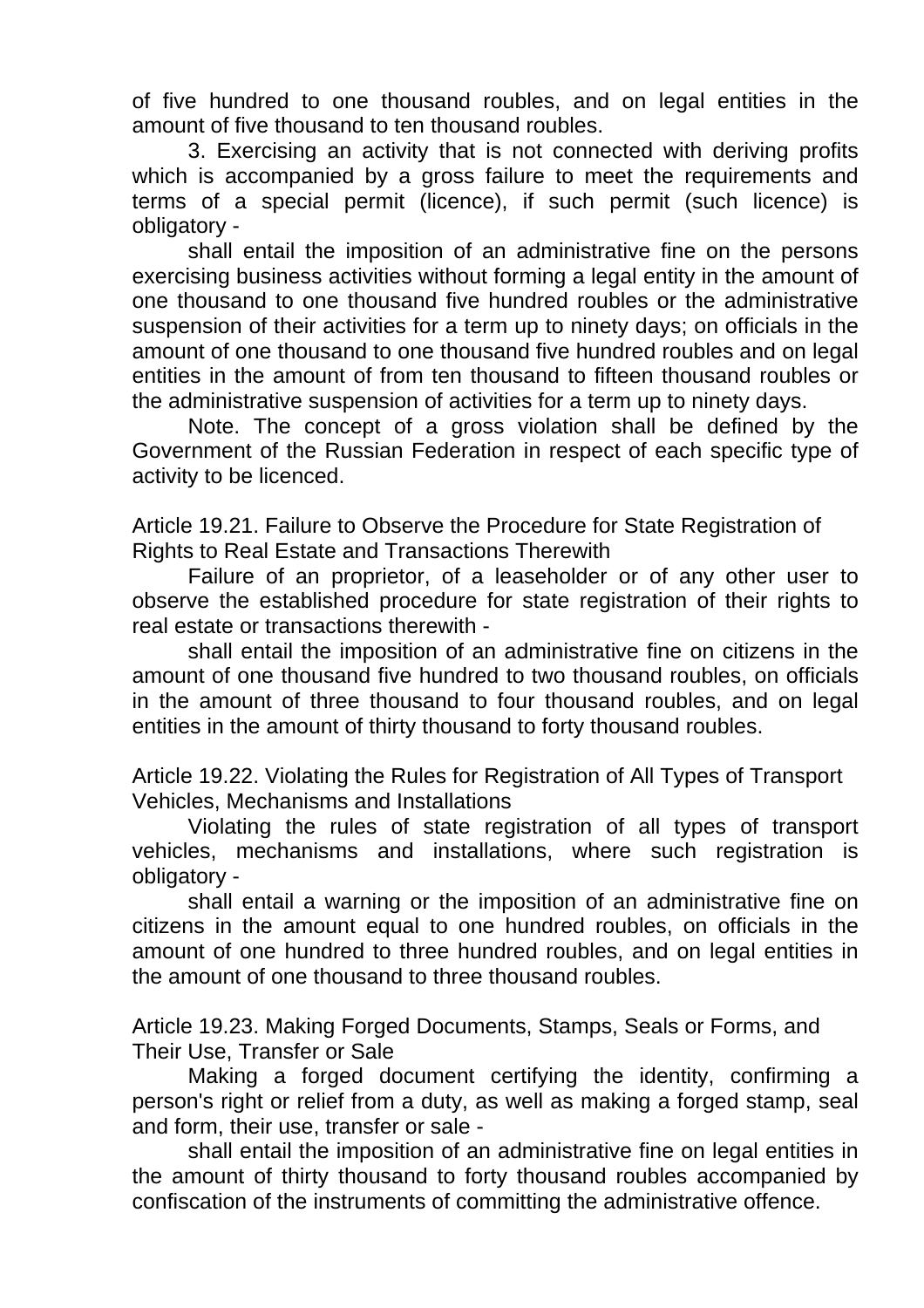Article 19.24. Failure of a Person Released from a Place of Confinement to Discharge the Duties Imposed on Him by Court in Compliance with Federal Law

Failure of a person released from a place of confinement to discharge the duties connected with observance of the restrictions imposed on him by court in compliance with federal law -

shall entail a warning or the imposition of an administrative fine in the amount of three hundred to five hundred roubles or administrative arrest for a term of up to fifteen days.

Article 19.25. Failure to Discharge Military Transport Mobilization Duties

Failure to discharge the military transport mobilization duties established by the laws of the Russian Federation -

shall entail a warning or the imposition of an administrative fine on citizens in the amount of three hundred to five hundred roubles, on officials in the amount of five hundred to one thousand roubles, and on legal entities in the amount of ten thousand to twenty thousand roubles.

Article 19.26. Expert's Deliberately False Statement

A deliberately false statement of an expert in the event of state control (supervision)

shall cause the imposition of an administrative fine in the amount of one thousand to one thousand five hundred roubles.

Article 19.27. Submission of False Data While Effecting Migration **Registration** 

1. Submission of wittingly false data or forged documents by a foreign citizen or a stateless person while effecting the migration registration -

shall entail the imposition of an administrative fine in the amount of two thousand to five thousand roubles accompanied by an administrative expulsion from the Russian Federation or without such.

2. Submission of wittingly false data on foreign citizen or stateless person by the host party or forged documents while effecting the migration registration -

shall entail the imposition of an administrative fine upon citizens in the amount of two thousand to five thousand roubles, upon officials in the amount of thirty five thousand to fifty thousand roubles and upon legal entities in the amount of three hundred and fifty thousand to eight hundred thousand roubles.

Chapter 20. Administrative Offences Encroaching upon Public Order and **Security** 

Article 20.1. Disorderly Conduct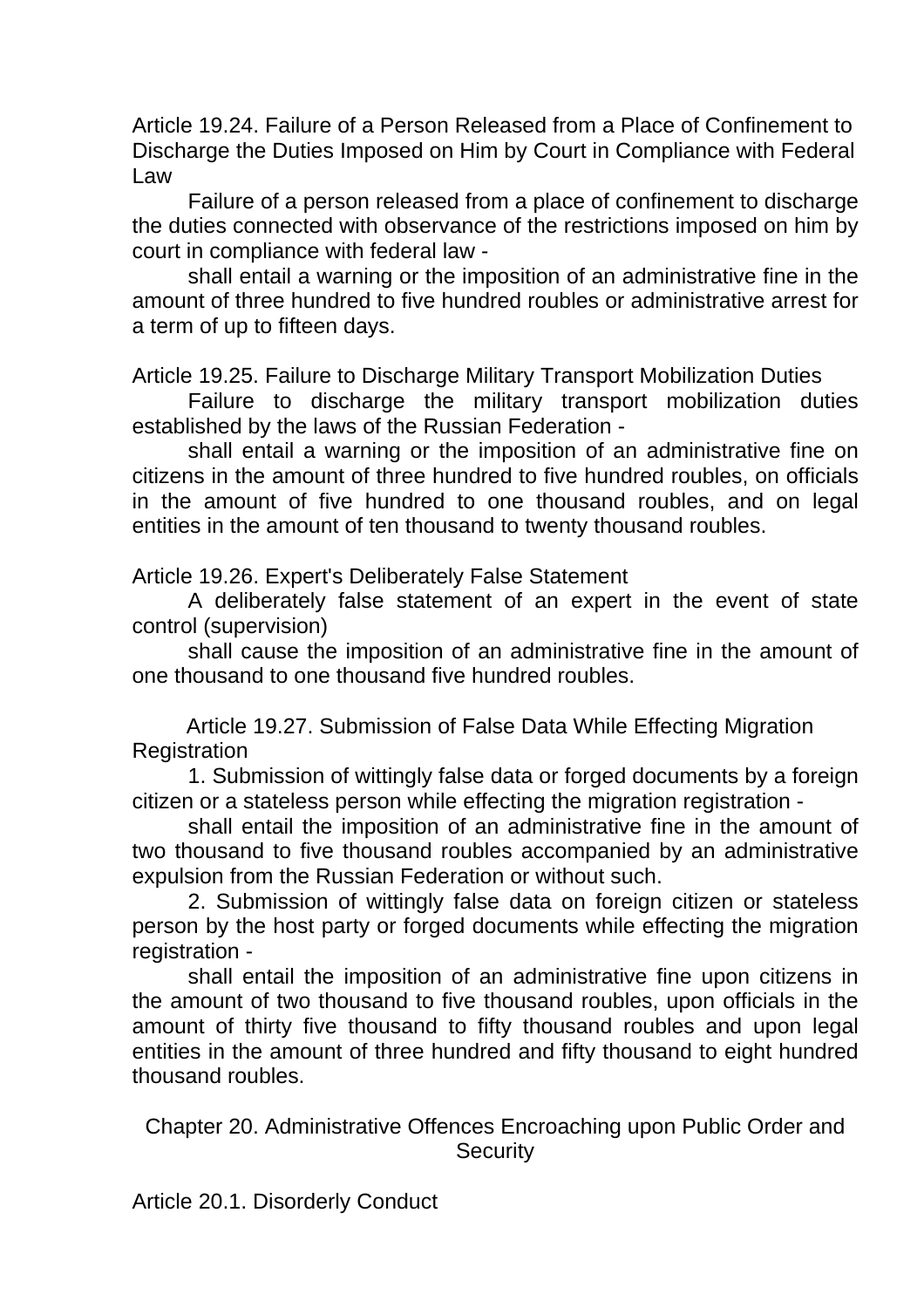1. Disorderly conduct, that is, violation of public order in the form of open disrespect of the public accompanied by foul language in public places, abusive pestering of the people or destruction or damage caused to other people's property, -

shall involve the imposition of an administrative fine in the amount of five hundred to one thousand roubles or an administrative arrest for a period up to fifteen days.

2. The same actions in combination with noncompliance with the lawful demand of the representative of the authorities or of another person performing the duties of maintaining public order or cutting short the violation of public order, -

shall involve the imposition of an administrative fine in the amount of one thousand to two thousand five hundred roubles or an administrative arrest for a period of up to 15 days.

Article 20.2. Violating the Established Procedure for Arranging or Conducting a Meeting, Rally, Demonstration, Procession or Picket

1.Violating a procedure established for arranging a meeting, rally, demonstration, procession or picket -

shall entail the imposition of an administrative fine on the organisers thereof in the amount of one thousand to two thousand roubles.

2. Violating the procedure established for conducting a meeting, rally, demonstration, procession or picket -

shall entail the imposition of an administrative fine on the organisers thereof in the amount of one thousand to two thousand roubles, and on the participants thereof in the amount of five hundred to one thousand roubles.

3. Arranging or conducting an authorized meeting, rally, demonstration, procession or picket in the direct vicinity of a nuclear plant, of a source of radiation or of a place of storage of nuclear material or radioactive substances, as well as active participation in such actions, where it has complicated the discharge by the personnel of said objects of their official duties or has posed a threat to the safety of population and environment -

shall entail the imposition of an administrative fine in the amount of one thousand to two thousand roubles or administrative arrest for a term of up to fifteen days.

Article 20.2.1. Abolished.

Article 20.3. Displaying Fascist Attributes and Symbols

1. Displaying fascist attributes and symbolism for the purpose of popularization of such attributes and symbolism -

shall entail the imposition of an administrative fine in the amount of five hundred to one thousand roubles, accompanied by confiscation of the fascist attributes and symbols, or administrative arrest for a term of up to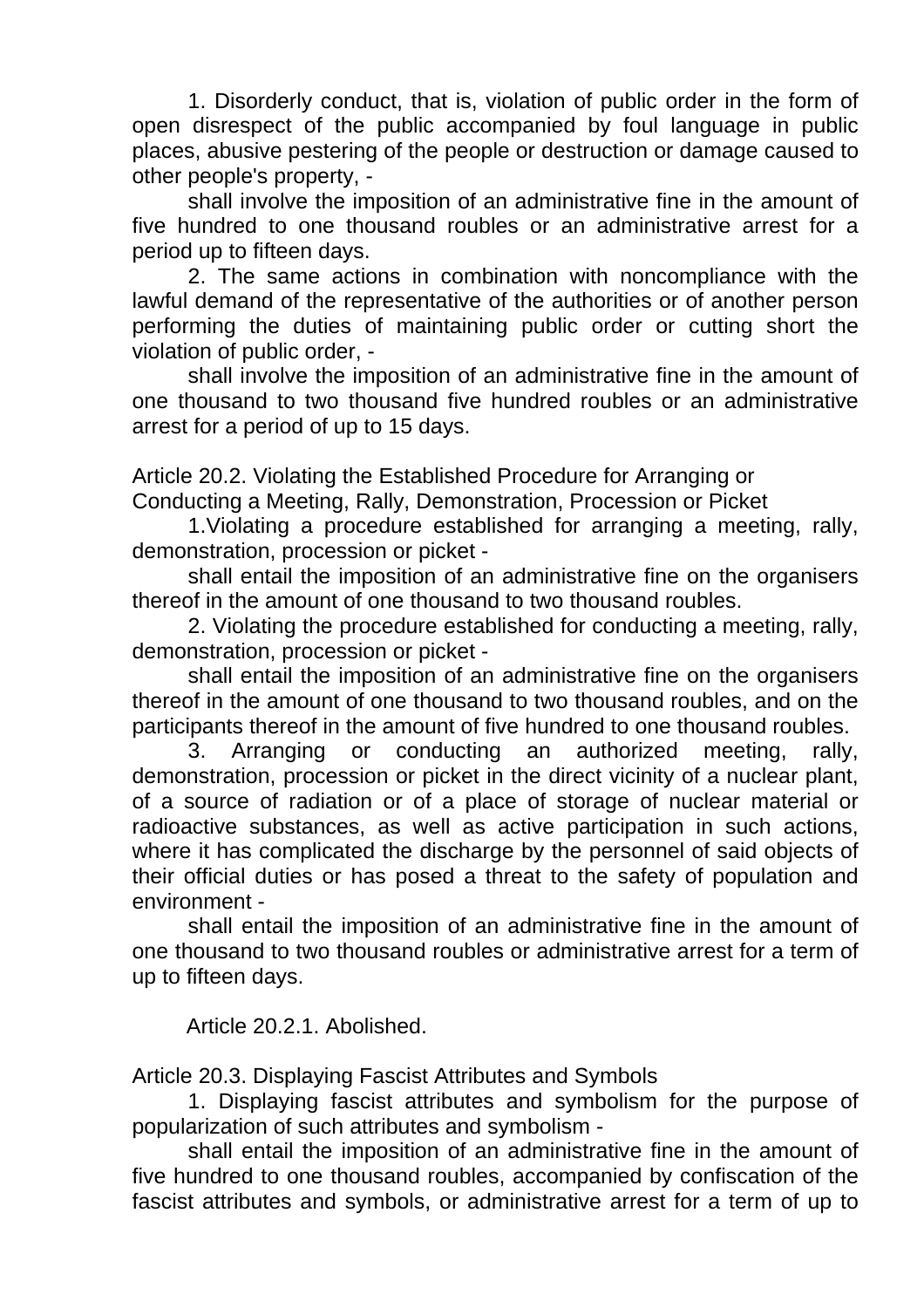fifteen days accompanied by confiscation of the fascist attributes and symbols.

2. The manufacture, marketing or the acquisition for sale of nazi attributes or symbolism or attributes or symbolism similar to nazi attributes or symbolism up to the degree of mixing, which are aimed at their propaganda, -

shall entail the imposition of the administrative of fine on citizens in the amount one thousand to two thousand five hundred roubles with the confiscation of the object of the administrative offence; on officials - from two thousand to five thousand roubles with the confiscation of the object of the administrative offence; on juridical persons - from twenty thousand to one hundred thousand roubles with the confiscation of the object of the administrative offence.

Article 20.4. Failure to Meet Fire Safety Requirements

1. Failure to meet fire safety requirements established by standards, norms and rules, except for the cases provided for by Articles 8.32 and 11.16 of this Code -

shall entail a warning or the imposition of an administrative fine on citizens in the amount of five hundred to one thousand roubles; on officials in the amount of one thousand to two thousand roubles; on persons engaged in business activity without creating a legal entity, - from one thousand to two thousand roubles or an administrative suspension of the activity for a term of up to ninety days; and on legal entities in the amount of ten thousand to twenty thousand roubles or an administrative suspension of the activity for up to ninety days.

2. The same actions committed under the conditions of a special fire prevention regimen -

shall entail the imposition of an administrative fine on citizens in the amount of one thousand to one thousand five hundred roubles, on officials in the amount of two thousand to three thousand roubles, and on legal entities in the amount of twenty thousand to thirty thousand roubles.

3. Failure to meet the requirements of standards, norms and rules of fire safety which has caused fire without inflicting grave bodily harm on an individual -

shall entail the imposition of an administrative fine on citizens in the amount of one thousand five hundred to two thousand roubles, on officials in the amount of three thousand to four thousand roubles, and on legal entities in the amount of thirty thousand to forty thousand roubles.

4. Issuing a conformity certificate in respect of products without a fire safety certificate, where a fire safety certificate is obligatory -

shall entail the imposition of an administrative fine on officials in the amount of three thousand to four thousand roubles, and on legal entities in the amount of thirty thousand to forty thousand roubles.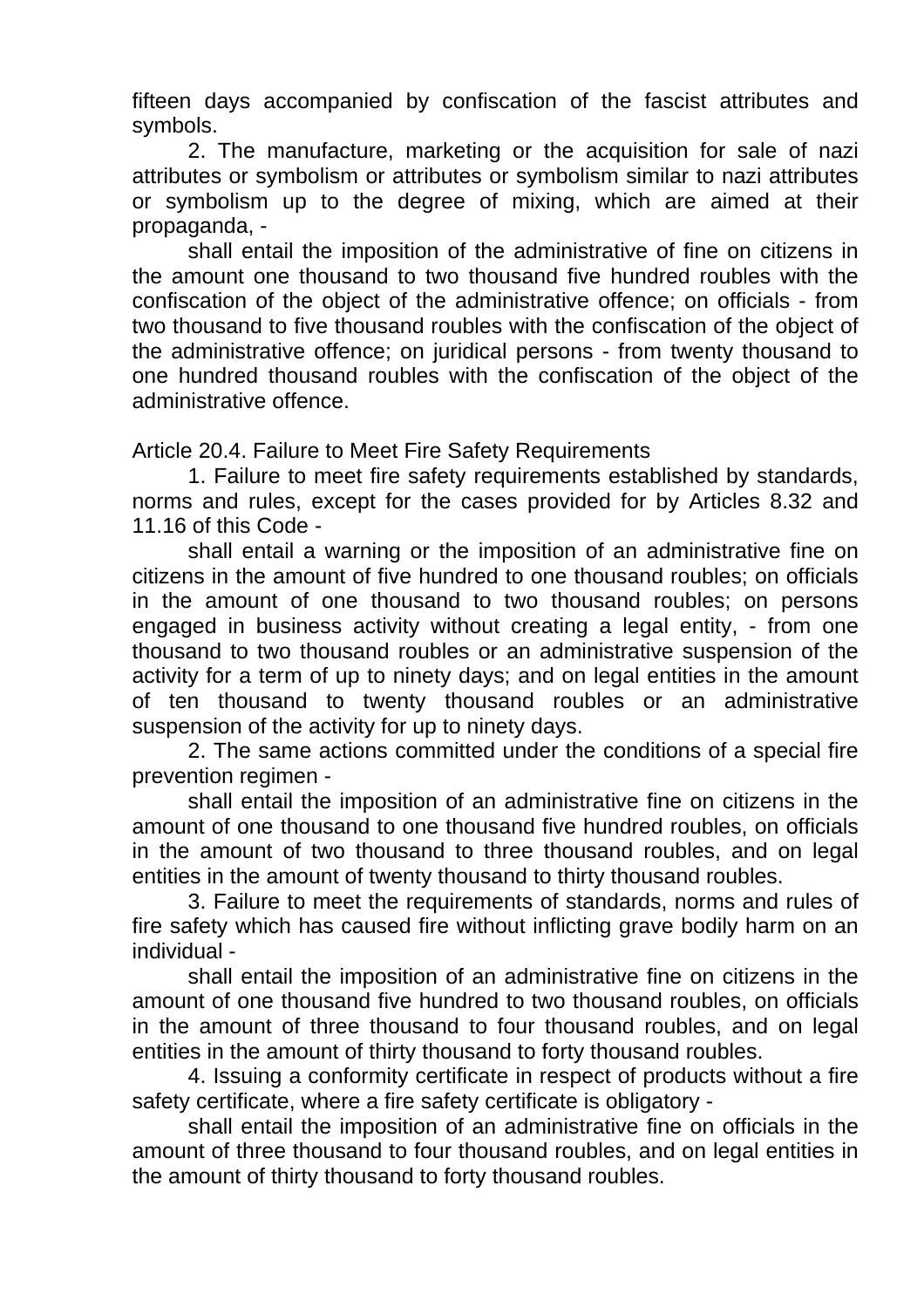5. Selling products or rendering services, subject to obligatory fire safety certification, without a conformity certificate -

shall entail the imposition of an administrative fine on officials in the amount of one thousand to two thousand roubles, and on legal entities in the amount of ten thousand to twenty thousand roubles.

6. Unauthorized blocking of the access to buildings and structures established for fire engines and facilities -

shall entail the imposition of an administrative fine on citizens in the amount of three hundred to five hundred thousand roubles, on officials in the amount of five hundred to one thousand roubles, and on legal entities in the amount of five thousand to ten thousand roubles.

Article 20.5. Failure to Meet the Demands of an Emergency State

Failure to meet the demands of an emergency state (safe for violation of curfew rules) -

shall entail the imposition of an administrative fine on citizens in the amount of five hundred to one thousand roubles or administrative arrest for a term of up to thirty days, and on officials in the amount of one thousand to two thousand roubles or administrative offence for a term of up to thirty days.

Article 20.6. Failure to Meet the Demands of Norms and Rules Regarding Prevention and Liquidation of Emergency Situations

1. Failure to discharge the duties provided for by the laws in respect of protecting the population and territories from emergency situations of natural or technological origin, as well as failure to meet the demands of norms and rules regarding the prevention of accidents and catastrophes at industrial or social facilities -

shall entail the imposition of an administrative fine on officials in the amount of four thousand to five thousand roubles, and on legal entities in the amount of forty thousand to fifty thousand roubles.

2. Failure to take measures in order to ensure the readiness of the forces and means intended for liquidation of emergency situations, as well as untimely sending to the area, where there is an emergency situation, of the forces and means stipulated by a plan of liquidating emergency situations, endorsed in the established procedure -

shall entail the imposition of an administrative fine on officials in the amount of one thousand to two thousand roubles.

# Article 20.7. Violating Civil Defense Rules

Violating the rules of operating technological management systems of civil defense and civil defense objects, or the rules of using and maintaining announcing systems, individual protection means, other special equipment and civil defense property -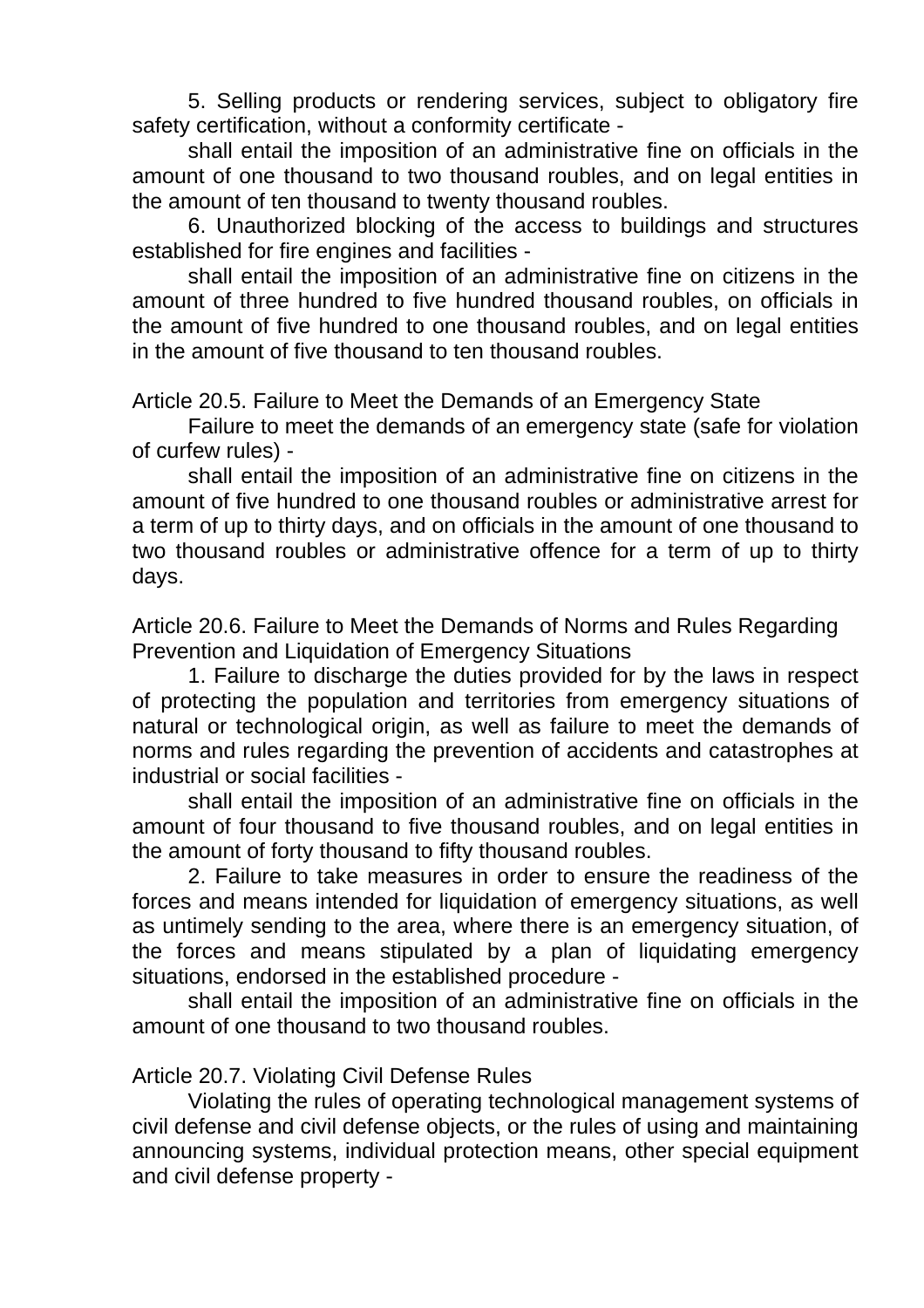shall entail the imposition of an administrative fine on officials in the amount of five hundred to one thousand roubles.

Article 20.8. Violating the Rules for Production, Sale, Collection, Exhibition, Registration, Keeping, Carrying or Destruction of Weapons and Cartridges **Therefor** 

1. Violating the rules of production , sale, storage or registration of weapons and cartridges therefor -

shall entail the imposition of an administrative fine on officials in the amount of four thousand to five thousand roubles, and on legal entities in the amount of forty thousand to fifty thousand roubles.

2. Violation by citizens of the rules of keeping, carrying or destroying weapons and cartridges therefor -

shall entail a warning or the imposition of an administrative fine in the amount of five hundred to two thousand roubles accompanied by seizure of the weapons and cartridges therefor on a compensated basis, or without such.

3. Violating the rules of collecting and exhibiting weapons and cartridges therefor -

shall entail a warning or the imposition of an administrative fine on citizens in the amount of one thousand to one thousand five hundred roubles accompanied by seizure of the weapons and cartridges therefor on a compensated basis, or without such; and on legal entities in the amount of twenty thousand to thirty thousand roubles accompanied by seizure of the weapons and cartridges therefor, or without such.

Article 20.9. Attaching to a Civilian or Office Weapon a Device for Noiseless Shooting or a Night Vision Gun-sight (Sighting System)

Attaching to a civilian or office weapon a device for noiseless shooting or a night vision gun-sight (sighting system) (except for gun-sights for hunting) the use of which is regulated by the Government of the Russian Federation -

shall entail the imposition of an administrative fine in the amount of from two thousand to two thousand five hundred roubles accompanied by confiscation of the device for noiseless shooting or the night vision gunsight (gun-sight system).

Article 20.10. Unlawful Production, Sale or Transfer of Pneumatic Weapons

Unlawful production and sale of pneumatic weapons, or transfer of pneumatic weapons having a muzzle energy of more than 7.5 joules and calibre of 4.5 mm without permission of an internal affairs body -

shall entail the imposition of an administrative fine on citizens in the amount of one thousand five hundred to two thousand roubles with or without confiscation of the pneumatic weapons; on officials in the amount of three thousand to four thousand roubles with or without confiscation of the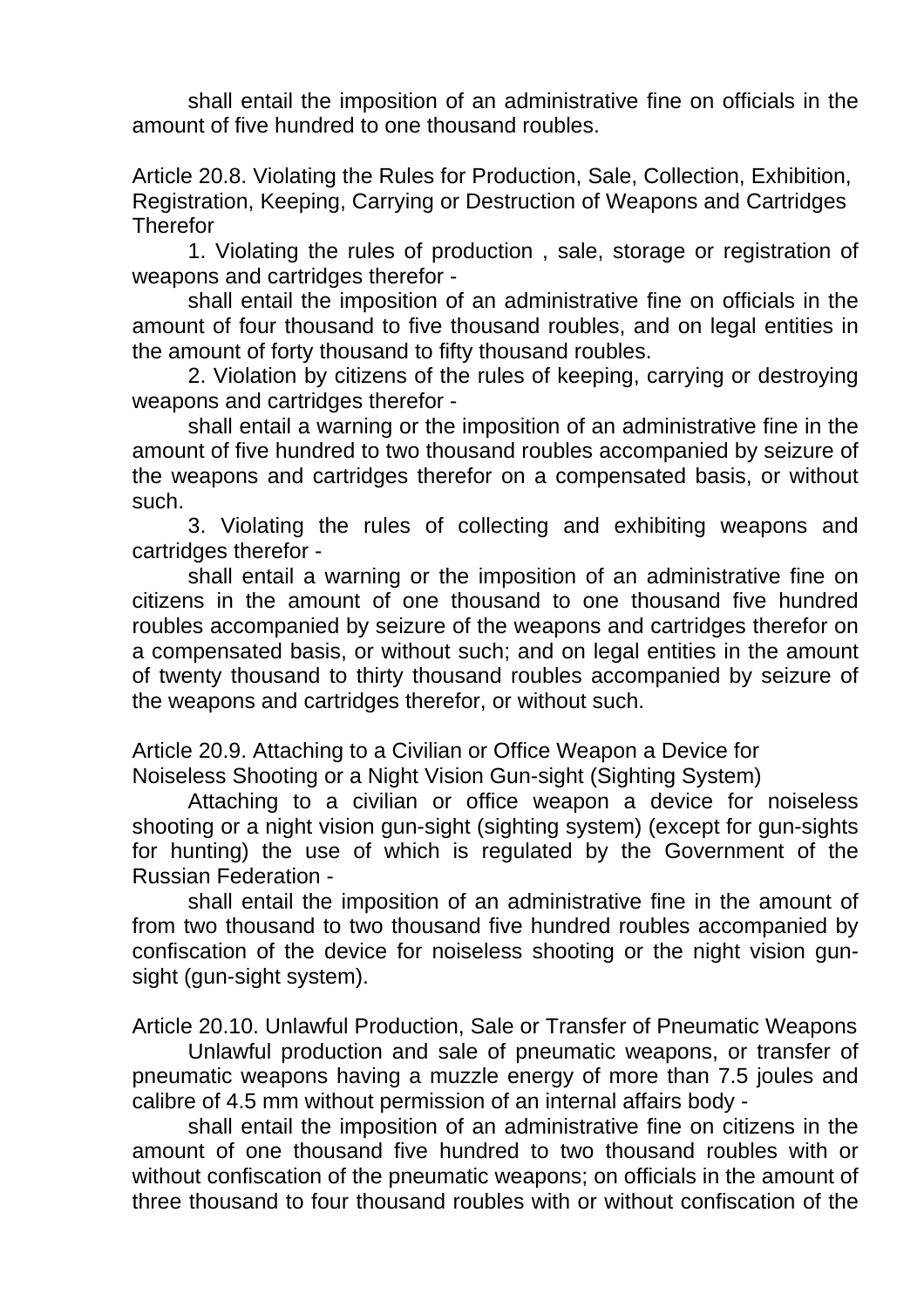pneumatic weapons, and on legal entities in the amount of thirty thousand to forty thousand roubles with or without confiscation of the pneumatic weapons.

Article 20.11. Violating the Terms for Registration (Re-registration) of Weapons or the Terms for Applying for Registration Thereof

1. Violation by a citizen of the established terms for registration of weapons acquired on the basis of licenses issued by internal affairs bodies, as well as of the established terms for extension (re-registration) of permits (current licenses) for keeping and carrying them, or the terms for applying for registration of weapons with internal affairs bodies, when a citizen changes the place of his permanent residence -

shall entail a warning or the imposition of an administrative fine in the amount of three hundred to one thousand roubles.

2. Violation by officials, responsible for the keeping and use of weapons, of the terms for applying for registration of weapons with internal affairs bodies, for extension (re-registration) of permits (open licenses) for keeping and carrying them -

shall entail the imposition of an administrative fine in the amount of one thousand to five thousand roubles.

Article 20.12. Sending Weapons, or Violating the Rules of Carriage,

Transportation of Use of Weapons and Cartridges Therefor

1. Sending weapons -

shall entail the imposition of an administrative fine in the amount of five hundred to one thousand roubles accompanied by confiscation of weapons and cartridges therefor, or without such.

2. Violating the rules of carriage and transportation of weapons and cartridges thereto -

shall entail the imposition of an administrative fine in the amount of one thousand to one thousand five hundred roubles.

3. Violating the rules of using weapons and cartridges therefor -

shall entail the imposition of an administrative fine in the amount of one thousand five hundred to two thousand roubles accompanied by seizure of the weapons and cartridges therefor on a compensated basis, or without such.

Article 20.13. Shooting at Places Which Are Not Intended for It

Shooting in populated areas and at other places which are not intended for it, as well as shooting at places which are intended for it in violation of the established rules -

shall entail the imposition of an administrative fine in the amount of up to one thousand roubles with or without confiscation of the weapons and cartridges therefor.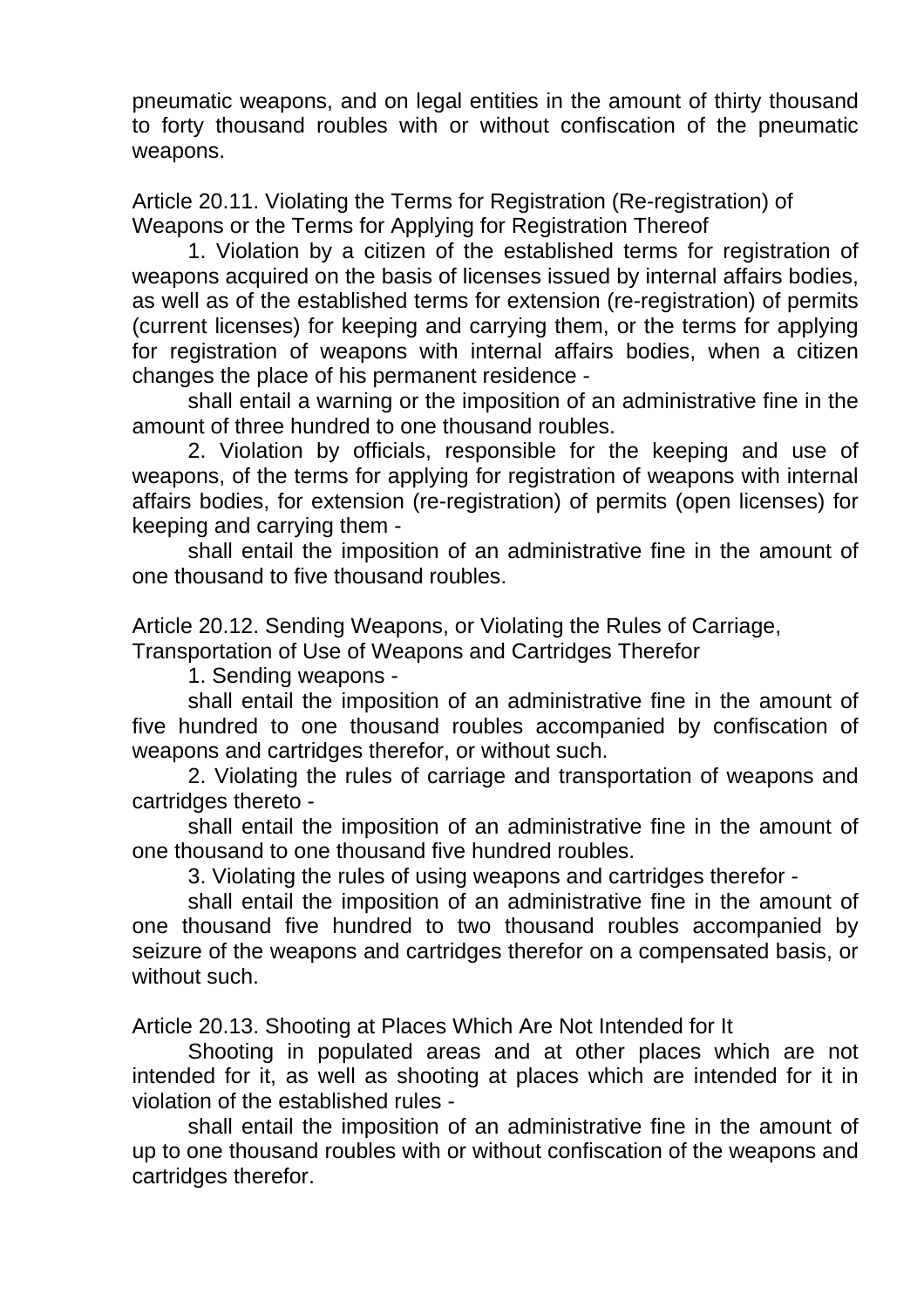Article 20.14. Violating the Rules of Certifying Weapons and Cartridges **Therefor** 

Violating the certification rules, when producing or putting in circulation weapons and cartridges therefor -

shall entail the imposition of an administrative fine on citizens in the amount of one thousand to one thousand five hundred roubles with or without confiscation of the weapons and cartridges therefor; on officials in the amount of two thousand to three thousand roubles; and on legal entities in the amount of twenty thousand to thirty thousand roubles with or without confiscation of the weapons and cartridges therefor.

Article 20.15. Sale of Mechanical Sprayers, of Aerosol and Other Devices, Containing Lachrymatory or Irritating Substances, or Equipped with Electric Shock or Spark Dischargers, without Appropriate Licenses

Sale of mechanical sprayers, of aerosol and other devices, containing lachrymatory or irritating substances, or equipped with electric shock or spark dischargers, without appropriate licenses -

shall entail the imposition of an administrative fine on citizens in the amount of two thousand to two thousand five hundred roubles accompanied by confiscation of the subjects of the administrative offence; on officials in the amount of four thousand to five thousand roubles accompanied by confiscation of the subjects of the administrative offence; and on legal entities in the amount of forty thousand to fifty thousand roubles accompanied by confiscation of the subjects of the administrative offence.

Article 20.16. Unlawful Private Detective or Guard Activities

1. Conducting private detective or guard activities without a special permit (license) -

shall entail the imposition of an administrative fine on citizens in the amount of one thousand to one thousand five hundred roubles, and on legal entities in the amount of twenty thousand to thirty thousand roubles.

2. Establishing a security service at an organisation without a special permit (license) -

shall entail the imposition of an administrative fine on the head of the organisation in the amount of four thousand to five thousand roubles.

3. Conducting by a non-state educational facility of activities aimed at training and raising qualifications of personnel for private detective or guard work without a special permit (license) -

shall entail the imposition of an administrative fine on the head of the educational facility in the amount of two thousand to three thousand roubles.

4. Rendering private detective or guard services, which are not stipulated by law or are rendered in violation of the requirements established by law -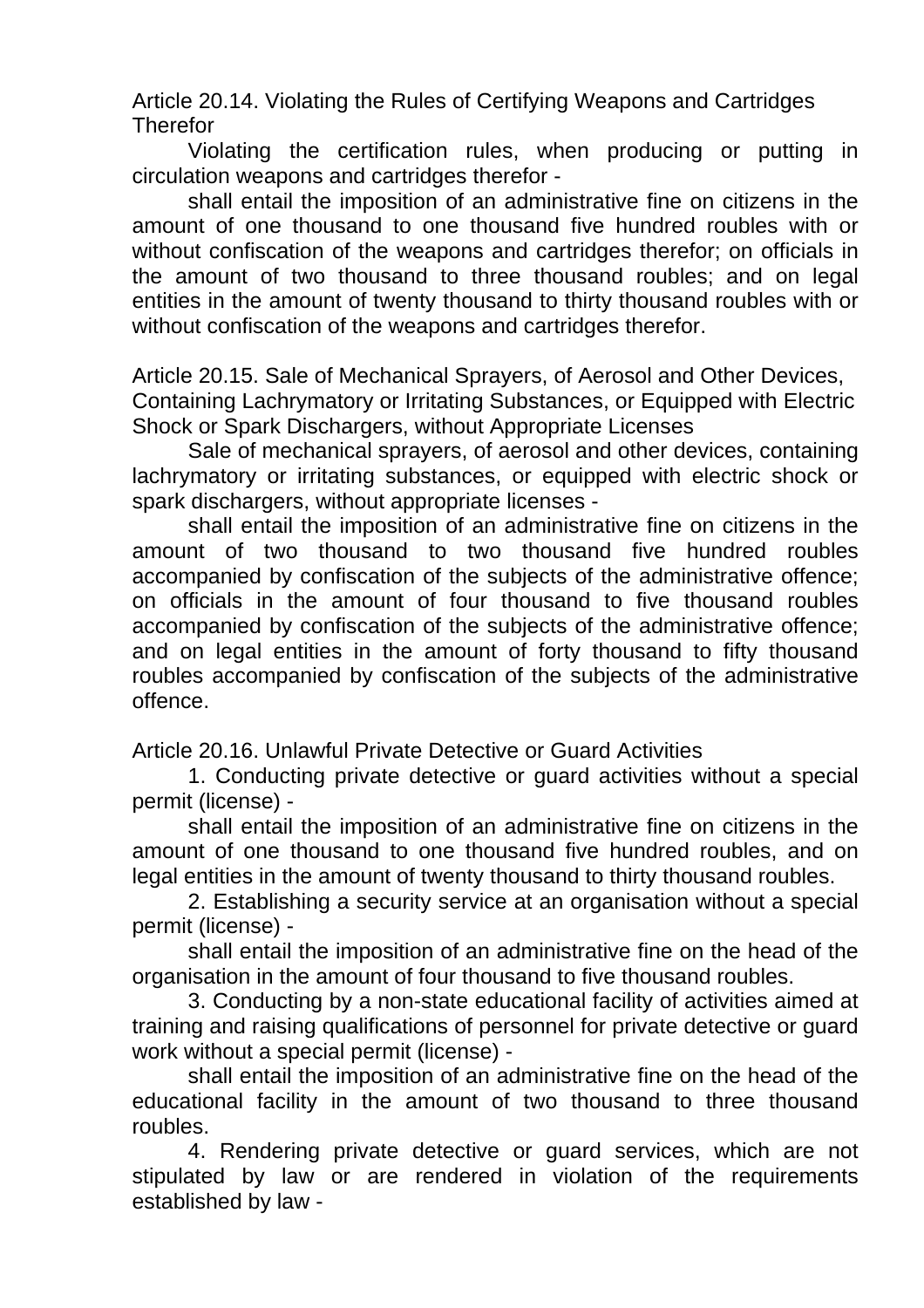shall entail the imposition of an administrative fine on private detectives (security guards) in the amount of one thousand to one thousand five hundred roubles, and on heads of the organizations engaged in private detective or guarding activities in the amount of two thousand to three thousand roubles.

Article 20.17. Violating Pass Procedures at an Object under Guard

Unauthorized penetration into an object guarded in the established procedure -

shall entail the imposition of an administrative fine in the amount of three hundred to five hundred roubles.

Article 20.18. Blocking Transport Lines

The organisation of the blocking, as well as an active participation in the blocking of transport lines -

shall entail the imposition of an administrative fine in the amount of two thousand to two thousand five hundred roubles or administrative arrest for a term of up to fifteen days.

Article 20.19. Violating the Special Regime of a Closed Administrative and Territorial Formation (CATF)

Violating the special regimen of a closed administrative and territorial formation (CATF) established by law -

shall entail the imposition of an administrative fine in the amount of one hundred to one thousand roubles.

Article 20.20. Drinking of Beer and Drinks Manufactured on Its Base and of Alcoholic and Spirituous Products or Consumption of Narcotic Drugs or Psychotropic Substances in Public Places

1. Drinking of beer and drinks manufactured on its base and also of alcoholic and spirituous products containing ethyl alcohol less than 12 per cent of the volume of finished products at children's, educational and medical organisations, on all types of public transport (general use transport) of urban and suburban communication, at organisations of culture (except for organisations or places of public catering situated therein, including without formation of a juridical person), and at physicaltraining-and-health-improving and sports facilities -

shall entail imposition of an administrative fine in an amount of one hundred to three hundred roubles.

2. Drinking of alcoholic and spirituous products containing ethyl alcohol 12 or more per cent of the volume of finished products in streets, at stadiums, in public gardens, in a transport vehicle of general use, at other public places (including those indicated in Item 1 of this Article), except for organisations of trade and public catering in which it is permitted to sell alcoholic products for consumption on the premises -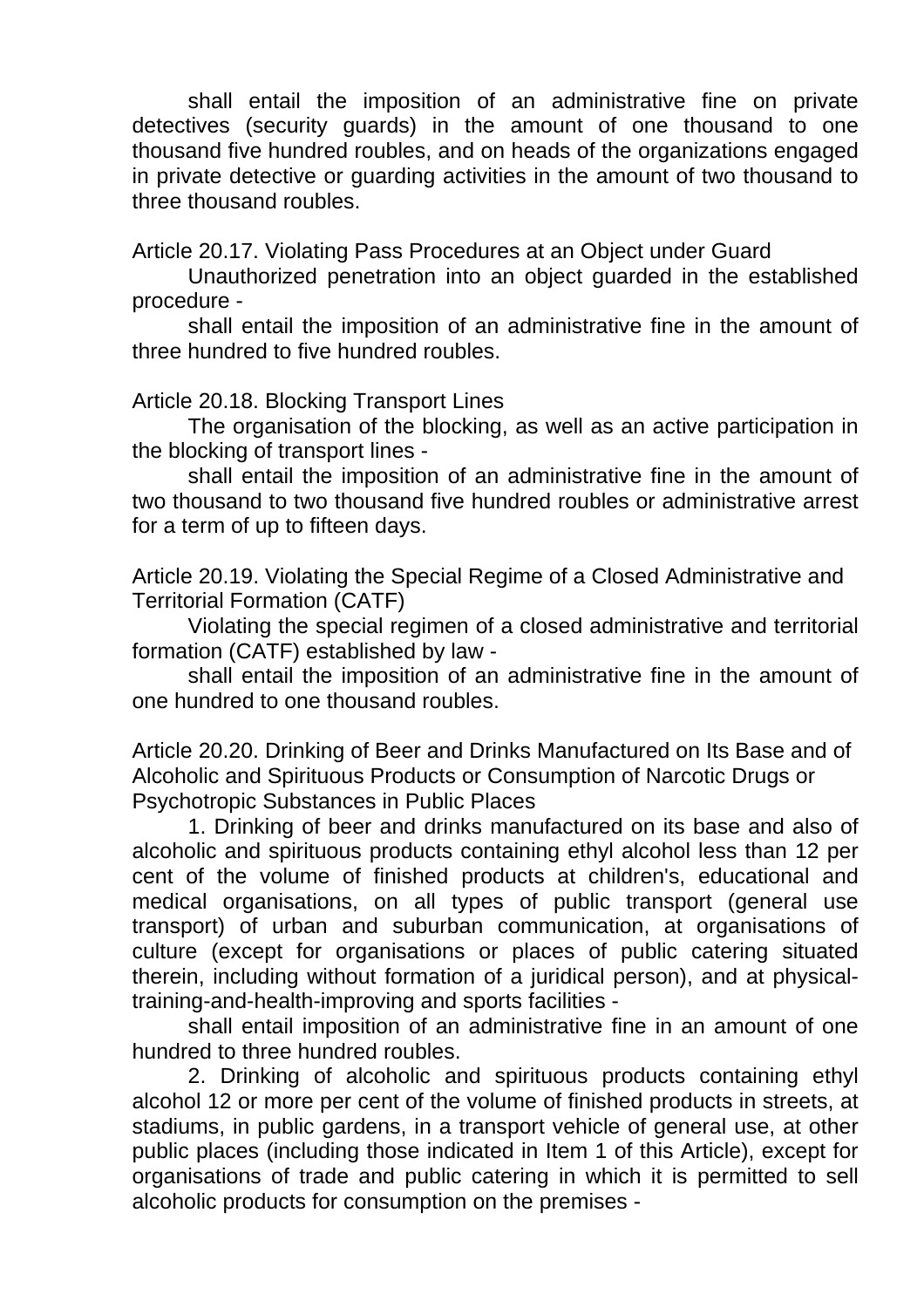shall entail imposition of an administrative fine in an amount of three hundred to five hundred roubles.

3. Consumption of narcotic drugs or psychotropic substances without a doctor's prescription or consumption of other intoxicating substances in streets, at stadiums, in public gardens, in a transport vehicle of general use and also at other public places -

shall entail imposition of an administrative fine in an amount of one thousand to one thousand five hundred roubles.

Article 20.21. Appearing in Public Places in a State of Alcoholic Intoxication

Appearing in streets, stadiums, public gardens, parks, in a public transport vehicle and in other public places in a state of alcoholic intoxication offending human dignity or public morals -

shall entail the imposition of an administrative fine in the amount of one hundred to five hundred thousand roubles or administrative arrest for a term of up to fifteen days.

Article 20.22. Appearance of Minors in a State of Alcoholic Intoxication, as well as Their Drinking of Beer and Drinks Manufactured on Its Base, Alcohol and Alcohol-Containing Products or Taking Drugs and Psychotropic Substances in Public Places

The appearance of minors of an age of less than 16 years in a state of alcoholic intoxication, as well as their drinking of beer and drinks manufactured on its base, alcohol and alcohol-containing products, their taking drugs and psychotropic substances without doctor's orders, or other stupefying substances in streets, stadiums, in public gardens, parks, in a public transport vehicle and in other public places -

shall entail the imposition of an administrative fine on parents or on other legal representatives of the minors in the amount of three hundred to five hundred roubles.

Article 20.23. Violating the Rules of Production, Storage, Sale and Acquisition of Special Technical Means Intended for Secret Obtainment of Information

1. Violating the rules of production, storage, sale and acquisition of special technical means intended for secret obtainment of information in the presence of a special permit (license) -

shall entail the imposition of an administrative fine on officials in the amount of four thousand to five thousand roubles.

2. Violating the rules of development, importation into the Russian Federation and exportation from the Russian Federation, as well as violating the procedure for certification, registration and taking stock of special technical means intended for secret obtainment of information -

shall entail the imposition of an administrative fine on citizens in the amount of two thousand to two thousand five hundred roubles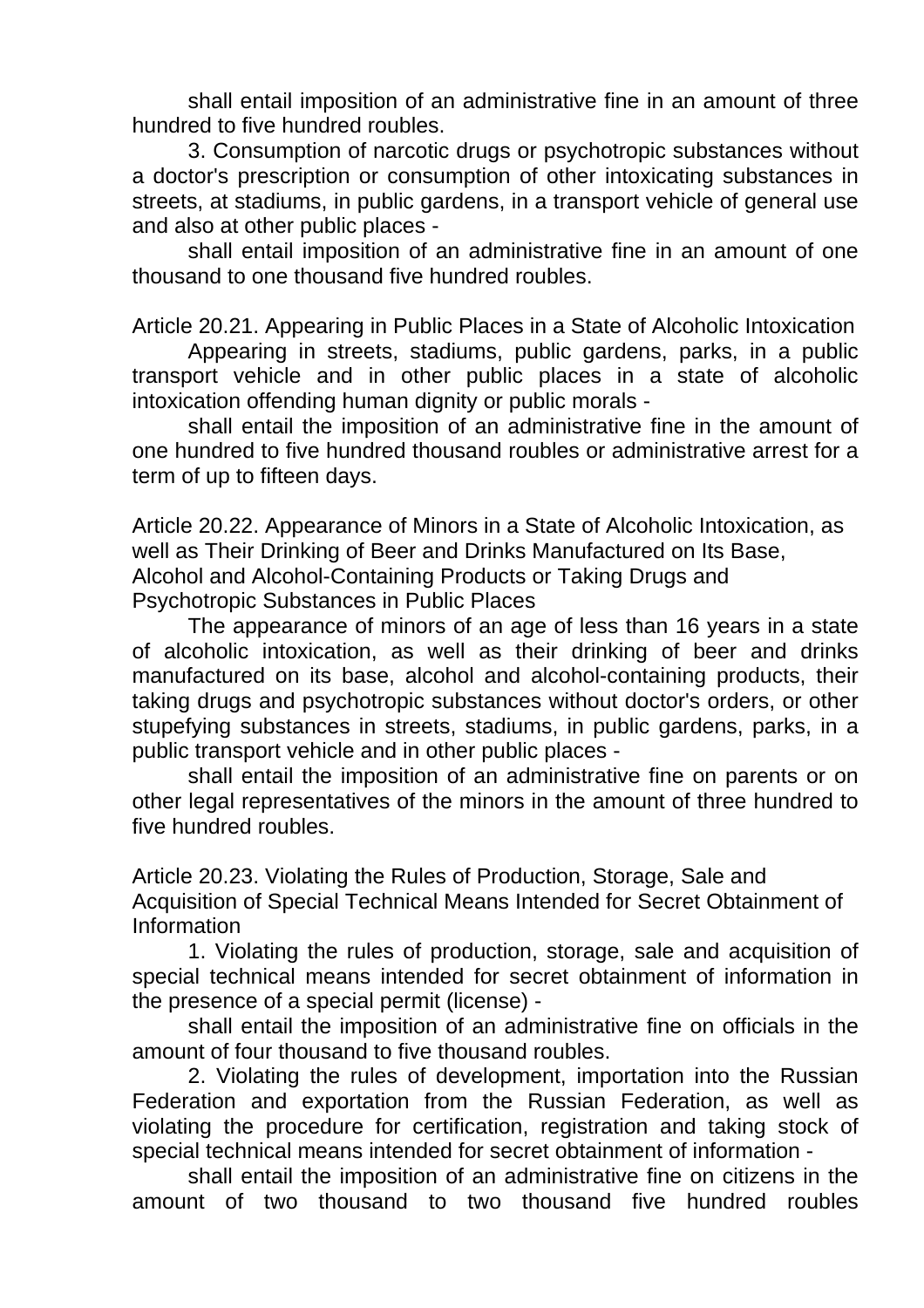accompanied by confiscation of the special technical means intended for secret obtainment of information; and on officials in the amount of three thousand to five thousand roubles accompanied by confiscation of the special technical means intended for secret obtainment of information.

Article 20.24. Unlawful Use of Special Technical Means, Intended for Secret Obtainment of Information, for Private Detective or Guard Activities

Using for private detective or guard activities special technical means which are intended for secret obtainment of information and which are not stipulated by the established lists thereof -

shall entail the imposition of an administrative fine on private detectives (security guards) in the amount of to two thousand roubles accompanied by confiscation of unlawfully used special technical means; and on heads of private organisations (societies and associations) engaged in private detective or guard activities, of security services in organisations in the amount of one thousand to two thousand roubles.

Article 20.25. Nonpayment of the Administrative Fine or Willful Departure from the Place of Serving the Administrative Arrest

1. Failure to pay the administrative fine within the time limit fixed by this Code, -

shall involve the imposition of the double amount of the unpaid administrative fine or an administrative arrest for a period of up to fifteen days.

2. Willful departure from the place of serving an administrative arrest shall involve an administrative arrest for a period of up to fifteen days.

Article 20.26. Unauthorized Termination of Work as a Means of Settling a Collective or Individual Labour Dispute

1. Unauthorized termination of work or leaving a working place, as a means of settling a collective or individual labour dispute, by a person ensuring the safety of an appropriate type of activities for the population, where such actions (omissions) are prohibited by federal law -

shall entail the imposition of an administrative fine in the amount of one thousand to one thousand five hundred roubles.

2. Organisation of the actions (omissions), provided for by Part 1 of this Article -

shall entail the imposition of an administrative fine in the amount of one thousand five hundred to two thousand five hundred roubles.

Article 20.27. Breach of the Legal Regime of a Counter-Terrorist Operation

1. Non-submission to a legal demand of an official of a federal security service body concerning the observance of measures and temporary limitations established on the territory (facility) within which (on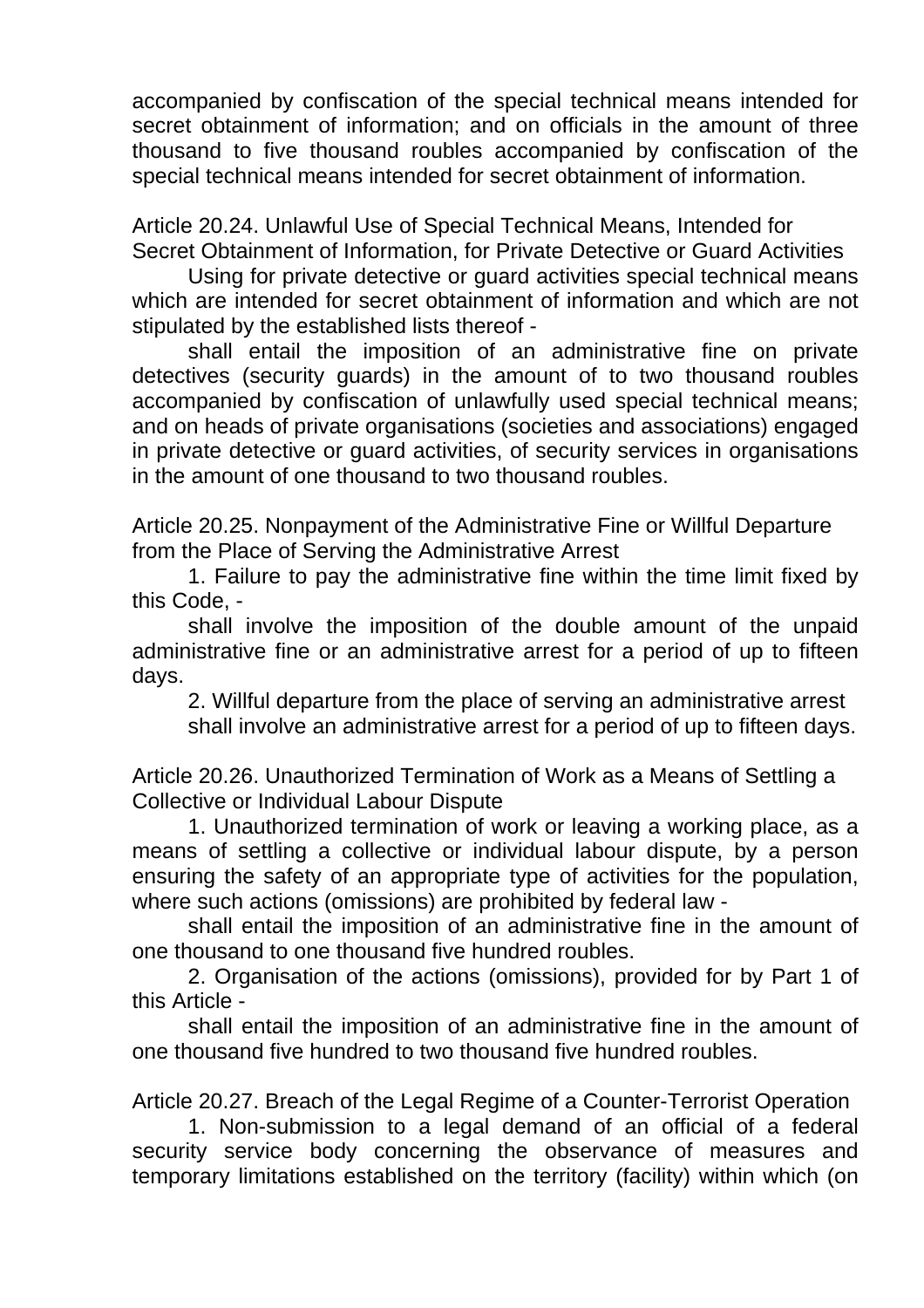which) the legal regime of a counter-terrorist operation has been introduced -

shall cause the imposition of an administrative fine on citizens in an amount of up to five hundred roubles; on officials from one thousand to three thousand roubles; on legal entities from five thousand to ten thousand roubles.

2. An unauthorised entry or an attempt to enter a territory (facility) within which (on which) the legal regime of a counter-terrorist operation has been introduced -

shall cause the imposition of an administrative fine on citizens in an amount of five hundred to one thousand roubles.

3. Impeding the implementation of a counter-terrorist operation -

shall cause the imposition of an administrative fine on citizens in an amount of one thousand to two thousand roubles or an administrative arrest for a term of up to 15 days; on officials from three thousand to five thousand roubles or an administrative arrest for a term of up to 30 days; on legal entities from ten thousand to thirty thousand roubles.

4. A breach by the editor-in-chief or the editorial board of a mass medium, by an organisation carrying out television and/or radio broadcasting, or by another organisation that issues or disseminates mass media of the terms and conditions for covering a counter-terrorist operation established by the legislation of the mass media -

shall cause the imposition of an administrative fine on citizens in an amount of five hundred to two thousand roubles; on officials from one thousand to five thousand roubles; on legal entities from thirty thousand to one thousand roubles.

Article 20.28. Organisation of Activity of a Non-government or Religious Association in Whose Respect a Decision Has Been Taken to Suspend Its **Activity** 

The organisation of activity of a non-government or religious association in whose respect a decision has been taken to suspend its activity and also the participation in such activity -

shall entail the imposition of a fine on the organisers in an amount of one thousand to two thousand roubles; on the participants - of five hundred to one thousand roubles.

Article 20.29. Production and Dissemination of Extremist Materials

Mass dissemination of extremists materials included into a published official list of extremist materials, as well as their production or keeping for the purpose of mass dissemination -

shall entail imposition of an administrative fine upon individuals in the amount from one thousand to three thousand roubles or and an administrative arrest for a term up to fifteen days accompanied by confiscation of the said materials and equipment used for their production,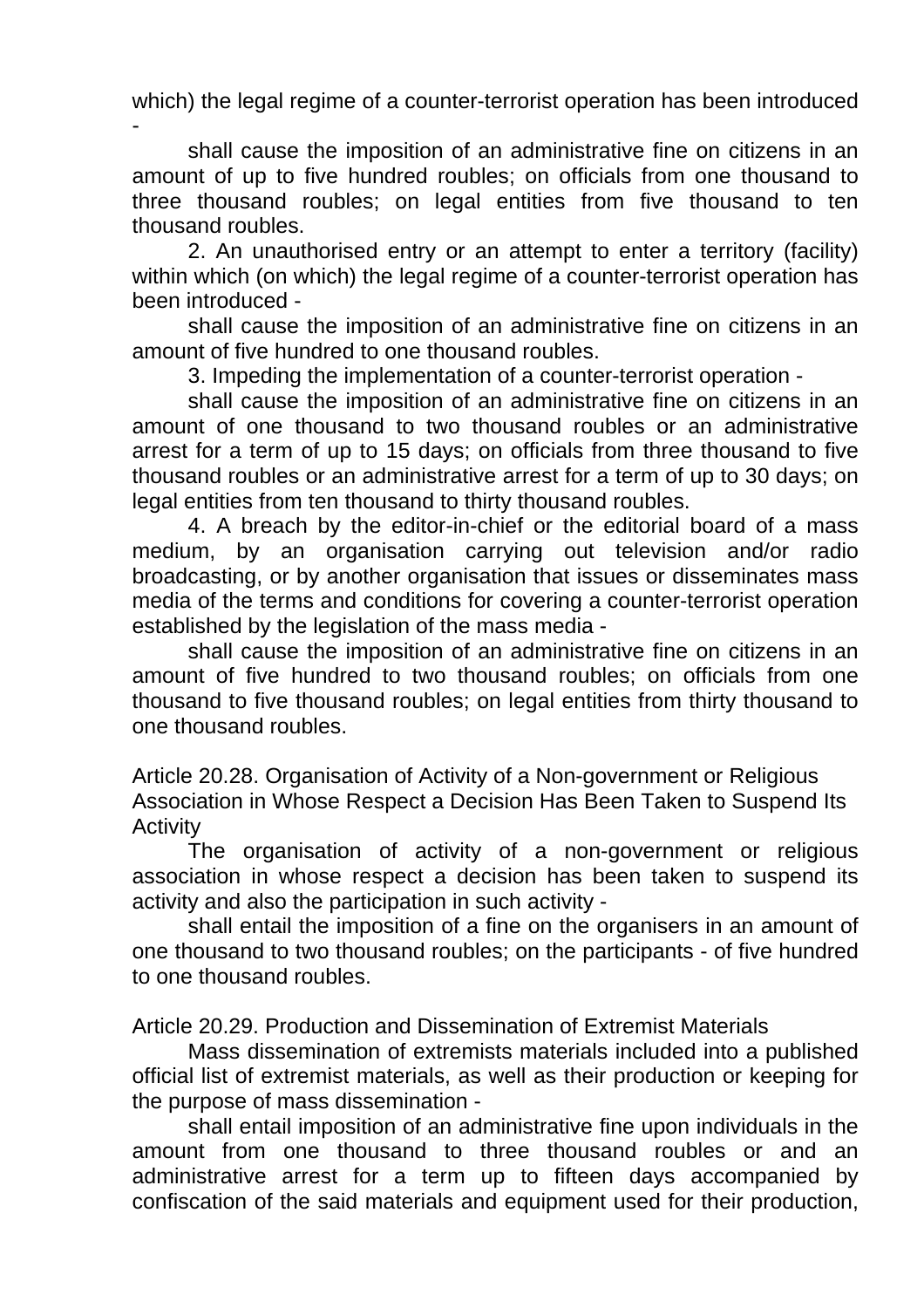upon officials from two thousand to five thousand roubles accompanied by confiscation of the said material and equipment used for production thereof and upon legal entities from fifty thousand to one hundred thousand roubles or an administrative suspension of their activities for a term up to ninety days accompanied by confiscation of the said materials and equipment used for production thereof.

Chapter 21. Administrative Offences in Military Registration

Article 21.1. Failure to Submit to a Military Registration and Enlistment Office, or to Any Other Agency Engaged in Military Registration, Lists of Citizens Subject to Primary Military Registration

Failure of the head or of any other official of an organisation, as well as of an official of a local self-government body responsible for military registration, to submit within the established term lists of citizens subject to primary military registration to a military registration and enlistment office, or to any other body engaged in military registration -

shall entail the imposition of an administrative fine in the amount of three hundred to one thousand roubles.

Article 21.2. Failure to Notify Citizens of Their Summoning by Subpoena to a Military Registration and Enlistment Office, or to Any Other Agency Engaged in Military Registration

Failure of the head or of any other official of an organisation, as well as of an official of a local self-government body responsible for military registration, to notify citizens of their summoning by subpoena to a military registration and enlistment office, or to any other agency engaged in military registration, as well as failure to provide citizens with an opportunity to appear in due time at a military registration and enlistment office, or at any other agency, engaged in military registration, when summoned by a subpoena thereof -

shall entail the imposition of an administrative fine in the amount of five hundred to one thousand roubles.

Article 21.3. Untimely Submission of Data about Changes in the Composition of Citizens, Having Permanent Residence, or of Citizens Staying for More than Three Months at a Place of Temporary Residence, Who Are Subject to Military Registration

Failure of the head of an organisation, or of any other official responsible for military registration in an organisation engaged in maintenance of living premises, to submit within the established term to a military registration and enlistment office or to any other agency, engaged in military registration, data about changes in the composition of citizens, having permanent residence, or of citizens staying for more than three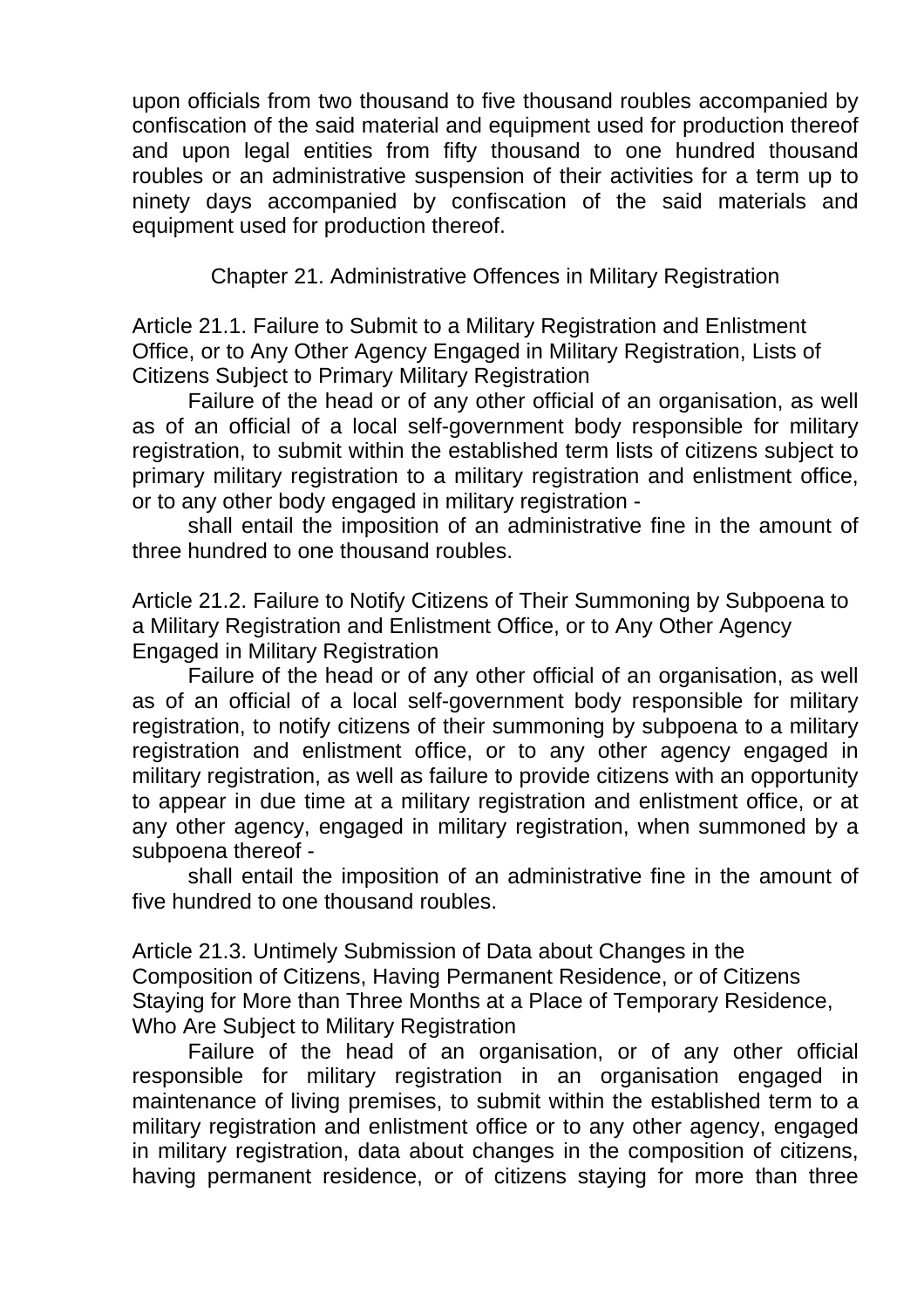months at a place of temporary residence, who are subject to military registration -

shall entail the imposition of an administrative fine in the amount of three hundred to one thousand roubles.

Article 21.4. Failure to Submit Data about Citizens Who Are Subject to Military Registration

1. Failure of an official of an agency of the state service of medicosocial expertise to submit within the established term data about recognizing citizens, who are subjects to military registration, as disabled persons to a military registration and enlistment office, or to any other agency engaged in military registration -

shall entail the imposition of an administrative fine in the amount of three hundred to five hundred roubles.

2. Failure of an official of a civil registration agency to submit within the established term data about introducing changes to civil registration records concerning citizens who are subjects to military registration to a military registration and enlistment office, or to any other body engaged in military registration -

shall entail the imposition of an administrative fine in the amount of three hundred to five hundred roubles.

3. Failure of the head of an organisation, or of other official responsible for military registration therein, to submit to a military registration and enlistment office, or to any other agency engaged in military registration, data about recruited (accepted for training) or dismissed (expelled from educational institutions) citizens who are subjects to military registration, but are not so registered -

shall entail the imposition of an administrative fine in the amount of three hundred to one thousand roubles.

Article 21.5. Failure of Citizens to Discharge Their Duties, as Regards Military Registration

Failure of a citizen, who is subject to military registration, to appear in due time at the established place without good reason, when summoned by (summoned by a subpoena of) a military registration and enlistment office, or by any other agency engaged in military registration, as well as a citizen's departure to new places of residence or to a place of temporary stay for a term of more than three months, or his exit from the Russian Federation for a term of more than six months, without removal from the military register, or his arrival at new places of residence or to a place of temporary stay, or return to the Russian Federation without getting registered within the established term, as well as his failure to notify within the established term a military registration and enlistment office, or other agency engaged in military registration, at the place of residence about changes of marital status, education, place of employment or position,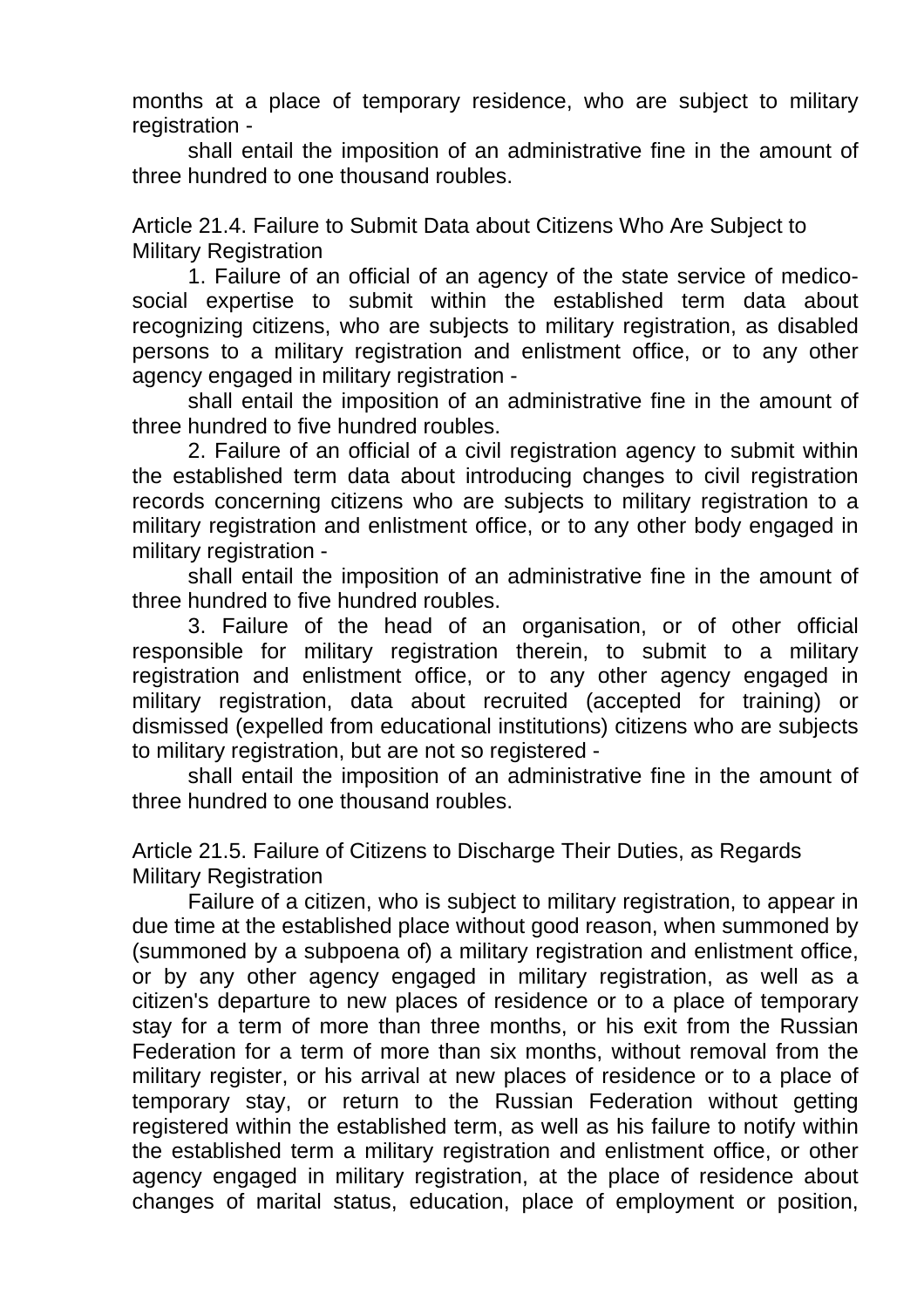place of residence within the limits of a district, of a town which is not divided into districts, or of any other municipal formation -

shall entail a warning or the imposition of an administrative fine in the amount of one hundred to five hundred roubles.

# Article 21.6. Avoiding Physical Examination

Avoidance by a citizen of a physical examination, ordered by a commission for military registration of citizens, or of a medical examination ordered by a recruitment commission -

shall entail a warning or the imposition of an administrative fine in the amount of one hundred to five hundred roubles.

Article 21.7. Willful Damage or Loss of Military Registration Documents

Willful damage or destruction of a military serviceman's identity card or an identity card of a citizen, subject to conscription, or negligent keeping of a military serviceman's identity card or an identification card of a citizen, subject to conscription, which has caused the loss thereof -

shall entail a warning or the imposition of an administrative fine in the amount of one hundred to five hundred roubles.

Section III. Judges, Bodies and Officials Authorized to Try Cases Concerning Administrative Offences

Chapter 22. General Provisions

Article 22.1. Judges and Bodies Authorized to Try Cases Concerning Administrative Offences

1. Cases concerning the administrative offences provided for by this Code shall be tried within the scope of the jurisdiction established by Chapter 23 of this Code:

1) by judges (justices of the peace);

2) by commissions for cases involving minors and protection of their rights;

3) by federal executive bodies, or institutions, structural subdivisions and territorial agencies thereof, as well as by other state bodies so authorized, regarding the tasks set for them and the functions entrusted to them by federal laws or by normative legal acts of the President of the Russian Federation and the Government of the Russian Federation.

2. Cases concerning the administrative offences, provided for by the laws of the subjects of the Russian Federation, shall be tried within the scope of authority established by these laws:

1) by justices of the peace;

2) by commissions for cases involving minors and for protection of their rights;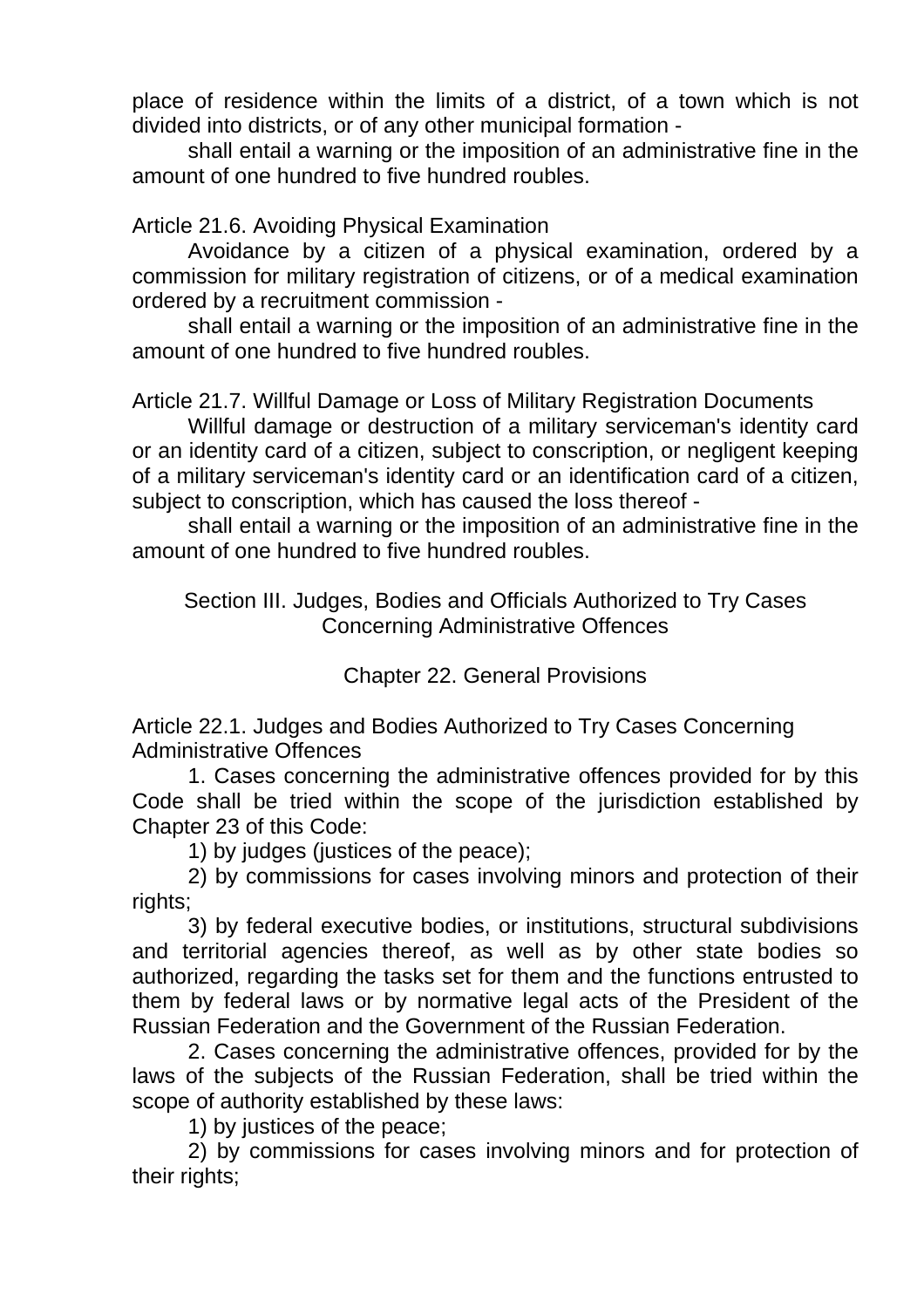3) by authorized agencies and institutions of executive bodies of the subjects of the Russian Federation;

4) by administrative commissions or by other collegiate bodies established in compliance with the laws of the subjects of the Russian **Federation** 

## Article 22.2. Authority of Officials

1. Cases concerning the administrative offences provided for by this Code, shall be tried within the scope of the authority of the officials, indicated in Chapter 23 of this Code, on behalf of the bodies indicated in Item 3 of Part I of Article 22.1 of this Code. The following persons shall be authorized to try cases concerning administrative offences on behalf of appropriate bodies:

1) heads of appropriate federal executive bodies and of institutions thereof, as well as their deputies;

2) heads of structural subdivisions and territorial agencies of appropriate federal executive bodies, as; well as their deputies;

3) other officials exercising supervisory or control functions in compliance with federal laws or normative legal acts of the President of the Russian Federation or the Government of the Russian Federation.

2. Cases concerning the administrative offences, provided for by the laws of the subjects of the Russian Federation, shall be tried on behalf of the bodies indicated in Item 3 of Part 2 of Article 22.1 of this Code by authorized officials of executive bodies of the subjects of the Russian Federation.

3. Officials authorized to try cases concerning administrative offences shall have this authority in full, if not otherwise provided for by Chapter 23 of this Code.

Article 22.3. Jurisdiction of Cases Concerning Administrative Offences in the Event of Abolishing, Reorganising or Renaming Bodies (Posts of Officials) Authorized to Try Cases Concerning Administrative Offences

1. In the event of abolishing a body, institution, structural subdivisions or territorial agencies thereof, the post of the official, indicated in Chapter 23 of this Code or in a law of a subject of the Russian Federation, cases within the scope of their jurisdiction, pending the introduction of appropriate amendments and additions to this Code or to the law of the subject of the Russian Federation, shall be tried by judges.

2. In the event of transformation or of other reorganisation, as well as of reassignment of a body, institution, structural subdivisions or territorial agencies thereof, indicated in Chapter 23 of this Code or in a law of a subject of the Russian Federation, cases concerning administrative offences, pending the introduction of appropriate amendments and additions to this Code or to the law of the subject of the Russian Federation, shall be tried by the body, institution, structural subdivisions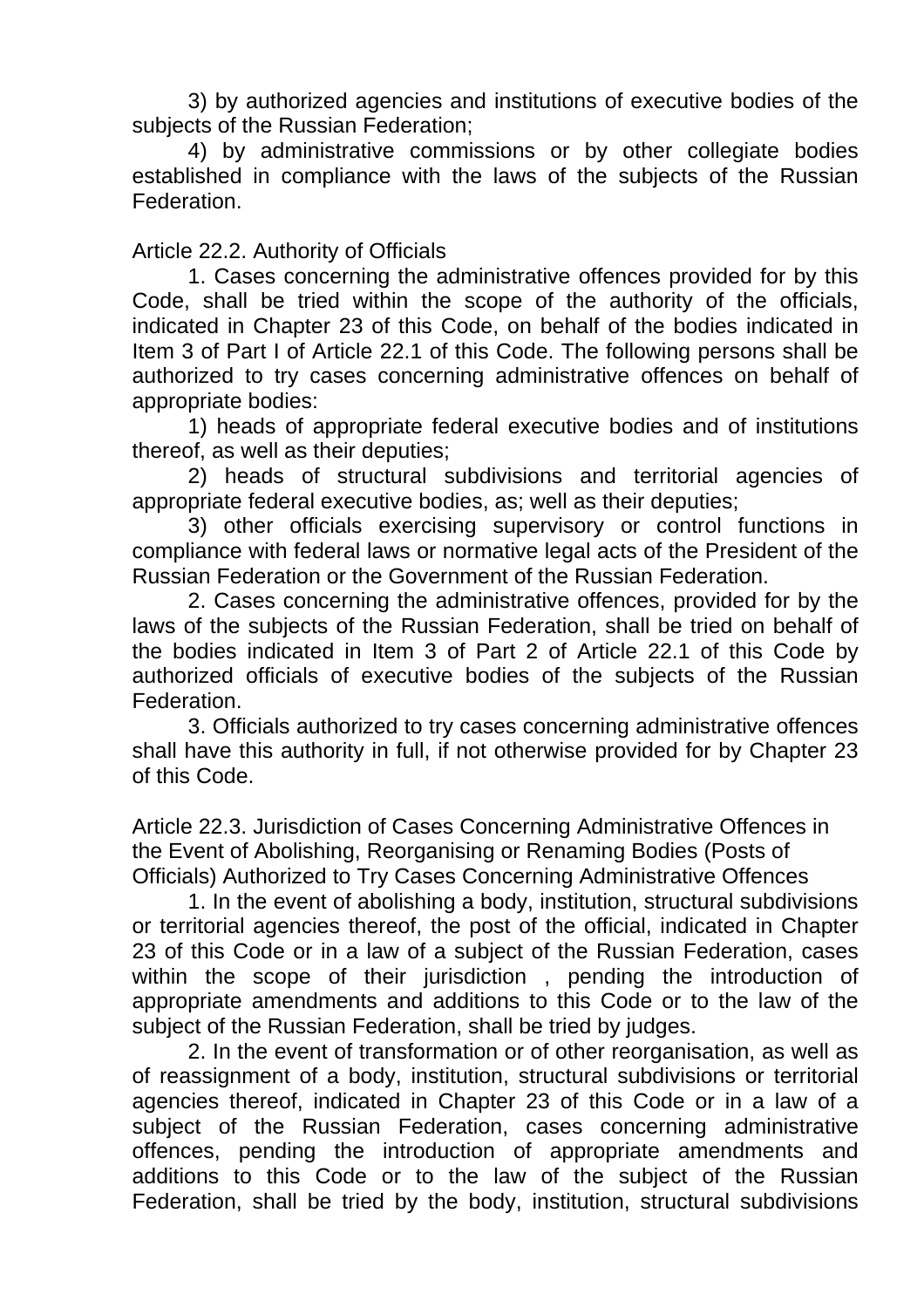and territorial agencies thereof, which said functions have been transferred to.

3. In the event of renaming a body, institution, structural subdivisions and territorial agencies thereof, or the post of an official, indicated in Chapter 23 of this Code or in a law of a subject of the Russian Federation, officials of this body, institution, structural subdivisions or territorial agencies thereof, shall continue to exercise their powers connected with consideration of cases concerning administrative offences, pending the introduction of appropriate amendments to this Code or to the law of the subject of the Russian Federation.

# Chapter 23. Judges, Bodies and Officials Authorized to Try Cases Concerning Administrative Offences

Article 23.1. Judges

1. Judges shall try cases concerning the administrative offences provided for by Articles from 5.1 to 5.26, by Part 2 of Article 5.27, by Articles from 5.37 to 5.43, from 5.45 to 5.52, 5.56, 6.1, 6.2, 6.8, 6.9, from 6.11 to 6.14, 6.15, 7.5, 7.12, 7.15, 7.17, 7.24, 7.27, 7.28, Part 2 of Article 7.31, Part 2 of Article 8.28, by Parts 3 and 4 of Article 8.40, Part 3 of Article 9.1, Articles 9.13, 9.14, 10.11, by Par 4 of Article 11.17, by Articles 11.21, 11.22, 11.24, the fourth part of Article 12.2, the first and second parts of Article 12.4, the third-sixth parts of Article 12.5, by Part 2 of Article 12.7, Article 12.8, Part 3 of Article 12.10, Part 4 of Article 12.15, Article 12.26, Parts 2 and 3 of Article 12.27, Article 12.35, by Parts 1 and 2 of Article 13.5, by Articles 13.10, 13.11, by Part 5 of Article 13.12, Articles 13.14 to 13.16, 13.20, 13.21, 13.23, 14.1, from 14.10 to 14.14, by Parts 1 and 2 of Article 14.16, by Parts 1, 3 and 4 Article 14.17, Articles 14.18, 14.23, Parts 1, 2 and 4 of Article 14.25, Article 14.27, Parts 1 and 5 of Article 14.34, by Articles from 15.3 to 15.12, 15.26, Part 2 of Article 16.1, Articles 17.1 to 17.13, the second part of Article 17.14, Articles from 18.11 to 18.13, 19.1, by Parts 1 and 3 of Article 19.3, by Parts 1 and 3 of Article 19.4, by Part 1 of Article 19.5, by Articles 19.6, 19.7, 19.9, from 19.11 to 19.13, by Parts 1 and 2 of Article 19.19, by Articles 19.20, 19.21, 19.23, 19.26, 20.2, 20.3, from 20.5 to 20.7, 20.9, 20.15, 20.18, 20.19, 20.23, by Article 20.24 (in respect of private detectives (security guards), by Articles from 20.25 to 20.29 of this Code.

2. Cases concerning the administrative offences provided for by Part 1 of Article 5.27, Articles 5.53, 6.3 - 6.6, 6.13, 8.2 and 8.3, by Part 2 of Article 8.6, by Part 2 of Article 8.12, by Part 2 of Article 8.13, by Part 1 of Article 8.14, by Articles 8.17 to 8.20, by Parts 1 and 3 of Article 8.21, by Parts 2 and 3 of Article 8.31, by Parts 2 and 3 of Article 8.26, 8.34, 8.35, 8.37 - 8.39, 9.1 - 9.5, 9.9, 9.11, 10.3, 10.6, 10.8, 11.5, 11.7, 11.9, 11.20, by Part 2 of Article 12.2, by Part 4 of Article 12.9, by Part 1 of Article 12.10, by Part 2 of Article 12.17, by Parts 1 and 2 of Article 12.21.1, Part 1 of Article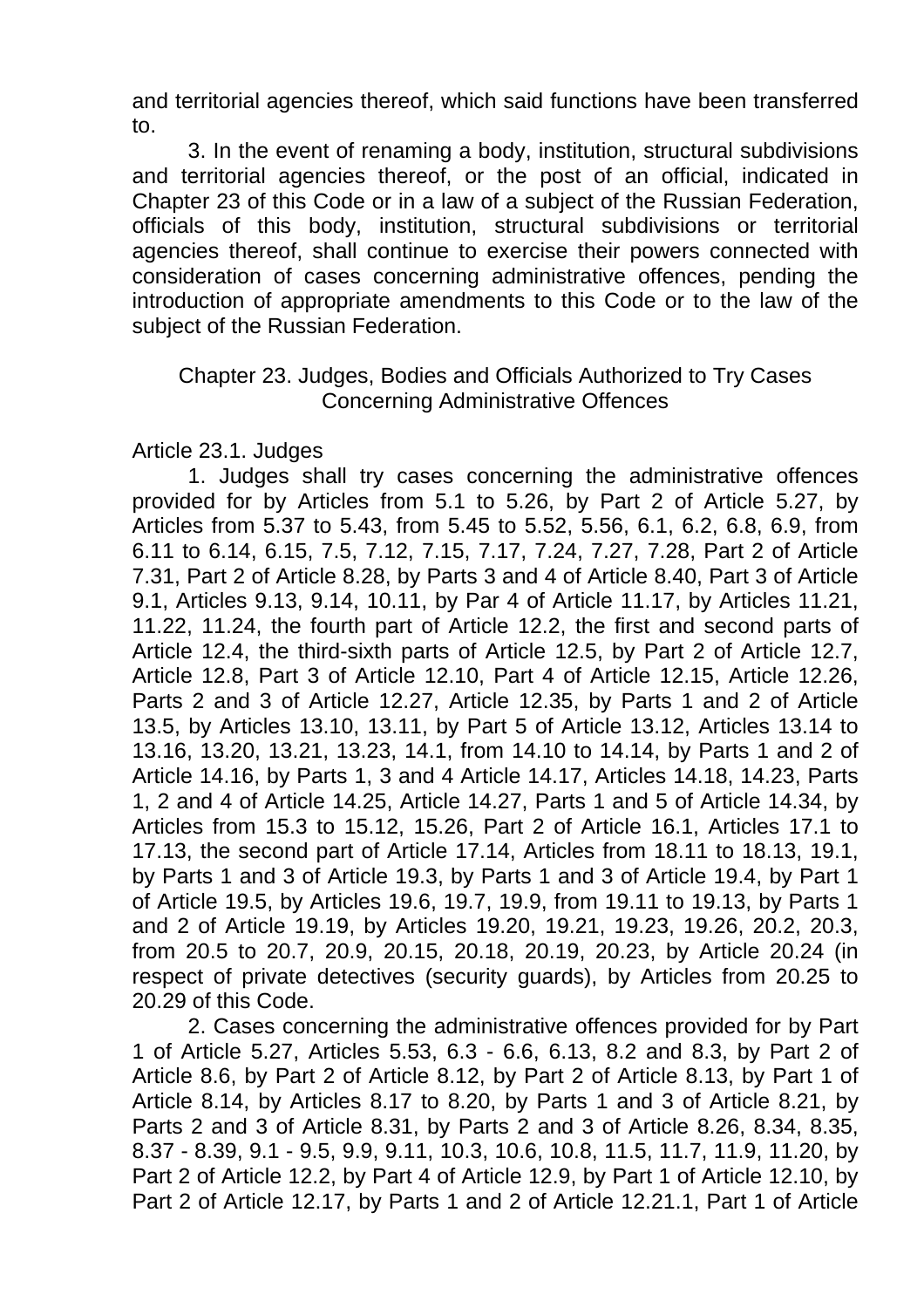12.21.2, by Article 12.24, by Part 2 of Article 12.27, by Articles from 13.1 to 13.4, 13.6 - 13.8, by Parts 2 and 4 of Article 13.12, by Articles 13.13, 13.22, 14.2, by Part 2 of Article 14.4, by Parts 3 and 4 of Article 14.16, by Part 1 of Article 14.20, Articles 14.26, 14.29, 14.31-14.33, 15.27, Parts 1 and 3 of Article 16.1, Article 16.2, Part 2 of Article 16.3, Article 16.7, Part 1 of Article 16.9, Article 16.16, Part 1 of Article 16.18, Parts 1 - 3 of Article 16.19, Part 1 of Article 16.20, Article 16.21, by parts 2 and 3 of Article 18.1, by Part 2 of Article 18.3, by Part 2 of Article 18.4, by Articles 18.7, 18.8, 18.10, 18.15- 18.17, by Item 2 of Article 19.3, by Parts 2-2.3, 2.6, 3 and 6 of Article 19.5, by Article 19.24, Part 1 of Article 19.27, by Article 20.1, by Part 1 of Article 20.4, Parts 2 and 3 of Article 20.8, by Article 20.10, by Parts 1 and 3 of Article 20.12, by Articles 20.13, 20.14 and 20.21 of this Code, shall be considered by judges , if the body or the official, which has received a case concerning such administrative offences, transfers it to a judge for consideration.

3. Cases concerning administrative offences, indicated in Parts 1 and 2 of this Article and committed by military servicemen or citizens called up for military refresher training, shall be tried by garrison military tribunals.

Cases concerning the administrative offences, which are indicated in Parts 1 and 2 of this Article and which are tried in the form of an administrative investigation, as well as cases concerning the administrative offences which entail an administrative deportation from the Russian Federation or an administrative suspension of the activity, shall be considered by judges of district courts.

Judges of arbitration courts shall consider cases concerning the administrative offences provided for by Articles 6.14, 7.24, 9.4, 9.5, 14.1, from 14.10 to 14.14, by Parts 1 and 2 of Article 14.16, by Parts 1,3 and 4 of Article 14.17, by Articles 14.18, 14.23, 14.27, 14.31-14.33, 15.10, the second part of Article 17.14 by Part 6 of Article 19.5 and by Parts 1 and 2 of Article 19.19 of this Code, committed by legal entities, as well as by individual businessmen.

All other cases concerning the administrative offences indicated in Parts 1 and 2 of this Article, shall be tried by justices of the peace.

Article 23.2. Commissions for Cases Involving Minors and Protection of **Their Rights** 

1. District (town) commissions for cases of minors and protection of their rights and such district commissions in cities shall try cases concerning the administrative offences committed by minors, as well as cases concerning the administrative offences provided for by Articles 5.35, 5.36, 6.10 and 20.22 of this Code.

2. Cases concerning the administrative offences provided for by Article 11.18 of this Code, as well as cases concerning administrative offences related to road traffic, shall be tried by commissions for cases involving minors and protection of their rights, if the body or the official,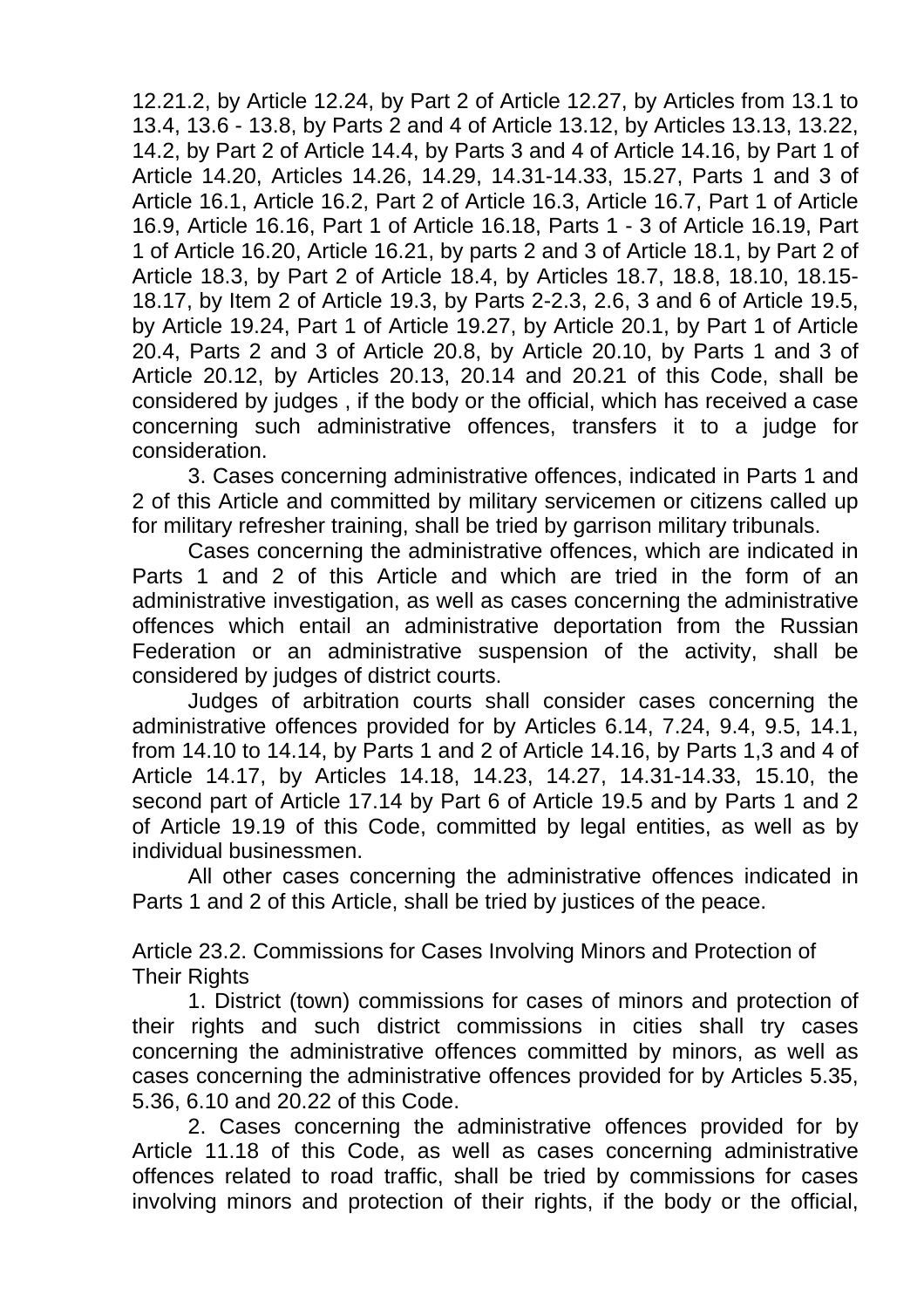which has received a case concerning such an administrative offence, transfers it to said commission for consideration.

# Article 23.3. Internal Affairs Bodies (Militia)

1. Internal affairs bodies (militia) shall consider cases concerning the administrative offences provided for by Articles 8.22, 8.23, 10.4, 10.5, by Parts 1,3,4 and 5 of Article 11.1, by Articles 11.9, 11.14, 11.15, by Parts 1,2 and 3 of Article 11.17, by Articles 11.23, 12.1, the first-third parts of Article 12.2, by Article 12.3 (except where a transport vehicle is driven by a driver who does not have his license with him), by part 3 of Article 12.4, the first and the second parts of Article 12.5, by Article 12.6, Parts 1 and 3 of Article 12.7, Article 12.9, Parts 1 and 2 of Article 12.10, Articles 12.11-12.14, Parts 1-3 of Article 12.15, Articles 12.16-12.25, Part 1 of Article 12.27, Articles 12.28-12.34 and 12.36.1, 12.37, 13.24, 14.26, 14.5, Parts 3 and 4 of Article 14.16, by Articles 15.1, 15.2, 19.2, 19.15, by Article 19.22 (insofar as they concern registration of motor transport vehicles, having an engine capacity of more than fifty cubic centimetres and the maximum designed speed of more than fifty kilometers per hour, and trailers thereto, intended for motorroads in general use), by Articles 19.24, 20.1, 20.8, from 20.10 to 20.14, by 20.16, 20.17, 20.20, 20.21, by Part 1 of Article 20.23, by Article 20.24 (in respect of heads of private detective and guard organisations (societies and associations) and of security services in organisations) of this Code.

2. The following persons shall be entitled to consider cases concerning administrative offences on behalf of the bodies indicated in Part 1 of this Article:

1) heads of territorial internal affairs departments (divisions) and of equivalent internal affairs bodies and their deputies, heads of territorial militia divisions (stations) and their deputies cases concerning administrative offences provided for by Articles 8.22, 8.23, 10.4, 10.5, 11.9, 11.14, 11.15, 13.24, 14.26, 14.5, by Parts 3 and 4 of Article 14.16, Articles 15.1, 15.2, 19.2, by Article 19.22 (insofar as they concern registration of motor transport vehicles, having an engine capacity of more than fifty cubic centimetres and a maximum designed speed of more than fifty kilometres per hour, and trailers thereto, intended for motorroads in general use), by Articles 19.24, 20.1, 20.8, from 20.10 to 20.14, 20.16, 20.17, 20.20, 20.21, by Part 1 of Article 20.23, by Article 20.24 (in respect of heads of private detective and guard organisations (societies and associations), of security services in organisations) of this Code.

2) heads of line internal affairs departments (divisions and stations) on transport and their deputies - cases concerning administrative offences provided for by Parts 1, 3, 4 and 5 of Article 11.1, by Articles 11.9, 11.14, 11.15, by Parts 1, 2 and 3 of Article 11.17, by Articles 13.24, 14.26, 20.1, 20.8, 20.12, 20.13, 20.17, 20.20, 20.21 and by Part 1 of Article 20.23 of this Code;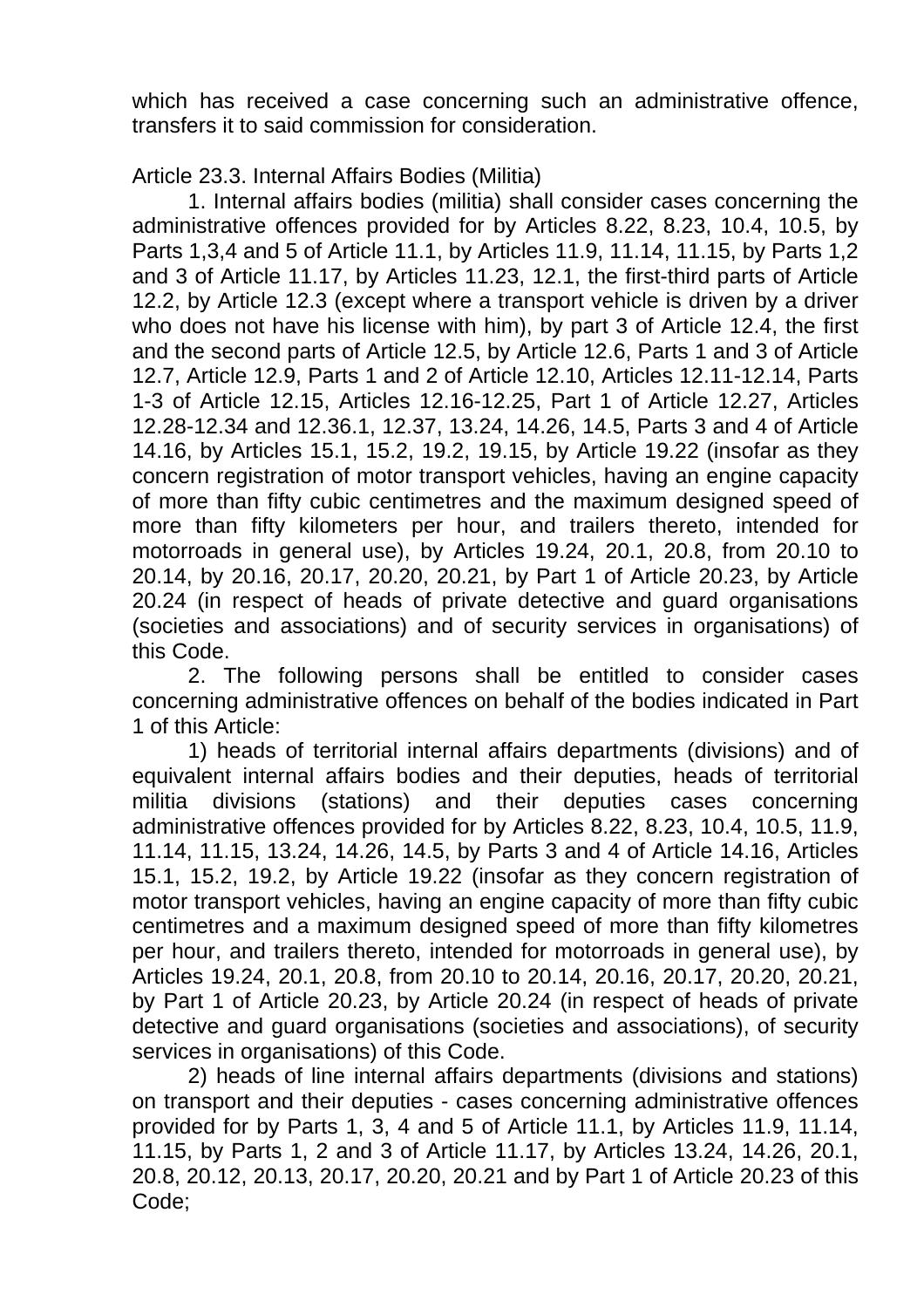3) heads of duty shifts of duty units of line internal affairs departments (divisions and stations) on transport and heads of line militia posts - cases concerning the administrative offences provided for by Parts 1, 3, 4 and 5 of Article 11.1, by Articles 11.9, 11.14, 11.15, by Parts 1, 2 and 3 of Article 11.17, by Articles 13.24, 20.1 and 20.20 of this Code;

4) heads of duty shifts of duty units of line internal affairs departments (divisions and stations) on transport, heads of line militia posts and other militia officers in charge of the supervision over observance of appropriate rules - cases concerning administrative offences committed on railway transport and provided for by Parts 1, 3 ,4 and 5 of Article 11.1, by Articles 11.14, 11.15, by Parts 1, 2 and 3 of Article 11.17 (for violations on railway transport) of this Code;

5) the head of the state inspectorate of road traffic safety and his deputy, the commander of a regiment (battalion or company) of the road traffic patrol service and his deputy - cases concerning the administrative offences provided for by Articles 8.22, 8.23, 11.23, 12.1, the first-third parts of the Article 12.2, by Article 12.3 (except where a transport vehicle is driven a driver who does not have a license with him), the third part of Article 12.4, the first and second parts of Article 12.5, by Article 12.6, Parts 1 and 3 of Article 12.7, Article 12.9, Parts 1 and 2 of Article 12.10, Articles 12.11-12.14, Parts 1-3 of Article 12.15, Articles 12.16-12.25, Part 1 of Article 12.27, Articles 12.28-12.34 and 12.36.1, 12.37, by Article 19.22 (insofar as they concern registration of motor transport vehicles, having an engine capacity of more than fifty cubic centimetres and a maximum designed speed of more than fifty kilometres per hour, and trailers thereto, intended for motorroads in general use) of this Code;

6) officers of the state inspectorate of road traffic safety who have a special rank - cases concerning the administrative offences provided for by Article 12.1, by Parts 1 and 2 of Article 12.2, by Article 12.3 (except where a transport vehicle is driven by a driver who does not have a license with him), by Part 1 of Article 12.5, by Article 12.6, by Parts 1, 2 and 3 of Article 12.9, by Part 2 of Article 12.10, by Parts 1 and 2 of Article 12.11, by Articles from 12.12 to 12.14, by Parts 1 and 2 of Article 12.15, by Article 12.16, by Part 1 of Article 12.17, by Articles from 12.18 to 12.20, by Part 1 of Article 12.21, by Articles 12.22, 12.23, 12.28, by Parts 1 and 2 of Article 12.29, Part 1 of Article 12.30 and Part 1 of Article 12.37 of this Code;

7) state traffic safety inspectors - cases concerning administrative offences provided for by Articles 8.22, 8.23, by the first and second parts of Article 12.31, by Article 12.32, by Article 19.22 (insofar as they concern registration of motor transport vehicles having an engine capacity of more than fifty cubic centimetres and a maximum designed speed of more than fifty kilometres per hour, and trailers thereto, intended for motor-roads in general use) of this Code;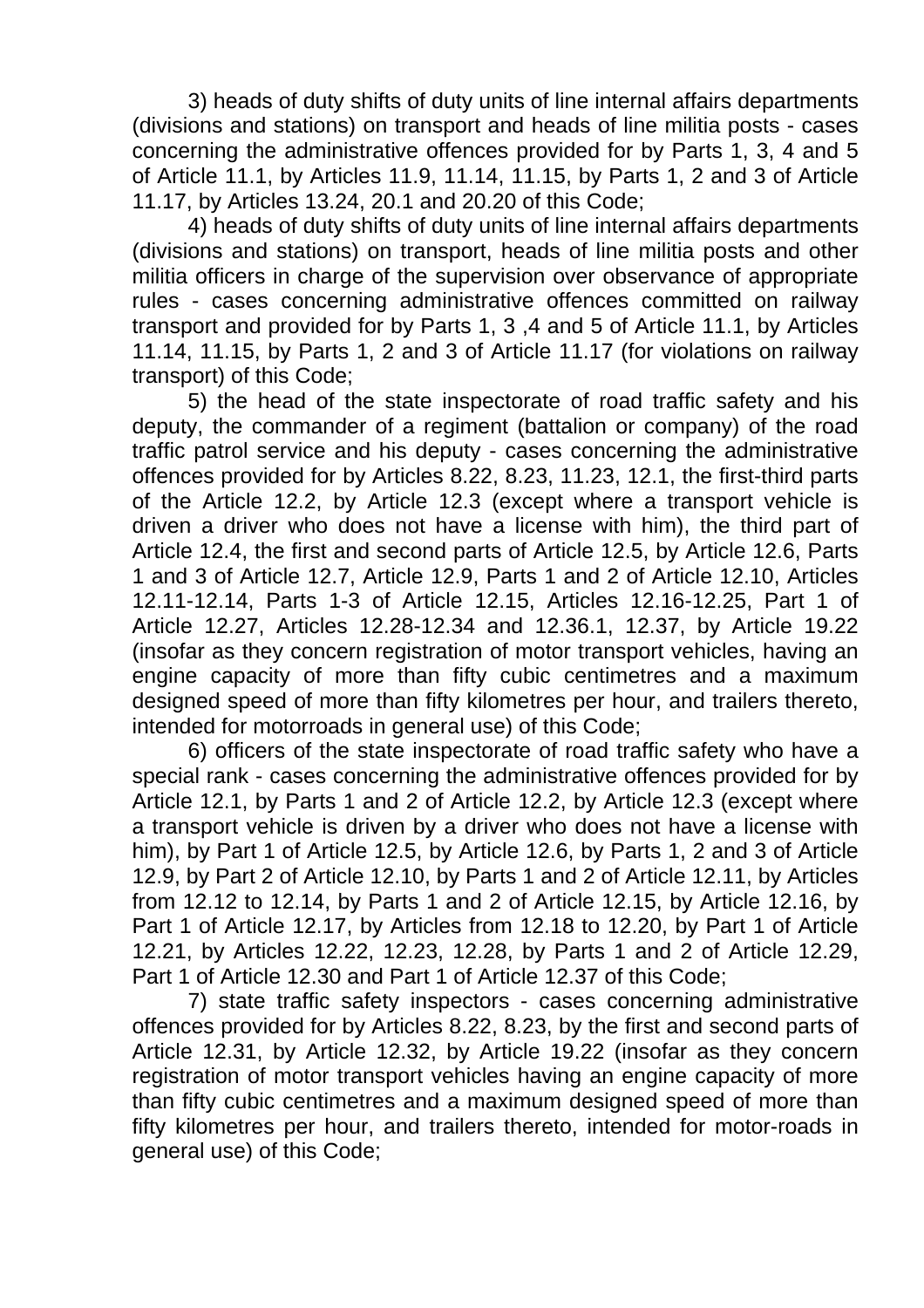8) state road supervision inspectors - cases concerning the administrative offences provided for by Articles 12.33 and 12.34 of this Code;

9) senior district militia officers, district militia officers cases concerning the administrative offences provided for by Article 12.1, Parts 1 and 2 of Article 12.2, by Article 12.3 (except where a transport vehicle is driven by a driver who does not have a driving license with him), by Articles 12.22, 12.23, 12.28, by Parts 1 and 2 of Article 12.29, by Part 1 of Article 12.30, by Articles 19.2, 19.15, 19.24 and 20.1 of this Code.

3. The officials indicated in Item 3 of Part 2 of this Article shall be empowered to impose administrative penalties in the form of a warning or an administrative fine in the amount of up to three hundred roubles.

Article 23.4. Bodies and Institutions of the Criminal Panishment System

1. Bodies and institutions of criminal panishment system shall try cases concerning the administrative offences provided for by Part 2 of Article 19.3, by Article 19.12 (insofar as they concern the administrative offences of which the subjects are articles withdrawn from circulation) of this Code.

2. Heads of jails, correctional institutions, investigatory isolation wards and temporary detention isolation wards shall be empowered to try cases concerning administrative offences on behalf of the bodies and institutions indicated in Part 1 of this Article.

#### Article 23.5. Tax Bodies

1. The tax bodies shall try cases concerning the administrative offences provided for by Article 14.5 (insofar as it concerns sale of commodities, carrying out works and rendering services without the use of cash registers), by Article 15.1 and 15.2 of this Code.

2. The following persons shall be empowered to try cases concerning administrative offences on behalf of the bodies indicated in Part 1 of this Article:

1) the head of the federal executive body, having authority in respect of taxes and fees, and his deputies;

2) heads of territorial agencies of the federal executive body, having authority in respect of taxes and fees, in the subjects of the Russian Federation, and his deputies;

3) heads of territorial agencies of the federal executive body, having authority in respect of taxes and fees, in towns and districts.

#### Article 23.6. *Abolished*

Article 23.7. Bodies Performing the Functions of Control and Supervision in the Financial-and-Budgetary Sphere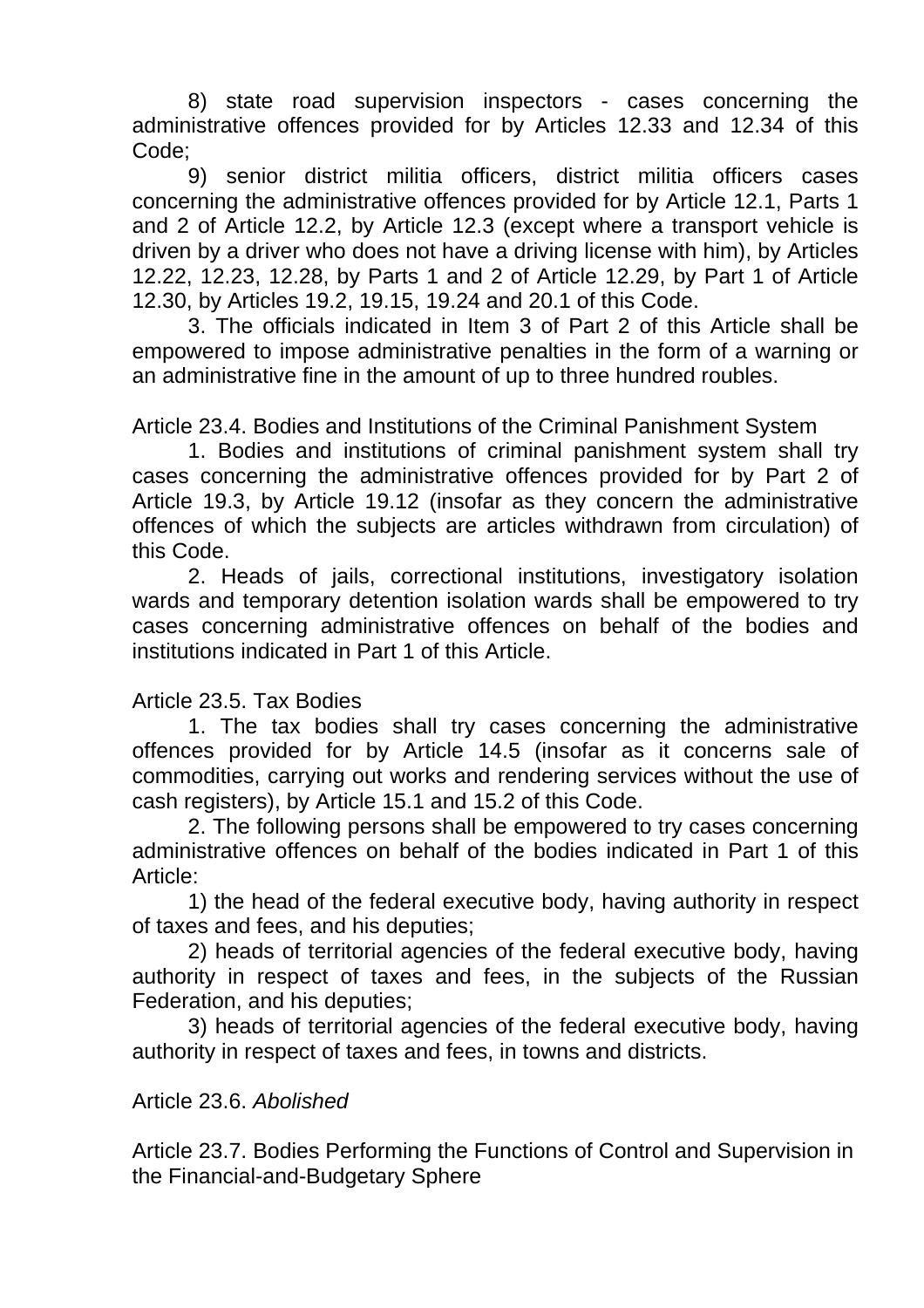1. The federal body of executive power performing the functions of control and supervision in the financial-and-budgetary sphere shall consider cases concerning administrative offences stipulated by Articles 15.14 to 15.16 of this Code with respect to recipients of means of the federal budget and recipients of means of the budgets of state off-budget funds.

2. Cases concerning administrative offences in the name of the body indicated in Item 1 of this Article may be considered by:

1) the head of the federal body of executive power performing control and supervision in the financial-and-budgetary sphere or his deputies;

2) the heads of the structural units of the federal body of executive power performing control and supervision in the financial-and-budgetary sphere or their deputies;

3) the heads of the territorial bodies of the federal body of executive power performing control and supervision in the financial-and-budgetary sphere or their deputies.

## Article 23.8. Customs Bodies

1. Customs bodies shall try cases concerning the administrative offences provided for by Parts 1 and 3 of Article 16.1, Articles 16.2 - 16.23 of this Code.

2. The following persons shall be empowered to try cases concerning administrative offences on behalf of the bodies indicated in Part 1 of this Article:

1) the head of the federal executive body, having authority in customs affairs, and his deputies;

2) heads of regional customs departments and their deputies;

3) heads of customs houses and their deputies;

4) heads of customs posts - cases concerning the administrative offences committed by natural persons.

# Article 23.9. Export Control Bodies

1. Bodies, having authority in respect of export control, shall try cases concerning the administrative offences provided for by Article 14.20, Item 4 of Article 19.4, Item 2 of Article 19.5 (in the part concerning violation of legislation on export control), Item 2 of Article 19.8 (in the part concerning violation of legislation on export control) of this Code.

2. The following persons shall be empowered to try cases concerning administrative offences on behalf of the bodies indicated in Part 1 of this Article ·

1) the head of the federal executive body, having authority in respect of export control, and his deputies;

2) heads of structural subdivisions of the federal executive body, having authority in respect of export control, and their deputies;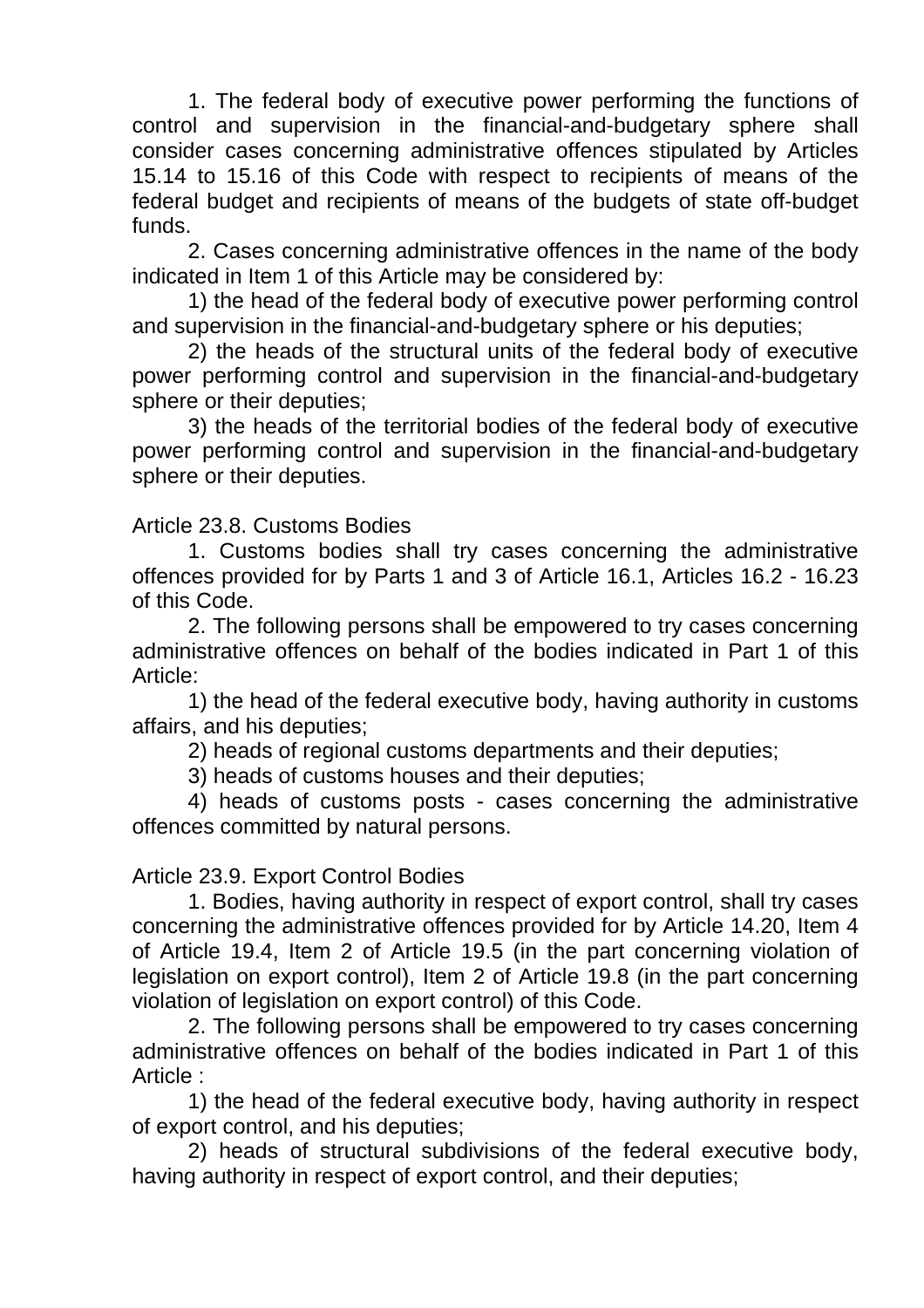3) heads of territorial agencies of the federal executive body having authority in respect of export control.

# Article 23.10. Border Guard Agencies

1. Border guard agencies shall try cases concerning the administrative offences, provided for by Part 2 of Article 7.2 (on eliminating or damaging boundary markers of coastal protective strips and water protection zones of the inland sea waters and the territorial sea of the Russian Federation, as well as marks erected by animal users or by specially authorized state bodies responsible for protection, control and regulation of the use of animals and of their habitat, of buildings and other structures owned by said users and bodies), by Articles 7.11, by Articles from 8.16 to 8.20, 8.33, 8.35, by Part 2 of Article 8.37, by Articles 8.38, from 18.1 to 18.7, 18.14 and by Part 2 of Article 19.4 of this Code.

2. The following persons shall be empowered to try cases concerning administrative offences on behalf of the bodies indicated in Part 1 of this Article:

1) the head of the federal executive body in charge of security of the Russian Federation and his deputies;

2) the head of a structural subdivision of the federal executive body in charge of security of the Russian Federation, having authority in respect of the protection of marine biological resources, and his deputies;

3) heads of territorial border guard agencies and their deputies;

4) commanders of border guard detachments, commanders of border control formations and units, commanders of naval formations and units;

5) commanders of regional border guard divisions;

6) senior state inspectors of coast guard bodies;

7) commandants of border commandant's offices, commanders of border control subdivisions;

8) commanders of district border guard divisions;

9) state inspectors of coast guard bodies;

10) commanders of border guard ships and vessels (patrol boats);

11) commanders of border guard outposts;

12) district inspectors of coast guard bodies.

3. Cases concerning the administrative offences, provided for by Articles from 8.17 to 8.20 and by Part 2 of Article 19.4 of this Code, shall be tried by the officials indicated in Items from 1 to 7 of Part 2 of this Article.

#### Article 23.11. Military Commissars

Military commissars of the subjects of the Russian Federation, districts, towns (which are not divided into districts), administrative circuits and of administrative formations equivalent to them, as well as military commissars of united military registration and enlistment offices shall try cases concerning the administrative offences provided for by Articles 19.25 and from 21.1 to 21.7 of this Code.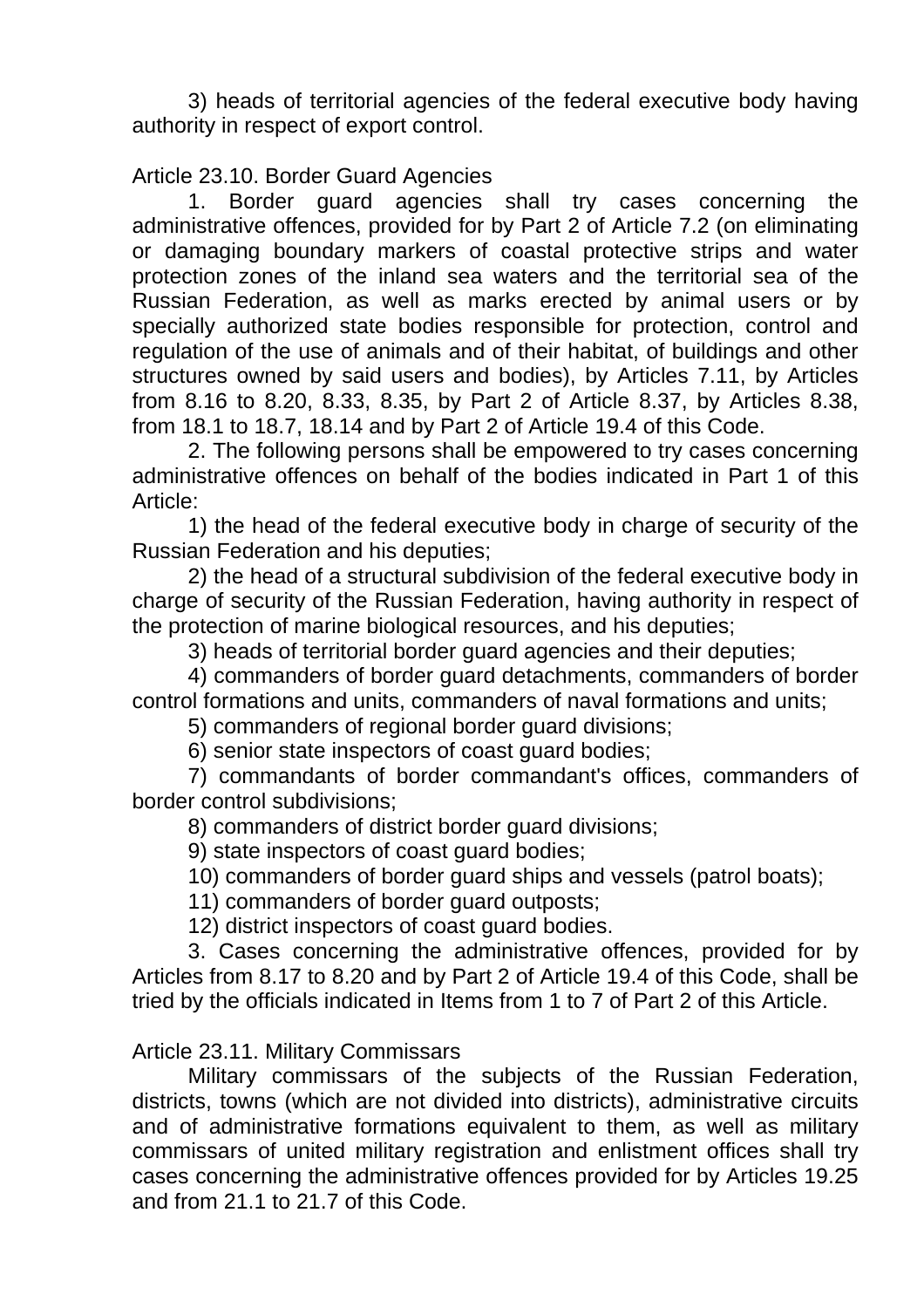Article 23.12. The Federal Labour Inspectorate and State Labour Inspectorates Subordinate to It.

1. The Federal Labour Inspectorate and state labour inspectorates subordinate to it shall try cases concerning the administrative offences provided for by Part 1 of Article 5.27, by Articles from 5.28 to 5.34 and by Article 5.44 of this Code.

2. The following persons shall be empowered to try cases concerning administrative offences on behalf of the bodies indicated in Part 1 of this Article:

1) the chief state labour inspector of the Russian Federation and his deputies;

the chief state labour inspector of the Russian Federation responsible for legal matters;

the chief state inspector of the Russian Federation responsible for labour protection;

heads of structural subdivisions of the federal labour inspectorate and their deputies (responsible for legal matters and labour protection matters), chief state labour inspectors and state labour inspectors;

2) heads of state labour inspectorates and their deputies (responsible for legal matters and for labour protection matters);

heads of divisions of state labour inspectorates and their deputies (responsible for legal matters and for labour protection matters), chief state labour inspectors and state labour inspectors.

Article 23.13. Bodies of the State Sanitary-and-Epidemiological Service of the Russian Federation

1. Bodies of the state sanitary-and-epidemiological service of the Russian Federation shall try cases concerning the administrative offences provided for by Articles from 6.3 to 6.7, by Part 2 of Article 7.2 (on eliminating and damaging marks of sanitary (mountain sanitary) zones and regions, medical-and-rehabilitation areas and resorts), by Part 2 of Article 7.8, Article 8.2, Article 8.5 (insofar as it concerns information about the condition of atmospheric air and sources of drinking water supply, as well as about radiation level), by Part 2 of Article 8.6 (on spoilage of lands by industrial and consumer wast dangerous to human health and the environment), and by Part 2 of Article 14.4 of this Code.

2. The following persons shall be empowered to try cases concerning administrative offences on behalf of the bodies indicated in Part 1 of this Article:

1) the chief state sanitary inspector of the Russian Federation and his deputies;

2) chief state sanitary inspectors of the subjects of the Russian Federation and their deputies;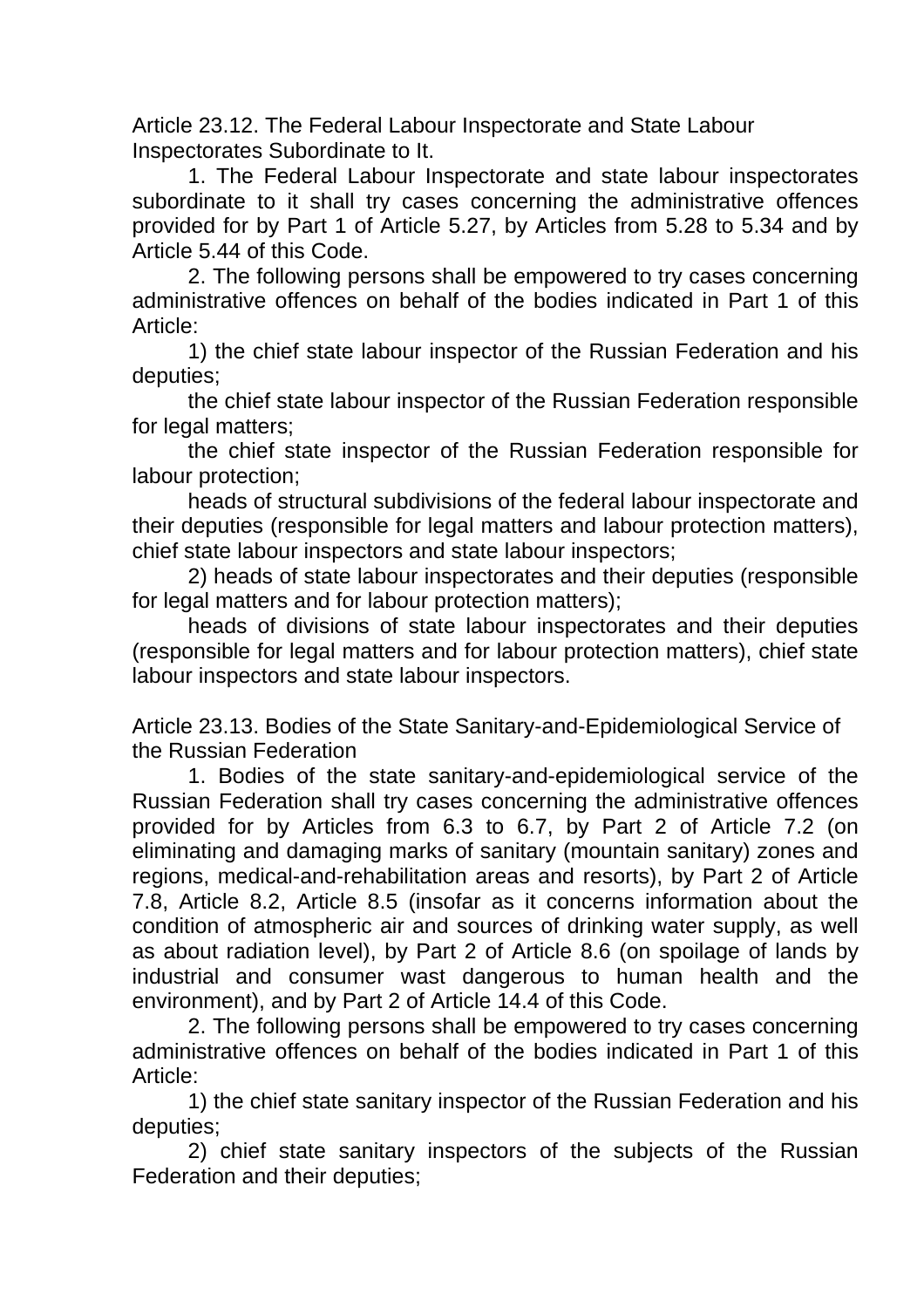3) chief state sanitary inspectors for transport (water and air transport) and their deputies;

4) chief state sanitary inspectors of towns and districts;

5) chief state sanitary inspectors of federal executive bodies, having authority in respect of railway transport, state defense, internal affairs, state security, justice, control over the traffic of narcotics and psychotropic substances, as well as their deputies - cases concerning the administrative offences committed at railway transport, defense and other special purpose objects.

Article 23.14. Bodies Exercising State Veterinary Supervision

1. Bodies exercising state veterinary supervision shall try cases concerning the administrative offences provided for by Articles from 10.6 to 10.8 of this Code.

2. The following persons shall be empowered to try cases concerning administrative offences on behalf of the bodies indicated in Part 1 of this Article:

1) the chief state veterinary inspector of the Russian Federation and his deputies;

2) chief state veterinary inspectors of the subjects of the Russian Federation and their deputies;

3) chief state veterinary inspectors of towns and districts, as well as their deputies who are heads (directors) of district and town stations for preventing animal diseases or heads (directors) of district and town veterinary laboratories;

4) chief state veterinary inspectors of regional state supervisory departments at the State Borders of the Russian Federation and for transport;

5) state veterinary inspectors of the territories served by the veterinary clinics and veterinary points of which they are heads.

Article 23.15. Bodies Exercising State Quarantine Phytosanitary Control

1. Bodies exercising state quarantine phytosanitary control shall try cases concerning the administrative offences provided for by Article 10.1 (insofar as it concerns the rules of exterminating quarantine plant pests, plant pathogenic organisms and weeds), by Articles 10.2 and 10.3 of this Code.

2. The following persons shall be empowered to try cases concerning administrative offences on behalf of the bodies indicated in Part 1 of this Article:

1) the chief state plant quarantine inspector of the Russian Federation and his deputies;

2) heads of state plant quarantine inspectorates of the subjects of the Russian Federation, chiefs of border state inspectorates and of state plant quarantine inspectorates who are simultaneously ex officio chief state plant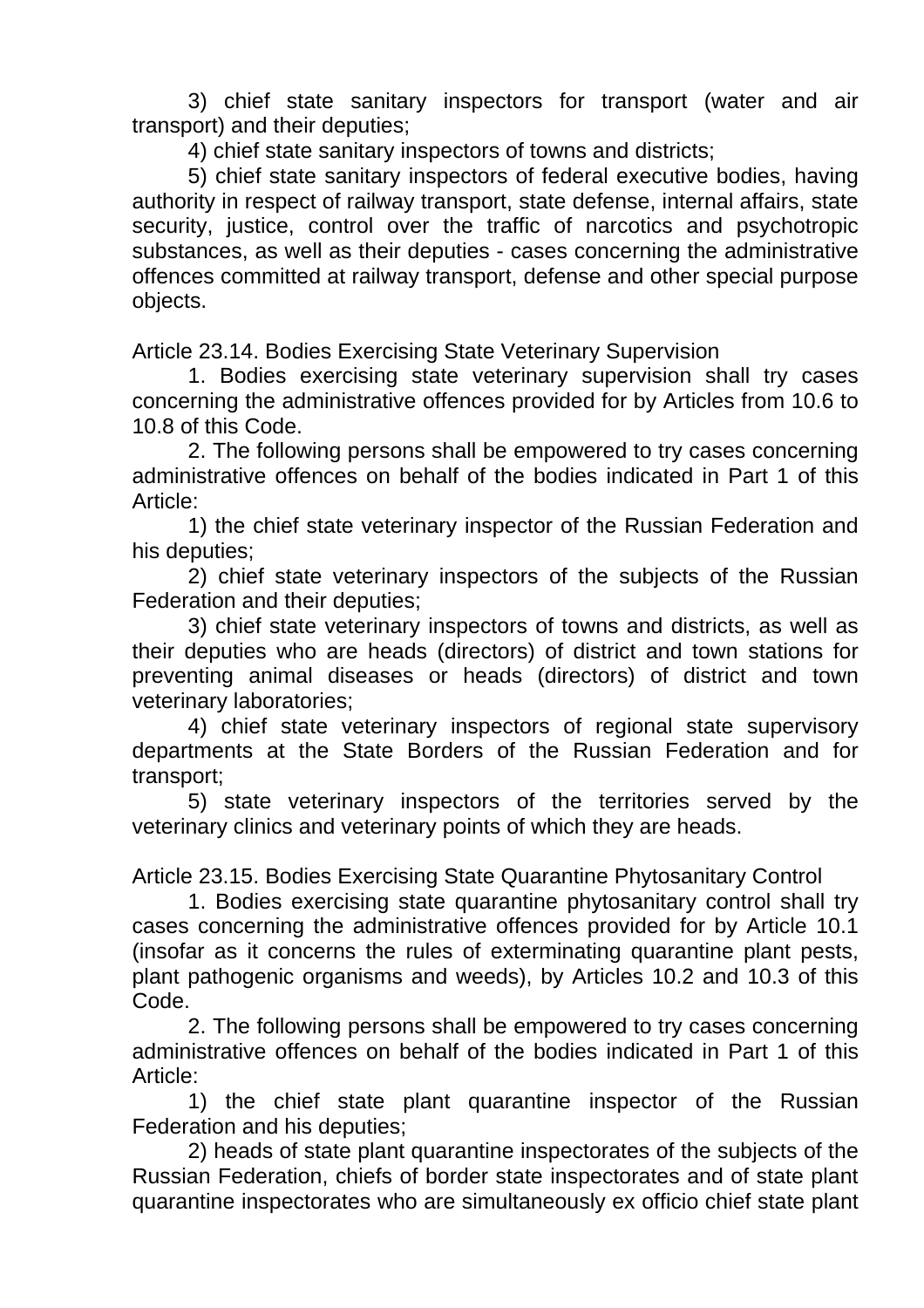quarantine inspectors for subjects of the Russian Federation, and their deputies;

3) heads of border, inter-district and district plant quarantine inspectorates and of plant quarantine points, who are simultaneously ex officio state plant quarantine inspectors, and state plant quarantine inspectors.

Article 23.16. Bodies Exercising State Control and Supervision in Respect of Plant Protection

1. Bodies exercising state control and supervision in respect of plant protection shall try cases concerning the administrative offences provided for by Article 8.3 (insofar as it relates to violating the rules of dealing with pesticides), by Article 10.1 (insofar as it relates to the rules of exterminating especially dangerous and dangerous plant pests, plant pathogenic organisms and weeds) of this Code.

2. The following persons shall be empowered to try cases concerning administrative offences on behalf of the bodies indicated in Part 1 of this Article:

1) the chief state plant protection inspector of the Russian Federation and his deputies;

2) chief state plant protection inspectors of the subjects of the Russian Federation and their deputies;

3) chief plant protection inspectors of town, inter-district and district plant protection stations.

Article 23.17. Bodies Exercising State Control over Chemicals and Use of Chemicals in Agriculture

1. Bodies exercising state control over chemicals and use of chemicals in agriculture shall try cases concerning the administrative offences provided for by Article 8.3 and Part 2 of Article 8.6 (insofar as they relate to the administrative offences concerning land spoilage as a result of violating the rules of dealing with pesticides and agricultural chemicals) of this Code.

2. The following persons shall be empowered to try cases concerning administrative offences on behalf of the bodies indicated in Part 1 of this Article:

1) the head of the federal executive body, exercising state control over chemicals and use of chemicals in agriculture, and his deputies;

2) the head of the specialized structural subdivision of the federal executive body exercising state control over chemicals and use of chemicals in agriculture and his deputies;

3) heads of bodies, exercising state control over chemicals and use of chemicals in agriculture, in the subjects of the Russian Federation, in towns and districts, as well as their deputies.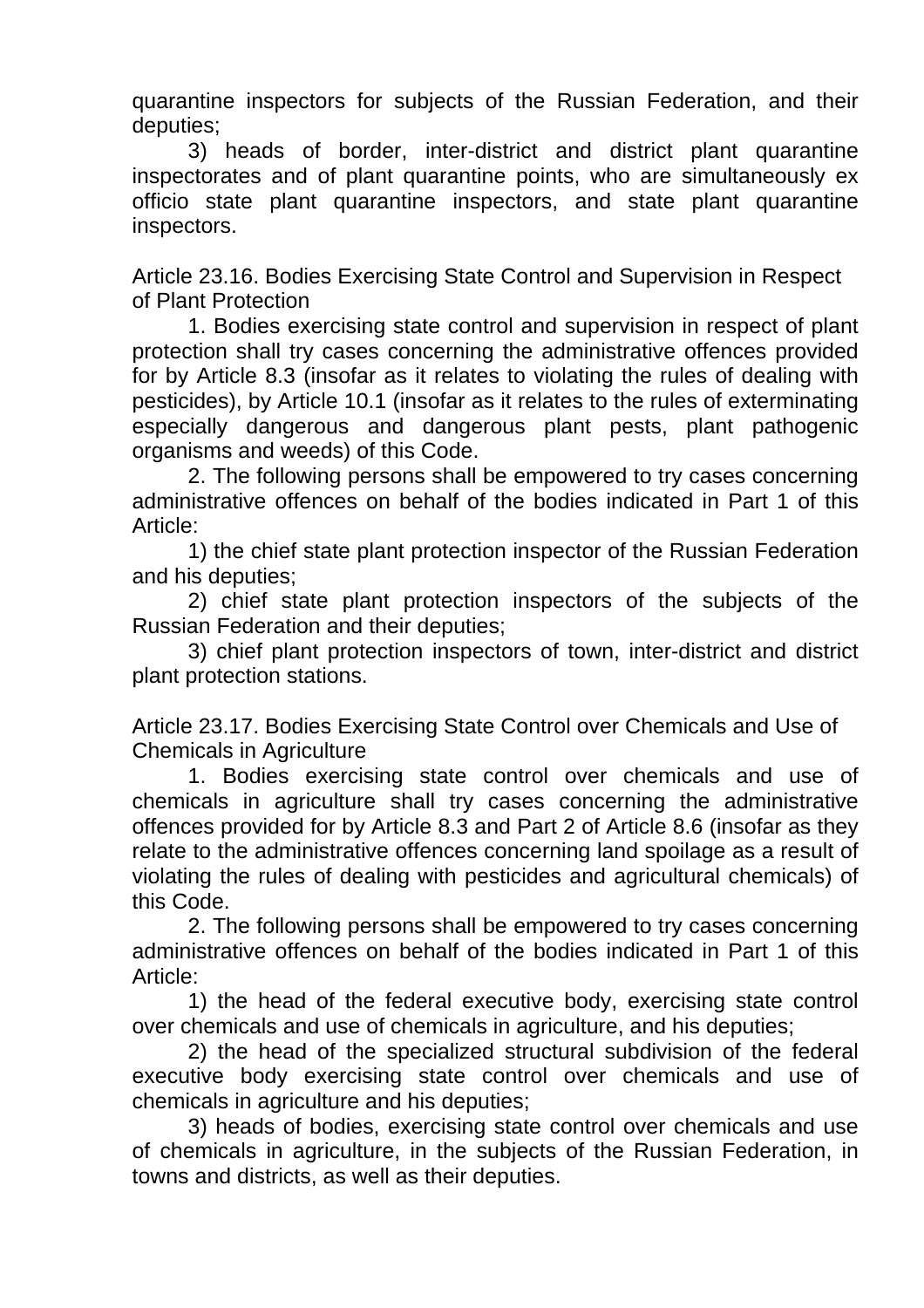Article 23.18. The Bodies Responsible for State Supervision and Control over the Quality of Grain and of Processed Grain Products

1. The bodies empowered in area of state supervision and control over the quality and safety of grain and of processed grain products, the territorial bodies thereof shall consider cases of the administrative offences envisaged by Article 7.18 of the present Code.

2. Cases of administrative offences may be considered on behalf of the bodies specified in Part 1 of the present Article by:

1) the heads of the federal executive governmental bodies charged with state supervision and control over the quality and safety of grain and of processed grain products, and also by the deputy heads thereof;

2) the heads of specialised structural units of the federal executive governmental bodies charged with state supervision and control over the quality and safety of grain and of processed grain products, and by the deputy heads thereof;

3) the heads of territorial units of the federal executive governmental bodies charged with state supervision and control over the quality and safety of grain and of processed grain products, and by the deputy heads thereof.

Article 23.19. State Seed Inspectorates

1. State seed inspectorates shall try cases concerning the administrative offences provided for by Articles from 10.12 to 10.14 of this Code.

2. The following persons shall be empowered to try cases concerning administrative offences on behalf of the bodies indicated in Part 1 of this Article:

1) The chief state inspector of the Russian Federation for agricultural seed-growing and his deputies;

2) chief state inspectors of the subjects of the Russian Federation for agricultural seed-growing and their deputies.

Article 23.20. Bodies Exercising State Supervision and Control over Land Improvement

1. Bodies exercising state supervision and control over land improvement shall try cases concerning the administrative offences provided for by Articles 10.9 and 10.10 (except for navigable hydroengineering structures) of this Code.

2. The following persons shall be empowered to try cases concerning administrative offences on behalf of the bodies indicated in Part 1 of this Article:

1) the head of the federal executive body, having authority in respect of land improvement, and his deputies;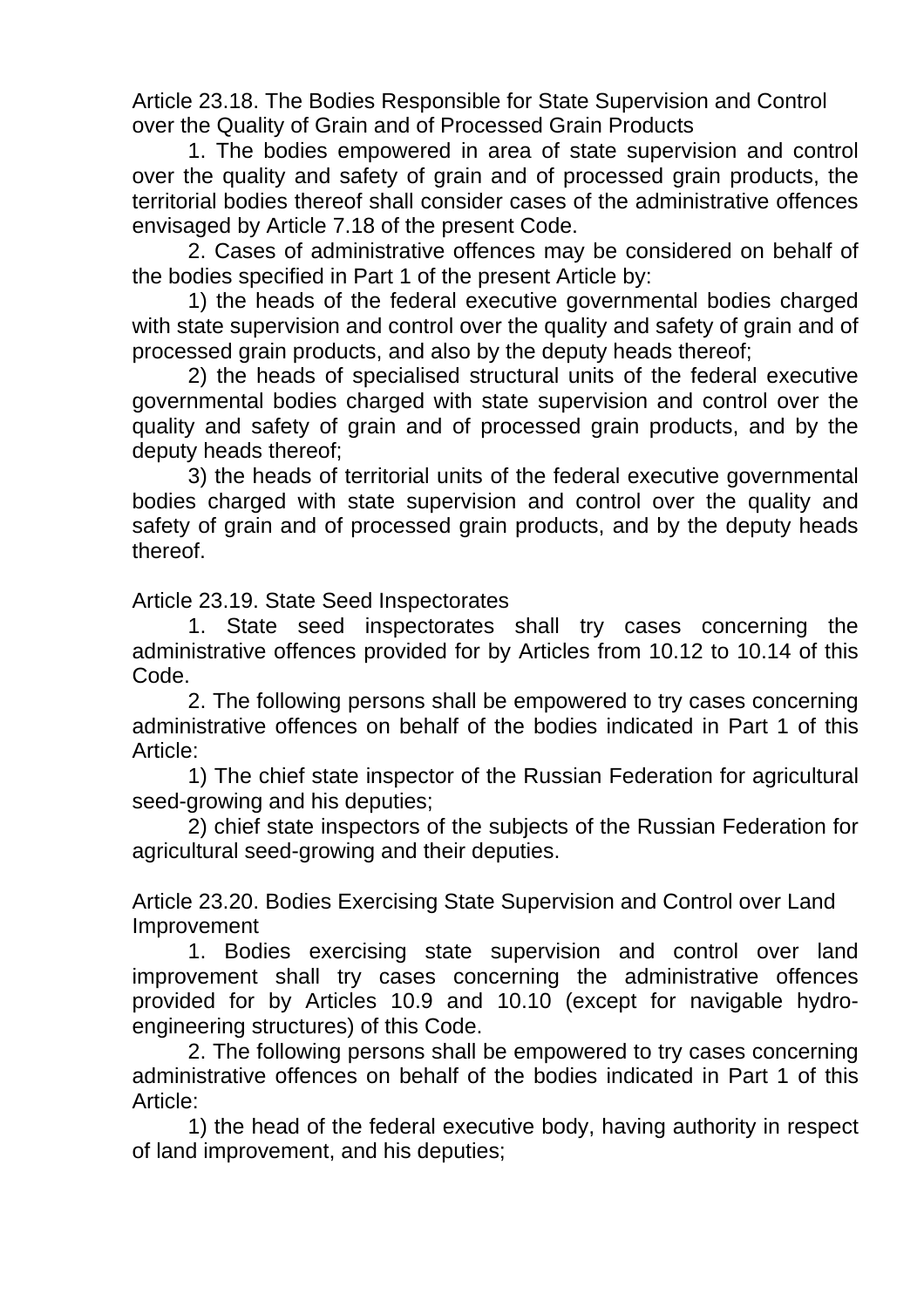2) the head of the specialized structural subdivision of the federal executive body, having authority in respect of land reclamation, and his deputies;

3) heads of territorial agencies of the federal executive body, having authority in respect of land improvement, and their deputies;

4) heads of executive bodies of the subjects of the Russian Federation, having authority in respect of land improvement, and their deputies.

Article 23.21 Bodies Exercising State Control over Use And Protection of Land

1. Bodies, exercising state control over use and protection of land, shall try cases concerning the administrative offences provided for by Article 7.1, by Part 1 of Article 7.2, by Article 7.10 (insofar as it relates to unauthorized assignment of the right to land use), by Article 8.5 (insofar as it relates to information about land condition) and by Articles from 8.6 to 8.8 of this Code.

2. The following persons shall be entitled to try cases concerning administrative offences on behalf of the bodies indicated in Part 1 of this Article:

1) the chief state land improvement and protection inspector of the Russian Federation and his deputies;

2) chief state land improvement and protection inspectors of the subjects of the Russian Federation and their deputies;

3) chief state land improvement and protection inspectors of towns and districts and their deputies.

Article 23.22. Bodies Exercising State Geological Control

1. The bodies exercising state geological control shall try cases concerning the administrative offences provided for by Part 2 of Article 7.2 (on destruction of and damage to wells for surveying the condition of underground waters, of survey sections for underground water objects, as well as of water management and water protection informational marks at underground water objects and of those marking the boundaries of water protection zones of underground water objects), by Article 7.3 and 7.10 (insofar as they relate to unauthorized assignment of the right to use mineral resources), by Article 8.5 (insofar as it relates to concealment and distortion of information about the condition of mineral resources), by Article 8.9, Part 1 of Article 8.10, by Article 8.11, Part 1 of Article 8.13 (on violations of the water-protection regimen in respect of underground water objects), by Part 1 of Article 8.17, by Articles 8.18 and 8.19 , and by Article 8.20 (insofar as it relates to unlawful transfer of mineral resources) of this Code.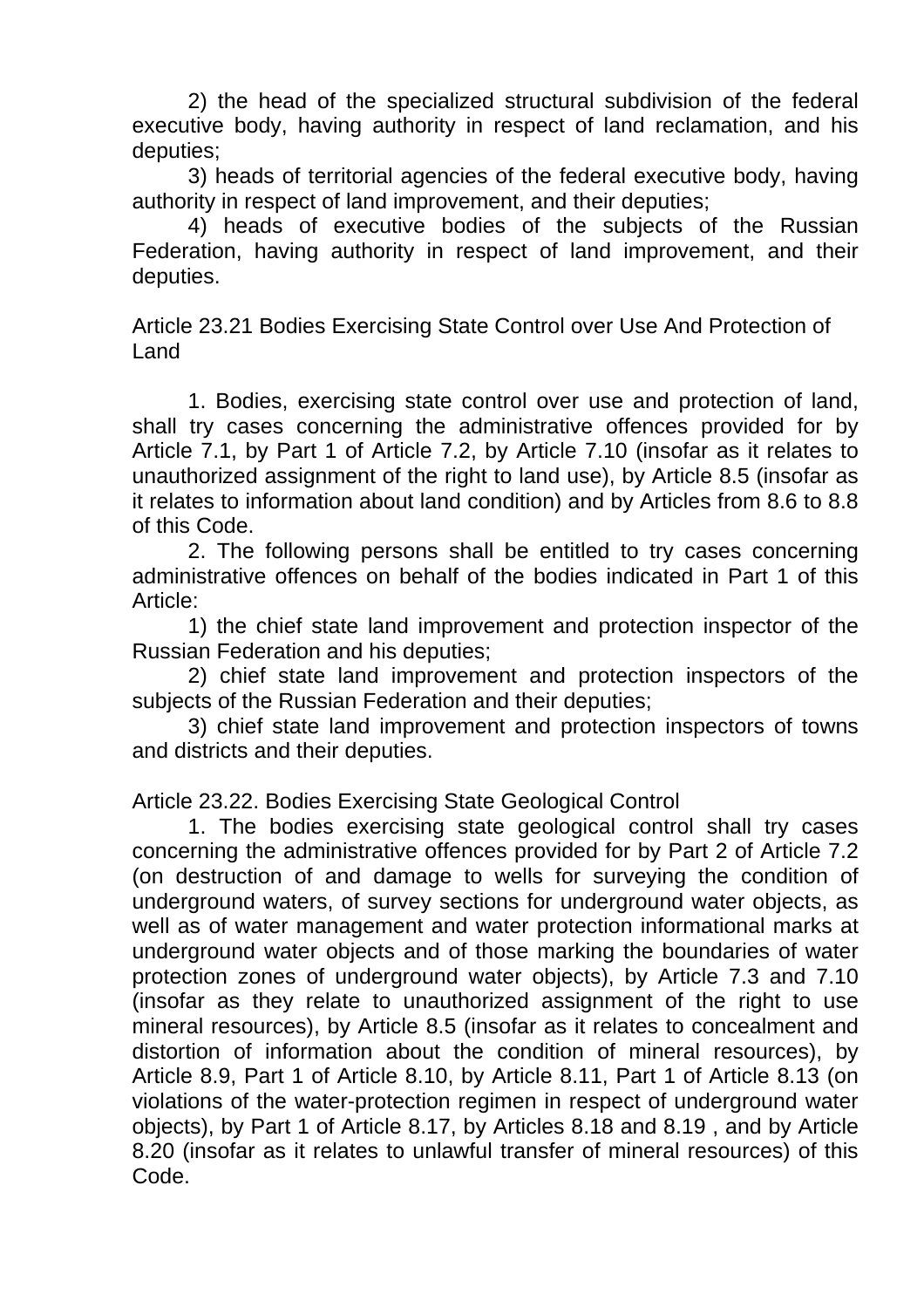2. The following persons shall be empowered to try cases concerning administrative offences on behalf of the bodies indicated in Part 1 of this Article:

1) the chief state geological control inspector of the Russian Federation and his deputies;

2) the senior state geological control inspector of the Russian Federation;

3) state geological control inspectors of the Russian Federation;

4) chief state geological control inspectors of an appropriate territory and their deputies;

5) senior state geological control inspectors of an appropriate territory;

6) state geological control inspectors of an appropriate territory.

Article 23.23. Bodies Exercising State Control and Supervision over the Use and Protection of Bodies of Water

1. Bodies exercising state control and supervision over the use and protection of bodies of water shall try cases concerning the administrative offences provided for by Part 2 of Article 7.2 (on destruction of or damage to wells for surveying the condition of underground waters, of survey sections for bodies of water, of water management and water protection informational marks, as well as of those marking the boundaries of coastal protection zones and water protection zones of bodies of water, including coastal zones of the internal sea waters and the inland sea of the Russian Federation), by Articles from 7.6 from 7.8 , by Article 7.10 (insofar as it relates to unauthorized assignment of the right to use a body of water), by Article 7.20, by Article 8.5 (insofar as it relates to concealment or distortion of ecological information about the condition of bodies of water), by Articles from 8.12 to 8.16, by Article 8.19 (insofar as it relates to burial of wast and other materials in the internal sea waters and in the inland sea of the Russian Federation) and by Article 9.2 of this Code.

2. The following persons shall be empowered to try cases concerning administrative offences on behalf of the bodies indicated in Part 1 of this Article:

1) the chief state inspector of the Russian Federation for control and supervision over the use and protection of bodies of water and his deputies;

2) the senior state inspector of the Russian Federation for control and supervision over the use and protection of bodies of water;

3) state inspectors of the Russian Federation for control and supervision over the use and protection of bodies of water;

4) chief state basin (territorial) inspectors for control and supervision over the use and protection of bodies of water, and their deputies;

5) state basin (territorial) inspectors for control and supervision over the use and protection of bodies of water;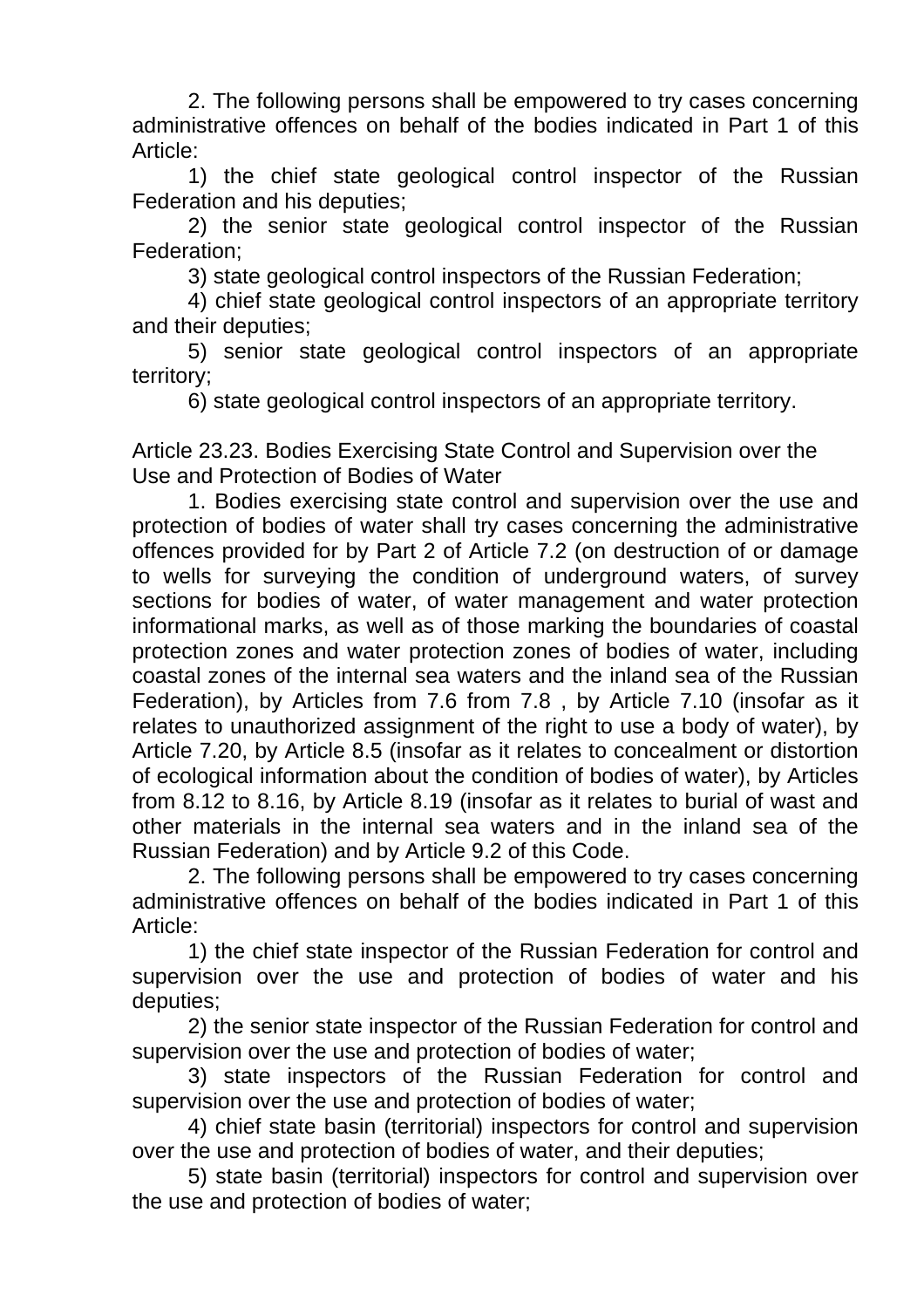6) abolished;

7) the chief state inspectors of the subjects of the Russian Federation in charge of control and supervision over the use and protection of water bodies and deputies thereof;

8) senior state inspectors of the subjects of the Russian Federation in charge of control and supervision over the use and protection of water bodies;

9) state inspectors of the subjects of the Russian Federation in charge of control and supervision over the use and protection of water bodies.

Article 23.24. The Bodies Empowered in the Area of Use, Preservation, Protection and Regeneration of Woodlands

1. The bodies empowered in the area of using, preserving, protecting and regenerating woodlands shall examine cases of the administrative offences envisaged by Article 7.1 (in as much as woodland tracts are concerned), Part 2 of Article 7.2 (in as much as it concerns the destruction or damage of signs of natural areas under special protection, of forest management and forestry signs as well as the signs set up by fauna users or the state bodies charged with protection, control and regulation of the use of the fauna and of the habitat thereof, the buildings, houses and structures belonging to these users and bodies), Article 7.8 (concerning administrative offences committed in forests), Article 7.9, Article 7.10 (in as much as it concerns the unauthorised assignment of a right to use woodland tracts), Article 7.11 (concerning administrative offences committed in forests), Article 8.5 (in as much as it concerns the concealment or distortion of information on the condition of forests, forest estate lands, the condition of the bodies of water and the fauna found therein and the habitat thereof), Articles 8.7 and 8.8, Articles 8.12 and 8.13 (concerning administrative offences committed in forests), Articles 8.24- 8.27, Part 1 of Article 8.28, Articles 8.29-8.32, Articles 8.33-8.37 (concerning administrative offences committed in forests) of the present Code.

2. The following persons are entitled to hear cases on administrative offences on behalf of the bodies specified in Part 1 of the present article:

1) the chief state forest inspector of the Russian Federation and the deputies thereof;

2) the chief state forest inspectors in the subjects of the Russian Federation and the deputies thereof;

3) senior state forest inspectors of the Russian Federation and the deputies thereof;

4) senior state forest inspectors in forestry wards and forest parks, their deputies;

5) state forest inspectors in forestry wards and forest-parks.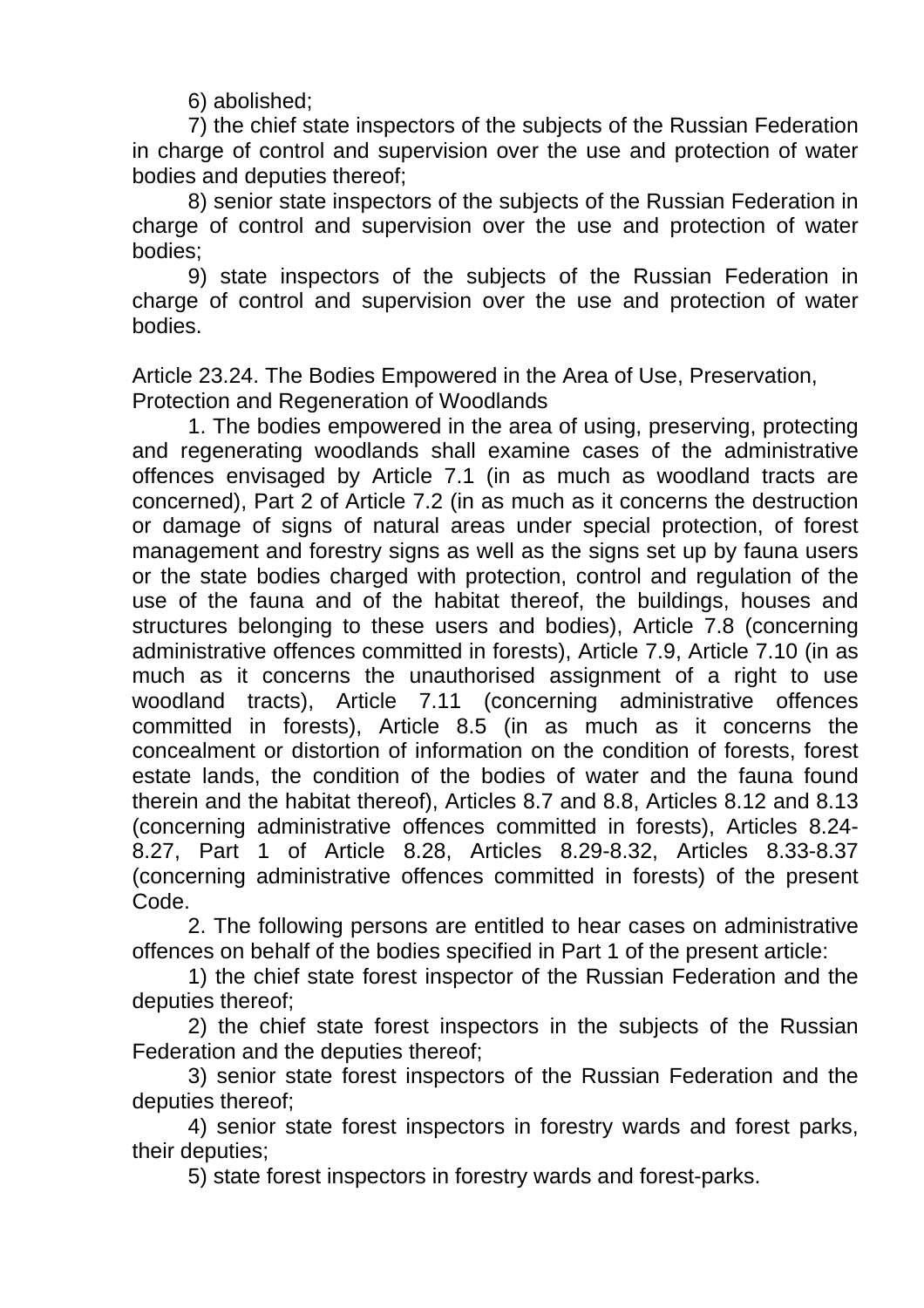3. The amount of an administrative fine imposed by the officials described in Item 5 of Part 2 of the present Article shall not exceed three hundred roubles.

Article 23.25. Bodies Protecting the Territories of State Natural Reserves and of State Natural Parks

1. The bodies, protecting the territories of state natural reserves and of state natural parks, shall try cases concerning the administrative offences provided for by Article 8.39 of this Code.

2. Chief state inspectors for protecting the territories of state natural reserves and of state natural parks, as well as their deputies, shall be empowered to try cases concerning administrative offences on behalf of the bodies indicated in Part 1 of this Article.

Article 23.26. State Bodies Specially Authorised to Protect, Control and Regulate the Use of Animals and the Habitat Thereof

1. The state bodies specially authorized to protect, control and regulate the use of animals and the habitat thereof shall try cases concerning the administrative offences provided for by Part 2 of Article 7.2 (on elimination or damage of the marking established by animal users or by specially authorized state bodies in charge of the protection, control and regulation of the use of animals and of the habitat thereof, as well as of buildings and of other structures owned by said users or bodies), by Articles 7.11, 8.33, by Article 8.34 (insofar as it relates to the administrative offences in respect of biological collections containing animals), by Articles 8.35, 8.36, by Part 1 of Article 8.37, by Part 3 of Article 8.37 (on violating the rules of use of animals subject to hunting) of this Code.

2. Heads of the bodies, having authority for protection, control and regulation of the use of animals and the habitat thereof, shall be empowered to try cases concerning administrative offences indicated in Part 1 of this Article.

Article 23.27. Fishery Protection Bodies

1. Fishery protection bodies shall try cases concerning the administrative offences provided for by Part 2 of Article 7.2 (on elimination and damage of markings established by animal users or by specially authorized state bodies in charge of protection, control and regulation of the use of animals,classed as aquatic biological resources, and the habitat thereof, buildings and other structures owned by said users and bodies), by Articles 7.11, 8.33, by Article 8.34 (insofar as it relates to the administrative offences committed in respect of biological collections containing animals classed as aquatic biological resources), by Articles 8.35, 8.36, by Parts 2 and 3 of Article 8.37, by Article 8.38, as well as by Article 11.6, by Part 1 of Article 11.7, by Articles from 11.8 to 11.11, by Part 1 of Article 11.13, by Articles 11.15, 11.16, by Part 2 of Article 11.17 (insofar as they relate to the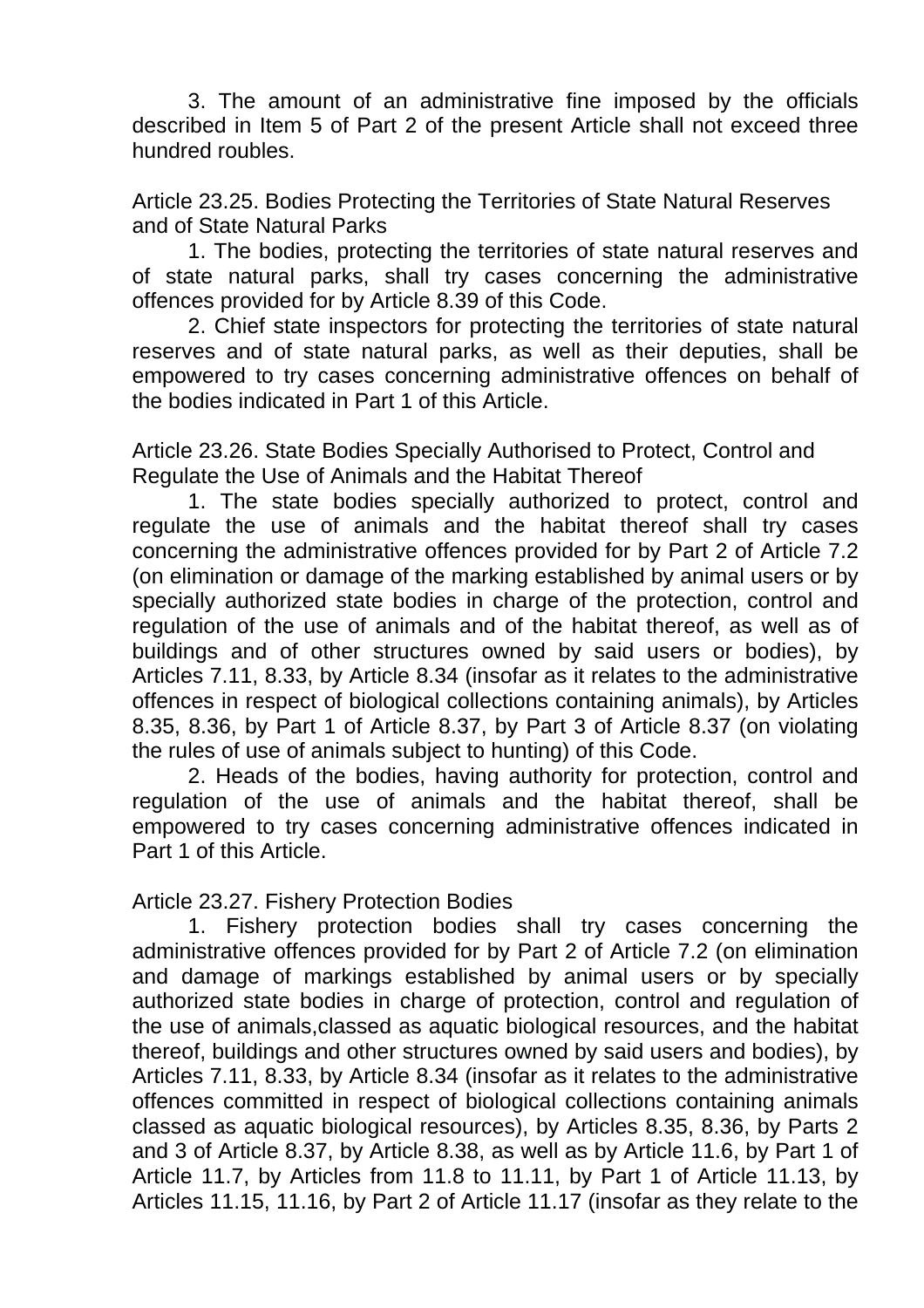administrative offences committed on fishing fleet vessels and objects) of this Code.

2. The following persons shall be empowered to try cases concerning administrative cases on behalf of the bodies indicated in Part 1 of this Article:

1) the head of the federal executive body having authority in respect of fishery and preservation of aquatic biological resources, and his deputies;

2) heads of structural subdivisions of the federal executive body having authority in respect of fishery and preservation of aquatic biological resources, and their deputies;

3) heads of state administrations of fishing seaports, their deputies, harbormasters of fishing seaports, their deputies, harbour supervision heads, harbour supervision masters, masters of harbour points, chief masters of fishing areas, heads of fire safety inspectorates of bodies of fishery and preservation of aquatic biological resources - cases concerning administrative offences committed on vessels belonging to fishing fleets;

4) heads of basin departments for fishery and preservation of aquatic biological resources, and their deputies;

5) district state inspectors of fishery protection bodies and senior state inspectors of fishery protection bodies.

Article 23.28. Bodies of Hydrometeorology and of Environmental Monitoring

1. Bodies of hydrometeorology and environmental monitoring shall try cases concerning the administrative offences provided for by Parts 3 and 4 of Article 7.2 (on elimination and damage of stationary points for surveying the condition of the natural environment and pollution thereof belonging to the state surveying system, as well as on violating the regime of restricted areas), by Articles 8.5, 8.21 and Parts 1 and 2 of Article 8.40 of this Code.

2. The following persons shall be empowered to try cases concerning administrative offences on behalf of the bodies indicated in Part 1 of this Article:

1) the head of the federal executive body, having authority in respect of hydrometeorology and environmental monitoring, and his deputies;

2) heads of territorial agencies of the federal executive body, having authority in respect of meteorology and environmental monitoring, and his deputies.

Article 23.29. Bodies Exercising State Ecological Control

1. Bodies exercising state ecological control shall try cases concerning the administrative offences provided for by Part 2 of Article 7.2 (on eliminating and damaging markings of specially protected wildlife territories, as well as markings established by animal users or by specially authorized state bodies in charge of protection, control and regulation of the use of animals and their habitat, of buildings and other structures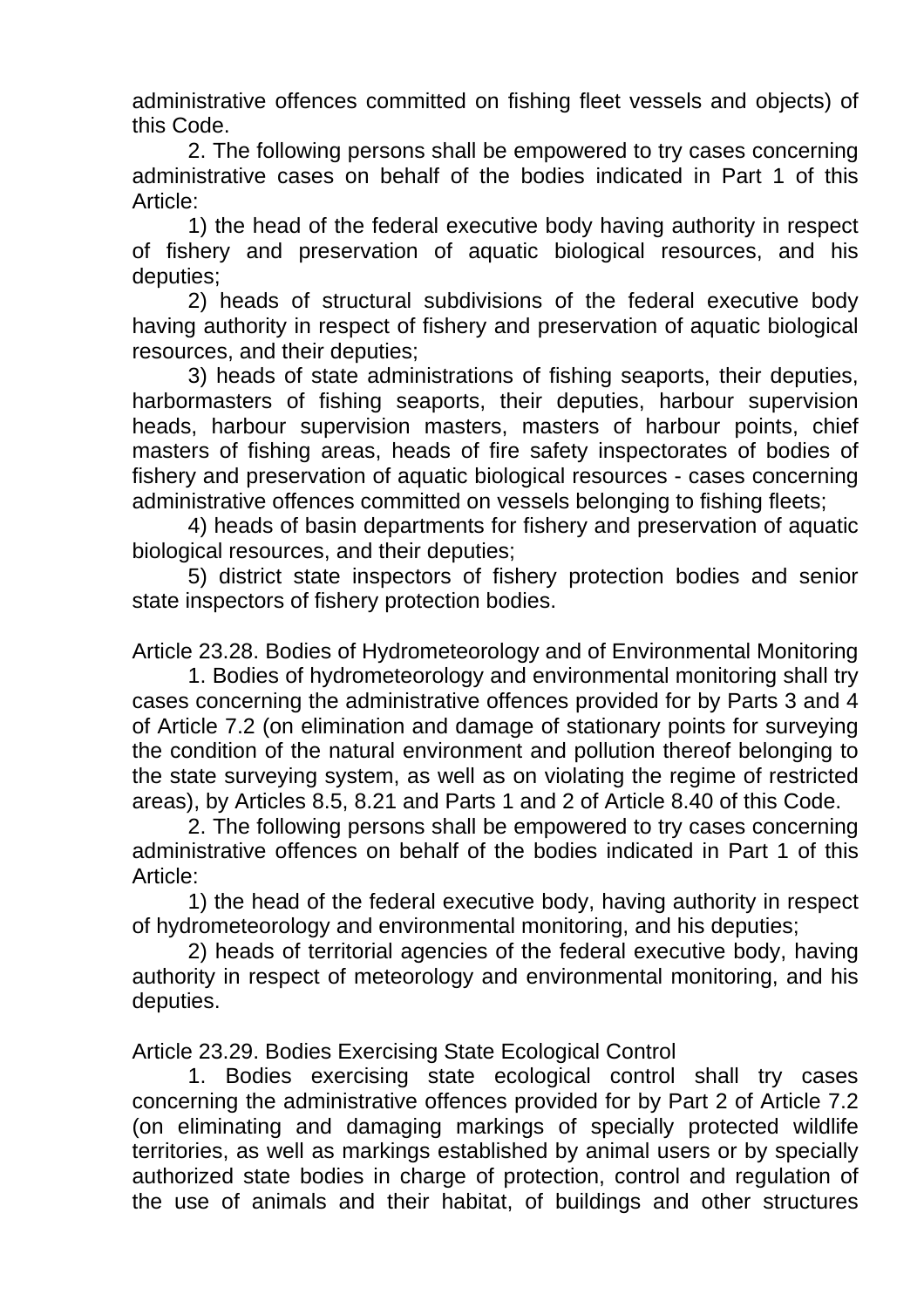owned by said users and bodies), by Article 7.6, Part 1 of Article 7.8, Articles 7.11, 8.1, 8.2, 8.4 - 8.6, 8.12 (as regards violations of the procedure for allotment of land plots in water protection zones and in coastal areas of water bodies), by Parts 1, 2 and 4 of Article 8.13, Part 1 of Article 8.14 and by Articles 8.15, by Article 8.18, by Article 8.19, by Articles from 8.21 to 8.23, by Parts 2 and 3 of Article 8.31, by Articles from 8.33 to 8.36, by Part 3 of Article 8.37 and by Articles 8.39, 8.41 of this Code.

2. The following persons shall be empowered to try cases concerning administrative offences on behalf of the bodies indicated in Part 1 of this Article:

1) the chief state wildlife preservation inspector of the Russian Federation and his deputies;

2) senior state wildlife preservation inspectors of the Russian Federation;

3) state wildlife preservation inspectors of the Russian Federation;

4) chief state wildlife preservation inspectors of the Russian Federation in areas of activities thereof and their deputies;

5) senior state wildlife preservation inspectors of the Russian Federation in areas of activities thereof;

6) state wild life preservation inspectors of the Russian Federation in areas of activities thereof;

7) chief state wildlife preservation inspectors of the subjects of the Russian Federation and their deputies;

8) senior state wildlife preservation inspectors of the subjects of the Russian Federation;

9) state wildlife preservation inspectors of the subjects of the Russian Federation;

10) chief state wildlife preservation inspectors in the areas of activities of the appropriate town, inter-district and district wildlife preservation structures within territorial agencies of federal executive bodies, having authority in respect of environmental protection, and their deputies;

11) state wildlife preservation inspectors in areas of activities of the appropriate town, inter-district and district wildlife preservation structures within territorial agencies of the federal executive body, having authority in respect of environmental protection.

3. Cases concerning the administrative offences provided for by Articles 8.18 and 8.19 of this Code shall be tried by the officials indicated in Items 1, 2, 4, 7 and 10 of Part 2 of this Article.

Article 23.30. State Energy Supervision Bodies

1. State energy supervision bodies shall try cases concerning the administrative offences provided for by Articles 7.19, by Articles from 9.7 to 9.12 and by Article 11.20 of this Code.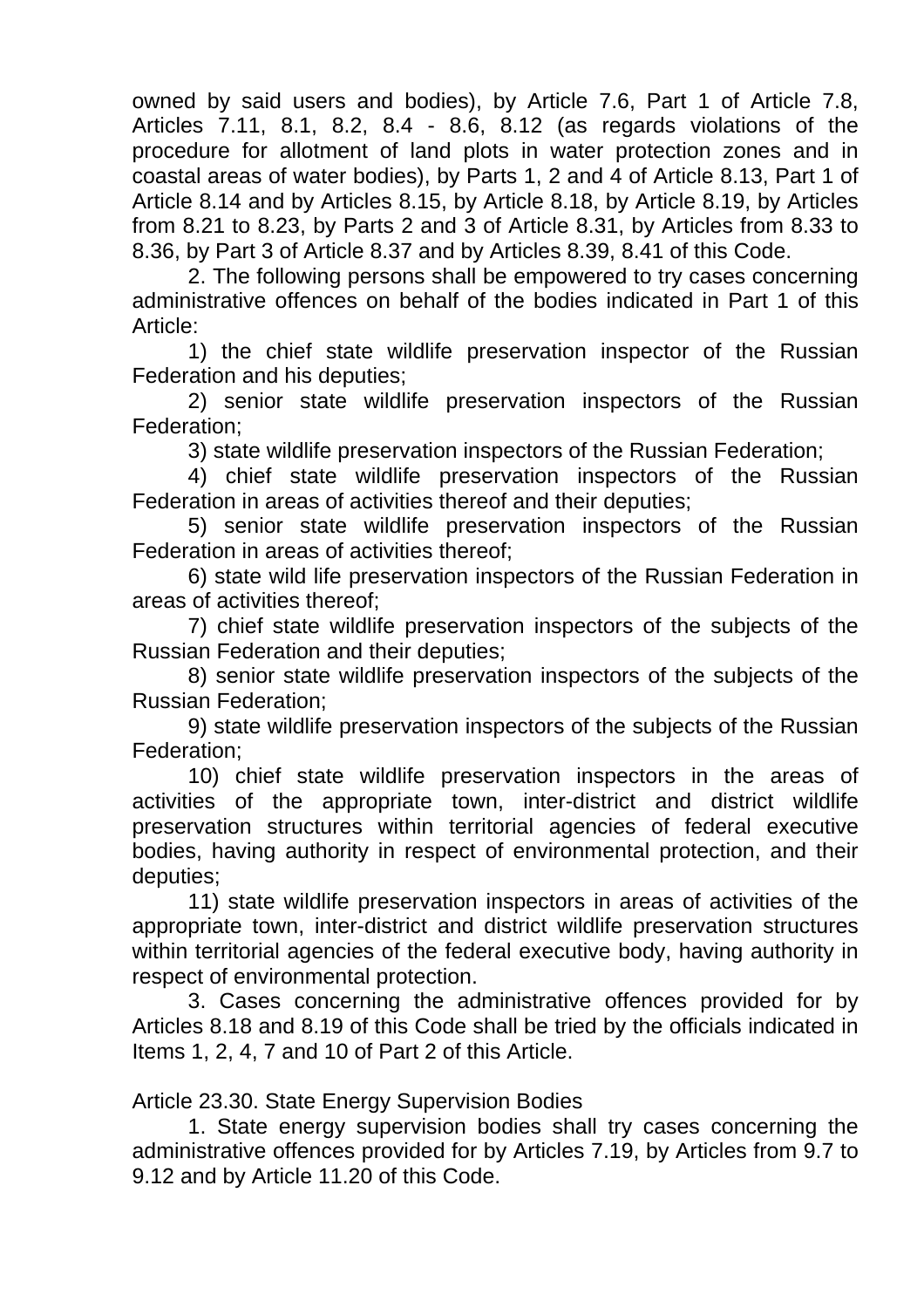2. The following persons shall be empowered to try cases concerning administrative offences on behalf of the bodies indicated in Part 1 of this Article:

1) the chief state energy supervision inspector of the Russian Federation and his deputies;

2) senior state energy supervision inspectors;

3) state energy supervision inspectors.

3. The administrative fine imposed by state energy supervision inspectors on citizens may not exceed five hundred roubles, on officials it may not exceed one thousand roubles, and on legal entities it may not exceed ten thousand roubles.

Article 23.31. State Mining and Industrial Supervision Bodies

1. State mining and industrial supervision bodies shall try cases concerning the administrative offences provided for by Part 2 of Article 7.2 (on elimination and damage of mine surveying marks, marking of mountain sanitary zones and regions), by Articles 7.3 and 7.4, by Article 8.7 (insofar as it relates to failure to discharge duties in respect of re-cultivation of lands upon the completion of extracting minerals and commonly occurring minerals), by Articles from 8.9 to 8.11, by Parts 1 and 3 of Article 8.17, by Article 8.19, by Article 8.39 (on administrative offences committed on the territories of mountain sanitary zones and regions), by Parts 1 and 2 of Article 9.1, Articles 9.2, 11.20, 19.2 and 19.22 of this Code.

2.The following persons shall be empowered to try cases concerning administrative offences on behalf of the bodies indicated in Part 1 of this Article:

1) the head of the federal executive body having authority in respect of state mining and industrial supervision and their deputies;

2) heads of departments and regions of state mining and industrial supervision and their deputies;

3) heads of inspectorates and divisions of state mining and industrial supervision and their deputies;

4) chief state inspectors and state inspectors of state mining and industrial supervision.

Article 23.32. Bodies Exercising State Control over the Safety of Production Processes Presenting a Danger of Explosion

1. Bodies exercising state control over the safety of production processes presenting a danger of explosion shall try cases concerning the administrative offences provided for by Parts 1 and 2 of Article 9.1 of this Code.

2. The following persons shall be empowered to try cases concerning administrative offences on behalf of the bodies indicated in Part 1 of this Article: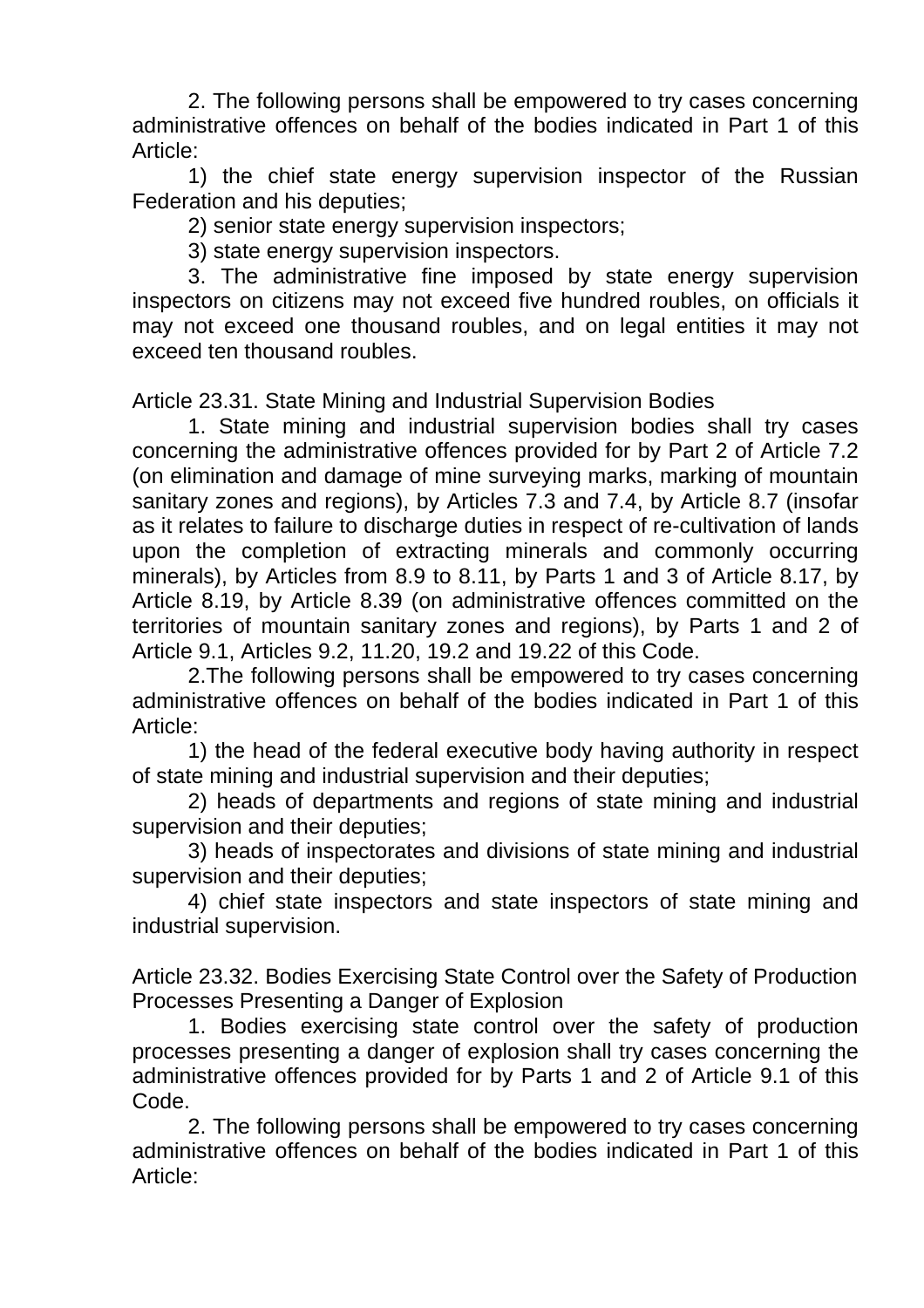1) the head of the inspectorate for production processes presenting a danger of explosion of the federal executive body having authority in respect of the defense industry, and his deputies;

2) chief inspectors of the inspectorate of production processes presenting a danger of explosion for enterprises and organisations.

Article 23.33. Bodies Effecting State Safety Regulation Over the Use of Nuclear Power

1. Bodies effecting state safety regulation over the use of nuclear power, shall try cases concerning the administrative offences provided for by Article 8.5 (insofar as it relates to concealment or distortion of ecological information about radiation levels) and by Articles 9.6 and 9.12 of this Code.

2. The following persons shall be empowered to try cases concerning administrative offences indicated in Part 1 of this Article:

1) the head of the federal executive body in charge of state safety regulation over the use of nuclear power, and his deputies;

2) heads of territorial agencies of the federal executive body in charge of state safety regulation over the use of nuclear power, and his deputies;

3) chief state inspectors of the federal executive body in charge of state safety regulation over the use of nuclear power;

4) chief state inspectors of territorial agencies of the federal executive body in charge of state safety regulation over the use of nuclear power.

Article 23.34. Bodies Exercising State Fire Safety Supervision

1. Bodies, exercising state fire safety supervision, shall try cases concerning the administrative offences provided for by Articles 8.32, 11.16 and 20.4 of this Code.

2. The following persons shall be empowered to try cases concerning administrative offences and to impose penalties on behalf of the bodies indicated in Part 1 of this Article:

1) the chief state fire safety supervision inspector of the Russian Federation and his deputies;

2) chief state fire safety supervision inspectors of the subjects of the Russian Federation and their deputies;

3) chief state fire safety supervision inspectors of towns (regions) of the subjects of the Russian Federation and their deputies;

3.1) the chief state fire supervision inspectors of closed administrative-territorial entities and their deputies;

4) state fire safety supervision inspectors of the Russian Federation;

5) state fire safety supervision inspectors of the subjects of the Russian Federation;

6) state fire safety supervision inspectors of towns (regions) of the subjects of the Russian Federation.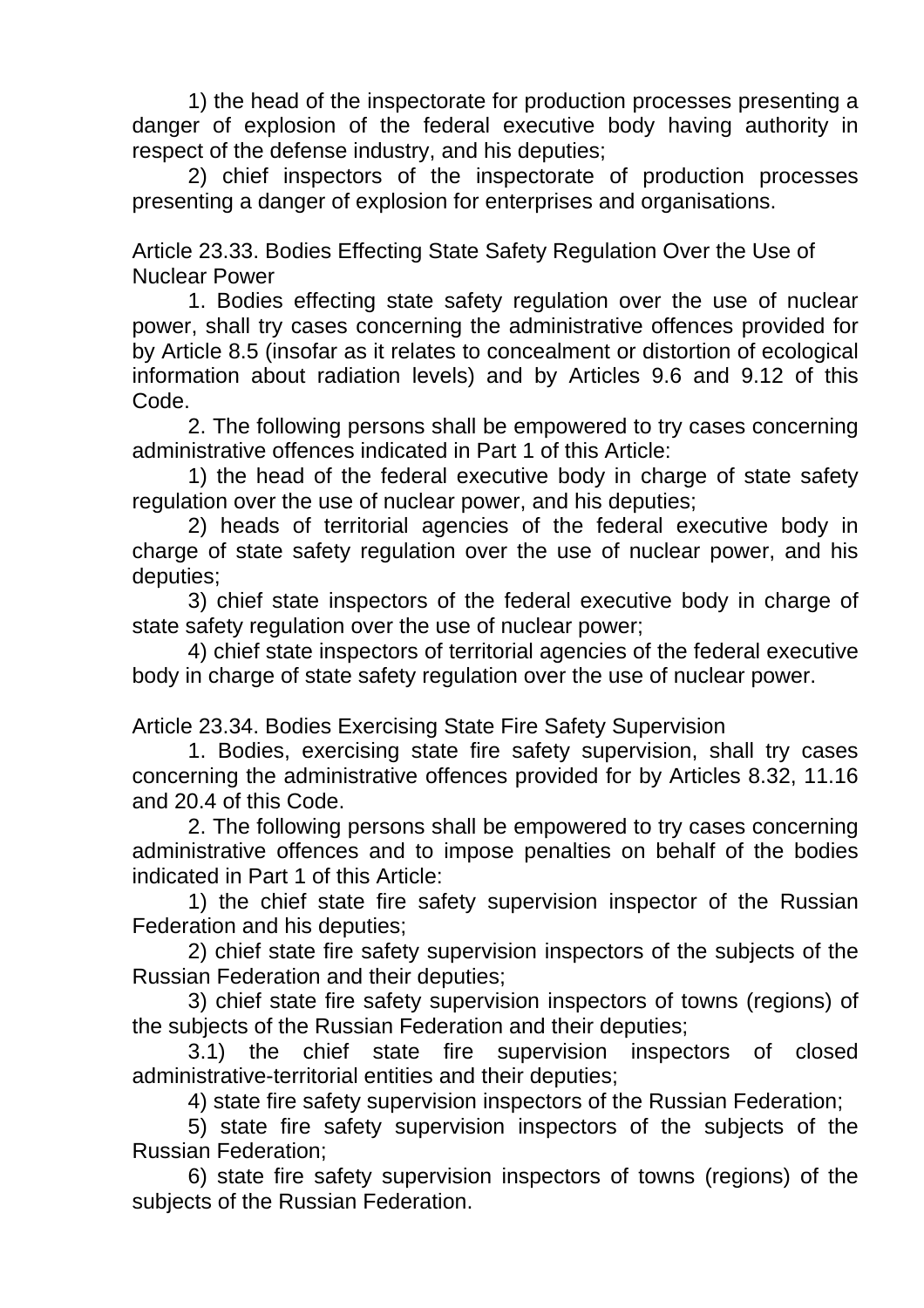7) the state fire supervision inspectors of closed administrativeterritorial entities;

3. The officials indicated in Items 5-7 of Part 2 of this Article shall be empowered to try cases concerning administrative offences committed by citizens and officials.

Article 23.35. Bodies Exercising State Supervision over the Technical Condition of Self-Propelled Machines and Other Types of Machinery

1. Bodies, exercising state supervision over the technical condition of self-propelled machines and other types of machinery, shall try cases concerning the administrative offences provided for by Articles 8.22, 8.23 (insofar as they relate to the machinery under supervision of said bodies), by Article 9.3, by Article 19.22 (insofar as it relates to the machinery under supervision of said bodies) of this Code.

2. The following persons shall be empowered to try cases concerning administrative offences on behalf of the bodies indicated in Part 1 of this Article:

1) the chief state engineer-inspector for supervision over the technical condition of self-propelled and other types of machinery, and his deputies;

2) chief state engineers-inspectors of the subjects of the Russian Federation for supervision over the technical condition of self-propelled machines and other types of machinery, and their deputies;

3) chief state engineers-inspectors of towns and regions for supervision over the technical condition of self-propelled machines and of other types of machinery, and their deputies.

Article 23.36. The Bodies of Transport Control and Supervision

1. The bodies of transport control and supervision shall try cases concerning the administrative offences provided for by Article 8.2 (insofar as it relates to failures to meet ecological requirements for air, sea, inland water and motor transport, as well as for industrial railway transport not belonging to the federal railway transport system), by Article 8.3 (insofar as it relates to violating the rules for headling pesticides and agricultural chemicals on air, sea, inland water and motor transport, as well as on industrial railway transport not belonging to the federal railway transport system), by Articles 8.22, 8.23, 11.2, by Parts 1 and 2 of Article 11.14, by Part 3 of Article 11.14 (on violating the rules for carrying dangerous substances and over-sized or heavy-weight freight by industrial railway transport not belonging to the federal railway transport system), by Article 11.15, by Part 1 of Article 11.17 (on administrative offences committed on industrial railway transport not belonging to the federal railway transport system), by Articles 11.23, 11.26, 11.27, 11.29, by Part 2 of Article 12.3 (on the driving of transport vehicle by a driver who does not have his license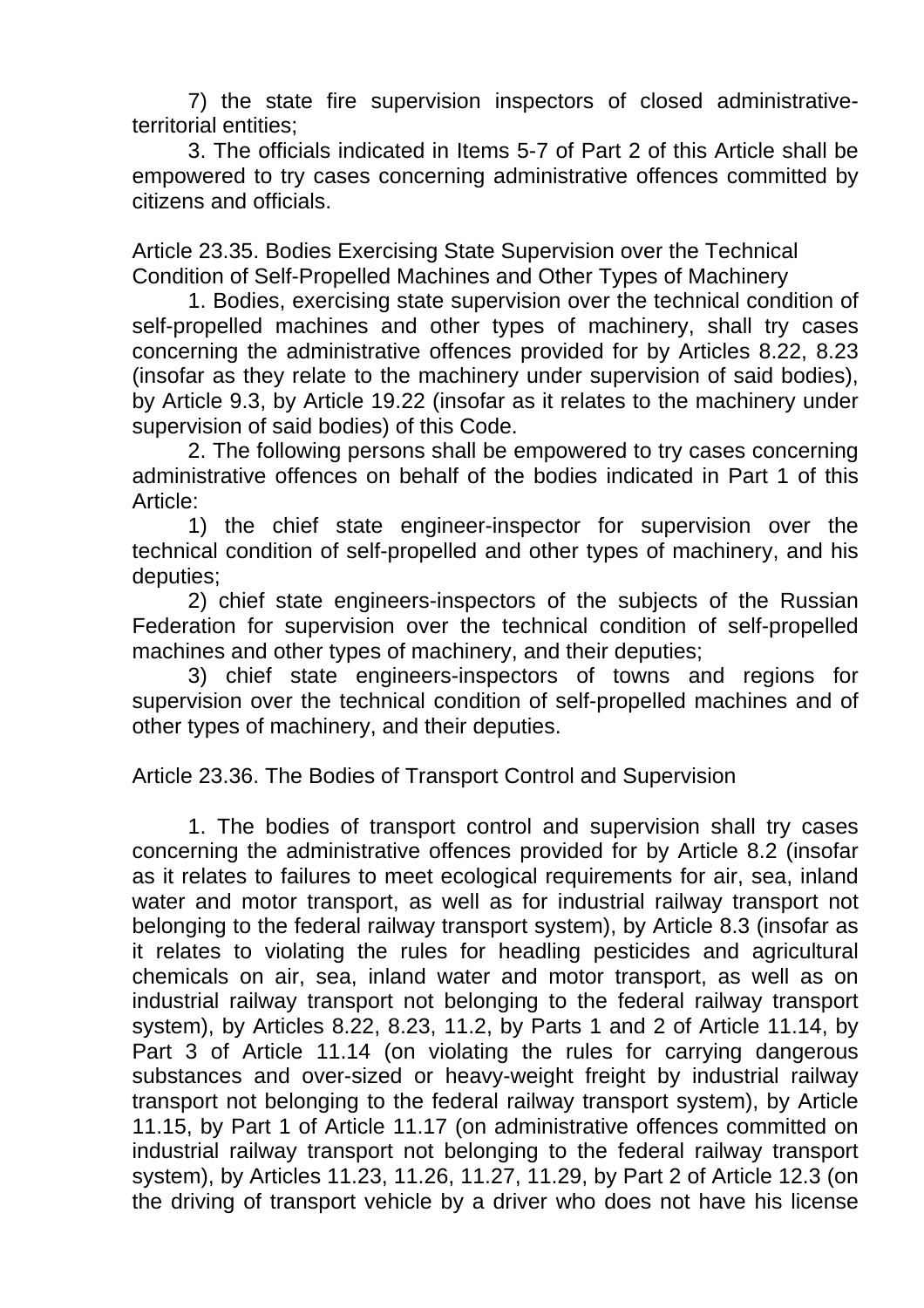with him), by Articles 12.21.1 and 12.21.2 (as regards the exercise of control over observance of the procedure for international motor carriage), by Article 19.19 (insofar as it relates to industrial railway transport not belonging to the federal railway transport system) of this Code.

2. The following persons shall be empowered to try cases concerning administrative offences on behalf of the bodies indicated in Part 1 of this Article:

1) the chief state transport inspector of the Russian Federation and his deputies;

2) heads of territorial agencies of transport control and supervision and their deputies;

3) heads of divisions, their deputies, and state transport inspectors of agencies of transport control and supervision.

## Article 23.37. Motor Transport Bodies

1. Motor transport bodies shall try cases concerning the administrative offences provided for by Article 11.15 (on administrative offences committed on motor transport), by Parts 3 and 4 of Article 11.18, by Part 2 of Article 11.19 of this Code.

2. Ticket inspectors and other employees of passenger inter-city motor transport, authorized to do so shall be empowered to try on behalf of motor transport bodies cases concerning administrative offences.

# Article 23.38. Sea Transport Bodies

1. Sea transport bodies shall try cases concerning the administrative offences provided for by Articles 8.22, 8.23, 11.6, by Part 1 of Article 11.7, by Articles from 11.8 to 11.11, by Part 1 of Article 11.13, by Part 2 of Article 11.14, by Articles 11.15, 11.16, by Parts 2, 3 and 5 of Article 11.17 by Items 3 and 4 of Part 1 and by Part 4 of Article 11.18 and by Parts 1,3 and 4 of Article 11.19 of this Code.

2. The following persons shall be empowered to try cases concerning administrative offences on behalf of the bodies indicated in Part 1 of this Article:

1) the head of the structural subdivision, having authority in respect of sea transport, of the federal executive body in charge of transport and his deputies;

2) harbourmasters, their deputies, shiftmen, senior masters, harbour supervision masters, ship masters;

3) heads of fire prevention units, their deputies, heads of separate fire prevention parties, senior fire prevention instructors.

3. The administrative fine imposed by a shiftman, a senior master or a harbour supervision master on citizens may not exceed three hundred roubles; when imposed on officials, it may not exceed five hundred roubles; and, when imposed on legal entities, it may not exceed five thousand roubles.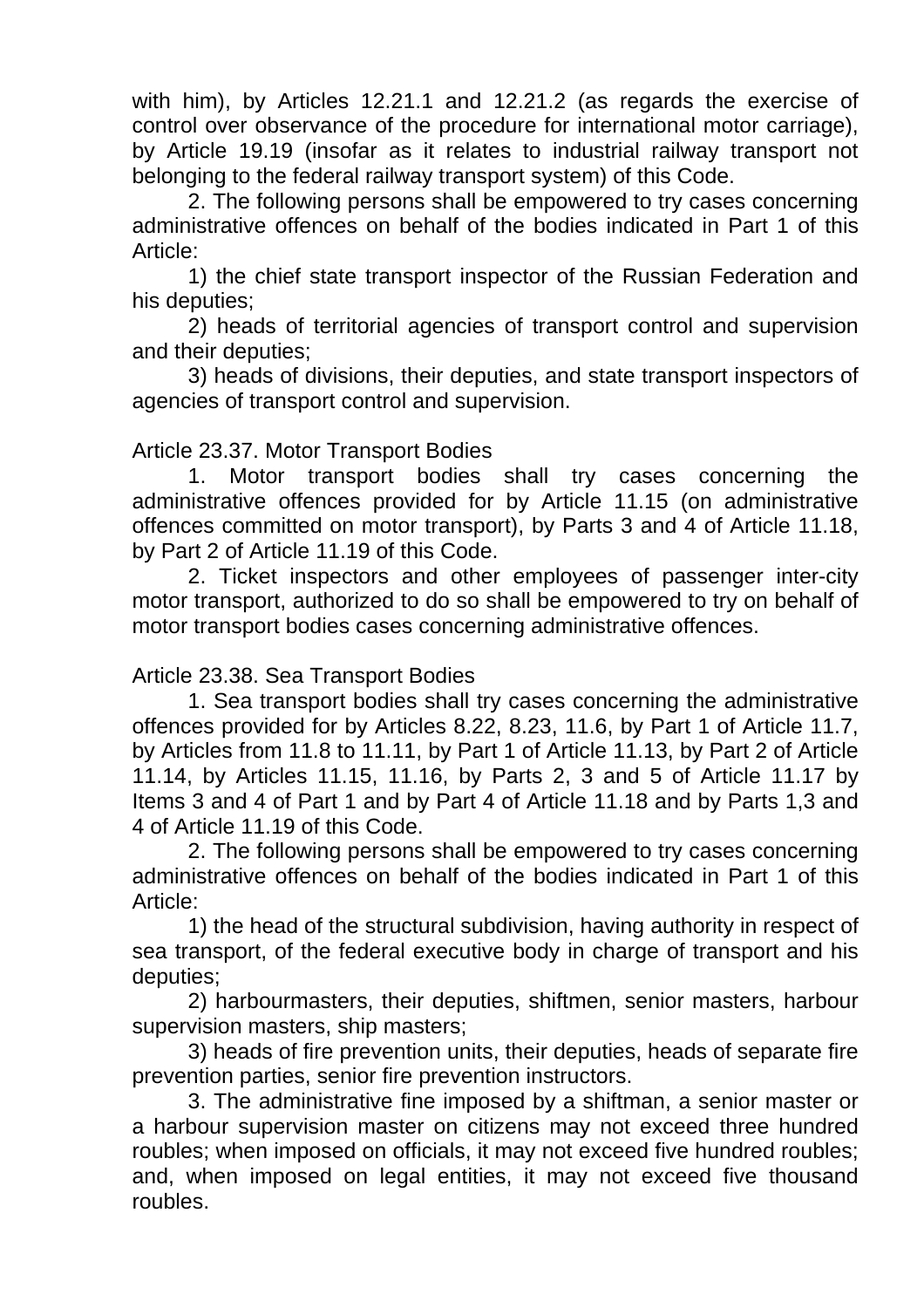Article 23.39. Inland Water Transport Bodies

1. Inland water transport bodies shall try cases concerning the administrative offences provided for by Articles 8.22, 8.23, 11.6, by Part 1 of Article 11.7, by Articles from 11.8 to 11.11, by Part 1 of Article 11.13, by Part 2 of Article 11.14, by Articles 11.15, 11.16, by Parts 2, 3 and 5 of Article 11.17, by Items 3 and 4 of Part 1 and by Part 4 of Article 11.18, and by Parts 1, 3 and 4 of Article 11.19 of this Code.

2. The following persons shall be empowered to try cases on behalf of the bodies indicated in Part 1 of this Article:

1) heads of state basin departments of waterways and navigation, heads of waterway areas and heads of areas of hydro-engineering structures and their deputies;

2) heads of hydro-engineering complexes (locks), line foremen at sections assigned to them, harbourmasters, senior harbour supervision masters and harbour supervision masters, heads of river boat stations and ferries, masters of inland and mixed (river and sea) navigation;

3) the head of the State River Navigation Inspectorate of the Russian Federation - the chief state inspector, his deputies, heads of divisions of the State River Navigation Inspectorate of the Russian Federation and their deputies;

4) heads of state river navigation basin inspectorates - chief state basin inspectors and their deputies;

5) heads of line departments of state river navigation basin inspectorates - senior state inspectors and their deputies;

6) state inspectors (inspectors-masters) of state river navigation basin inspectorates;

7) chief specialists - chief inspectors of the State River Navigation Inspectorate of the Russian Federation;

8) heads of state basin fire safety supervision inspectorates and their deputies;

9) heads of inspectorates of the Russian river register, their deputies, senior engineers-inspectors of the Russian river register, engineersinspectors of the Russian river register;

10) heads of administrations of estuary and sea ports and their deputies.

Article 23.40. Bodies of the State Small Boat Inspectorate

1. Bodies of the state small boat inspectorate shall try cases concerning the administrative offences provided for by Articles 8.22 and 8.23 (insofar as they relate to putting into operation or operating small boats emitting excessive rates of contaminating substances or producing excessive noise), by Part 2 of Article 11.7, by Articles from 11.8 to 11.12, and by Part 2 of Article 11.13 of this Code.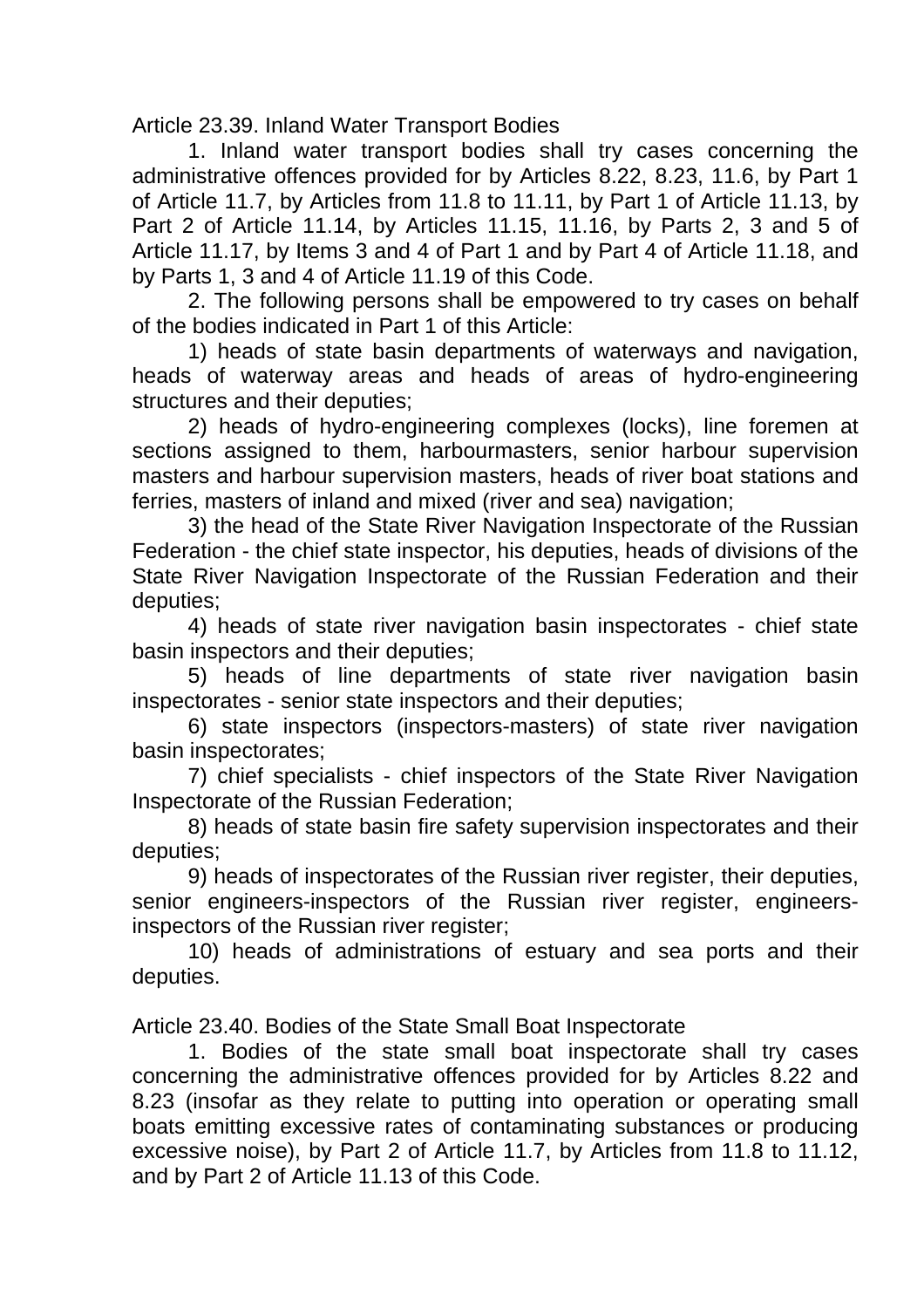2. The following persons shall try cases, concerning administrative offences, on behalf of the bodies indicated in Part 1 of this Article:

1) the head of the state small boat inspectorate and his deputies;

2) heads of territorial agencies of the state small boat inspectorate and their deputies;

3) heads of state basin small boat inspectorates and their deputies;

4) state small boat inspectors.

Article 23.41. Railway Transport Bodies

1. Railway transport bodies shall try cases concerning the administrative offences provided for by Articles 11.1, by Part 3 of Article 11.14, by Articles 11.15, 11.16, by Parts 1, 2 and 3 of Article 11.17, by Items 1 and 2 of Part 1 and by Part 4 of Article 11.18, by Parts 1, 3 and 4 of Article 11.19 of this Code.

2. The following persons shall be empowered to try cases concerning administrative offences on behalf of the bodies indicated in Part 1 of this Article:

1) chief inspectors, railway traffic safety inspectors of the federal executive body, having authority in respect of railway transport, of railways and of railway divisions;

2) heads of stations, their deputies, heads of terminals, their deputies, heads of locomotive (carriage) depots, heads of passenger trains (mechanics-brigade leaders of passenger trains);

3) inspectors of passenger trains, control inspectors-instructors of passenger trains, income control inspectors, linemen, heads of maintenance sections, heads of signaling, communication and computer sections.

3. The fine imposed by the head of a passenger train (by a mechanicbrigade leader of a passenger train) may not exceed three hundred roubles.

Article 23.42. State Aviation Regulation Bodies

1. State aviation regulation bodies shall try cases concerning the administrative offences provided for Articles 8.22, 8.23, 11.3, 11.5, by Part 1 of Article 11.14, by Articles 11.15, 11.16, by Part 4 of Article 11.17 (insofar as it relates to the rules of using radio communication on board an aircraft) by Part 5 of Article 11.17, by Parts 2 and 4 of Article 11.18, by Parts 1, 3 and 4 of Article 11.19 of this Code.

2. The following persons shall be empowered to try cases concerning administrative offences on behalf of the bodies indicated in Part 1 of this Article:

1) head of the federal executive body having authority in respect of civil aviation, his deputies, heads of structural subdivisions of territorial agencies of the federal executive body having authority in respect of civil aviation, their deputies, chief state inspectors of the federal executive body,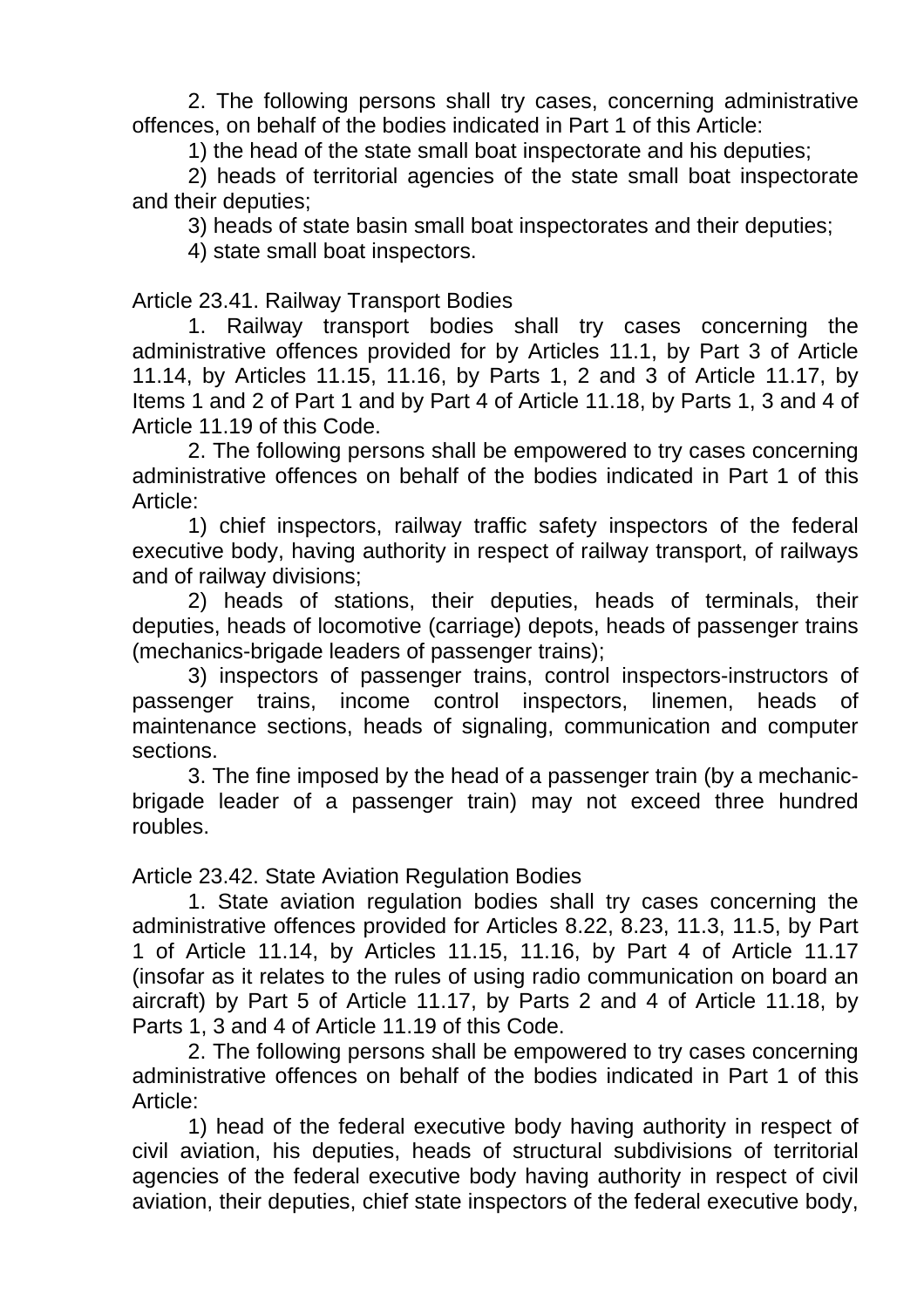having authority in respect of civil aviation cases, concerning the administrative offences provided for by Articles 8.22, 8.23, 11.3, 11.5, by Part 1 of Article 11.14, by Article 11.15, 11.16, by Parts 4 and 5 of Article 11.17, by Parts 2 and 4 of Article 11.18, by Parts 1, 3 and 4 of Article 11.19 of this Code.

2) the head of the federal executive body, having authority in respect of defense, and his deputies; heads of structural subdivisions of the federal executive body having authority in respect of defense, and his deputies; heads of structural subdivisions of the federal executive body having authority in respect of defense, and their deputies; heads of inspectorial services of the federal executive body having authority in respect of defense, and their deputies, and air flight safety inspectors - cases concerning administrative offences committed in state aviation and provided for by Articles 11.3, 11.5, by Part 1 of Article 11.14 and by Article 11.16 of this Code;

3) the head of the federal executive body having authority in respect of the defense industry, and his deputies, heads of structural subdivisions of the federal executive body, having authority in respect of the defense industry, and their deputies, heads of regional services of the federal executive body, having authority in respect of the defense industry, and their deputies - cases concerning the administrative offences committed in the sphere of experimental aviation and provided for by Articles 11.3, 11.5, by Part 1 of 11.14, and by Article 11.16 of this Code.

Article 23.43. Bodies of the United System of Air Traffic Management of the Russian Federation

1. Bodies of the united system of air traffic management of the Russian Federation shall try cases concerning the administrative offences provided for by Article 11.4 and by Article 18.1 (insofar as it relates to violations of the airspace of the Russian Federation) of this Code.

2. The following persons shall be empowered to try cases concerning administrative offences on behalf of the bodies indicated in Part 1 of this Article:

1) heads of specially authorized bodies in respect of defense and civil aviation governing the use of the air space of the Russian Federation and their deputies;

2) heads of military and civil operational bodies of the united system of air traffic management of the Russian Federation and their deputies.

Article 23.44. Bodies Exercising State Supervision over Communications and Computerization

1. Bodies exercising state supervision over communication and computerization in the Russian Federation shall try cases concerning the administrative offences provided for by Articles from 13.1 to 13.4, from 13.6 to 13.9, and by Article 13.18 of this Code.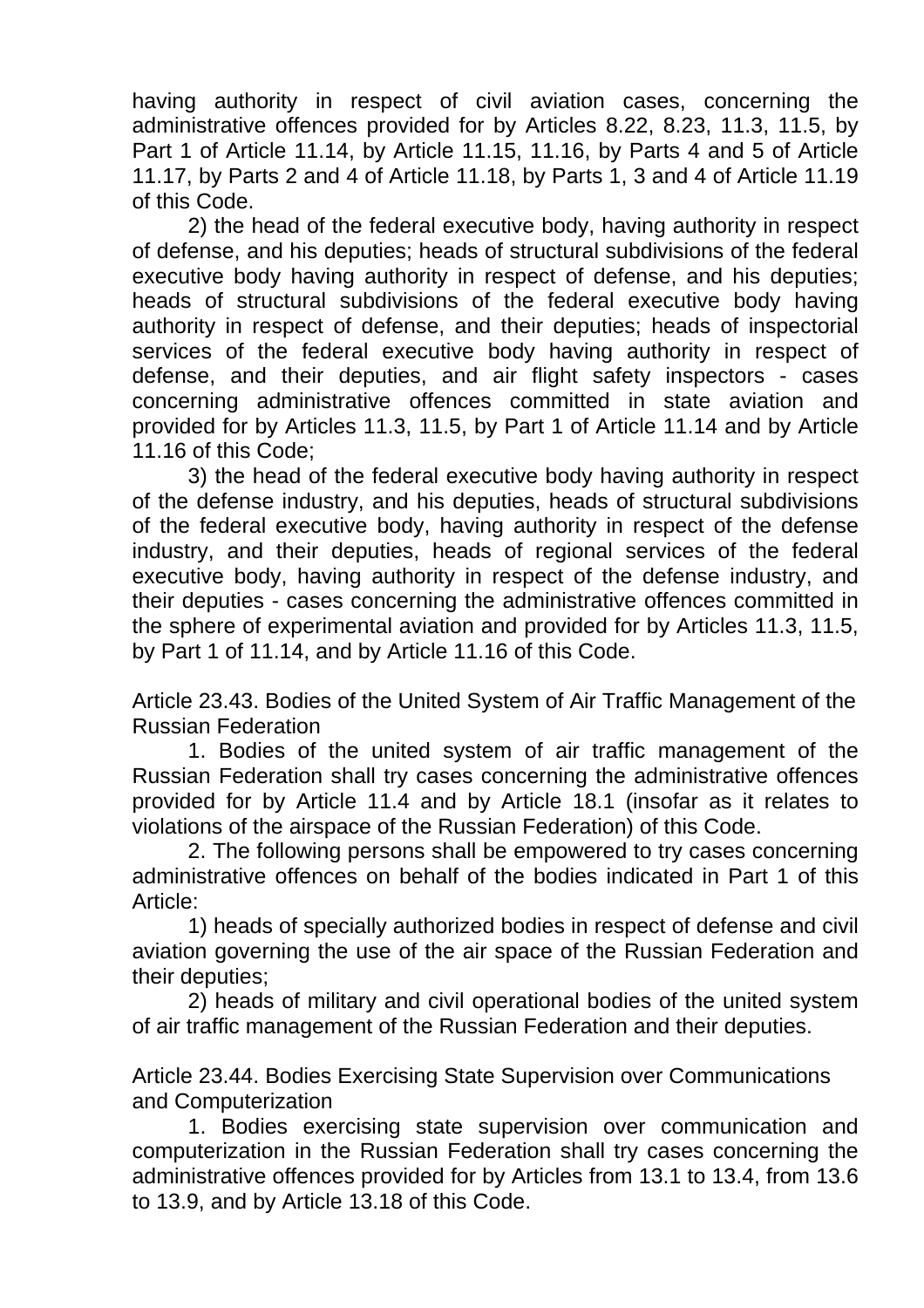2. The following persons shall try cases concerning administrative offences on behalf of the bodies indicated in Part 1 of this Article:

1) the chief state inspector of the Russian Federation for supervision over communications and computerization, and his deputies;

2) senior state inspectors of the Russian Federation for supervision over communication and computerization.

Article 23.45. Bodies Exercising Control over the Protection of State **Secrets** 

1. Bodies, exercising control over the protection of state secrets, shall try cases concerning the administrative offences provided for by Parts 3 and 4 of Article 13.12 and by Part 2 of Article 13.13 of this Code.

2. The following persons shall be empowered to try cases concerning administrative offences on behalf of the bodies indicated in Part 1 of this Article:

1) the head of the federal executive body, having authority in respect of ensuring the state security of the Russian Federation, and his deputies, heads of territorial agencies of said federal executive body and their deputies;

2) the head of the federal executive body having authority in respect of defense, and his deputies;

3) *Abolished*

4) the head of the federal executive body, having authority in respect of foreign intelligence, and his deputies;

5) the head of the federal executive body, having authority in respect of counteraction against technical intelligence services and of technical protection of information, and his deputies, heads of territorial agencies of said federal executive body and their deputies;

6) heads of subdivisions of federal executive bodies, having authority in respect of ensuring the state security of the Russian Federation, of the defense of the Russian Federation, of foreign intelligence, of counteraction against technical intelligence services and of technical protection of information, which issue licenses for exercising the types of activity connected with the use and protection of data constituting a state secret.

Article 23.46. Bodies Exercising State Control over Circulation and Protection of Information

1. Bodies exercising state control over circulation and protection of information shall try cases concerning the administrative offences provided for by Parts 3 and 4 of Article 13.5, by Article 13.6, by Parts 1 and 2 of Article 13.12, by Part 1 of Article 13.13, by Articles 13.17, 13.22, 20.23 and by 20.24 of this Code.

2. The following persons shall be empowered to try cases concerning administrative offences on behalf of the bodies indicated in Part 1 of this Article: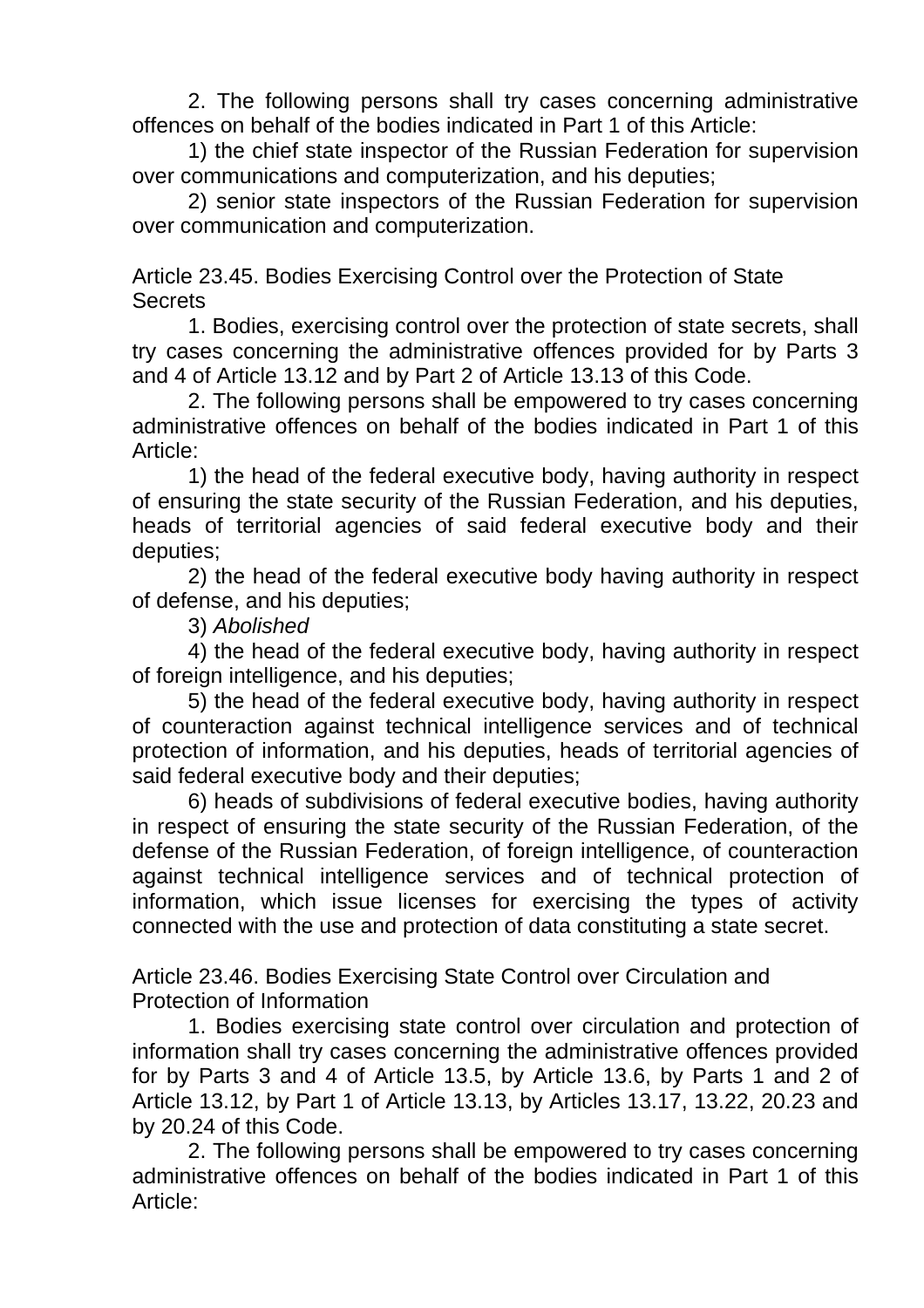1) *Abolished*

2) the head of the federal executive body, having authority in respect of counteraction against technical intelligence services and in respect of technical protection of information, and his deputies, heads of territorial agencies of said federal executive body and his deputies - cases concerning the administrative offences provided for by Article 13.6, by Parts 1 and 2 of Article 13.12, by Part 1 of Article 13.13 of this Code;

3) the head of the federal executive body having authority in respect of the state security of the Russian Federation, and his deputies, heads of territorial agencies of said federal executive body and their deputies - cases concerning the administrative offences provided for by Parts 3 and 4 of Article 13.5, by Article 13.6, Parts 1 and 2 of Article 13.12, by Part 1 of Article 13.13, by Articles 13.17, 20.23 and 20.24 of this Code;

4) the head of the federal executive body having authority in respect of the press and mass media, and his deputies, heads of territorial agencies of said federal executive body and their deputies - cases concerning the administrative offences provided for by Articles 13.17 and 13.22 of this Code;

5) the head of the federal executive body having authority in respect of television and radio broadcasting and his deputies, heads of territorial agencies of said federal executive body and their deputies cases concerning the administrative offences provided for by Articles 13.17 and 13.22 of this Code.

Article 23.47. Bodies in Charge of Financial Markets

1. The federal executive body in charge of financial markets shall try cases concerning the administrative offences provided for by Articles 14.24, from 15.17 to 15.24 and 15.28 of this Code.

2. The following persons shall be entitled to try cases concerning administrative offences on behalf of the body indicated in Part 1 of this Article:

1) the head of the federal executive body in charge of financial markets, and his deputies;

2) heads of territorial agencies of the federal executive body in charge of financial markets.

Article 23.48. The Federal Antimonopoly Body and Its Territorial Agencies

1. The federal antimonopoly agency and its territorial agencies shall try cases on the administrative offences provided for by Articles 14.3, 14.6 (except for offences in the area of the state tariff regulation), by Parts 1 and 2 of Article 14.8, Article 14.9, Articles 14.31-14.33, Items 2.1 - 2.6 of Article 19.5 (within its authority) and Article 19.8 (within its authority) of this Code.

2. The following persons shall be empowered to try cases concerning administrative offences on behalf of the bodies indicated in Part 1 of this Article: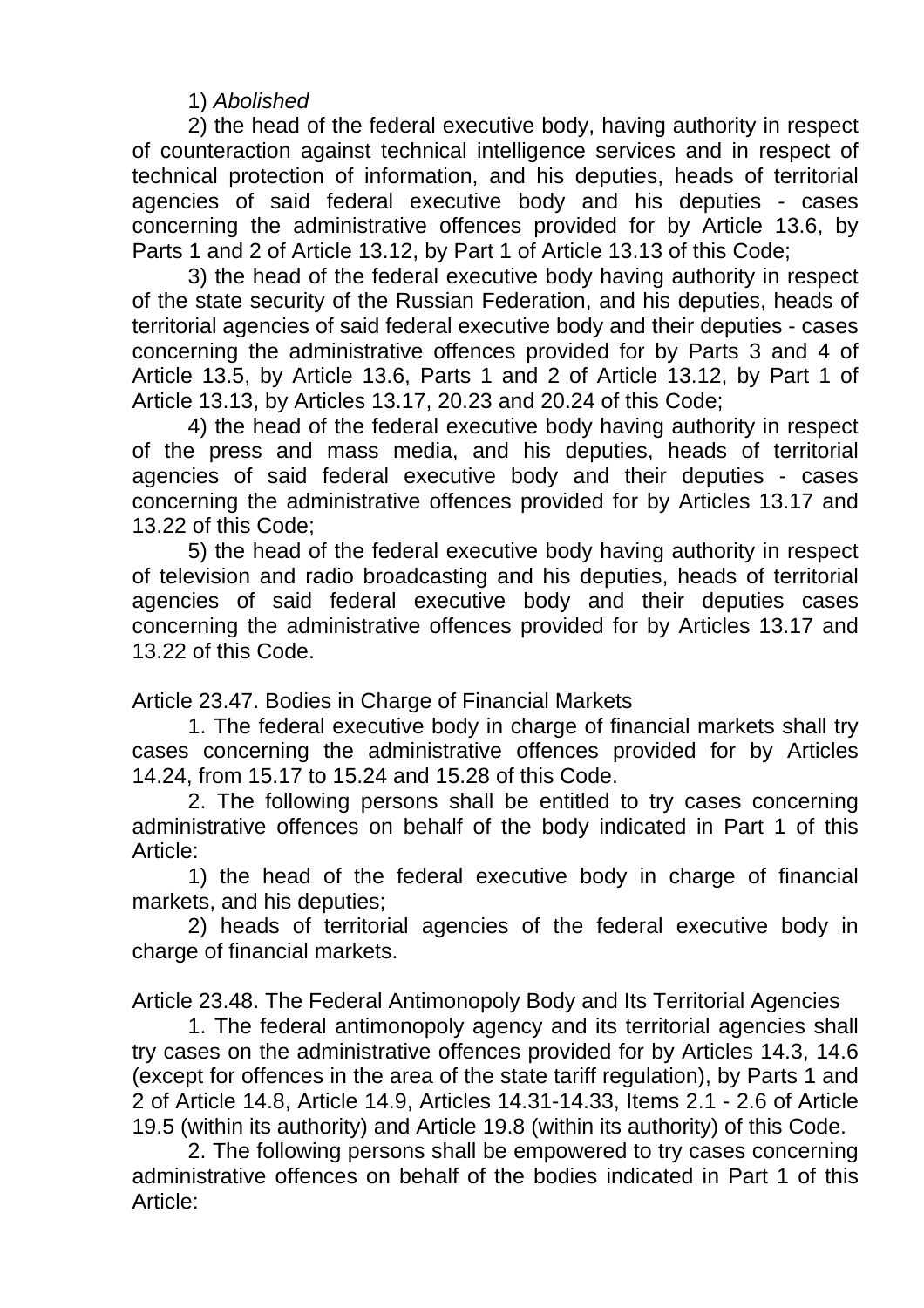1) the head of the federal antimonopoly body and his deputies;

2) heads of territorial agencies of the federal antimonopoly body and their deputies.

Article 23.49. Bodies of the State Inspectorate for Trade, Quality of Goods and Protection of Consumers' Rights

1. Bodies of the state inspectorate for trade, quality of goods and protection of consumers' rights shall try cases concerning the administrative offences provided for by Article 10.8 (insofar as it relates to violating the rules for storage and sale of animal-husbandry produce), by Articles 14.2, by Articles from 14.4 to 14.8, 14.15, by Parts 3 and 4 of Article 14.16, Parts 2 - 4, 6 - 8 of Article 14.34, by Article 19.14 (insofar as it relates to the sale, stock-taking and storage of precious metals and precious stones or articles containing them) of this Code.

2. The following persons shall be empowered to try cases concerning administrative offences on behalf of the bodies indicated in Part 1 of this Article:

1) the chief state trade inspector of the Russia Federation and his deputies;

2) heads of territorial agencies of the state inspectorate for trade, quality of goods and protection of consumers' rights and their deputies.

Article 23.50. Bodies Exercising State Control over the Production and Sale of Ethyl Alcohol, of Alcohol and Alcohol-Containing Products

1. Bodies exercising state control over production and sale of ethyl alcohol, of alcohol and alcohol-containing products shall try cases concerning the administrative offences provided for by Part 3 of Article 14.16, by Part 2 of Article 14.17, by Article 14.19 and 15.13 of this Code.

2. The following persons shall be empowered to try cases concerning administrative offences on behalf of the bodies indicated in Part 1 of this Article:

1) the head of the federal executive body exercising state control over the production and sale of ethyl alcohol, of alcohol and alcoholcontaining products, and his deputies;

2) the head of an inspectorate of the federal executive body, exercising state control over the production and sale of ethyl alcohol, of alcohol and alcohol containing products, and his deputies;

3) heads of territorial agencies of the federal executive body exercising state control over the production and sale of ethyl alcohol, of alcohol and alcohol-containing products in the subjects of the Russian Federation, and their deputies.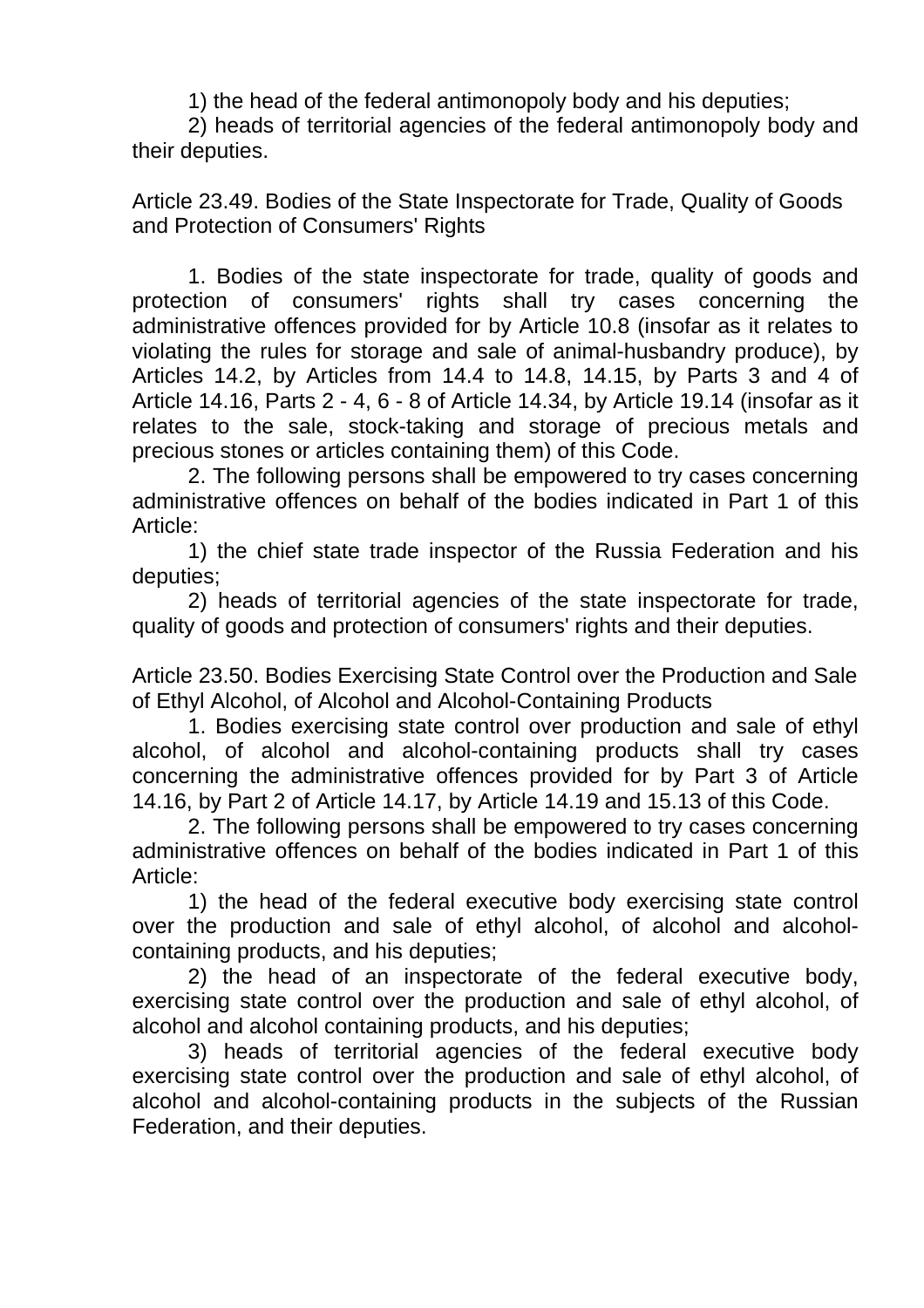Article 23.51. Bodies Exercising State Control over the Procedure for Price Formation, as Well as Bodies Authorised in the Area of the State Regulation of Tariffs

1. Bodies exercising state control over observance of the procedure for price formation shall try cases concerning the administrative offences provided for by Article 14.6 of this Code.

1.1. The bodies authorized in the area of the state tariff regulation shall try cases on the administrative offences provided for by Article 14.6, Part 5 of Article 19.5 and Article 19.7.1 of this Code.

2. The following persons shall be empowered to try cases concerning administrative offences on behalf of the bodies indicated in Part 1 of this Article:

1) the head of the federal executive body exercising state control over observance of the procedure for price formation;

2) the head of a structural subdivision of the federal executive body, exercising state control over observance of the procedure for price formation, and his deputies;

3) heads of the bodies, exercising state control over observance of the procedure for price formation in the subjects of the Russian Federation, and their deputies.

3. The following persons shall be entitled to try cases on administrative offences in the name of the bodies specified in Part 1.1 of this Article:

1) the head of the federal executive body authorized to exercise the state tariff regulation and deputies thereof;

2) the head of a structural subdivision of the federal executive body authorised to effect the state tariff regulation and deputies thereof;

3) heads of the bodies authorized to effect the state tariff regulation in the subjects of the Russian Federation and deputies thereof.

Article 23.52. Standardisation, Metrology and Certification Bodies

1. Standardisation, metrology and certification bodies shall try cases concerning the administrative offences provided for by Part 3 of Article 19.19 of this Code.

2. The following persons shall be empowered to try cases concerning administrative offences on behalf of the bodies indicated in Part 1 of this Article:

1) the chief state inspector of the Russian Federation for supervision over state standards and over ensuring uniformity of measurements and his deputies;

2) chief state inspectors of the subjects (regions) of the Russian Federation for supervision over observance of state standards and ensuring uniformity of measurements, and their deputies.

Article 23.53. Bodies of State Statistical Registration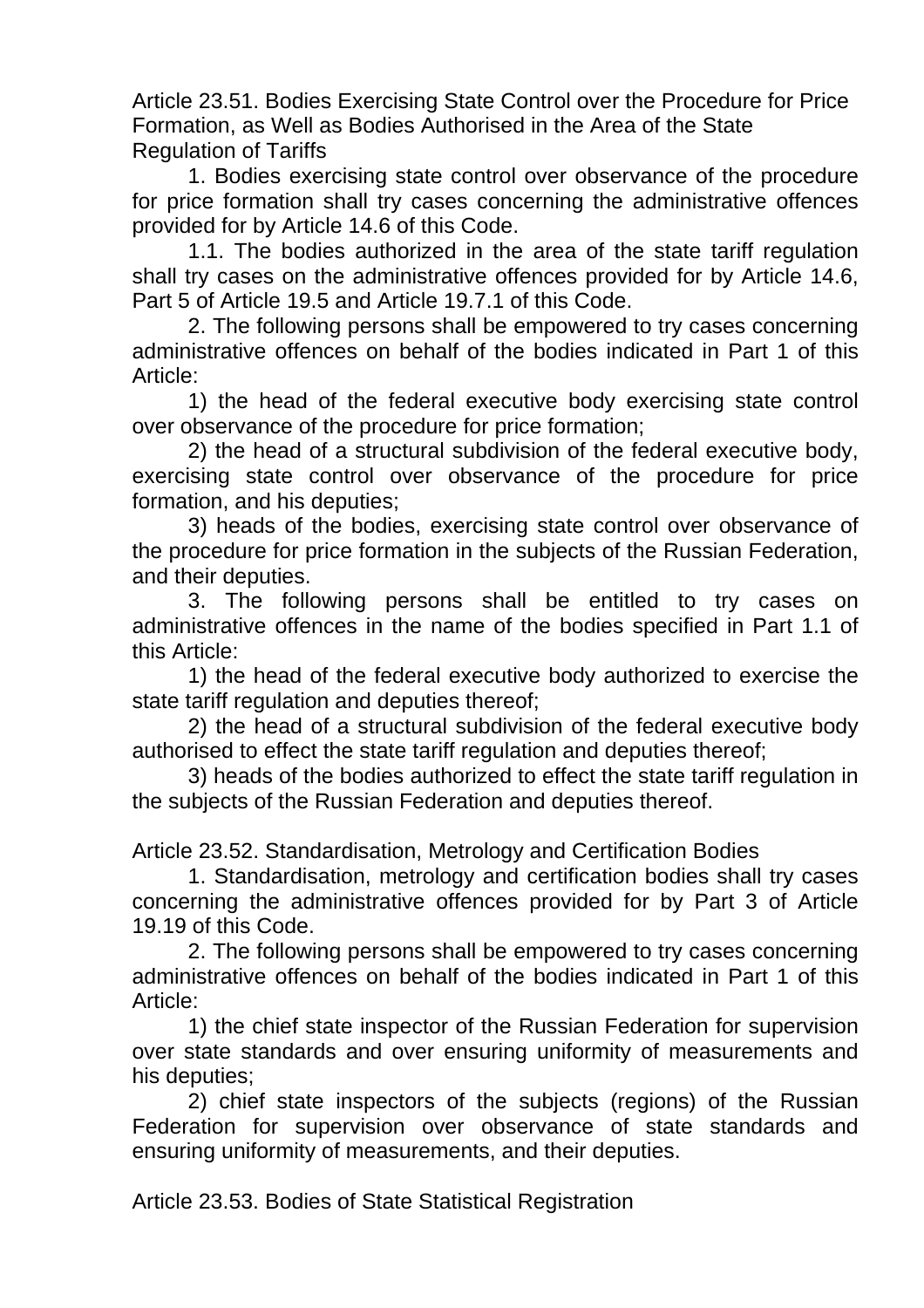1. The federal executive body having authority in respect of state statistical registration and territorial agencies thereof shall try cases concerning the administrative offences provided for by Article 13.19 of this Code.

2. The following persons shall be empowered to try cases concerning administrative offences on behalf of the bodies indicated in Part 1 of this Article:

1) the head of the federal executive body having authority in respect of state statistical registration, and his deputies;

2) heads of territorial agencies of the federal executive body, having authority in respect of state statistical registration in the subjects of the Russian Federation, and their deputies.

Article 23.54. Bodies Exercising Federal Assay Supervision over Producing, Extracting, Processing, Using, Circulating, Registering and Storing Precious Metals and Precious Stones

1. Bodies exercising federal assay supervision and state control over producing, extracting, processing, using, circulating, registering and storing precious metals and precious stones shall try cases concerning the administrative offences provided for by Article 19.14 of this Code.

2. The following persons shall be empowered to try cases concerning administrative offences on behalf of the bodies indicated in Part 1 of this Article:

1) the head of the federal institution exercising federal assay supervision and state control over producing, extracting, processing, using, circulating, registering and storing precious metals and precious stones, and his deputies;

2) heads of state assay supervision inspectorates and heads of other structural subdivisions of the federal institution, exercising federal assay supervision and state control over producing, extracting, processing, using, circulating, registering and storing precious metals and precious stones, and their deputies on the territories of appropriate areas of their activities.

Article 23.55. Bodies of the State Housing Inspectorate

1. Bodies of the state housing inspectorate shall try cases concerning the administrative offences provided for by Article 7.21 to 7.23 of this Code.

2. The right to consider cases on administrative law offences on behalf of the bodies indicated in the first part of the present Article shall be granted to the heads of the state housing inspectorates and to their deputies.

Article 23.56. Executive Bodies Authorised to Exercise Governmental Building Supervision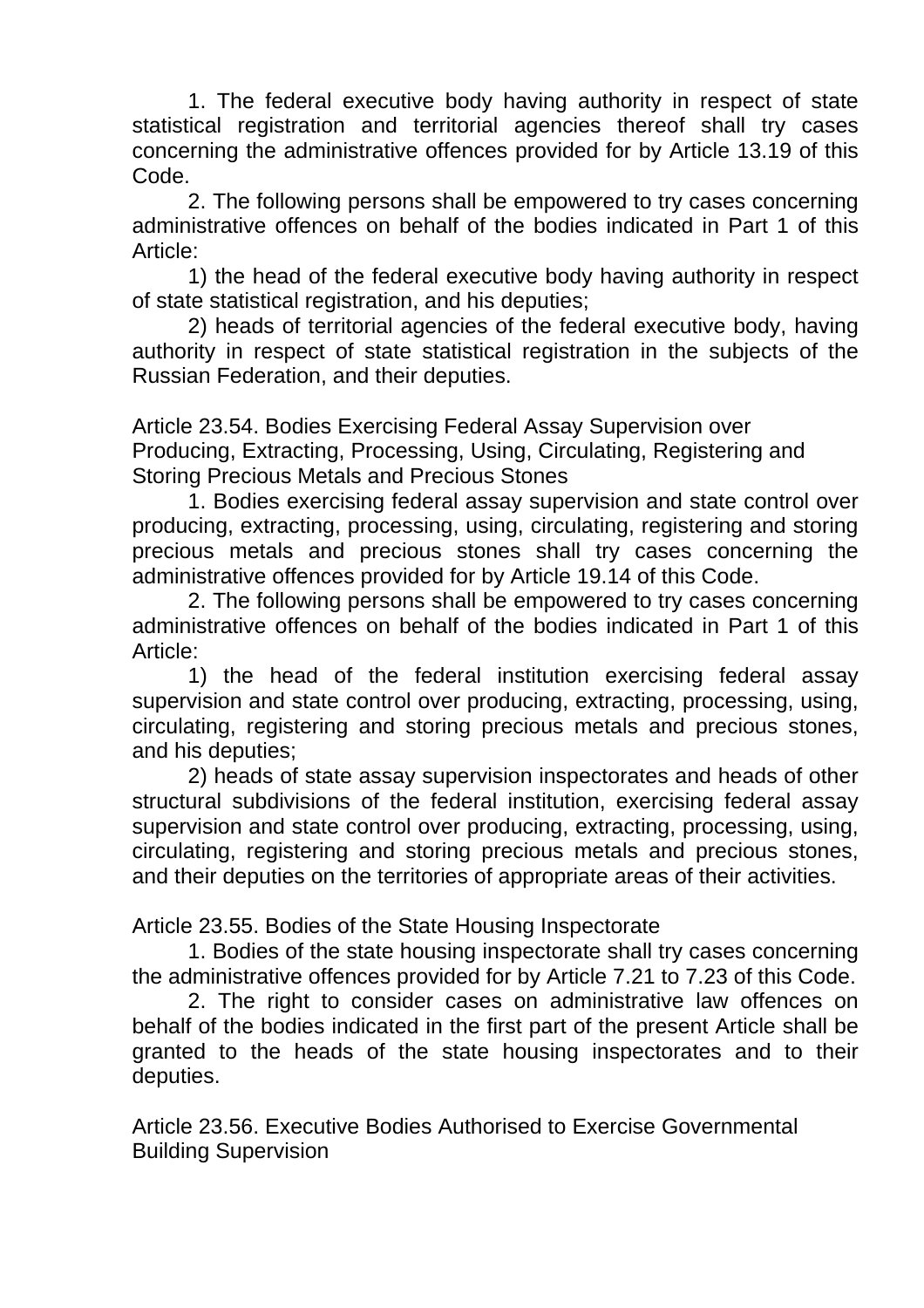1. Executive bodies authorised to exercise governmental building supervision shall try cases concerning the administrative offences which are provided for by Articles 9.4 and 9.5 of this Code.

2. The following persons shall be authorised to try cases concerning administrative offences on behalf of the bodies indicated in Part 1 of this Article:

1) the head of the federal executive body authorised to exercise governmental building supervision and deputies thereof;

2) heads of structural subdivisions of the federal executive body authorised to exercise governmental building supervision and deputies thereof;

3) heads of territorial agencies of the federal executive body authorised to exercise governmental building supervision and deputies thereof;

4) heads of the executive bodies of constituent entities of the Russian Federation authorised to exercise governmental building supervision and deputies thereof;

5) heads of the structural subdivisions of the executive bodies of constituent entities of the Russian Federation authorised to exercise governmental building supervision and deputies thereof.

Article 23.57. Bodies Exercising State Control over Observance of the Rules for Protection and Use of Cultural Heritage Objects

1. Bodies exercising state control over observance of the rules for protection and use of cultural heritage objects shall try cases concerning the administrative offences provided for by Articles 7.13, 7.14, 7.16 and 7.33 of this Code.

2. The following persons shall be empowered to try cases concerning administrative offences on behalf of the bodies indicated in Part 1 of this Article:

1) the head of the federal executive body exercising control over observance of the rules for protection and use of historical and cultural monuments, and his deputies;

2) heads of authorised structural subdivisions of said federal executive body and their deputies;

3) heads of territorial agencies of said federal executive body and their deputies.

4) heads of the executive bodies of the subjects of the Russian Federation charged with the state control over observance of the rules for protection and use of historical and cultural monuments and deputies thereof.

Article 23.58. Bodies Exercising State Geodetic Supervision and State Control in Respect of Names of Geographic Objects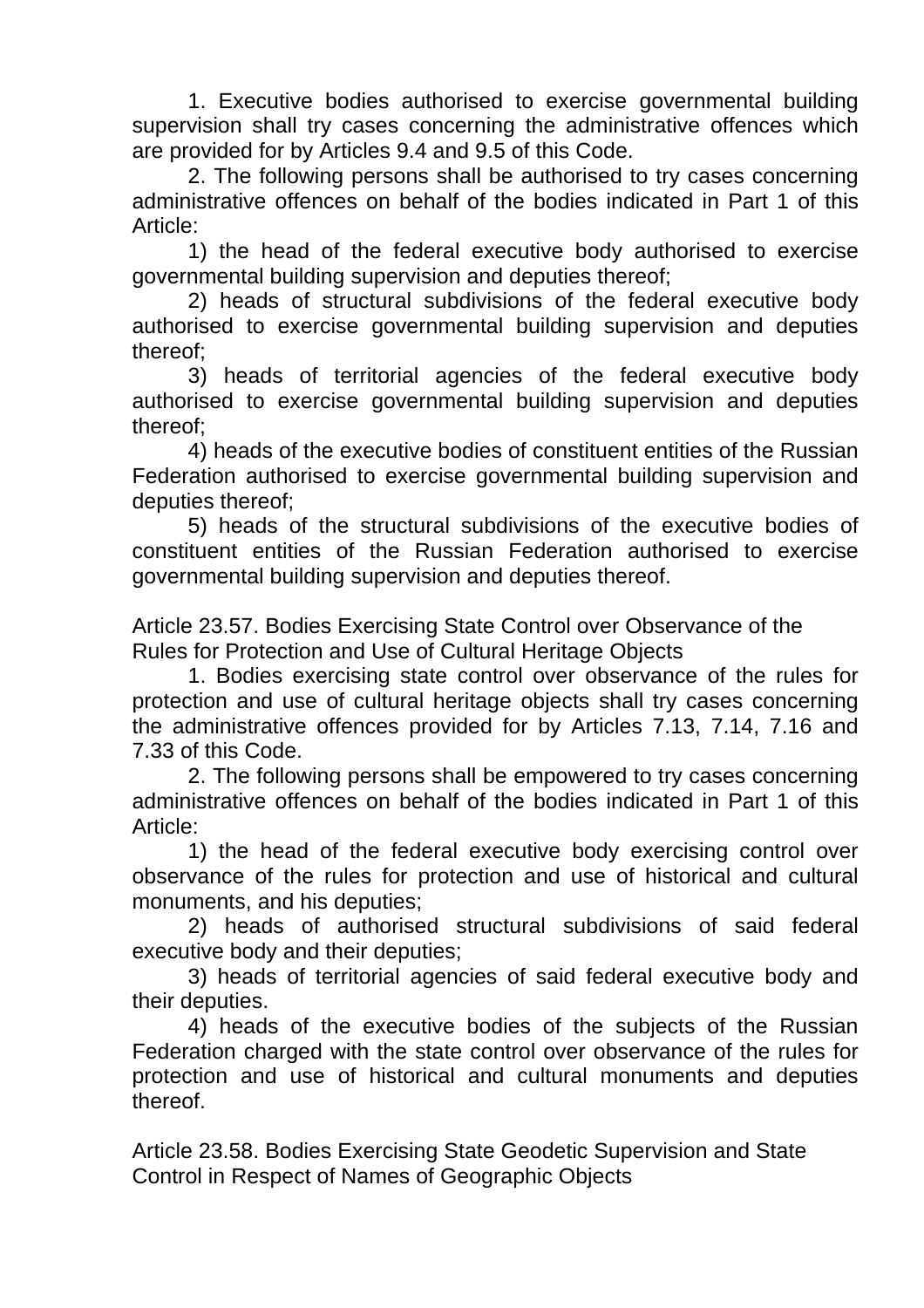1. Bodies exercising state geodetic supervision and state control in respect of names of geographic objects, shall try cases concerning the administrative offences provided for by Parts 3 and 4 of Article 7.2 (on destruction and damage of points of state geodetic systems, on failing to notify about the destruction or damage thereof, as well as on the refusal to provide vehicle access to them), by Articles 7.25, 7.26 and 19.10 of this Code.

2. The following persons shall be empowered to try cases concerning administrative offences on behalf of the bodies indicated in Part 1 of this Article:

1) the chief state geodetic supervision inspector of the Russian Federation and his deputies;

2) chief state geodetic supervision inspectors of the subjects of the Russian Federation;

3) chief state geodetic supervision inspectors of territorial zones.

Article 23.59. Bodies for Regulating Natural Monopolies

1. Bodies for regulating natural monopolies shall try cases concerning the administrative offences provided for by Part 3 of Article 19.5 and by Article 19.8 (within its authority) of this Code.

2. The following persons shall be empowered to try cases concerning administrative offences on behalf of the bodies indicated in Part 1 of this Article:

1) the head of the federal body for regulating natural monopolies and his deputies;

2) heads of territorial agencies of the federal body for regulating natural monopolies and their deputies.

Article 23.60. Currency Control Bodies

1. Currency control bodies shall try cases concerning the administrative offences provided for by Article 15.25 of this Code.

2. The following persons shall be empowered to try cases concerning administrative offences on behalf of the bodies indicated in Part 1 of this Article:

1) the head of the federal executive body, having authority in respect of currency control, and his deputies;

2) heads of structural subdivisions of the federal executive body, having authority in respect of currency control, and their deputies;

3) heads of territorial agencies of the federal executive body, having authority in respect of currency control.

Article 23.61. Bodies Carrying out State Registration of Legal Entities and Individual Businessmen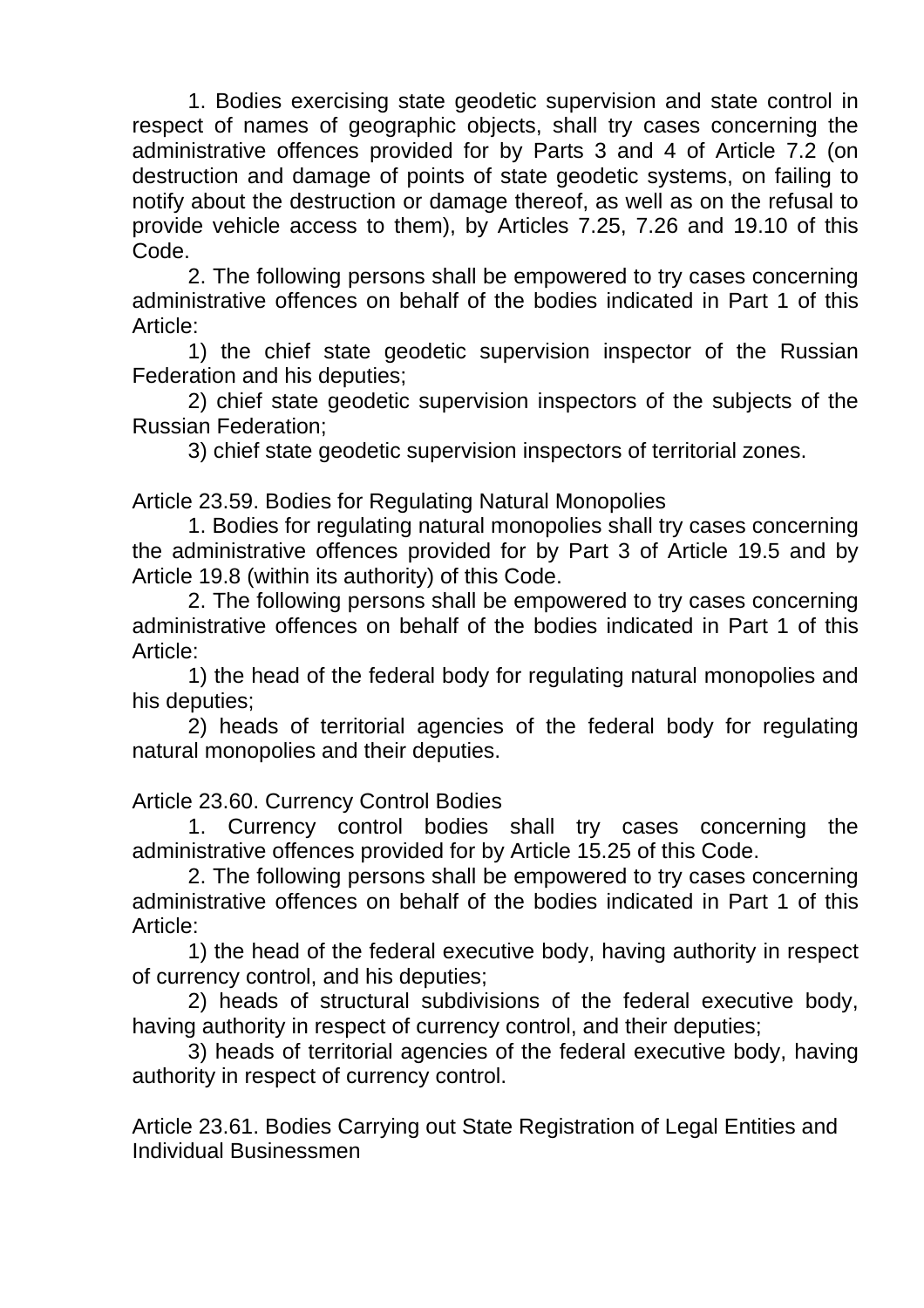1. Bodies, carrying out state registration of legal entities and individual businessmen, shall try cases concerning the administrative offences provided for by Part 3 of Article 14.25 of this Code.

2. The following persons shall be empowered to try cases concerning administrative offences on behalf of the bodies indicated in Part 1 of this Article:

1) the head of the federal executive body carrying out state registration of legal entities and individual businessmen, and his deputies;

2) heads of territorial agencies of the federal executive body carrying out state registration of legal entities and individual businessmen.

Article 23.62. The Bodies Responsible for Monitoring the Implementation of the Legislation on Counteracting the Legalisation (Laundering) of Incomes Received by the Way of Crime and the Financing of Terrorism

1. The federal executive governmental body authorised to take measures for counteracting the legalisation (laundering) of incomes received by the way of crime and the financing of terrorism shall consider the cases of the administrative offences specified by Article 15.27 of the present Code.

2. The following persons shall be entitled to consider cases of administrative offences in the name of the body specified in Part 1 of the present Article:

1) the head of the federal executive governmental body authorised to take measures for counteracting the legalisation (laundering) of incomes received by the way of crime and the financing of terrorism, the deputies thereof;

2) the heads of territorial bodies of the federal executive governmental body authorised to take measures for counteracting the legalisation (laundering) of incomes received by the way of crime and the financing of terrorism, the deputies thereof.

Article 23.63. Bodies for Control over the Traffic of Narcotics and Psychotropic Substances

1. The bodies for control over the traffic of narcotics and psychotropic substances shall try cases on the administrative offences provided for by Articles 10.4, 10.5 and Part 3 of Article 20.20 of this Code.

2. The heads of these bodies and deputies thereof shall be entitled to try cases on administrative offences on behalf of the bodies for control over the traffic of narcotics and psychotropic substances.

Article 23.64. Bodies in Charge of Control and Supervision in the Area of Share Construction of Apartment Houses and (or) Other Immovable Property Units

1. The bodies in charge of control and supervision in the area of share construction of apartment houses and (or) other immovable property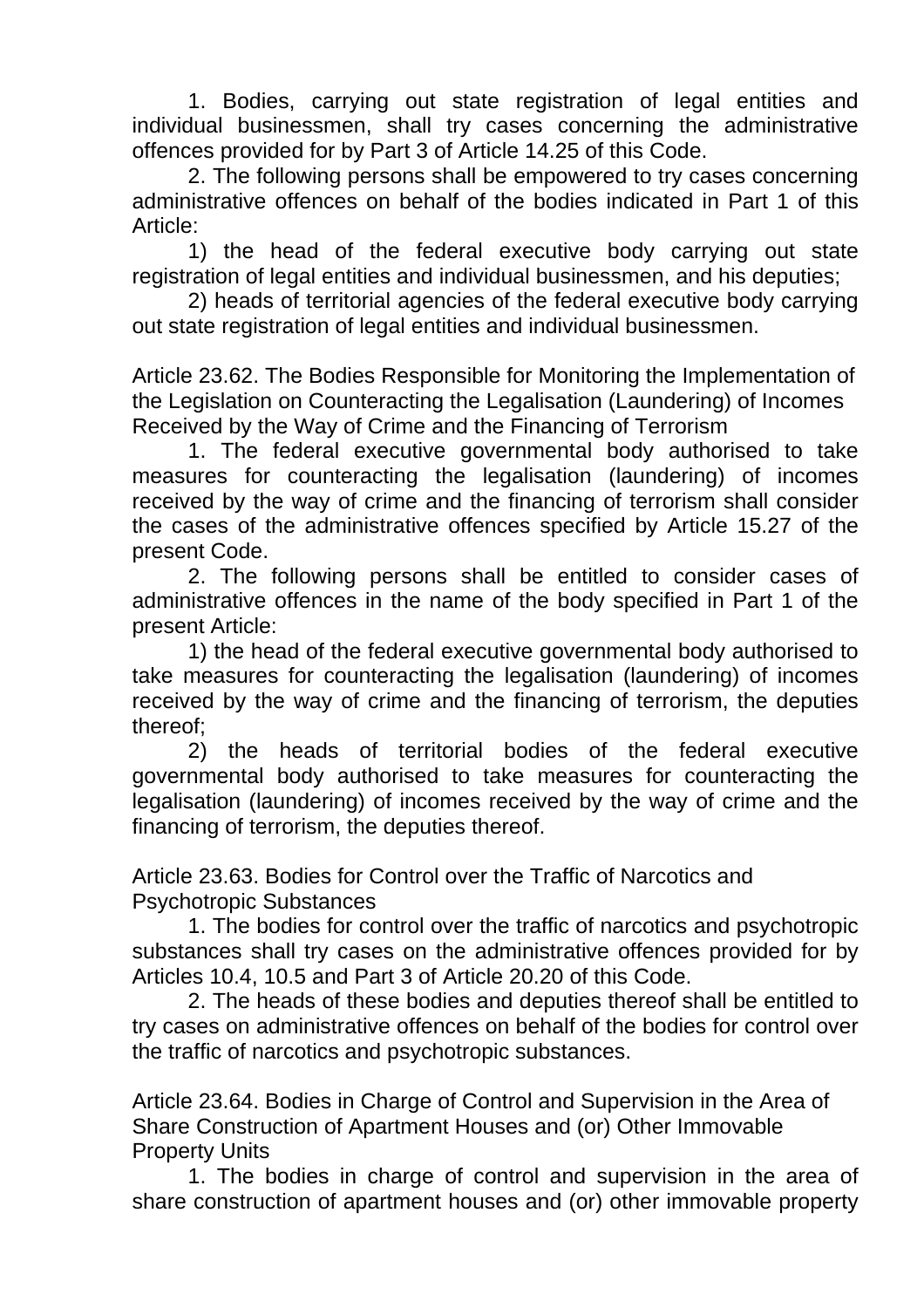units shall consider cases on the administrative offences provided for by Article 14.28 and Part 4 of Article 19.5 of this Code.

2. Heads and deputy heads of executive power bodies of the constituent entities of the Russian Federation authorised to exercise control and supervision over share construction of apartment houses and (or) other immovable property units shall be empowered to try cases on administrative offences on behalf of the bodies specified in Part 1 of this Article.

Article 23.65. Federal Executive Body Authorised to Perform Functions of Control and Supervision over the Activity of Credit History **Bureau** 

1. A federal body of executive power authorised to perform the functions of control and supervision of activities of credit bureaus shall examine cases regarding the administrative offences named in Articles 5.53 - 5.55, 14.29 and 14.30 of this Code.

2. The following shall have the right to consider cases of administrative offences on behalf of the body named in part 1 of this Article:

1) Head of the said body and his deputies;

2) Heads of structural units of the said body and their deputies.

Article 23.66. Executive Bodies Authorised to Exercise Control over Placement of Orders to Supply Goods, Carry Out Works and Render Services for Meeting State or Municipal Needs

1. The executive bodies authorised to exercise control over placement of orders to supply goods, carry out works and render services for meeting state or municipal needs shall consider cases concerning the administrative offences that are provided for by Articles 7.29, 7.300, Part 1 of Article 7.31, Article 7.32, Part 7 of Article 19.5, Article 19.7.2 of this Code.

2. The following persons shall be entitled to consider cases concerning administrative offences on behalf of the bodies specified in Part 1 of this Article:

1) the head of the federal executive body authorised to exercise control over placement of orders to supply commodities, carry out works and render services for meeting state and municipal needs, and deputies thereof;

2) heads of structural subdivisions of the federal executive body authorised to exercise control over placement of orders to supply commodities, carry out works and render services for meeting state and municipal needs and deputies thereof;

3) heads of territorial agencies of the body cited in Item 2 of this part and deputies thereof;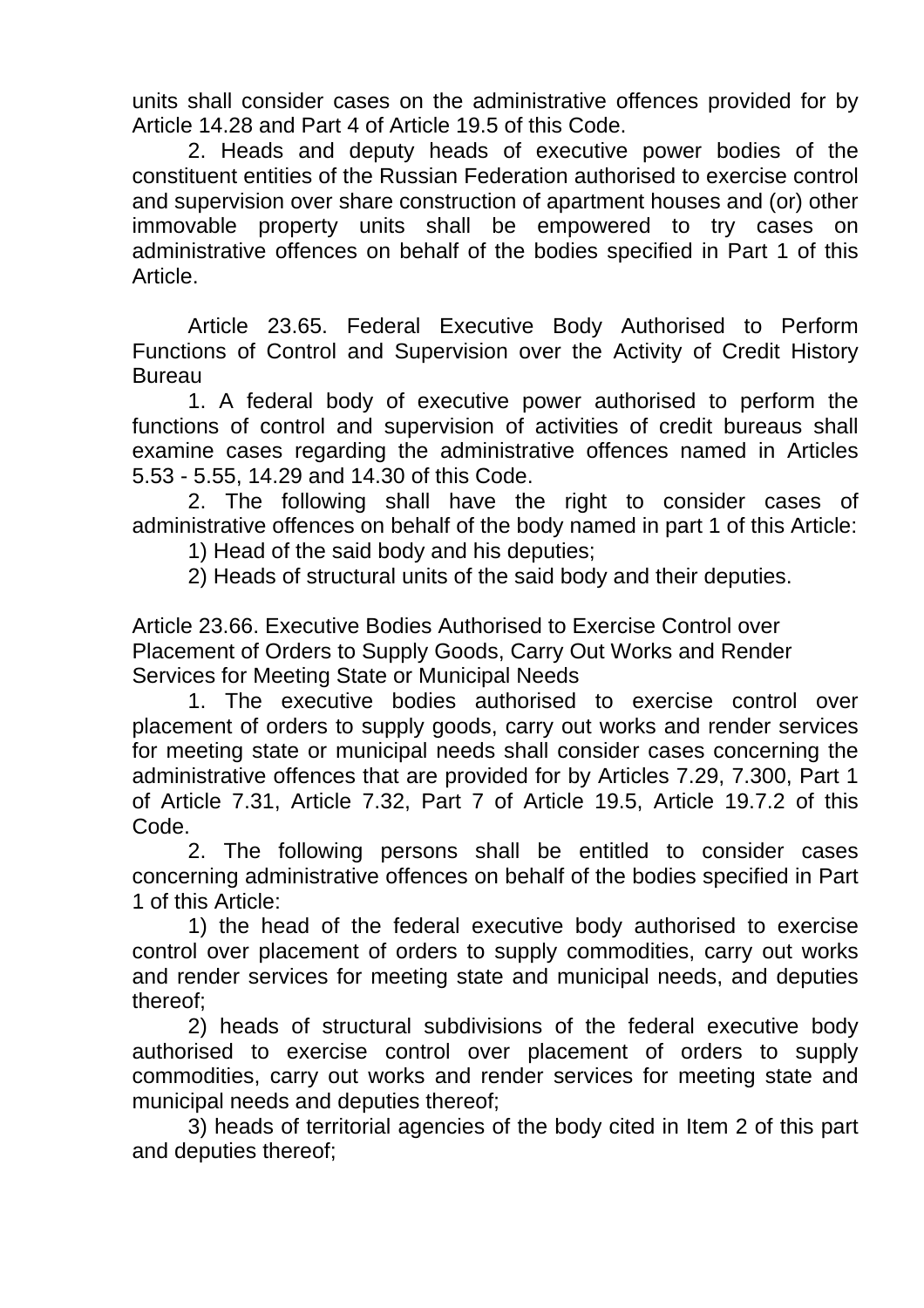4) heads of the executive bodies of constituent entities of the Russian Federation authorised to exercise control over placement of orders for meeting state or municipal needs and deputies thereof;

5) heads of structural subdivisions of the executive bodies of constituent entities of the Russian Federation authorised to exercise control over placement of orders to supply commodities, carry out works and render services for meeting state or municipal needs and deputies thereof.

Article 23.67. Bodies Authorised to Exercise the Functions of Control and Supervision in the Field of Migration

1. The bodies authorised to exercise the functions of control and supervision on the field of migration shall try cases on the administrative offences provided for by Articles 18.8-18.10, 18.15-18.17, Articles from 19.15 to 19.18 and Article 19.27 of this Code.

2. The following persons shall be entitled to try cases on administrative offences on behalf of the bodies specified in Part 1 of this Article:

1) head of the federal executive body, authorised to exercise the functions of control and supervision in the field of migration, and deputies thereof;

2) heads of territorial agencies of the said federal executive body and deputies thereof;

3) heads of structural subdivisions of territorial agencies of the said federal executive body and deputies thereof.

Article 23.68. The Federal Executive Body Authorised to Discharge the Functions of the Enforced Execution of Court Orders

1. The federal executive body authorised to discharge the functions of the enforced execution of court orders shall hear cases of administrative offences provided for by the first and third parts of Article 17.14 and by Article 17.15 of the present Code.

2. Bailiffs shall have the right to examine cases of administrative offences on behalf of the body indicated in the first part of the present Article.

Section IV. Proceedings in Cases Concerning Administrative Offences

Chapter 24. General Provisions

Article 24.1. Tasks in Proceedings on Cases Concerning Administrative **Offences** 

The tasks in proceedings on cases concerning administrative offences shall be comprehensive, complete, unbiased and with timely clarification of the circumstances of each case, settlement thereof in compliance with law, ensuring execution of a decision rendered, as well as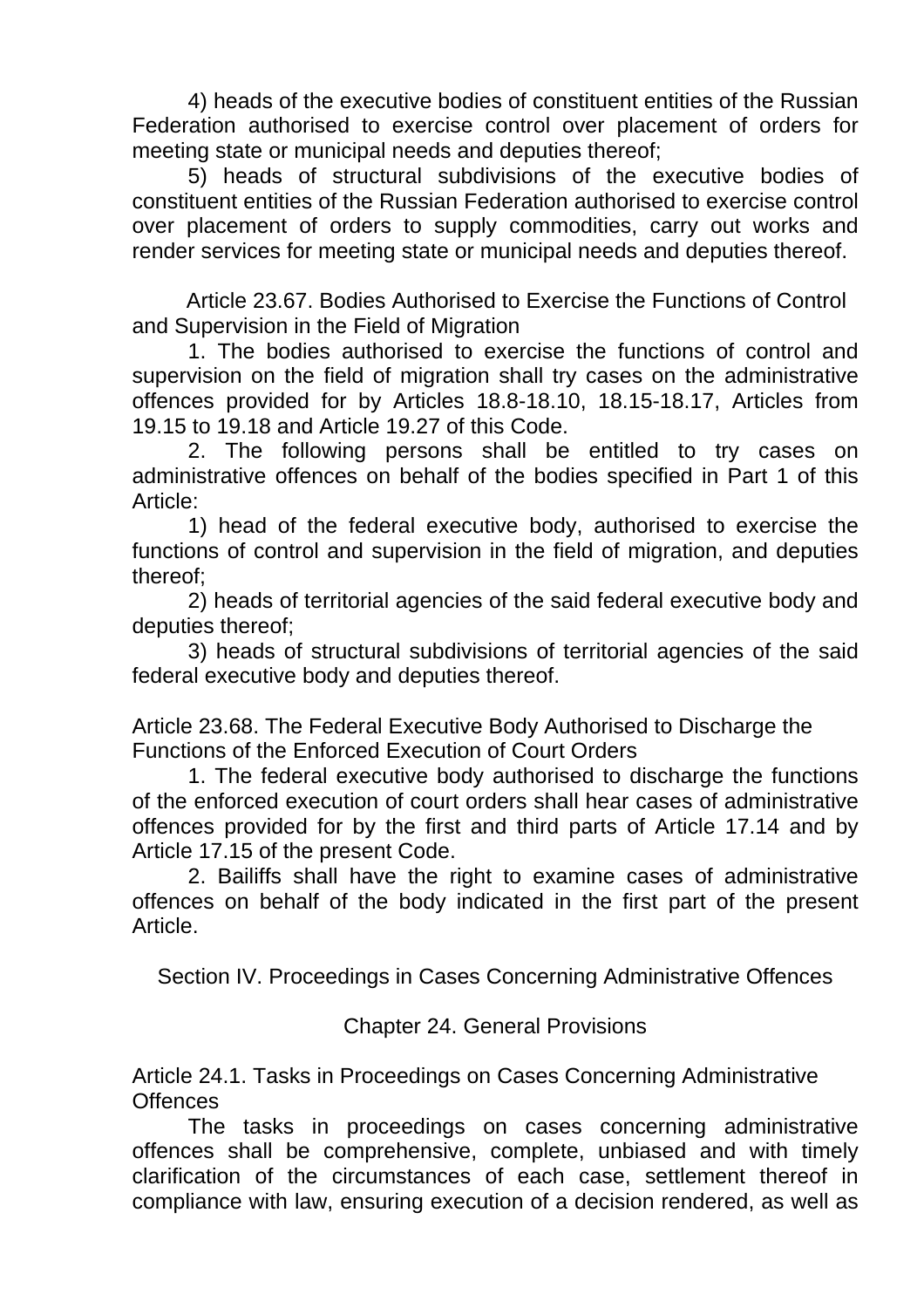elucidation of the reasons and conditions which led to the committing of administrative offences.

Article 24.2. Language of Proceedings in Cases Concerning Administrative Cases

1. Proceedings in cases concerning administrative offences shall be carried out in the Russian language, as the state language of the Russian Federation. Proceedings in cases concerning administrative offences, together with the state language of the Russian Federation, may be carried out in the state language of the republic on the territory of which a judge, or a body, or an official, authorised to try cases concerning administrative offences, is situated.

2. Persons, participating in proceedings in a case concerning an administrative offence and having no command of the language in which the proceedings on the case are carried out, shall be entitled to speak and to give explanations, to make motions and to take exceptions, and to make complaints in the native language or in any other language of free choice of said persons, as well as to make use of a translator.

Article 24.3. Public Hearing of Cases Concerning Administrative Offences

1. Cases concerning administrative offences shall be tried in public, except where this may lead to divulgence of state, military, commercial or other secrets protected by law, as well as where it is necessary in the interests of ensuring the security of persons participating in proceedings in a case concerning an administrative offence, of their family members and relatives, as well as in the interests of protecting the honour and dignity of said persons.

2. A decision to try a case concerning an administrative offence in camera shall be rendered by the judge, or the body, or the official, considering the case, in the form of a ruling.

3. The persons who participate in the proceedings in a case of an administrative offence and the persons attending the public examination of the case of the administrative offence shall have the right to fix the progress of the examination of the case of the administrative offence in written form, and also with the aid of audio recording means. Photography, video recording, translation of the public examination of a case of the administrative offence over radio and television shall be allowed with the permit of the judge, the organ or the official who heard the case of the administrative offence.

# Article 24.4. Petitions

1. Persons, participating in proceedings on a case concerning an administrative offence, shall be entitled to make petitions subject to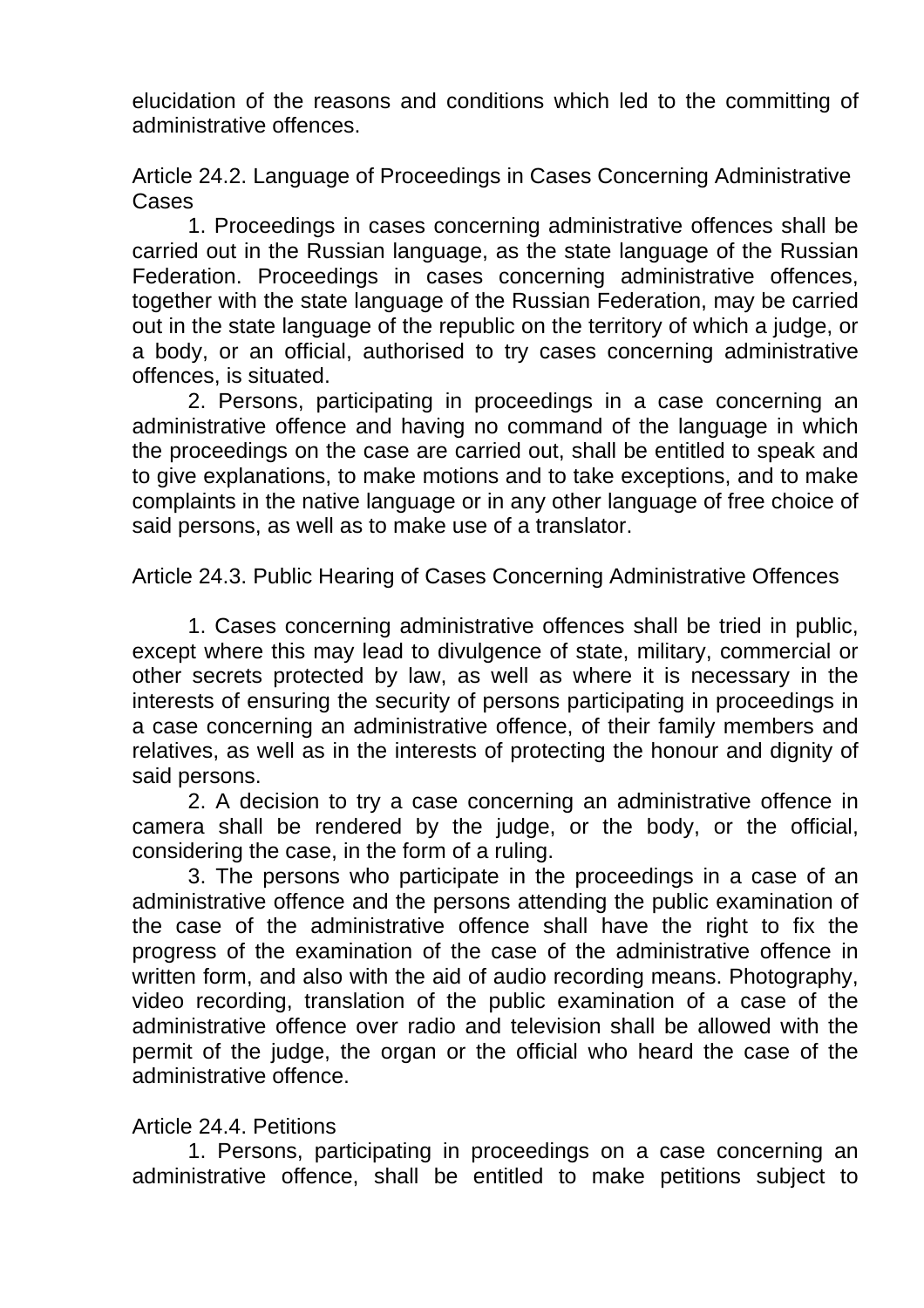obligatory consideration by the judge, the body or official who are carrying out proceedings in this case.

2. A petition shall be made in writing and is subject to instantaneous consideration. A decision to reject a petition shall be rendered by the judge, body or official, carrying out proceedings in the administrative case, in the form of a ruling.

Article 24.5. Circumstances Under Which Proceedings in a Case Concerning an Administrative Offence May Not Be Carried Out

1. Proceedings in a case concerning an administrative offence may not be started, and such proceedings, if they have been started, are subject to termination, in the presence of at least one of the following circumstances:

1) absence of occurrence of an administrative offence;

2) absence of formal components of an administrative offence, including where a natural person has not attained, by the moment of committing unlawful actions (omissions), the age provided for by this Code for holding him administratively responsibile, or where a natural person, who has committed unlawful actions, is insane;

3) actions of a person in a state emergency;

4) issue of an amnesty act where such act eliminates the imposition of an administrative penalty;

5) repeal of the law establishing administrative responsibility;

6) expiration of a limitation period for holding anyone administratively responsibile;

7) presence in respect of one and the same fact of committing unlawful actions (omissions) by a person, who is put on trial in connection with an administrative offence, of a decision to impose an administrative penalty, or of a decision to terminate proceedings in a case concerning an administrative offence, or of a decision to initiate criminal proceedings against him;

8) death of a natural person who is put on trial in connection with an administrative offence.

2. If an administrative offence is committed by the person specified in Part 1 of Article 2.5 of the present Code, except for cases when this person generally bears administrative liability for such administrative offence, proceedings on a case of the administrative offence shall be terminated after all the circumstances of the administrative offence have been cleared up, so that the person be held accountable under disciplinary law.

Article 24.6. Public Prosecutor's Supervision

The Prosecutor General of the Russian Federation and prosecutors appointed by him shall exercise, within the scope of their jurisdiction, supervision over observance of the Constitution of the Russian Federation and the laws related to proceedings in cases concerning administrative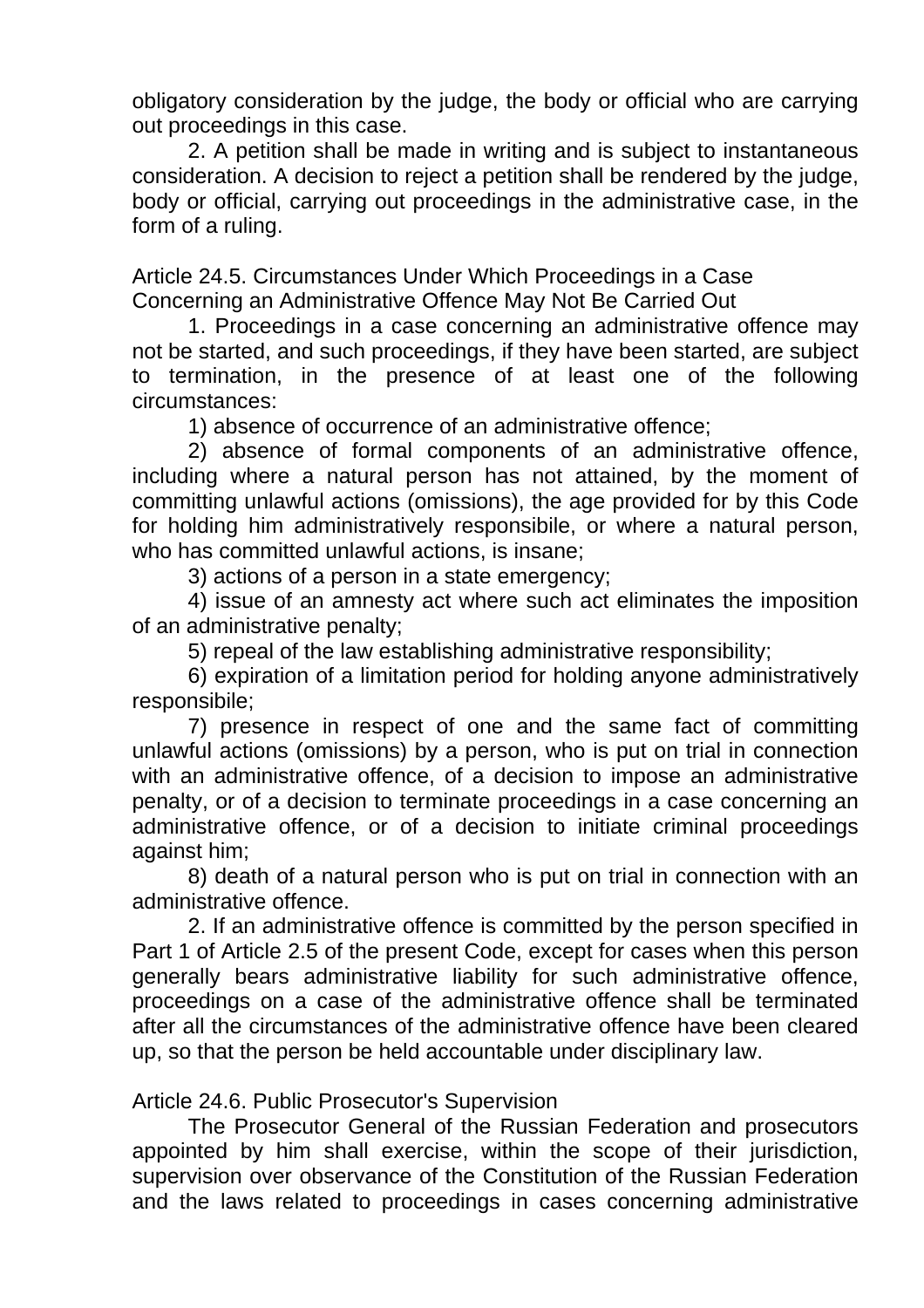offences, effective on the territory of the Russian Federation, except for cases which are being tried in court.

Article 24.7. Expenses Related to Proceedings in a Case Concerning an Administrative Offence

1. Expenses, related to proceedings in a case concerning an administrative offence shall consist of the following:

1) amounts paid to witnesses, victims, their legal representatives, attesting witnesses, specialists, experts and translators;

2) amounts spent on keeping, transportation (sending) and examination of physical evidence.

2. Expenses related to a case concerning an administrative offence, committed by a natural person and provided for by this Code, shall be put down to the federal budget, and expenses related to a case concerning an administrative offence committed by a natural person and provided for by a law of a subject of the Russian Federation shall be put down to the budget of the appropriate subject of the Russian Federation.

3. Expenses related to a case concerning an administrative offence committed by a legal entity shall be put down to said legal entity, safe for the amounts paid to a translator. The amounts, paid to a translator in connection with proceedings on a case concerning an administrative offence committed by a legal entity and provided for by this Code, shall be put down to the federal budget, and expenses, related to a case concerning an administrative offence committed by a legal entity and provided for by a law of a subject of the Russian Federation, shall be put down to the budget of the appropriate subject of the Russian Federation.

In the event of termination of proceedings in a case, concerning an administrative offence committed by a legal entity and provided for by this Code, expenses connected with this case shall be put down to the federal budget, and in the event of termination of proceedings in a case concerning an administrative offence committed by a legal entity and provided for by a law of a subject of the Russian Federation, the expenses relating thereto shall be put down to the budget of the appropriate subject of the Russian Federation.

4. The amount of expenses, related to a case concerning an administrative offence, shall be determined on the basis of the documents attached to the case-file which can confirm the existence and amount of payments regarded as expenses.

A resolution on expenses, related to a case concerning an administrative offence, shall be shown in a decision on imposition of an administrative penalty or in a decision on termination of proceedings on the case concerning an administrative offence.

Chapter 25. Participants of Proceedings in Cases Concerning Administrative Offences, Their Rights and Duties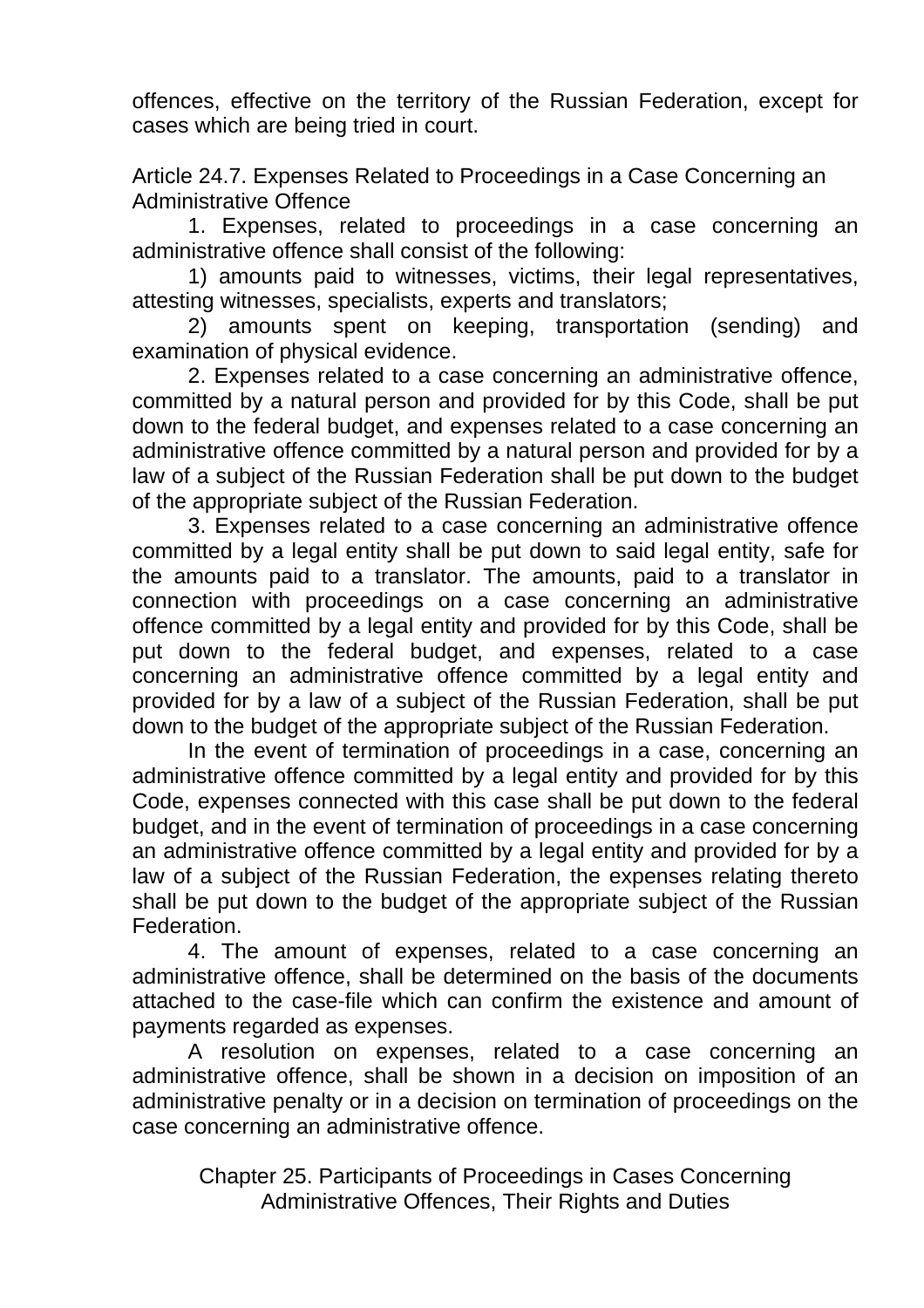Article 25.1. Person Who Is On Trial in Connection with a Case Concerning an Administrative Offence

1. A person who is on trial in connection with a case concerning an administrative offence shall be entitled to familiarize themselves with all the materials of the case, to give explanations, to present evidence, to make petitions and objections, to have the legal assistance of a defense counsel, as well as to enjoy other procedural rights in compliance with this Code.

2. A case concerning an administrative offence shall be considered with the participation of the person who is on trial in connection with the case on the administrative offence. In the absence of said persons the case may be only tried if there is evidence of proper notification of the persons about the place and time of consideration of the case, or if these persons have not made a petition to postpone consideration of the case, or if such petition has not been allowed.

3. A judge, body, or official, which tries a case concerning an administrative offence, shall be entitled to regard the presence of the person, who is on trial in this case, while considering it, as obligatory.

When trying a case concerning an administrative offence entailing administrative arrest or administrative deportation from the Russian Federation of a foreign citizen or stateless person, the presence of the person, who is on trial in connection with this case shall be obligatory.

4. A minor, who is on trial in connection with a case concerning an administrative offence, may be sent away for the term of consideration of the circumstances of the case the discussion of which may have a negative effect on said person.

# Article 25.2. Aggrieved Party

1. An aggrieved party shall be a natural person or a legal entity that has suffered physical, property or moral damage.

2. An aggrieved party shall be entitled to familiarize themselves with all the materials of a case concerning an administrative offence, to give explanations, to present evidence, to make petitions and objections, to have the legal assistance of a representative, to appeal against a decision on this case, and to enjoy other procedural rights in compliance with this Code.

3. A case concerning an administrative offence shall be tried with the participation of the aggrieved party. In the absence thereof a case may be only tried if there is evidence of the proper notification of the aggrieved party about the place and time of consideration of the case, or if the aggrieved party has not made a petition to postpone consideration of the case, or if such petition has not been allowed.

4. An aggrieved party may be interrogated under Article 25.6 of this Code.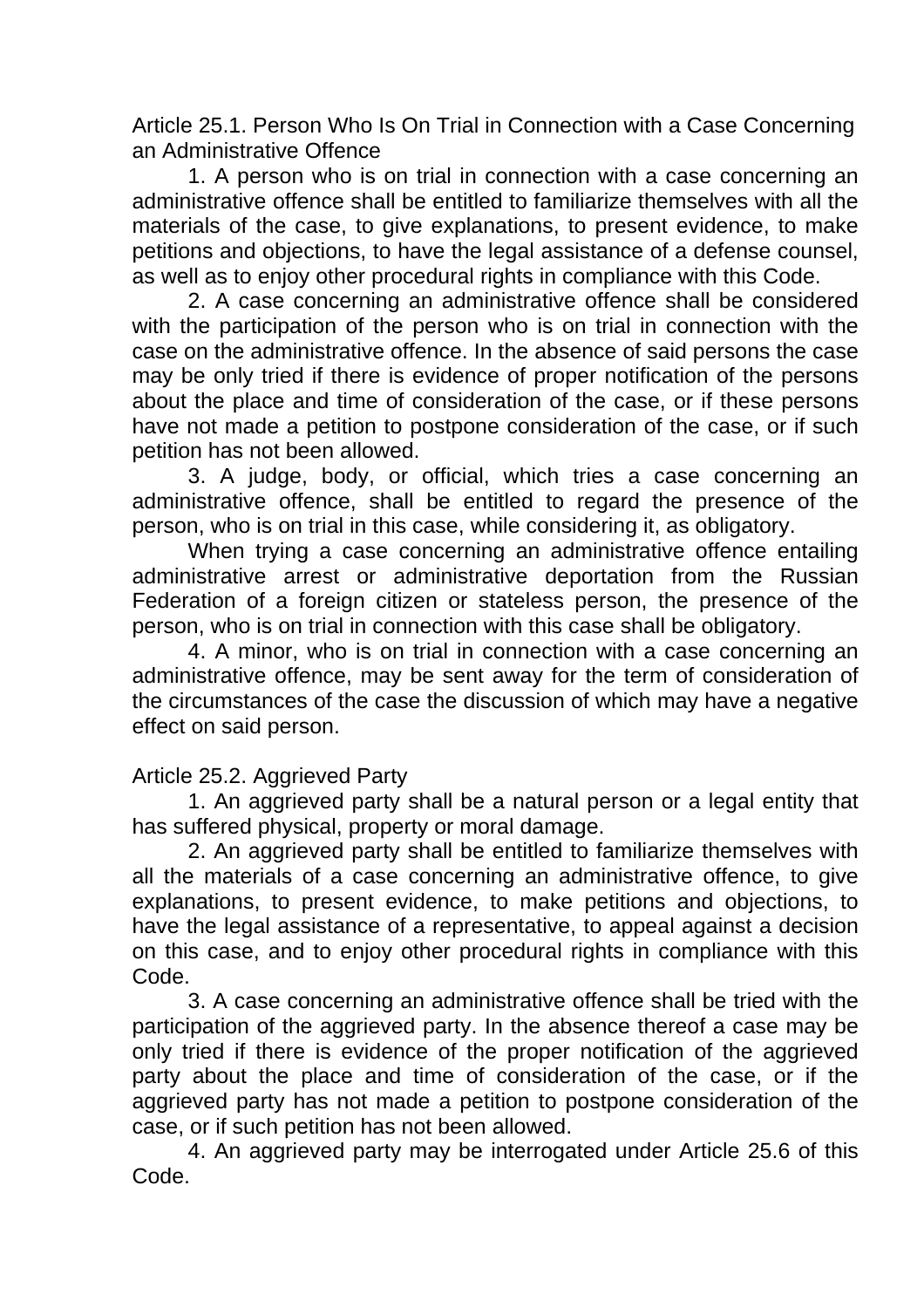Article 25.3. Legal Representatives of a Natural Person

1. The rights and legitimate interests of a natural person put on trial in connection with a case concerning an administrative offence, or of an aggrieved person, who are minors or are not able to exercise their rights because of their physical or mental condition, shall be protected by the legal representatives thereof.

2. The legal representatives of a natural person shall be his parents, adoptive parents, trustees and guardians.

3. Blood relations or appropriate powers of persons, who are legal representatives of a natural person, shall be certified by the documents provided for by law.

4. Legal representatives of a natural person, who is on trial in connection with a case concerning an administrative offence, and of an aggrieved person, shall enjoy the rights and carry out the duties provided for by this Code in respect of the persons whom they represent.

5. When trying a case concerning an administrative offence committed by a person who is under the legal age, a judge, body, or official trying the case concerning the administrative offence, shall be entitled to regard the presence of a legal representative of said person as obligatory.

Article 25.4. Legal Representatives of a Legal Entity

1. The rights and legitimate interests of a legal entity, which is on trial in connection with a case concerning an administrative offence, or of a legal entity, which is an aggrieved party, shall be protected by the legal representatives thereof.

2. In compliance with this Code, the legal representatives of a legal entity shall be its head, as well as any other person recognized under the laws or under constituent documents thereof as a body of the legal entity. Powers of the legal representative of a legal entity shall be attested by documents certifying the official status thereof.

3. A case, concerning an administrative offence committed by a legal entity, shall be tried with the participation of the legal representative or of the defense counsel thereof. In the absence of said persons the case may be only tried if there is evidence of the proper notification of persons about the place and time of consideration of the case, or if they have not made a petition to postpone consideration of the case, or if such petition has not been allowed.

4. When trying a case concerning an administrative offence committed by a legal entity, a judge, body, or official who is trying the case concerning the administrative offence shall be entitled to regard the presence of the legal representative of the legal entity as obligatory.

Article 25.5. Defense Counsel and Representative

1. A defense counsel may participate in proceedings in a case concerning an administrative offence in order to render legal assistance to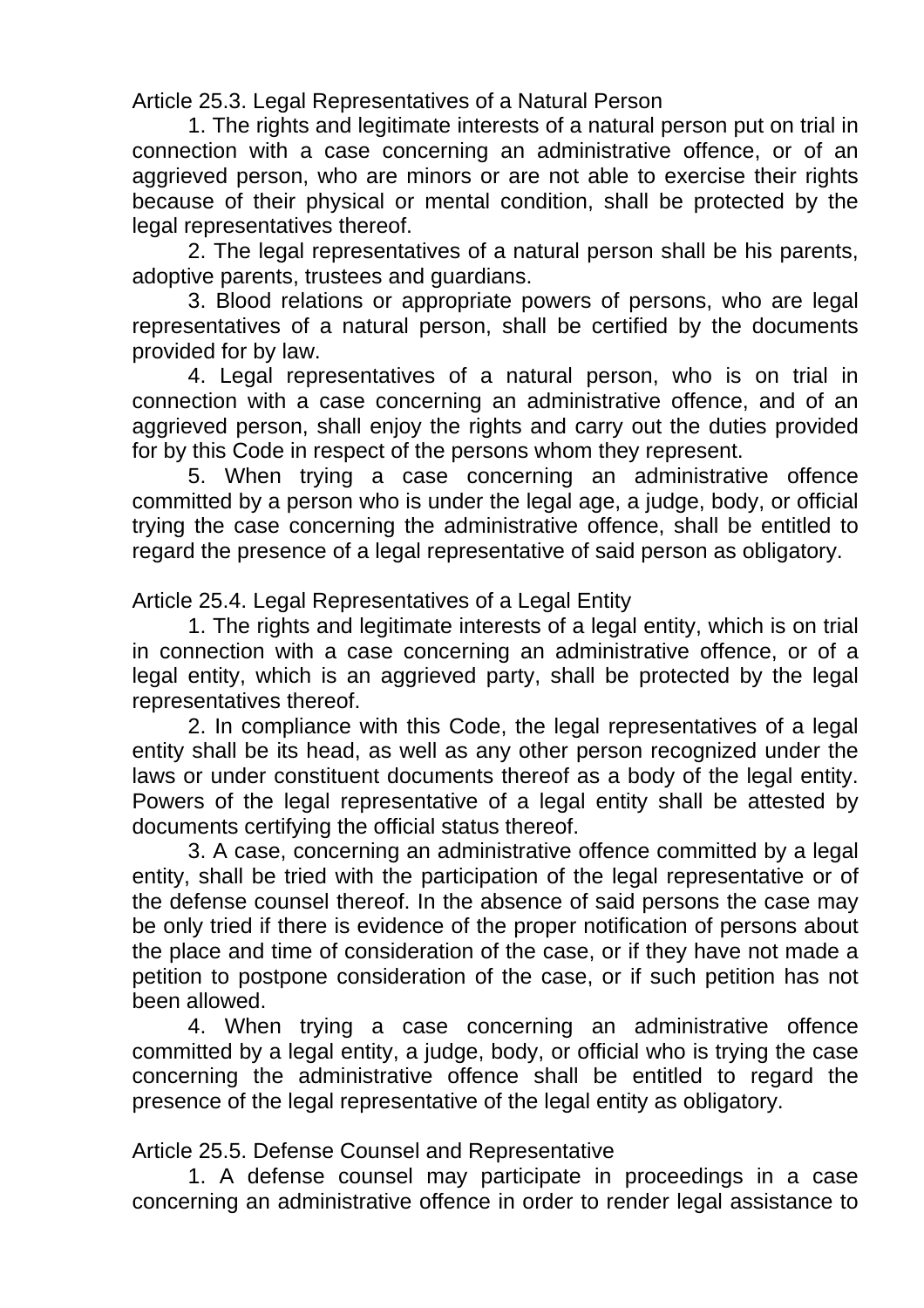the person who is on trial in connection with the case on the administrative offence, and a representative may participate therein for the purpose of rendering legal assistance to the aggrieved party.

2. A lawyer or some other person shall be allowed to participate in proceedings in a case concerning an administrative offence as a defense counsel or a representative.

3. The authority of a lawyer shall be certified by an order issued by a relevant solicitors'/barristers' entity. The authority of other person rendering legal assistance shall be certified by a power of attorney drawn up in compliance with the law.

4. A defense counsel and a representative shall be allowed to participate in proceedings in a case concerning an administrative offence as of the moment of initiation of proceedings in case of the administrative offence.

5. A defense counsel and a representative, allowed to participate in proceedings in a case concerning an administrative offence, shall be entitled to familiarize themselves with all the materials of the case, to present evidence, to make petitions and protests, to take part in consideration of a case, to complain against measures taken for the purpose of faciliating proceedings in the case or against a decision thereupon , as well as to exercise other procedural rights under this Code.

#### Article 25.6. Witnesses

1. A person who may be aware of the circumstances of a case concerning an administrative offence that are subject to substantiation may be summoned as a witness in this case.

2. A witness shall be obliged to appear, when summoned by the judge, body, or official trying a case concerning an administrative offence, and to give truthful evidence: to report all that he knows in respect of this case, to answer questions posed and to attest to the correctness of entering his testimonies in an appropriate record by his signature affixed thereto.

3. A witness shall be entitled to do the following:

1) not to testify against himself, his spouse and close relatives;

2) to testify in his native language or in the language which he has command of;

3) to have the free assistance of an interpreter;

4) to make comments, as regards the correctness of entering his testimonies in a record.

4. When interrogating a witness who is a minor who has not attained the age of fourteen years old, the presence of a pedagogue or a psychologist shall be obligatory. When necessary, the interrogation of a witness who is a minor shall be conducted in the presence of the legal representative thereof.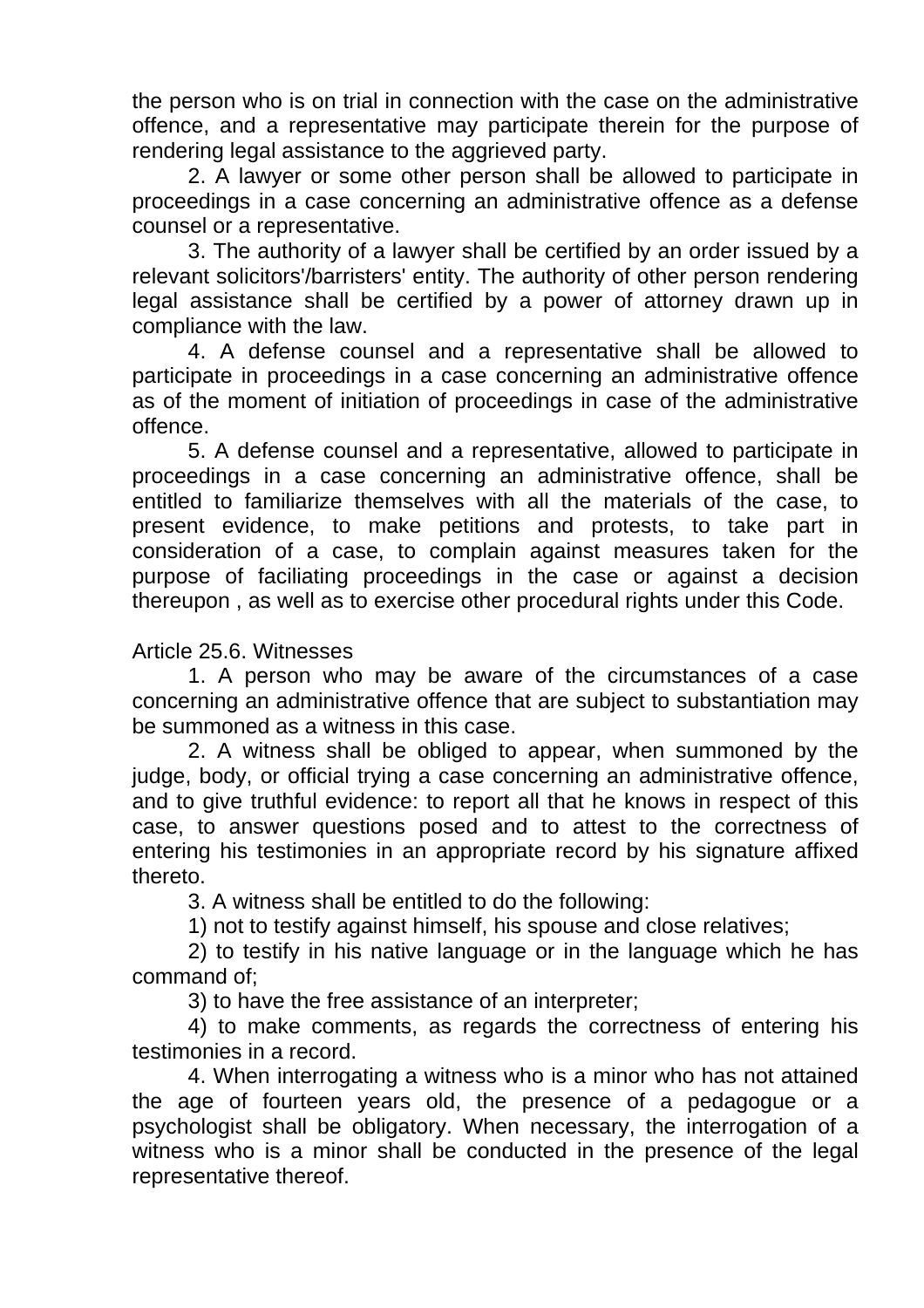5. A witness shall be warned about the administrative responsibility for giving willfully false evidence.

6. A witness shall bear the administrative responsibility provided for by this Code for refusal to carry out, or avoidance of, the duties stipulated by Part 2 of this Article.

Note. In this Article close relatives means parents, children, adoptive parents, adopted children, brothers and sisters, grandmothers, grandfathers and grandchildren.

## Article 25.7. An Attesting Witness

1. In the events provided for by this Code, an official, trying a case concerning an administrative offence, may call upon as an attesting witness any person of legal age who is not interested in the outcome of the case. There should be at least two attesting witnesses.

2. The presence of attesting witnesses shall be obligatory, where it is provided for by Article 27 of this Code. An attesting witness shall attest in a record by his signature affixed thereto the actual conduct in his presence of procedural actions, the contents and results thereof.

3. An entry shall be made in a record about the participation of attesting witnesses in proceedings in a case concerning an administrative offence.

4. An attesting witness shall be entitled to make comments in respect of procedural actions being conducted. The comments of an attesting witness shall be subject to entry in the record.

5. Where necessary, an attesting witness may be interrogated as a witness under Article 25.6 of this Code.

#### Article 25.8. A Specialist

1. Any person of legal age, who is not interested in the outcome of proceedings in a case and who has the necessary knowledge for rendering assistance in detection, corroboration and exclusion of evidence, as well as in the use of technical means, may be invited to participate in proceedings in a case concerning an administrative offence.

2. A specialist shall be obliged to do the following:

1) to appear, when summoned by a judge, body, or official trying a case concerning an administrative offence;

2) to participate in conducting actions, which require special knowledge, for the purpose of detecting, corroborating and excluding evidence, to give explanations concerning his actions;

3) to attest by his signature the fact of committing said actions, their contents and results.

3. A specialist shall be warned about the administrative responsibility for giving willfully false explanations.

4. A specialist shall be entitled to do the following: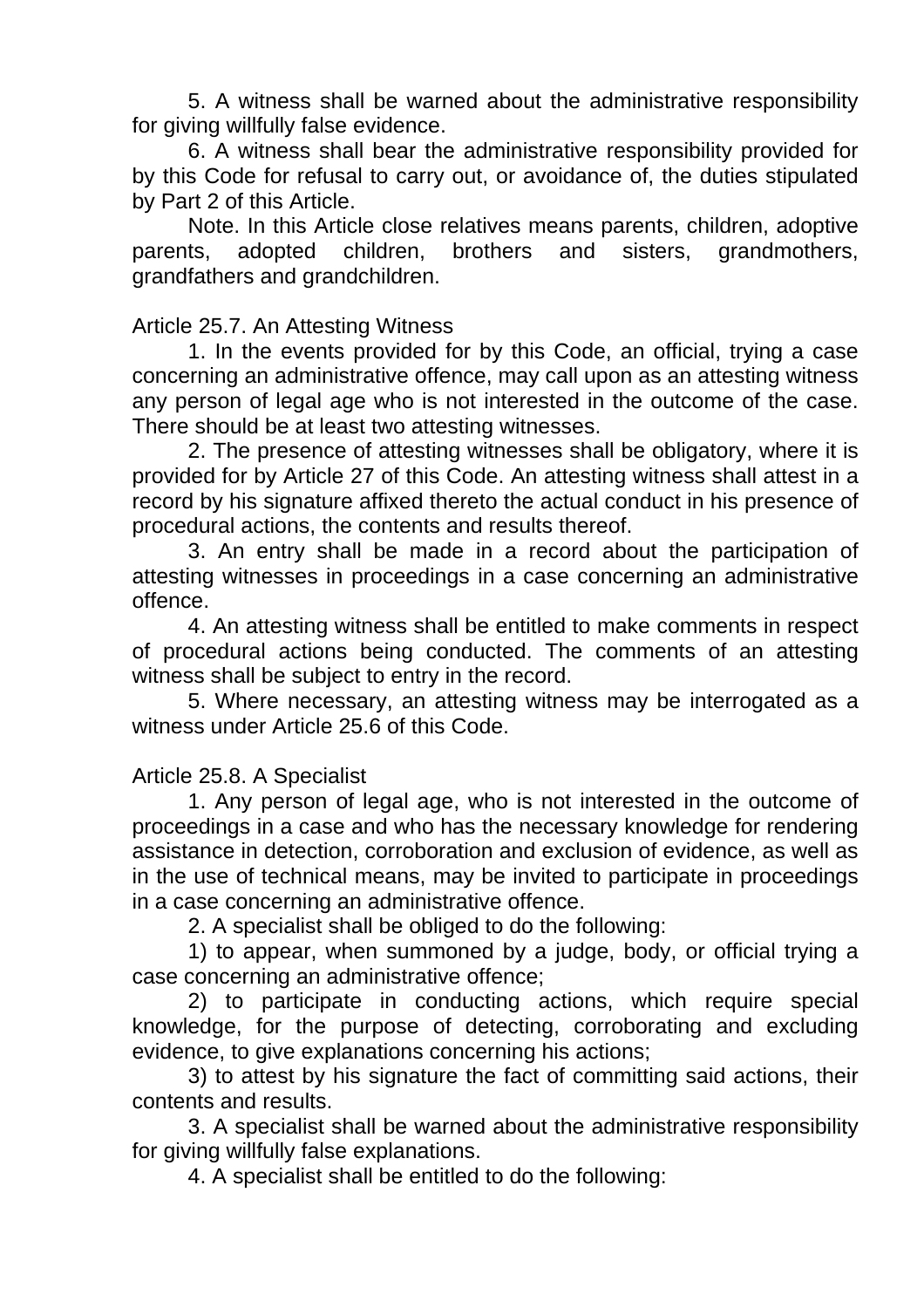1) to familiarize himself with the materials of a case concerning an administrative offence related to the actions committed with his participation;

2) by the authority of a judge, official, or person, presiding over a meeting of a collegiate body which is trying a case concerning an administrative offence, to ask the person who is on trial in connection with the case, the aggrieved person and witnesses, questions related to the relevant proceedings;

3) to make statements and comments in respect of his actions. These statements and remarks shall be subject to entery in the record.

5. A specialist shall be administratively liable under this Code for refusal to carry out, or avoidance of, the duties provided for by Part 2 of this Article.

#### Article 25.9. An Expert

1. Any person of legal age who is not interested in the outcome of a case and has special knowledge in science, technology, arts or crafts, sufficient for conducting an expert examination and for issuing an expert report, may be invited as an expert.

2. An expert shall be obliged to do the following:

1) to appear, when summoned by a judge, body, or official triying a case concerning an administrative offence;

2) to issue an unbiased report in respect of the questions posed to him, as well as to give explanations required in connection with the contents of the report.

3. An expert shall be warned about administrative responsibility for giving willfully false evidence.

4. An expert shall be entitled to refuse to issue an expert report if the questions posed to him go beyond the scope of his special knowledge or if the materials submitted to him are not sufficient for issuing an expert report.

5. An expert shall be entitled to do the following:

1) to familiarize himself with the materials of a case concerning an administrative offence which relate to the subject of an expert examination, to make petitions for submission to him of additional materials necessary for issuing an expert report;

2) by the authority of a judge, or an official or person, presiding over the meeting of a collegiate body trying a case concerning an administrative offence, to ask the person who is on trial in connection with the case, an aggrieved person and witnesses, questions related to the subject of the expert examination;

3) to indicate in his report the circumstances important to the case which have been established during the conduct of an expert examination and in respect of which questions have not been posed to him.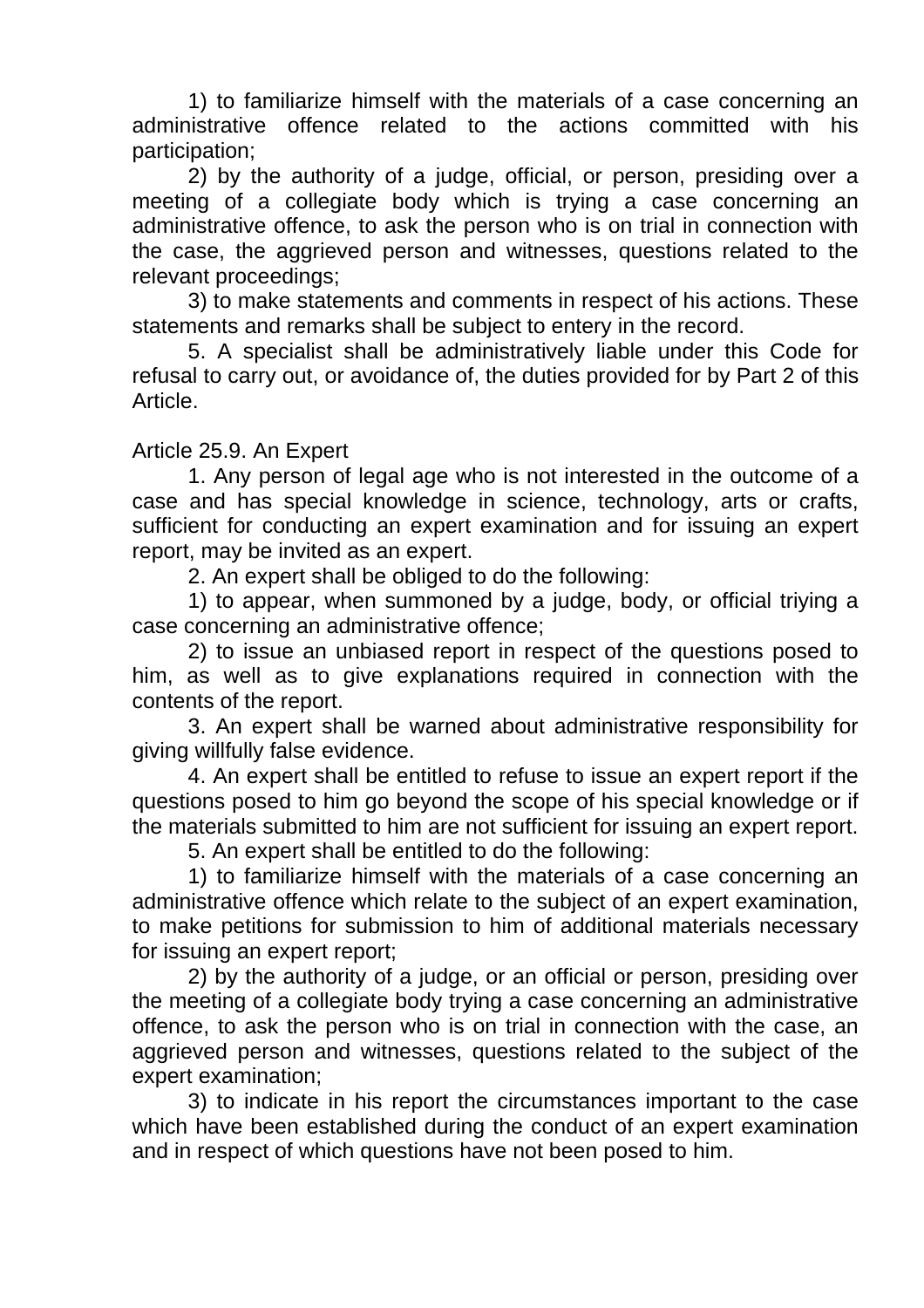6. An expert shall be administratively liable under this Code for refusal to carry out, or avoidance of, the duties provided for by Part 2 of this Article.

# Article 25.10. Translator

1. Any person of legal age who has good command of languages or sign translation skills (who understands the signs used by deaf and dumb persons) which are necessary for translation and sign translation, when carrying out proceedings on a case concerning an administrative offence, may be called upon as a translator.

2. A translator shall be appointed by a judge, body, or official trying a case concerning an administrative offence.

3. A translator shall be obliged to appear, when summoned by a judge, body, or official trying a case concerning an administrative offence, to make a complete and correct translation, and to attest the correctness of the translation by his signature.

4. A translator shall be warned about the administrative liability for making a willfully incorrect translation.

5. A translator shall be administratively liable under this Code for refusal to carry out, or avoidance of, the duties provided for by Part 3 of this Article.

#### Article 25.11. Prosecutor

1. A prosecutor, within the scope of his authority, shall be entitled to do the following:

1) to initiate proceedings in a case concerning an administrative offence;

2) to participate in consideration of a case concerning an administrative offence, to present evidence, to make petitions, to issue reports concerning questions arising during consideration of the case;

3) to lodge a protest against a decision in respect of a case concerning an administrative offence, regardless of his participation in the case, as well as to commit other actions provided for by federal law.

2. A prosecutor shall be notified about the place and time of consideration of a case concerning an administrative offence committed by a minor, as well as about the time and place of consideration of such a case brought before the court at the initiative of the prosecutor.

Article 25.12. Circumstances under Which Participation in Proceedings in a Case Concerning an Administrative Offence Is Not Allowed

1. Persons, who are officials of state bodies exercising supervision and control over observance of the rules whose violation has become the reason for bringing a case concerning an administrative offence before the court or who have acted earlier as other participants of proceedings in this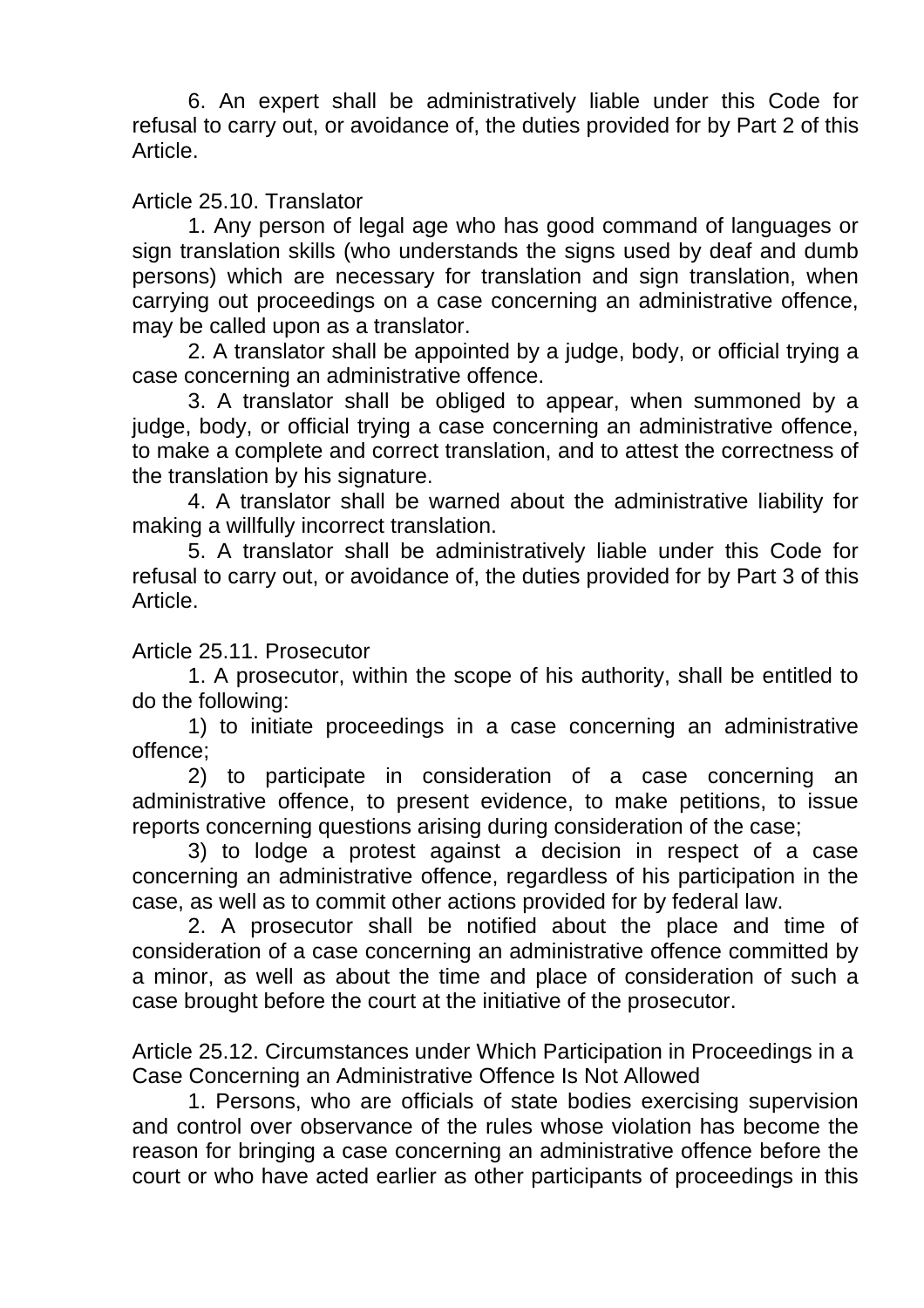case, shall not be allowed to participate therein as defense counsels or representatives.

2. Persons, who are relatives of the individual who is administratively liable, of an aggrieved individual, of legal representatives thereof, of the defense counsel, of the representative, of the prosecutor, of the judge, of a member of the collegiate body or of the official trying a case concerning an administrative offence, or who have acted earlier as other participants of proceedings in this case, or if there are reasons to consider these persons to be personally interested directly or indirectly in the outcome of proceedings in this case, shall not be allowed to participate therein as a specialist, expert or translator.

Article 25.13. Challenge of Persons Whose Participation in Proceedings in a Case Concerning an Administrative Offence Is Not Allowed

1. In the presence of the circumstances, provided for by Article 25.12 of this Code which make the participation of a person as a defense counsel, representative, specialist, expert or translator in proceedings in a case concerning an administrative offence impossible, said person shall be subject to challenge.

2. An application for self-rejection or a challenge shall be filed to the judge, body, or official trying the case concerning an administrative offence.

3. Upon consideration of an application for self-rejection or for a challenge the judge, body or official, trying the case concerning an administrative offence, shall issue a ruling allowing the application or rejecting it.

Article 25.14. Reimbursement of the Expenses Incurred by an Aggrieved Person, His Legal Representatives, a Witness, a Specialist, an Expert, a Translator and by an Attesting Witness

1. Expenses, incurred by an aggrieved person, by his legal representatives, by a witness, by a specialist, by an expert, by a translator and by an attesting witness in connection with the appearance thereof before the court, official or body which is trying a case concerning an administrative offence, shall be reimbursed in the procedure established by the Government of the Russian Federation.

2. The work of a specialist, expert or translator shall be paid for in the procedure established by the Government of the Russian Federation.

Chapter 26. Facts in Proof. Evidence. Evaluation of Evidence

Article 26.1. Circumstances Subject to Clarification with Respect to a Case Concerning an Administrative Offence

Subject to clarification with respect to a case concerning an administrative offence shall be:

1) presence of the occurrence of an administrative offence;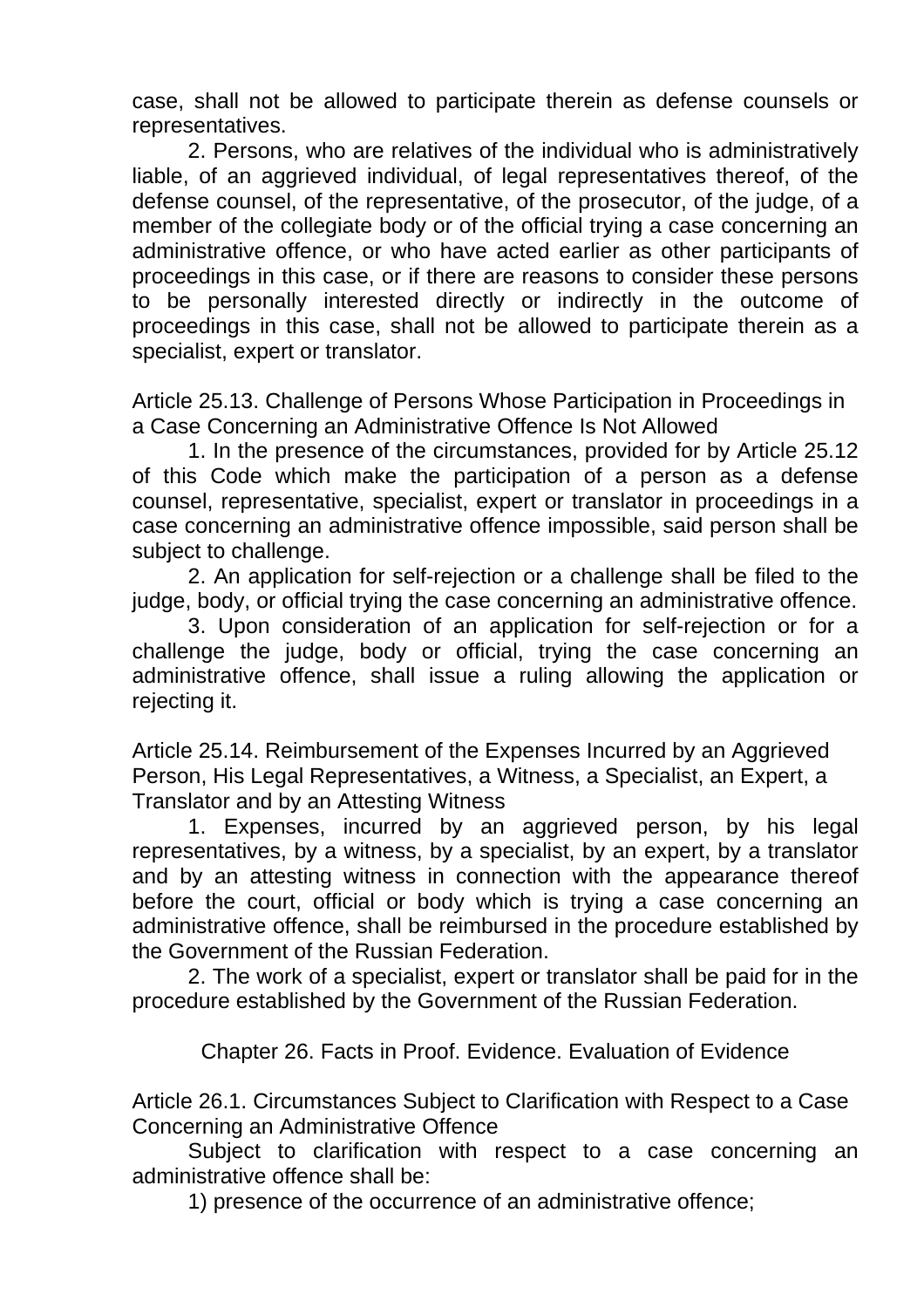2) person who has committed unlawful actions (omissions) which are administratively liable under this Code or under a law of a subject of the Russian Federation;

3) administrative guilt of the person;

4) circumstances commuting administrative liability and circumstances aggravating administrative liability;

5) nature and amount of damage caused by an administrative offence;

6) circumstances preventing proceedings in a case concerning an administrative offence;

7) other circumstances that are important for correct resolution of a case, as well as reasons for and circumstans of an administrative offence.

## Article 26.2. Evidence

1. Any facts which serve as a ground for the establishment by a judge, body, or official, trying a case concerning an administrative offence, of the occurrence or absence of the administrative offence, or the guilt of the person brought to account for the administrative offence, as well as other circumstances which are important for correct resolution of the case, shall be evidence with respect to the case concerning the administrative offence.

2. These facts shall be established by a record of the administrative offence and by other records provided for by this Code, or by explanations of the person who is on trial in connection with the administrative offence, or by evidence of the victim and of the witnesses, by expert reports and by other documents, as well as by readings of special technical means and by material evidence.

3. The use of evidence obtained in violation of the law shall not be allowed.

Article 26.3. Explanations of the Person Who Is on Trial in Connection with a Case Concerning an Administrative Offence, Evidence of the Victim and of the Witnesses Thereof

1. Explanations of the person who is on trial in connection with a case concerning an administrative offence, evidence of the victim and witnesses thereof, shall constitute data relevant to the case and be delivered by said persons orally or in writing.

2. Explanations of the person who is on trial in connection with a case concerning an administrative offence, evidence of the victim and the witnesses, shall be shown in a record of the administrative offence, in a record of ensuring proceedings in the case concerning the administrative offence and in a record of proceedings in the case concerning the administrative offence; where necessary, they shall be written down and attached to the case-file.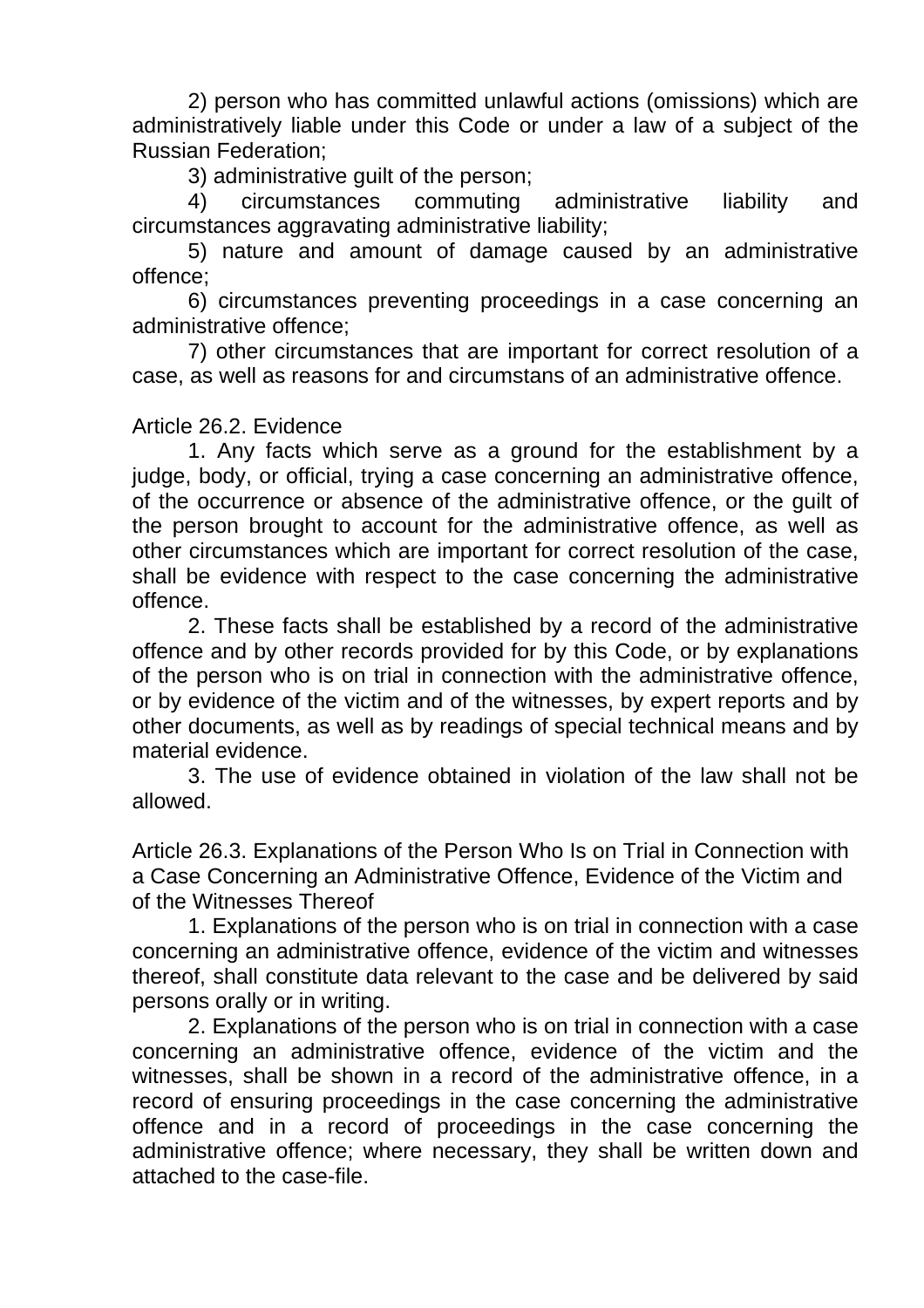Article 26.4. An Expert Examination

1. Where it is necessary in the course of proceedings in a case concerning an administrative offence to use special knowledge in science, technology, arts or crafts, a judge, body, or official, trying the case, shall issue a ruling to conduct an expert examination. Experts or institutions, which are entrusted with the conduct of an expert examination, shall be obliged to execute the ruling.

2. The ruling shall indicate the following:

1) the reasons for ordering an expert examination;

2) the family name, first name and patronymic of the expert or name of the institution where the expert examination is to be conducted;

3) the questions posed to the expert;

4) a list of materials placed at the disposal of the expert.

Moreover, the ruling shall contain entries explaining to an the expert his rights and duties and warning him of the administrative liability for issuing a willfully false expert report.

3. The questions posed to a expert and his report may not go beyond the scope of his special knowledge.

4. Prior to directing the ruling for execution, a judge, body, or official, trying a case concerning an administrative offence, shall be obliged to familiarize the person who is on trial in connection with the case, and the victim thereof with it, as well as to explain to them their rights, including the right to challenge an expert, the right to request the calling of persons indicated by them as experts, the right to pose questions to be answered in an expert report.

5. An expert shall issue his report in writing in his own name. It should be indicated in an expert report who conducted the expert examination, the reasons for it and its contents, and it should contain wellfounded answers to the questions posed to the expert and conclusions made.

6. An expert report shall not be binding for the judge, body, or official trying a case concerning an administrative offence, but their disagreement with an expert opinion must be reasonable.

Article 26.5. Making Tests and Sampling

1. Any official, who is trying a case concerning an administrative offence, shall be entitled to take handwriting samples, to make tests and to take samples of goods and of other articles that are necessary for conducting an expert examination.

2. Where necessary, photography, filming, videotape recording and other established ways of fixing material evidence shall be used, when making tests and taking samples.

3. A record, as provided for by Article 27.10 of this Code, shall be drawn up on the tests and sampling.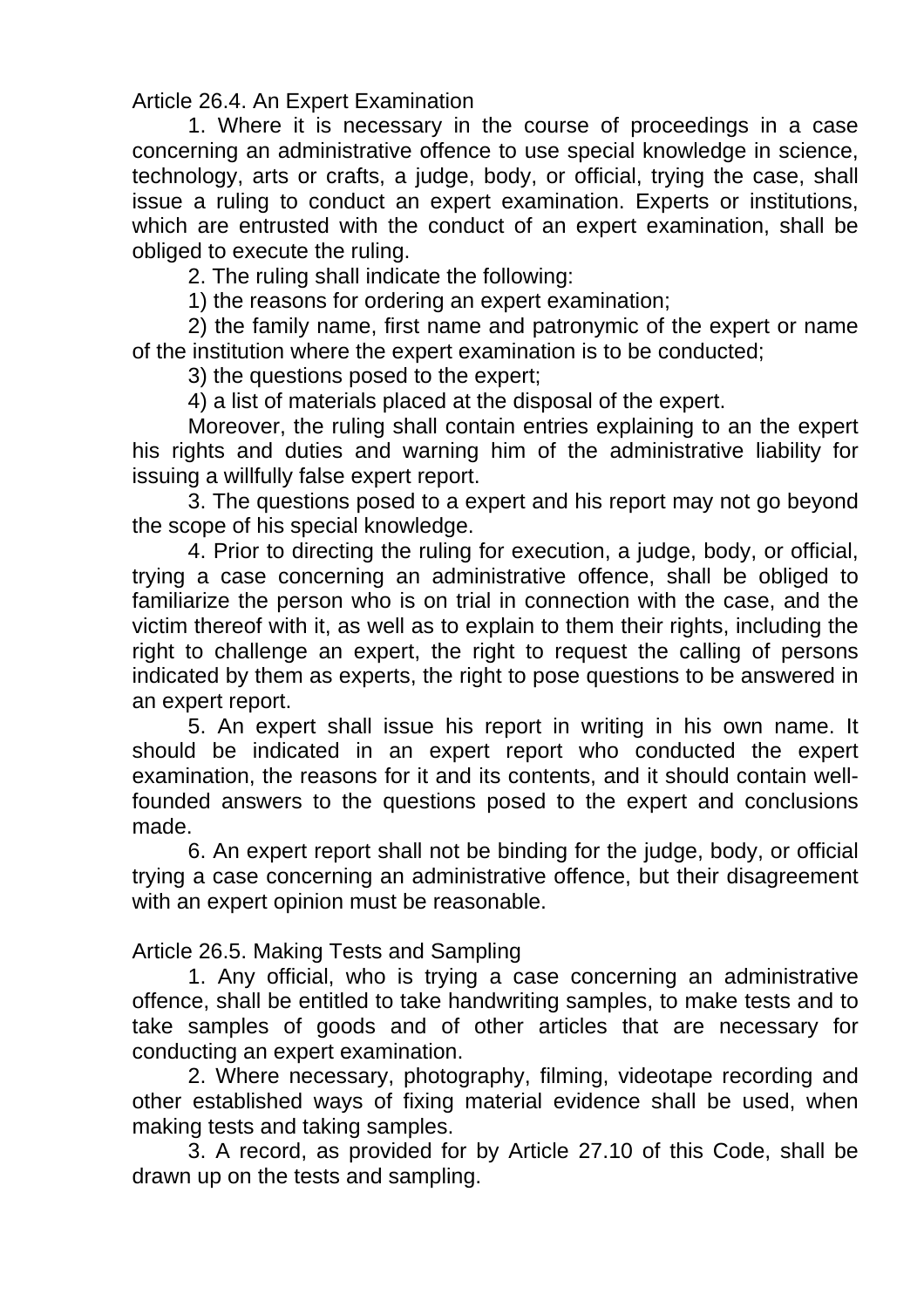Article 26.6. Material Evidence

1. Material evidence with respect to a case concerning an administrative offence shall mean instruments used in committing, and subjects of, the administrative offence, including instruments used in committing, or subjects of, the administrative offence bearing traces of the administrative offence.

2. Where necessary material evidence shall be photographed or fixed in some other established way and shall be attached to the case file on an administrative offence. Presence of material evidence shall be registered in the record of an administrative offence or in some other record provided for by this Code.

3. A judge, body, or official trying a case concerning an administrative offence, shall be obliged to take necessary measures aimed at ensuring the safety of material evidence, pending the settlement of the case on its merits, as well as to render a decision in respect of them, prior to the termination of proceedings on the case.

## Article 26.7. Documents

1. Documents shall be regarded as evidence, if the data, stated or attested therein by organisations, by associations thereof, by officials and citizens, is of importance for proceedings in a case concerning an administrative offence.

2. Documents may contain data fixed either in writing or in any other way. Materials obtained with the help of photography, filming, videotape and sound recording, as well as those contained in data bases, data banks and other information carriers, may be regarded as documents.

3. A judge, body, or official trying a case concerning an administrative offence shall be obliged to take necessary measures aimed at ensuring the safety of documents pending the settlement of the case on its merits, as well as to take a decision with respect to them prior to termination of proceedings on the case.

4. If documents have the qualities indicated in Article 26.6 of this Code, such documents shall be regarded as material evidence.

Article 26.8. Readings of Special Technical Means

1. Special technical means shall mean measurement instrumentation that has been approved in the established procedure as a means of measurements, has the appropriate certificates and has passed a metrological check.

2. Readings of special technical means shall be shown in a record of an administrative offence.

Article 26.9. Orders and Requests in Respect of a Case Concerning an Administrative Offence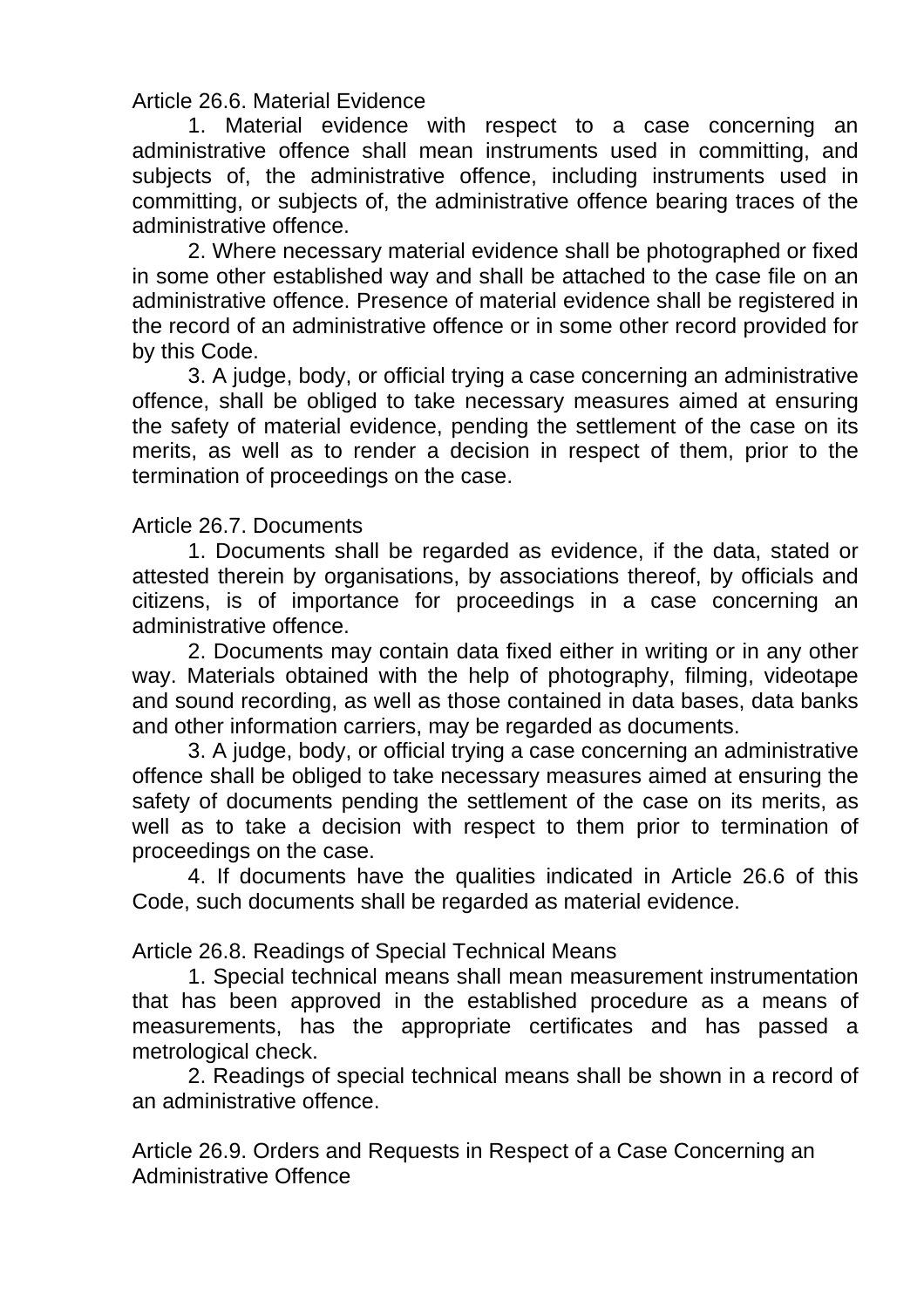1. An official trying a case concerning an administrative offence shall be entitled, in order to obtain evidence in respect of the case concerning the administrative offence, to make requests directed to appropriate territorial agencies or to order an official of an appropriate territorial agency to commit individual actions provided for by this Code.

2. An order or a request with respect to an administrative offence shall be subject to execution within a five-day term as of the date of receipt of said order or request.

3. The interaction of bodies, trying cases concerning administrative offences, with competent authorities of foreign states and international organisations shall be effected in the procedure established by the laws of the Russian Federation.

Article 26.10. Demanding and Obtaining Information

A judge, body, or official, trying a case concerning an administrative offence shall, be entitled to issue a ruling in order to demand and obtain information necessary for settling the case. Demanded information shall be directed within a three-day term as of the date of the ruling's receipt, and with regard to an administrative offence entailing administrative arrest or the administrative expulsion it shall be done without delay. Where it is impossible to submit said information, an organisation shall be obliged within a three-day term to so notify in writing the judge, body, or official who issued the ruling.

Article 26.11. Evaluation of Evidence

A judge, members of a collegiate body, or official, trying a case concerning an administrative offence, shall evaluate evidence guided by their inner conviction based on comprehensive, full and unbiased examination of all the circumstances of the case in the aggregate. No evidence shall have predetermined weight.

Chapter 27. Taking Measures to Ensure Proceedings on Cases Concerning Administrative Offences

Article 27.1. Measures to Ensure Proceedings on a Case Concerning an Administrative Offence

1. For the purpose of terminating an administrative offence, identifying an offender, drawing up a record of an administrative offence where it is impossible to do it at the place of detection of the administrative offence, securing timely and correct consideration of a case concerning an administrative offence and carrying out the decision rendered, an authorised person shall be entitled within the scope of his authority to take the following measures to ensure proceedings in a case concerning an administrative offence:

1) delivery;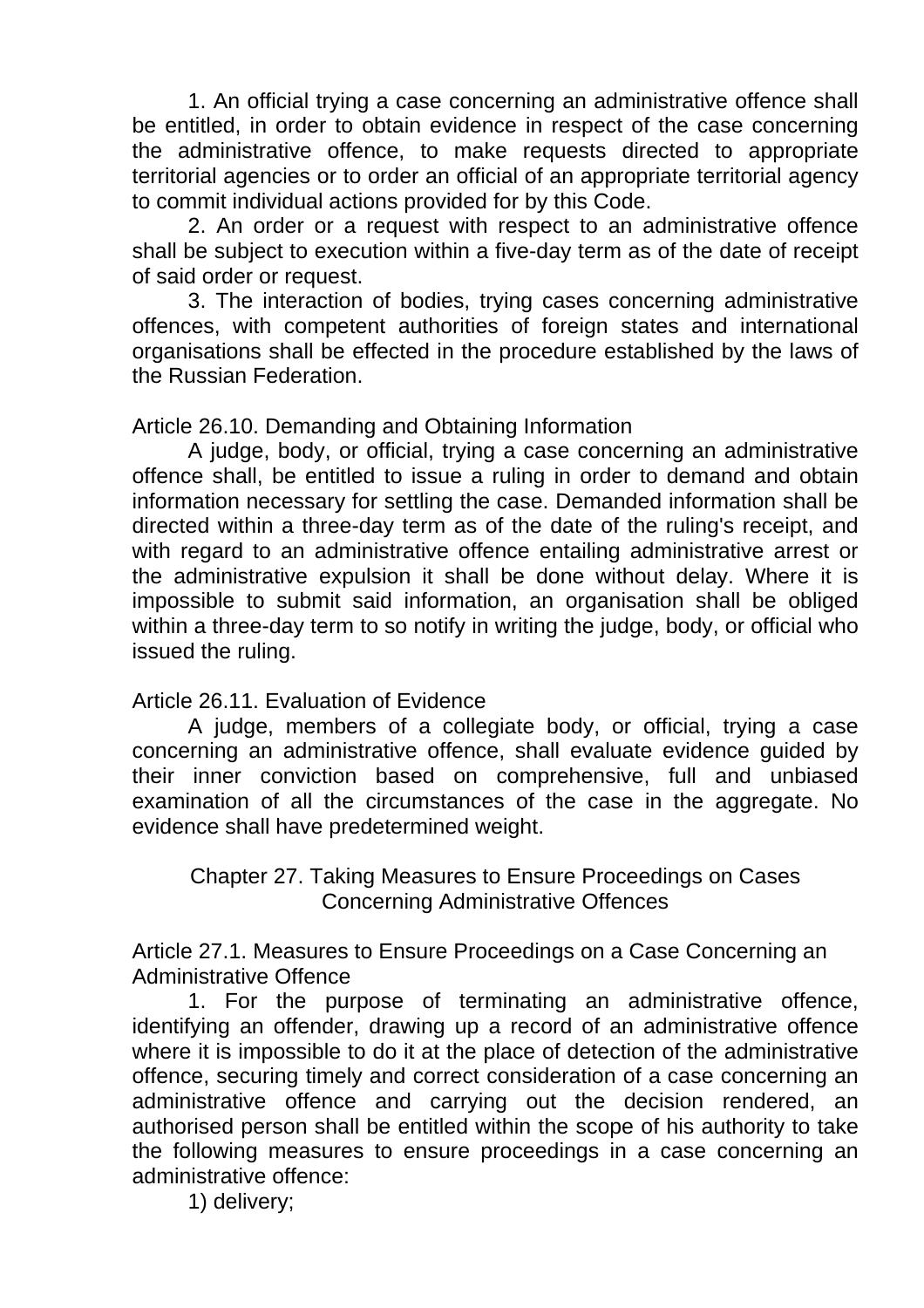2) administrative detention;

3) personal examination, examination of things, inspection of the transport vehicle a natural person has with him; inspection of premises, territories, as well as of things and documents situated therein, which are in possession of a legal entity;

4) seizure of things and documents;

5) banning from driving a transport vehicle of appropriate type;

6) medical examination in respect of alcoholic intoxication;

7) detention of a transport vehicle, prohibition on operating it;

8) arrest of goods, transport vehicles and other things;

9) forcible arrest.

10) a temporary prohibition of the activity.

2. Damage caused by unlawful measures of ensuring proceedings in a case concerning an administrative offence shall be subject to indemnification in the procedure provided for by the civil legislation.

## Article 27.2. Delivery

1. Delivery, that is, coercive forwarding of a natural person for the purpose of drawing up a record of an administrative offence, where it is impossible to draw it up at the place of detecting the administrative offence and where it is obligatory, shall be effected by the following persons:

1) by officials of internal affairs bodies (militia), when detecting administrative offences cases on which shall be tried under Article 23.3 of this Code by internal affairs bodies (militia), or when detecting administrative offences, for which cases internal affairs bodies (militia) shall draw up records of administrative offences under Item 1 of Part 2 of Article 28.3 of this Code, as well as when detecting any administrative offences in the event of an approach to them by the officials authorised to draw up records of appropriate administrative offences - to the official premises of an internal affairs body (militia) or to the premises of a local selfgovernment body of a rural settlement;

2) by military servicemen of the internal affairs troops of the Ministry of Internal Affairs of the Russian Federation, by officials of departmental security guard agencies and extra-departmental security guard agencies attached to internal affairs bodies, when detecting administrative offences connecting with causing damage to the object or articles under their guard or with an attack on such object or articles, as well as with penetration of the area under their guard - to the official premises of an internal affairs body (militia), to the official premises of a security guard agency or to the official premises of a subdivision of a military unit or of a control body of troops of the Ministry of Internal Affairs of the Russian Federation;

3) by military servicemen of the troops of the Ministry of Internal Affairs of the Russian Federation, when detecting the administrative offences provided for by Article 19. 3, by Articles from 20.1 to 20.3, by Articles 20.5. 20.8. 20.13, by Articles from 20.17 to 20.22 of this Code - to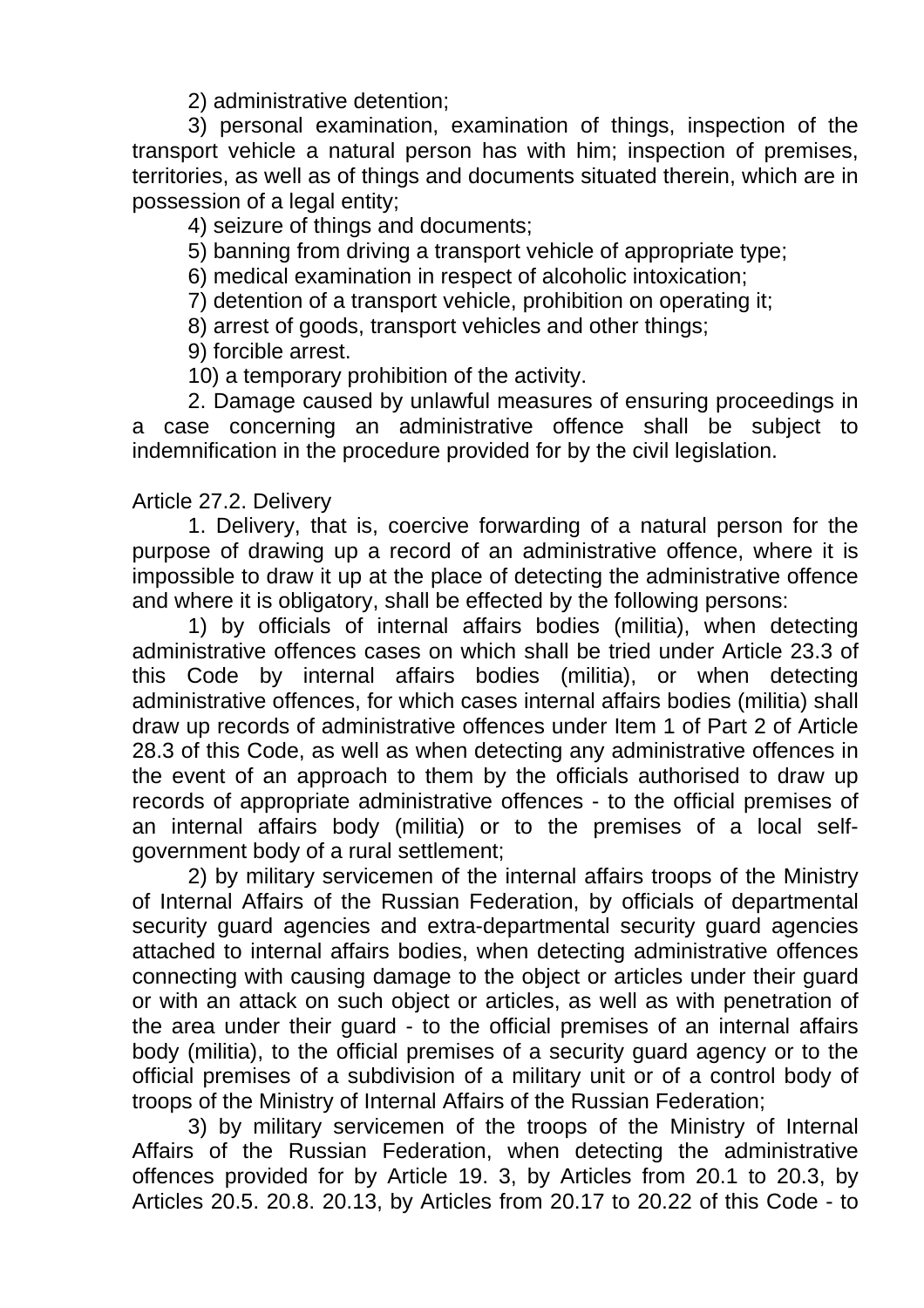the official premises of an internal affairs body (militia) or to the premises of a local self-government body of a rural settlement;

4) by officials of the bodies which are entrusted with supervision or control over observance of the rules of using transport, when detecting administrative offences on transport - to the official premises of an internal affairs body (militia) or to any other official premises;

5) by officials of the military motor transport inspectorate, when detecting violations of the Traffic Regulations by the driver of a transport vehicle of the Armed Forces of the Russian Federation, internal troops of the Ministry of Internal Affairs of the Russian Federation, troops of the civil defence, engineering-and-technical and road-building military formations attached to the federal bodies of executive power - to the premises of a commandant's office or of a military unit;

6) by officials who are entrusted with supervision or control over observance of the the environmental protection legislation, the forest legislation, the fauna legislation, fishing and hunting rules, when detecting administrative offences in the appropriate areas - to the official premises of an internal affairs body, or to the premises of a local self-government body of a rural settlement, or to any other official premises;

7) servicemen of border guard bodies, other servicemen, officials of bodies of internal affairs (the militia), and also other persons executing the duty of protecting the State Border of the Russian Federation when an administrative offence is discovered in the area of defence and security of the State Border of the Russian Federation: in service premises of the border guard body, service premises of the body of internal affairs (the militia), service premises of the military unit or premises of the local selfgovernment body of the rural settlement;

8) servicemen of border guard bodies when an administrative offence is discovered in inland sea waters, in the territorial sea, on the continental shelf, in the exclusive economic zone of the Russian Federation: in service premises of the border guard body, service premises of the body of internal affairs (the militia), service premises of the military unit located in a port of the Russian Federation. The vessels and tools used to perpetrate the administrative offence as illegal activity was committed in inland sea waters, the territorial sea, on the continental shelf, in the exclusive economic zone of the Russian Federation that are not attributable by visual inspection shall be delivered to a port of the Russian Federation (foreign vessels shall be brought to one of the ports of the Russian Federation opened for calls by foreign vessels);

9) *Abolished* from July 1, 2003;

10) by officials of customs agencies, when detecting violations of customs rules - to the official premises of a customs agency;

11) by military servicemen and personnel of criminal punishment bodies and institutions, when detecting administrative offences provided for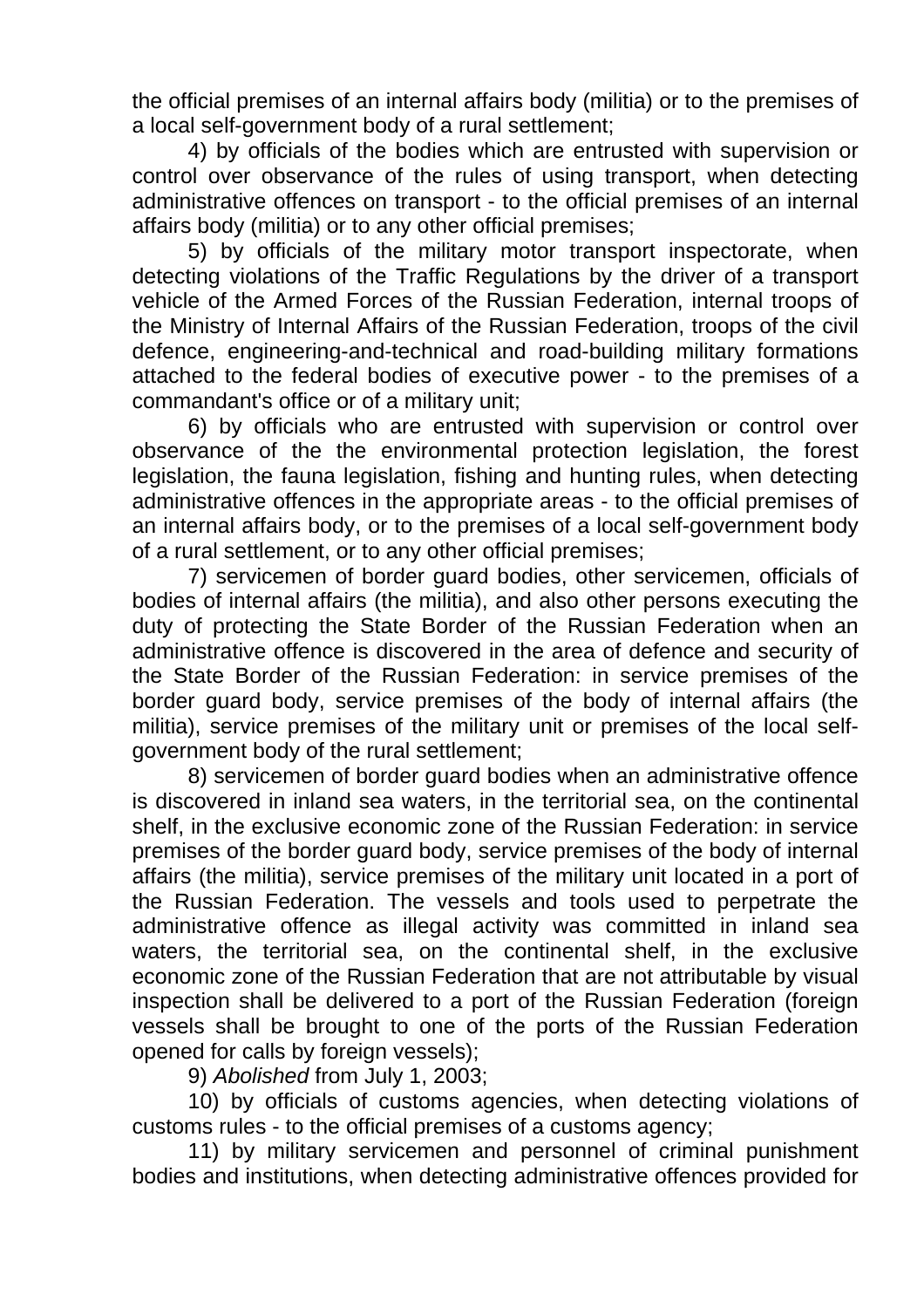by Articles 19.3 and 19.12 of this Code - to the official premises of a criminal punishment body or an internal affairs body (militia);

12) by officials of the bodies for control over the traffic of narcotics and psychotropic substances, when detecting the administrative offences , which cases under Article 23.63 of this Code shall be tried by these bodies, or the administrative offences, with regard to which said bodies in compliance with Item 83 of Part 2 of Article 28.3 of this Code shall draw up a record of administrative offence - to the official premises of a body for control over the traffic of narcotics and psychotropic substances or of an internal affairs body (militia);

13) by officials carrying out a counterterrorist operation in case of revelation of administrative infringements stipulated by Article 20.27 of this Code - to official premises of the body of internal affairs (the police) or another body carrying out a counterterrorist operation;

14) by the bailiffs for safeguarding the established procedure of the functioning of courts during the disclosure of the administrative offences envisaged by Articles 17.3, 17.8, 17.9, 17.14 and 17.15 of the present Code, and also during the disclosure of any administrative offences committed in the building of a court (in a court-room) to the court's premises or the organ of internal affairs (militia).

15) by officials of the bodies authorised to exercise the functions of control and supervision in the field of migration, in the event of detecting the administrative offences whose cases shall be tried by these bodies in compliance with Article 23.76 of this Code, or the administrative offences, in respect of whose cases these bodies shall draw up records of the administrative offences in compliance with Item 15 of Part 2 of Article 28.3 of this Code - to the official premises of an internal affairs body (the militia) or to the premises of the local self-government body of a rural settlement.

2. Delivery shall be made within the shortest term possible.

3. As regards a delivery, a record shall be drawn up, or an appropriate entry shall be made to a record of an administrative offence or record of an administrative detention. The copy of the report of transportation shall be handed in to the transported person at his request.

# Article 27.3. Administrative Detention

1. Administrative detention, that is, a short-term restraint on the freedom of a natural person, may be enforced in exceptional instances where it is necessary for securing correct and timely consideration of a case concerning an administrative offence and for carrying out a decision in a case concerning an administrative offence. The following persons shall be entitled to effect an administrative detention:

1) officials of internal affairs bodies (militia) - when detecting administrative offences for which cases shall be tried under Article 23.3 of this Code by internal affairs bodies, or when detecting administrative offences for which cases internal affairs bodies (militia) under Item 1 of Part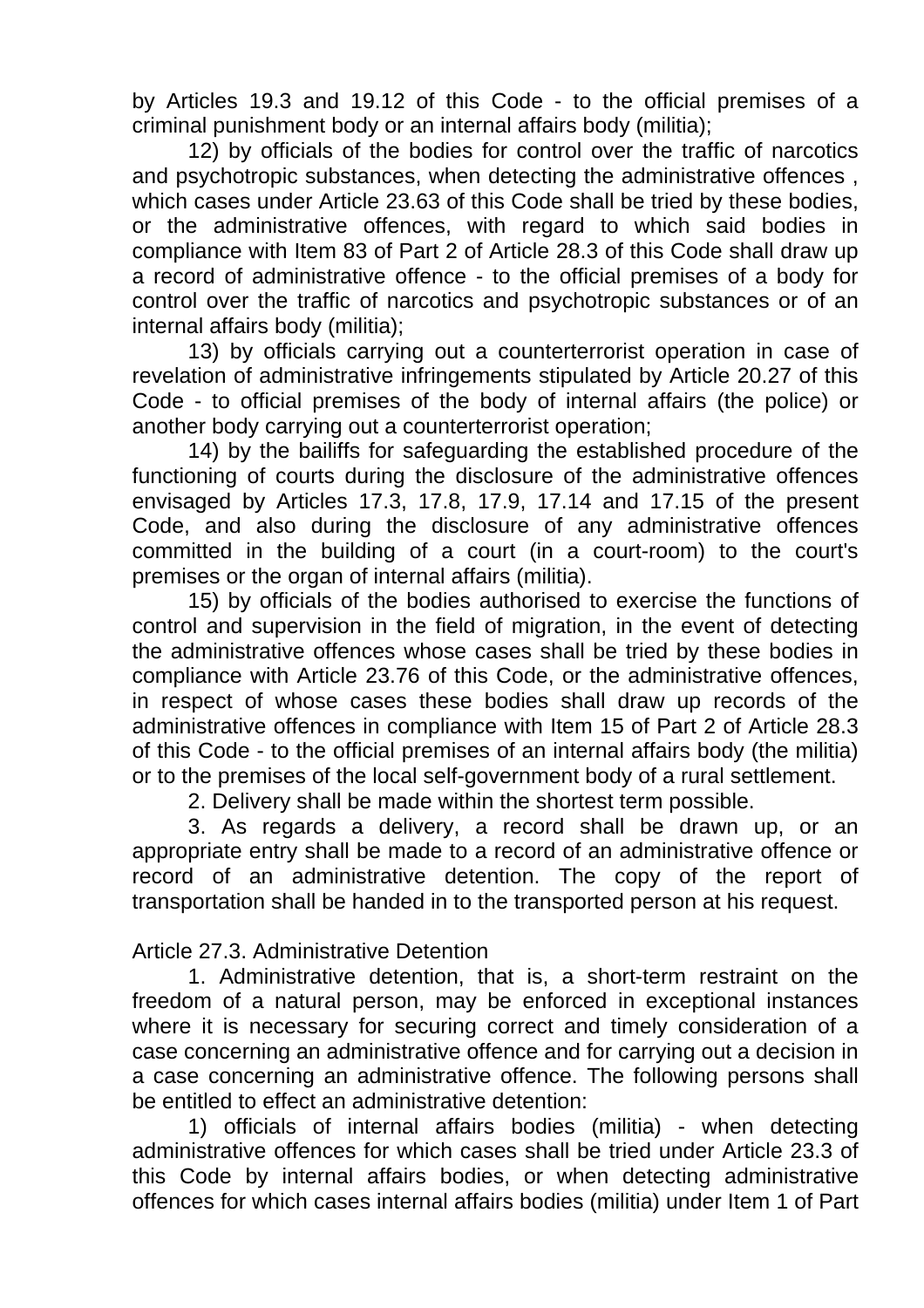2 of Article 28.3 of this Code, shall draw up records of administrative offences, as well as when detecting any other administrative offences in the event of an approach to them of officials authorised to draw up records of appropriate administrative offences;

2) a senior official of a departmental security guard agency or extradepartmental security guard agency attached to internal affairs bodies at the location of an object under guard; military servicemen of internal affairs troops of the Ministry of Internal Affairs of the Russian Federation - when detecting administrative offences connected with causing damage to an object or articles under guard or connected with an attack on such an object or articles, as well as those connected with penetration of an area under their guard;

3) officials of the military motor transport inspectorate - when detecting violations of the Traffic Regulations by the driver of a transport vehicle belonging to the Armed Forces of the Russian Federation, internal troops of the Ministry of Internal Affairs of the Russian Federation, troops of the civil defence, engineering-and-technical and road-building military formations attached to the federal bodies of executive power;

4) military servicemen of border guard agencies, officials of internal affairs bodies (militia) - when detecting administrative offences in protection and safeguarding of the State Borders of the Russian Federation, as well as when detecting administrative offences in the inland sea waters, in the territorial sea, on the continental shelf or in the economic exclusion area of the Russian Federation;

5) *Abolished* from July 1, 2003

6) officials of customs agencies - when detecting violations of customs rules;

7) military servicemen and officials of criminal execution bodies and institutions when detecting the administrative offences provided for by Articles 19.3 and 19.12 of this Code, and also administrative infringements associated with the causing of damage to an object or things being guarded by them or with encroachment on such object or things, as well as with entry to a zone being protected by them;

8) officials of the bodies for control over the traffic of narcotics and psychotropic substances - when detecting the administrative offences whose cases under Article 23.63 of this Code shall be tried by these bodies, or the administrative offences in respect of which said bodies in compliance with Item 83 of Part 2 of Article 28.3 of this Code shall draw up a record of an administrative offence;

9) officials carrying out a counterterrorist operation - in case of revelation of administrative infringements stipulated by Article 20.27 of this Code;

10) by the bailiffs for safeguarding the established procedure of the functioning of courts during the disclosure of administrative offences envisaged by Articles 17.3, 17.8, 17.9, 17.14 and 17.15 of the present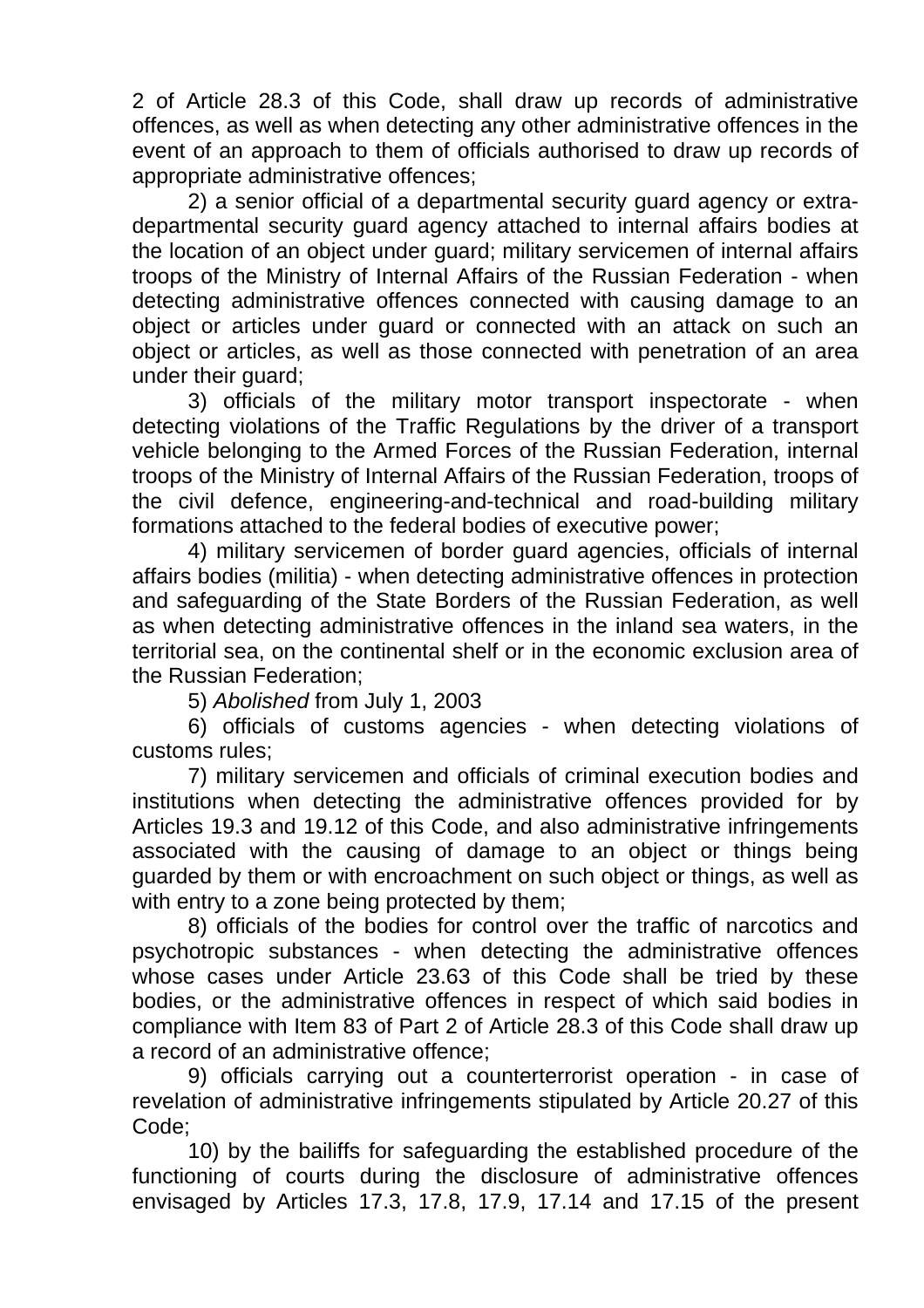Code, and also during the disclosure of any administrative offences committed in the court's building (the court's premises).

2. A list of persons, authorised to effect an administrative detention under Part 1 of this Article, shall be established by an appropriate federal executive body.

3. At the request of a detained person his relatives, the administration at the place of his employment (training), as well as his defense counsel shall be notified about his location within the shortest term possible.

4. Relatives or other legal representatives of a minor shall be notified without fail about his administrative detention.

4.1. A notice on an administrative detention of a military serviceman, or a person called up to undergo periodical military training shall be immediately served to the military commandant's office or the military unit within which the detained person undergoes military service (military training), and a notice on an administrative detention of the other person mentioned in Part 1 of Article 2.5 of the present Code shall be served to the body or institution with which the detained person undergoes service.

5. The rights and duties of a detainee shall be explained to him, and an appropriate entry shall be made in a record of the administrative detention about it.

Article 27.4. The Record of an Administrative Detention

1. A record shall be drawn up of an administrative detention, specifying the date and place of drawing it up, the office, family name and initials of the person who has drawn up the record, as well as information about the detainee, about the time, place of the detention and the reasons for it.

2. The record of an administrative detention shall be signed by the official, who has drawn it up, and by the detainee. If the detainee refuses to sign the record of the administrative offence, an appropriate entry shall be made in it. The copy of the report of an administrative detention shall be handed in to the detained person at his request.

Article 27.5. Term of an Administrative Detention

1. The term of an administrative detention shall not exceed three hours, except for the instances provided for by Parts 2 and 3 of this Article.

2. Any person who is on trial in connection with a case concerning an administrative offence which encroaches upon the established regime of the State Borders of the Russian Federation and the procedure for staying on the territory of the Russian Federation, or concerning an administrative offence committed in the inland sea waters, in the territorial sea, on the continental shelf and in the economic exclusion area of the Russian Federation, or concerning violations of customs rules, may be subjected to an administrative detention for a term of 48 hours at most, when it is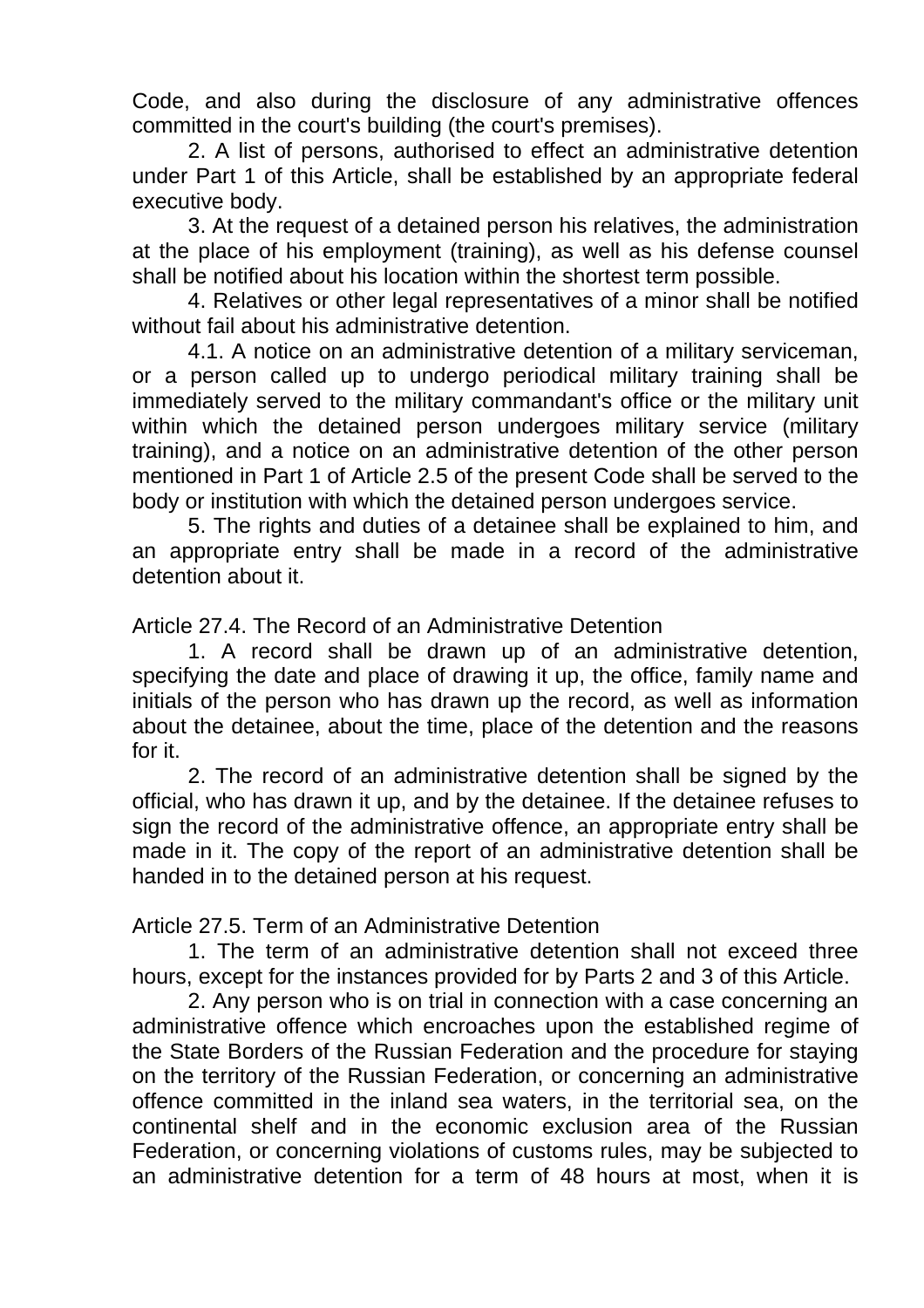necessary for his identification or for clarification of the circumstances of the administrative offence.

3. Any person, who is on trial in connection with an administrative offence entailing an administrative arrest as an administrative penalty, may be subjected to an administrative detention for a term of 48 hours at most.

4. The term of an administrative detention of a person shall be calculated as of the moment of delivery thereof in compliance with Article 27.2. of this Code, and of a person who is a state of alcoholic intoxication, as of the time of his sobering up.

Article 27.6. Place of, and Procedure for, Holding Detainees in Custody

1. Detainees shall be held at specially assigned premises of the bodies indicated in Article 27.3 of this Code, or at special institutions set up in the established procedure by executive bodies of the subjects of the Russian Federation. Said premises should meet the sanitary requirements and exclude the possibility of unauthorised exit therefrom.

2. The conditions for holding detainees in custody, nourishment norms and the procedure for medical treatment of such persons shall be determined by the Government of the Russian Federation.

3. Minors, subjected to administrative detention, shall be held separately from adults.

Article 27.7. Personal Examination of a Natural Person and Examination of Personal Effects

1. A personal examination, an examination of personal effects a natural person has with him, that is, an examination of items without destroying their structural integrity, shall be carried out, where it is necessary, for the purpose of detecting instruments or subjects of an administrative offence.

2. A personal examination of a natural person and an examination of personal effects shall be carried out by the persons indicated in Articles 27.2 and 27.3 of this Code.

3. A personal examination shall be carried out by a person of the same sex as that of the person being examined in the presence of two attesting witnesses of the same sex.

An examination of the personal effects which a natural person has with him (hand luggage, baggage, hunting and fishing instruments, gained products and other articles) shall be carried out by the officials authorised to do so in the presence of two attesting witnesses.

4. In exceptional instances, where there is sufficient reason to believe that a natural persons has weapons or other items used as arms, a personal examination of the natural person and examination of personal effects may be carried out without attesting witnesses.

5. Where necessary, photography, filming, videotape recording and other established ways of fixing material evidence shall be used.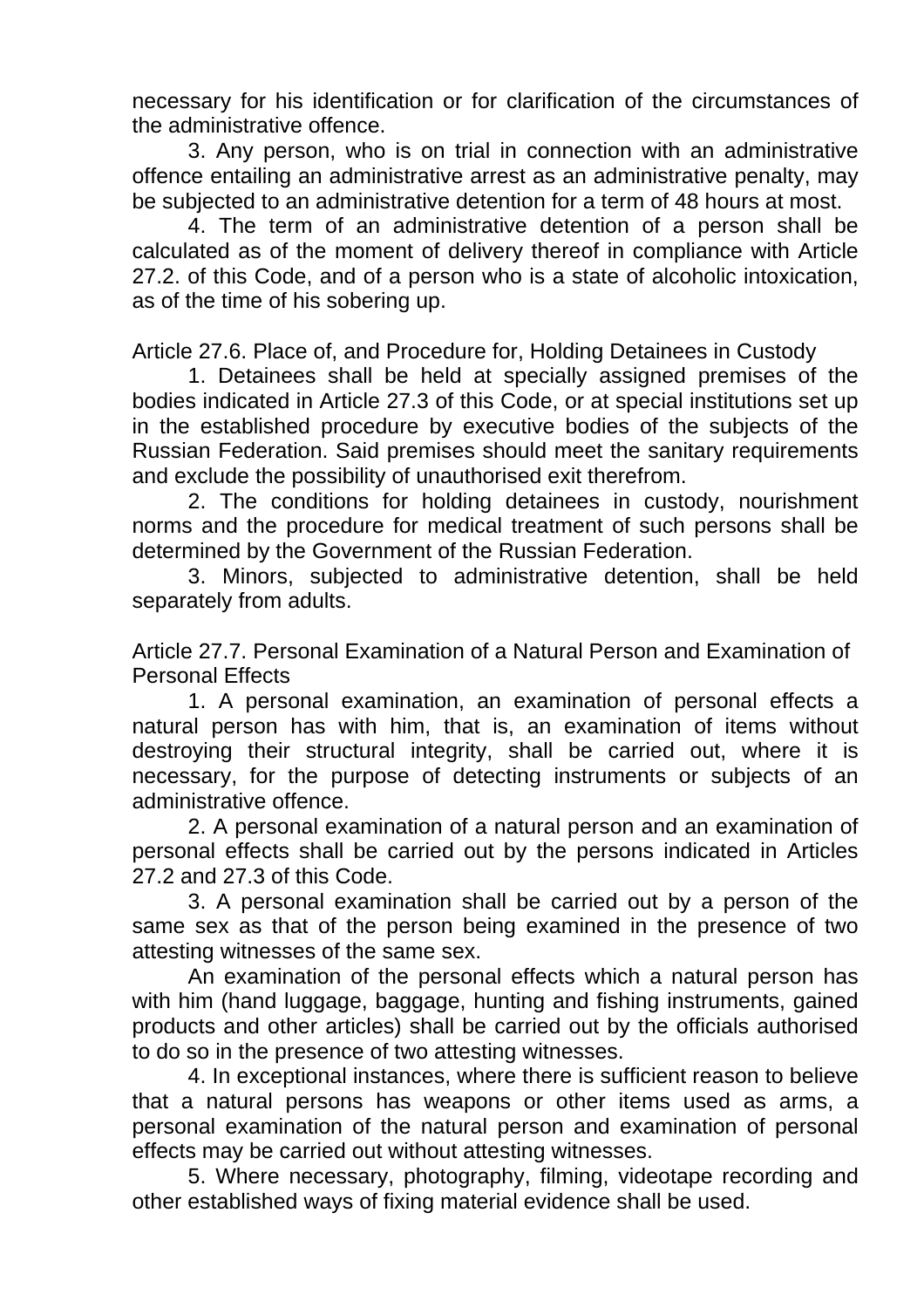6. As regards a personal examination and an examination of pesonal effects, a record thereof shall be made or an appropriate entry shall be made in a record of a delivery or record of an administrative detention. A record of a personal examination and of an examination of personal effects, shall indicate the date and place of it was drawn up, the office, family name and initials of the person who drew it up, information about the natural person, subjected to the personal examination, about the type, number and other identification marks of the items, including type, trademark, model, calibre, series, number and other identification marks of weapons, about type and number of ammunition, about type and requisite elements of the documents found during the examination, which the natural person has with him.

7. An entry shall be made in a record of a personal examination of a natural person and of an examination of personal effects about the use of photography, filming, videotape recording and of other established ways of fixing material evidence. Materials, obtained as a result of a personal examination of a natural person and an examination of personal effects by way of using photography, filming, videotape recording and other methods of fixing material evidence, shall be attached to an appropriate record.

8. The record of a personal examination of a natural person and of an examination of personal effects shall be signed by the official who has drawn it up, by the person who is on trial in connection with the administrative offence, or by the owner of things subjected to the examination, and by attesting witnesses. If a person, who is on trial in connection with an administrative offence, or the owner of things subjected to an examination, refuse to sign such record, an appropriate entry shall be made thereto. The copy of the report of personal examination, examination of the belongings about the natural person shall be handed in to the owner of the belongings subjected to examination at his request.

Article 27.8. Inspection of Premises and Territories, as Well as of Things and Documents Situated Therein, Which Are Owned by a Legal Entity or by an Individual Businessman

1. The inspection of premises and territories, as well as of things and documents situated therein, which are owned by a legal entity or an individual businessman and used by them for business purposes, shall be carried out by the officials authorised to draw up records of administrative offences under Article 28.3 of this Code.

2. An inspection of premises and territories, as well as of things and documents situated therein, shall be carried out in the presence of a representative of the legal entity, of the individual businessman or of his representative, and of two attesting witnesses.

3. Where necessary, photography, filming, videotape recording and other established ways of fixing material evidence shall be used.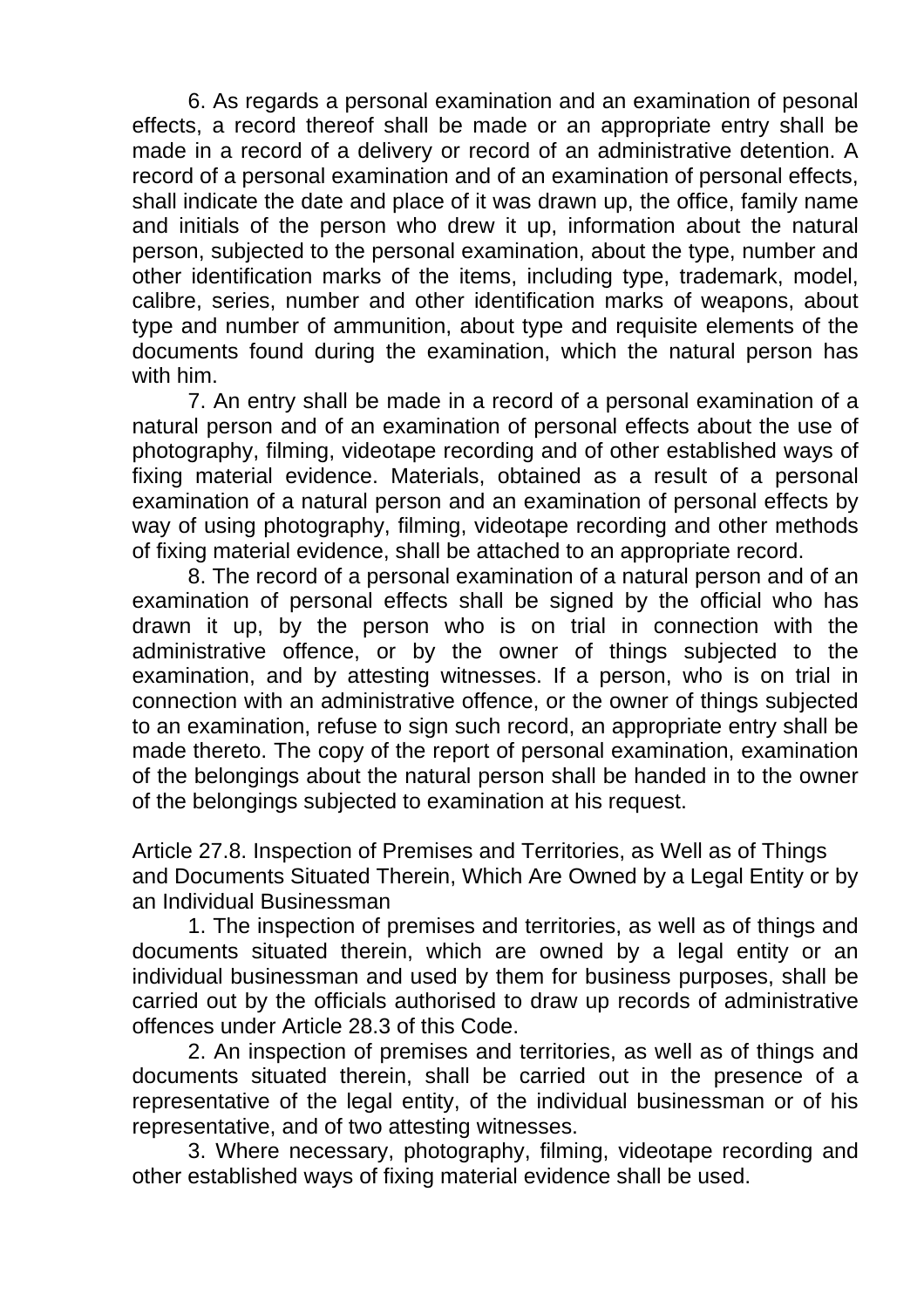4. As regards an examination of premises and territories, as well as of things and documents situated therein, which are owned by a legal entity or an individual businessman, a record thereof shall be drawn up indicating the date and place of it was drawn up, the office, family name and initials of the person who drew up the record, information about the appropriate legal entity, as well as about the legal representative or of any other representative thereof, about an individual businessman or his representative, about inspected territories and premises, about the type, number and other identification marks of things, about the forms and requisite elements of the documents.

5. An entry shall be made in a record of an inspection of premises and territories, as well as of things and documents situated therein, which are owned by a legal entity or an individual businessman, about using photography, filming, videotape recording or other established ways of fixing material evidence. Materials, obtained during an inspection with the use of photography, filming, videotape recording or other ways of fixing material evidence, shall be attached to an appropriate record.

6. A record of an inspection of premise and territories, as well as of things and documents situated therein, which are owned by a legal entity or an individual businessman, shall be signed by the official who drew it up, by a lawful representative of the legal entity and by an individual businessman, or in pressing situations by any other representative of the legal entity or by a representative of the individual businessman, as well as by attesting witnesses. If a lawful representative of a legal entity or any other representative thereof, an individual businessman or his representative refuse to sign such record, an appropriate entry shall be made therein. The copy of the report of the inspection of the quarters, territories and of the belongings and documents owned by the legal entity or by the businessmen, shall be handed in to the lawful representative of the legal entity or to his another representative, to the business man or to his representative.

Article 27.9. Inspection of a Transport Vehicle

1. An inspection of any type of a transport vehicle, that is, an examination of a transport vehicle without destroing the structural integrity thereof, shall be carried out for the purpose of detecting instruments used in committing, or subjects of, an administrative offence.

2. An inspection of a transport vehicle shall be carried out by the persons indicated in Articles 27.2 and 27.3 of this Article in the presence of two attesting witnesses.

3. An inspection of a transport vehicle shall be carried out in the presence of the person who is the owner thereof. In pressing situations an inspection of a transport vehicle may be carried out in the absence of said person.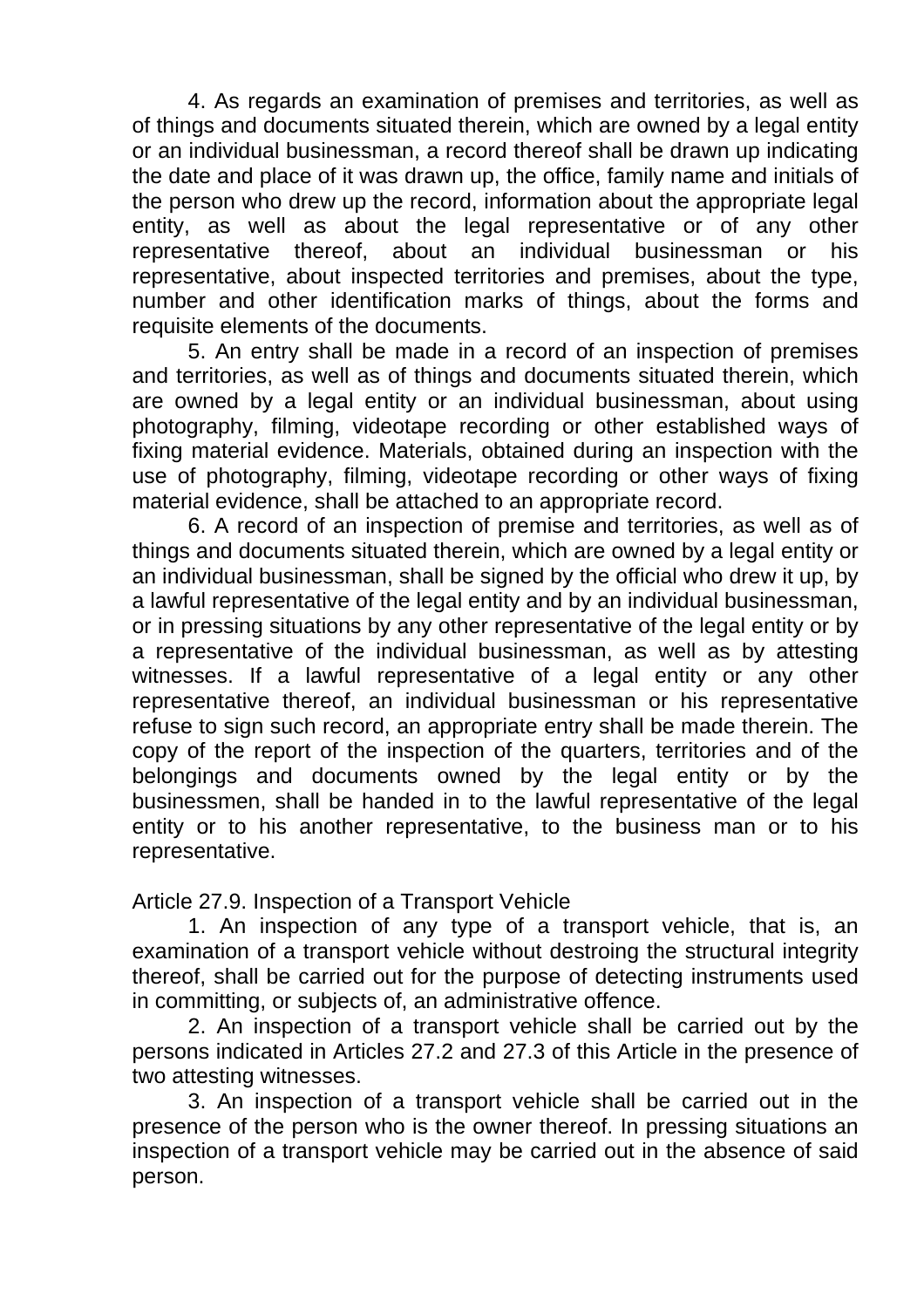4. Where necessary, photography, filming, videotape recording and other established ways of fixing material evidence shall be used.

5. As regards an inspection of a transport vehicle, a record thereof shall be drawn up or an appropriate entry shall be made in a record of an administrative detention.

6. A record of an inspection of a transport vehicle shall indicate the date and place of drawing up the record thereof, the office, family name and initials of the person who drew it up, information about the person who owns the inspected transport vehicle, about the type, trademark, model, state registration plates and about other identification marks of the transport vehicle, about the type, number and other identification signs of things, including type, trademark, model, calibre, series, number and other identification marks of weapons, type and number of ammunition, about type and requisite elements of the documents detected during the inspection of the transport vehicle.

7. An entry about the use of photography, filming, videotape recording and other established ways of fixing material evidence shall be made in a record of inspection of a transport vehicle. Materials, gained as a result of making an inspection with the use of photography, filming, videotape recording and other established ways of fixing material evidence, shall be attached to an appropriate record.

8. A record of an inspection of a transport vehicle shall be signed by the official who conducted it, by the person, who is on trial in connection with a case concerning an administrative offence, and (or) by the person who is the owner of the transport vehicle being inspected, as well as by attesting witnesses. If the person, who is on trial in connection with a case concerning an administrative offence, and (or) the person who is the owner of the transport vehicle being inspected, refuse to sign the record thereof, an appropriate entry shall be made therein. The copy of the report of inspection of the motor vehicle shall be handed in to the person who possesses the motor vehicle which has been inspected.

Article 27.10. Seizure of Things and Documents

1. A seizure of things, which are instruments used in committing, or subjects of, an administrative offence, and of documents accepted as evidence in respect of a case concerning the administrative offence and detected on the scene of the administrative offence or during the conduct of a personal examination of a natural person, or their personal effects, or of a transport vehicle, shall be effected by the persons indicated in Articles 27.2, 27.3 and 28.3 of this Code in the presence of two attesting witnesses.

2. A seizure of things which are instruments used in committing, or subjects of, an administrative offence and of documents accepted as evidence in respect to the administrative case and detected during an inspection of the territories and premises owned by a legal entity and of goods, transport vehicles and other property it has, as well as a seizure of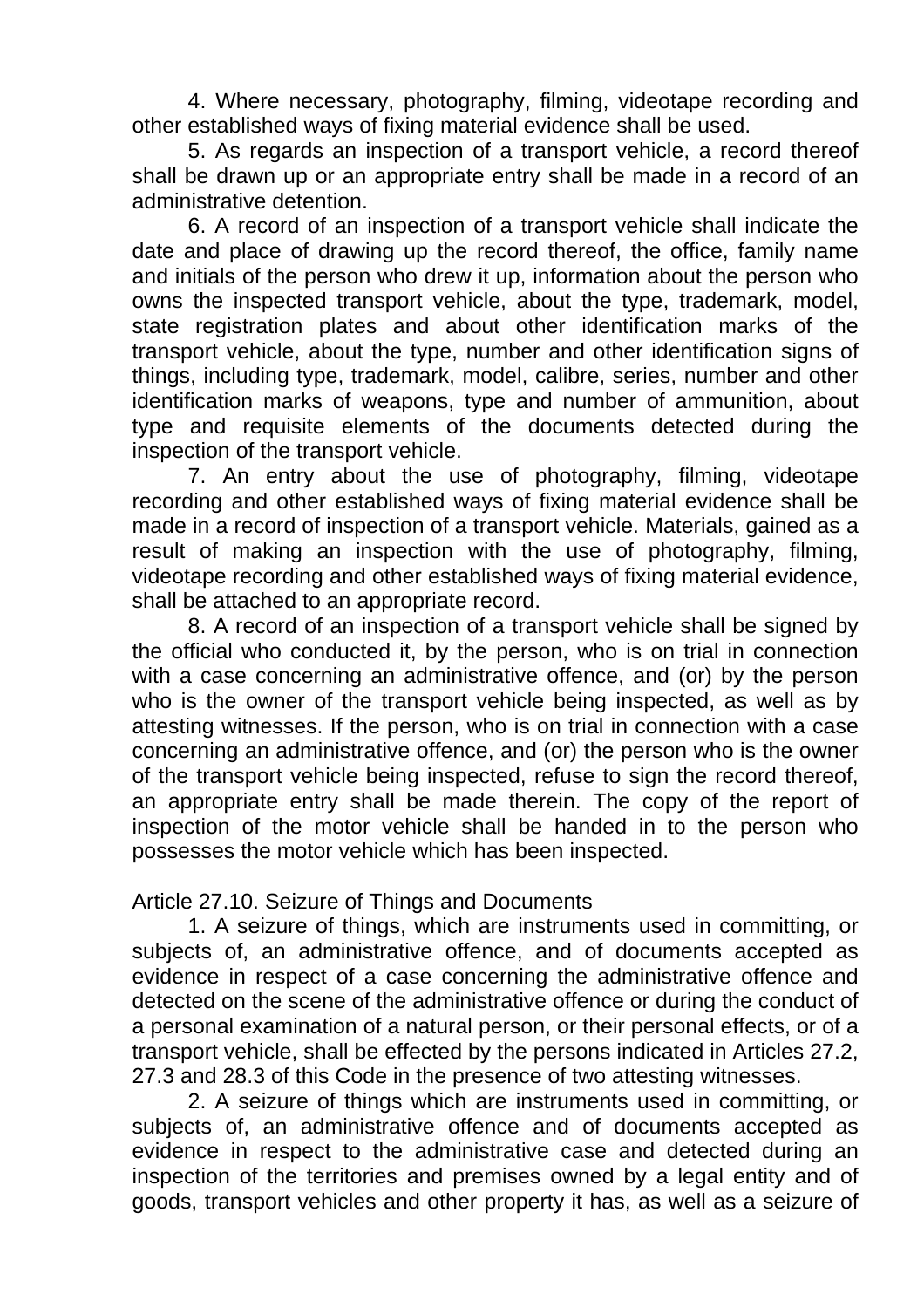appropriate documents, shall be effected by the persons indicated in Article 28.3 of this Code in the presence of two attesting witnesses.

3. When committing an administrative offence which entails the deprivation of the right to drive a transport vehicle of a given type, a driver's license, a tractor driver-operator's license (a tractor driver's license), a navigator's license and a pilot's license shall be withdrawn from the driver, navigator or pilot, pending the issuance of a decision in respect of the case concerning the administrative offence, and an interim permit to drive a transport vehicle of a given type shall be granted thereto, pending the entry into legal force of a decision in respect of the case concerning the administrative offence, but at most for two months. If the case on the administrative offence is not tried within two months, the duration of the interim permit to drive a transport vehicle of the appropriate type on the basis of the application of the person in respect of whom administrative court proceedings are being carried out shall be extended by a judge, body or official authorised to try the case of the administrative offence for a term of at the most one month each time such application is filed. When lodging an appeal against a decision on a case of an administrative offence, the duration of the interim permit to drive a transport vehicle of the appropriate type shall be extended by the judge or official authorized to consider the appeal pending issuance of a decision in respect of the appeal against the decision on the case on the administrative offence.

4. Where necessary, photography, filming, videotape recording and other established ways of fixing material evidence shall be used, when effecting a seizure of things and documents.

5. As regards a seizure of things or documents , a record thereof shall be drawn up or an appropriate entry shall be made to a record of a delivery, in a record on the examination of the scene of an administrative offence, or in a record of an administrative detention. As regards withdrawal of a driver's license, of a tractor driver-operator's license (a tractor driver's license), of a navigator's license and of a pilot's license, an entry about it shall be made in a record of the administrative offence or in a record on examination of the scene of the administrative offence.

6. A record of a seizure of articles and documents shall contain information about the type and requisite elements of seized documents, about the type, number and other identification marks of confiscated articles, including the type, trademark, model, caliber, series, number and other identification marks of weapons, about the type and quantity of ammunition.

7. An entry about the use of photography, filming, videotape recording and other established ways of fixing documents shall be made in a record of a seizure of articles and documents. Materials, gained during a seizure of articles and documents with the use of photography, filming, videotape recording and other established ways of fixing material evidence, shall be attached to an appropriate record.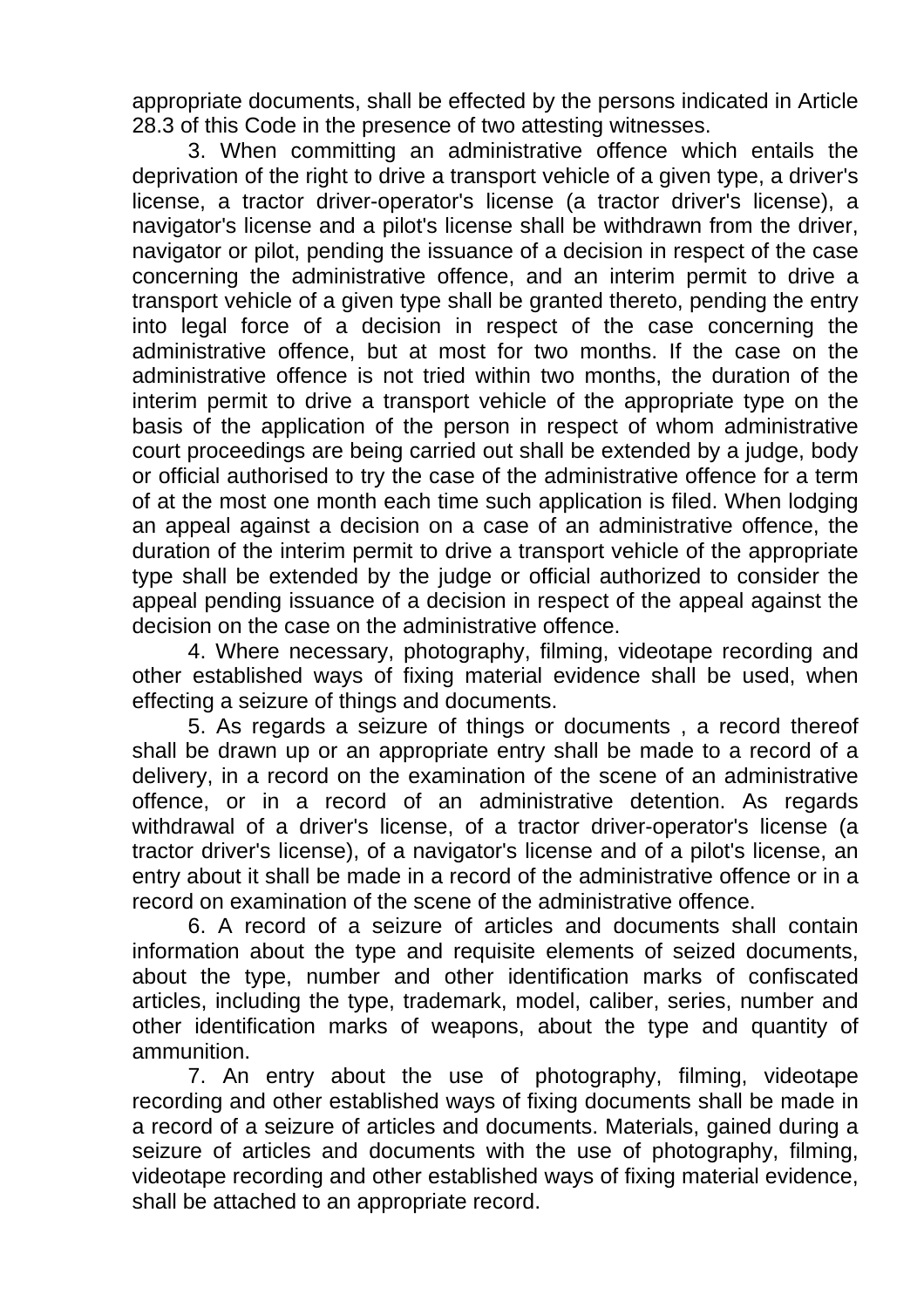8. A record of seizure of articles and documents shall be signed by the official who drew it up, by the person whose articles and documents have been confiscated, as well as by attesting witnesses. If a person, whose articles and documents have been confiscated, refuses to sign the record thereof, an appropriate entry shall be made therein. A copy of the record shall be served to the person whose articles and documents have been confiscated, or to his legal representative.

9. Where necessary, confiscated articles and documents shall be packed and sealed at the place of seizure. Confiscated articles and documents, pending the consideration of the case concerning an administrative offence, shall be kept at the places determined by the person, who has effected the seizure of the articles and documents, in the procedure established by an appropriate federal executive body.

10. Confiscated firearms and cartridges thereto, other weapons, as well as ammunition, shall be kept in a procedure determined by a federal executive body having authority in internal affairs.

11. Confiscated perishables shall be delivered in the procedure established by the Government of the Russian Federation to appropriate organisations for sale, and where the sale thereof is impossible, they shall be destroyed.

12. Confiscated drugs and psychotropic substances, as well as ethyl alcohol, alcohol and alcohol-containing products, which do not meet the obligatory requirements of standards, sanitary regulations and hygienic normative standards, shall be subject to processing or destruction in the procedure established by the Government of the Russian Federation. Samples of drugs, psychotropic substances, ethyl alcohol, of alcohol and alcohol-containing products shall be kept, pending the entry into legal force of a decision in the case concerning the administrative offence.

Article 27.11. Assessed Value of Confiscated Articles and of Other Valuables

1. Confiscated articles shall be subject to assessment where:

a rule of responsibility for an administrative offence provides for the imposition of an administrative penalty in the form of an administrative fine calculated as an amount divisible by the cost of confiscated articles;

confiscated articles are perishables and are sent for sale or destruction;

ethyl alcohol, alcohol and alcohol-containing products withdrawn from circulation under the laws of the Russian Federation are sent for processing or destruction.

2. The value of confiscated articles shall be determined on the basis of state administered prices, where such are established. In all other instances the value of confiscated articles shall be determined on the basis of their market value. Where necessary, the value of confiscated articles shall be determined on the basis of an expert report.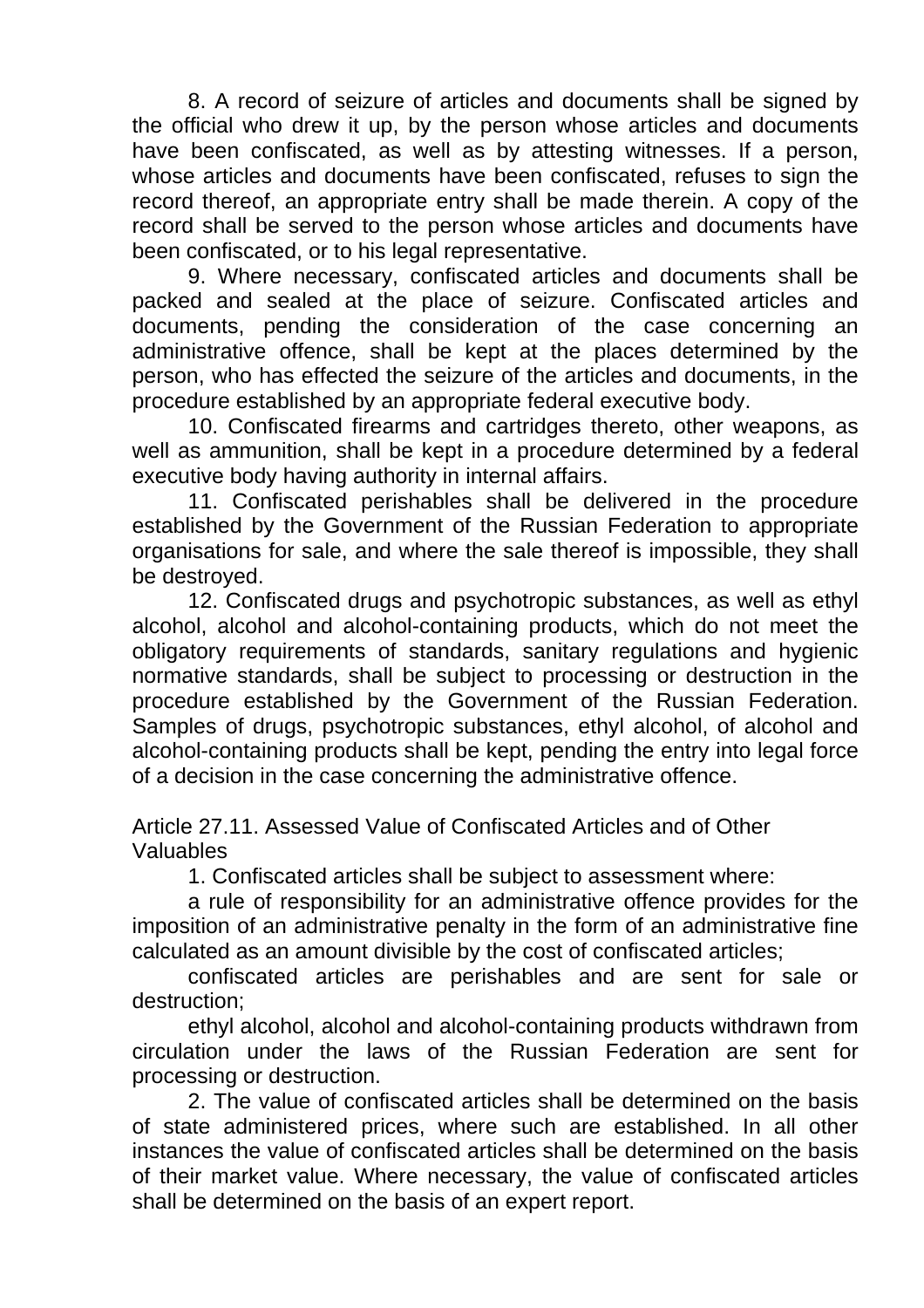3. Conversion of foreign currency, confiscated as a subject of an administrative offence, into the currency of the Russian Federation shall be carried out at the rate of the Central Bank of the Russian Federation effective on the date of committing the administrative offence.

Article 27.12. Banning from Driving a Transport Vehicle and a Medical Examination in Respect of Alcoholic Intoxication

1. A person who drives a transport vehicle of appropriate type and gives sufficient grounds to consider him intoxicated by alcohol, as well as persons who have committed the administrative offences provided for by Part 1 of Article 12.3, by Part 2 of Article 12.5, by Parts 1 and 2 of Article 12.7 of this Code, shall be subject to be banned from driving the transport vehicle, pending the elimination of the reason for the dismissal. A person who drives a transport vehicle of appropriate type and gives sufficient grounds to consider him intoxicated by alcohol, shall be subject to a medical examination in respect of alcoholic intoxication.

2. Banning from driving a transport vehicle of appropriate type and ordering a medical examination in respect of alcoholic intoxication shall be effected by officials empowered to exercise state control and supervision over traffic safety and operation of the transport vehicle of the given type, and with respect to the driver of a transport vehicle of the Armed Forces of the Russian Federation, internal troops of the Ministry of Internal Affairs of the Russian Federation, troops of the civil defence, engineering-andtechnical and road-building military formations attached to the federal bodies of executive power - also by officials of the military traffic police.

3. In the cases of a ban from driving a transport vehicle and ordering a medical examination in respect of alcoholic intoxication, an appropriate record shall be drawn up a copy of which shall be served to the person against whom this measure of proceeding in the case, concerning the administrative offence, has been taken.

4. A record of being banned from driving a transport vehicle of appropriate type, as well as a record of ordering a medical examination in respect of alcoholic intoxication, shall contain the date, time, place and grounds for the ban from driving the transport vehicle and for ordering a medical examination, the office, family name and initials of the person who drew up the record, information about the transport vehicle and about the person against whom this measure of proceeding in the case concerning the administrative offence has been taken.

5. A record of being banned from driving a transport vehicle, as well as a record of ordering a medical examination in respect of alcoholic intoxication, shall be signed by the official who drew it up and by the person against whom this measure of proceeding in the case concerning the administrative offence has been taken.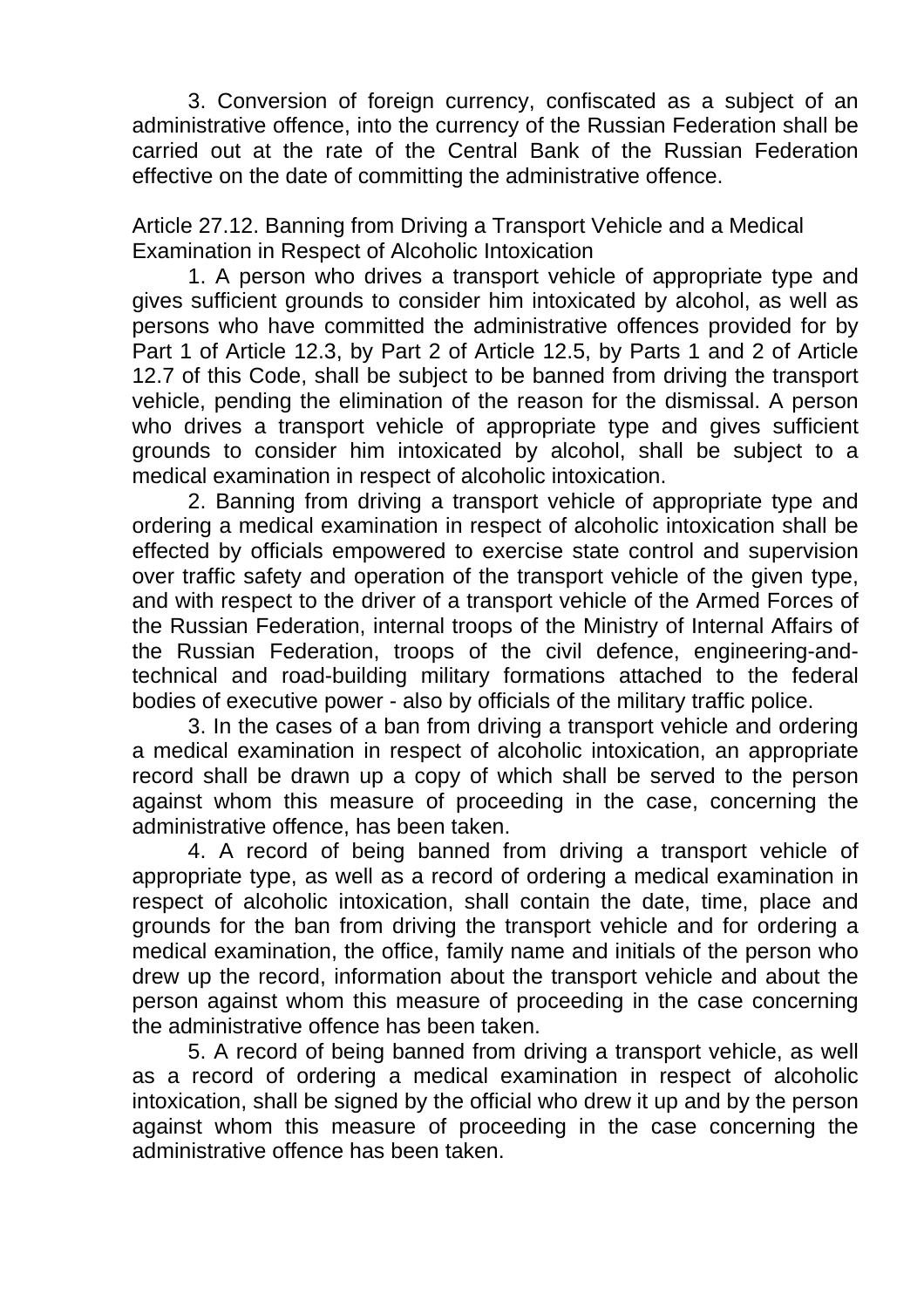If a person, against whom this measure of proceeding in a case concerning an administrative offence has been taken, refuses to sign an appropriate record, a relevant entry shall be made therein.

6. A medical examination in respect of alcoholic intoxication and formalization of the results thereof shall carried out in the procedure established by the Government of the Russian Federation.

7. An act of a medical examination in respect of alcoholic intoxication shall be attached to an appropriate record.

Article 27.13. Detention of a Transport Vehicle and Prohibition on Operating It

1. When violating the rules for operating a transport vehicle and of driving a transport vehicle of appropriate type provided for by Article 11.9, by Part 1 of Article 12.3, by Part 2 of Article 12.5, by Parts 1 and 2 of Article 12.7, by Part 1 of Article 12.8, by Part 4 of Article 12.19 and by Article 12.26 of this Code, the transport vehicle shall be detained, pending the elimination of reasons for detention thereof.

2. When violating the rules for operating a transport vehicle and driving a transport vehicle provided for by Articles 9.3, 12.1 (safe for driving a transport vehicle which is not registered in the established procedure) and by Article 12.4 and the second-sixth parts of Article 12.5 of this Code, the operation of the transport vehicle shall be prohibited; and the state registration plates thereof shall be subject to removal, pending the elimination of reasons for prohibiting the operation of the transport vehicle.

3. Detention of a transport vehicle of appropriate type and prohibition on operating it shall be carried out by the officials authorised to draw up records of relevant administrative offences, and with respect to a transport vehicle of the Armed Forces of the Russian Federation, internal troops of the Ministry of Internal Affairs of the Russian Federation, troops of the civil defence, engineering-and-technical and road-building military formations attached to the federal bodies of executive power - also by officials of the military traffic police.

4. A relevant entry shall be made in a record of the administrative offence or a separate record shall be drawn up regarding a detention of a transport vehicle of appropriate type and prohibition on operating it. A copy of a record of detaining a transport vehicle of appropriate type and on prohibiting operation thereof shall be served to the person against whom this measure of proceeding in the case concerning the administrative offence has been taken. A record of detaining a transport vehicle impeding the traffic of other transport means, in the absence of the driver thereof, shall be drawn up in the presence of two attesting witnesses.

5. Detention of a transport vehicle of appropriate type, placement thereof in a car park, storage of, as well as prohibition on operating, a transport vehicle shall be carried out in the procedure established by the Government of the Russian Federation.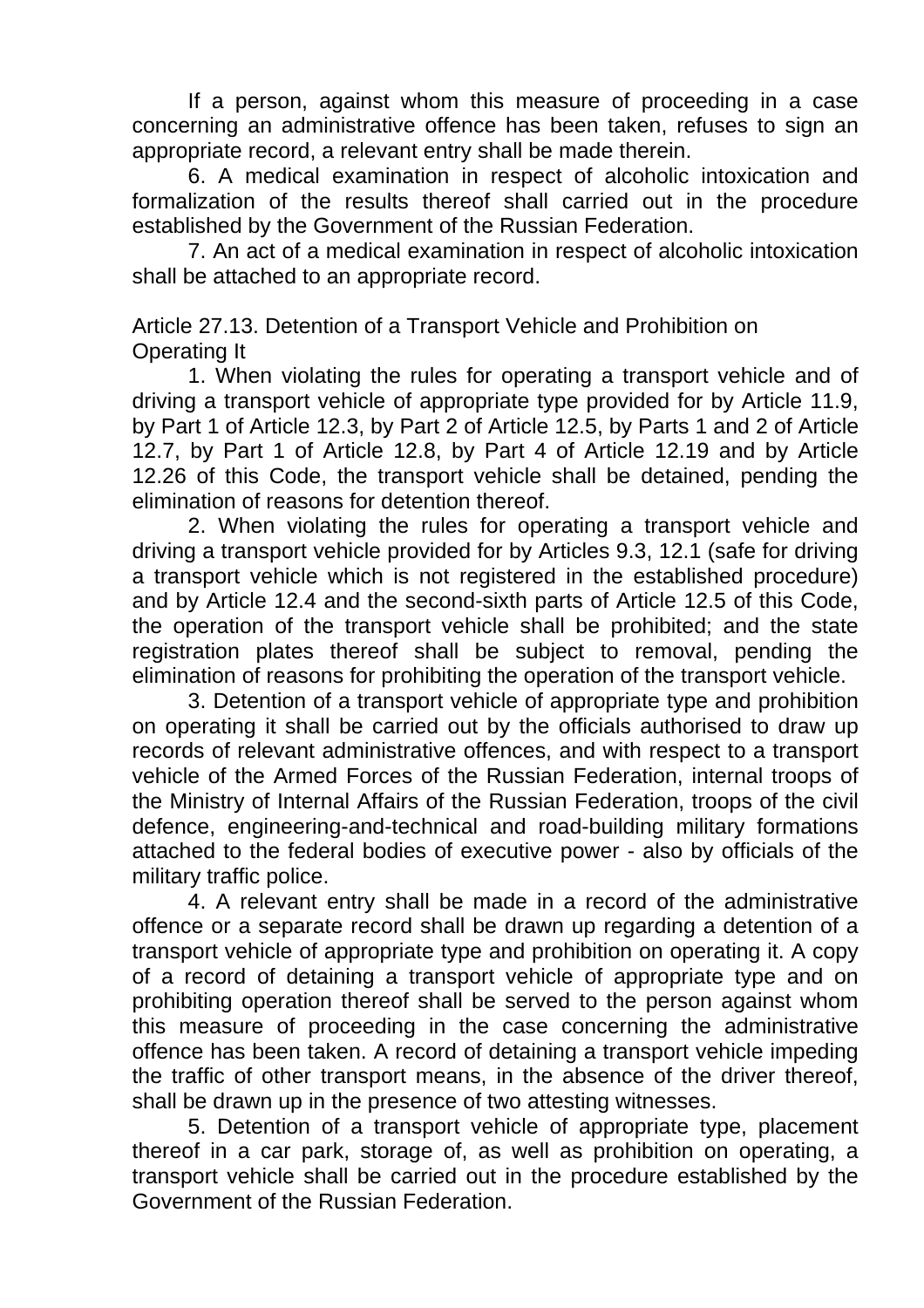Article 27.14. Arrest of Goods, Transport Vehicles and Other Items

1. An arrest of goods, transport vehicles and other items, which are instruments used in committing, or subjects of, an administrative offence, shall consist of drawing up an inventory of said goods, transport vehicles and other items, accompanied by the announcement to the person, against whom this measure of proceeding in a case concerning an administrative offence has been taken, or to a legal representative thereof, about the prohibition in disposing of (and, where necessary, using) them, and shall be enforced, when it is impossible to confiscate said good, transport vehicles and other items and (or) their safekeeping may be secured without seizure thereof. Goods, transport vehicles and other items under arrest may be delivered for accountable safekeeping to other persons appointed by the official who has made the arrest thereof.

2. An arrest of goods, transport vehicles and other items shall be effected by the persons indicated in Article 27.3 and in Part 2 of Article 28.3 of this Code in the presence of the owner of the items and of two attesting witnesses.

In urgent situations an arrest of items may be effected in the absence of the owner thereof.

3. Where necessary, photography, filming, videotape recording and other established ways of fixing material evidence shall be used.

4. A record shall be drawn up of an arrest of goods, transport vehicles and other items. The record of an arrest of goods, transport vehicles and other items shall indicate the date and place of drawing it up, the office, family name and initials of the person who drew it up, information about the person against whom this measure of proceeding in a case concerning an administrative offence has been taken to, and about the person who is the owner of the goods, transport vehicles and other items which are placed under arrest, their inventory and identification marks, as well as contain an entry about the use of photography, filming, videotape recording and other established ways of fixing material evidence. Materials obtained, when making an arrest thereof, with the use of photography, filming, videotape recording and other established ways of fixing material evidence, shall be attached to the record thereof.

5. Where necessary, goods, transport vehicles and other articles placed under arrest shall be packed and sealed.

6. A copy of a record of arresting goods, transport vehicles and other items shall be served to the person against whom this measure of proceeding in a case concerning an administrative offence has been taken, or to a legal representative thereof.

7. Where goods, transport vehicles or other items under arrest are alienated or concealed, the person, against whom this measure of securing proceedings on a case concerning an administrative offence has been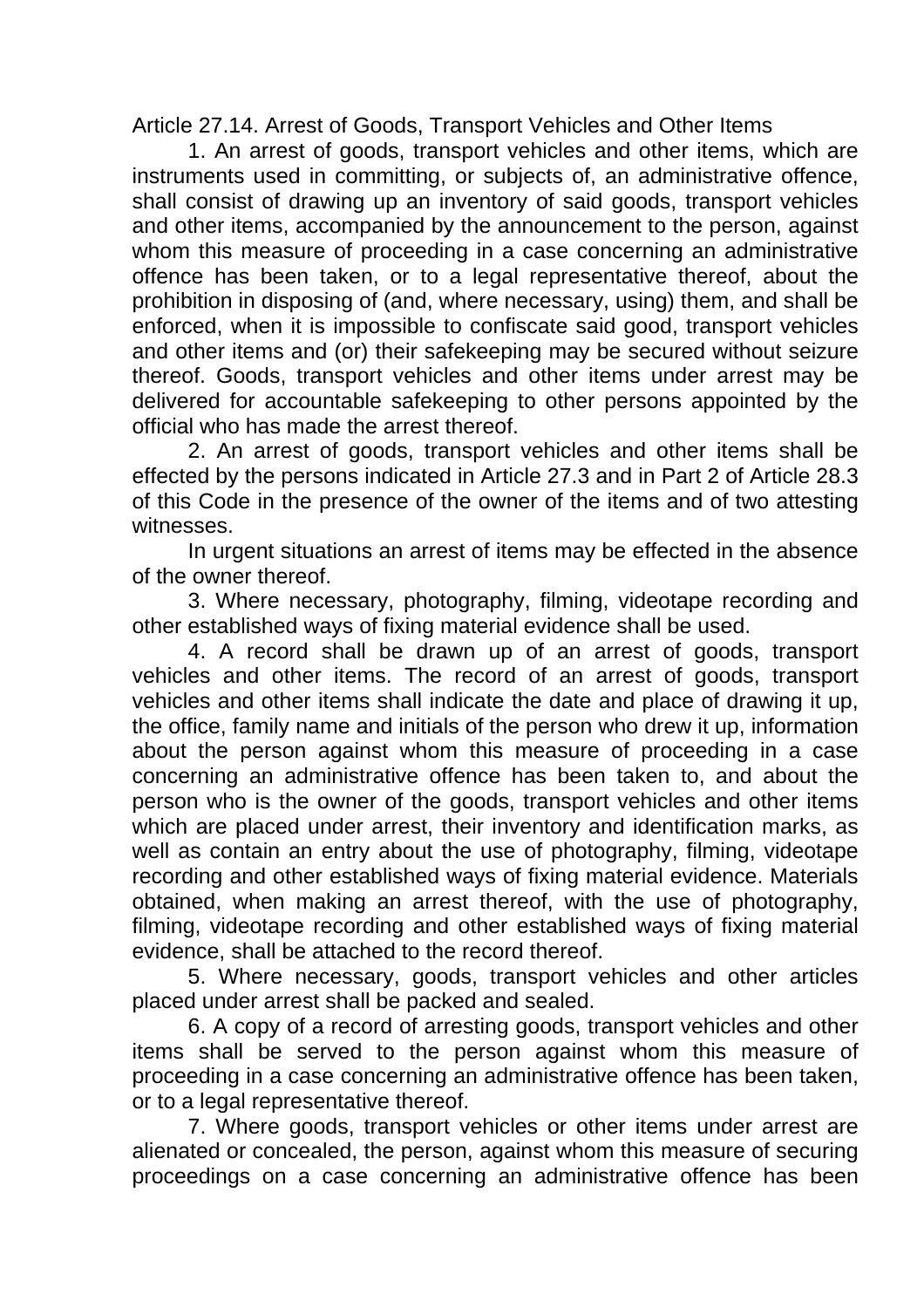taken, or the keeper thereof, shall be liable under the laws of the Russian Federation.

## Article 27.15. Delivery

1. In the events provided for by Part 3 of Article 29.4 and by Item 8 of Part 1 of Article 29.7 of this Code, the delivery of the natural person, or of a lawful representative of the legal entity, which are on trial in connection with an administrative offence, or of a lawful representative of the minor who is administratively liable, as well as of a witness, shall be enforced.

2. The delivery shall be carried out by an internal affairs body (militia) on the basis of a ruling issued by the judge, body, or official trying a case concerning an administrative offence in the procedure established by the federal executive body having authority in the area of internal affairs.

## Article 27.16. Temporary Prohibition of the Activity

1. A temporary prohibition of the activity consists in a short-term termination of the activity fixed for a period until the case is considered in the court, of the affiliates, representations and structural subdivisions of a legal entity, as well as of the production sectors, and of the running of aggregates, objects, buildings or structures, of the performance of the individual kinds of activity (of works) and of rendering services. A temporary prohibition of the activity may be applied, if for committing an administrative law offence may be imposed an administrative punishment in the form of an administrative suspension of the activity. A temporary prohibition of the activity may be applied only in exceptional cases, if this is necessary in order to prevent a direct threat to the life or the health of people, the inception of an epidemy or an epizooty, the contamination (pollution) of the quarantine objects by quarantine items, the occurrence of a radiation accident or of a technogenic catastrophe, the infliction of essential harm upon the health or the standard of the environment, to eliminate violations manifesting themselves in unlawful engagement in labour activities in the Russian Federation of a foreign citizen or a stateless person or in nonobservance of the limitations concerning the exercise of some kinds of activities, which are established in compliance with the federal laws in respect of foreign citizens, stateless persons and foreign citizens, or in violating the rules for engagement of foreign citizens and stateless persons in labour activities exercised at trade outlets (including shopping complexes), and if the prevention of the above-said circumstances by other methods is impossible.

A temporary prohibition of the activity shall not be applied in case of a violation of the legislation of the Russian Federation on the counteraction to legalising (laundering) the incomes derived in a criminal way, and to financing terrorism. A suspension of transactions on the accounts of an organisation carrying out transactions with monetary funds or with the other kinds of property shall be effected in conformity with the legislation of the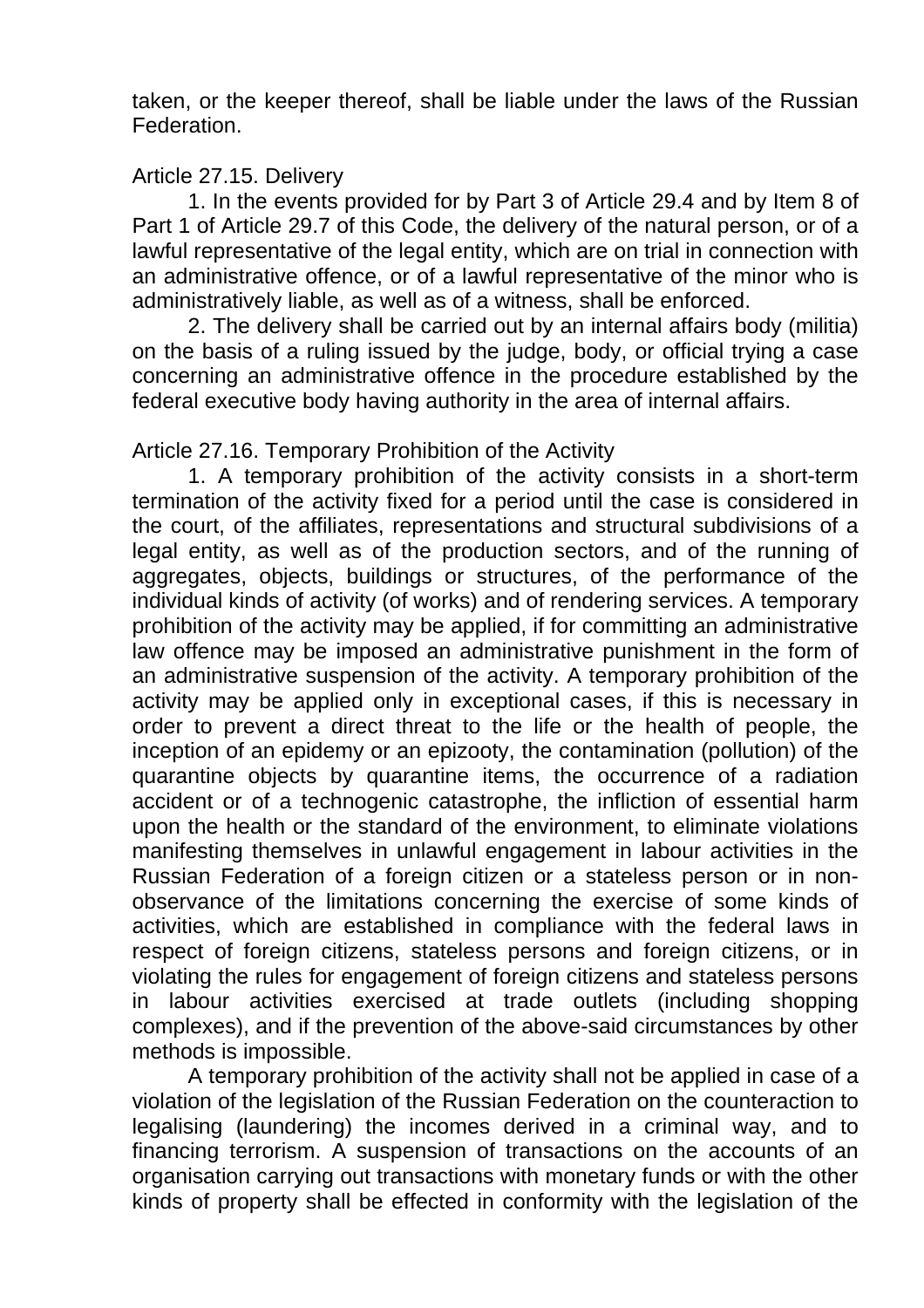Russian Federation on the counteraction to legalising (laundering) the incomes derived in a criminal way, and to financing terrorism.

2. A temporary prohibition of the activity shall be imposed only by an official person authorised in conformity with Article 28.3 of the present Code to compile a protocol on an administrative law offence, for the perpetration of which an administrative punishment may be meted out in the form of an administrative suspension of the activity.

3. A protocol shall be compiled about a temporary prohibition, in which shall be indicated the ground for the application of this measure aimed at providing for the proceedings on the case of an administrative law offence, the date and the place of its compilation, the post, surname and initials of the official person who has compiled the protocol, information on the person in respect of whom the proceedings on the case of an administrative law offence are conducted, the object of the activity which has come under a temporary prohibition of the activity, the time of the actual termination of the activity, and the explanations of the person engaged in business activity without creating a legal entity, or of the legal representative of a legal entity.

4. The protocol on a temporary prohibition of the activity shall be signed by the official person who has compiled it, by the person who is engaged in business activity without creating a legal entity, or by the legal representative of a legal entity. If any one of the above-mentioned persons has not signed the protocol, the official person shall make in it the corresponding note to this effect.

5. A copy of the protocol on a temporary prohibition of the activity shall be handed in against receipt to the person engaged in business activity without creating a legal entity, or to the legal representative of a legal entity.

Article 27.17. Term for a Temporary Prohibition of the Activity

1. The term for a temporary prohibition of the activity shall not exceed five days.

2. The term for a temporary prohibition of the activity shall be counted as from the moment of the actual termination of activity of the affiliates, representations and structural subdivisions of a legal entity, as well as of the production sectors, and of the running of aggregates, objects, buildings or structures, of the performance of the individual kinds of activity (of works) and of rendering services.

Chapter 28. Initiating Proceedings in a Case Concerning an Administrative **Offence** 

Article 28.1. Initiating Proceedings in a Case Concerning an Administrative **Offence**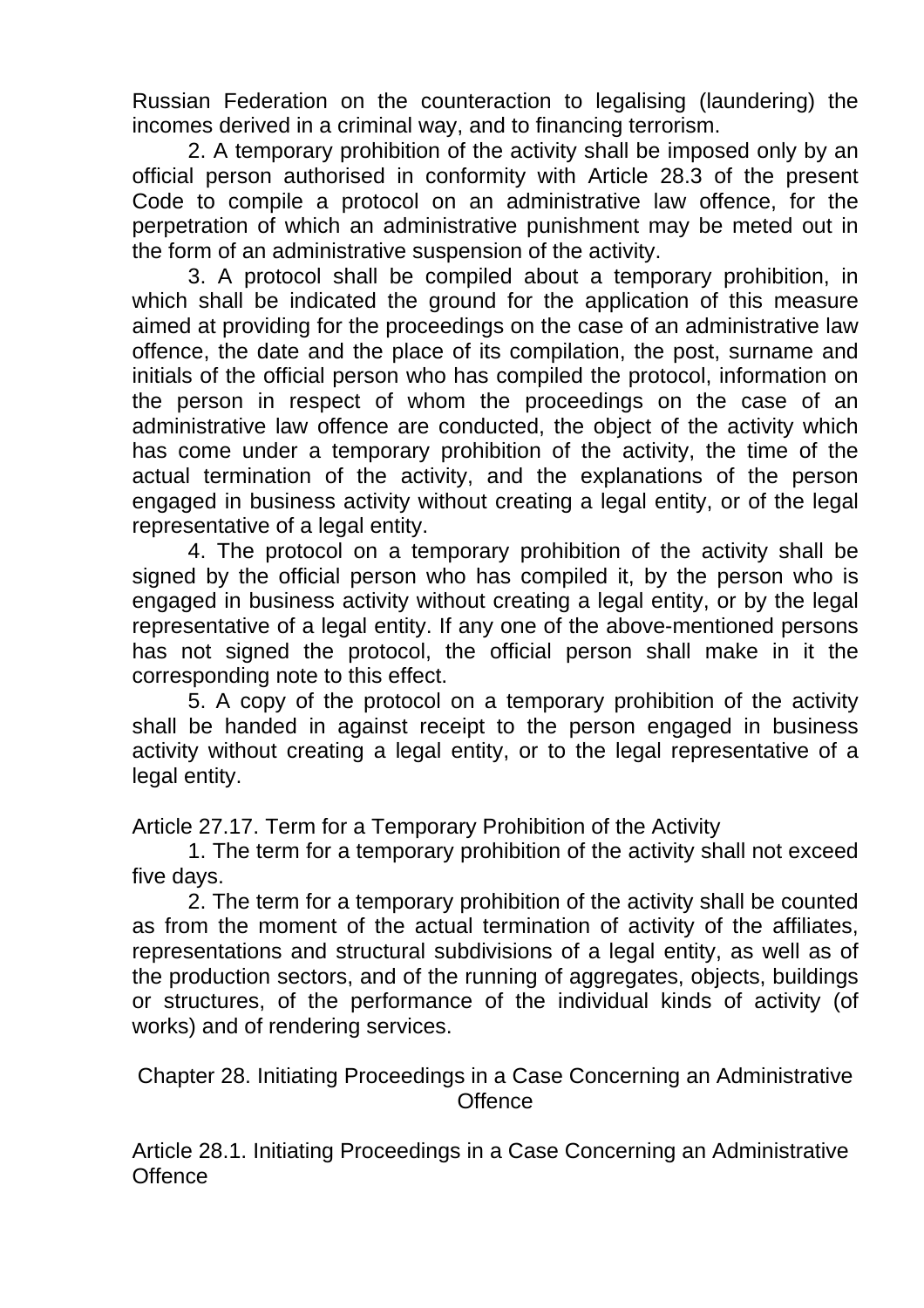1. The following shall be deemed causes for initiating administrative proceedings:

1) direct detection by the officials, authorised to draw up records of administrative offenses, of sufficient data showing the occurrence of an administrative offence;

2) materials containing data that indicate the presence of an administrative offence, which have been received from law-enforcement bodies, as well as from other state agencies, from bodies of local selfgovernment and from social associations;

3) reports and applications of natural persons and legal entities, as well as reports in mass media containing data which indicate the occurrence of an administrative offence (except for the administrative offences provided for by Part 2 of Article 5.27, by Articles 14.12 and 14.13 of this Code);

4) recording of a road traffic administrative offence by special automatically operated technical devices which can perform the functions of photography, cinematographic recording and video recording or by photographic, cinematographic and video recording equipment;

5) confirmation of the data contained in a report or application of the owner (possessor) of a transport vehicle that in the cases provided for by Item 4 of this part the transport vehicle was in possession or use of another person.

1.1. As causes for initiation of the administrative proceedings provided for by Articles 14.12, 14.13 and 14.23 of this Code shall be deemed the ones cited in Items 1 and 2 of Part 1 of this article, as well as reports and applications of the owner of property of a unitary enterprise, managerial bodies of a legal entity and bankruptcy commissioner or, when trying a bankruptcy case, of a meeting (committee) of creditors.

2.The materials, information and applications indicated in Parts 1 and 1.1 of this Article shall be subject to consideration by the officials authorised to draw up records of administrative offences.

3. Proceedings in a case concerning an administrative offence may be initiated by the official authorised to draw up records of administrative offences only in the presence of at least one of the causes indicated in Parts 1 and 1.1 of this Article and of sufficient data indicating to the occurrence of the administrative offence.

4. Proceedings in a case on an administrative offence shall be regarded as initiated as of the time of:

1) drawing up the record of the view of the place of committing the administrative offence;

2) drawing up the first record of taking measures to secure proceedings in the case on the administrative offence which are provided for by Article 27.1 of this Code;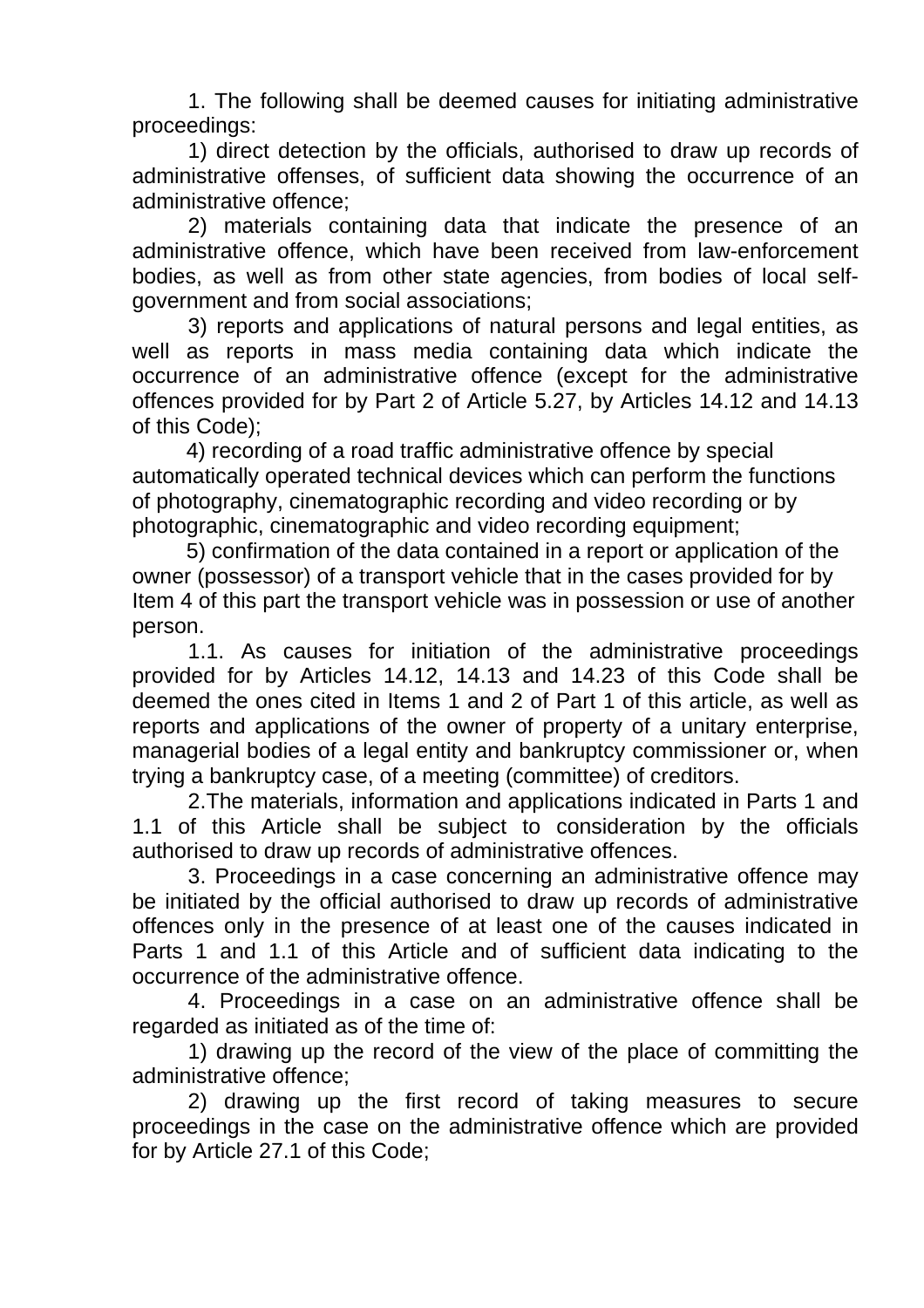3) drawing up the record of the administrative offence or issuing a decision by a prosecutor to initiate proceedings on the case concerning the administrative offence;

4) issuing a ruling to initiate proceedings on the case concerning the administrative offence, where it is necessary to carry out an administrative investigation provided for by Article 28.7 of this Code;

5) formalising a warning or from the time of imposing an administrative fine at the scene of an administrative offence, where under Part 1 of Article 28.6 of this Code the record of an administrative offence is not to be drawn up;

6) issuing a decision in respect of the case on the administrative offence as provided for by Part 3 of Article 28.6 of this Code.

5. In the event of the refusal to initiate proceedings on a case concerning an administrative offence and in the presence of the materials, information and applications indicated in Items 2 and 3 of Part 1 of this Article, the official, who has considered said materials, information and application, shall issue a motivated ruling regarding the refusal to initiate a case concerning the administrative offence.

Article 28.1.1. Record of the View of the Place of Committing an Administrative Offence

1. In the event of committing the administrative offence provided for by Article 12.24 or Part 2 of Article 12.30 of this Code, the record of the view of the place of committing an administrative offence shall be drawn up.

2. The record of the view of the place of committing an administrative offence shall be drawn up immediately after detecting the administrative offence.

3. The view of the place of committing an administrative offence shall be effected by the persons authorized to draw up records of administrative offences in compliance with Part 1 of Article 28.3 of this Code in the presence of two attesting witnesses.

4. The record of the view of the place of committing an administrative offence shall contain the date and place of drawing it up, position, surname and initials of the person who has drawn up the record, data on the person who was directly driving the transport vehicle at the time of committing the administrative offence, on the type, trademark, model, state registration plate of the transport vehicle, as well as the surnames, first names, patronymics and places of residence of attesting witnesses, witnesses and victims, if there are witnesses and victims, place, time of committing and the event of the administrative offence, the article of this Code providing for administrative liability for a given administrative offence and other data necessary for resolving the case.

5. The record of the view of the place of committing an administrative offence shall describe the following: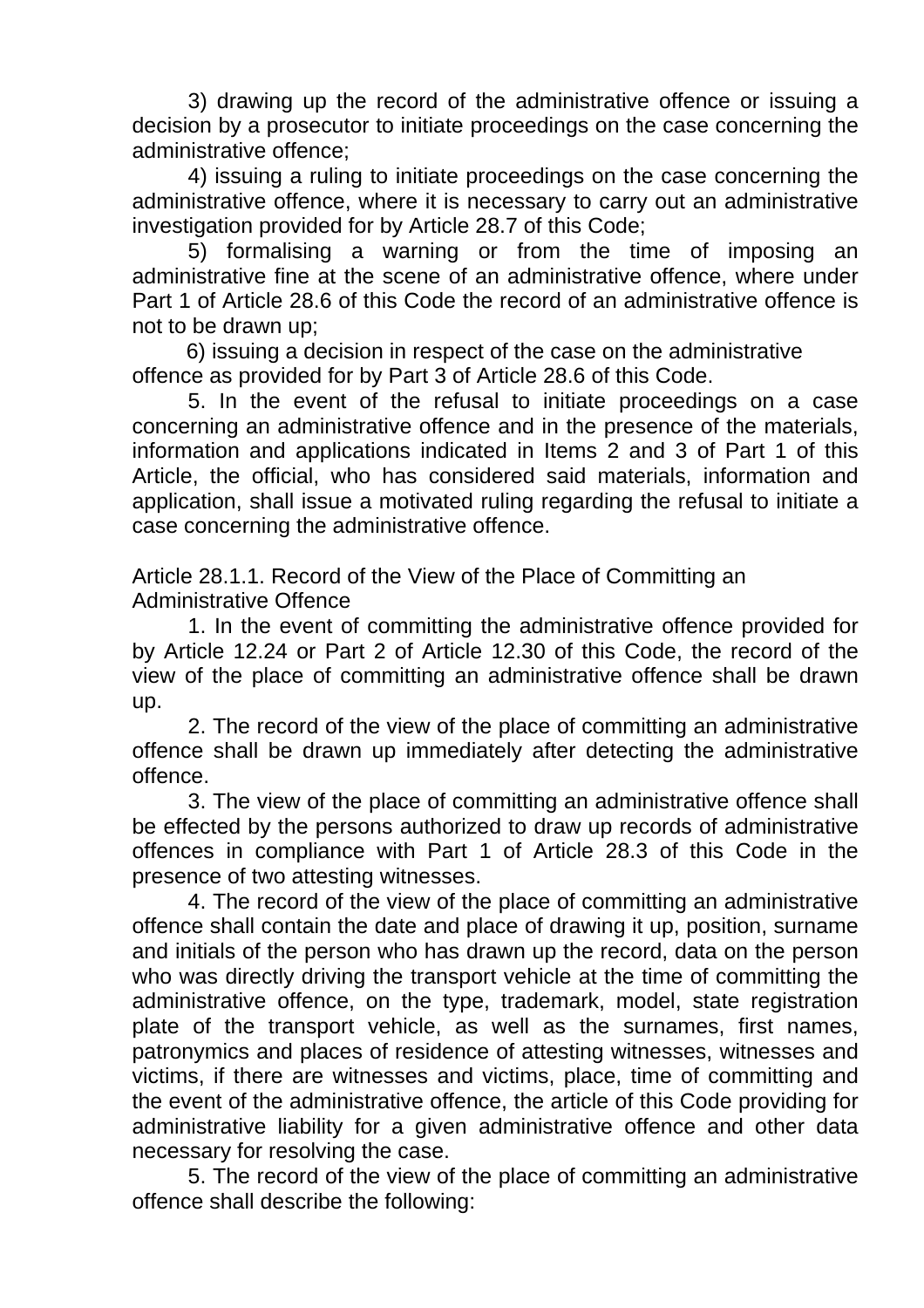1) actions of the officials cited in Part 3 of Article 28.1.1 of this Code in the same order as they were made;

2) condition and quality of the roadway, presence or absence of road markings, degree of illumination of the road part where the administrative offence was committed;

3) type of the road crossing (whether it is signaled or not) where the administrative offence was made, good condition or malfunctioning of street-traffic control lights, presence or absence of priority signs;

4) other circumstances which are essential for this case.

6. In the record of the view of the place of committing an administrative offence shall be likewise stated applications of the persons who participated in the view.

7. When drawing up the record of the view of the place of committing an administrative offence, the persons participating in the view of the place of committing an administrative offence shall be explained their rights and duties provided for by this Code and an entry to this effect shall be made in the record.

8. An entry shall be made to the record of the view of the place of committing an administrative offence in respect of using photography, cinematographic recording, video recording and other ways of recording material evidence. Materials obtained while effecting the view with the use of photography, cinematographic recording, video recording and other ways of recording material evidence shall be attached to the appropriate record.

9. The record of the view of the place of committing an administrative offence shall be signed by the official who has drawn it up, as well as by the persons participating in the view. Copies of the record of the view of the place of committing the administrative offence shall be handed in to the persons who were directly driving a transport vehicle at the time of committing the administrative offence.

Article 28.2. A Record of an Administrative Offence

1. A record on the committing of an administrative offence, shall be drawn up, safe for the instances provided for by Article 28.4 and Parts 1, 1.1 and 3 of Article 28.6 of this Code.

2. The record of an administrative offence shall indicate the date and place of drawing it up, the office, family name and initials of the person who drew it up, information about the person who is on trial in connection with the administrative offence, the family names, first names, patronymics and addresses of witnesses and victims, where there are witnesses and victims, the place and time of committing, and the occurrence of, the administrative offence, the article of this Code or of the law of a subject of the Russian Federation stipulating administrative liability for this administrative offence, an explanation of the natural person or of a lawful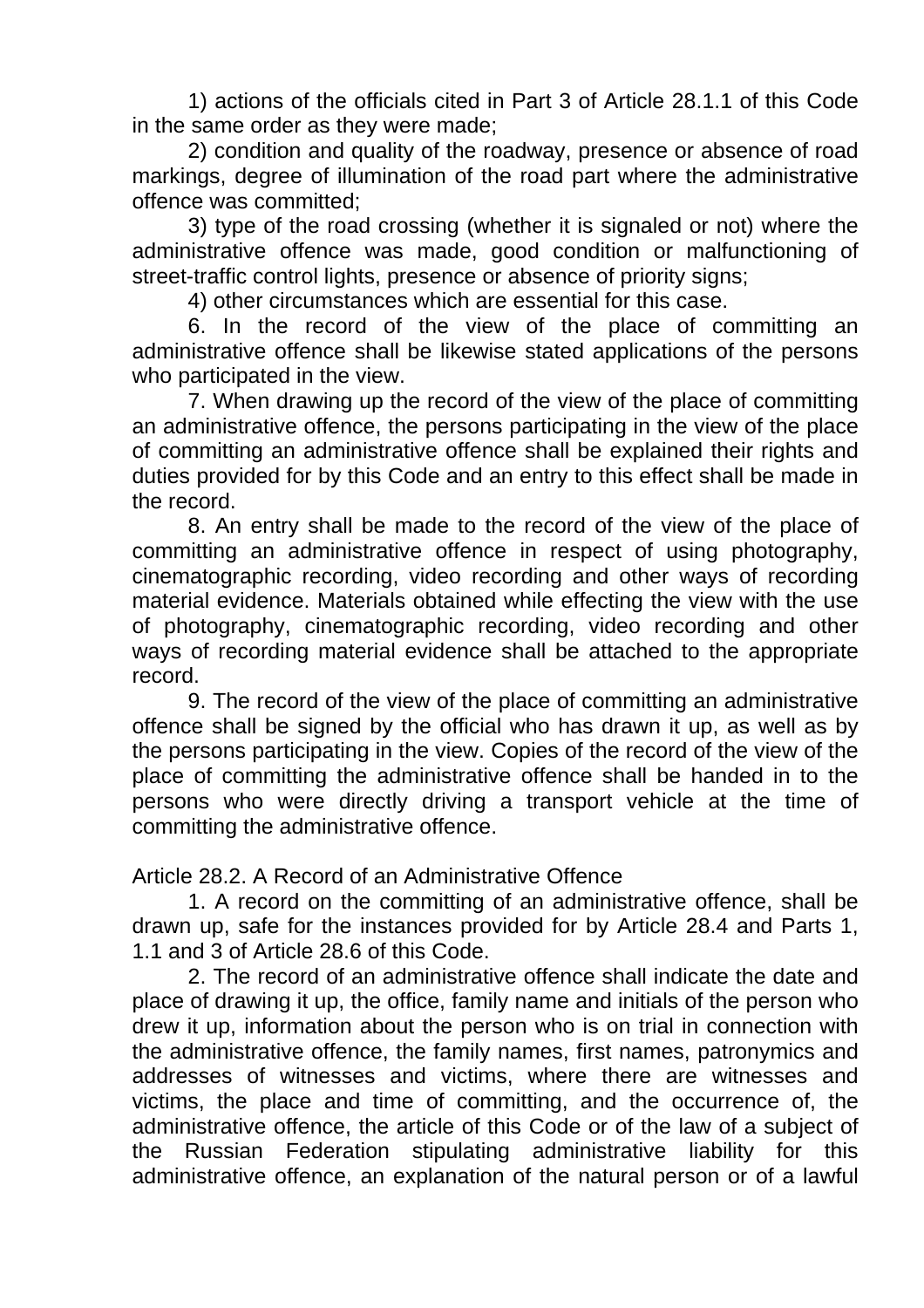representative of the legal entity, which are on trial in connection with the administrative offence, and other data necessary for settling the case.

3. When drawing up a record of an administrative offence, the rights and duties of the natural person and of a lawful representative of the legal entity, which are put on trial in connection with the administrative offence, as well as of other participants of proceedings on the case, provided for by this Code, shall be explained to them, and a relevant entry shall be made in the record thereof.

4. The natural person or a lawful representative of the legal entity, which are put on trial in connection with a case concerning an administrative offence, should be provided with an opportunity to familiarize themselves with the record of the case. Said person shall be entitled to submit explanations and remarks regarding the contents of the record thereof which shall be attached thereto.

4.1. If the natural person, or a legal representative of the natural person or a legal representative of the legal entity in respect of which administrative proceedings are being carried out fails to appear, provided that they are notified in the established procedure, the record of the administrative offence shall be drawn up in the absence thereof. A copy of the record of the administrative offence shall be sent to the person in respect of which it has been drawn up within three days as of the date of drawing up the said record.

5. A record of an administrative offence shall be signed by the official who drew it up and by the natural person or a lawful representative of the legal entity which are put on trail in connection with the administrative offence. In the event of the refusal of said persons to sign the record, an appropriate entry shall be made therein.

6. To the natural person or a legal representative of the legal entity, which are put on trial in connection with an administrative offence, as well as of the victim thereof, a copy of the record, and also as provided by Part 4.1 of this Article, of the administrative offence shall be delivered against their acknowledgement of receipt.

Article 28.3. Officials Authorised to Draw Up Records of Administrative **Offences** 

1. Records of the administrative offences provided for by this Code shall be drawn up by officials of the bodies authorised to try cases concerning administrative offences in compliance with Article 23 of this Code within the scope of jurisdiction of an appropriate body.

2. Apart from the instances provided for by Part 1 of this Article, the following officials of federal executive bodies, institutions, structural subdivisions and territorial agencies thereof, as well as of other state bodies, in compliance with the tasks and functions placed on them by federal laws or normative legal acts of the President of the Russian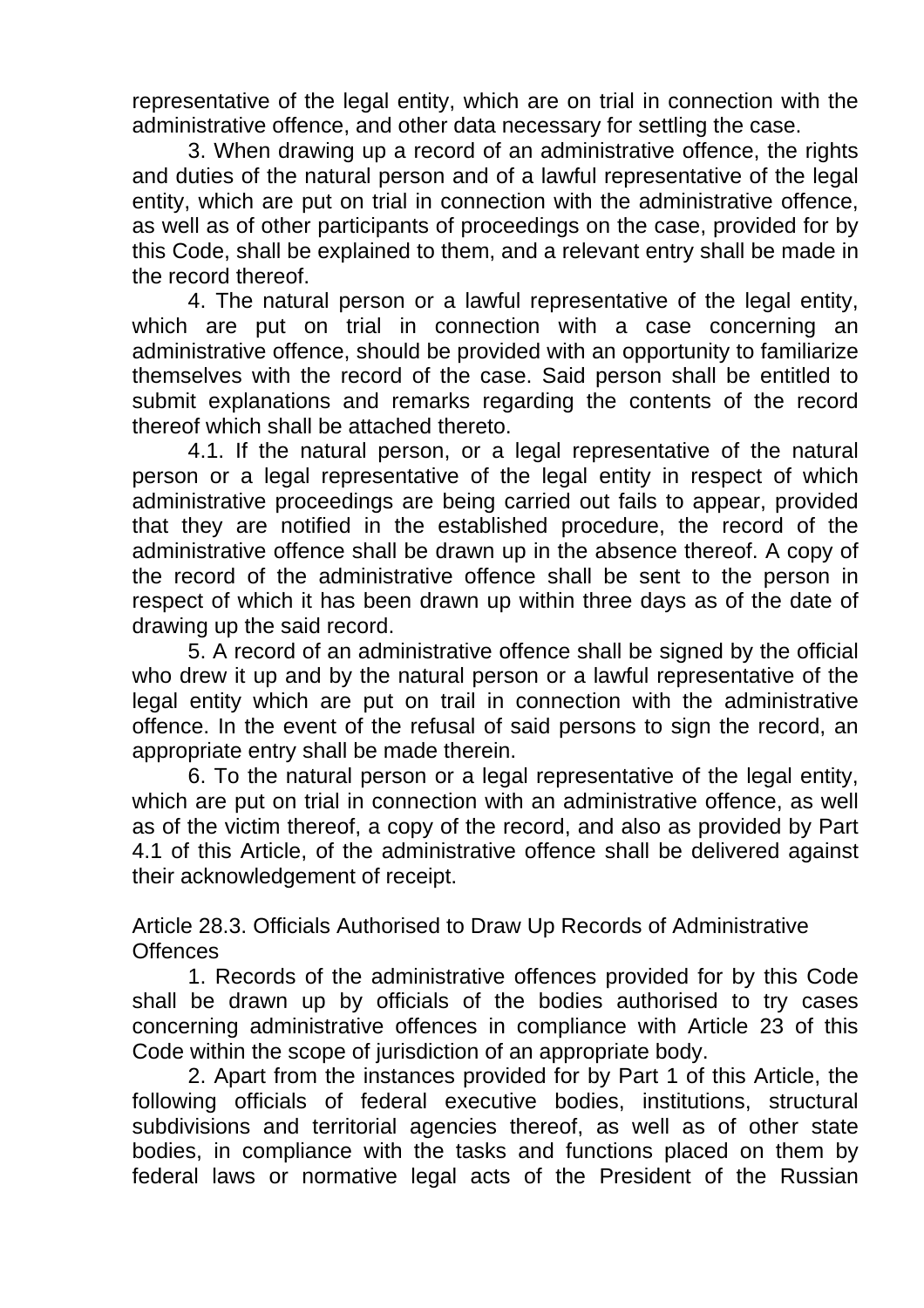Federation or of the Government of the Russian Federation, shall be empowered to draw up records of administrative offences:

1) officials of internal affairs bodies (militia) - records of the administrative offences provided for by Articles 5.6, 5.10, 5.11, 5.12, 5.14, 5.15, 5.16, 5.22, from 5.35 to 5.43, 5.47, 5.49, 6.3, 6.6 - 6.14, 6.15, 7.1, by Parts 2 and 3 of Article 7.2, by Articles from 7.3 to 7.9, from 7.11 to 7.15., from 7.17 to 7.20, 7.27, 8.2, 8.3, 8.5, 8.6, by Parts 1 and from 3 to 5 of Article 8.13, by Part 2 of Article 8.17, by Articles 8.21, from 8.28 to 8.32, by Parts 1 and 2 of Article 8.37, by Article 9.4, by Part 1 of Article 9.5, by Articles 9.7, 9.10, 10.2, 10.3, by Part 2 of Article 11.1, by Parts 1, 3 and 4 of Article 11.3, by Part 2 of Article 11.6, by Article 11.16, by Parts 4 and 5 of Article 11.17, by Articles 11.21, 11.22, 11.26, 11.27, 11.29, by the fourth part of Article 12.2, the second part of Article 12.3, by the first and second parts of Article 12.4 and by the third-sixth parts of Article 12.5, by Part 2 of Article 12.7, Article 12.8, Part 3 of Article 12.10, Part 4 of Article 12.15, Article 12.26, Parts 2 and 3 of Article 12.27, by Articles 13.1 to 13.4, 13.10, by Parts 1, 2 and 5 of Article 13.12, by Articles 13.13 to 13.15, 13.21, from 14.1 to 14.5, 14.7, from 14.10 to 14.18, 14.23, Part 1 of Article 14.27, Parts 1 and 5 of Article 14.34, Articles 15.1, 15.2, from 15.12 to 15.24, from 17.1 to 17.3, 17.7, from 17.9 to 17.13, from 18.2 to 18.4, Articles 18.8, 18.9, 18.11, 18.12, 18.14, 19.1, from 19.3 to 19.7, from 19.11 to 19.17, from 19.19 to 19.21, 19.23, from 20.2 to 20.6, 20.9, 20.15, 20.18, 20.19, 20.22, by Part 2 of Article 20.23, by Article 20.24 (in respect of private detectives (security guards), and by Articles 20.25 and 20.28 of this Code;

2) officials of bodies and institutions of the criminal punishment system - records of the administrative offences provided for by Part 1 of Article 19.3, by Part 1 of Article 19.5, by Articles 19.6, 19.7 and 19.12 of this Code;

3) officials of departmental guard agencies - records of the administrative offences provided for by Article 20.17 of this Code;

4) officials of the agencies carrying out the state registration of social and religious associations and exercising control over the activities thereof - records of the administrative offences provided for by Article 5.26, by Part 1 of Article 19.4, by Part 1 of Article 19.5, by Articles 19.6 and 19.7 of this Code;

5) officials of tax bodies - records of the administrative offences provided for by Articles from 15.3 to 15.9, 15.11, Part 3 of Article 18.15, Part 3 of Article 18.17, by Part 1 of Article 19.4, by Part 1 of Article 19.5, by Articles 19.6 and 19.7 of this Code;

6) Abolished from July 1, 2003.

7) officials of the bodies specially authorised to accomplish tasks in the area of civil defense, protection of the population and territories from emergency situations of a natural and man-made character - records of the administrative offences provided for by Part 1 of Article 19.4, by Part 1 of Article 19.5, by Articles 19.6, 19.7, from 20.5 to 20.7 of this Code;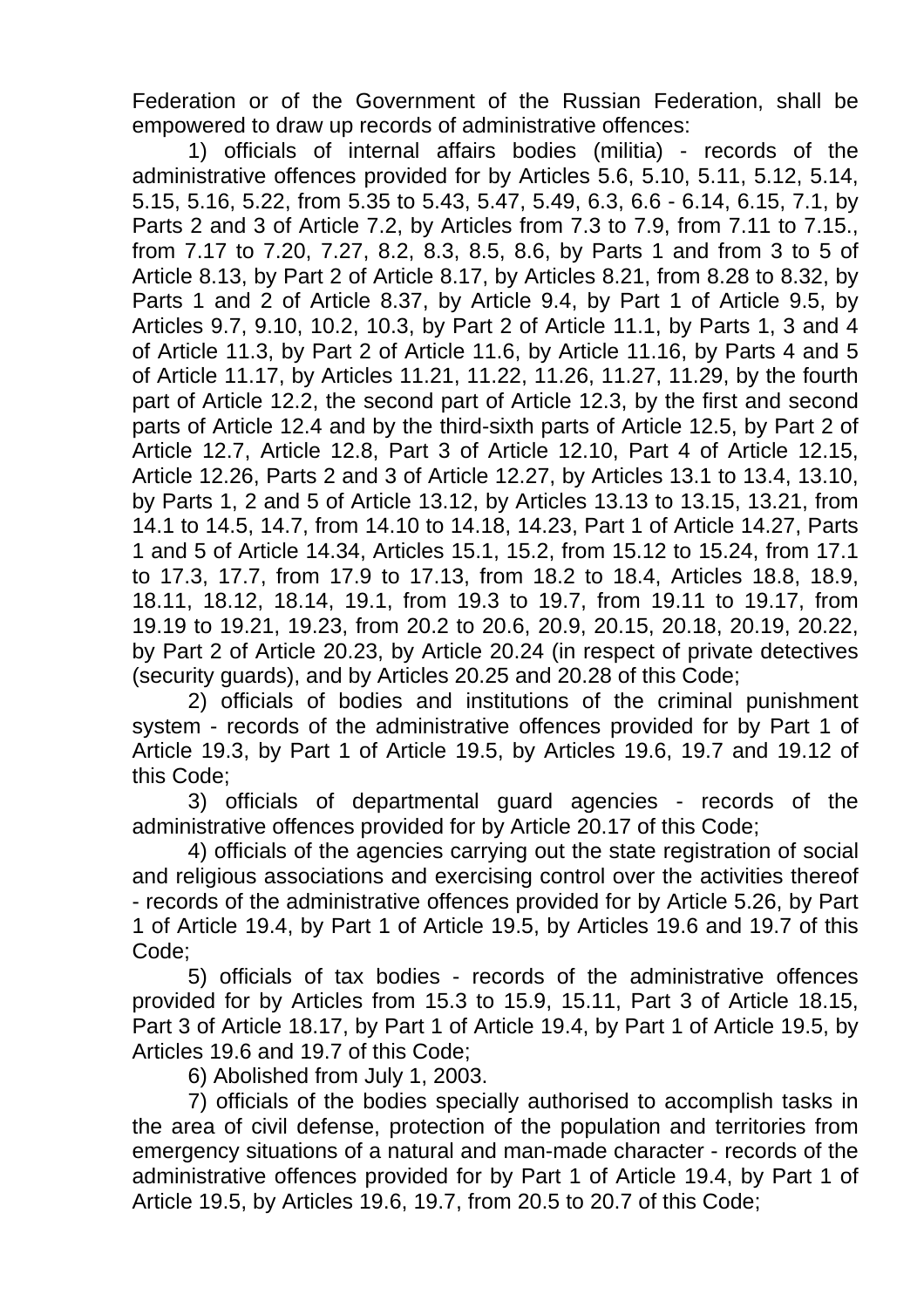8) officials of the bodies carrying out the state registration of juridical persons and individual businessmen - records of the administrative offences provided for by Part 1 of Article 14.1 and by Part 4 of Article 14.25 of this Code;

9) officials of the agencies carrying out the state registration of rights to immovable property and of transactions with it - records of the administrative offences provided for by Article 19.21 of this Code;

10) the officials of the federal executive body that exercises control over the activity of the self-regulating organisations of arbitration managers - about the administrative offences provided for by the second part of Article 14.12, the parts 1-3 of Article 14.13, Article 14.23, the part 1 of Article 19.4, the first part of Article 19.5, Articles 19.6 and 19.7 of the present Code, if these offences were committed by arbitration managers;

11) officials of the bodies responsible for administration of the federal budget - records of the administrative offences provided for by Part 1 of Article 19.4, by Part 1 of Article 19.5, by Articles 19.6 and 19.7 of this Code;

12) officials of customs agencies - records of the administrative offences provided for by Article 6.15, Part 1 of Article 7.12, by Articles 11.14 and 11.15, by Article 14.10, by Part 1 of Article 15.6, by Part 2 of Article 15.7, by Articles 15.8, 15.9, by Part 2 of 16.1, by Part 1 of Article 19.4, by Part 1 of Article 19.5, by Articles 19.6, 19.7, 19.19, 19.26 and by Part 2 of Article 20.23 of this Code;

13) officials of export control bodies - records of the administrative offences provided for by Article 19.6 of this Code;

14) officials of border guard agencies - records of the administrative offences provided for by Part 1 of Article 19.4, by Part 1 of Article 19.5, by Articles 19.6 and 19.7 of this Code.

15) officials of the bodies having authority to accomplish the functions of control and supervision in the sphere of migration - records of the administrative offences provided for by Articles from 18.11 to 18.14, by Part 3 of Article 19.3, by Part 1 of Article 19.4, by Part 1 of Article 19.5, by Articles 19.6 and 19.7 of this Code;

16) officials of the federal labour inspectorate and of state labour inspectorates subordinate to it - records of the administrative offences provided for by Part 2 of Article 5.27, by Article 5.24, by Part 1 of Article 19.4, by Part 1 of Article 19.5, by Articles 19.6 and 19.7 of this Code;

17) officials of social security bodies - records of the administrative offences provided for by Articles from 5.41 to 5.43, 9.13, 9.14, 11.24, by Part 1 of Article 19.5, by Articles 19.6 and 19.7 of this Code;

18) officials of the bodies having authority in respect of public health protection - records of the administrative offences provided for by Articles 6.1, 6.2, 6.15 and 19.13 of this Code;

19) officials of the bodies exercising state sanitary-andepidemiological supervision - records of the administrative offences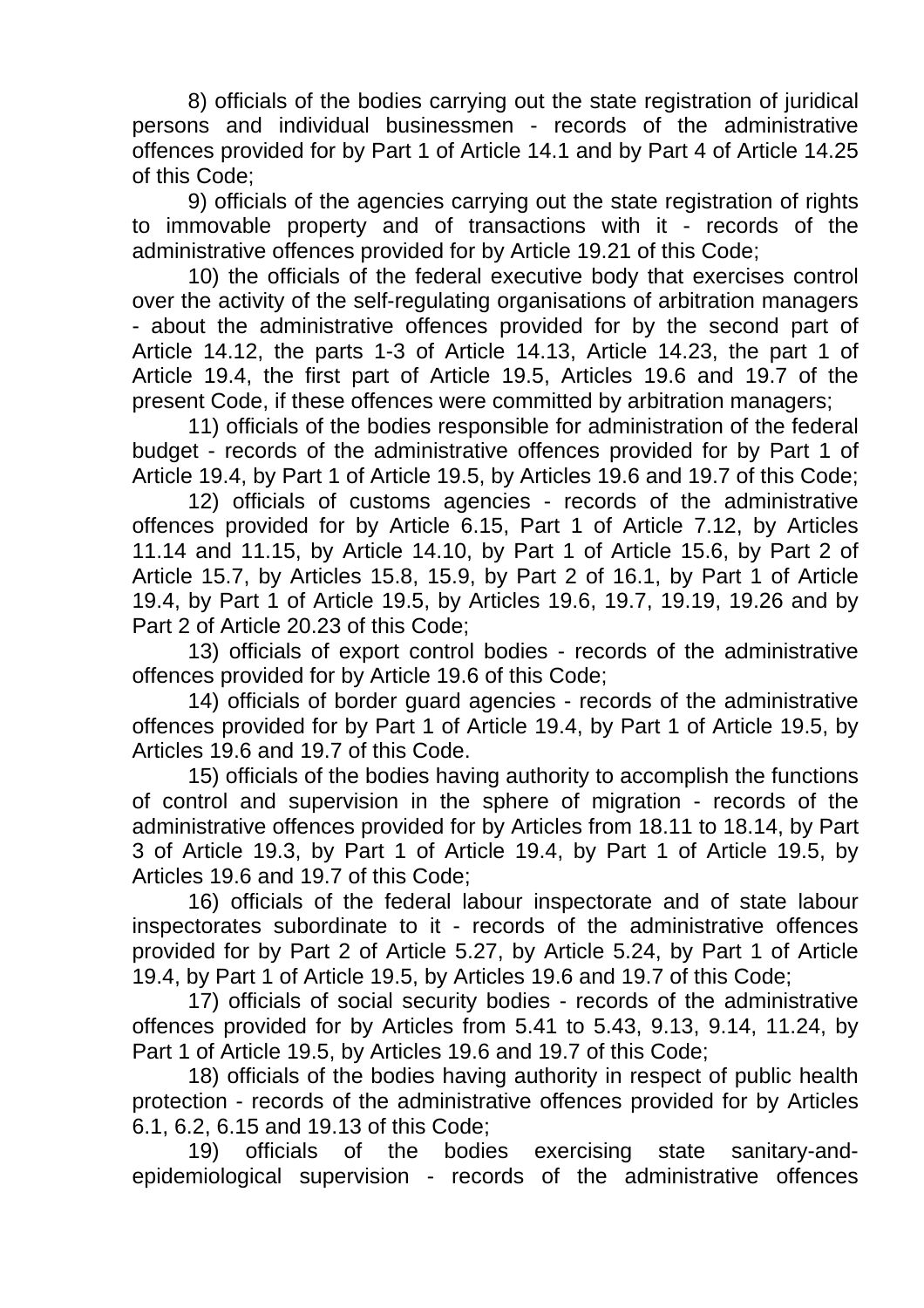provided for by Article 14.26, Part 1 of Article 14.34, Part 1 of Article 19.4, by Part 1 of Article 19.5, by Articles 19.6 and 19.7 of this Code;

20) officials of the bodies exercising state sanitary-andepidemiological supervision over ensuring sanitary-and-epidemiological safety at special purpose objects - records of the administrative provided for by Part 1 of Article 19.4, by Part 1 of Article 19.5, by Articles 19.6 and 19.7 of this Code;

21) officials of the bodies exercising state veterinary supervision records of the administrative offences provided for by Part 1 of Article 19.4, by Part 1 of Article 19.5, by Articles 19.6 and 19.7 of this Code;

22) officials of the bodies exercising state quarantine plant control records of the administrative offences provided for by Part 1 of Article 19.4, by Part 1 of Article 19.5, by Articles 19.6 and 19.7 of this Code;

23) officials of the bodies exercising state control and supervision over plant protection - records of the administrative offences provided for by Part 1 of Article 19.4, by Part 1 of Article 19.5, by Articles 19.6 and 19.7 of this Code;

24) officials of the bodies exercising state control over chemicals and the use of chemicals in agriculture - cases concerning the administrative offences provided for by Part 1 of Article 19.4, by Part 1 of Article 19.5, by Articles 19.6 and 19.7 of this Code;

25) officials of the bodies exercising state supervision and control over the quality and safety of grain and of processed grain products- cases concerning the administrative offences provided for by Part 1 of Article 19.4, by Part 1 of Article 19.5, by Articles 19.6, 19.7 and by Part 1 of Article 19.19 of this Code;

26) officials of state seed inspectorates - cases concerning the administrative cases provided for by Part 1 of Article 19.4, by Part 1 of Article 19.5, by Articles 19.6 and 19.7 of this Code;

27) officials of the bodies having authority in livestock breeding management - cases concerning the administrative offences provided for by Article 10.11, by Part 1 of Article 19.4, by Part 1 of Article 19.5, by Articles 19.6 and 19.7 of this Code;

28) officials of the bodies exercising state supervision and control over land improvement - cases concerning the administrative offences provided for by Part 1 of Article 19.4, by Part 1 of Article 19.5, by Articles 19.6 and 19.7 of this Code;

29) officials of the bodies exercising state control over land protection and utilization - cases concerning the administrative offence provided for by Part 1 of Article 19.4, by Part 1 of Article 19.5, by Articles 19.6 and 19.7 of this Code;

30) officials of the bodies exercising state geological control - cases concerning the administrative offences provided for by Part 1 of Article 19.4, by Part 1 of Article 19.5, by Articles 19.6 and 19.7 of this Code;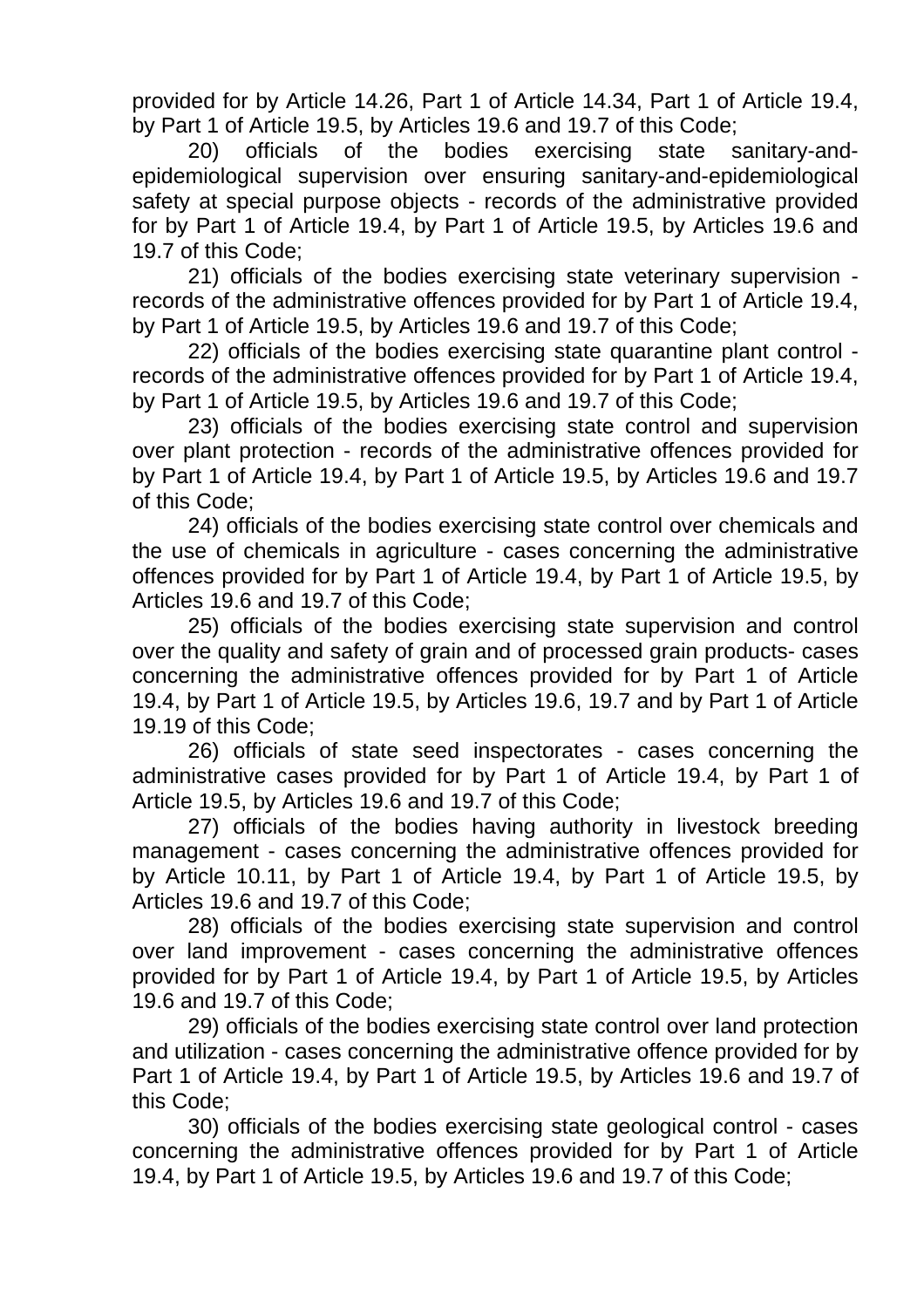31) officials of the bodies exercising state control and supervision over the use and protection of bodies of water - cases concerning the administrative offences provided for by Part 1 of Article 19.4, by Part 1 of Article 19.5, by Articles 19.6 and 19.7 of this Code;

32) officials of the bodies having authority in respect of use, conservation and protection of forests - cases concerning the administrative offences provided for by Part 2 of Article 8.28, Part 1 of Article 19.4, by Part 1 of Article 19.5, by Articles 19.6 and 19.7 of this Code;

33) officials of the bodies in charge of the territories of state wildlife areas and national parks - cases concerning the administrative offences provided for by Part 1 of Article 19.4, by Part 1 of Article 19.5, by Articles 19.6 and 19.7 of this Code;

34) of the state bodies specially authorized to protect, control and regulate exploitation of the animal kingdom objects and of their habitat cases concerning the administrative offences provided for by Part 1 of Article 19.4, by Part 1 of Article 19.5, by Articles 19.6 and 19.7 of this Code;

35) officials in charge of fisheries preservation - cases concerning the administrative offences provided for by Part 1 of Article 19.4, by Part 1 of Article 19.5, by Articles 19.6 and 19.7 of this Code;

36) officials of the bodies in charge of hydrometeorology and environmental monitoring - cases concerning the administrative offences provided for by Parts 3 and 4 of Article 8.40, Part 1 of Article 19.4, by Part 1 of Article 19.5, by Articles 19.6 and 19.7 of this Code;

37) officials of the bodies exercising state ecological control - cases concerning the administrative offences provided for by Article 14.26, Part 1 of Article 19.4, by Part 1 of Article 19.5, by Articles 19.6 and 19.7 of this Code;

38) officials of state energy supervision bodies - cases concerning the administrative offences provided for by Part 1 of Article 19.4, by Part 1 of Article 19.5, by Articles 19.6 and 19.7 of this Code;

39) officials of state mining and industrial supervision - cases concerning the administrative offences provided for by Articles 7.5, 7.7, 7.10, 7.19, by Part 3 of Article 9.1, by Part 2 of Article 9.5, by Articles 9.7, 9.8, 9.10, 9.11, by Parts 2, 3 and 4 of Article 14.1, by Article 19.4, by Part 1 of Article 19.5, by Articles 19.6, 19.7, by Parts 1 and 2 of Article 19.19, by Parts from 1 to 3 of Article 20.4 of this Code;

40) officials of the bodies having authority in the management of defense branches of industry - cases concerning the administrative offences provided for by Part 1 of Article 19.4, by Part 1 of Article 19.5, by Articles 19.6 and 19.7 of this Code;

41) officials of the bodies exercising state regulation of safety of the use of nuclear power - cases concerning the administrative offences provided for by Part 1 of Article 19.4, by Part 1 of Article 19.5, by Articles 19.6 and 19.7 of this Code;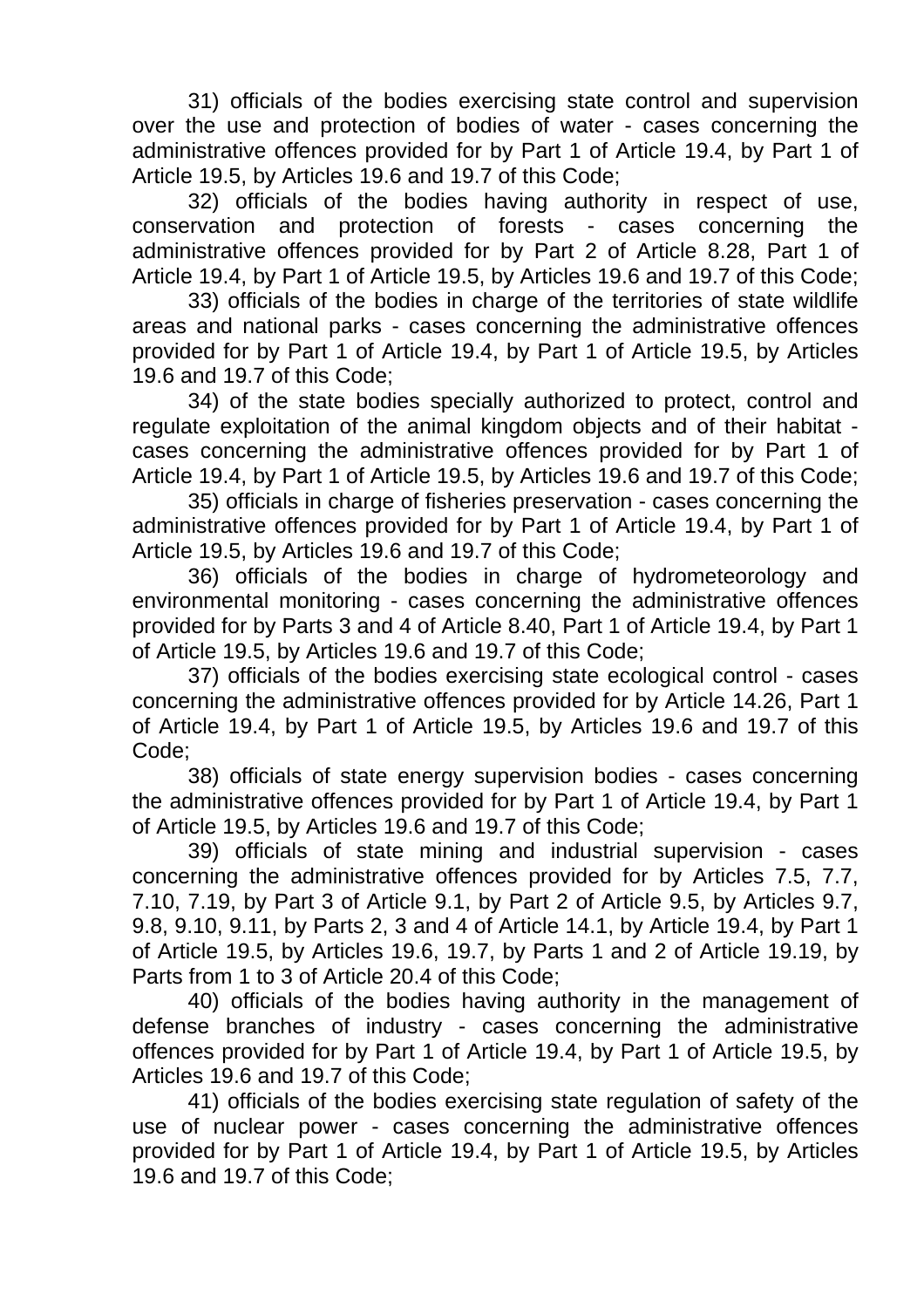42) officials of the bodies exercising state fire prevention supervision - cases concerning the administrative offences provided for by Part 1 of Article 14.34, Part 1 of Article 19.4, by Part 1 of Article 19.5, by Articles 19.6, 19.7, by Parts 1 and 2 of Article 19.19 of this Code;

43) officials of the bodies exercising state supervision over the technical condition of self-propelled machines and of other types of machinery - cases concerning the administrative offences provided for by Part 1 of Article 19.4, by Part 1 of Article 19.5, by Articles 19.6 and 19.7 of this Code;

44) officials of the bodies of transport control and supervision - cases concerning the administrative offences provided for by Part 1 of Article 19.4, by Part 1 of Article 19.5, by Articles 19.6 and 19.7 of this Code;

45) officials of motor transport agencies - cases concerning the administrative offences provided for by Part 1 of Article 19.4, by Part 1 of Article 19.5, by Articles 19.6 and 19.7 of this Code;

46) officials of sea transport agencies - cases concerning the administrative offences provided for by Part 1 of Article 19.4, by Part 1 of Article 19.5, by Articles 19.6 and 19.7 of this Code;

47) officials of inland water transport agencies - cases concerning the administrative offences provided for by Part 1 of Article 19.4, by Part 1 of Article 19.5, by Articles 19.6 and 19.7 of this Code;

48) officials of agencies of the small boat inspectorate - cases concerning the administrative offences provided for by Part 1 of Article 19.4, by Part 1 of Article 19.5, by Articles 19.6 and 19.7 of this Code;

49) officials of railway transport agencies - cases concerning the administrative offences provided for by Part 1 of Article 19.4, by Part 1 of Article 19.5, by Articles 19.6 and 19.7 of this Code;

50) officials of the bodies exercising state regulation in aviation cases concerning the administrative offences provided for by Part 1 of Article 19.4, by Part 1 of Article 19.5, by Articles 19.6 and 19.7 of this Code;

51) officials of agencies of the united system of air traffic management - cases concerning the administrative offences provided for by Part 1 of Article 19.4, by Part 1 of Article 19.5, by Articles 19.6 and 19.7 of this Code;

52) officials of the bodies having authority in defense - cases concerning the administrative offences provided for by Part 1 of Article 19.4, by Part 1 of Article 19.5, by Articles 19.6 and 19.7 of this Code;

53) officials of the federal executive body, having authority in foreign intelligence, and of territorial agencies thereof - cases concerning the administrative offences provided for by Part 1 of Article 19.4, by Part 1 of Article 19.5, by Articles 19.6 and 19.7 of this Code;

54) Abolished from July 1, 2003.

55) officials of the federal executive body, having authority over technical protection of information, and their deputies - cases concerning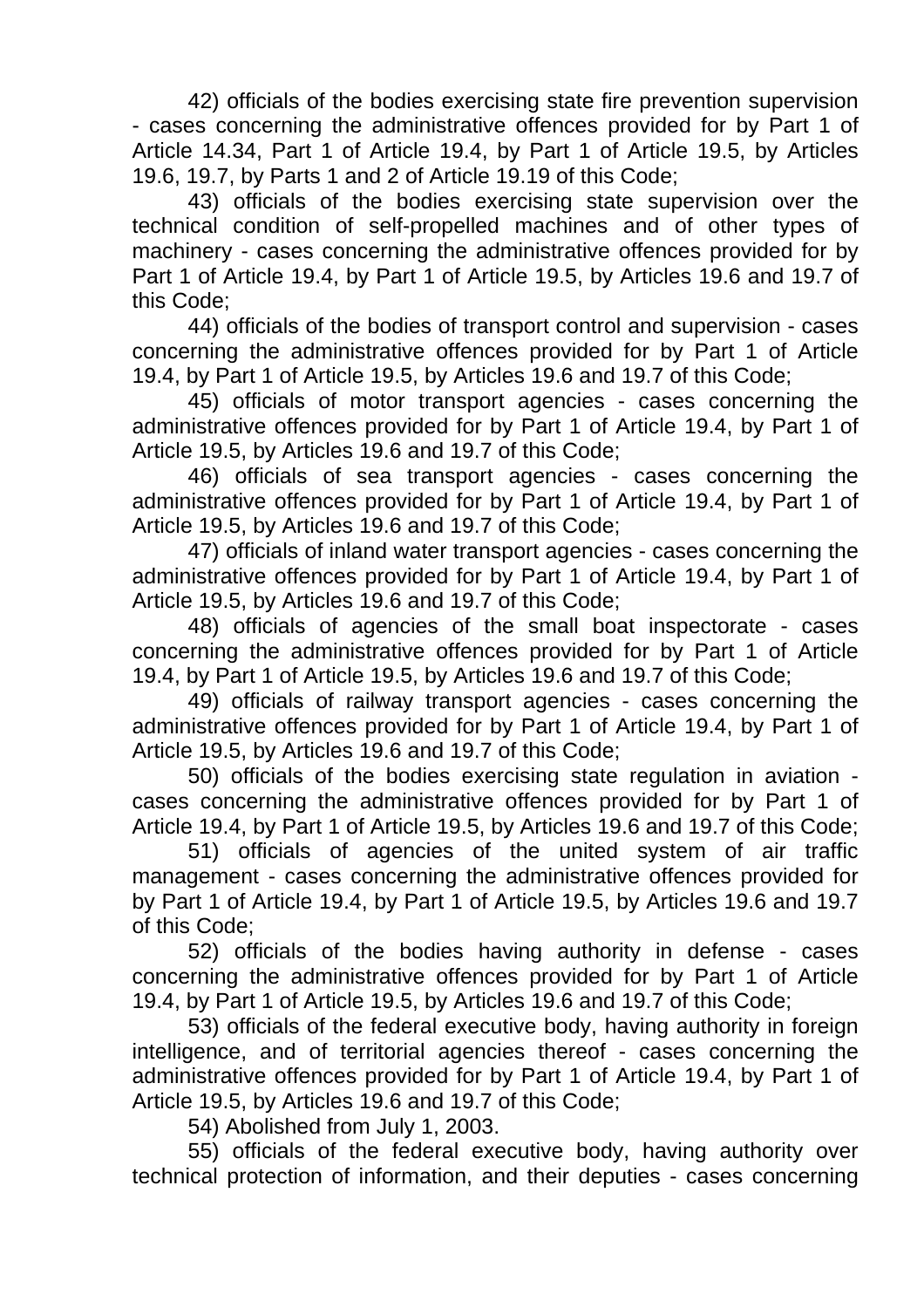the administrative offences provided for by Part 5 of Article 13.12, Part 1 of Article 19.4, by Part 1 of Article 19.5, by Articles 19.6 and 19.7 of this Code;

56) officials of the federal executive body, having authority in respect of state security of the Russian Federation, and of territorial agencies thereof - cases concerning the administrative offences provided for by Part 5 of Article 13.12, by Part 1 of Article 14.20, by Part 1 of Article 19.4, by Part 1 of Article 19.5, by Articles 19.6, 19.7 and 20.27 of this Code;

57) officials of the bodies having authority in respect of communications and computerization - cases concerning the administrative offences provided for by Parts 1 and 2 of Article 13.5, by Part 1 of Article 19.4, by Part 1 of Article 19.5, by Articles 19.6 and 19.7 of this Code;

58) officials of the bodies having authority in respect of the press and mass media - cases concerning the administrative offences provided for by Articles 5.5, 5.10, 5.11, 5.13, 5.51, 5.51, 6.13, Part 5 of Article 13.12, Articles 13.15, 13.16, 13.20, 13.21, 13.23, by Part 1 of Article 19.4, by Part 1 of Article 19.5, by Articles 19.6 and 19.7 of this Code;

59) officials of the bodies having authority in respect of archive management - cases concerning the administrative offences provided for by Articles 13.20, Part 1 of Article 19.4, by Part 1 of Article 19.5, by Articles 19.6 and 19.7 of this Code;

60) officials of the bodies having authority over television and radio broadcasting and state control over the technical quality of broadcasting cases concerning the administrative offences provided for by Articles 5.5, 5.10, 5.11, 5.13, 6.13, Part 5 of Article 13.12, Articles 13.15, 13.23, Part 1 of Article 19.4, by Part 1 of Article 19.5, by Articles 19.6 and 19.7 of this Code;

61) officials of the bodies in charge of financial markets - cases concerning the administrative offences provided for by Part 1 of Article 19.4, by Part 1 of Article 19.5, by Articles 19.6 and 19.7 of this Code;

62) officials of the federal antimonopoly body and its territorial bodies - cases concerning the administrative offences provided for by Article 14.1, Part 1 of Article 19.4, Part 1 of Article 19.5, Articles 19.6 and 19.7 of this Code;

63) officials of agencies of the state inspectorate for trade, quality of goods and protection of consumers' rights - cases concerning the administrative offences provided for by Articles 6.14, 14.1, 14.3, 14.10, by Parts 1 and 2 of Article 14.16, Parts 1 and 5 of Article 14.34, by Article 15.12, Part 1 of Article 18.17 (concerning the violation of the permissible share of foreign workers used by economic entities carrying out activity in the sphere of retail trade on the territory of the Russian Federation, by Part 1 of Article 19.4, by Part 1 of Article 19.5, by Articles 19.6, 19.7, by Part 1 of Article 19.19 of this Code;

64) officials of the bodies exercising state control over production and sale of ethyl alcohol, of alcohol and alcohol- containing products - cases concerning the administrative offences provided for by Articles 6.14, 14.3,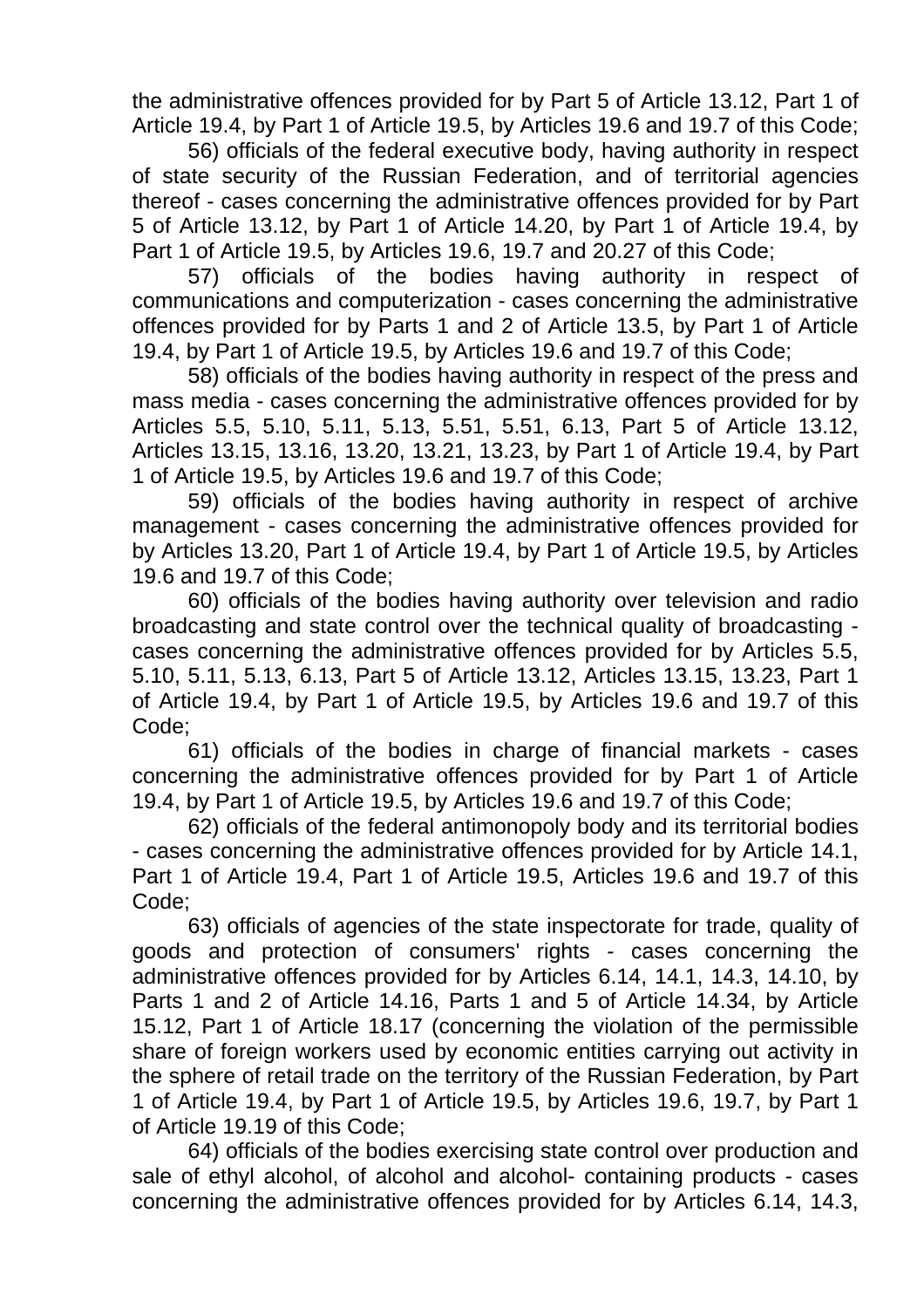14.6, by Parts 1 and 2 of Article 14.16, by Parts 1, 3 and 4 of Article 14.17, by Articles 14.18, 15.12, 15.13, by Part 1 of Article 19.4, by Part 1 of Article 19.5, by Articles 19.6 and 19.7 of this Code;

65) officials of the bodies exercising state control over price formation - cases concerning the administrative offences provided for by Part 1 of Article 19.4, by Part 1 of Article 19.5, by Articles 19.6 and 19.7 of this Code;

66) officials of standardization, metrology and certification bodies cases concerning the administrative offences provided for by Part 1 of Article 19.4, by Part 1 of Article 19.5, by Articles 19.6, 19.7, by Parts 1 and 2 of Article 19.19 of this Code;

67) officials of state statistical registration bodies - cases concerning the administrative offences provided for by Part 1 of Article 19.4, by Part 1 of Article 19.5, by Articles 19.6 and 19.7 of this Code;

68) officials of the bodies and institutions exercising federal assaying supervision and state control over production, extraction, processing, use, circulation, registration and storage of precious metals and precious stones - cases concerning the administrative offences provided for by Part 1 of Article 19.4, by Part 1 of Article 19.5, by Articles 19.6 and 19.7 of this Code;

69) officials of agencies of the state housing inspectorate - cases concerning the administrative offences provided for by Part 1 of Article 19.4, by Part 1 of Article 19.5, by Article 19.6 and 19.7 of this Code;

70) officials of the federal executive body and executive bodies of constituent entities of the Russian Federation authorised to exercise governmental building supervision - cases concerning the administrative offences provided for by Part 1 of Article 19.4, by Part 6 of Article 19.5, by Articles 19.6 and 19.7 of this Code;

71) officials of the bodies having authority in privatisation and state property management - cases concerning the administrative offences provided for by Part 1 of Article 19.4, by Part 1 of Article 19.5, by Articles 19.6 and 19.7 of this Code;

72) officials of the bodies exercising state control over observance of the rules of protection and use of cultural heritage - cases concerning the administrative offences provided for by Article 7.15, by Part 1 of Article 19.4, by Part 1 of Article 19.5, by Articles 19.6 and 19.7 of this Code;

73) officials of the bodies exercising state geodetic supervision, as well as state control in naming geographic objects - cases concerning the administrative offences provided for by Part 1 of Article 19.4, by Part 1 of Article 19.5, by Articles 19.6 and 19.7 of this Code;

74) officials of the bodies having authority in the legal protection of the results of military, special and dual purpose intellectual activities cases concerning the administrative offences provided for by Part 1 of Article 14.20, by Part 1 of Article 19.5, by Articles 19.6 and 19.7 of this Code;

75) officials of the bodies having authority in regulating protection of patent rights - cases concerning the administrative offences provided for by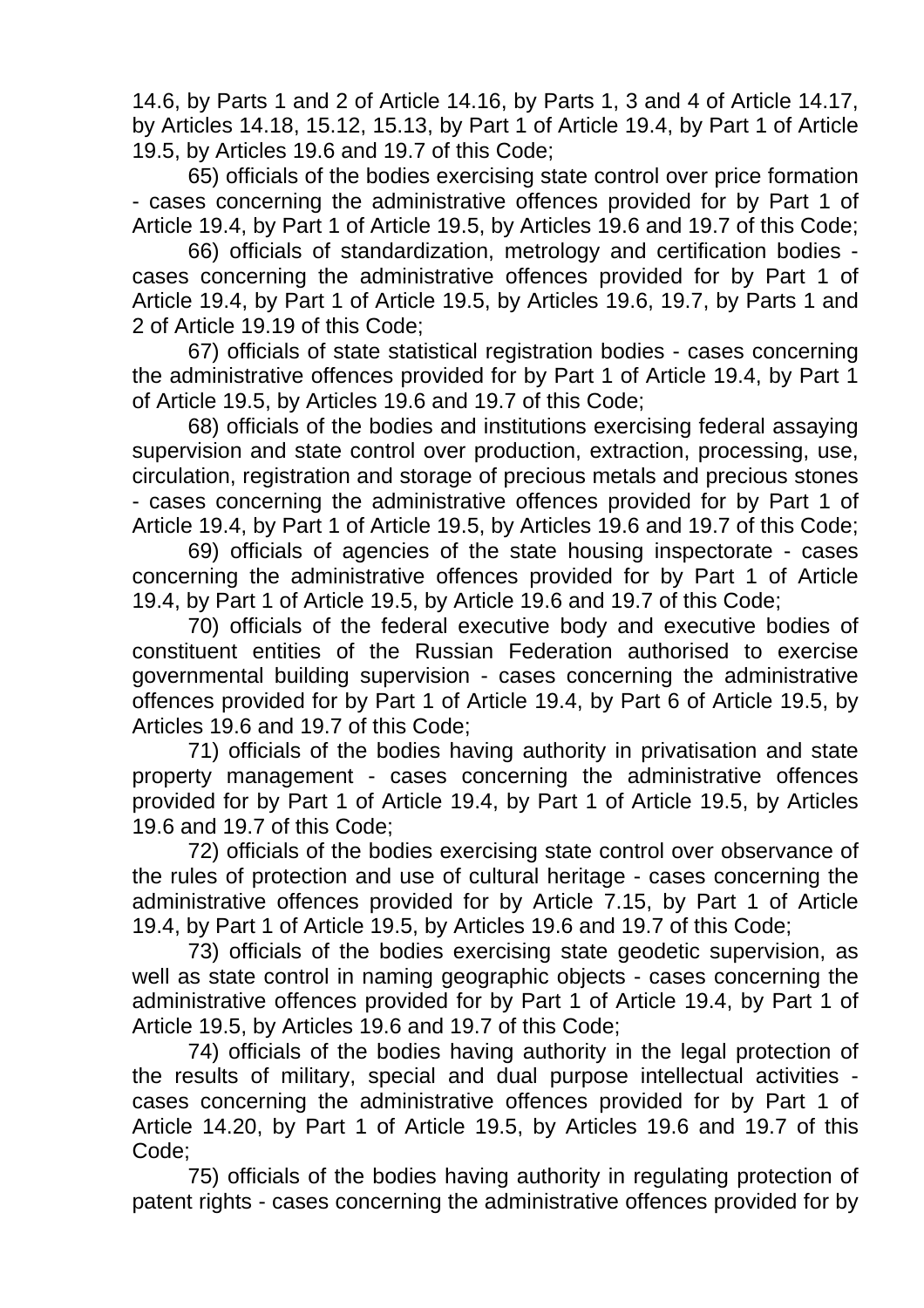Part 2 of Article 7.12, by Article 7.28, by Part 1 of Article 19.5, by Articles 19.6 and 19.7 of this Code;

76) officials of agencies in charge of road facilities management cases concerning the administrative offences provided for by Articles 11.22, 12.33, 12.34, by Part 1 of Article 19.4, by Part 1 of Article 19.5, by Articles 19.6 and 19.7 of this Code;

77) bailiffs - cases concerning the administrative offences provided for by Article from 17.3 to 17.6, 17.8, 17.9, the second part of Article 17.14, Part 1 of Article 19.4, by Part 1 of Article 19.5, by Articles 19.6 and 19.7 of this Code;

78) officials of subdivisions of a military unit, of a control body of internal troops of the Ministry of Internal Affairs of the Russian Federation cases concerning the administrative offences provided for by Part 1 of Article 19.3, by Part 3 of Article 20.2, by Articles 20.5, 20.13, from 20.17 to 20.19 of this Code;

79) officials carrying out an antiterrorist operation - cases concerning the administrative offences provided for by Article 20.27 of this Code;

80) officials of bodies and agents of currency control - cases concerning the administrative offences provided for by Article 15.25, by Part 1 of Article 19.4, by Part 1 of Article 19.5, by Articles 19.6 and 19.7 of this Code;

81) officials of the Bank of Russia - cases concerning the administrative offences provided for by Article 15.26 of this Code.

82) the officials of the bodies responsible for monitoring the observance of the legislation on counteracting the legalisation (laundering) of incomes received by the way of crime and the financing of terrorism: on the administrative offences specified in Part 1 of Article 19.4, Part 1 of Article 19.5, Articles 19.6, 19.7 of the present Code;

83) officials of the bodies for control over the traffic of narcotics and psychotropic substances - on the administrative offences provided for by Articles 6.8, 6.9, 6.13, 6.15, Part 3 of Article 19.3, Part 1 of Article 19.4, Part 1 of Article 19.5, Articles 19.6, 19.7, Article 20.22 (in the instances of consuming narcotics or psychotropic substances) of this Code.

84) officials of the bodies charged with regulating relationships in the area of organising and conducting lotteries - on the administrative offences envisaged by Article 14.27, Part 1 of Article 19.4, Part 1 of Article 19.5, Articles 19.6 and 19.7 of the present Code;

85) officials of the bodies exercising state control over the safety of explosive manufacturing facilities - cases concerning the administrative offences provided for by Part 3 of Article 9.1 of this Code;

86) officials of the federal executive body in charge of employment of the population - cases concerning the administrative offences provided for by Part 3 of Article 18.15, Part 1 of Article 19.5 and Article 19.7 of this Code;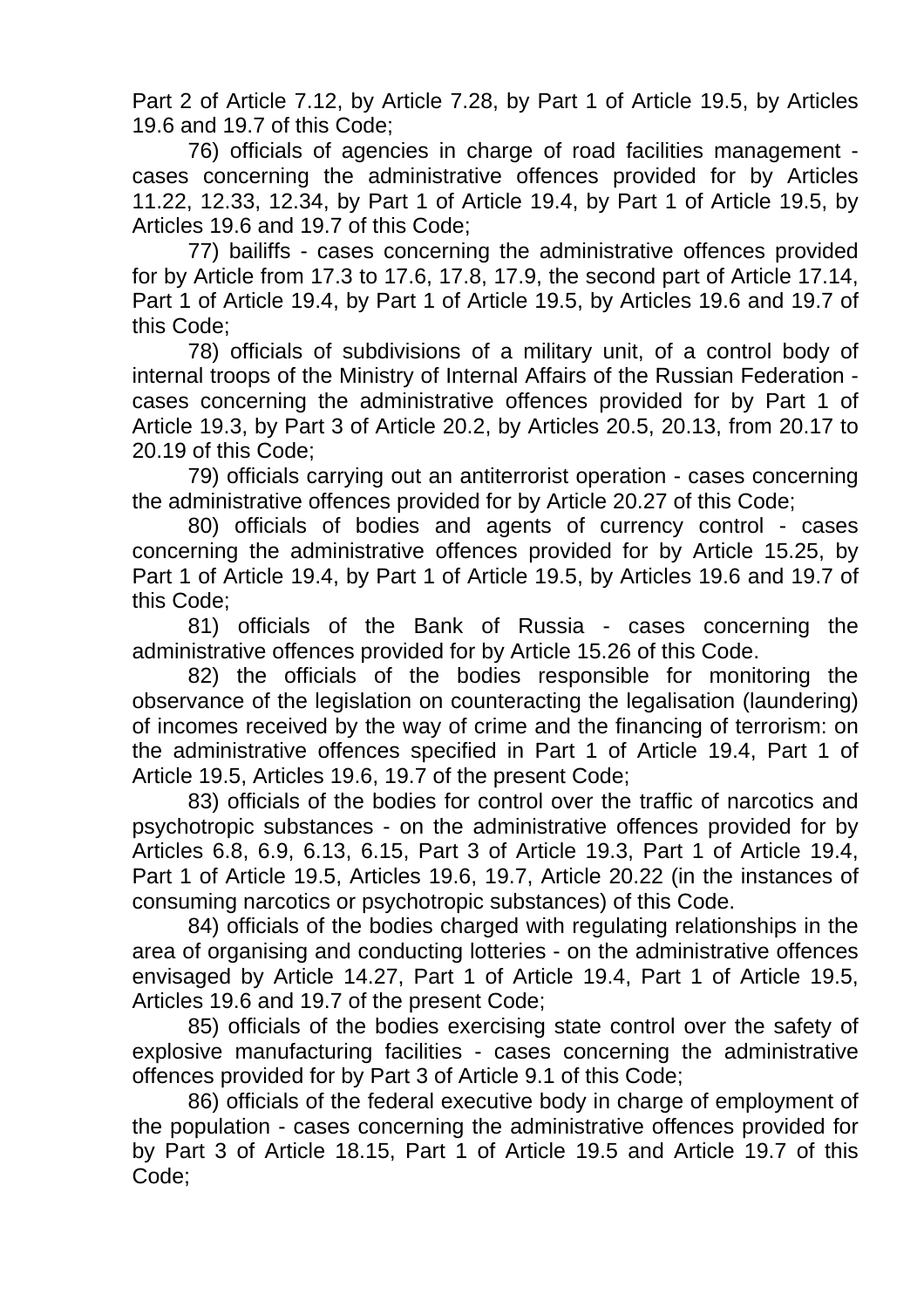87) the officials of the executive power bodies of the subjects of the Russian Federation, exercising the handed over powers of the Russian Federation in the area of facilitating the employment of the population - on the administrative law offences, envisaged in Articles 5.42 and 19.7 of the present Code.

88) officials of the federal executive body authorised to exercise the functions of control over making foreign investments in the Russian Federation - records on the administrative offences provided for by Articles 19.6 and 19.7 of this Code.

3. Apart from the cases provided for by Part 2 of this Article, officials of federal executive bodies, of their institutions, structural subdivisions and territorial agencies, as well as of other state bodies issuing licenses for individual types of activities and exercising control over the observance of terms and conditions of licenses shall be empowered to draw up records of the administrative offences provided for by Parts 2, 3 and 4 of Article 14.1 and by Article 19.20 of this Code within the scope of jurisdiction of an appropriate agency.

Apart from the instances provided for by Part 2 of this Article, officials of federal executive bodies, of their institutions, structural subdivisions and territorial agencies, as well as of other state agencies authorised to carry out proceedings on cases concerning administrative offences in compliance with this Code, shall be empowered to draw up records of the administrative offences provided for by Articles 17.7, 17.9 and part 1 of Article 20.25 of this Code.

Apart from the cases envisaged by Part 2 of the present article, the right to draw up the reports on administrative offences envisaged by Article 19.26 of the present Code shall belong to officials of the federal executive governmental bodies, their institutions, structural units and territorial bodies as well as the other state bodies empowered to exercise state control (supervision).

4. A list of the officials, authorised to draw up records of administrative offences in compliance with Parts 1, 2 and 3 of this Article, shall be established accordingly by the authorised federal executive bodies and by authorised executive bodies of the subjects of the Russian Federation in compliance with the tasks and functions imposed upon the said bodies by the federal laws.

A list of the officials entitled to draw up records of the administrative offences, in respect of which the consideration of cases is referred by this Code to the scope of authority of executive bodies of the subjects of the Russian Federation, shall be established by the authorised executive bodies of the subjects of the Russian Federation.

5. Members of an election committee and of a referendum committee with the right to vote, authorised by the election committee and the referendum committee, shall be empowered to draw up records of the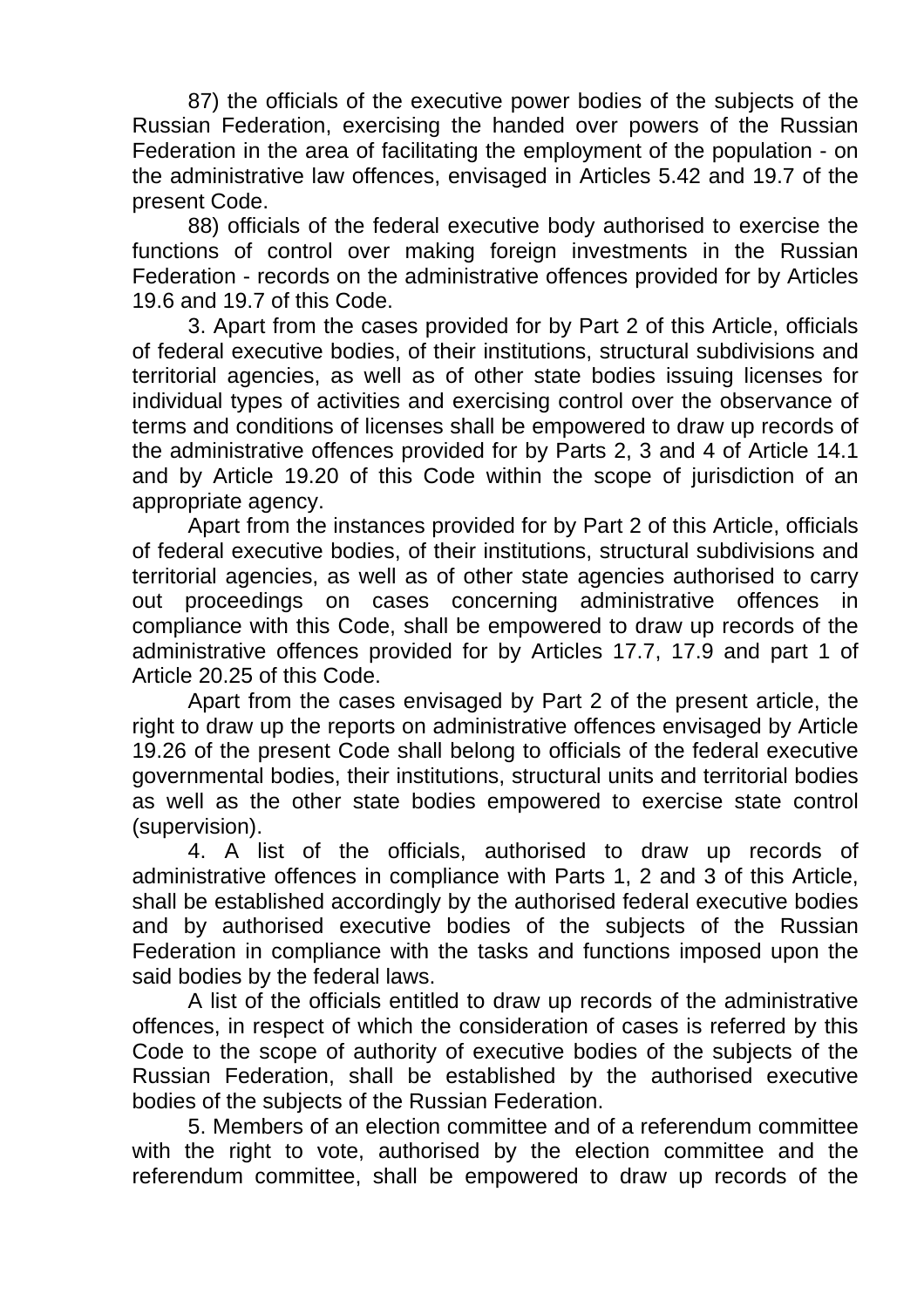administrative offences envisaged by Articles 5.3 - 5.5, 5.8 - 5.10, 5.12, 5.15, 5.17 - 5.20, 5.47, 5.50, 5.51, 5.56 of this Code.

Members of commissions for cases involving minors and protection of their rights shall be empowered to draw up records of the administrative offences provided for by Articles from 5.35 to 5.37 and by Article 6.10 of this Code.

Inspectors of the Audit Office of the Russian Federation shall be empowered to draw up records of the administrative offences provided for by Article 5.21, by Articles from 15.14 to 15.16, by Part 1 of Article 19.4, by Part 1 of Article 19.5 and by Article 19.6 of this Code.

Officials of state extra-budgetary funds shall be empowered to draw up records of the administrative offences provided for by Articles 15.3, 15.4, by Part 1 of Article 15.6, by Part 1 of Article 15.7, by Article 15.8 (insofar as it relates to the administrative offences connected with transfer of contributions to appropriate state extra-budgetary funds) of this Code.

6. Records of the administrative offences provided for by laws of the subjects of the Russian Federation, as well as records of the administrative offences provided for by Parts 3 and 4 of Article 14.1 and by Parts 2 and 3 of Article 19.20 in respect of the types of activity which are licenced by executive bodies of the subjects of the Russian Federation, shall be drawn up by officials authorised by appropriate subjects of the Russian Federation.

Article 28.4. Institution by a Prosecutor of Legal Proceedings in Cases Concerning Administrative Offences

1. Legal proceedings on cases concerning the administrative offences, envisaged by Articles 5.1, 5.7, 5.21, 5.23-5.25, 5.45, 5.46, 5.48, 5.52, 7.24, Part 2 of Article 7.31, Articles 12.35, 13.11, 13.14, by Parts 1 and 2 of Article 14.25, by Article 15.10, by Part 3 of Article 19.4, by Articles 19.9, 20.26, 20.28 and 20.29 of this Code, shall be instituted by a prosecutor. When exercising supervision over the observance of the Constitution of the Russian Federation and over the execution of laws effective on the territory of the Russian Federation, a prosecutor shall be empowered to institute legal proceedings in a case concerning any other administrative offence punishable under this Code or a law of a subject of the Russian Federation.

2. A prosecutor shall issue a decision to institute proceedings in a case concerning an administrative offence which should contain the data provided for by Article 28.2 of this Code. Said decision shall be issued within the term established by Article 28.5 of this Code.

Article 28.5.Term for Drawing up a Record of an Administrative Offence

1. A record of an administrative offence shall be drawn up immediately after detecting the commission of an administrative offence.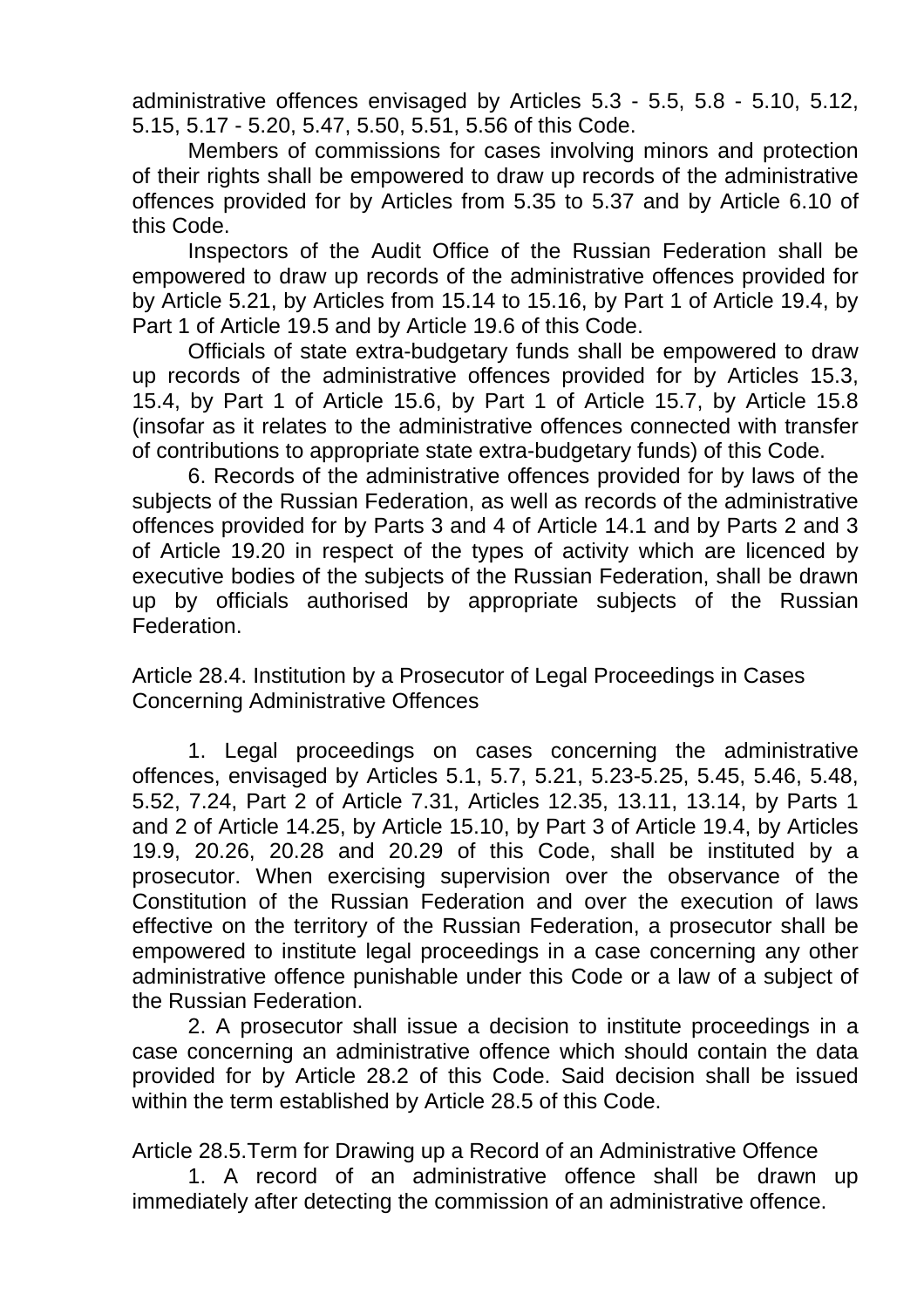2. Where additional clarification of the circumstances of a case concerning an administrative offence, or of the data about a natural person , or of the information about the legal entity which are put on trial in connection with the case is required, a record of the administrative offence shall be drawn within 48 hours as of the moment of detecting the administrative offence.

3. In the event of conducting an administrative investigation, a record of an administrative offence shall be drawn up on completion of the investigation under the terms provided for by Article 28.7 of this Code.

Article 28.6. Imposition of an Administrative Penalty without Drawing Up a Record Thereof

1. Where an administrative penalty for commission of an administrative offence by a natural person is imposed in the form of a warning or of an administrative fine, the record of the administrative offence shall not be drawn up, and an authorized official on the scene of committing the administrative offence shall formalize the warning or shall impose the administrative fine in the procedure provided for by Article 32.3 of this Code to be recovered in the order stipulated by Article 32.2 of this Code.

1.1. In the event of the commission of administrative offences, provided for by the first and third parts of Article 17.14 and by Article 17.15 of the present Code, no minutes on an administrative offence shall be drawn up. The examination of cases of administrative offences, the assignment and execution of an administrative offence shall be effected in the order stipulated by the present code, subject to the special features established by the Federal Law on court enforcement action.

2. Where a person, who is put on trial in connection with an administrative offence, disputes the occurrence of the administrative offence and (or) the administrative fine imposed on him, or refuses to pay the administrative fine on the scene of committing the administrative offence, a record of the administrative offence shall be drawn up.

Article 28.7. An Administrative Investigation

1. Where, after detecting an administrative offence stipulated by the antimonopoly, patent laws, the legislation on natural monopolies, the laws on advertising, the legislation on counteracting the legalisation (laundering) of incomes received by way of crime and the financing of terrorism, the legislation on placement of orders to supply goods, carry out works and render services for meeting state and municipal needs, the currency laws of the Russian Federation and acts of currency regulation bodies, the laws on protecting consumers' rights, on copyright and neighbouring rights, on trademarks, service marks and names of the places of the origin of goods, or an administrative offence in the area of taxes and fees, customs business, export control, the state regulation of prices (tariffs) of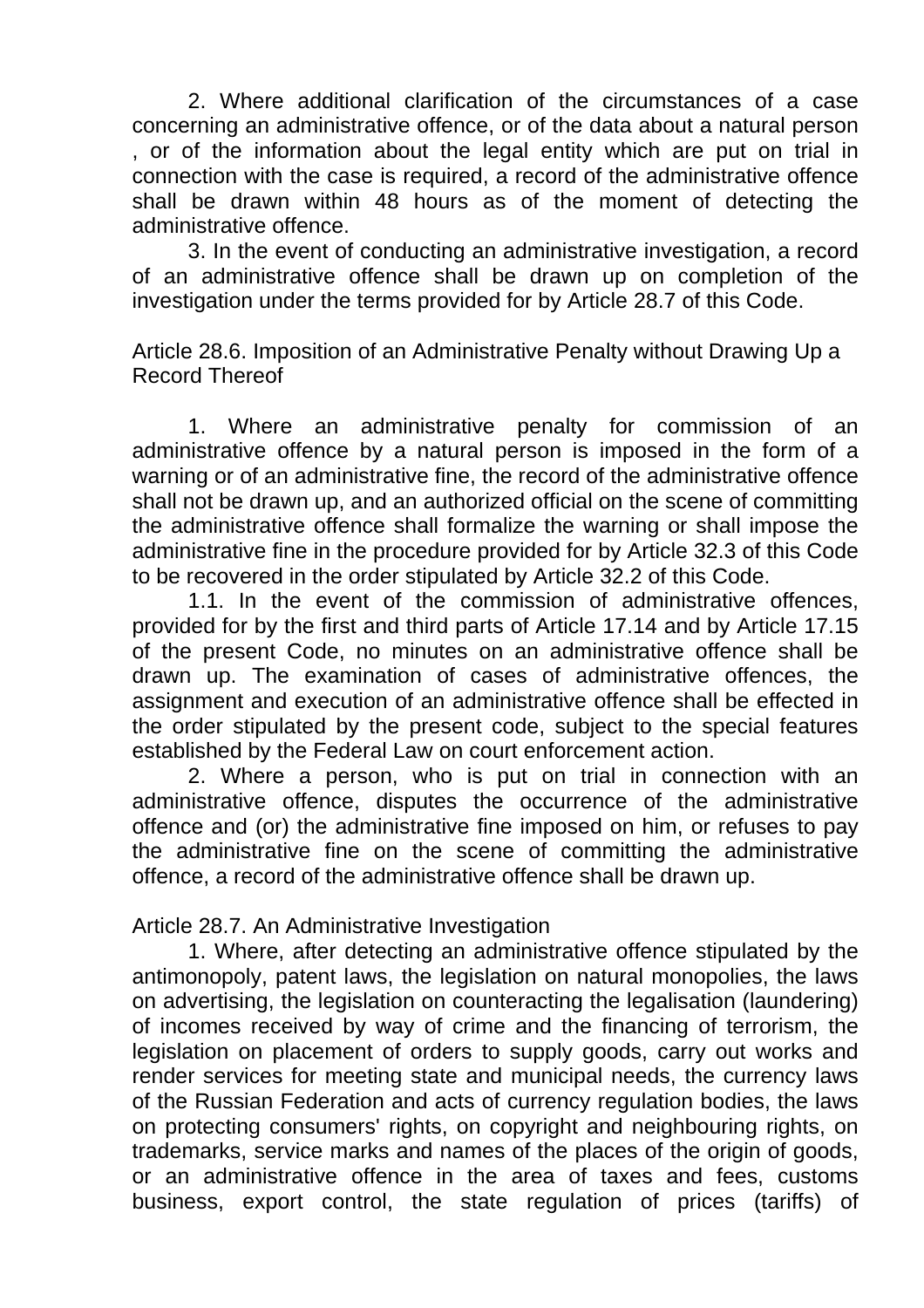commodities (services), environmental protection, production and sale of ethyl alcohol, of alcohol and alcoholcontaining products, fire safety, road traffic and on transport, insolvency (bankruptcy), placement of orders to supply goods, carry out works and render services for meeting state and municipal needs, an expert examination or other time-consuming procedural actions are carried out, an administrative investigation shall be conducted.

2. A decision to institute proceedings in a case concerning an administrative offence and to conduct an administrative investigation shall be issued by the official, authorised under Article 28.3 of this Code to draw up a record of the administrative offence, in the form of a ruling, and by a prosecutor in the form of a decision, immediately after detecting the fact of committing the administrative offence.

3. A ruling prescribing the institution of proceedings in a case concerning an administrative offence shall indicate the date and place of drawing up the ruling, the office, family name and initials of the person who has drawn it up, the cause for instituting proceedings in the case concerning the administrative offence, the data indicating the occurrence of the administrative offence, the Article of this Code or of the law of the subject of the Russian Federation stipulating administrative liability for this administrative offence. Upon the delivery of a ruling on the institution of administrative proceedings against a natural person or the legal representative of a juridical person, and also against other participants in administrative proceedings the court shall explain their rights and duties as envisaged by the present Code, whereof a record shall be made in the ruling;

3.1. A copy of the ruling on the institution of administrative proceedings shall be served on the natural person during a day against receipt or sent to the legal representative of the juridical person, against whom the ruling was delivered, and also to the victim.

4. An administrative investigation shall be conducted on the scene of committing or at the place of detecting an administrative offence. An administrative investigation of a case of administrative offence commenced by an official empowered to draw up reports on administrative offences shall be conducted by the said official, or by a decision of the chief of the body responsible for the proceedings of the case of administrative offence, or a deputy thereof, by another official of this body who is empowered to draw up reports on administrative offences.

5. The term of conducting an administrative investigation may not exceed one month as of the moment of instituting proceedings in a case concerning an administrative offence. In exceptional instances said term may be extended by a superior official for a term of one month at most, on the application of the official who is trying the case concerning an administrative offence, and in respect of cases concerning violations of customs rules, as well as of the Traffic Regulations or the rules for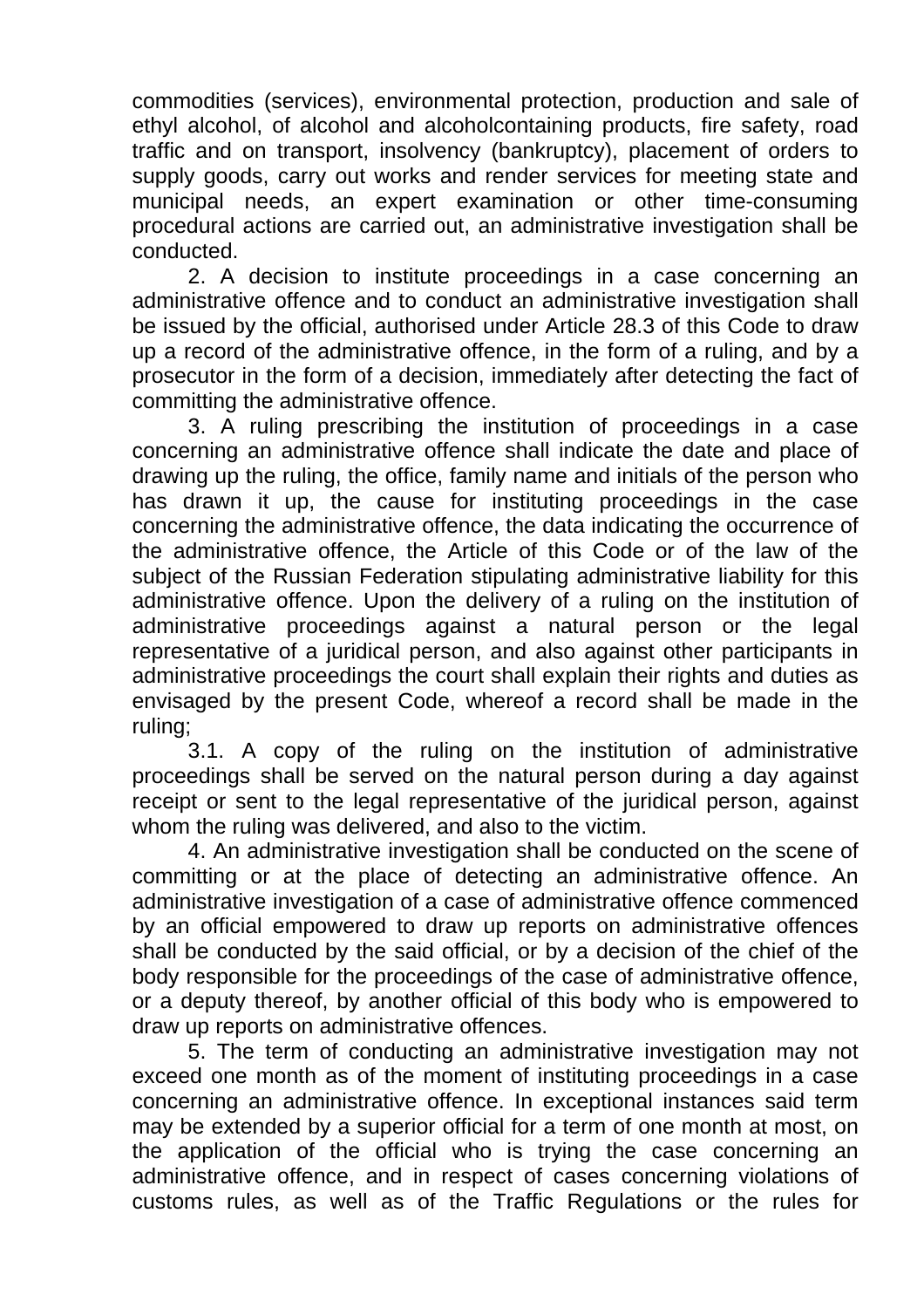operation of a transport vehicle that has entailed the infliction of minor or medium-gravity harm on the victim's health, it may be extended by the head of a superior agency for a term of up to six months.

6. Upon termination of an administrative investigation a record of the administrative offence shall be drawn up or a decision to terminate the proceedings in respect of an administrative offence shall be issued.

Article 28.8. Forwarding a Record of (a Decision of a Prosecutor on) an Administrative Offence for Consideration of a Case Concerning an Administrative Offence

1. A record of (a decision of a prosecutor on) an administrative offence shall be forwarded to the judge, body, or official, authorised to try the case concerning the administrative offence, within 72 hours as of the moment of drawing up the record of (drawing up the decision on) the administrative offence.

2. A record (a decision of a prosecutor on) an administrative offence which entails an administrative arrest or the administrative expulsion shall be delivered to a judge for consideration immediately after drawing it up (issuing it).

3. Where a record of an administrative offence is drawn up by an incompetent person, as well as in other instances provided for by Item 4 of Part 1 of Article 29.4 of this Code, drawbacks of the record and of other materials of the case concerning the administrative offence shall be eliminated within a three-day term at most, as of the date of their receipt from the judge, body, or official trying the case concerning the administrative offence. Materials of the case, concerning the administrative offence, with amendments and additions introduced thereto shall be returned to said judge, body or official within 24 hours as of the date of eliminating relevant drawbacks.

4. If a measure aimed at providing for the proceedings on an administrative law offence is applied in the form of a temporary prohibition of the activity, a protocol on the administrative law offence, for the perpetration of which an administrative punishment may be meted out in the form of an administrative suspension of the activity, as well as a protocol on a temporary prohibition of the activity shall be handed in for consideration to the judge immediately after such are compiled.

Article 28.9. Terminating Proceedings in a Case Concerning an Administrative Offence Prior to Transferring the Case for Consideration

1. In the presence of at least one of the circumstances enumerated in Article 24.5 of this Code, a body or official trying a case concerning an administrative offence, shall issue a decision to terminate proceedings on the case concerning the administrative offence subject to the requirements provided for by Article 29.10 of this Code.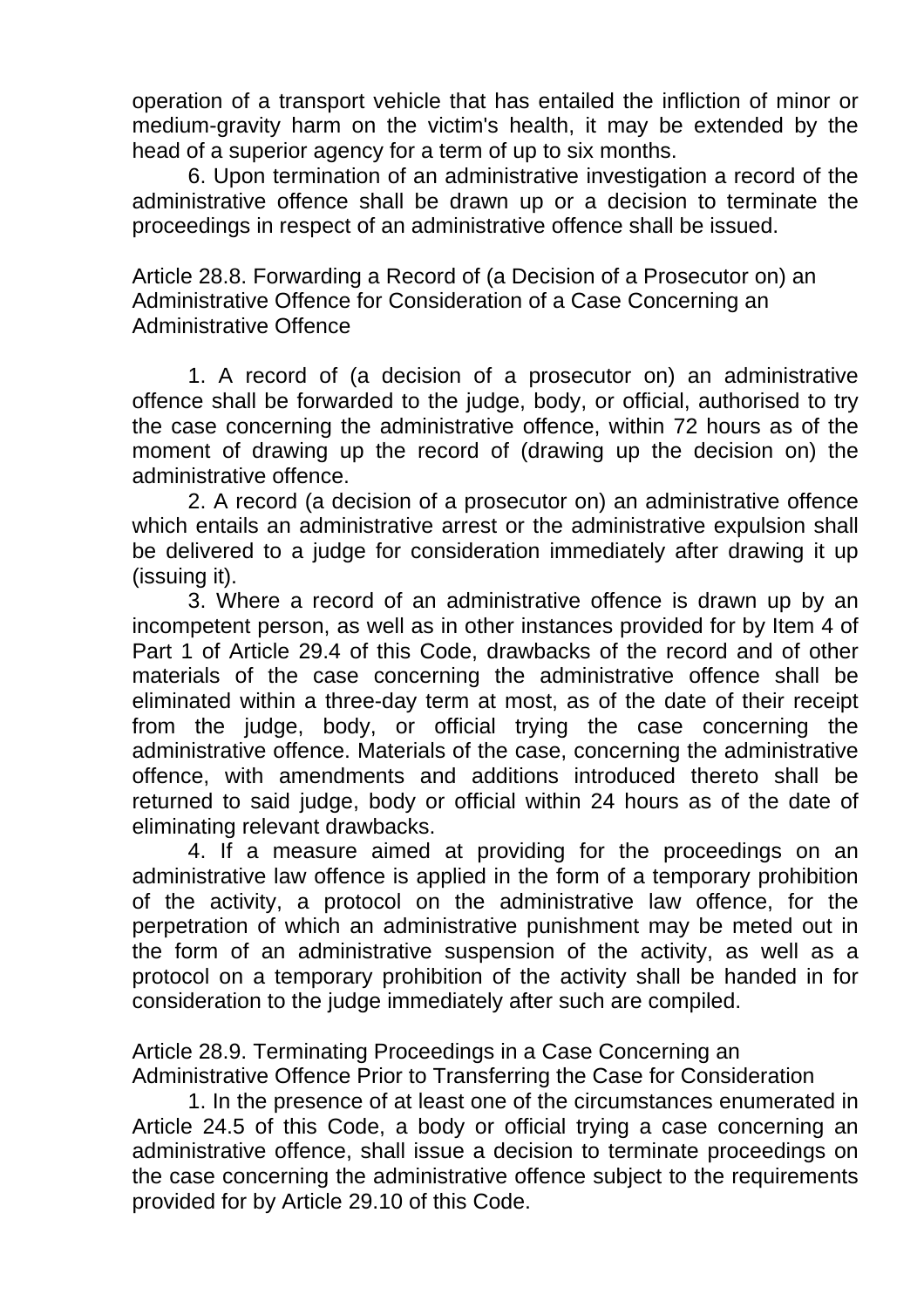2. A ruling on termination of proceedings in a case of an administrative offence on the ground set out in Part 2 of Article 24.5 of the present Code together with all case materials shall be within 24 hours of the issuance of the ruling shall be sent to the military unit, body or institution with which the person who has committed the administrative offence undergoes military service (undergoes service) so that this person be held accountable under disciplinary law.

Chapter 29. Trying a Case Concerning an Administrative Offence

Article 29.1. Preparation for Trying a Case Concerning an Administrative **Offence** 

A judge, body, or official, when preparing for consideration of a case concerning an administrative offence, shall clarify the following issues:

1) whether consideration of this case is within the scope of their jurisdiction;

2) whether there are circumstances precluding the possibility of trying this case by the judge, member of the collegiate body, or official;

3) whether a record of an administrative offence and other records provided for by this Code, are drawn up correctly, as well as whether other materials of the case are formalized in the correct way;

4) whether there are circumstances precluding proceedings on the case;

5) whether the materials of the case are sufficient for considering it on its merits;

6) whether there are petitions and challenges.

Article 29.2. Circumstances Precluding the Possibility of Trying a Case Concerning an Administrative Offence by a Judge, Member of a Collegiate Body, or Official

A judge, member of a collegiate body, or official, which has received a case concerning an administrative offence, may not try this case, when this person:

1) is a relative of the individual, who is put on trial in connection with the administrative offence, of the victim, of a lawful representative of a natural person or a legal entity, of a defense counsel or of a representative;

2) is personally, directly or indirectly interested in the outcome of the case.

Article 29.3. Self-Rejection and Challenge of a Judge, Member of a Collegiate Body, or Official

1. In the presence of the circumstances provided for by Article 29.2 of this Code, a judge, or member of a collegiate body, or an official shall be obliged to announce self-rejection. An application for self-rejection shall be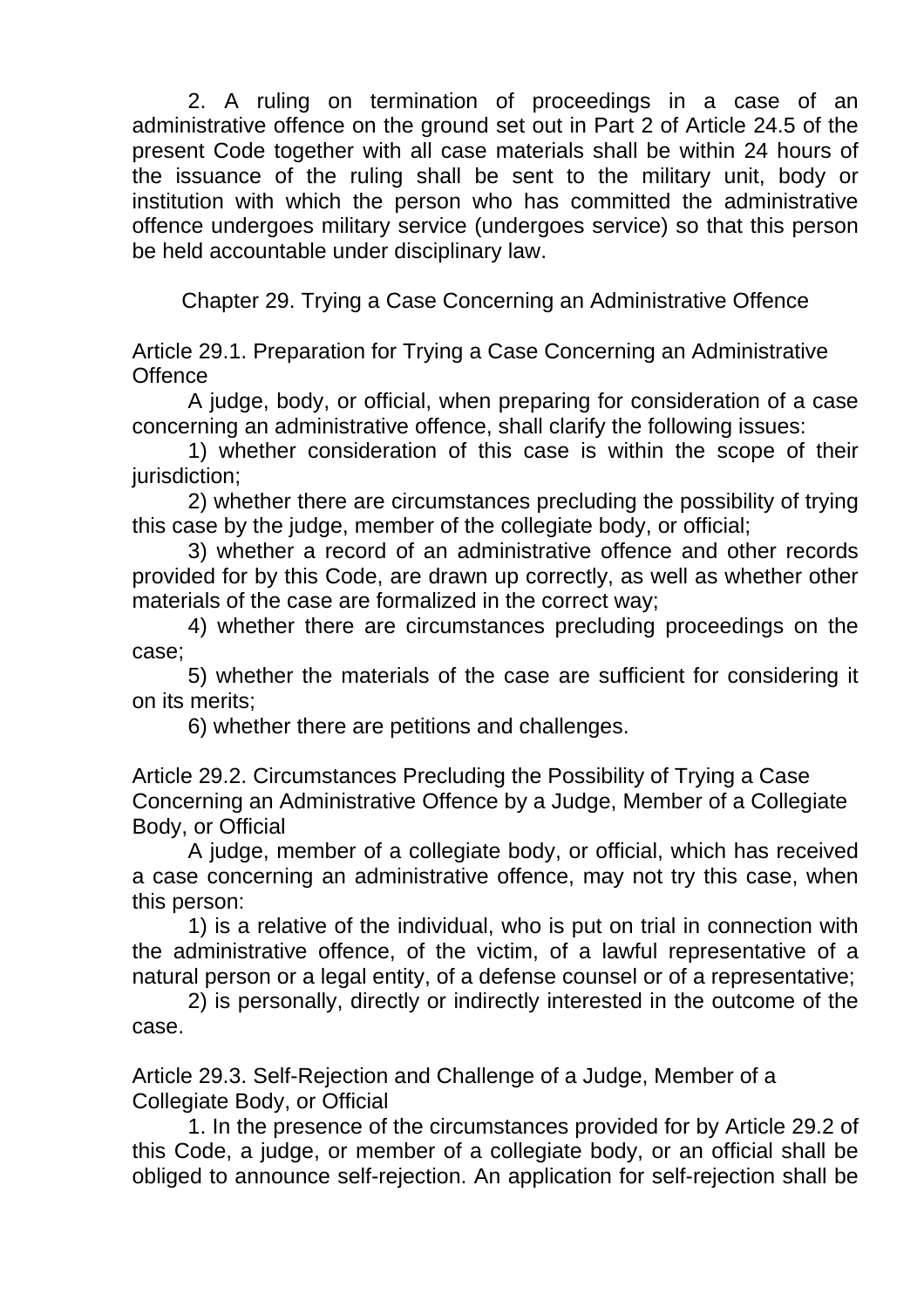filed to the chairman of an appropriate court, or to the head of the collegiate body, or to the superior official.

2. In the presence of the circumstances, provided for by Article 29.2 of this Code, the person who is put on trial in connection with a case concerning an administrative offence, a victim, a lawful representative of a natural person or of a legal entity, a defense counsel, a representative, a prosecutor shall be empowered to challenge the judge, member of a collegiate body, or official.

3. An application for challenge thereof shall be considered by the judge, body, or official trying the case concerning an administrative offence.

4. A ruling, concerning satisfaction of an application for self- rejection or for challenging a judge, member of a collegiate body, or official, as well as concerning the refusal to allow it, shall be issued on the basis of the results of considering such applications.

Article 29.4. A Ruling or a Decision Issued, When Preparing for Consideration of a Case Concerning an Administrative Offence

1. When preparing for consideration of a case concerning an administrative offence, the following questions shall be settled, in respect of which a ruling shall issued, where necessary:

1) about fixing the time and place for trying the case;

2) about summoning the persons indicated in Articles from 25.1 to 25.10 of this Code, about demanding necessary additional materials on the case, about ordering an expert examination;

3) about postponing consideration of the case;

4) about return of the record of the administrative offence and of other materials of the case to the body or officials that drew up the protocol, when the record has been drawn up and other materials of the case have been formalized by incompetent persons, or when the record of the administrative offence has been drawn up incorrectly and other materials of the case have been formalized in the wrong way, or in the event of incompleteness of submitted materials which cannot be completed during consideration of the case;

5) about transfer of a record of an administrative offence and of other materials of the case for consideration in compliance with jurisdiction thereof, if trying the case is not within the scope of jurisdiction of the judge, body, or official which has received the record of the administrative offence and other materials of the case for consideration, or if a ruling to challenge a judge, or the composition of a collegiate body, or an official has been issued.

2. In the presence of the circumstances, provided for by Article 24.5 of this Code, a decision to terminate proceedings on a case concerning an administrative offence shall be issued.

3. Where consideration of a case concerning an administrative offence has been postponed in connection with failure of the persons,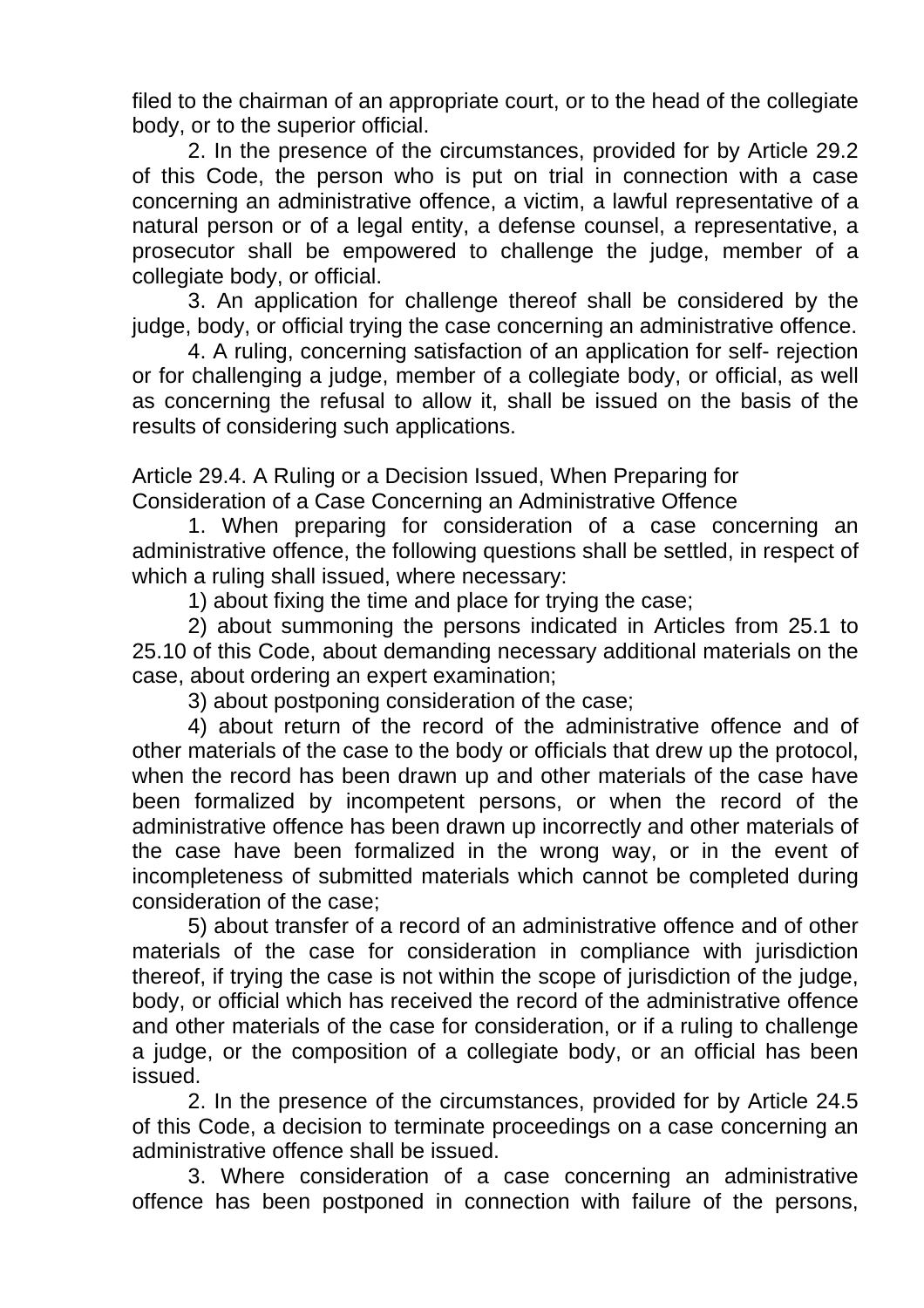indicated in Part 1 of Article 27.15 of this Code, to appear without good reasons and the absence thereof impedes the comprehensive, full, unbiased and timely clarification of the circumstances of the case and disposition thereof in compliance with law, the judge, body, or official trying the case, shall issue a ruling to bring said persons by force.

Article 29.5. Place of Trying a Case Concerning an Administrative Offence

1. A case concerning an administrative offence shall be tried at the place of commission thereof. A case concerning an administrative offence may be tried at the place of residence of the person, who is put on trial in connection with this case, on the application of this person.

2. A case concerning an administrative offence, in respect of which an administrative investigation has been conducted, shall be tried at the location of the body which conducted the administrative investigation.

3. Cases concerning administrative offences of minors, as well as concerning the administrative offences provided for by Articles 5.35, 6.10 and 20.22 of this Code, shall be tried at the place of residence of the person who is put on trial in connection with a case concerning such administrative offence.

4. A case concerning an administrative offence, which entails the deprivation of the right to drive a transport vehicle, may be tried at the place of registration of this transport vehicle.

Article 29.6. Terms for Trying a Case Concerning an Administrative **Offence** 

1. A case concerning an administrative case shall be tried within a fifteen-day term as of the date of receipt by the judge, body, or official authorised to try the case, of the record of the administrative offence and of other materials of the case.

2. Where there are petitions of participants of proceedings in a case concerning an administrative offence or where it is necessary to additionally clarify the circumstances of the case, the term for trying the case may be extended by the judge, body, or official, trying the case, but for one month at most. The judge, body, or official trying the case shall issue a reasoned ruling to extend said term.

3. The cases on administrative offences provided for by Articles from 5.1 to 5.25 and from 5.45 to 5.52, 5.56 of this Code, shall be tried within a five-day term as of the date of the judge's receiving a record of an administrative offence and other materials of the case. The extension of this term shall not be allowed.

4. A case concerning an administrative offence, the commission of which shall entail administrative arrest, shall be tried on the date of receipt of a record of the administrative offence and of other materials of the case, and a case in respect of a person subjected to administrative detention or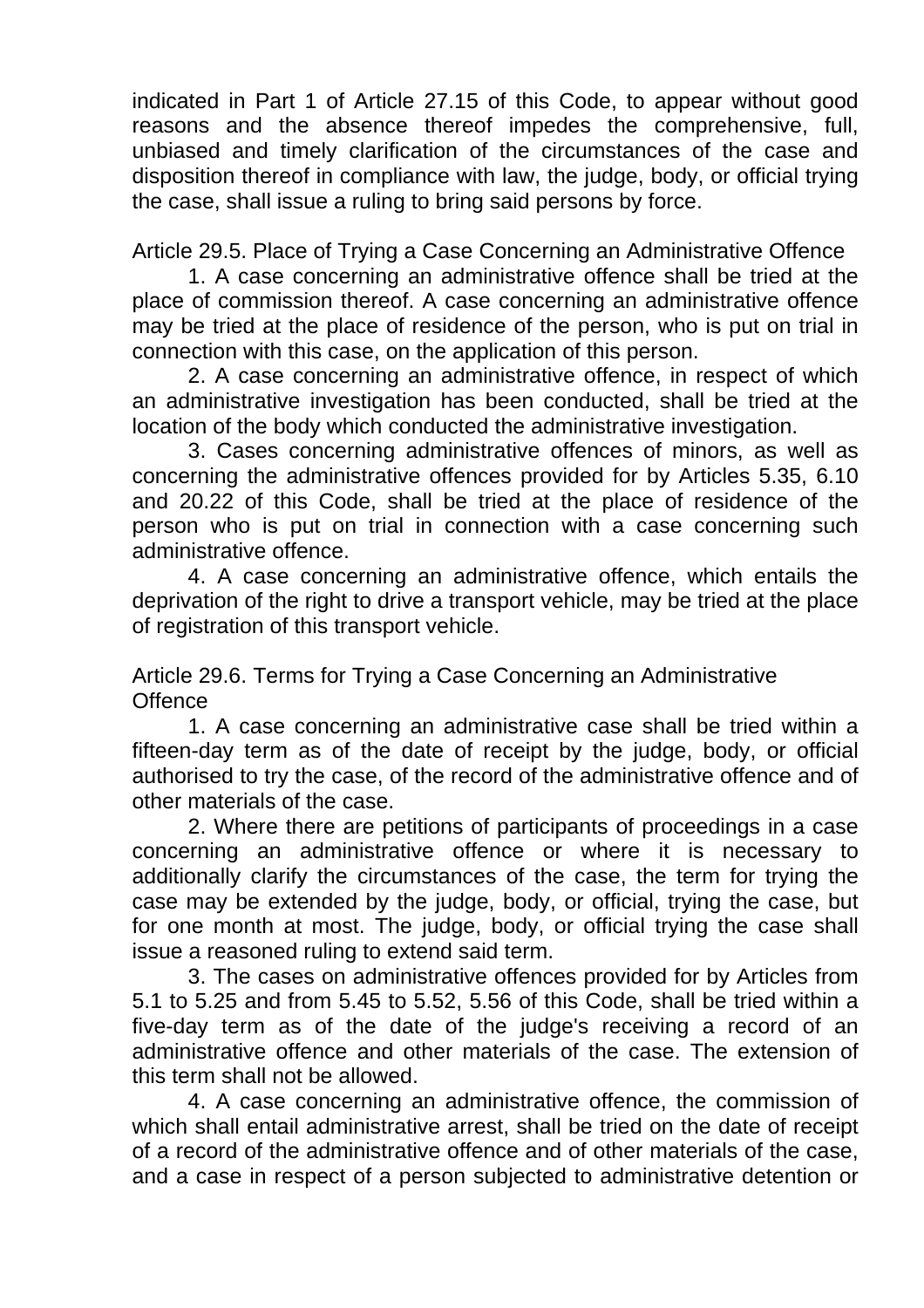the administrative expulsion, shall be tried in 48 hours at most, as of the moment of detention thereof.

5. The case on an administrative law offence, for the perpetration of which an administrative punishment may be meted out in the form of an administrative suspension of the activity and a temporary prohibition of the activity may be applied, shall be considered by the judge no later than five days as from the moment of the actual termination of activity of the affiliates, representations and structural subdivisions of a legal entity as well as of production sectors, and of the running of aggregates, objects, buildings or structures, of the performance of the individual kinds of activity (of works) and of rendering services. The term for a temporary prohibition of the activity shall be included into the term for an administrative suspension of the activity.

Article 29.7. The Procedure for Trying a Case Concerning an Administrative Offence

1. When considering a case concerning an administrative offence:

1) it shall be announced, who is trying the case, which case is subject to consideration, who and under what law is held administratively responsible;

2) there shall be established the fact of appearance of the natural person, or of a lawful representative of the natural person, or of a lawful representative of the legal entity which are put on trial in connection with the case concerning the administrative offence, as well as of other persons participating in proceedings in the case;

3) powers of lawful representatives of the natural person or the legal entity, of the defense counsel and of the representative shall be verified;

4) it shall be ascertained whether participants of proceedings in the case have been notified in the established procedure, and the reasons for failure of other participants in proceedings to appear shall be clarified and a decision to try the case in the absence of said persons or to postpone consideration thereof shall be taken;

5) the rights and duties of the persons participating in proceedings in the case shall be explained to them;

6) objections made and petitions filed shall be considered;

7) a ruling to postpone the consideration of a case shall be issued in the event of:

a) receiving an application for self-rejection of, or for challenging, the judge, a member of the collegiate body, or the official trying the case, where challenge thereof impedes the consideration of the case on its merits;

b) challenging a specialist, an expert or a translator, where said challenge impedes the consideration of the case on its merits;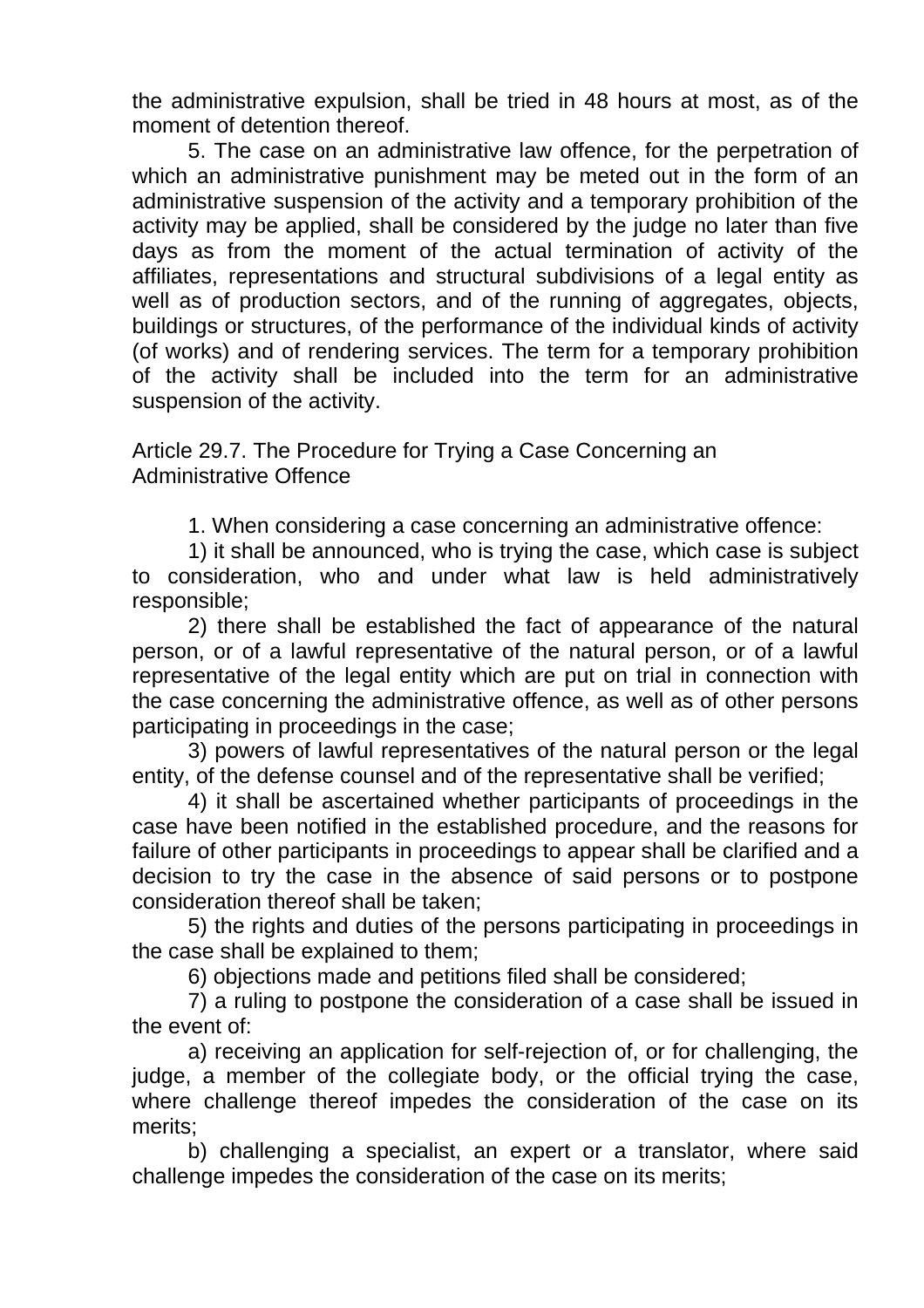c) necessity for the person, participating in proceedings on the case, to appear, or necessity of demanding additional materials in respect of the case and for ordering an expert examination;

8) a ruling to bring by force a person, whose presence during the consideration of the case is regarded as obligatory, shall be issued pursuant to Part 3 of Article 29.4 of this Code;

9) a ruling to transfer the case for consideration in compliance with the jurisdiction thereof shall be issued pursuant to Article 29.5 of this Code.

2. If proceedings in a case concerning an administrative offence continue, a record of the administrative offence and, where necessary, other materials of the case shall be announced. Explanations of the natural person or of a lawful representative of the legal entity, which is put on trial in connection with the case concerning the administrative offence, testimonies of other persons participating in proceedings in the case, explanations of a specialist and a report of an expert shall be heard, other evidence shall be examined and an opinion of a prosecutor shall be heard, if he participates in the proceedings on the case.

3. Where necessary, other procedural actions shall be undertaken in compliance with this Code.

Article 29.8. A Record of Proceedings in a Case Concerning an Administrative Offence

1. A record of proceedings in a case concerning an administrative offence shall be drawn up, where the case is tried by a collegiate body.

2. In a record of proceedings on a case concerning an administrative offence the following shall be indicated:

1) the date and place of trying the case;

2) the name and composition of the collegiate body trying the case;

3) an occurrence of the administrative offence under consideration;

4) data about the appearance of the persons participating in proceedings in the case and about notifying those who are absent in the established procedure;

5) challenges, petitions and the results of considering them;

6) explanations, testimonies, explanations and opinions of appropriate persons participating in proceedings in the case;

7) documents which have been examined, while trying the case.

3. A record of proceedings in a case concerning an administrative offence shall be signed by the chairman and the secretary of a session of the collegiate body.

Article 29.9. Types of Decisions and Rulings in Respect of a Case Concerning an Administrative Offence

1. On the basis of the results of trying a case concerning an administrative offence there may be rendered a decision:

1) to impose an administrative penalty;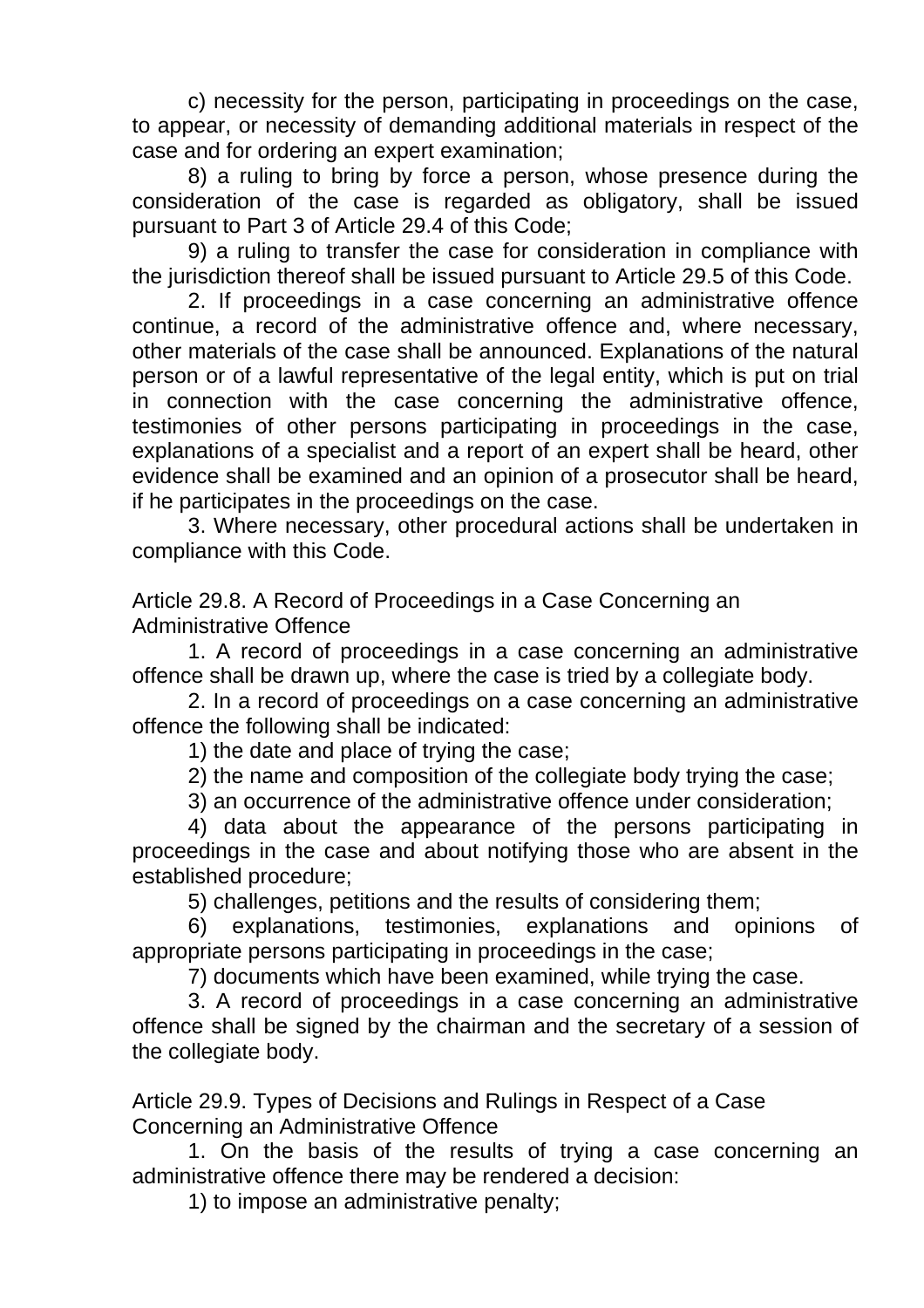2) to terminate proceedings in a case concerning an administrative offence;

A decision to terminate proceedings in a case concerning an administrative offence shall be issued in the event of:

1) the presence of at least one of the circumstances, precluding proceedings of the case, which are provided for by Article 24.5 of this Code;

2) pronouncing an oral reprimand in compliance with Article 2.9 of this Code;

3) terminating proceedings in the case and delivering the materials thereof to a prosecutor, to a preliminary investigation body or to an inquiry body, where actions (omissions) have the indicia of a crime.

2. On the basis of the results of trying a case concerning an administrative offence a ruling shall be issued:

1) to deliver the case to the judge, body, or official authorised to impose administrative penalties of other types or amounts, or to take other measures in compliance with the laws of the Russian Federation;

2) to transfer the case for consideration in compliance with the jurisdiction thereof, if it has been clarified that trying this case is not within the jurisdiction of the judge, body, or official which has considered it.

Article 29.10. A Decision with Regard to a Case Concerning an Administrative Offence

1. In a decision with regard to a case concerning an administrative offence the following should be indicated:

1) the office, family name, first name and patronymic of the judge or of the official, the name and composition of the collegiate body which issued the decision, their address;

2) the date and place of considering the case;

3) data about the person who has been put on trial in connection the case;

4) circumstances established during consideration of the case;

5) the article of this Code or of a law of a subject of the Russian Federation which provides for administrative liability for committing the administrative offence, or the reasons for terminating proceedings on the case;

6) a reasoned exposition of the case;

7) the term and procedure for appealing against the decision.

1.1. In case of importation of an administrative fine, in the decision on a case concerning an administrative offence, apart from the information indicated in Item 1 of this Article, there must be indicated the information on the recipient of the fine necessary in accordance with the rules for filling in the accounting documents for the transfer of the amount of an administrative fine.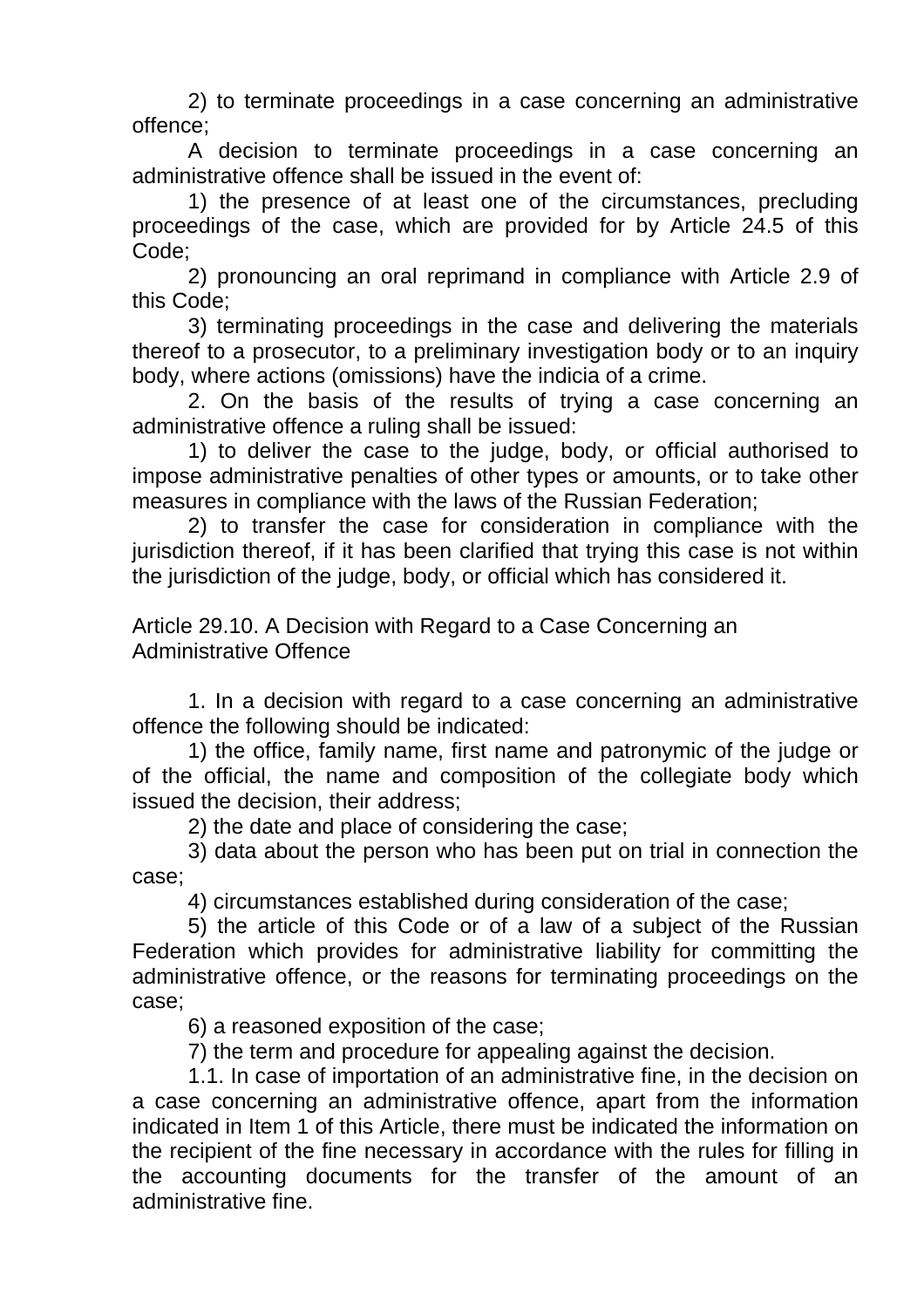2. Where a judge is to impose an administrative penalty simultaneously with settling the question of reimbursement for property damage, in a decision with regard to a case concerning an administrative offence the amount of damage subject to reimbursement and the terms and procedure therefor shall be indicated.

If the judge inflicts an administrative punishment in the form of an administrative suspension of the activity, the issue of measures shall be resolved, necessary to provide for the execution of the given administrative punishment and amounting to the prohibition of the activity of the persons engaged in business activity without creating a legal entity, of legal entities, of their affiliates, representations and structural subdivisions, of production sectors, as well as of the running of aggregates, objects, buildings or structures, of the performance of the individual kinds of activity (of works) and of rendering services, and if an administrative suspension of the activity is imposed by way of administrative punishment for violating the legislation of the Russian Federation on the counteraction to legalising (laundering) incomes derived illegally, and to financing terrorism, the issue of measures necessary for the suspension of transactions on the accounts shall also be resolved.

3. A decision with regard to a case concerning an administrative offence should settle the questions in respect of the articles and documents which have been seized, as well as in respect of articles which have been placed under arrest, if an administrative penalty in the form of confiscation or compensated seizure has not been imposed and may not be imposed in respect of them. In so doing:

1) articles and documents, which are not withdrawn from circulation, shall be subject to return to the lawful owner thereof or shall be transferred to state ownership in compliance with the laws of the Russian Federation, when the owner thereof is not established:

2) articles and documents withdrawn from circulation shall be subject to transfer to appropriate organisations, or to destruction;

3) documents being material evidence shall remain in the case file for the whole term of keeping the case file or shall be transferred to persons concerned;

4) seized orders, medals and badges of honorary titles of the Russian Federation, the RSFSR and the USSR shall be subject to return to lawful owners thereof, or shall be delivered to the Administration of the President of the Russian Federation, when the owner thereof is not known.

4. A decision with regard to a case concerning an administrative offence, issued by a collegiate body, shall be adopted by a simple majority of votes cast by the members of the collegiate body who are present at the session thereof.

5. A decision with regard to a case concerning an administrative offence shall be signed by the judge presiding over the session of the collegiate body, or by the official who issued the decision.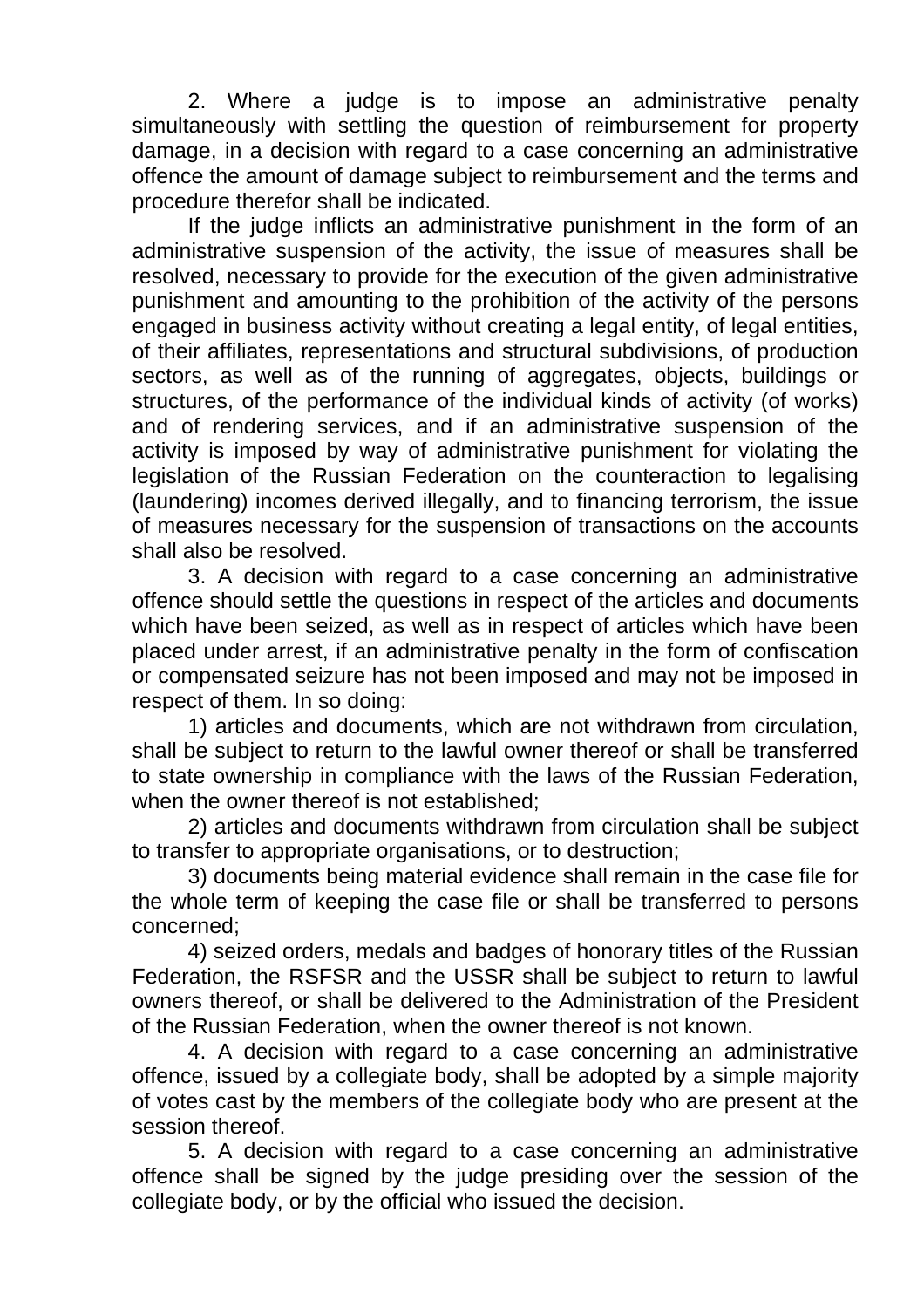Article 29.11. Announcement of a Decision with Regard to a Case Concerning an Administrative Offence

1. A decision with regard to a case concerning an administrative offence shall be announced immediately after termination of consideration of the case.

2. A copy of a decision with regard to a case concerning an administrative offence shall be handed in against a receipt to the natural person or to a lawful representative of the natural person, or lawful representative of the legal entity, in respect of which it has been issued, as well as to the victim at the request thereof, or shall be sent to said persons within three days as of the date of issuing said decision.

A copy of the decision passed by the judge on a case concerning an administrative law offence, shall be forwarded to the official person, who has compiled a protocol on the administrative law offence, within three days as from the day of passing the above-said decision.

3. For the cases concerning the administrative offences provided for by Articles 20.8, 20.9 and 20.12 of this Code, a copy of a decision to impose a penalty on a person, to whom firearms and ammunition (cartridges) thereto have been committed in connection with discharge of their official duties or have been transferred by an organisation for temporary use, shall be sent to the appropriate organisation.

Article 29.12. A Ruling with Regard to a Case Concerning an Administrative **Offence** 

1. In a ruling with regard to a case concerning an administrative offence there the following shall be indicated:

1) office, family name and initials of the judge and the official, the name and composition of the collegiate body, which issued the ruling;

2) date and place of considering an application, petition and materials of the case;

3) data about the person, who has filed an application or petition, or in respect of whom the materials of the case have been considered;

4) the contents of an application or petition;

5) the circumstances established while considering an application, petition or materials of the case;

6) a decision taken on the basis of the results of considering the application, decision and materials of the case.

2. A ruling with regard to a case, concerning an administrative offence, which has been issued by a collegiate body, shall be adopted by a simple majority of votes of the members of the collegiate body present at the session thereof.

3. A ruling with regard to a case concerning an administrative offence shall be signed by the judge presiding over the session of the collegiate body, or by the official who issued the ruling.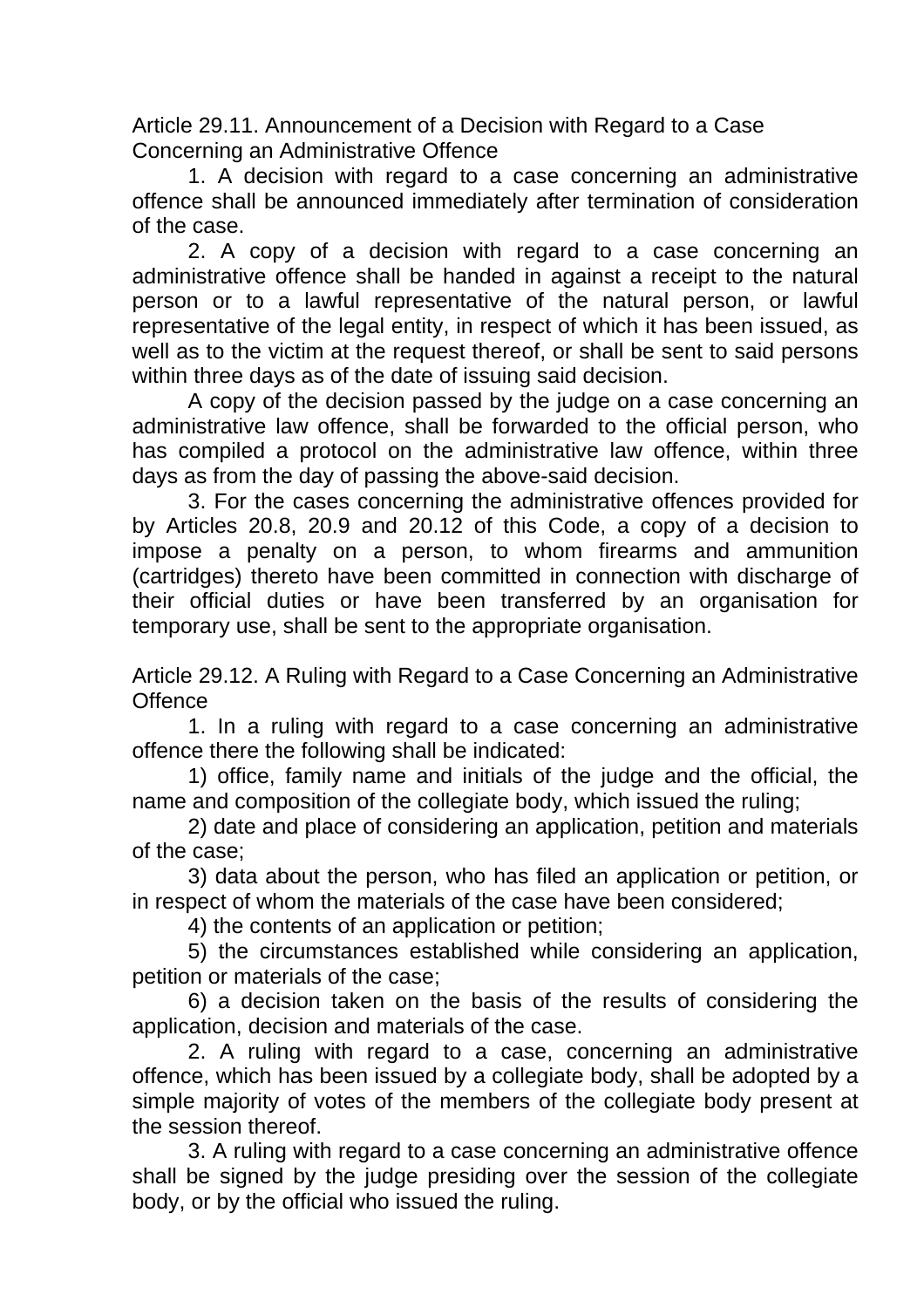Article 29.13. A Statement in Respect of the Elimination of Reasons and Conditions Conducive to the Commission of an Administrative Offence

1. A judge, or a body, or an official trying a case concerning an administrative offence, in the event of finding reasons and conditions conducive to the commission of the administrative offence, shall submit to appropriate organisations and officials a statement in respect of taking measures to eliminate said reasons and conditions.

2. The organisations and officials shall be obliged to consider a statement on eliminating reasons and conditions conducive to the commission of an administrative offence within a month, as of the date of receipt thereof, and to inform the judge, body, or officials who issued the statement, about measures taken.

## Chapter 30. Review of Decisions in Cases Concerning Administrative **Offences**

Article 30.1. Right to Appeal against a Decision in a Case Concerning an Administrative Offence

1. The persons, specified in Articles from 25.1 to 25.5 of this Code, may appeal against a decision in a case concerning an administrative offence:

1) to a superior court, when it is rendered by a judge;

2) passed by the collegiate body or by the bailiff - to the district court in the place of their location;

3) to a superior body, a superior official or a district court at the place of trying the case, when it is issued by an official;

4) to a district court at the place of trying the case, when it is issued by any other body established in compliance with a law of a subject of the Russian Federation.

2. When an appeal against a decision in a case concerning an administrative offence was received at a court, superior body, or by a superior official, the appeal shall be considered by a court.

On the basis of the results of considering the appeal a decision shall be issued in this respect.

3. A decision in a case concerning an administrative offence, committed by a legal entity or by a person engaged in business activity without forming a legal entity, shall be appealed to an arbitration court in compliance with the laws on arbitration procedure.

4. A ruling to refuse the initiation of proceedings in a case concerning an administrative offence shall be appealed against in compliance with the rules established by this Chapter.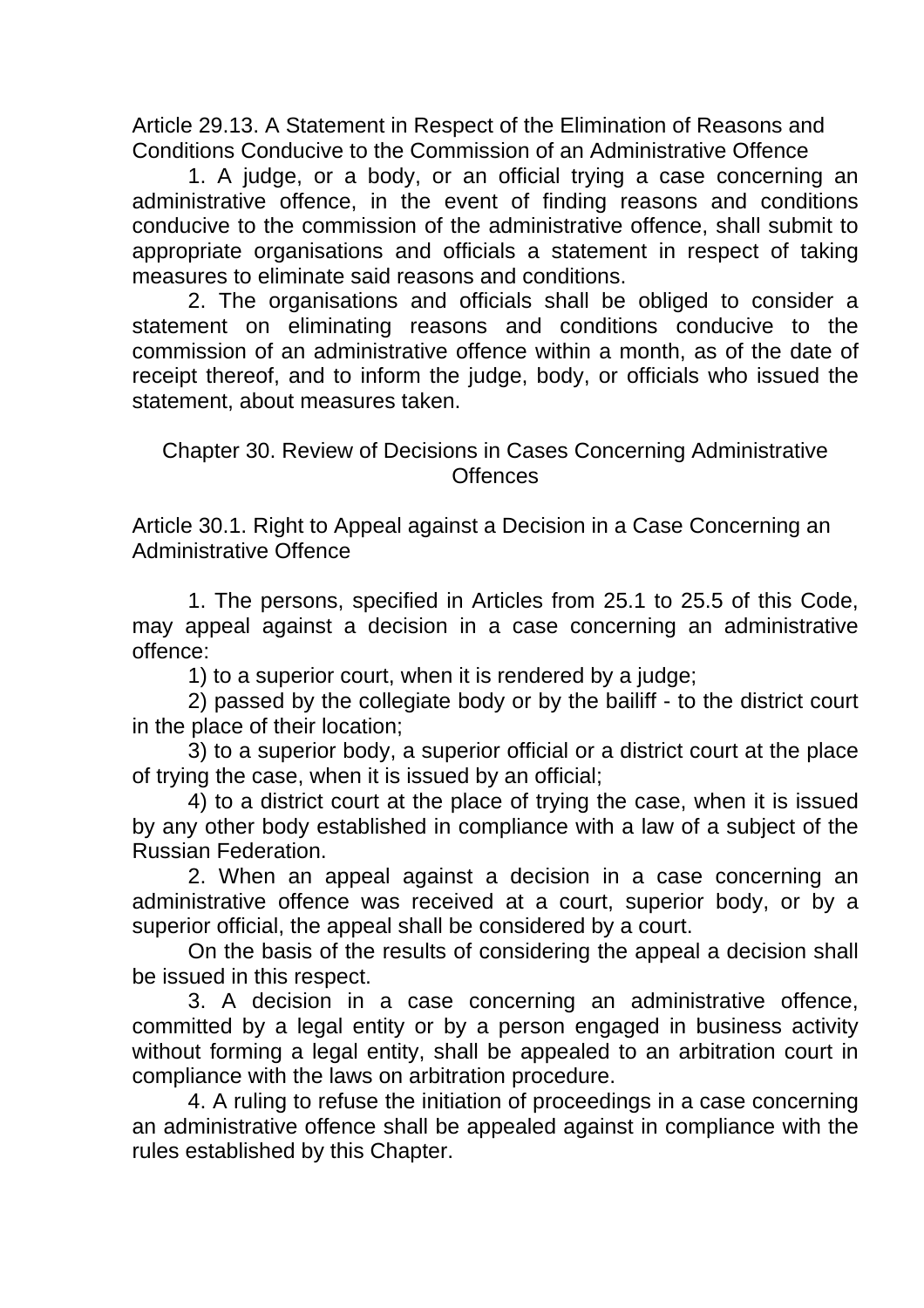Article 30.2. The Procedure for Filing an Appeal against a Decision with Regard to a Case Concerning an Administrative Offence

1. An appeal against a decision with regard to a case concerning an administrative offence shall be filed to a judge, body, or official which issued the decision with regard to the case and which shall be obliged within three days, as of the date of receipt of the appeal, to send it together with all the materials of the case to the appropriate court, superior body or superior official.

2. An appeal against a decision of a judge to impose an administrative penalty or the administrative expulsion in the form of administrative arrest shall be subject to submission to a superior court on the day of the appeal's receipt.

3. An appeal may be submitted directly to the court, or to the superior body, or to the superior official which is authorised to consider it.

4. Where consideration of an appeal does not fall within the jurisdiction of the judge or of the official, with whom a decision with regard to a case concerning an administrative offence has been appealed, the appeal shall be submitted for consideration in compliance with the jurisdiction thereof within three days.

5. An appeal against a decision with regard to a case concerning an administrative offence shall be exempted from state duty.

6. A complaint filed against the judge's decision on meting out an administrative punishment in the form of an administrative suspension of the activity shall be directed to a higher court as on the day of receiving this complaint.

Article 30.3. Term for Appealing against a Decision with Regard to a Case Concerning an Administrative Offence

1. An appeal against a decision with regard to a case concerning an administrative offence may be submitted within ten days, as of the date of delivery or receipt of a copy of the decision.

2. In the event of missing the term provided for by Part 1 of this Article, said term, on the petition of the person who has filed the appeal, may be restored by the judge or by the official authorised to consider the appeal.

3. Appeals against decisions on cases concerning the administrative offences provided for by Articles from 5.1 to 5.25, from 5.45 to 5.52, 5.56 of this Code may be filed within a five-day term as of the date of delivery or receipt of these decisions' copies.

4. A ruling shall be issued in the case of the rejection of a petition for restoration of the term for appeal against a decision with regard to a case concerning an administrative offence.

Article 30.4. Preparing for Consideration of an Appeal against a Decision with Regard to a Case Concerning an Administrative Offence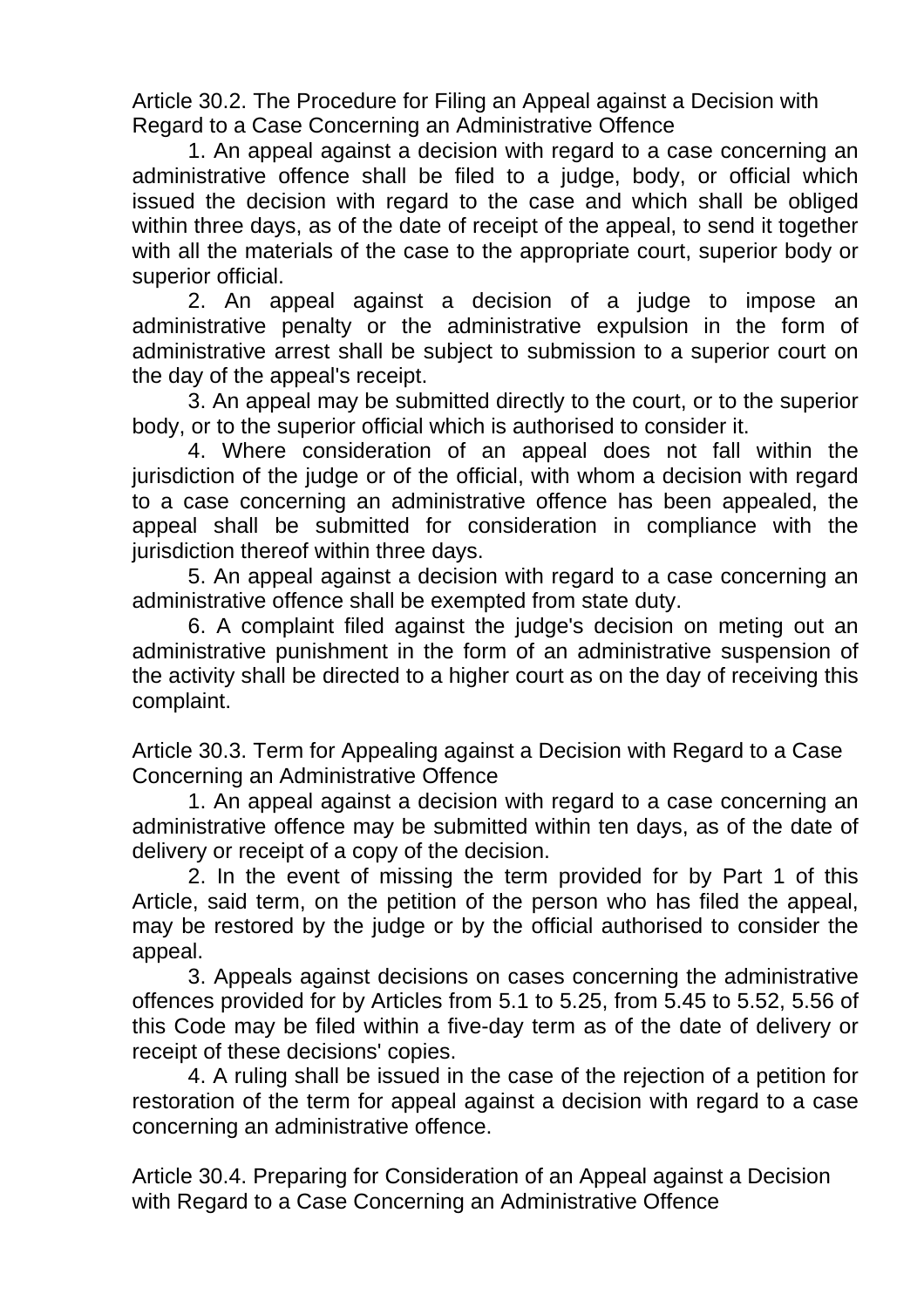When preparing for consideration of an appeal against a decision with regard to a case concerning an administrative offence, a judge or an official shall do the following:

1) shall clarify, whether there are circumstances precluding the possibility of considering the appeal by this judge or official, as well as whether there are circumstances precluding proceedings on the case;

2) shall allow petitions, order an expert examination, where necessary, demand and obtain additional materials, summon the persons whose participation in consideration of the appeal is regarded as necessary;

3) shall submit the appeal together with all the materials of the case for consideration in compliance with its jurisdiction, when consideration thereof does not fall within the jurisdiction of this judge or official.

Article 30.5. Terms for Considering an Appeal against a Decision with Regard to a Case Concerning an Administrative Offence

1. An appeal against a decision with regard to a case concerning an administrative offence shall be subject to consideration within a ten-day term, as of the date of receipt thereof with all the materials of the case at the court, body, or by the official, which is authorised to consider the appeal.

2. Appeals against decisions on cases on the administrative offences provided for by Articles from 5.1 to 5.25, from 5.45 to 5.52, 5.56 of this Code shall be tried within a five-day term as of the date of their receipt by a court authorised to try the appeals together with all materials.

3. An appeal against a decision about an administrative arrest or the administrative expulsion shall be subject to consideration within 24 hours, as of the moment of filing the appeal, if the person, brought to administrative responsibility, is under administrative arrest or shall be subjected to the administrative expulsion.

4. A complaint against the decision on meting out an administrative punishment in the form of an administrative suspension of the activity shall be considered within five days as from the day of its arrival with all materials to a higher court authorised to examine the corresponding complaint.

Article 30.6. Considering an Appeal against a Decision with Regard to a Case Concerning an Administrative Offence

1. An appeal against a decision with regard to a case concerning an administrative offence shall be considered by a single judge or official.

2. When considering an appeal against a decision with regard to a case concerning an administrative offence:

1) it shall be announced who is considering the appeal, what appeal is subject to consideration, and who has filed the appeal;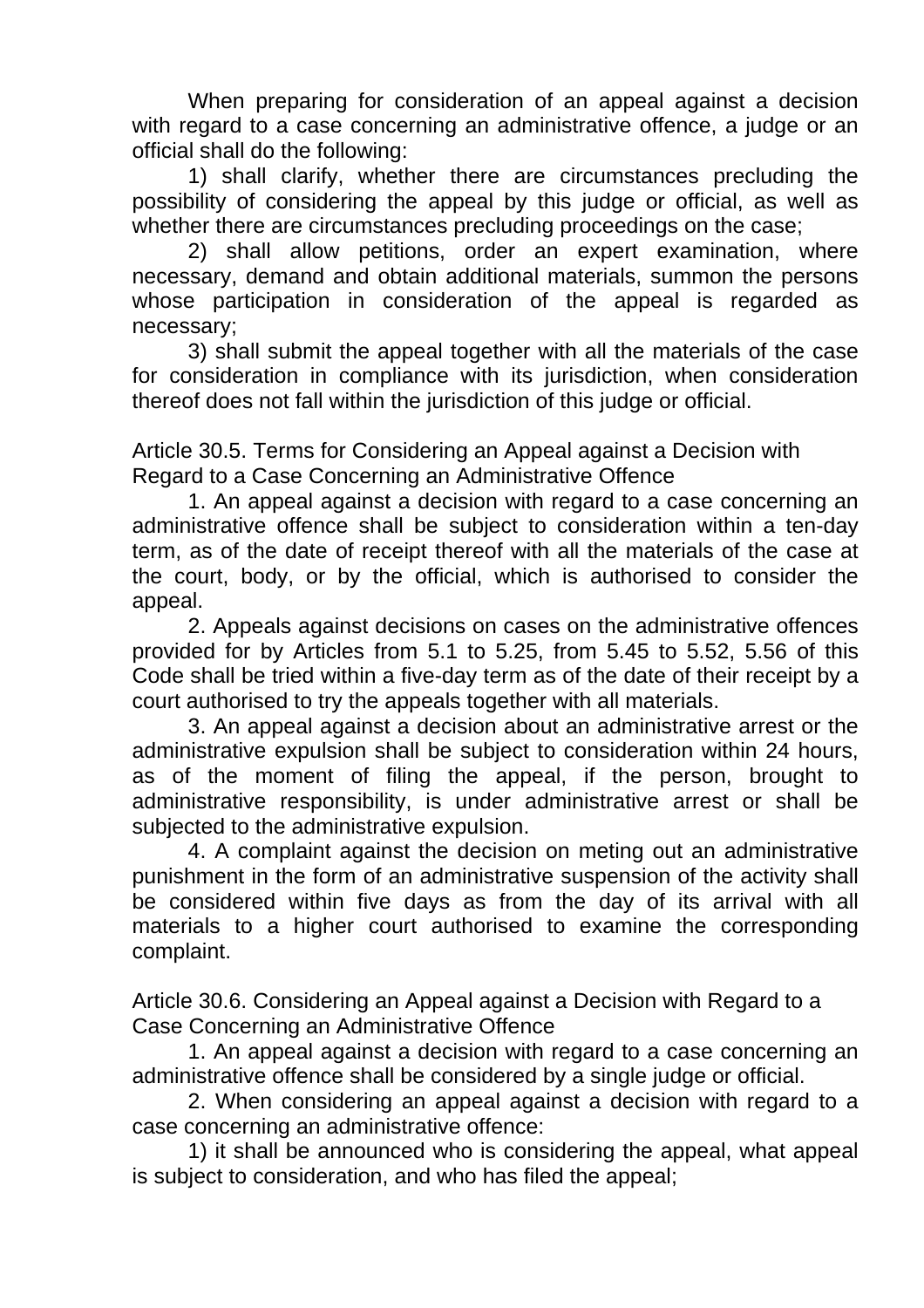2) the appearance of the natural person, of a lawful representative of the natural person, or of a lawful representative of the legal entity, in respect of which a decision with regard to the case has been issued, as well as the appearance of the persons, who have been summoned for participation in the consideration thereof, shall be ascertained;

3) the powers of lawful representatives of the natural person or of the legal entity, of a defense counsel and a representative shall be verified;

4) the reasons for failure of participants of proceedings in the case to appear shall be clarified, and a decision shall be taken to consider the appeal in the absence of said persons or to postpone consideration thereof;

5) the rights and duties of the persons, participating in the consideration of the appeal, shall be explained;

6) decisions regarding challenges and petitions made shall be taken;

7) the appeal against the decision with regard to the case concerning the administrative offence shall be announced;

8) the lawfulness and substantiation of the decision issued shall be verified on the basis of the materials of the case, including those additionally submitted, in particular, explanations of the natural person or of a legal representative of the legal entity, in respect of which the decision with regard to the case concerning the administrative offence, has been issued shall be heard; where necessary, testimonies of other persons participating in the consideration of the case, explanations of a specialist and an opinion of an expert shall be heard, other evidence shall be examined and other procedural actions shall be committed, in compliance with this Code;

9) if a prosecutor participates in the consideration of the case, his opinion shall be heard.

3. The judge and the superior official shall not be bound by the arguments of the appeal and shall verify the case in full.

Article 30.7. A Determination in Respect of an Appeal against a Decision with Regard to a Case Concerning an Administrative Offence

1. On the basis of the results of considering an appeal against a decision with regard to a case concerning an administrative offence one of the following determinations shall be issued:

1) to leave the decision unchanged and not to satisfy the appeal;

2) to modify the decision, if it does not aggravate an administrative penalty and does not deteriorate in some other way the position of the person, in respect of whom the decision has been rendered;

3) to reverse the decision and to terminate proceedings on the case in the presence of at least one of the circumstances provided for by Articles 2.9 and 24.5 of this Code, as well as when the circumstances, which have served as a basis for rendering the decision, are not proved;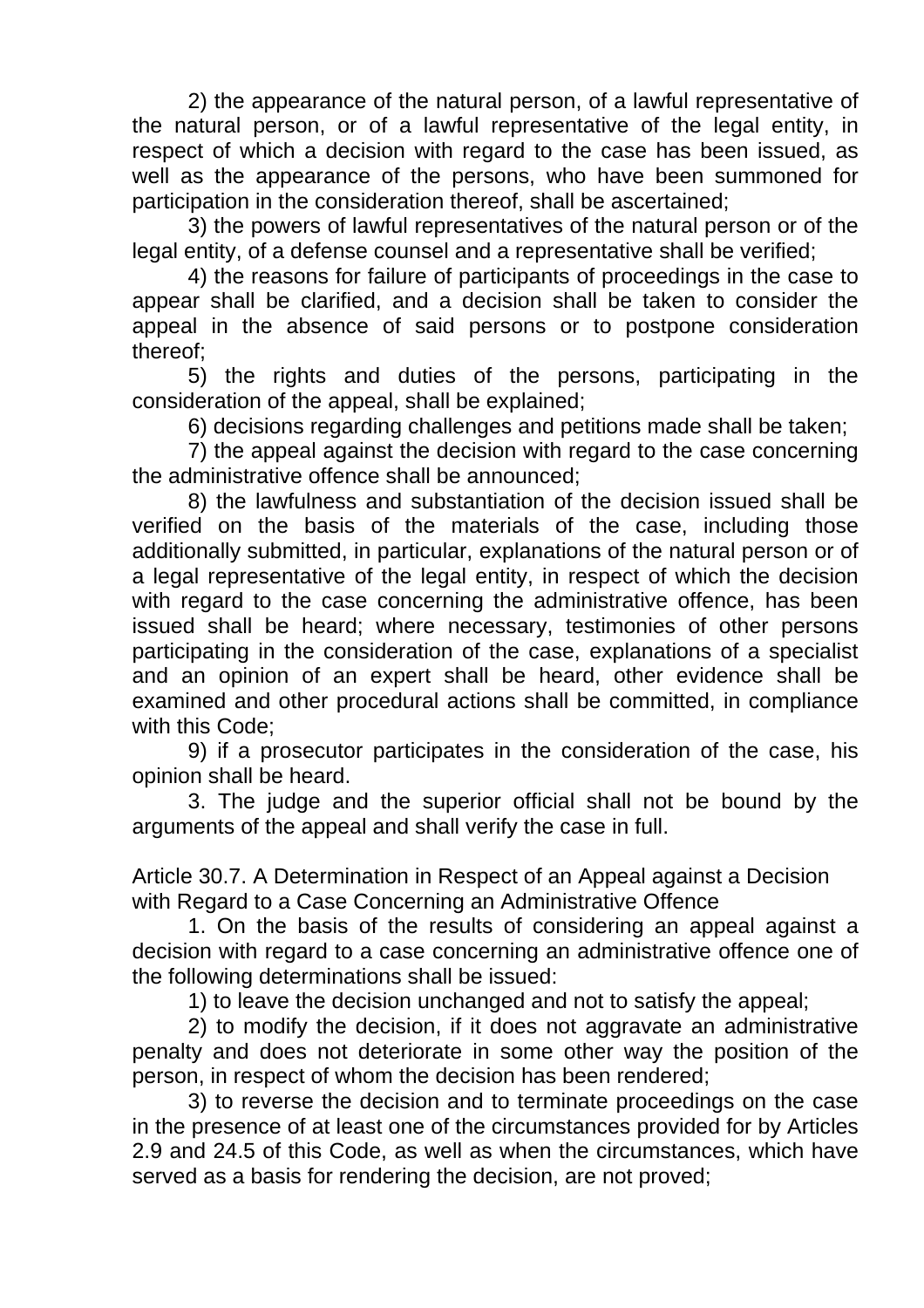4) to reverse the decision and to return the case for a new trial to the judge, body, or official authorised to try the case, where there are considerable failures to meet the procedural requirements provided for by this Code, if they have impeded the comprehensive, full and unbiased consideration of the case, as well as in connection with the necessity to enforce a law on an administrative offence that entails the imposition of a stricter penalty, if the victim has appealed against the mildness of the imposed administrative penalty;

5) to reverse the decision and to direct it for consideration in compliance with jurisdiction thereof, if it was established during consideration of the appeal that the decision had been rendered by a judge, body, or official which is not authorised to do so.

2. A determination, taken on the basis of the results of considering an appeal against a decision with regard to a case concerning an administrative offence, should contain the data provided for by Part 1 of Article 29.10 of 3 this Code.

3. Where it has been clarified during consideration of an appeal against a decision concerning an administrative offence that consideration thereof does not fall within the jurisdiction of the given judge or given official, a ruling shall be issued to transfer the appeal for consideration in compliance with the jurisdiction thereof.

Article 30.8. Announcement of a Determination Rendered in Respect of an Appeal against a Decision in a Case Concerning an Administrative Offence

1. A determination in respect of an appeal against a decision in a case concerning an administrative offence shall be announced immediately after its rendering.

2. A copy of a determination in respect of an appeal against a decision in a case concerning an administrative offence, shall within three days of its rendering, be handed in or sent to the natural person or to a lawful representative of the legal entity, in respect of which the decision with regard to the case has been rendered, as well as to the victim, if the victim has lodged the appeal, or to a prosecutor at his request.

3. A determination in respect of an appeal against a decision about administrative arrest or the administrative expulsion shall be brought to the knowledge of the body or the official which is to carry out the decision, as well as to the knowledge of the person, in respect of whom the determination has been rendered, and of the victim, on the day of rendering it.

Article 30.9. Review of a Determination in Respect of an Appeal against a Decision in a Case Concerning an Administrative Offence

1. A decision with regard to a case concerning an administrative offence, rendered by an official, and (or) a determination of a superior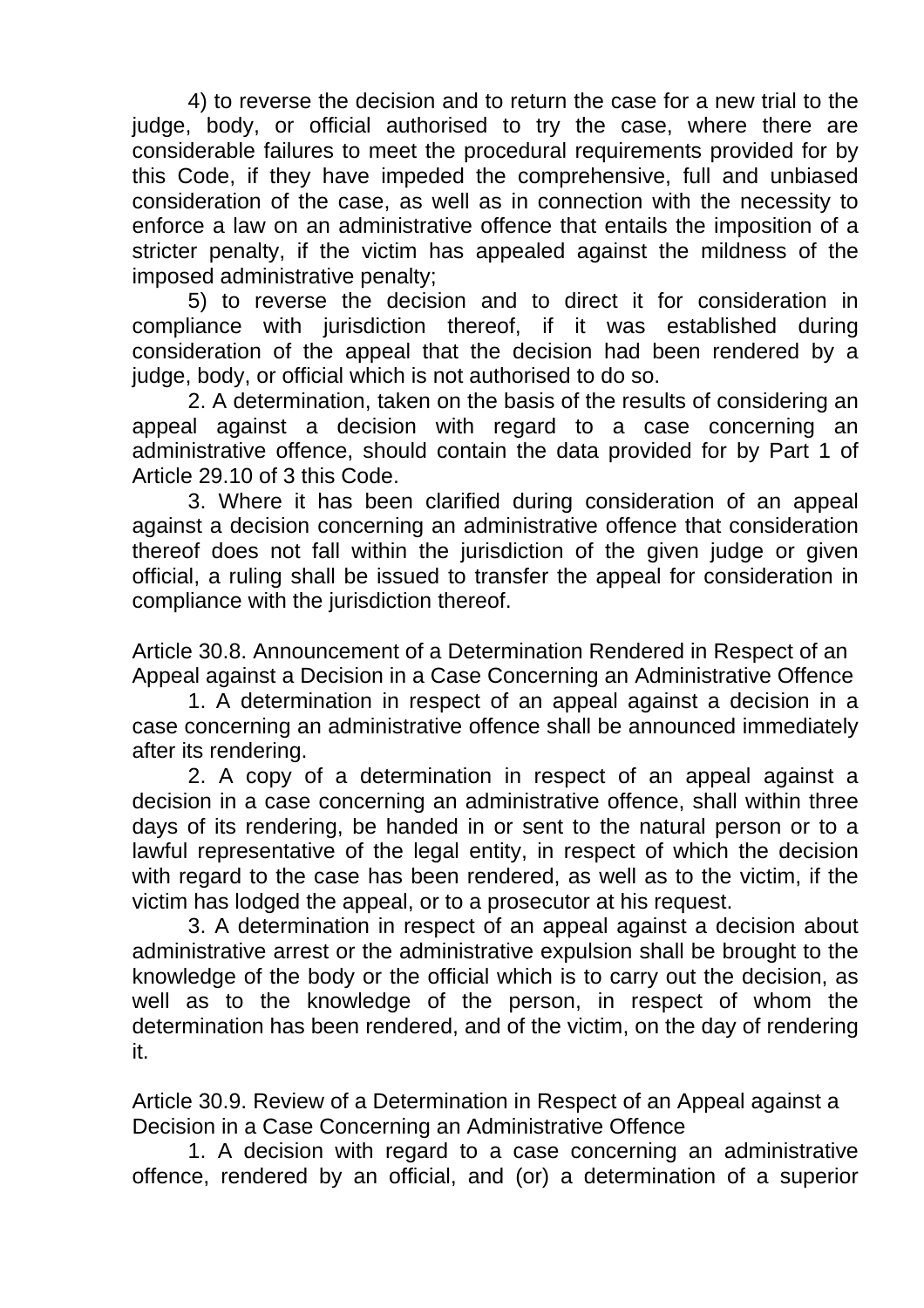official in respect of an appeal against this decision may be appealed at a court at the place of considering the appeal and then at a superior court.

2. A decision with regard to a case concerning an administrative offence, which has been rendered by a collegiate body or by a body established in compliance with a law of a subject of the Russian Federation and (or) a determination of a judge in respect of an appeal against this decision, may be appealed at a superior court.

3. Submission of further appeals against a decision with regard to a case concerning an administrative offence and (or) against a determination in respect of an appeal against this decision, as well as consideration and settlement thereof, shall be carried out in the procedure and within the terms established by Articles from 30.2 to 30.8 of this Code.

4. Copies of decisions shall be directed to the persons indicated in Article 30.8 of this Code within a three-day term as of the date of rendering the decisions.

Article 30.10. Lodging a Protest against an Ineffective Decision in a Case Concerning an Administrative Offence and against Further Decisions

1. A prosecutor, in the procedure and within the terms, established by Articles from 30.1 to 30.3 of this Code, may protest against an ineffective decision with regard to a case concerning an administrative offence and (or) against further decisions of superior instances in respect of appeals against this decision.

2. A protest of a prosecutor against a decision with regard to a case concerning an administrative offence and (or) against further decisions in respect of appeals against this decision shall be considered in the procedure and within the terms established by Articles from 30.4 to 30.8 of this Code.

3. A copy of a determination in respect of a protest of a prosecutor against a decision in a case concerning an administrative offence shall be directed to the prosecutor who lodged the protest, and to the persons, indicated in Articles from 25.1 to 25.5 of this Code, within a three-day term after rendering it.

Article 30.11. Review of an Effective Decision in a Case Concerning an Administrative Offence and Decisions Based on the Results of Considering Appeals and Protests

1. A prosecutor may lodge a protest against an effective decision with regard to a case concerning an administrative offence and decisions based on the results of considering appeals and protests.

2. Prosecutors of the subjects of the Russian Federation and their deputies, the Procurator-General of the Russian Federation and his deputies shall be vested with the right to lodge a protest against an effective decision with regard to a case concerning an administrative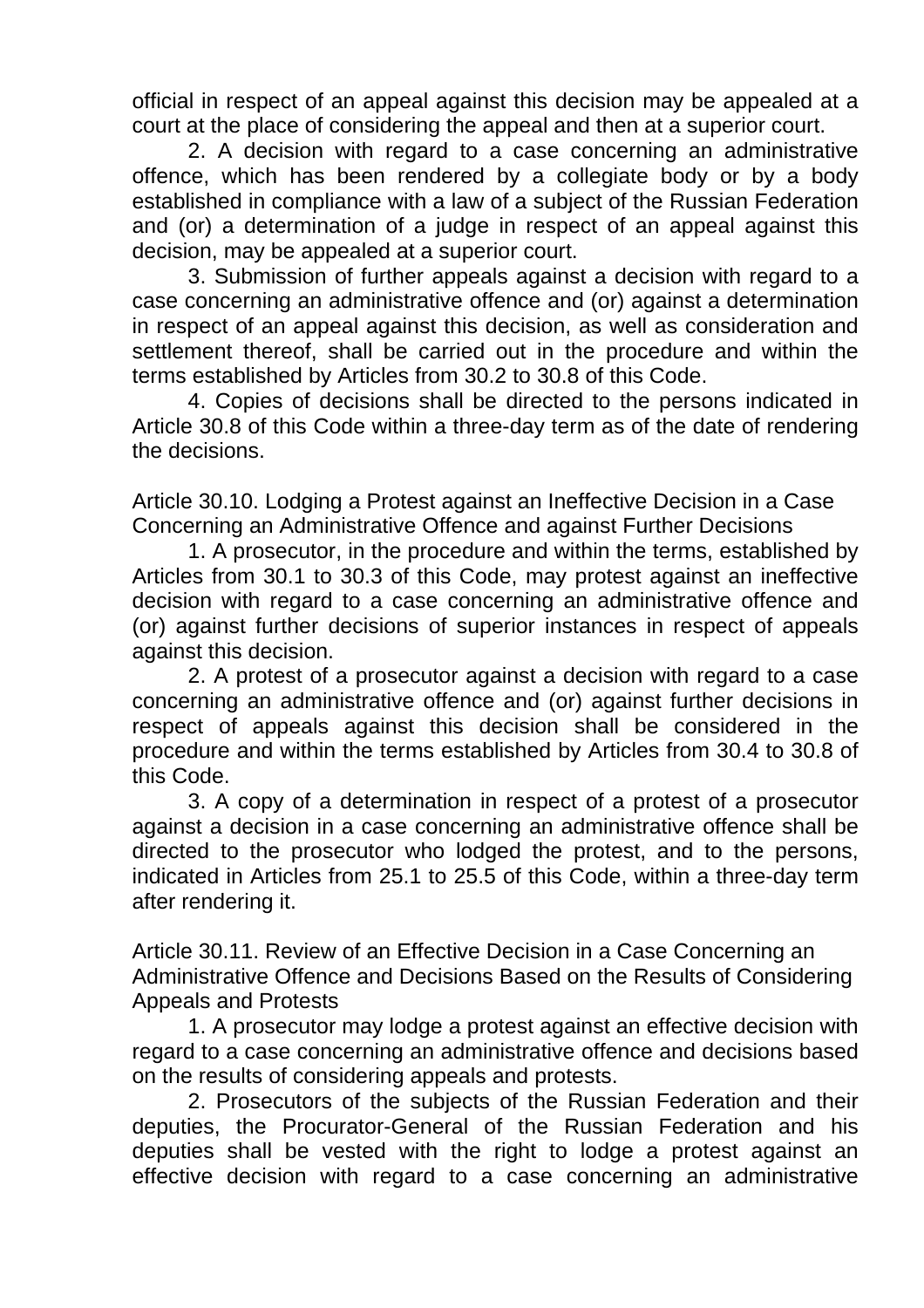offence and a determination based on the results of considering an appeal or a protest.

3. Chairmen of supreme courts of republics, of territorial and regional courts, of the Moscow and Saint-Petersburg courts, of courts of autonomous regions and autonomous areas and their deputies, the Chairman of the Supreme Court of the Russian Federation and his deputies shall be authorised to review an effective decision with regard to a case concerning an administrative offence and determinations based on the results of considering appeals and protests.

4. An effective decision with regard to a case concerning an administrative offence and determinations based on the results of considering appeals may be reviewed in the exercise of supervisory powers by the Higher Arbitration Court of the Russian Federation in compliance with the laws of arbitration procedure.

Section V. Execution of Decisions with Regard to a Case Concerning an Administrative Offence

Chapter 31. General Provisions

Article 31.1 Entry into Legal Force of a Decision in a Case Concerning an Administrative Offence

A decision with regard to a case concerning an administrative offence shall enter into legal force:

1) upon the expiry of the term established for appealing against a decision in a case concerning an administrative offence, if an appeal or a protest has not been lodged against said decision;

2) upon the expiry of the term established for appealing against a determination in respect of an appeal or a protest, if an appeal or a protest has not been lodged against said determination, except for the instances when the determination reverses the decision rendered;

3) immediately after rendering a determination without appeal in respect of an appeal or a protest, except for the cases when the determination reverses the decision rendered.

Article 31.2 Binding Character of a Decision in a Case Concerning an Administrative Offence

1. A decision in a case concerning an administrative offence shall be binding for execution by all state bodies, bodies of local self-government, officials and their associations, and by legal entities.

2. A decision with regard to a case concerning an administrative offence shall be subject to execution, as of the moment of entry thereof into legal force.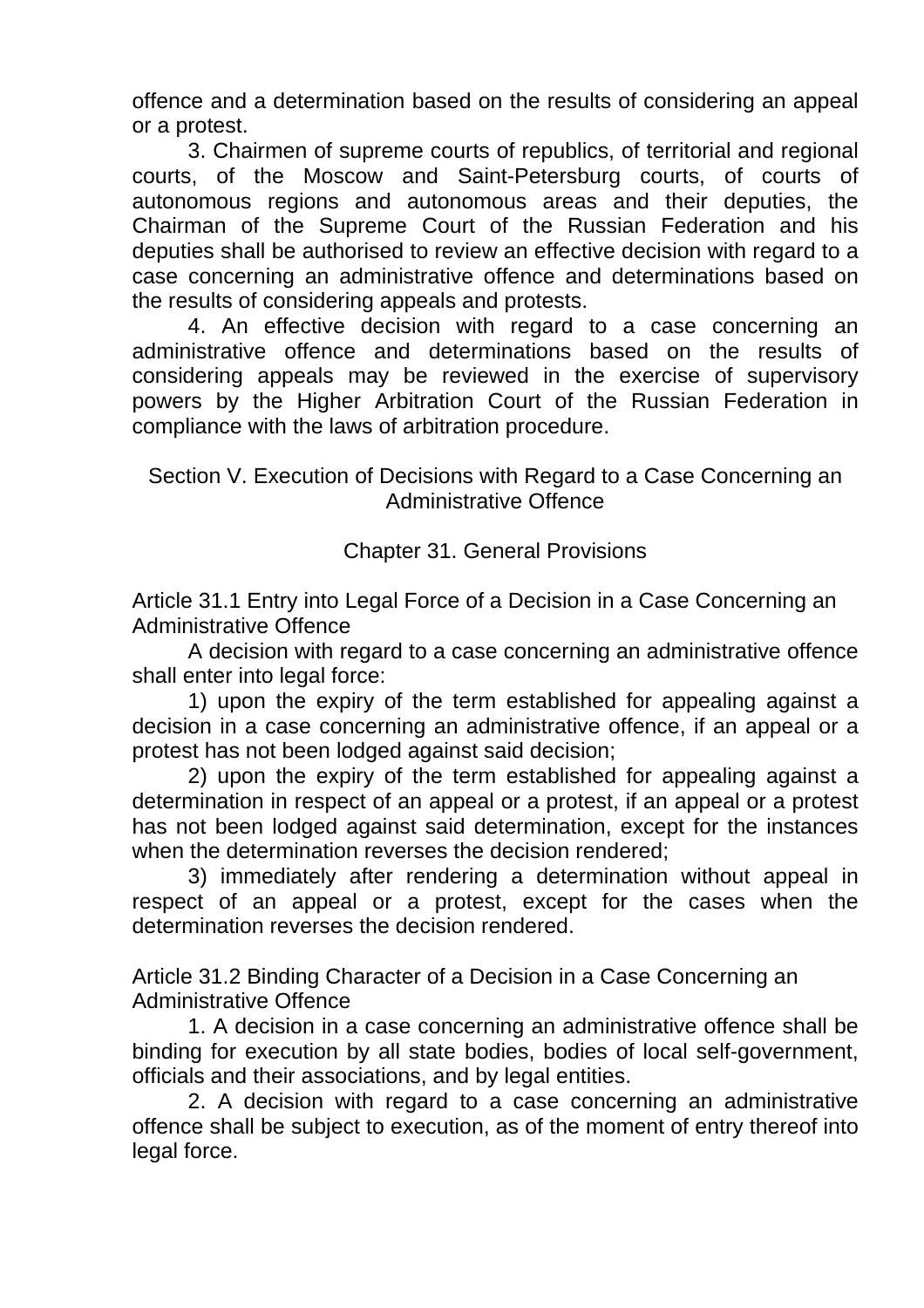Article 31.3. Enforcing the Execution of a Decision with Regard to a Case Concerning an Administrative Offence

1. The judge, body, or official, which rendered a decision with regard to a case concerning an administrative offence, shall enforce the execution of the decision.

2. In the event of considering an appeal or a protest against a decision in a case concerning an administrative offence and (or) against a further determination in respect of the appeal or protest, the effective decision with regard to the case concerning the administrative offence shall be sent to the judge, body, or official, which are authorised to enforce the execution thereof, within three days, as of the date of entry thereof into legal force.

3. Where an appeal or a protest against a decision with regard to a case concerning an administrative offence has not been lodged within the established term, it shall be directed to the body or to the official authorised to execute it, within three days as of the date of its entry into legal force; as for considering an appeal or a protest, it shall be done within three days as of the date of receipt of a determination in respect of the appeal or of the protest from the court or from the official which rendered the determination.

4. The judge or the official, when they send a decision on the case of an administrative offence to the body or the official authorised to put it into effect, shall make a note on the said decision on the day when it comes into legal force or on its immediate execution.

Article 31.4. Execution of a Decision in a Case Concerning an Administrative Offence

1. A decision in a case concerning an administrative offence shall be executed by the body or official authorised to do so, in the procedure established by this Code and by other federal laws, as well as by decisions of the Government of the Russian Federation taken in compliance with them.

2. In the event of rendering several decisions to impose an administrative penalty in respect of one and the same person, each decision shall be carried out independently.

3. If the method and order of the putting into effect of a decision on an administrative offence are unclear, the official who carriers out the said decision, and also the person in respect of whom it was passed, shall have the right to make recourse to the court of law, the body or the official who passed the decision with the statement on the elucidation of the method and order of its execution.

Article 31.5. Stay and Spreading of Execution of a Decision to Impose an Administrative Penalty

1. In the presence of circumstances making it impossible to execute a decision providing for imposition of an administrative penalty in the form of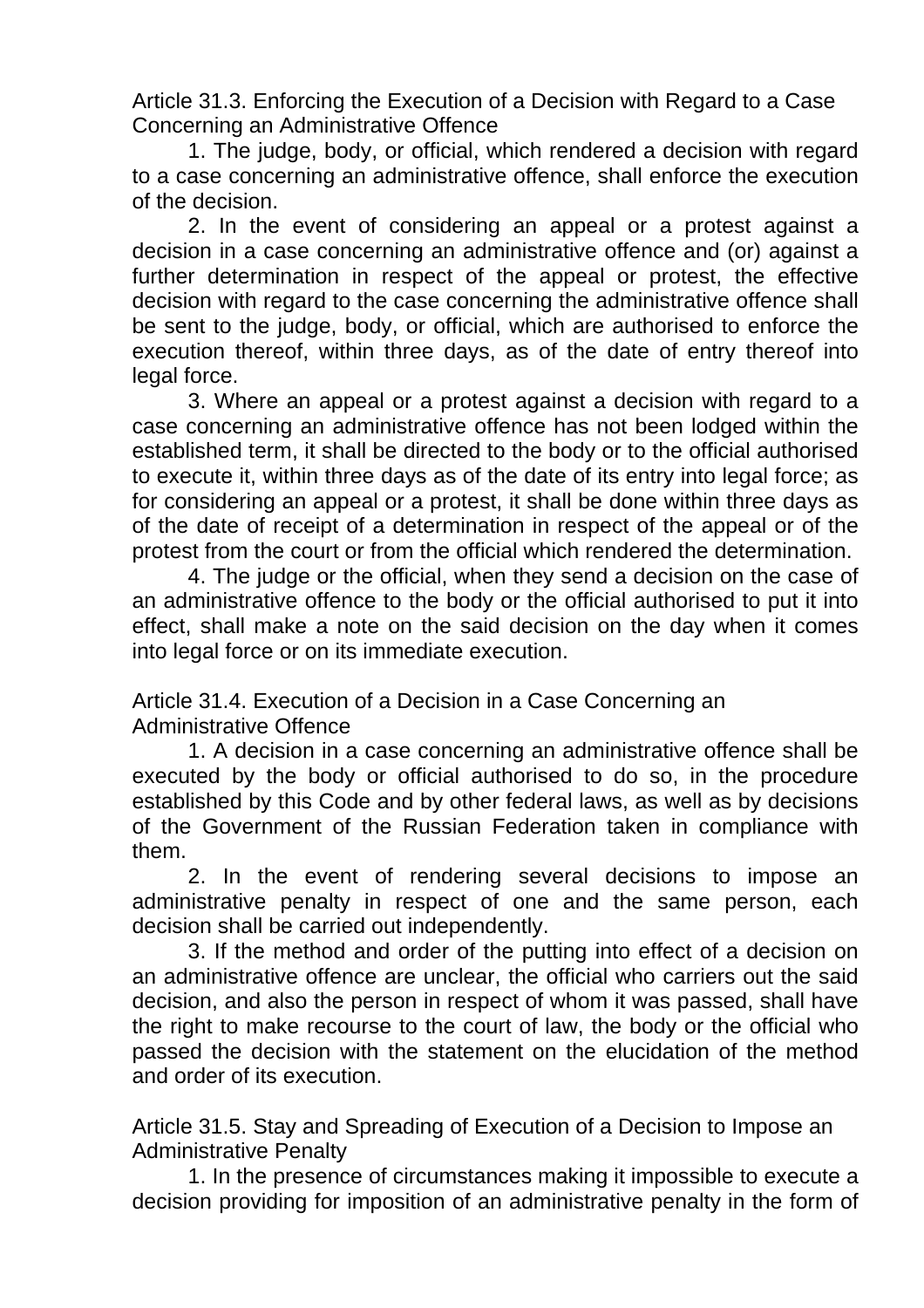administrative arrest, for deprivation of a special right or for an administrative fine (safe for recovering an administrative fine on the scene of committing an administrative offence) within an established term, the judge, body, or official, who rendered the decision, may postpone execution thereof for a term of up to one month.

2. Taking into account the financial status of the person held administratively responsible, the judge, body, or official, which rendered the decision, may spread payment of an administrative fine over a term of up to three months.

Article 31.6. Suspending Execution of a Decision to Impose an Administrative Penalty

1. The judge, body, or official, which rendered a decision to impose an administrative penalty, shall suspend execution thereof, if a protest against an effective decision in a case concerning an administrative offence has been made, pending consideration of the protest. A ruling on suspension of execution of the decision shall be issued, which shall be immediately directed to the body or to the official responsible for executing this ruling.

2. Making a protest against a decision with regard to an administrative arrest or on an administrative suspension of the activity shall not suspend execution of this decision.

Article 31.7. Terminating Execution of a Decision to Impose an Administrative Penalty

A judge, body, or official, which rendered a decision to impose an administrative penalty, shall terminate execution of the decision in the event of:

1) issue of an amnesty act, if such act eliminates imposition of the administrative penalty;

2) abrogating or invalidating a law or a provision thereof which establishes administrative liability for what has been committed;

3) death of the person, who has been held administratively responsible, or declaring him deceased in the procedure established by law;

4) expiry of the limitation period for executing a decision to impose an administrative penalty, established by Article 31.9 of this Code;

5) reversing the decision;

6) Passing in the cases stipulated in the present Code, of the decision on stopping the execution of the decision on the imposition of an administrative punishment.

Article 31.8. Settling Issues Connected with Execution of a Decision to Impose an Administrative Penalty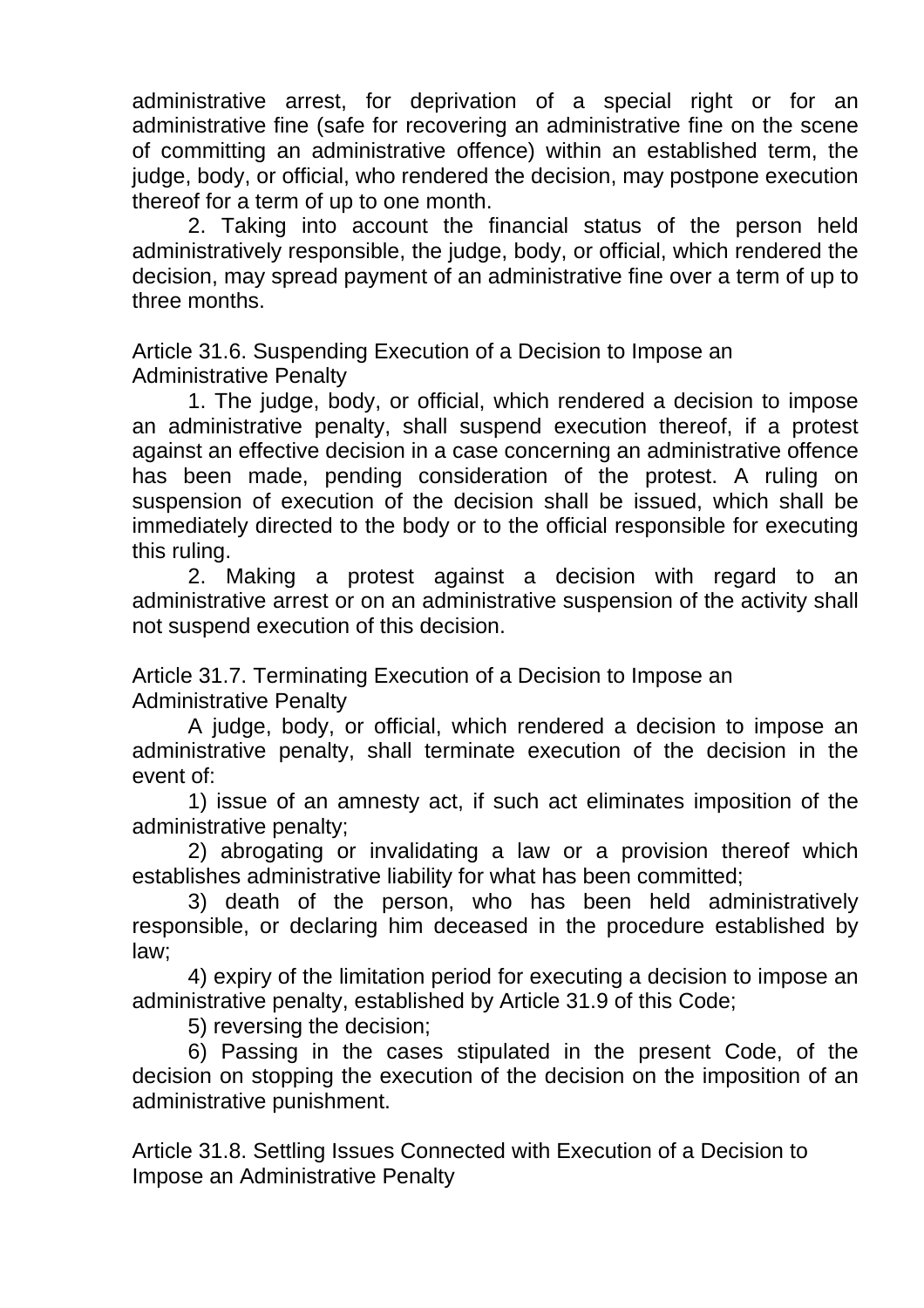1. Issues concerning the explanation of the method and order of execution, stay, spreading, suspension or termination of execution of a decision to impose an administrative penalty, as well as a decision to recover an administrative fine, imposed on a minor, from his parents or from other legal representatives thereof, shall be considered by the judge, body, or official, which rendered the decision, with a three-day term as of the date when reasons for settling an appropriate issue arise.

2. Persons interested in settling the issues, specified in Part 1 of this Article, shall be notified about the place and time for their consideration. At the same time failure of the persons concerned to appear without good reasons shall not impede settlement of appropriate issues.

3. A decision in respect of the issues concerning on the explanation of the method and order of execution, delay, spreading and suspension of executing a decision to impose an administrative penalty, as well as a decision to recover an administrative fine, imposed on a minor, from his parents or other legal representatives thereof, shall be issued in the form of a ruling. A copy of the ruling shall be handed against a receipt to the natural person or to a lawful representative of the legal entity, in respect of which it has been rendered, as well as to the victim. In the event of the absence of said persons, a copy of the ruling shall be sent to them within three days as of the date of rendering it, and an appropriate entry thereof shall be made in the case-file.

4. A determination in respect of terminating execution of a decision to impose an administrative penalty shall be issued in the form of a decision.

Article 31.9. Limitation Period for Executing a Decision to Impose an Administrative Penalty

1. A decision to impose an administrative penalty shall not be subject to execution, if this decision has not been executed within a year, as of the date of entry thereof into legal force.

2. The limitation period, provided for by Part 1 of this Article, shall be interrupted, if the person held administratively responsibility, avoids executing a decision to impose an administrative penalty. In this event, calculation of the limitation period shall be renewed, as of the date of detecting said person, as well as items or profits thereof, against which an administrative execution may be levied in compliance with the decision to impose the administrative penalty.

3. In the event of a stay or suspension of executing a decision to impose an administrative penalty in compliance with Articles 31.5, 31.6 and 31.8 of this Code the limitation period shall be suspended, pending the expiry of the term of stay or suspension of the decision.

4. In the event of spreading execution of a decision to impose an administrative penalty, the limitation period shall be extended for the term of such spreading.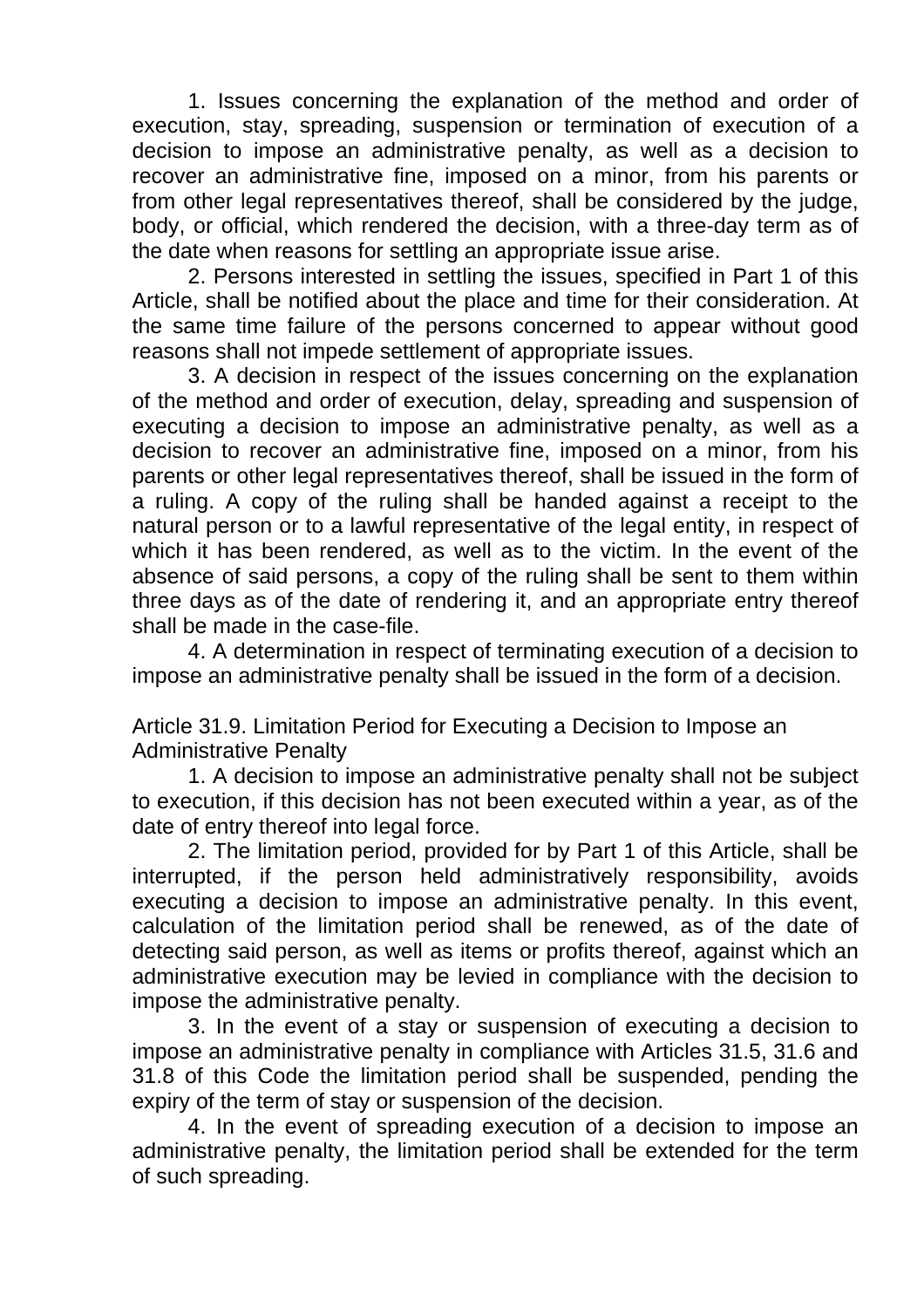Article 31.10. Terminating Proceedings Concerning Execution of a Decision to Impose an Administrative Penalty

1. A decision to impose an administrative penalty, which has been fully executed, shall be returned with a note about execution of the administrative penalty therein by the body or the official, which executed the decision, to the judge, body or official which rendered the decision.

2. A decision to impose an administrative penalty, which has not been executed or has not been fully executed, shall be returned by the body or official, which executed the decision, to the judge, body, or official, which rendered the decision, in the following cases:

1) if the natural person, held administratively responsible, does not reside, work or study, or the legal entity, held administratively responsible, or the property of said persons, against which an administrative execution may be levied, are not located at the address indicated by the judge, body, or official which rendered the decision;

2) if the person, held administratively responsible, does not have property or profits, against which an administrative execution may be levied, and measures aimed at detecting the property of such person have proved to be in vain;

3) if the limitation period for executing a decision to impose an administrative penalty, provided for by Article 31.9 of this Code, has expired.

3. In the cases, specified in Items 1 and 2 of Part 2 of this Article, the official executing a decision to impose an administrative penalty, shall draw up an appropriate act to be endorsed by a superior official.

4. Return of a decision to impose an administrative penalty for the reasons, specified in Items 1 and 2 of Part 2 of this Article, shall not impede a new enforcement of this decision within the term provided for by Article 31.9 of this Code.

Article 31.11. Execution of a Decision to Impose an Administrative Penalty on a Person Who Resides or Is Situated beyond the Boundaries of the Russian Federation and Has No Property on the Territory of the Russian **Federation** 

Execution of a decision to impose an administrative penalty on a person, who resides or is situated beyond the boundaries of the Russian Federation and has no property on the territory of the Russian Federation, shall be effected in compliance with the laws of the Russian Federation and international treaties of the Russian Federation made with the state, on the territory of which this person resides or is situated, as well as with the state on the territory of which the property of the person held administratively responsible is situated.

Chapter 32. Procedure for Executing Individual Types of Administrative **Penalties**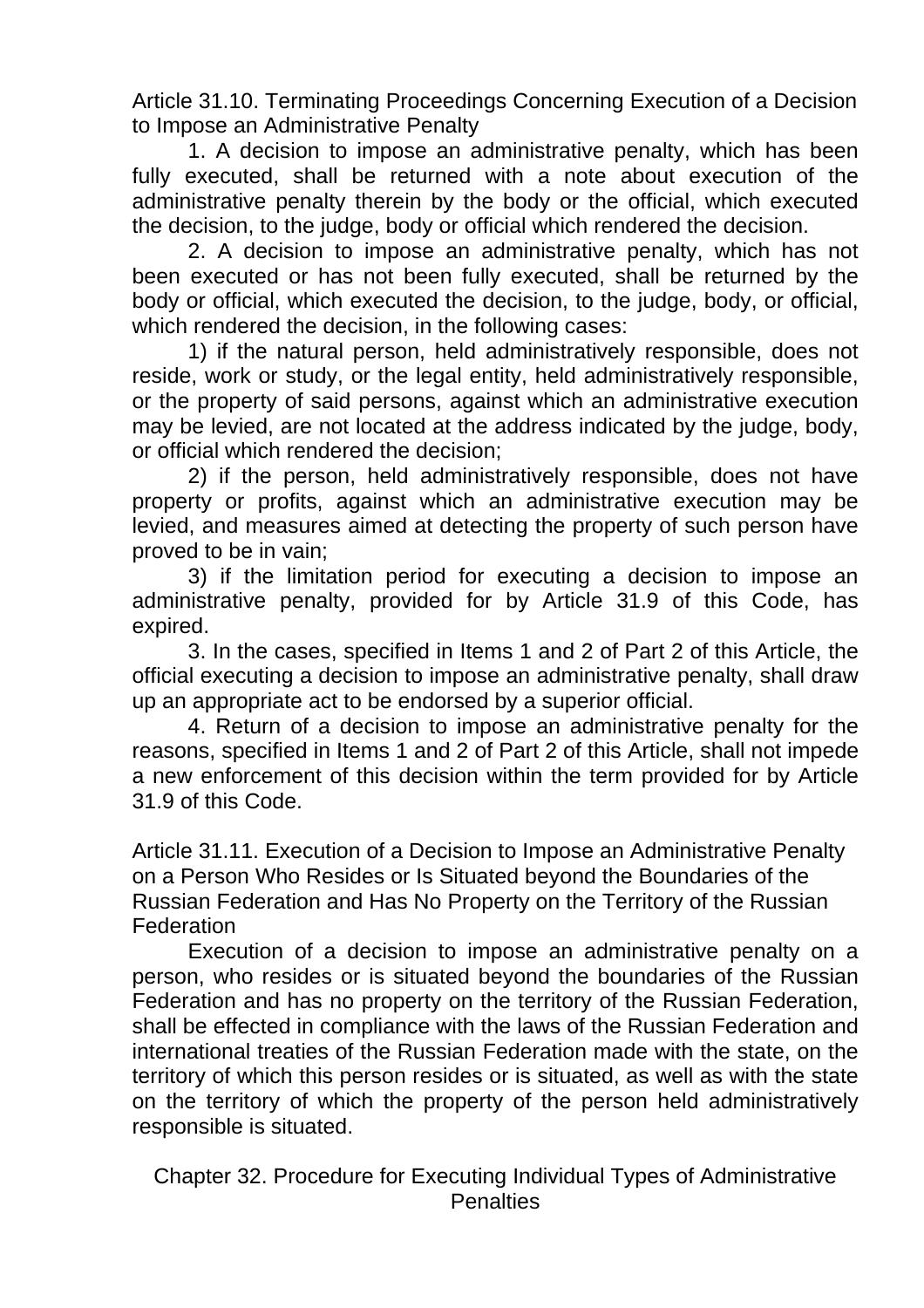Article 32.1. Executing a Decision to Impose an Administrative Penalty in the Form of a Warning

A decision to impose an administrative penalty in the form of a warning shall be executed by the judge, or the body, or the official, which has rendered the decision, by way of handing in or sending a copy of the decision in compliance with Article 29.11 of this Code.

Article 32.2. Executing a Decision to Impose an Administrative Fine

1. An administrative fine shall be paid by the person, held administratively responsible, in thirty days at the latest, as of the date of entry of the decision to impose the administrative fine into legal force, or as of the date of expiry of the term of stay of or the term of spreading execution thereof provided for by Article 31.5 of this Code.

2. Where a minor does not earn his living independently, an administrative fine shall be recovered from parents and other legal representatives thereof.

3. The amount of an administrative fine shall be brought in or transferred by the person, who has been held administratively responsible, to a bank or to other credit organisation, safe for the events provided for by Part 1 of Article 32.3 of this Code.

4. Abrogated from January 1, 2008.

5. In the absence of the document certifying payment of the administrative fine, upon expiration of thirty days from the time-limit specified in the first part of this Article, the judge, authority official who have made the decision shall send the respective materials to the court bailiff for collection of the amount of the administrative fine in the procedure stipulated by the federal legislation. Moreover, the official of a federal executive body, its establishment, structural unit or territorial body, and also any other state body authorised to carry on the proceedings in cases of administrative offences (with the exception of a bailiff), shall draw up the minutes on an administrative offence, which is stipulated by the first part of Article 20.25 of the present Code, in relation to the person who failed to pay the administrative fine. A copy of the record of an administrative offence shall be sent to a judge within three days as of the date of drawing up the said record.

6. abolished.

7. abolished.

Article 32.3. Executing a Decision to Impose an Administrative Fine on the Scene of Committing an Administrative Offence

1. Where an administrative fine is imposed on the scene of a natural person committing an administrative offence, such person shall be given a decision-receipt of due form. In the decision-receipt there shall be indicated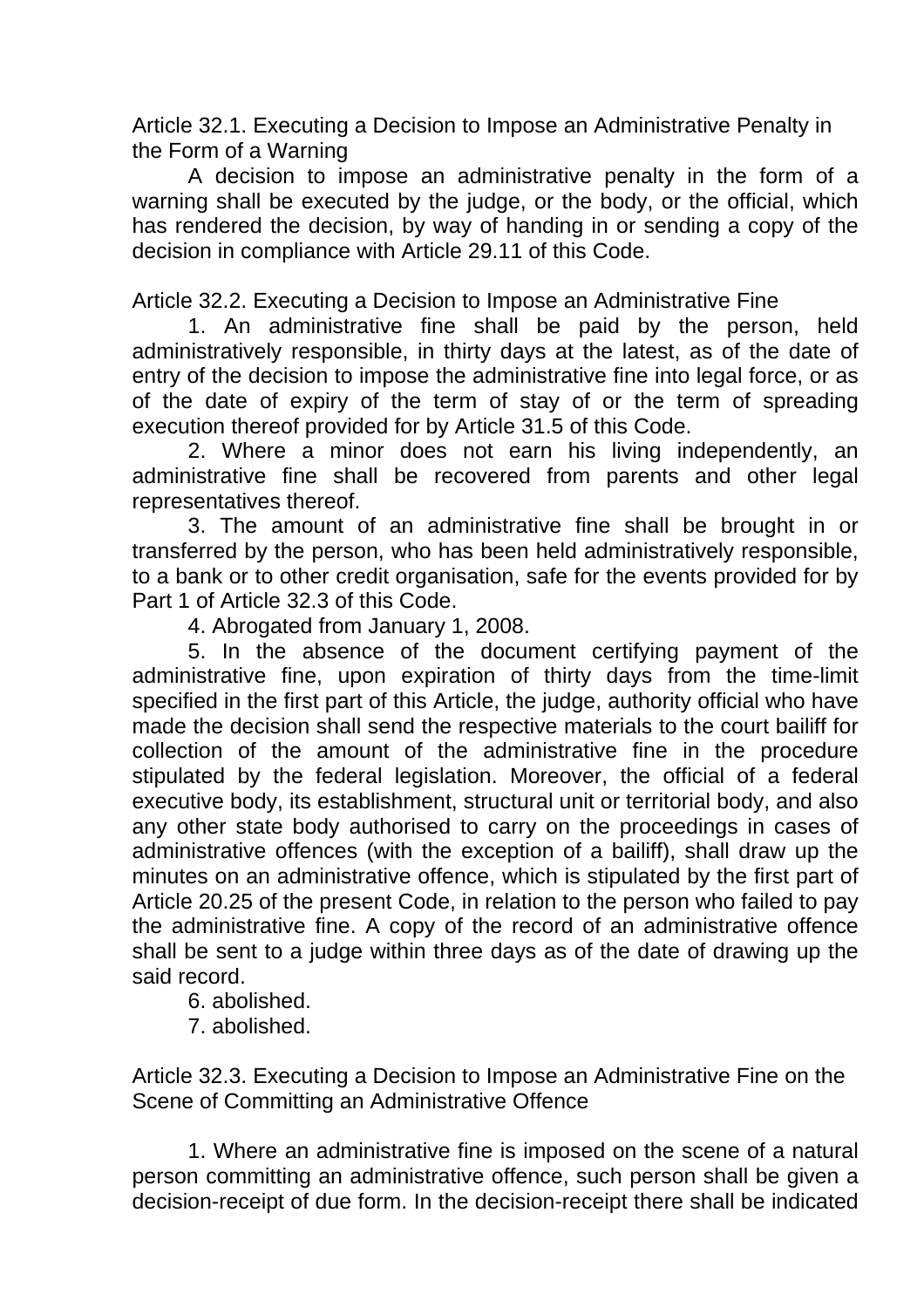the date of issuing thereof, the office, family name and initials of the official, who has inflicted the administrative penalty, the surname, name and patronymic, the year and place of birth, the place of work and the place of residence or stay of the person who has been held administratively responsible, the article of this Code or of the appropriate law of a subject of the Russian Federation, providing for administrative responsibility for this offence, the time and scene of committing the administrative offence and the amount of the administrative fine recovered. In the decision-receipt on the imposition of an administrative fine for commission of an administrative offence there must be indicated the information on the recipient of the fine necessary in accordance with the rules for filling in the accounting documents for the transfer of the amount of an administrative fine, and the address of the body or the official that issued the decision-receipt.

2. A decision-receipt shall be drawn up in two copies and shall be signed by the official who has inflicted the administrative penalty, as well as by the person held administratively responsible.

3. Abrogated from January 1, 2008.

Article 32.4. Executing a Decision about a Payable Seizure or Confiscation of the Item which Is the Instrument of Committing, or the Subject of, an Administrative Offence

1. The decision of a judge on a compensated seizure or confiscation of the item that is the instrument of committing, or the subject of, an administrative offence shall be executed by a bailiff in the procedure provided for by federal laws; a decision on a compensated seizure or confiscation of weapons and ammunition shall be executed by internal affairs bodies.

2. Sale of the items, which are instruments of committing, or subjects of, an administrative offence seized or confiscated on a compensated basis, shall be effected in the procedure established by the Government of the Russian Federation.

3. Confiscated copies of works of art and phonograms, the materials and equipment used for reproducing thereof, and other instruments of committing an administrative offence, provided for by Part 1 of Article 7.12 of this Code, shall be subject to destruction, except for the cases of the transfer of confiscated copies of works or sound records to the holder of the copyrights or neighbouring rights at his request. If the said instruments and objects were seized in keeping with Article 27.10 of the present Code or arrested in conformity with Article 27.14 of the present Code, they shall be destroyed or transferred by a judge or on his instruction by the body whose official seized or arrested them.

Article 32.5. Bodies Responsible for Executing a Decision to Deprive of a Special Right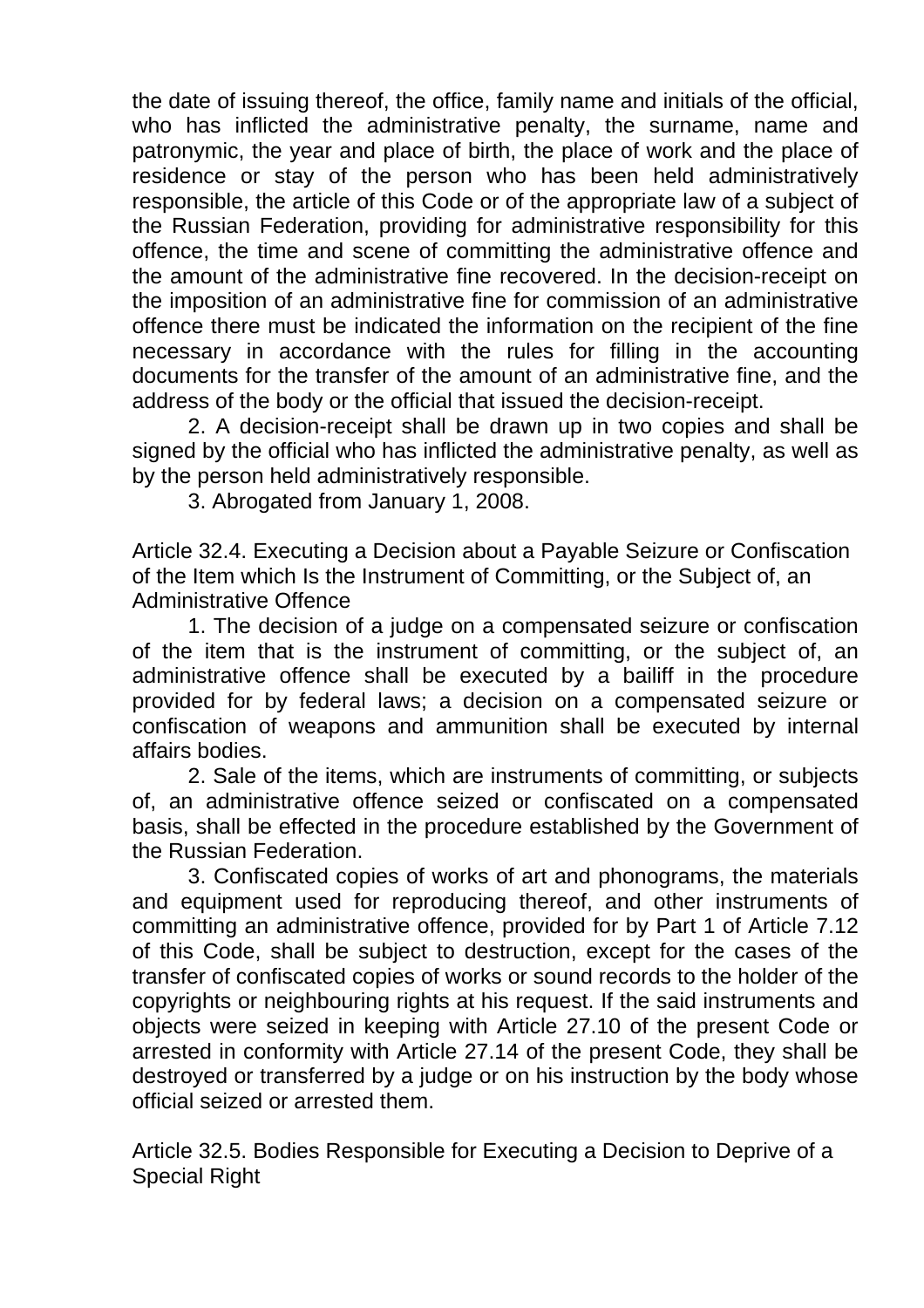1. A decision of a judge to deprive someone of the right to drive a transport vehicle, safe for a tractor, a self-propelled machine or other types of machinery, shall be executed by officials of internal affairs bodies.

2. A decision of a judge to deprive someone of the right to drive a tractor, a self-propelled machine or other types of machinery shall be executed by officials of the bodies exercising state supervision over the technical condition of tractors, self-propelled machines and other types of machinery.

3. A decision to deprive someone of the right to navigate a vessel (including a small boat) shall be executed by officials of the bodies exercising state supervision over observance of the rules of using these vessels (including small boats).

4. A decision of a judge to deprive someone of the right to operate radio electronic and high frequency devices shall be executed by officials of the bodies exercising state supervision over communication.

5. A decision of a judge to deprive someone of the right of taking game shall be executed by officials of the bodies exercising state supervision over observance of hunting regulations.

Article 32.6. Procedure for Executing a Decision to Deprive of a Special Right

1. A decision to deprive someone of the right to drive a transport vehicle of appropriate type or other types of machinery shall be executed by way of seizing correspondingly a driving license, a license for navigation of vessels (including small boats) or a license as a tractor driver-operator (of a tractor driver), if the driver, the navigator or the tractor driver-operator (tractor driver) is deprived of the right to drive all types of transport vehicles, vessels (including small boats) and other machinery or of the temporary permit to drive a transport vehicle of the appropriate type.

2. A decision to deprive someone of the right to operate radio electronic and high frequency devices shall be executed by way of seizing a special permit to operate radio electronic means or high frequency devices. A procedure for seizing a special permit to operate radio electronic or high frequency devices shall be established by the federal executive body exercising state supervision over communications in the Russian Federation.

3. A decision to deprive someone of the right of taking game shall be executed by way of seizing a hunter's card.

4. Upon the expiry of the term of deprivation of a special right the documents seized from the person subjected to an administrative penalty of this type (except for a temporary permit to drive a transport vehicle of the appropriate type) shall be returned to him on the basis of his/her demand within one working day.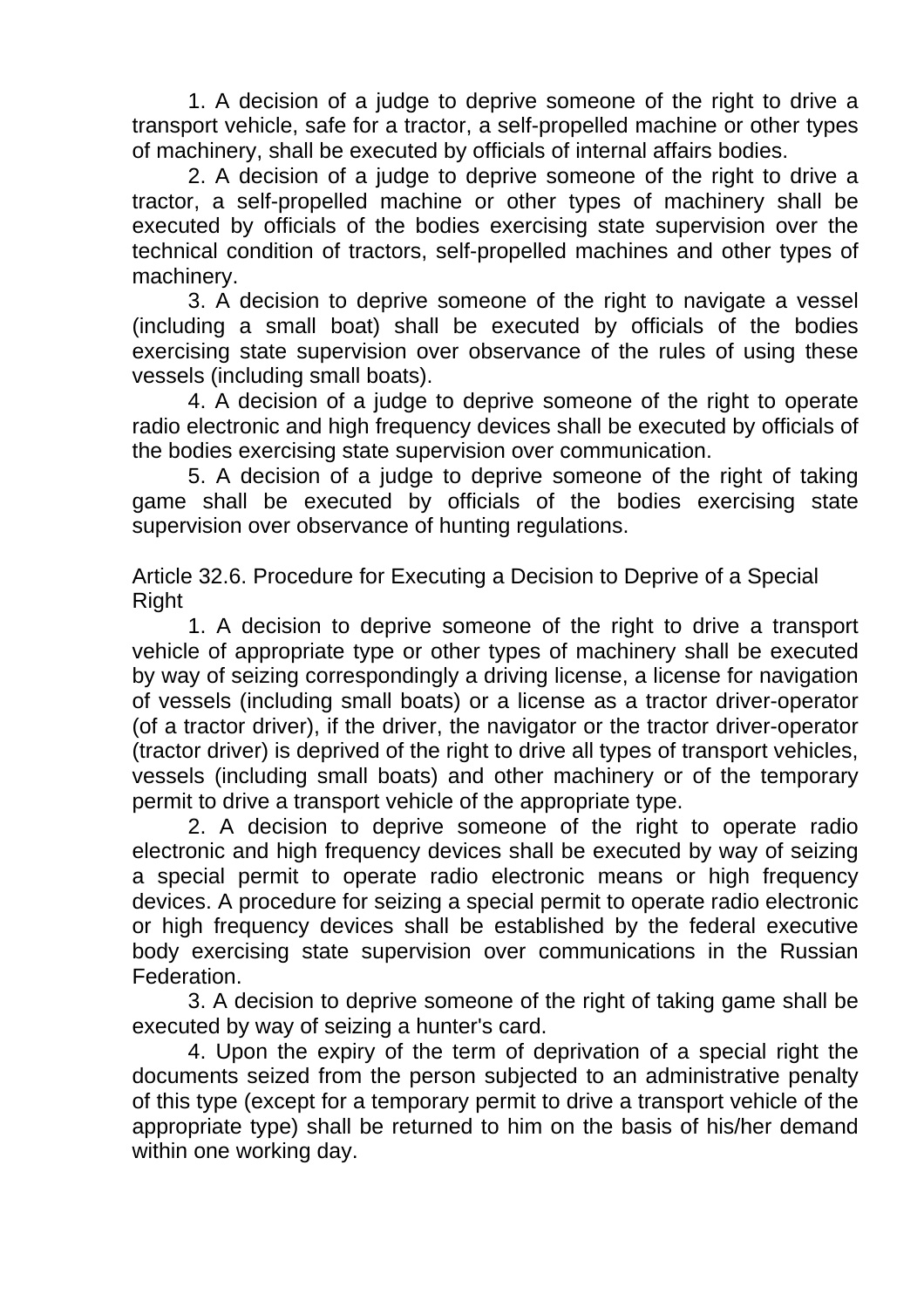5. Unclaimed documents shall be kept for three years. Upon the expiry of the said time period unclaimed documents are subject to being destroyed.

Article 32.7. Calculating the Term of Deprivation of a Special Right

1. The term of deprivation of a special right shall start from of the date of entry into legal force of a decision to impose an administrative penalty in the form of deprivation of the appropriate special right.

1.1. The documents provided for by Parts 2 and 3 of Article 32.6 of this Code must be delivered by the person who is deprived of a special right to the body which is in charge of executing this kind of an administrative offence within three working days as of the date of entry into legal force of a decision on imposition of an administrative penalty in the form of deprivation of a special right.

2. When a person, deprived of a special right, evades the delivery of an appropriate certificate (a special permit) or of other documents, the term of deprivation of the special right shall be interrupted. The term of deprivation of a special right shall start from the date of delivery by this person, or from the date of seizure from him, of an appropriate certificate (a special permit) or other documents.

3. Term of deprivation of a special right in the event of imposing upon the person, deprived of the special right, an administrative penalty in the form of deprivation of the same special right, shall start from the day following the date of termination of the term of a previously imposed administrative penalty.

Article 32.8. Executing a Decision on Administrative Arrest

1. A decision of a judge on administrative arrest shall be executed by internal affairs bodies immediately after the rendering of such a decision.

2. The person subjected to administrative arrest shall be kept in custody at the place determined by internal affairs bodies. When executing a decision on dministrative arrest, a personal examination of the individual, subjected to administrative arrest, shall be made.

3. The term of administrative detention shall be included into the term of an administrative arrest.

4. Serving an administrative arrest shall be carried out in the procedure established by the Government of the Russian Federation.

Article 32.9. Executing a Decision on Administrative Deportation from the Russian Federation of Foreign Citizens and Stateless Persons

A decision about the administrative deportation from the Russian Federation of foreign citizens and stateless persons shall be executed:

1) by border guard agencies - when committing the administrative offences provided for by Part 2 of Article 18.1 and by Part 2 of Article 18.4 of this Code;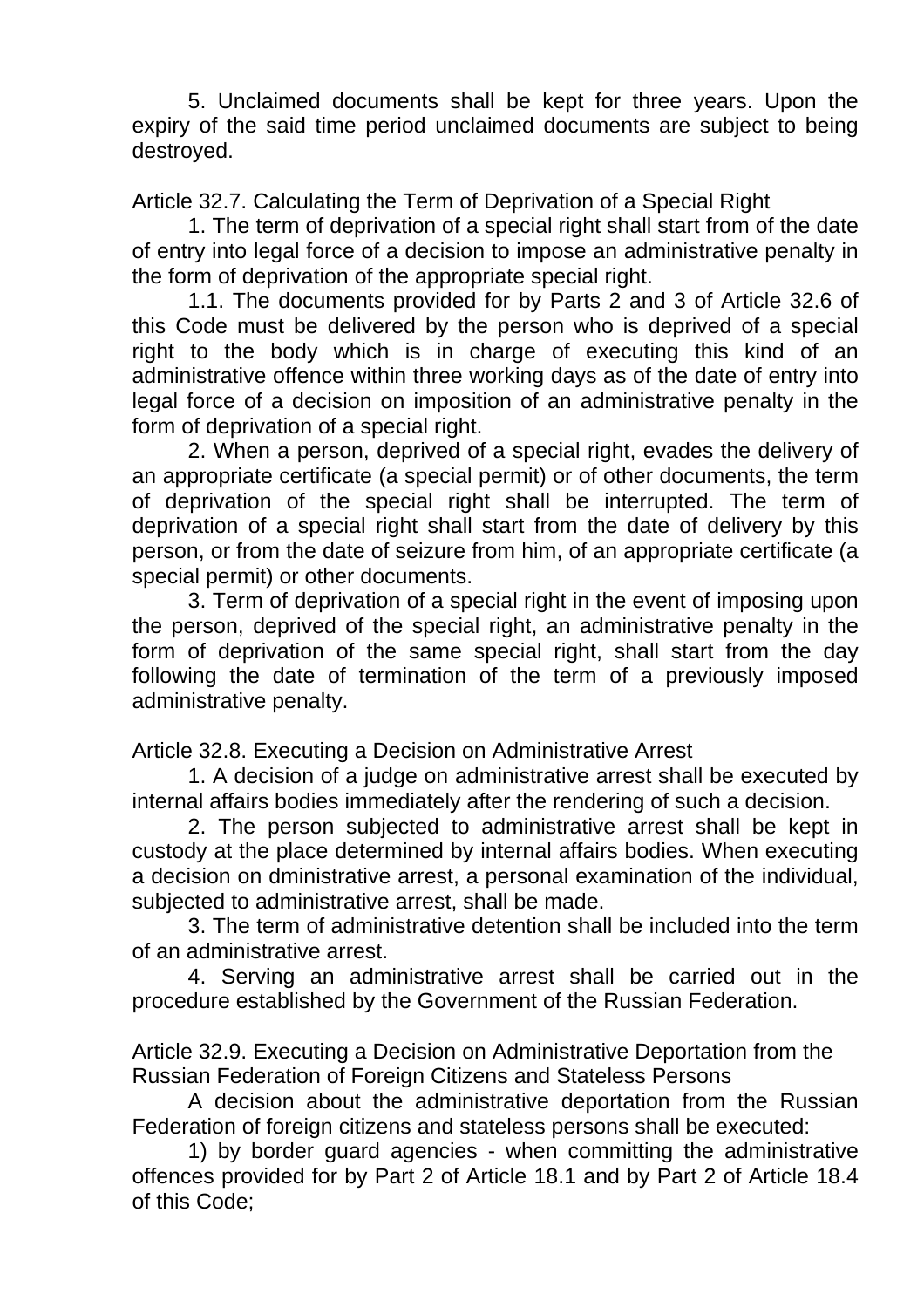2) by internal affairs bodies - when committing the administrative offences provided for by Articles 18.8, 18.10, 18.11, Part 2 of Article 18.17 and by Part 1 of Article 19.27 of this Code.

Article 32.10. Procedure for Executing a Decision on Administrative Deportation from the Russian Federation of Foreign Citizens or Stateless **Persons** 

1. A decision on administrative deportation from the Russian Federation of a foreign citizen or a stateless person shall be executed by way of an official transfer of the foreign citizen or of the stateless person to a public officer of the foreign state to the territory of which said person is deported, or by way of a controllable independent exit of the person, subject to administrative deportation, from the Russian Federation.

2. Where administrative deportation is provided for by an international treaty of the Russian Federation with a foreign state, authorities of the foreign state, to the territory of which or across the territory of which a foreign citizen or a stateless person is deported, shall be notified about the administrative deportation of said person from a checkpoint at the State Border of the Russian Federation.

3. Where a transfer of the person, subject to administrative deportation from the Russian Federation, to a public officer of a foreign state is not provided for by an international treaty of the Russian Federation with said state, the administrative deportation of the person shall be carried out at the place determined by border guard agencies.

4. Execution of a decision on administrative deportation from the Russian Federation of a foreign citizen or a stateless person shall be formalized as a bilateral or unilateral act attached to the decision thereof.

5. Prior to administrative deportation from the Russian Federation, a foreign citizen or a stateless person may be held by a court decision at the special premises provided for by Article 27.6 of this Code.

Article 32.11. Executing a Decision on Disqualification

1. A decision on disqualification may be executed immediately after the entry of the decision into legal force by the person, held administratively responsible, by terminating management of a legal entity.

2. A decision on disqualification shall be executed by terminating the agreement (contract) with a disqualified person which provides for his management of a legal entity.

When making an agreement (contract) which provides for management of a legal entity, the person, authorised to make the agreement (contract), shall be obliged to request the body, keeping a register of disqualified persons, for information about the disqualification of the natural person.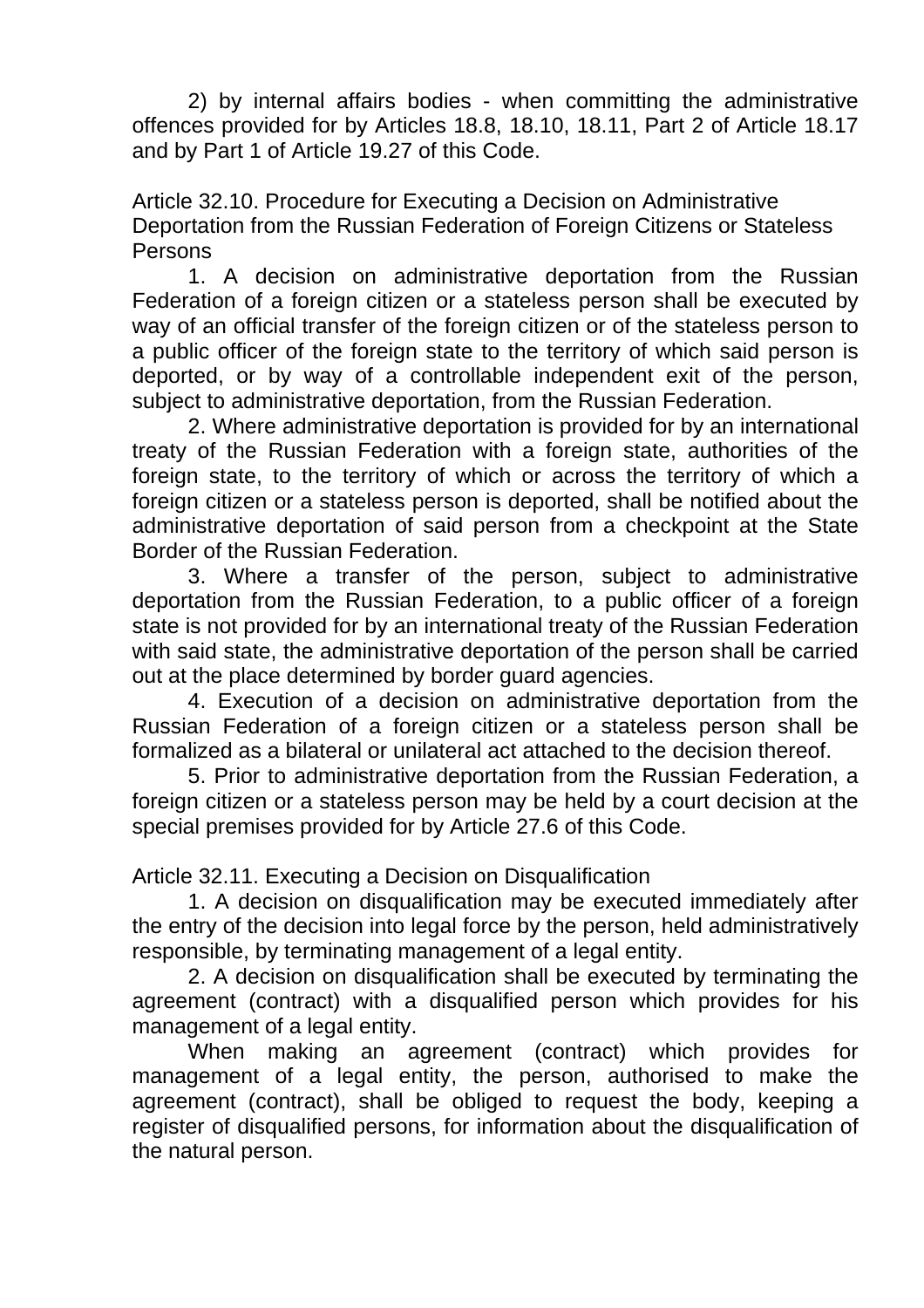3. Forming and keeping a register of disqualified persons shall be carried out by the body authorised by the Government of the Russian Federation.

Information, contained in a register of disqualified persons, shall be public. Persons concerned shall be entitled to obtain information from a register of disqualified persons on a payable basis in the form of extracts regarding specific disqualified persons. The procedure for forming and keeping a register of disqualified persons, as well as the amount of payment for providing information from the register thereof, shall be determined by the Government of the Russian Federation.

4. A copy of an effective decision on disqualification shall be sent by the court that rendered it to the body authorised by the Government of the Russian Federation, or to a territorial agency of this body.

Article 32.12. Execution of the Decision on an Administrative Suspension of the Activity

1. The judge's decision on an administrative suspension of the activity shall be executed by an officer of the law immediately after such decision is passed.

2. In case of an administrative suspension of the activity, lead seals shall be put on, buildings and premises for the storage of commodities and other material values, as well as cashier's offices shall be sealed, and other measures shall also be taken in order to execute the directions pointed out in the decision on an administrative termination of the activity, necessary for the execution of an administrative punishment in the form of an administrative suspension of the activity.

In case of an administrative suspension of the activity, no measures shall be applied which may entail an irreversible aftermath for the production process or for the functioning and security of the life support objects.

3. An administrative suspension of the activity shall be stopped before the fixed time by the judge at a petition from the person engaged in business activity without creating a legal entity, if it is established that the circumstances which served as a ground for meting out an administrative punishment in the form of an administrative suspension of the activity have been eliminated. In this case, the judge shall by all means enquire after the conclusion made by the official person authorised in conformity with Article 28.3 of the present Code to compile a protocol on an administrative law offence. The conclusion shall be given in writing with an indication of the facts testifying to the elimination or to the failure to eliminate by the person engaged in business activity without creating a legal entity, or by a legal entity of the circumstances which served as a ground for the imposition of an administrative punishment in the form of the suspension of the activity. The conclusion is not obligatory for the judge and shall be estimated in